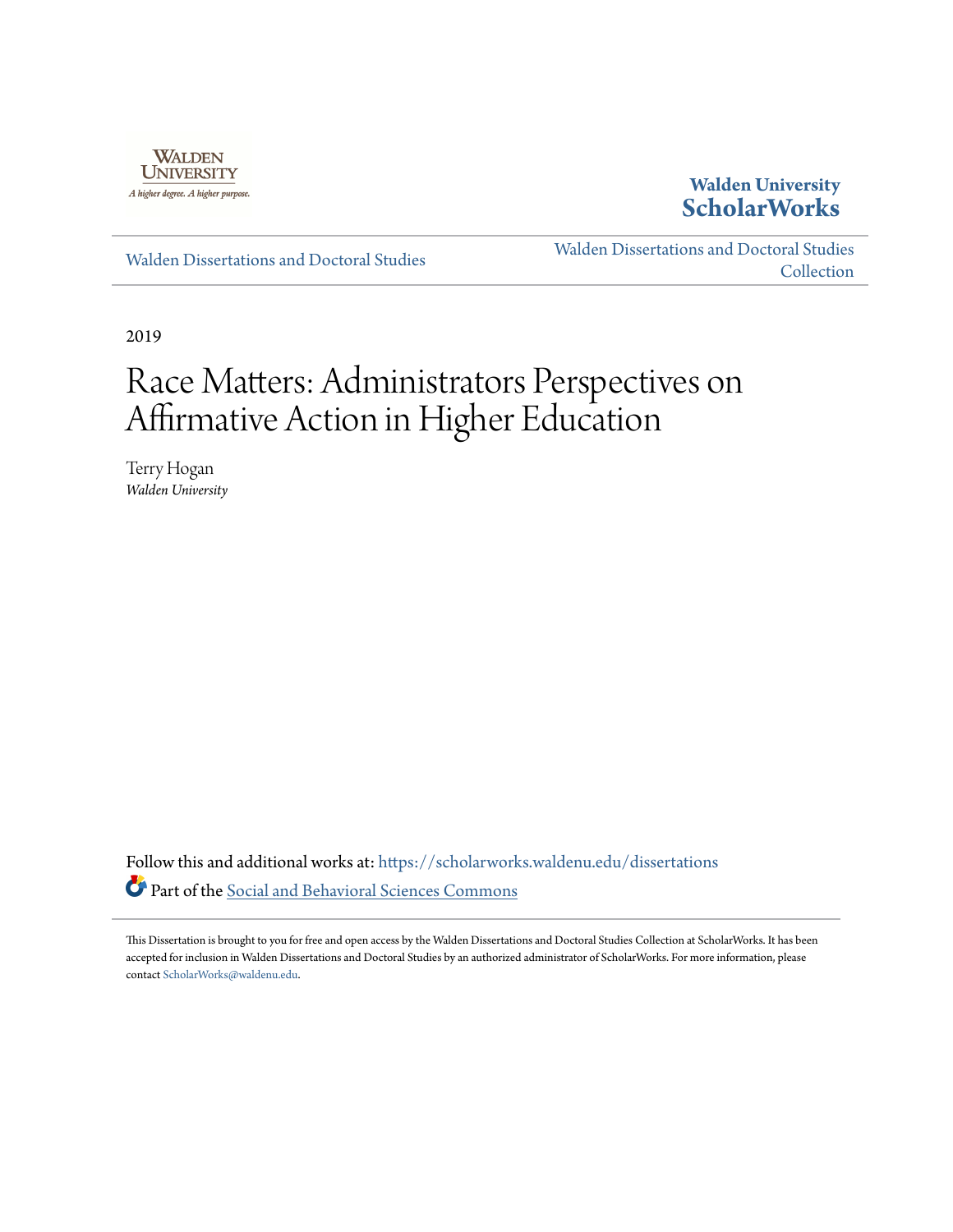## **Walden University**

College of Social and Behavioral Sciences

This is to certify that the doctoral dissertation by

#### Terry F. Hogan

has been found to be complete and satisfactory in all respects, and that any and all revisions required by the review committee have been made.

Review Committee Dr. Kristie Roberts Lewis, Committee Chairperson, Public Policy and Administration Faculty

Dr. Gloria Billingsley, Committee Member, Public Policy and Administration Faculty

Dr. Frances Goldman, University Reviewer, Public Policy and Administration Faculty

> Chief Academic Officer Eric Riedel, Ph.D.

Walden University 2019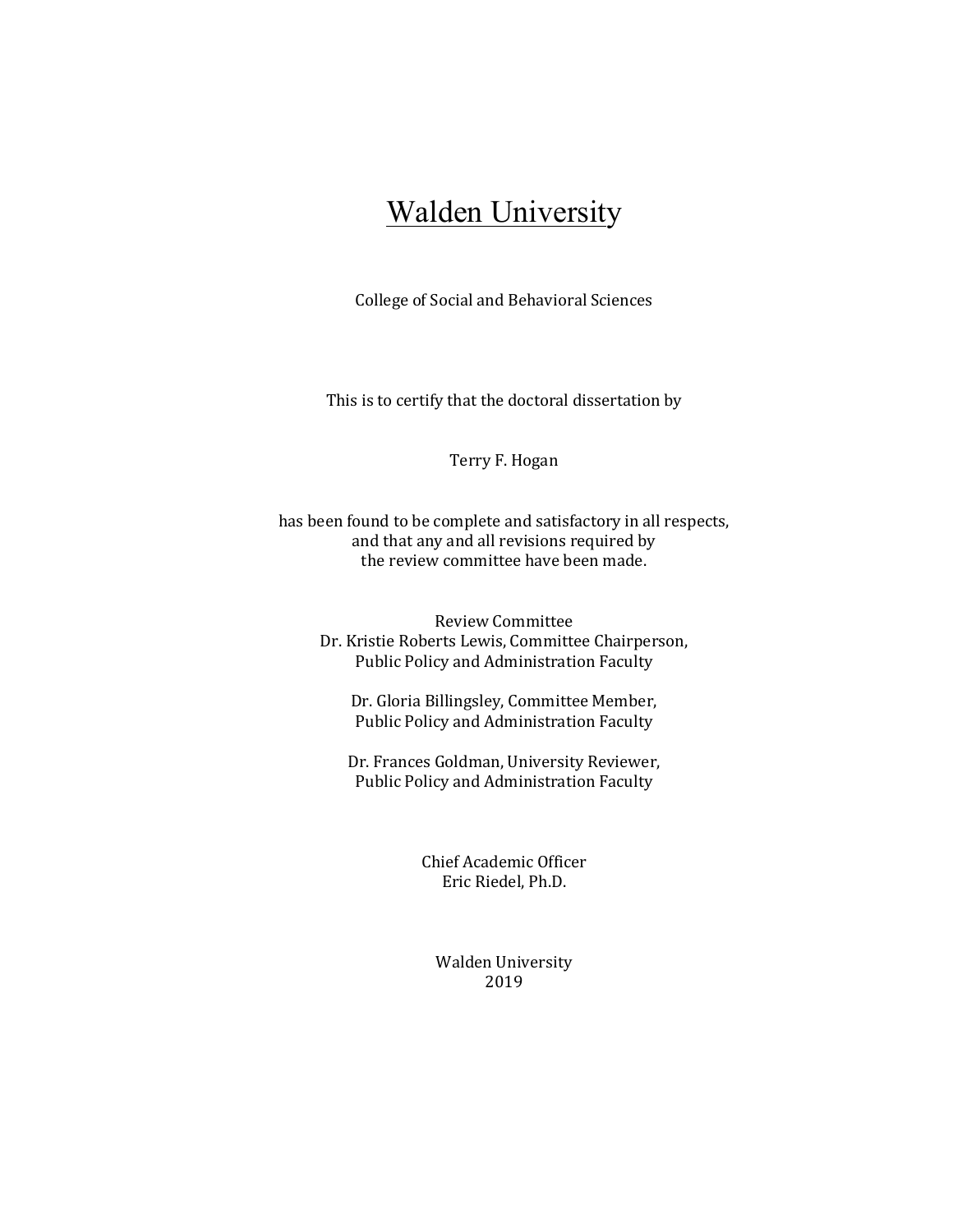### Abstract

Race Matters: Administrators Perspectives on Affirmative Action in Higher Education

by

Terry F. Hogan

MPA, Roosevelt University, 1996

BA, Roosevelt University, 1992

Dissertation Submitted in Partial Fulfillment

of the Requirements for the Degree of

Doctor of Philosophy

Political Science

Walden University

August 2019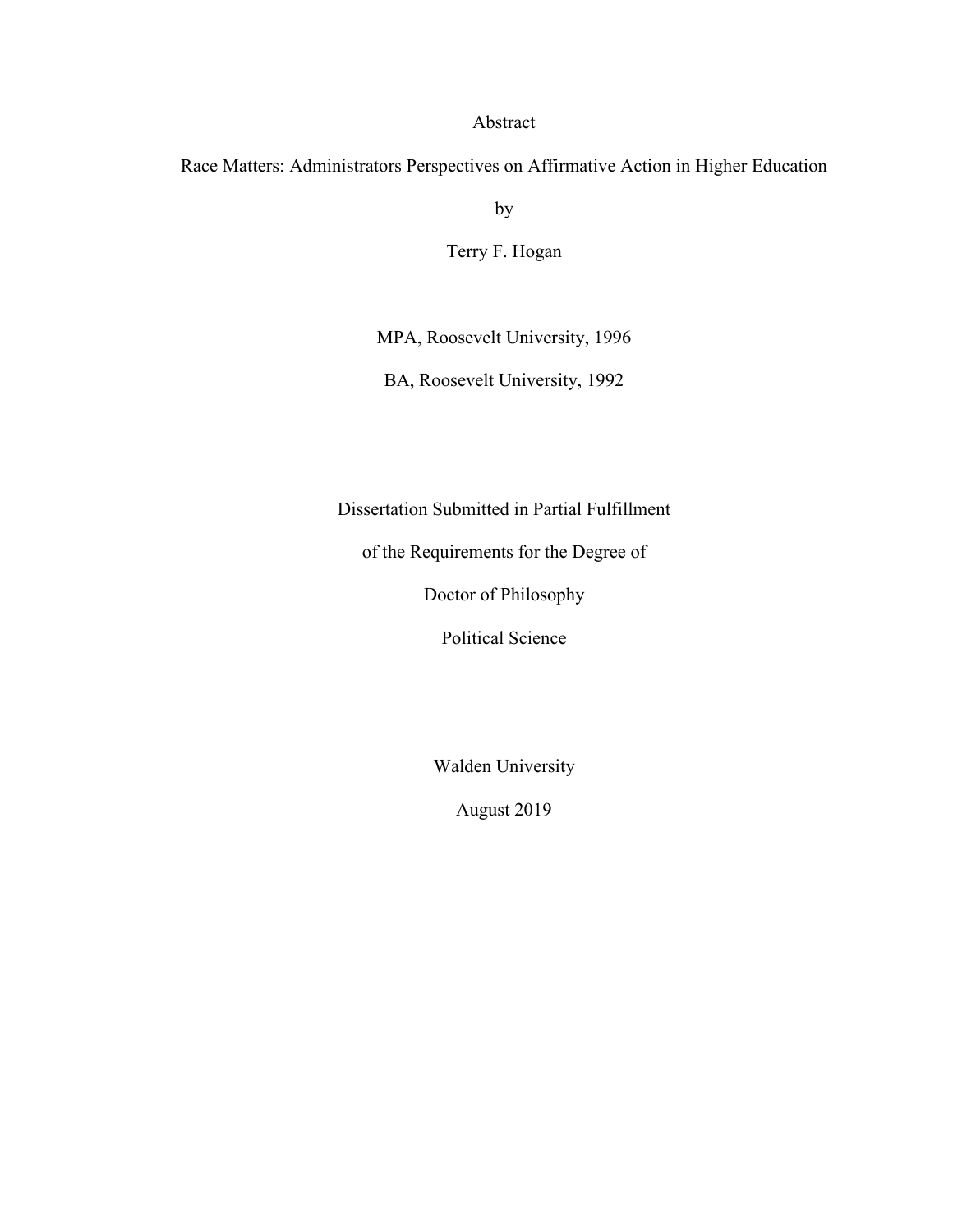#### Abstract

Legal challenges and statewide bans regarding the use of affirmative action as an admissions policy have affected the way higher education administrators must comply with these mandates to receive federal funding. The purpose of this study was to examine the perspectives and experiences of college and university administrators at public and private U.S. colleges and universities regarding the implementation of race-based and race-neutral admissions policies. Critical race theory provided the framework for the study. Data were collected through in-depth interviews with 9 administrators at U.S. institutions of higher education. Data were organized, sorted, and coded to reveal 4 themes: holistic evaluation process, financial aid/scholarships, strategic alliances, and targeted recruitment. Findings may be used to influence programming and policies that lead to higher levels of acceptance and enrollment of racial and ethnic minority students at colleges and universities throughout the United States.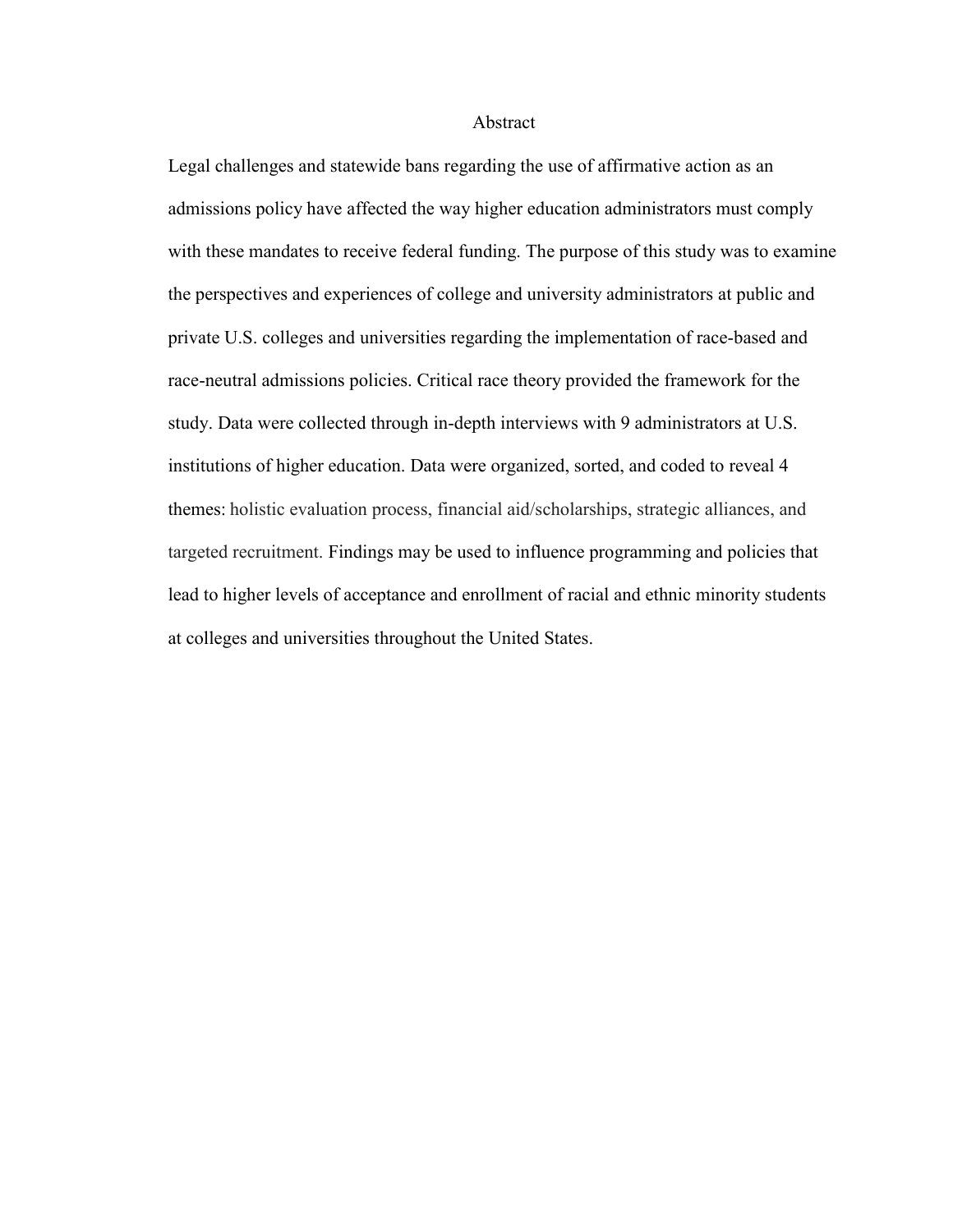## Race Matters: Administrators' Perspectives on Affirmative Action in Higher Education

by

Terry F. Hogan

MPA, Roosevelt University, 1996

BA, Roosevelt University, 1992

Dissertation Submitted in Partial Fulfillment

of the Requirements for the Degree of

Doctor of Philosophy

Political Science

Walden University

August 2019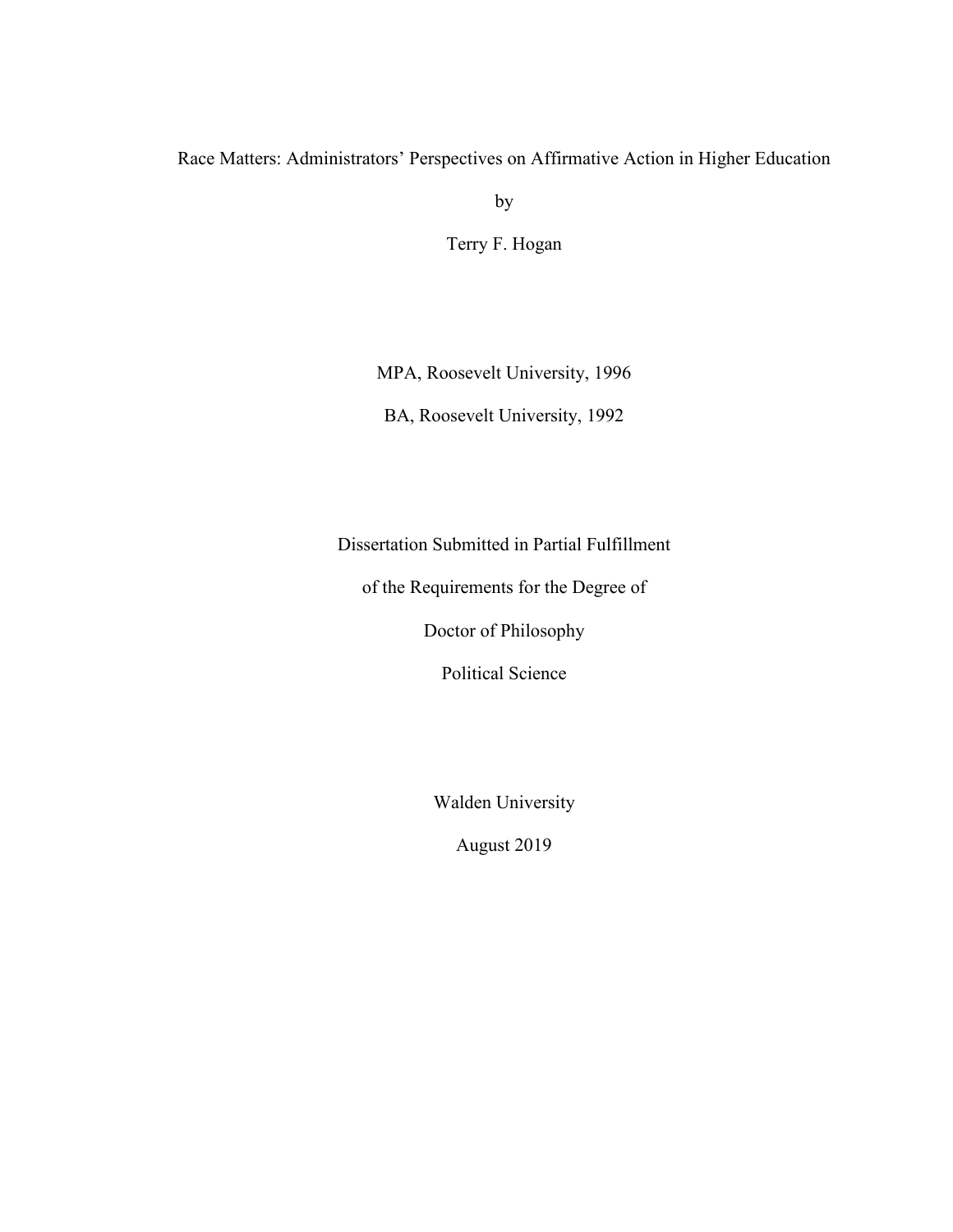## Dedication

I would like to dedicate this dissertation to the many people of color who were denied access to institutions of higher education, my family included.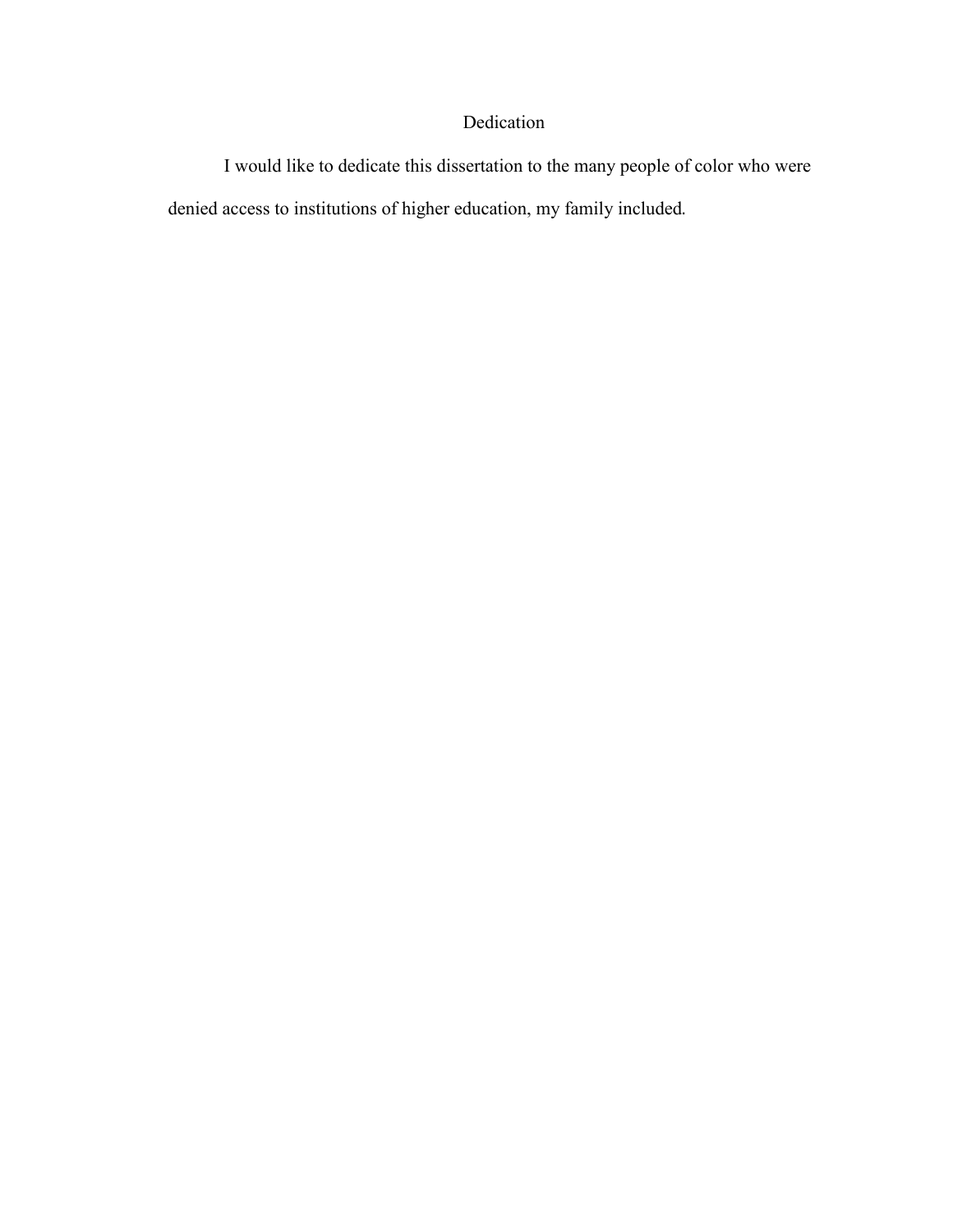#### Acknowledgements

I would first like to thank God for helping me through this journey, putting the people whom I needed in place to help make the successful completion of this dissertation possible. This process has had many ups and downs for me, but it is my family and the memories of the humble, bold, and strong people of Mound Bayou, Mississippi that both started and helped me to climb this great mountain. As such, I am acknowledging and thanking these individuals for inspiring me to take this journey. I would like to thank my chair, Dr. Kristie Roberts-Lewis, and cochair, Dr. Gloria Billingsley, for their guidance throughout the writing of this dissertation. I would like to thank my wife, Carrie, for her unwavering love and support; I truly appreciate all that you have done to make this possible. A heartfelt thank you also to my children for putting up with me throughout my dissertation journey. I want this to serve as a motivation for each of you to be the best version of yourself. Lastly, I would like to thank my friend and mentor, Dr. Kevin Hylton, for his encouragement and support throughout the writing of this dissertation.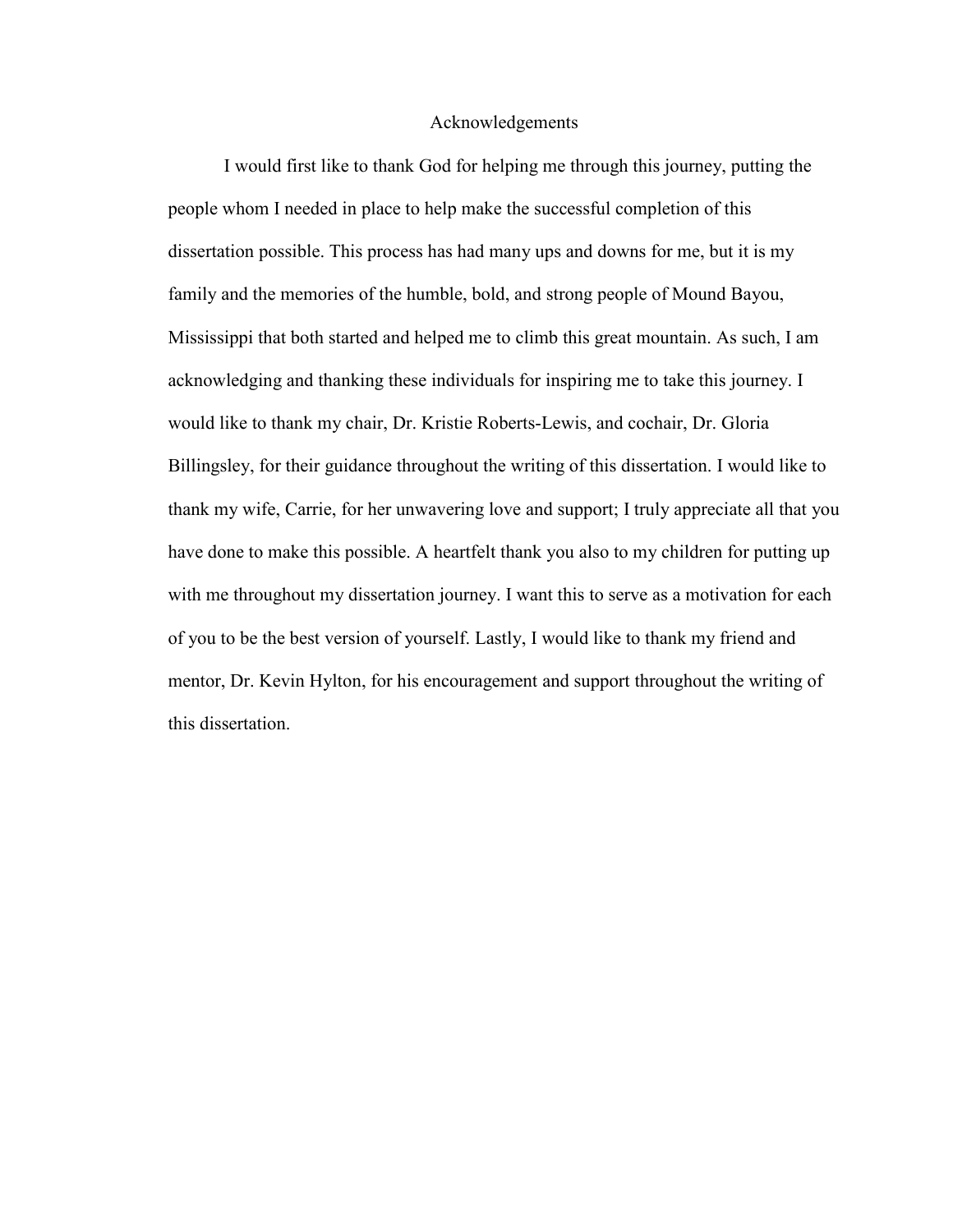| 27 |
|----|
|    |
|    |
|    |
|    |
|    |

## Table of Contents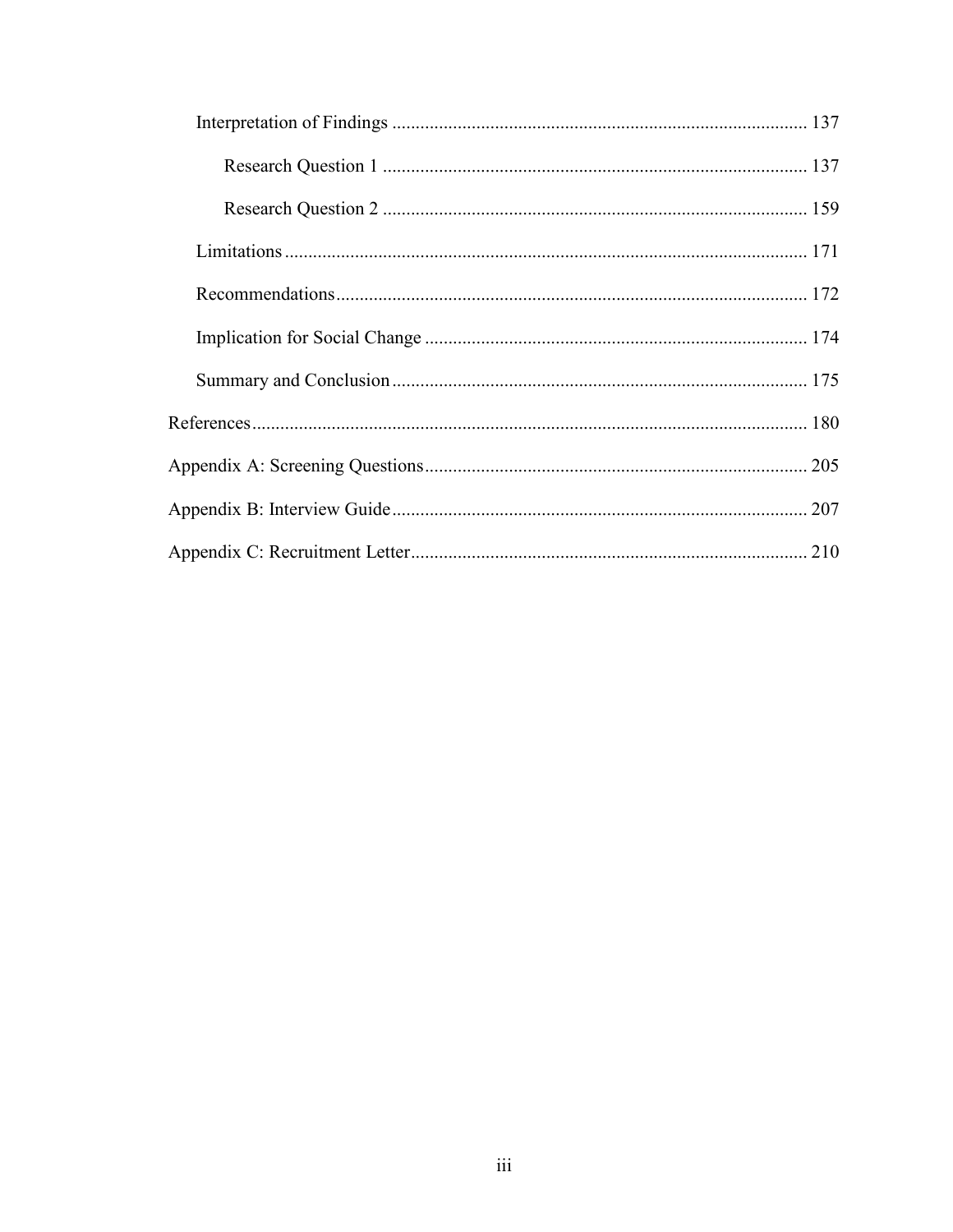## List of Tables

|--|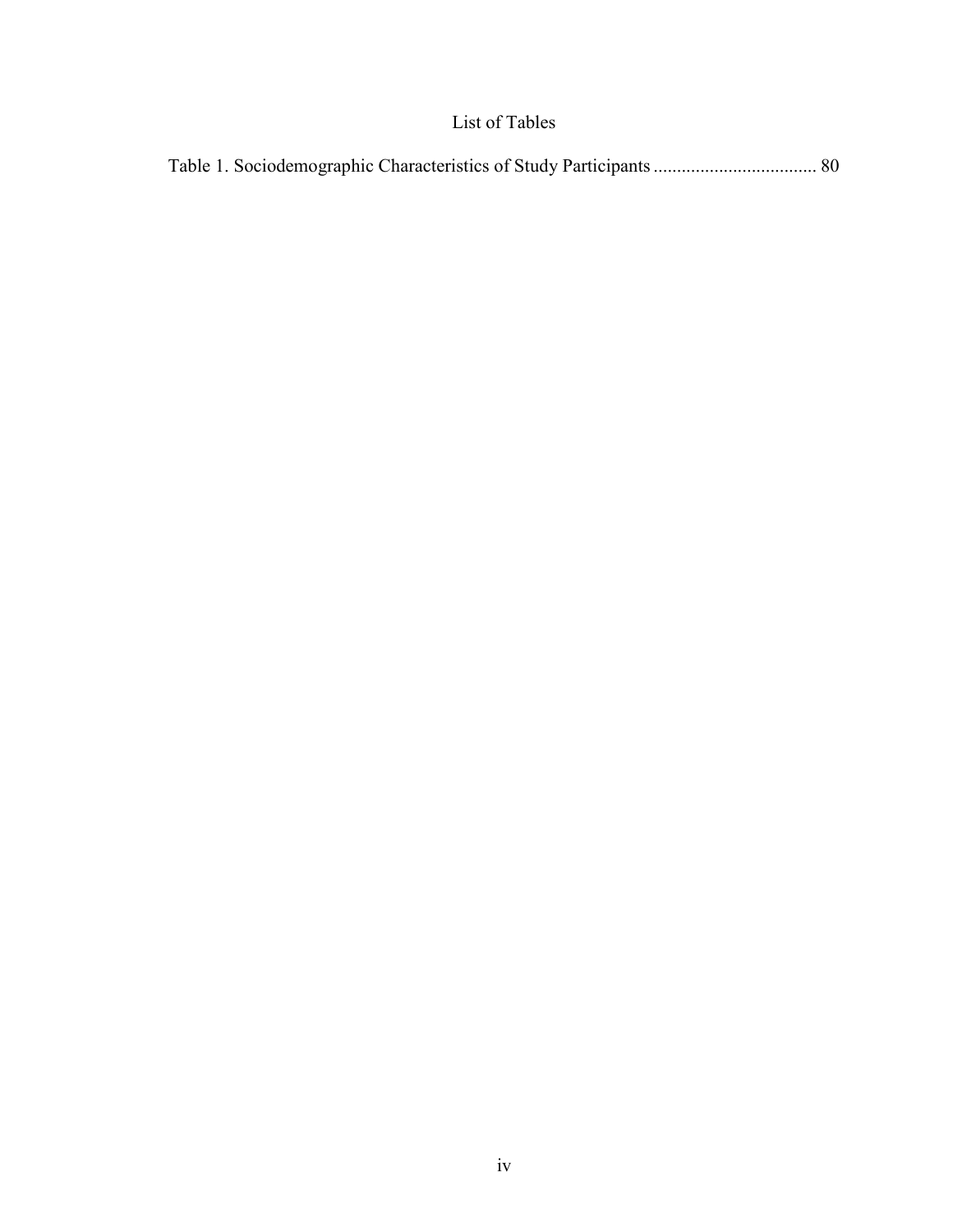#### Chapter 1: Introduction to the Study

 Affirmative action as a public policy was enacted to address problems of access to education and employment for racial minorities and women (Aguirre & Martinez, 2003; Chen, 2017; Garrison-Wade, Diggs, Estrada, & Galindo, 2012; Lim, 2016; Wicks-Lim, 2014). Affirmative action in the context of higher education is the consideration of a student's race and gender as criteria for admission to academic institutions who might otherwise be denied admission (Jones, 2007). The *Brown v. the Board of Education* (1954) decision led top administrators at liberal arts colleges to begin a commitment to the cause of racial equality on college campuses (Stulberg & Chen, 2013). College and university administrators in charge of admissions policies began giving some special consideration to the circumstances of racial minorities and women who had been excluded from access to opportunities (Bowen & Bok, 1998; Stulberg & Chen, 2013). The chosen admissions policies of college and university administrators were of significance and led to major educational strides for racial and ethnic minorities, especially African Americans. These gains included an increase in the median years of education received by African Americans and an increase in the number of degrees awarded to African Americans (Graves, 2014; Harper, Patton, & Wooden, 2009).

College and university administrators, whether acting on the contribution to social change (Stulberg & Chen, 2014) or trying to meet federal mandates to desegregate (Lim, 2016), faced increasing difficulty on how to promote racial and educational equality on the campus they served. Legal challenges over the next several decades, regarding the use of affirmative action as an admissions policy, for colleges and universities became increasingly unclear. Legal challenges over the next several decades, regarding the use of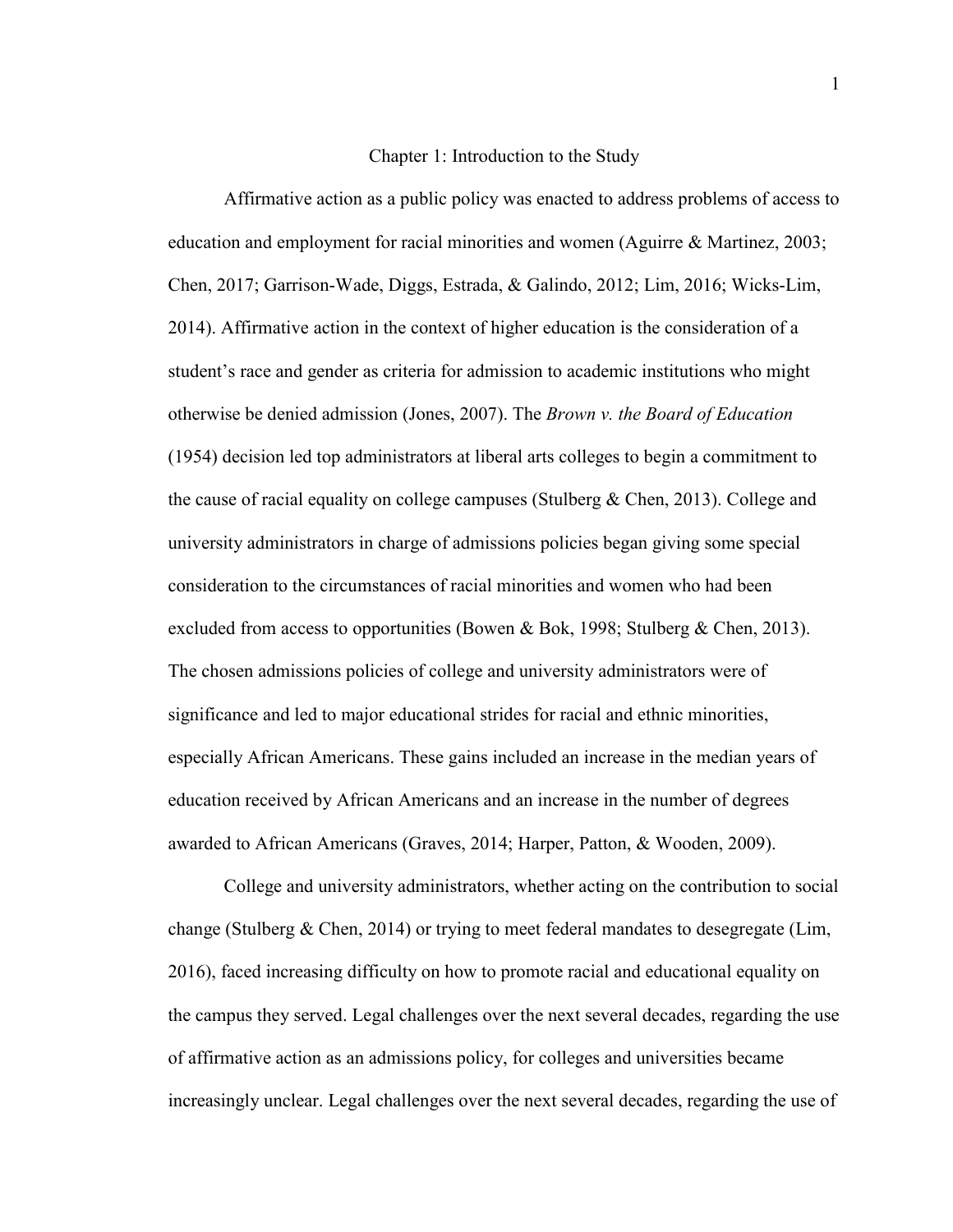affirmative action as an admissions policy for colleges and universities, made it unclear how affirmative action should be used in the admissions process unclear. The use of affirmative action also presented difficulty for college and university administrators as a mechanism to maximize the diversity of students on their college campuses (Aguirre & Martinez, 2003; *Grutter v. Bollinger*, 2003). There are various state-to-state provisions that must be met (i.e., federal mandates against segregation), but there are bans or legal cases that have affected the way higher education administrators must comply with these laws and mandates

College and university administrators in charge of meeting federal mandates calling for the desegregation of public institutions have had to move from a race-based affirmative action admissions policy to race-neutral strategies that an institution may consider and employ as part of its broader efforts to achieve its mission-based diversity goals (Lipson, 2007). There are federal guidelines that mandate a diverse campus setting to receive federal funding (Bickel, 1998; Lim, 2016; Moreno, 2003). In addition to federal guidelines (e.g. Brown *v.* Board of Education's, 1954), there are also courtsanctioned guidelines requiring the compliance of strict scrutiny when using race as a factor (e.g. Regents of University of California *v*. Bakke, 1978) with state-to-state variation in bans eliminating the use of race (e.g. Prop 2, Prop 209). These guidelines direct what administrators cannot do regarding their admission policies to increase racial diversity. However, these guidelines do not prescribe how to design and develop programs and policies that ensure racial diversity on their campuses, while keeping within the confines of the law. Very little is known about the perspectives of college and university administrators on affirmative action and their experiences with implementing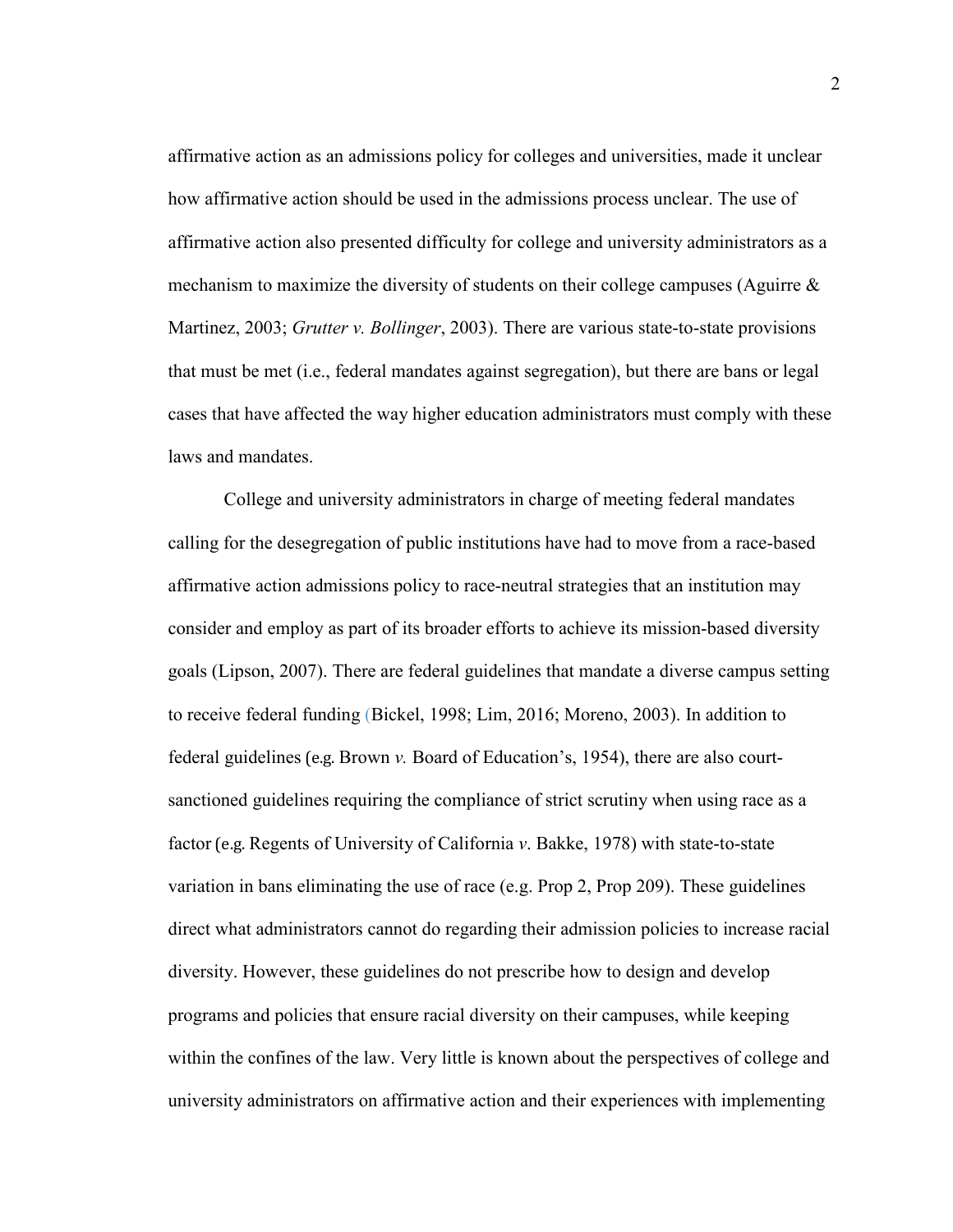the race-neutral admission policies that ensure equal access of racial and ethnic minority students to institutions of higher learning.

This chapter provides an overview of the study. The background provides a historical context for affirmative action. An examination of some of the court cases related to affirmative action is used to provide the context for this study. A brief discussion of the statement of the problem and research questions that derived from the identified problems follow. The chapter concludes with a discussion of the methodology and research design, as well as an identification of terms and the limitations and delimitations of the study.

#### **Background**

In 1896, the law of separate but equal doctrine began with the passing of *Plessy v. Ferguson* (1896). This doctrine dictated separate facilities for African Americans and Whites. According to the Courts, *Plessy v. Ferguson* (1896) did not violate the 14th Amendment that guaranteed equal protection under the law. This doctrine not only meant separatism in public sectors, but also denied African Americans access to the best and highest quality of opportunities in employment, housing, and education (Lim, 2016). It was not until 1954 when the National Association for the Advancement of Colored People sponsored a litigation team headed by the late Thurgood Marshall who overturned separate-but-equal education (Lavergne, 2010; Lim, 2016). The Supreme Court decision under President Eisenhower, in *Brown v. Board of Education* (1954), overturned *Plessy*  (1986) and legally ended efforts to maintain the racially charged separate-but-equal contract. The landmark decision in *Brown v. Board of Education* (1954) called for the desegregation of all public-school systems in the United States "with all deliberate speed"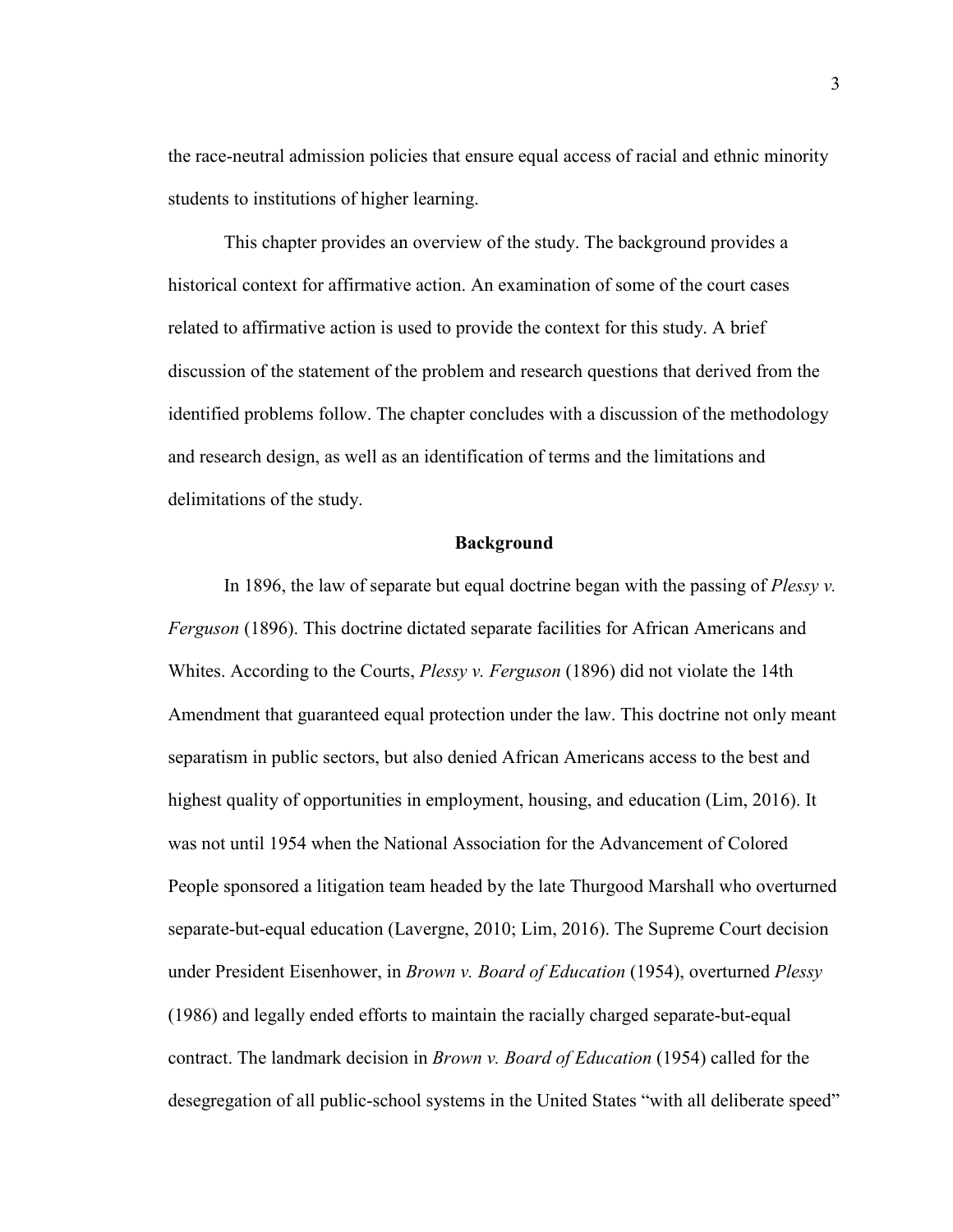(*Brown v. Board of Education of Topeka*, 1954, p. 483). In its unanimous ruling, the court stated "that separate facilities were, by definition, unequal and therefore unconstitutional" (*Brown v. Board of Education of Topeka*, 1954, p. 483). With this ruling, the court implied that all forms of segregation were illegal, thereby setting the stage for the civil rights legislation of the 1960s and the emergence of affirmative action (Lim, 2016). The *Plessy v. Ferguson* (1896) and *Brown v. Board of Education of Topeka* (1954) cases reflected the court's decisions related to programs that are explicitly designed to disadvantage racial minorities (Barnes, Chemerinsky, & Onwuachi-Willig, 2015).

Lim (2016) indicated that U.S. presidents issued several executive orders to establish Federal guidelines for affirmative action. Within this larger civil rights movement, it was deemed necessary to consider race to break the hold of segregation and exclusion, leading to what became referred to as affirmative action in higher education admissions (Jones, 2007). According to Sabbagh (2012), affirmative action is defined as

any measure that allocates goods — such as admission into selective universities or professional schools, jobs, promotions, public contracts, business loans, and rights to buy, sell, or use land and other natural resources — through a process that takes into account individual membership in designated groups, for the purpose of increasing the proportion of membership in designated groups, for the purpose of increasing the proportion of numbers of those groups in the relevant labor force, entrepreneurial class, or student population, where they are currently underrepresented as a result of past oppression by state authorities and/or present societal discrimination. (p. 1124)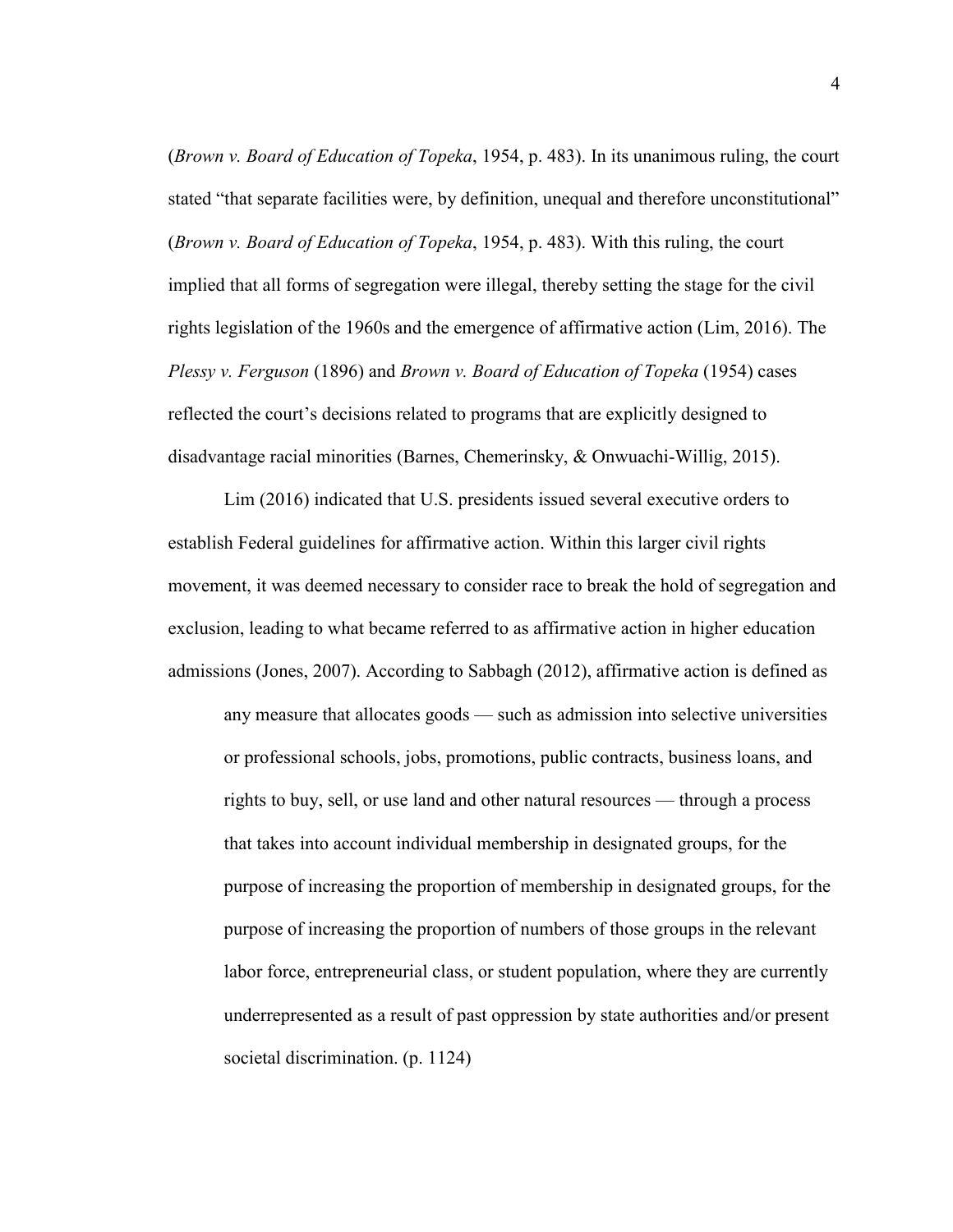Affirmative action in the context of higher education is the consideration of students based on race and gender for admission to academic institutions who might otherwise be denied admission (Jones, 2007). With the *Brown v. Board of Education* (1954) decision and the height of the southern civil rights campaign of nonviolent direct action, top administrators at liberal arts schools began showing commitment to the cause of racial equality. These administrators believed their institutions could and should contribute to social change, and enacted admission policies centered on affirmative action (Stulberg  $& Chen, 2014$ ).

College and university administrators in charge of admissions policies began giving special consideration to the circumstances of racial minorities and women who had been excluded from access to opportunities (Stulberg  $&$  Chen, 2014). These administrators, whether acting on the contribution to social change (Stulberg  $\&$  Chen, 2014) or trying to meet federal mandates to desegregate (Lim, 2016), would face increasing difficulty on how to promote racial educational equality on the campus they served. In legal challenges over the next several decades, the use of affirmative action as an admissions policy for colleges and universities became increasingly problematic, which presented difficulty for the administrators at universities to employ affirmative action (*Fisher v. Texas I & II*, 2016; *Gratz v. Bollinge*r, 2003; *Grutter v. Bollinger,* 2003; *Hopwood v. Texas*, 1996; *Regents of the University of California v. Bakke,* 1978).

Affirmative action as a public policy was enacted to address problems of access to education and employment for racial minorities and women (Aguirre & Martinez, 2003; Chen, 2017; Garrison-Wade et al., 2012; Lim, 2016; Wicks-Lim, 2014). Debate began when opponents of affirmative action voiced in courts that the policy discriminated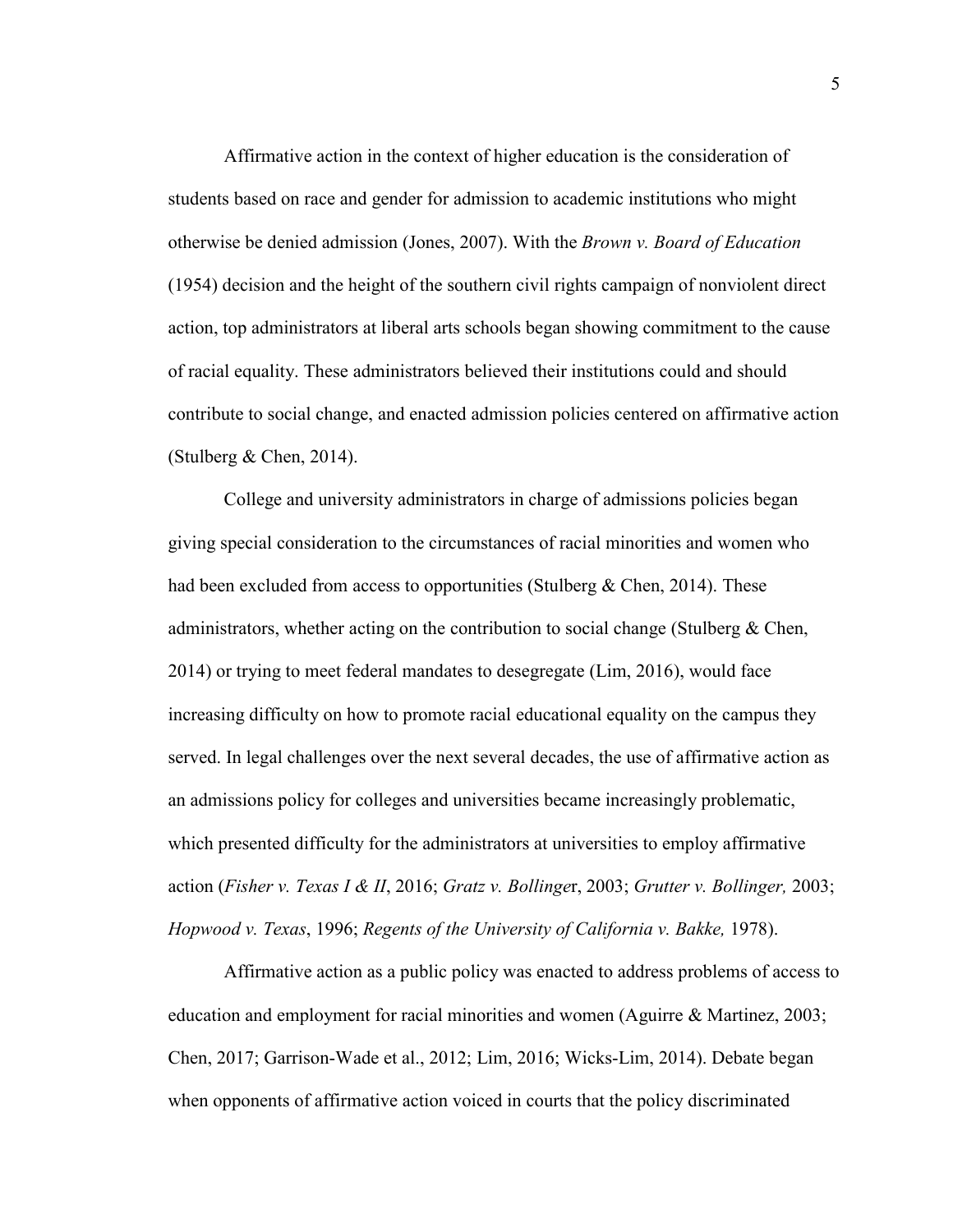against majority group members (*Gratz v. Bollinger*, 2003; *Grutter v. Bollinger*, 2003; *Hopwood v. Texas*, 1996; *Regents of University of California v. Bakke*, 1978). In 1978, the use of affirmative action policies in higher education as a preferential policy (i.e., quota system) in admissions was deemed unconstitutional (*Regents of University of California v. Bakke*, 1978). Administrators would no longer be able to use affirmative action as a quota system and would need to find other ways to meet federal guidelines and social change for equal opportunity.

Supporters of affirmative action have argued that it is defensible because diversity has educational benefits (Hurtado, 2007). Justice Powell used this argument in his deciding opinion for *Regents of the University of California v. Bakke* (1978), and since then the benefits-of-diversity argument has been most popular among administrators at selective institutions when arguing in favor of affirmative action (Chen, 2017). The Courts found that the use of affirmative action is permissible, but strict scrutiny was essential to its application in the admissions process (*Gratz v. Bollinger,* 2003; *Grutter v. Bollinger*, 2003; *Regents of University of California v. Bakke,* 1978). Eight states currently ban race-based affirmative action at all public universities (Hinrichs, 2012; Potter, 2014). California, Washington, Michigan, Nebraska, Arizona, and Oklahoma passed bans through voter referenda; in Florida, Governor Jeb Bush issued an executive order creating the bans, and in New Hampshire, the legislature passed a bill banning the consideration of race (Hinrichs, 2012; Potter, 2014). In some states, including those with such bans, higher education administrators changed from race-based affirmative action policies in college admissions to race-neutral recruitment programs for women and racial minorities, with the aim directed at diversification (Hinrichs, 2012; Potter, 2014). Texas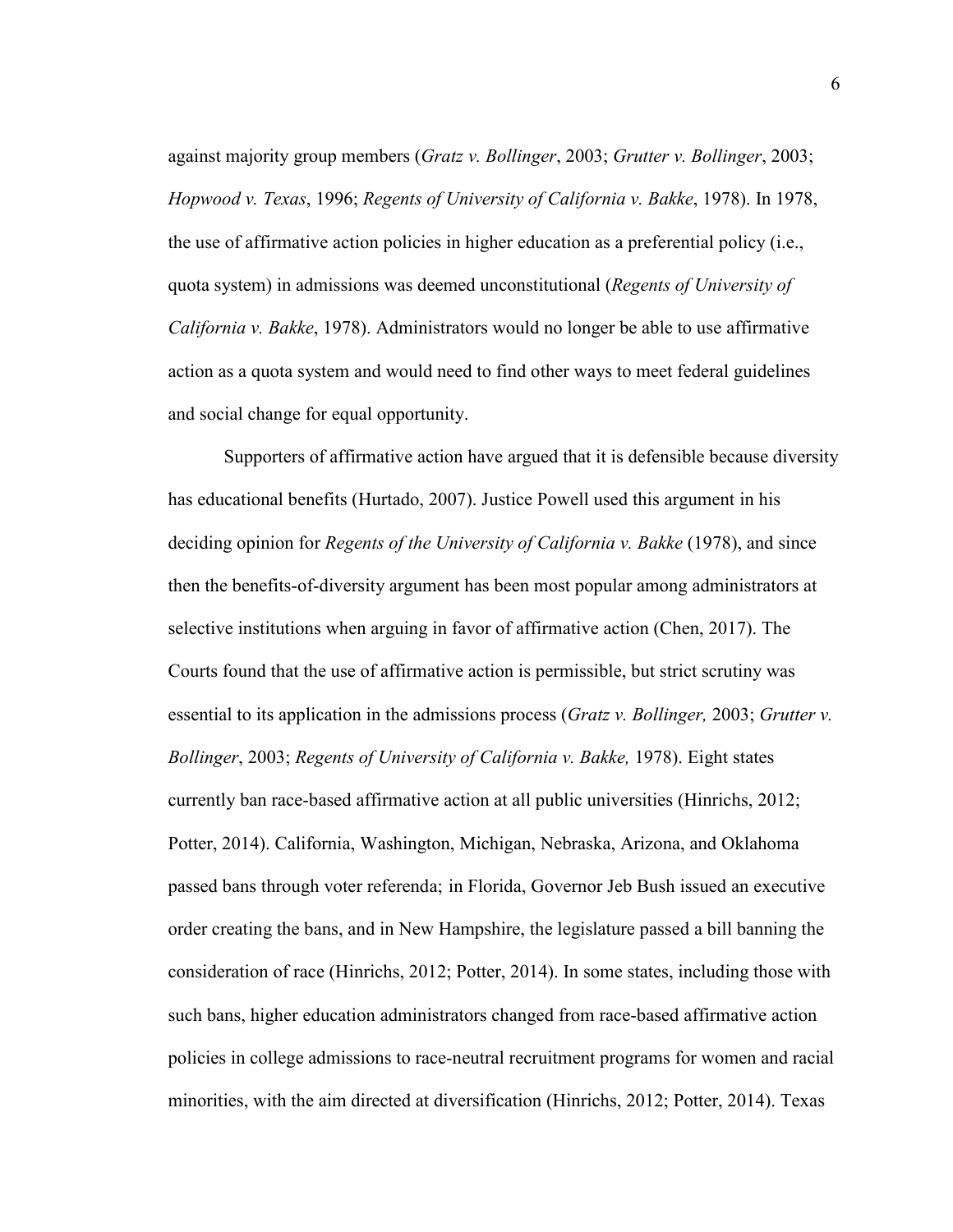and Florida have enacted race-neutral policies that were intended to diversify college campuses without the use of race-specific quota systems. However, in Texas, there was a failure to increase diversity at the University of Texas at Austin; in 2016, the Supreme Court upheld the basic ideas of affirmative action asserting that race could remain a factor considering a student's admittance into a university (*Fisher v. University of Texas Austin*, 2016). The Court also cautioned universities to review their affirmative action programs and suggested that not all programs could stand up against reverse racism challenges (Fisher *v*. University of Texas Austin, 2016). Supporters of affirmative action were frustrated that the High Court did not use the case to end all challenges to using race as a factor in selecting students (Jaschik, S., 2016; Barnes, M. L., Chemerinsky, E., & Onwuachi-Willig, A., 2015). Although Florida does not allow race as a consideration to admission into its schools, some schools allow race-based scholarships.

These legal battles and statewide bans have led to major changes in affirmative action practices in institutions of higher education, which have created challenges for administrators related to the promotion of racial diversity on campus (Lim, 2016). Certain institutions are further along in their diversity efforts than others, and the process is neither linear nor uniform across institutions (Chen, 2017). Officials have tried various strategies to increase diversity, but the failure to systematically implement affirmative action policies is contributing to the underrepresentation of minority students (Chen, 2017; Harper & Hurtado, 2007; Milem, Chang, & Antonio, 2005; Turner, González, & Wood, 2008).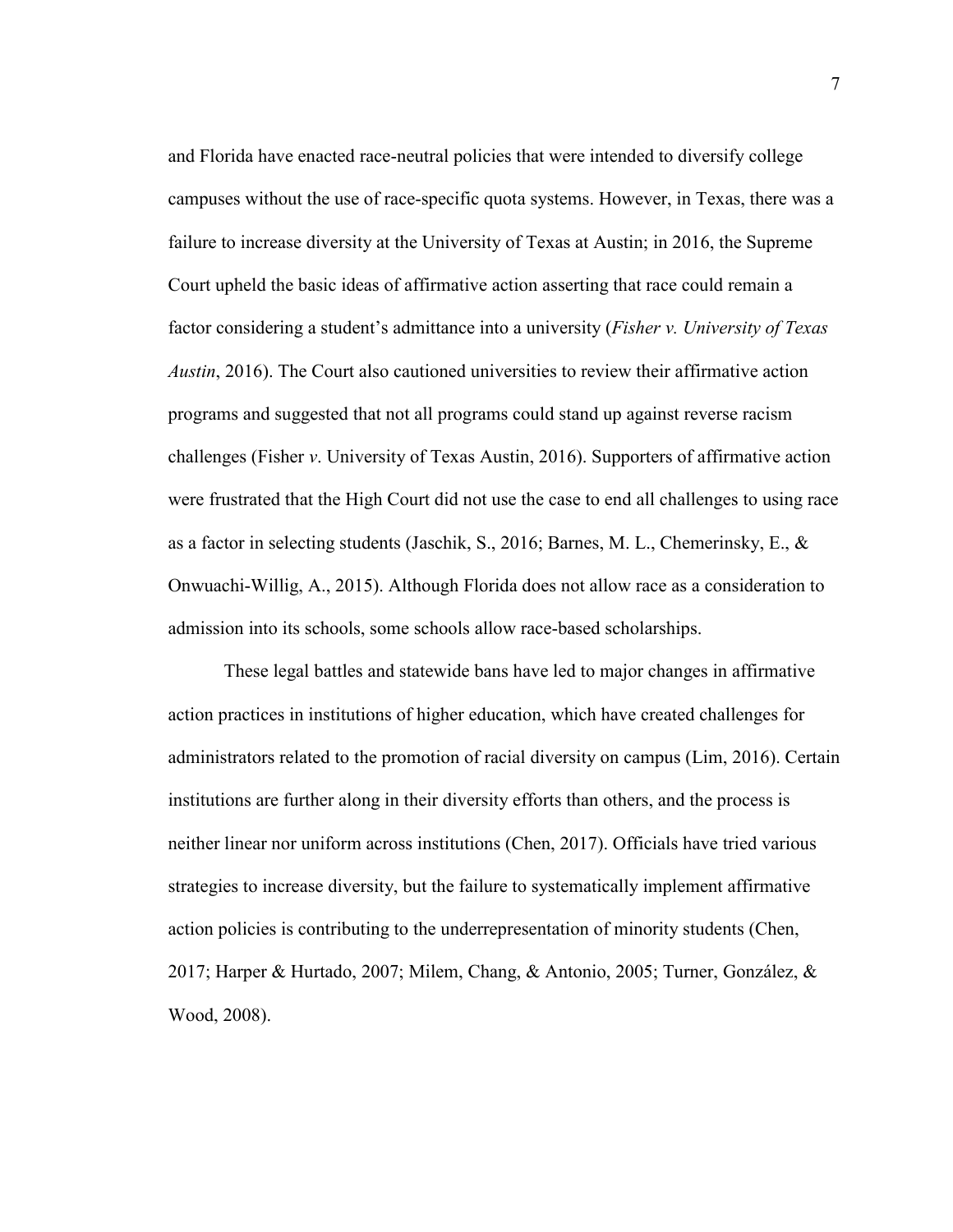The work of higher education enrollment administrators is complex given that numerous institutional aims are at play in any enrollment policy, something public dialogue does not always recognize. There are various state-to-state provisions that must be met (e.g., federal mandates against segregation). However, bans or legal cases have affected the way higher education administrators must comply with these mandates/laws (Chen, 2017; Hinrichs, 2012; Lim, 2016 Potter, 2014). Higher education administrators in charge of campus diversity initiatives, policy formation, and implementation have had numerous legal challenges that have changed the way they can recruit and admit students to ensure a racially diverse campus community (Harper et al., 2009). Some administrators in charge of making sure they meet federal mandates that call for desegregation of public institutions have had to move from a race-based affirmative action admissions policies to race-neutral strategies as part of their broader efforts to achieve mission-based diversity goals (Harper et al., 2009). Federal guidelines mandate a diverse campus setting to receive federal funding court-sanctioned guidelines that requires the application of strict scrutiny when using race as a factor (*Gratz v. Bollinger,* 2003; *Grutter v. Bollinger*, 2003; *Regents of University of California v. Bakke,* 1978), and state-to-state bans eliminate the use of race (e.g. Prop 209, Prop 2). The federal and court-sanctioned guidelines inform administrators in charge of racial diversification what they cannot do. However, these guidelines do not prescribe how to design and develop programs and policies that ensure racial diversity on campuses while keeping within the confines of the law. Very little is known about the perspectives of college and university administrators on affirmative action and their experiences with implementing race-neutral policies at their institutions to ensure diversity. What is known is that at selective universities across the country, top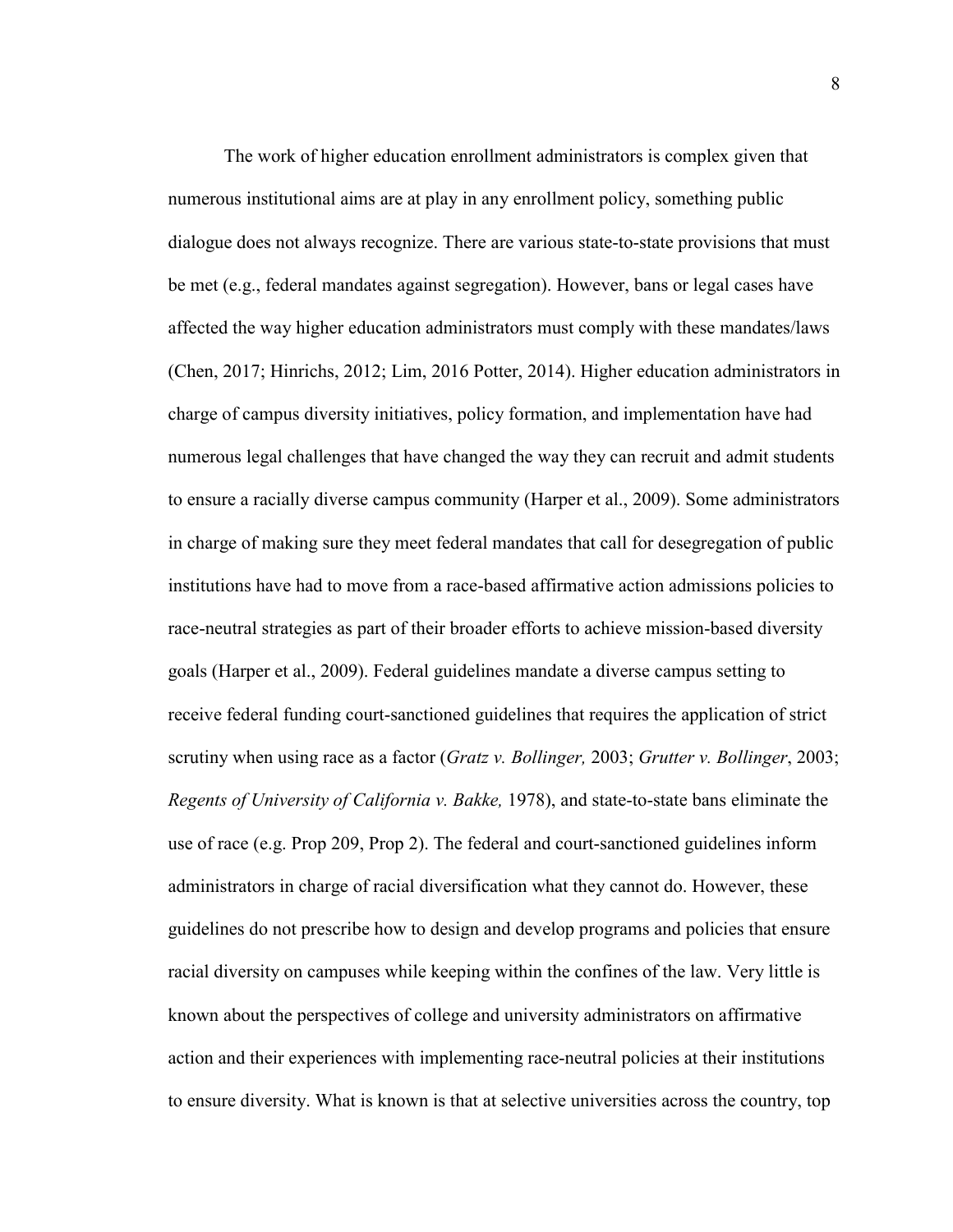administrators and faculty have come to defend race-based affirmative action (Lipson, 2007). The administrators at these selective universities were committed to their role in campus diversification and felt that there had been a substantial increase of paperwork and time commitment to the admissions process due to the inability to use race as a factor in the admissions process (Lipson, 2007). Lipson (2007) indicated that administrators professed strong support for race-based affirmative action and racial diversity at the University of California, Berkeley; the University of Texas at Austin; and the University of Wisconsin-Madison.

 Researchers have focused on race-neutral previously implemented policies (e.g., percentage plans, class-based affirmative action, partnership programs, and financial aid) and how those policies have had a negative effect on enrollment, leaving minority students underrepresented, unsupported, and unsuccessful in many postsecondary U.S. institutions (Alger, 2013; Bastedo & Jaquette, 2011; Gandara, 2012; Harper & Hurtado, 2007; Howell, 2010; Lipson, 2007; Milem et al., 2005). However, researchers have not explored the experiences of college and university administrators in implementing raceneutral policies and programs, and administrators' perspectives on the outcome of these policies. Additional research is needed to understand the experiences of college and university administrators to aid them in designing and transforming affirmative action policies at selective campuses across the United States (Lipson, 2007).

#### **Statement of the Problem**

Little is known about the experiences of college and university administrators who use race-neutral admission policies to ensure equal access of racial and ethnic minority groups to institutions of higher learning, while still meeting federal mandates of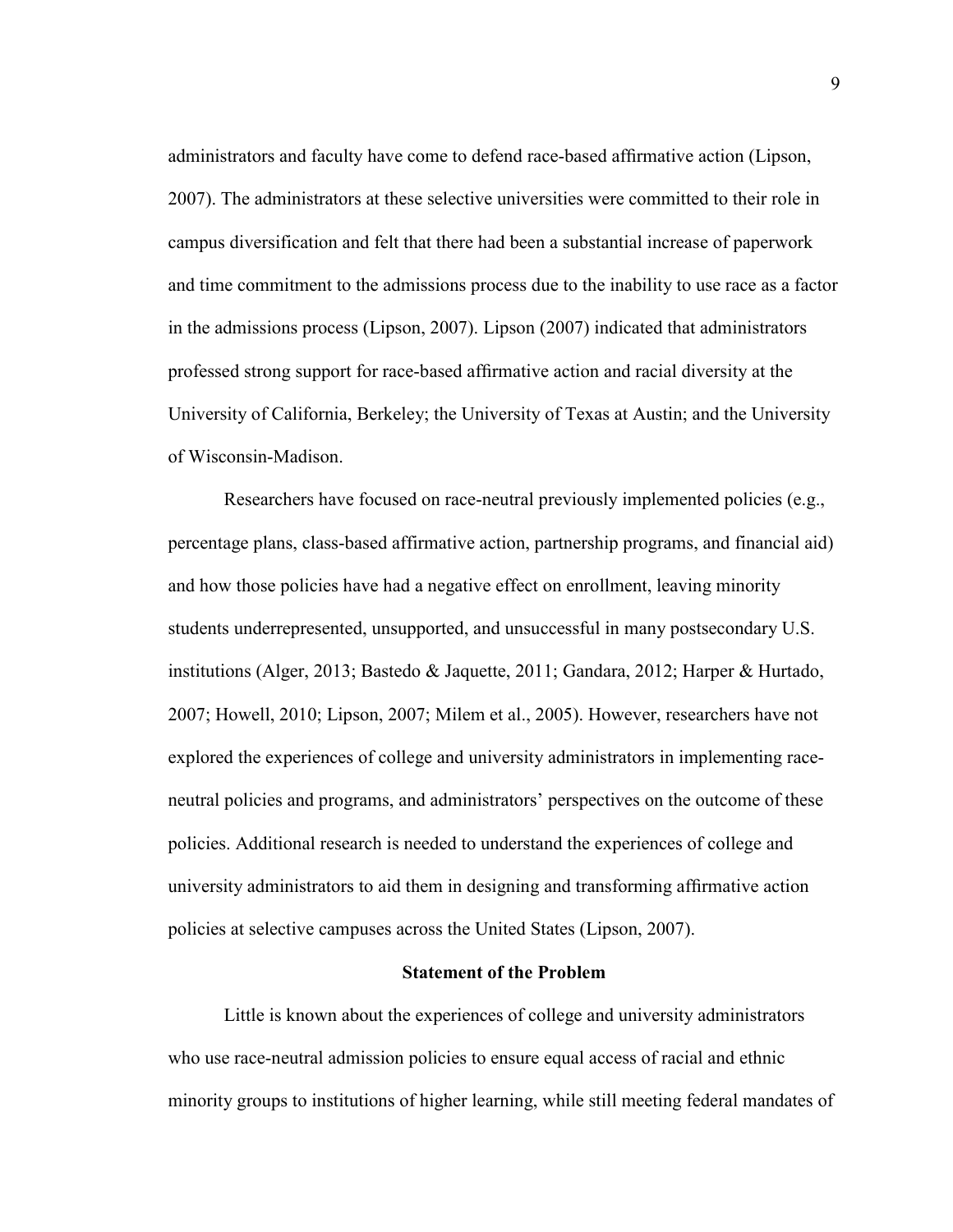affirmative action. Most of the studies conducted have addressed the effects that affirmative action bans or the loss of race-conscious affirmative action policies have had on racial diversity on college campuses (Backes, 2012; Colburn, Young, & Yellen, 2008; Garces & Mickey-Pabello, 2015; Hinrichs, 2012). However, scant attention has been given to the experiences of college and university administrators who use race-neutral admission policies to ensure equal access of racial and ethnic minority groups to institutions of higher learning.

 In the development of race-neutral admissions policies, the perspectives and experiences of college and university administrators may be a helpful resource to colleges and universities as they continue their quest to recruit and admit students of racially diverse backgrounds. These perspectives may also be helpful in focusing program implementation. I sought to inform discussions regarding legal compliance and to elicit robust inquiries and conversations among college and university administrators charged with establishing, implementing, and evaluating institution and admission policies.

#### **Purpose of the Study**

The purpose of this study was to examine the experiences of college and university administrators with implementing race-neutral policies in their admissions criteria to ensure equal access of racial and ethnic minority groups to institutions of higher learning, while still meeting federal mandates of affirmative action. Understanding the perspectives, experiences, challenges, and successes of college and university administrators in their program development may be a helpful resource to colleges and universities in focusing program implementation as they continue their quest to recruit and admit racial and ethnic minority students.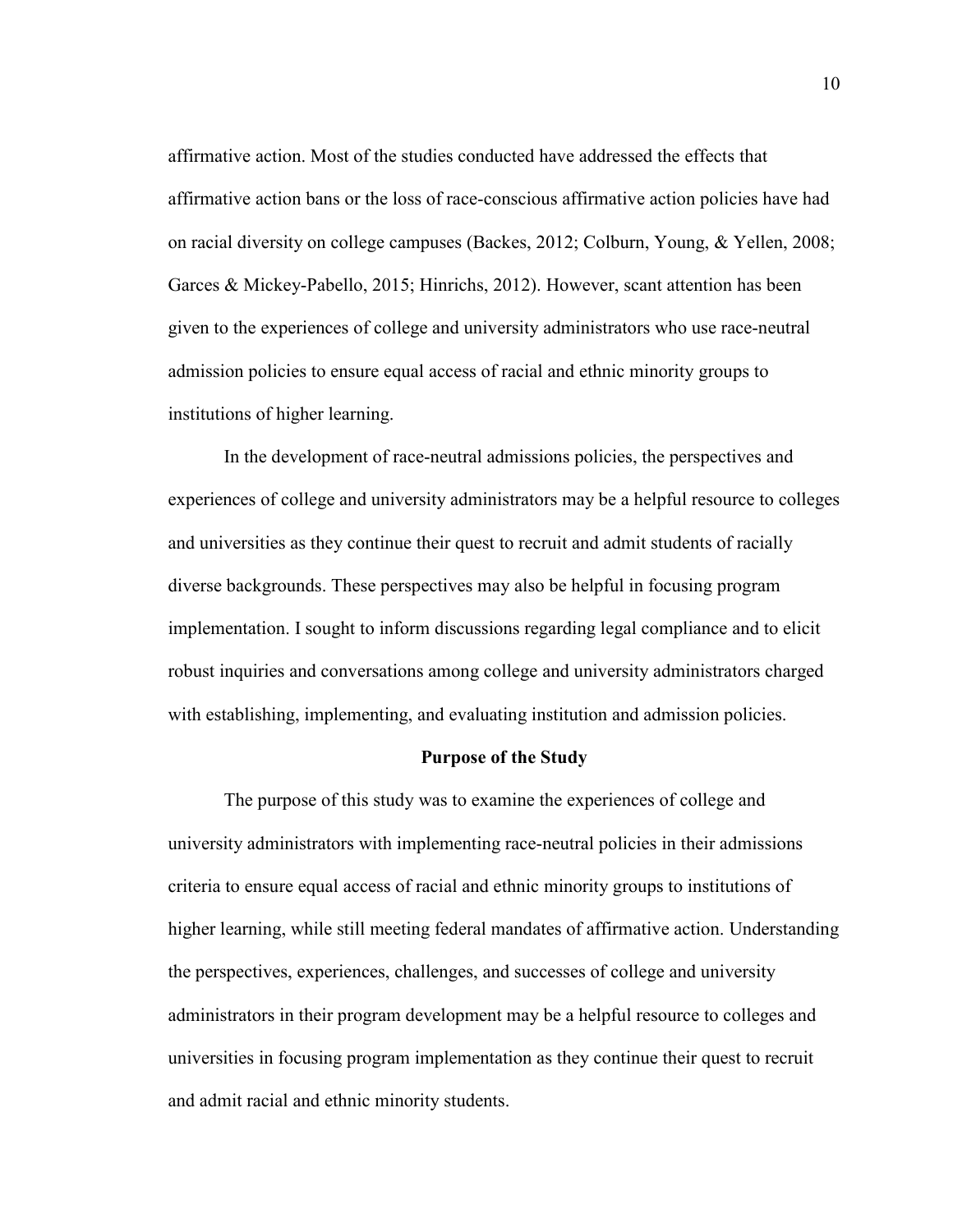#### **Research Questions**

 Two research questions were developed to guide the study addressing college and university administrators' experiences with implementing race-neutral programs to ensure equal access to historically underrepresented racial and ethnic minority students. Subquestions were developed to help answer the research questions.

- 1. What are college and university administrators' experiences with implementing programs to ensure equal access to historically underrepresented racial and ethnic minority students?
- How do college and university administrators manage evolving changes to affirmative action while ensuring equal access to historically underrepresented racial and ethnic minority students?
- How are college and university admission policies modified when changes are made to affirmative action either due to state-mandated bans or court mandates?
- Who are the persons at the college and universities who are involved in formulating admissions policies to ensure equal access to historically underrepresented racial and ethnic minority?
- What are the strategies that have been utilized to address any decrease in racial and ethnic minority students as a result of changes in race-based affirmative action?
- What are the perspectives on affirmative action of the administrators who are in charge of implementing programs to ensure equal access to historically underrepresented racial and ethnic minority students, on affirmative action?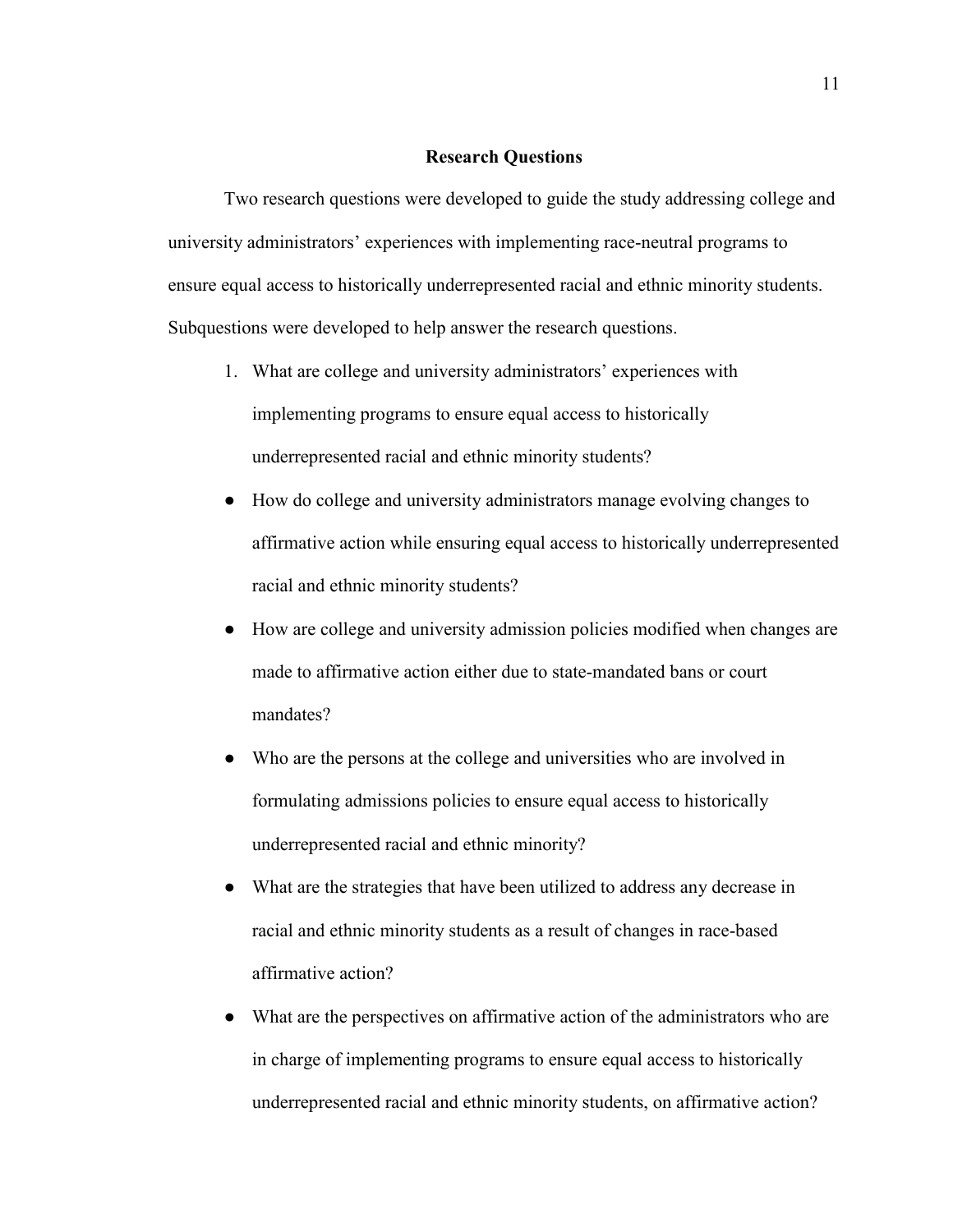- 2. What are the effects of the restriction of race in the admissions criteria relating to the number of racial and ethnic minority students who are accepted and enrolled in colleges and universities?
- What impact has restrictions of race in the admissions criteria had on the racial and ethnic diversity of college and university campuses?
- What impact has restriction of race in the admissions criteria had on race and ethnic relations among students on college and university campus?
- What impact has restriction of race had on the attitudes and beliefs of administrators in charge of college and university diversity?

#### **Theoretical Framework**

This study was guided by the critical race theory (CRT). CRT was developed by Derrick Bell, Alan Freeman, and Richard Delgado in the mid-1970s in response to the slow progress of civil rights in the 1960s (Delgado & Stefancic, 2017). CRT is used to understand how victims of systemic racism are affected by cultural perceptions of race and how this understanding and recognition can counter prejudice. The CRT framework on educational equity emphasizes that race is a relevant component to be explored when an individual critically reflects subconsciously or consciously on personal experiences that define his or her identity (Ladson-Billings, 2009a). CRT has two basic propositions from which all other ideas emerge (Delgado  $\&$  Stefancic, 2012). The first proposition is that racism is the norm in U.S. society and that current color-blind notions of understanding race do not acknowledge the racism that exists. The second proposition is that the perpetuation of racism benefits the dominant group: Whites. CRT proposes that race is socially constructed and that the attempt to categorize people based on race is a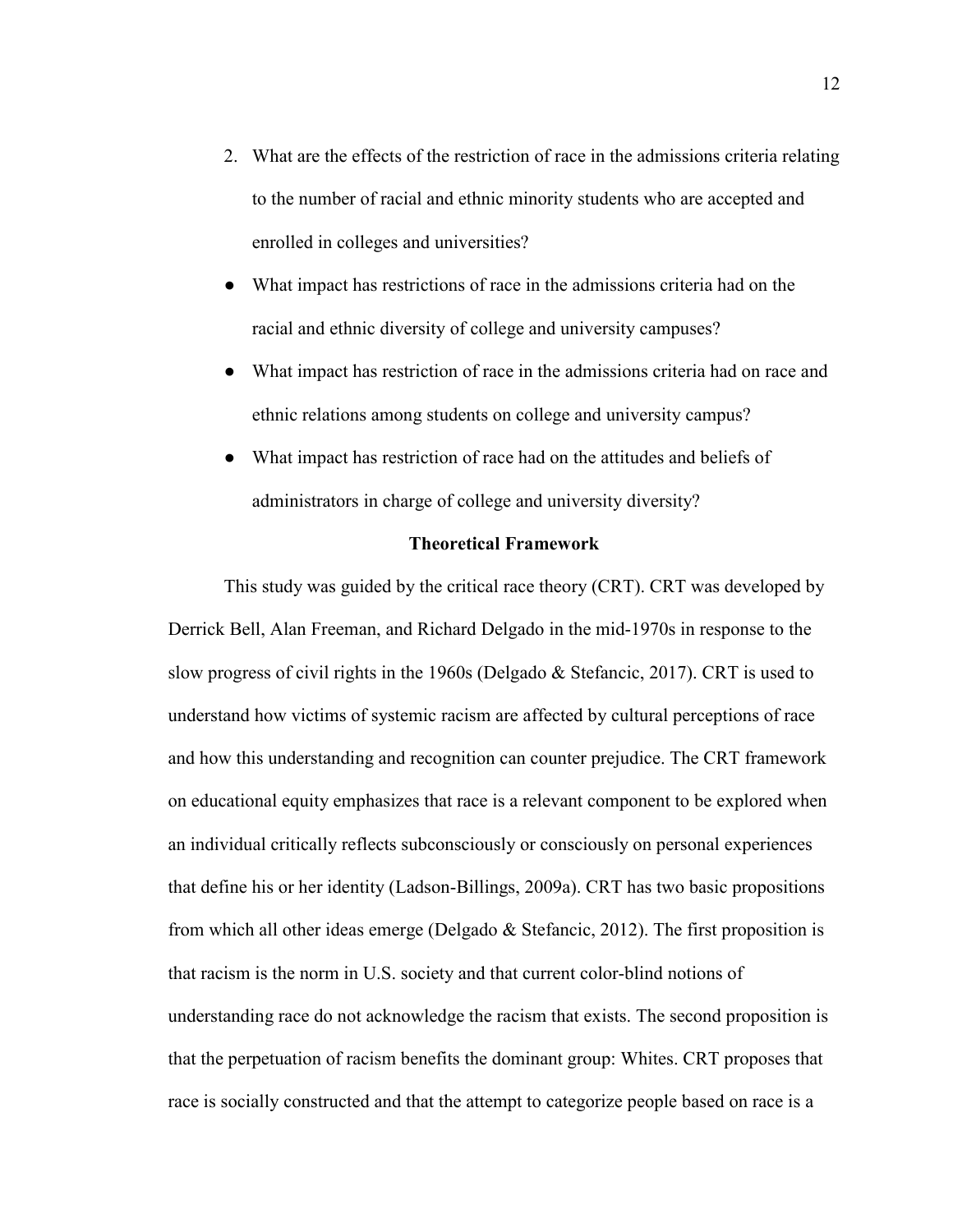way of assigning traits to social groups that will benefit the dominant racial group (Delgado & Stefancic, 2012). CRT uses the notion of race frames, or lenses through which individuals understand the role of race in society (Warikoo  $\&$  de Novias, 2014), to give context to cultural frames of race. Cultural frames shape individuals' interpretations of the world around them as well as their behaviors. Small, Harding, and Lamont (2010) defined cultural frames as lenses "through which we observe and interpret life" (p. 14). A frame structures how people interpret events and how they react to them. Frames impact the interpretation of social phenomena by making certain aspects prominent and obscuring others (Warikoo & de Novias, 2014). Critical race theorists point to research showing how race impacts contemporary U.S. society, including a critical examination of racial data in fair housing; employment and unemployment; credit and loan applications; public suspicion; consumerism; prison population; executive power in all sectors of government, business, and academia; poverty; and health care (Delgado & Stefancic, 2012). Examining the history of affirmative action policy through a CRT lens provides insight into the current attitudes in higher education to alleviate systemic discrimination of minorities.

In this study, CRT and its use of race frames and the tenet of counter-storytelling guided the research questions. Counter-storytelling is a framework that legitimizes the racial and subordinate experiences of marginalized groups (Ladson-Billings, 2009a; Parker & Villalpando, 2007). Counter-stories have been used to analyze the climate of college campuses and provide opportunities for further research on the ways that an institution can become inclusive and not superficially diverse (Hiraldo, 2010). Counterstories and race frames have been used in previous research on affirmative action in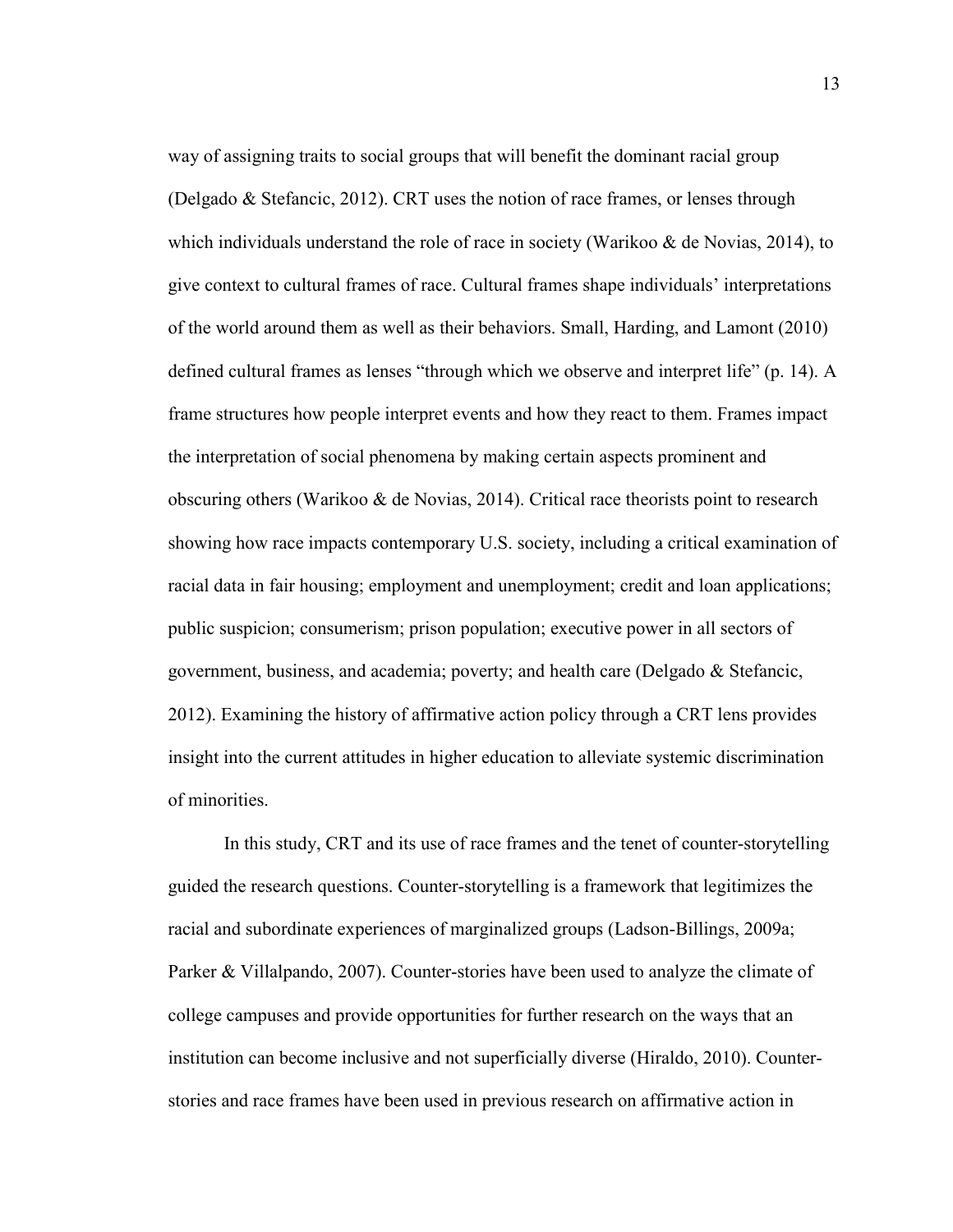higher education. Given the gap in the literature regarding attitudes of college administrators, I designed research questions to explore whether those in charge of policy changes continue to see a need for affirmative action policies or feel these policies are no longer needed in higher education institutions. The study was guided by the use of race frames and counter-storytelling in the data collection strategies. I examined patterns based on cultural frames to determine whether there is a general trend toward acknowledging needs for policy change in favor of or against affirmative action policies in higher educational institutions.

#### **Nature of the Study**

I used a phenomenological design. A qualitative approach is used to facilitate probing for underlying values, beliefs, assumptions, and experiences (Creswell, 2007). A phenomenological design was employed because it enabled the study participants to share their experiences implementing race-neutral admission policies while ensuring equal access to racial and ethnic minority students and meeting federal mandates of affirmative action. I chose a phenomenological design to facilitate in-depth data collection related to the phenomenon of race-neutral policies as experienced by college and university administrators (see Creswell, 2009). A phenomenological design was most appropriate for this study because I sought to capture the lived experiences of the participants through in-depth interviews (see Creswell, 2007).

The study participants included senior-level college administrators employed at public and private predominantly White institutions (PWI) colleges and universities. Participants were vice presidents, chief diversity officers, directors, and administrators in charge of admission policies or diversity initiatives. I did not include professors as part of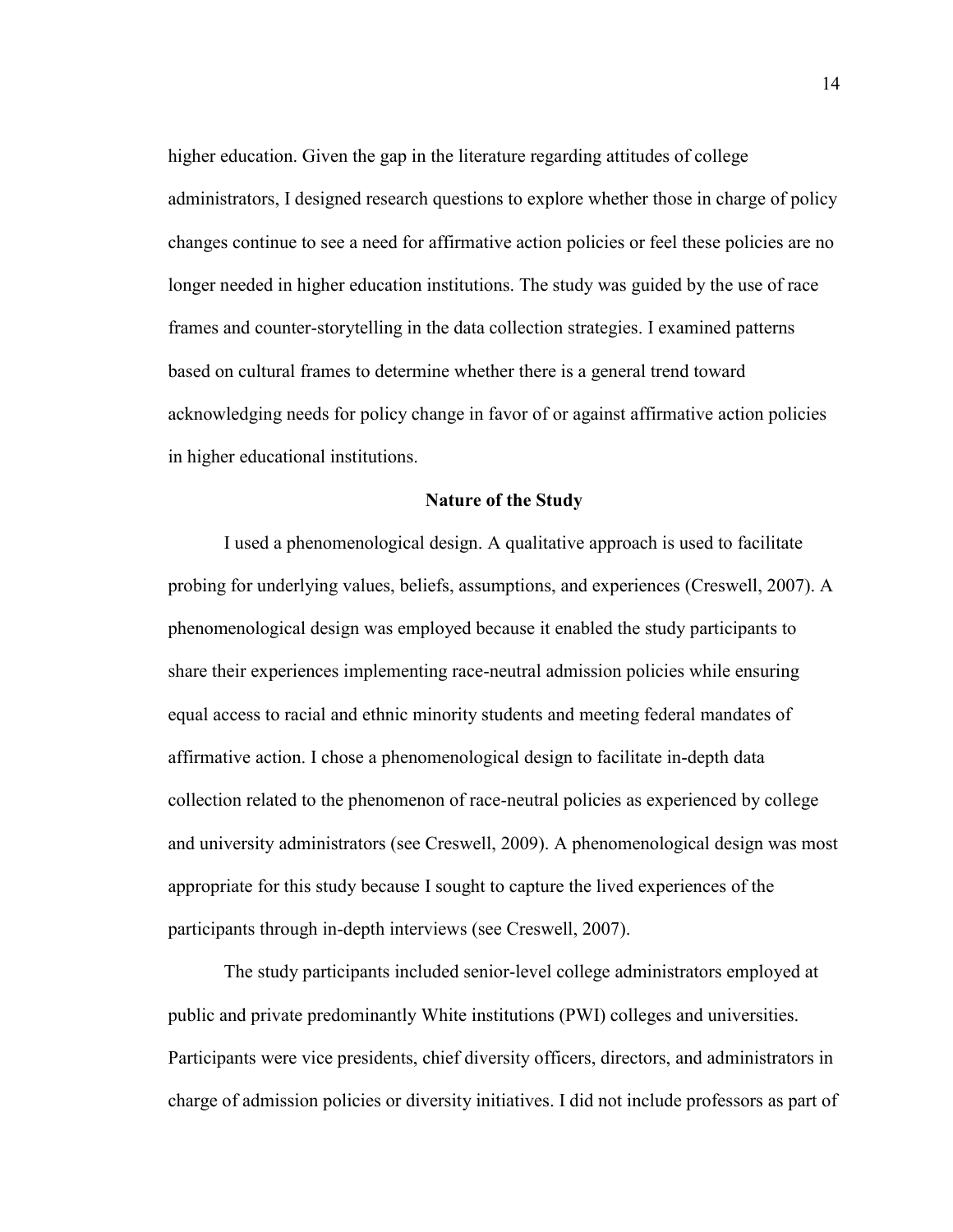this study because they generally are not involved in student affairs activities at most colleges and universities. Participants were recruited from colleges and universities throughout the United States.

I used a nonrandom purposive sampling approach (see Creswell, 2007). I employed this sampling due to the sensitive nature of the topic under investigation. According to Barbour (2008), "the goal of a qualitative sampling is not to produce a representative sample but is rather, to reflect diversity and to provide as much potential for comparison as possible" (p. 53). The sample size for a qualitative phenomenological study is generally small. Creswell (1994, 2007) explained, "the procedure of phenomenology involves studying a small number of subjects through extensive and prolonged engagement to develop patterns and relationships of meaning" (p. 12). A sample of at least eight participants was the goal for this study to ensure representation of different types of university administrators based on variation in university and participant demographics. With CRT as the guiding framework, I examined whether there were any patterns based on participants' cultural frame. The recruitment of participants yielded a convenience sample of 10; however, there was an unusual circumstance that was encountered in which the interview was not captured on the audio recorder due to technological glitches and this participant's information was not included in the data set because there would be an issue of trustworthiness. Therefore, although the original solicitation of participants yielded a nonprobability sample of 10, the final sample consisted of nine individuals.

 I used a purposive convenience sample of college and university administrators. Participants were recruited from a higher education administrator's LinkedIn group

15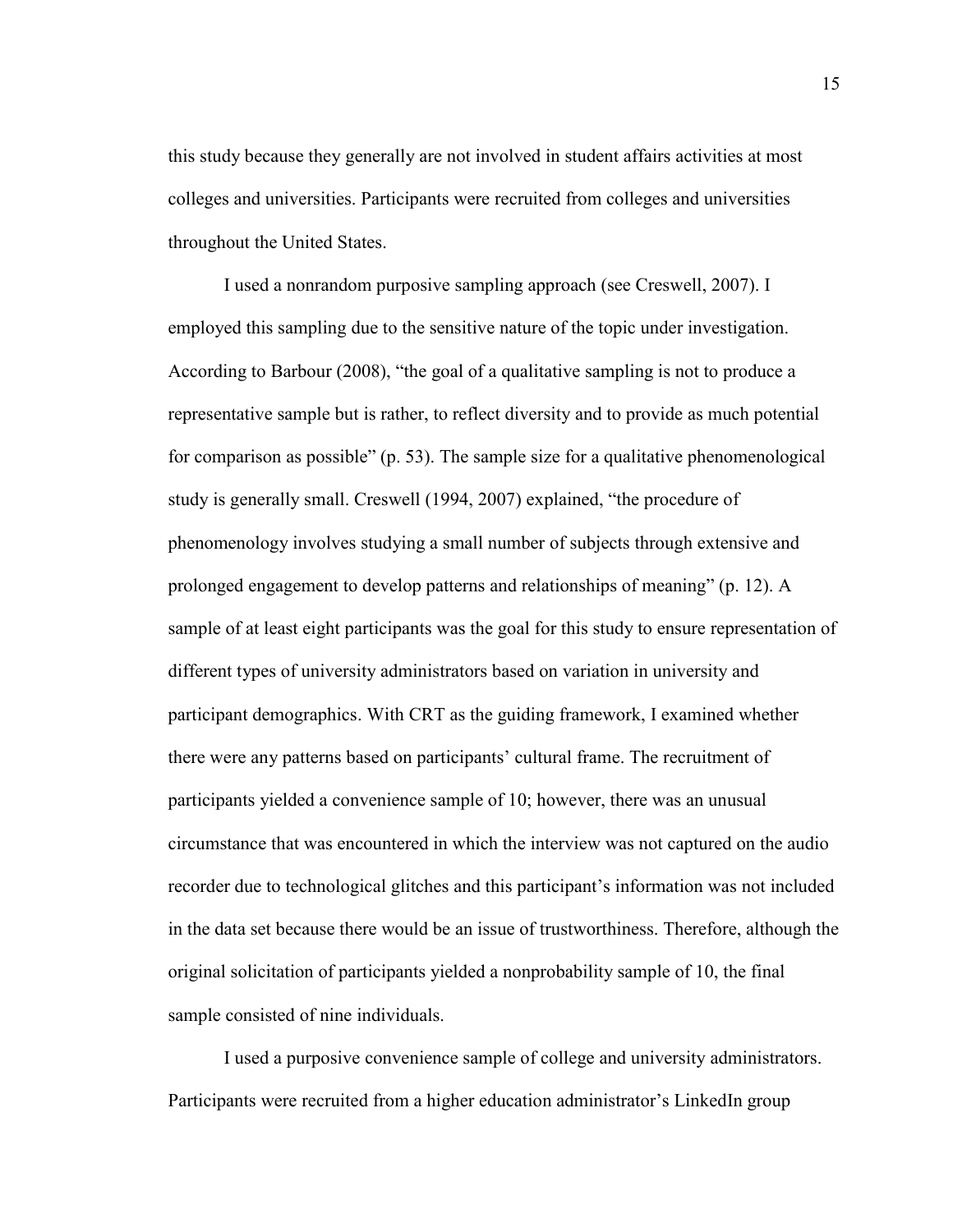comprising 54,265 members (LinkedIn.com, n.d.). Individuals who work in higher education and are in charge of admission policies or diversity initiatives were eligible to participate in the study. I contacted candidates via email and obtained consent prior to them completing an initial sociodemographic survey (see Appendix A). After completion of the initial survey, I emailed the candidates who met the selection criteria and arranged an interview time at the participant's convenience.

The data collection method used in this study was personal interviews with college and university administrators in charge of admission policies and implementation of campus diversity policies. I conducted interviews using an interview guide (see Appendix B) which contained open-ended questions to allow participants to express their views. The interview guide facilitated the collection of detailed information and allowed participants to convey their perspective of affirmative action in higher education as according to their experiences. Each participant was interviewed once for approximately 60 minutes. I conducted interviews over the phone based on the participants' location and availability. With permission from the participant, I audio-recorded each interview to capture the participant's perspective on the need for affirmative action. I transcribed all audio-recorded interviews verbatim. Following Creswell's (2014) recommendations, I organized, coded, and grouped data into initial descriptions or categories before selecting and further developing the final thematic findings. To maximize the quality and trustworthiness of the findings, I employed rich descriptions to strengthen credibility, confirmability, and dependability (see Creswell, 2014).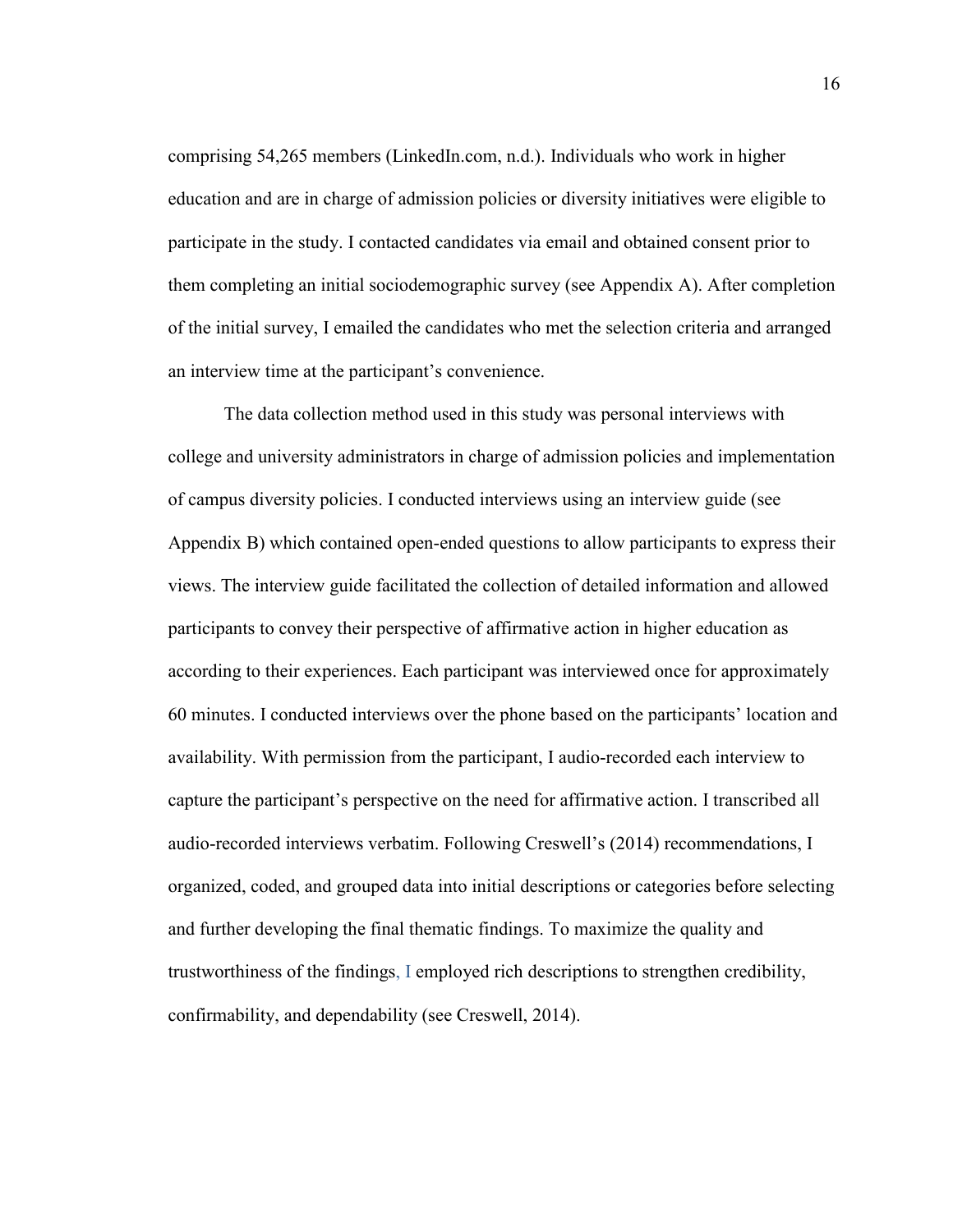#### **Definition of Key Terms**

*Affirmative action*: Measures or practices that seek to terminate discriminatory practices by promoting the consideration of race, ethnicity, sex, or national origin in the availability of opportunity for a class of qualified individuals who have been the victims of historical, actual, or recurring discrimination (Jones, 2007). According to Jones (2007), "affirmative action in the context of higher education is the aggressive consideration of students based on race and gender for admission to academic institutions who might otherwise be denied admission" (p. 12). The equalization of opportunity for some students requires that some students be treated differently (Dong, 1995).

*Color-blind philosophy*: The widely held belief that racial discrimination is a thing of the past and that everyone who works hard has an equal chance to become successful in the United States (Bonilla-Silva, 2010).

*Community-based organizations*: Organizations that have obtained 501(c) (3) status and that are physically located in and primarily serve members of their local community. The objective of these organizations is to provide social services at the neighborhood level. Organizations included in this study were small agencies representing community and youth development, family service/multiservice organizations, and religiously based and basic-needs organizations (see Terrana, 2017).

*Counter-storytelling (counter-stories)*: A framework that legitimizes the racial and subordinate experiences of marginalized groups (DeCuir & Dixson, 2004; Ladson-Billings, 2009a; Parker & Villalpando, 2007).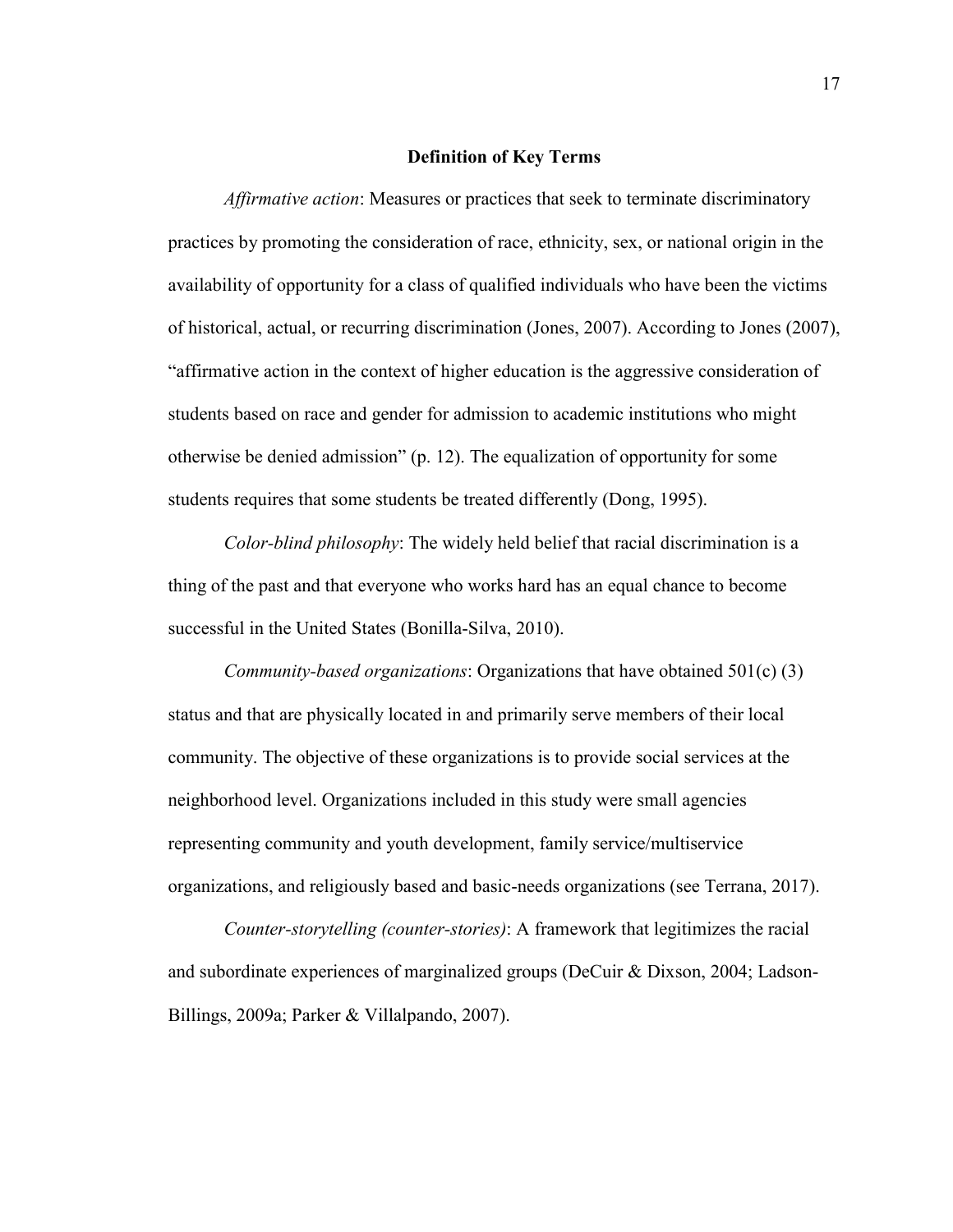*Cultural frames*: The lenses through which people observe and interpret life with cultural meaning. A frame structures how people interpret events and therefore how they react to them (Small et al., 2010).

*First-generation student*: Those who are the first in their families to attend postsecondary institutions (Ward, Siegel, & Davenport, 2012).

*Latinx*: The term Latinx in this report refer to people of Hispanic descent. While many other sources use terminology such as: Hispanic, Chicano/a, Latino/a, this word is used to be inclusive of all people who identify with one of these terms. Latinx is a gender-neutral term that includes men, women, and individuals who do not identify within the gender binary of masculinity and femininity (Salinas Jr., C., & Lozano, A. 2017).

*Pell Grant.* The largest need-based grant program in the United States. The student's eligibility for the Pell Grant is based on financial need (Schudde & Scott-Clayton, 2016).

*Perspectivelessness*: The notion that the law and legal education contain no particular perspective but are, rather, representative of a universal perspective. However, critical race theorists suggest that there is an assumption of perspectivelessness in legal academia that perpetuates both a White normative perspective and ignores the relevance of the long history of racism in the law (Crenshaw, Gotanda, Peller, & Thomas, 1995).

*Privilege*: The idea that one group in a society enjoys certain unearned advantages not available to others and that group members (Whites) are largely unaware of the unequal benefits they possess (Ferris & Stein, 2016).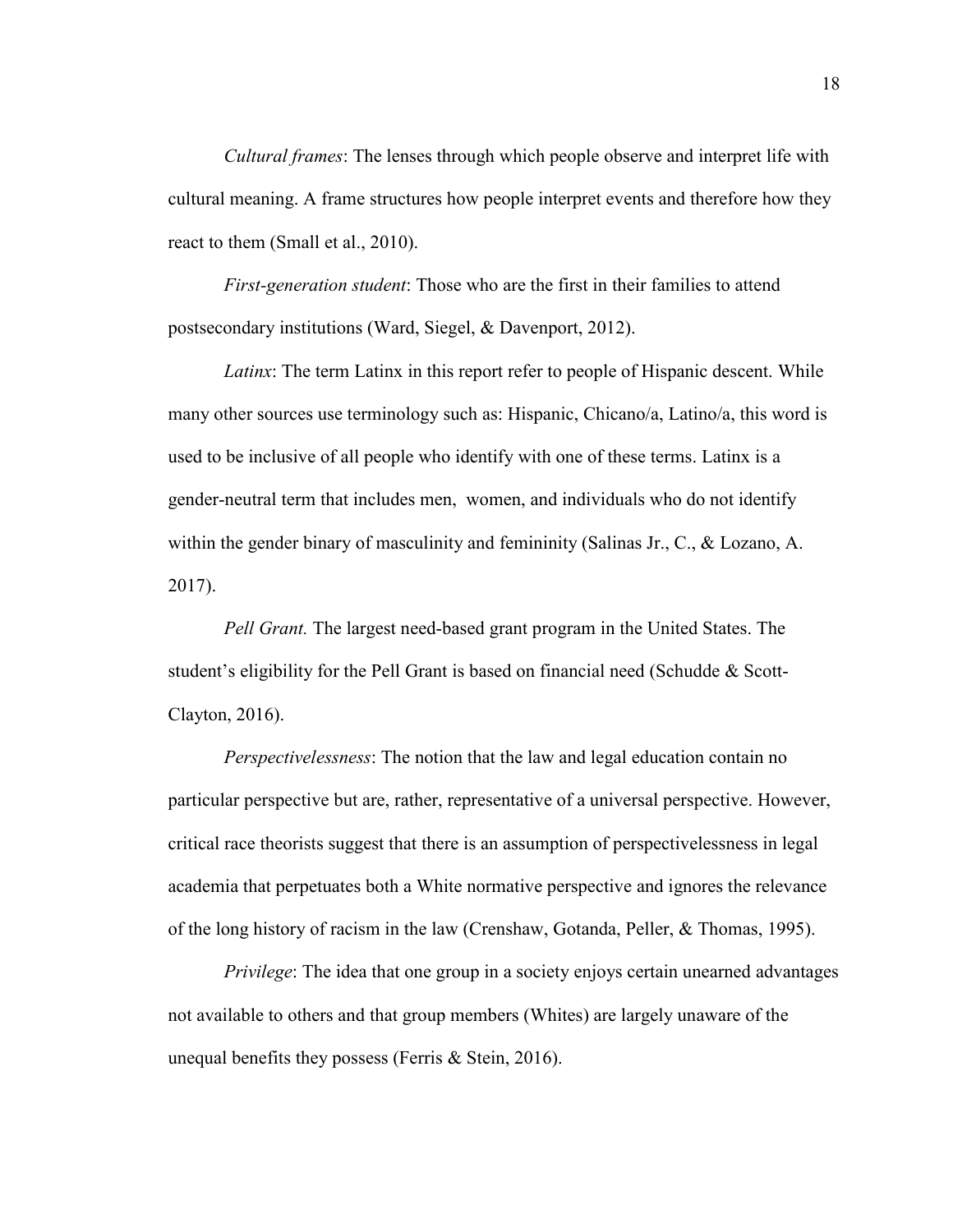*Postracialism*: The sense that race simply does not matter as much as it mattered in the past. Postracialism is a set of beliefs that coalesce to posit that racial discrimination is a rare and aberrant behavior as evidenced by Americans' pronounced racial progress (Barnes, Chemerinsky, & Jones, 2010).

*Race consciousness*: The perspective that race matters (Oluwole, 2013) and is necessary to level the playing field.

*Race frames*: The lenses through which individuals understand the role of race in society (Warikoo & de Novias, 2014), such as ethnicity and gender.

*Supplemental Educational Opportunity Grant (SEOG)*: A federal grant for undergraduate students with financial need. The SEOG program is administered by the financial aid office at each participating school. Not all schools participate (McCann, 2016).

*Systematic racism*: A way to organize society based on inequality between races that is perpetuated by institutional structures such as the justice and educational systems that favor one race over another through advantages, privileges, and head starts (Scott, 2012).

*Work study*: Part-time positions are offered through colleges that pay at least federal minimum wage. The total award and hours available are based on a student's level of financial need, the school's total funding, and when the student applies (McCann, 2016).

#### **Assumptions**

The first assumption was that the study participants would answer the interview questions honestly. The participant's name and the school in which he or she was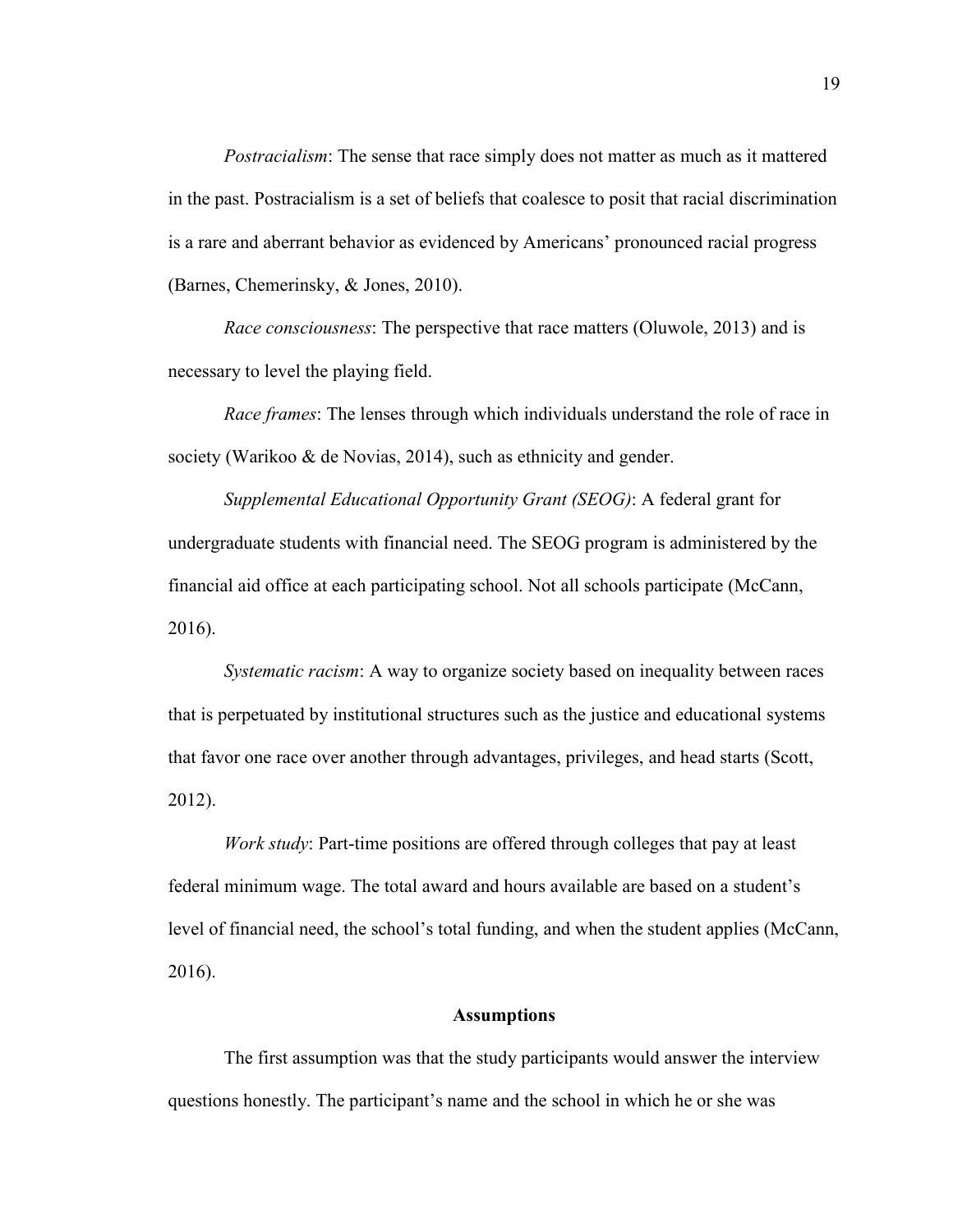employed were confidential. A second assumption was that administrators in charge of diversity initiatives would support campus diversity initiatives for job security purposes. Also, both pro-affirmative action and anti-affirmative action organizations concede that the diversity consensus is a real phenomenon among university officials, and commitment to racial diversity is rising to the top of the list of desired attributes for top administrators of selective higher education institutions (Lipson, 2007). A third assumption of this study was that participants were aware of previous and current changes in affirmative action policies.

#### **Scope and Delimitations**

I intended to address how diversity initiatives have changed over time. I also explored how the changes in diversity initiatives have impacted the work environment and mind-set of those in charge of federally mandated racial diversification initiatives. The study focused on administrators in charge of diversification who were chosen because little is known about the impact and attitudes of administrators at colleges and universities. Also, I explored how administrators in charge of diversification have dealt with challenges of meeting campus racial diversity without using race as a factor. The scope of this study was limited to administrators in charge of implementation or formation of diversity initiatives. I chose these administrators because they were the most informed individuals on the subject of affirmative action in college and university admissions. I did not include faculty or administrators who were not involved in establishing or implementing affirmative action policies in the admissions process. Findings are not generalizable to all institutions of higher education.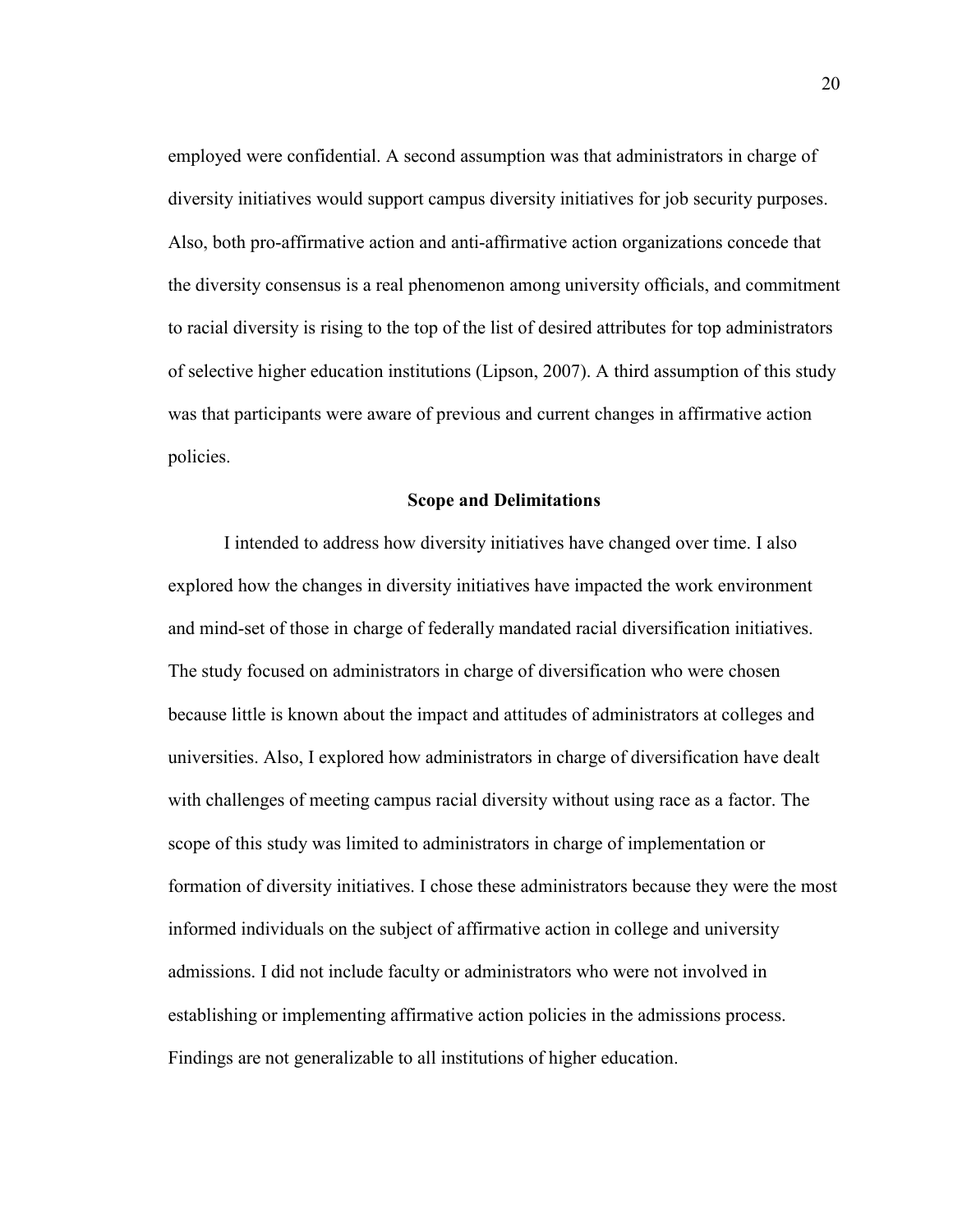I collected data using a semistructured interview guide. I conducted one-on-one interviews with college and university administrators who volunteered to participate in the study. The study addressed strategies used in creating a racially diverse campus environment and was delimited to four-year college and university program admissions. I tailored questions to each of the university officials based on their knowledge of their role in setting, applying, or influencing affirmative action policies on their campus. I asked participants about their attitudes regarding race-based affirmative action, race-neutral affirmative action alternatives, and their peers' attitudes.

The results of qualitative studies are not usually generalizable to other study settings. However, the lessons gleaned from this study may be useful to individuals in similar situations. Lodico, Voegtle, and Spaulding (2010) explained that transferability is the degree of similarity between a study site and other sites as determined by the reader of the study, based on the detail and vividness of the descriptions provided by the researcher. Through descriptions of the context, participants, university location (state), and university/state policies, readers may find many similarities between the research site and their site. Readers of this study may also identify with the research questions as being similar to concerns from their sites about how to address concerns of meeting racial diversity on their respective campuses.

#### **Limitations**

The limitations in qualitative studies are that findings may not be generalizable to all college and university administrators and the institutions where they work. I used purposive sampling of administrators in charge of campus diversification and focused on institutions that had personnel in charge of implementation or policy formation related to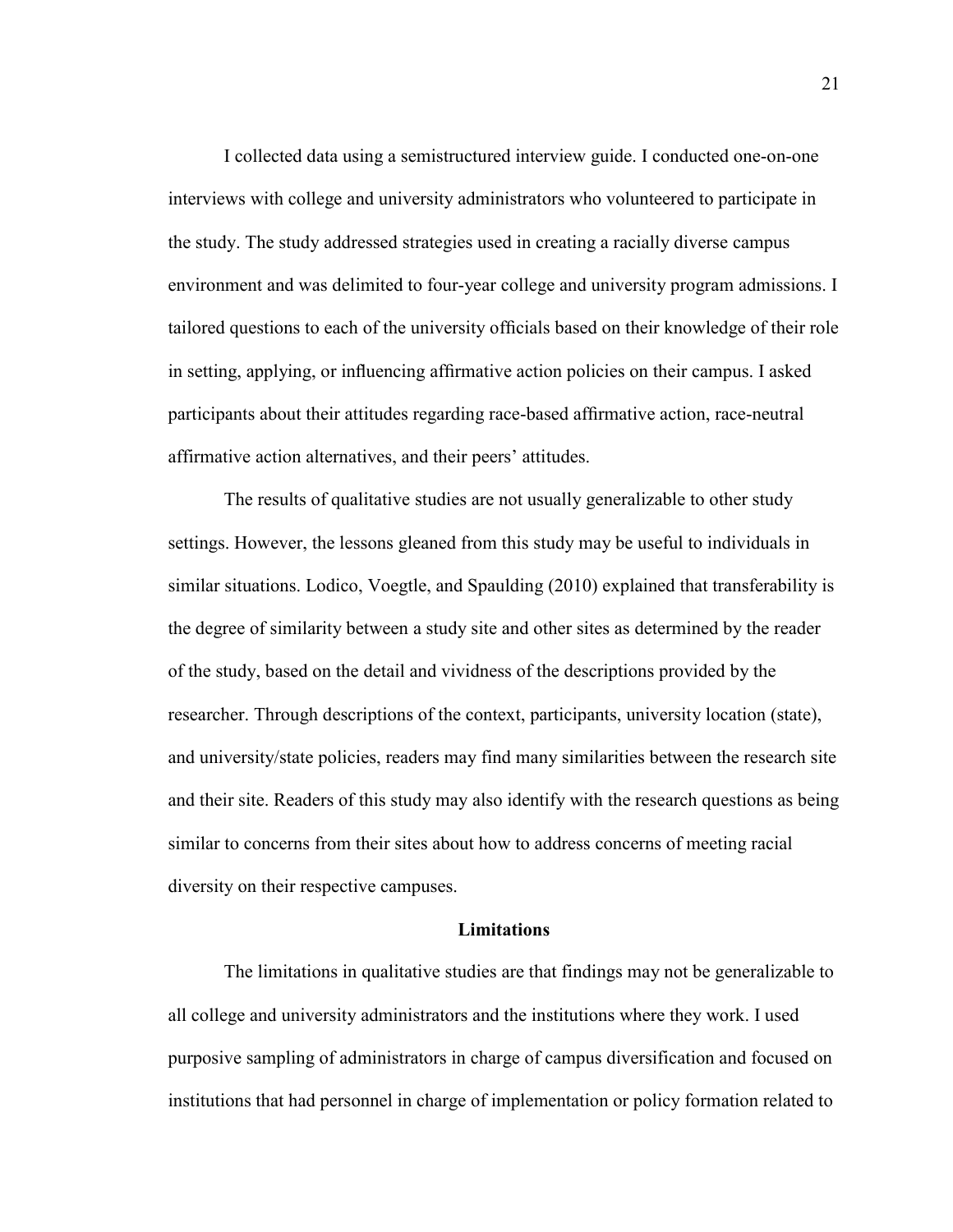admissions. Given the small sample size, the findings may not be generalizable to all university administrators and university organizations. The attitudes and opinions of the individuals and the institutions they represent may not be representative of all university organizations, as each institution may have its own guidelines and goals, as well as laws that vary from state to state.

There were no personal or professional relationships between myself and the participants. Furthermore, there was no conflict of interest regarding my work environment and that of the participants because I was not employed at any of the participants' institutions. I am of African American descent, which may present unintended researcher bias (see Patton, 2015). However, I was trained in the courses at Walden University to maintain objectivity throughout the interviewing process.

#### **Significance and Social Change Implications of the Study**

One of the primary significances of this study was the effort to establish knowledge and improve awareness of the experiences and practices of university and college administrators with implementing race-neutral policies at their institutions to ensure equal access to historically underrepresented racial and ethnic minority students without violating federal affirmative action mandates. Many studies have addressed raceneutral policies (e.g., percentage plans, class-based affirmative action, partnership programs, financial aid) and how those policies have had a negative effect on enrollment, leaving minority students underrepresented, unsupported, and unsuccessful in many postsecondary institutions in the United States (Alger, 2013; Bastedo & Jaquette, 2011; Gandara, 2012; Harper & Hurtado, 2007; Howell, 2010; Lipson, 2007). However, researchers had not examined the experiences and practices of college and university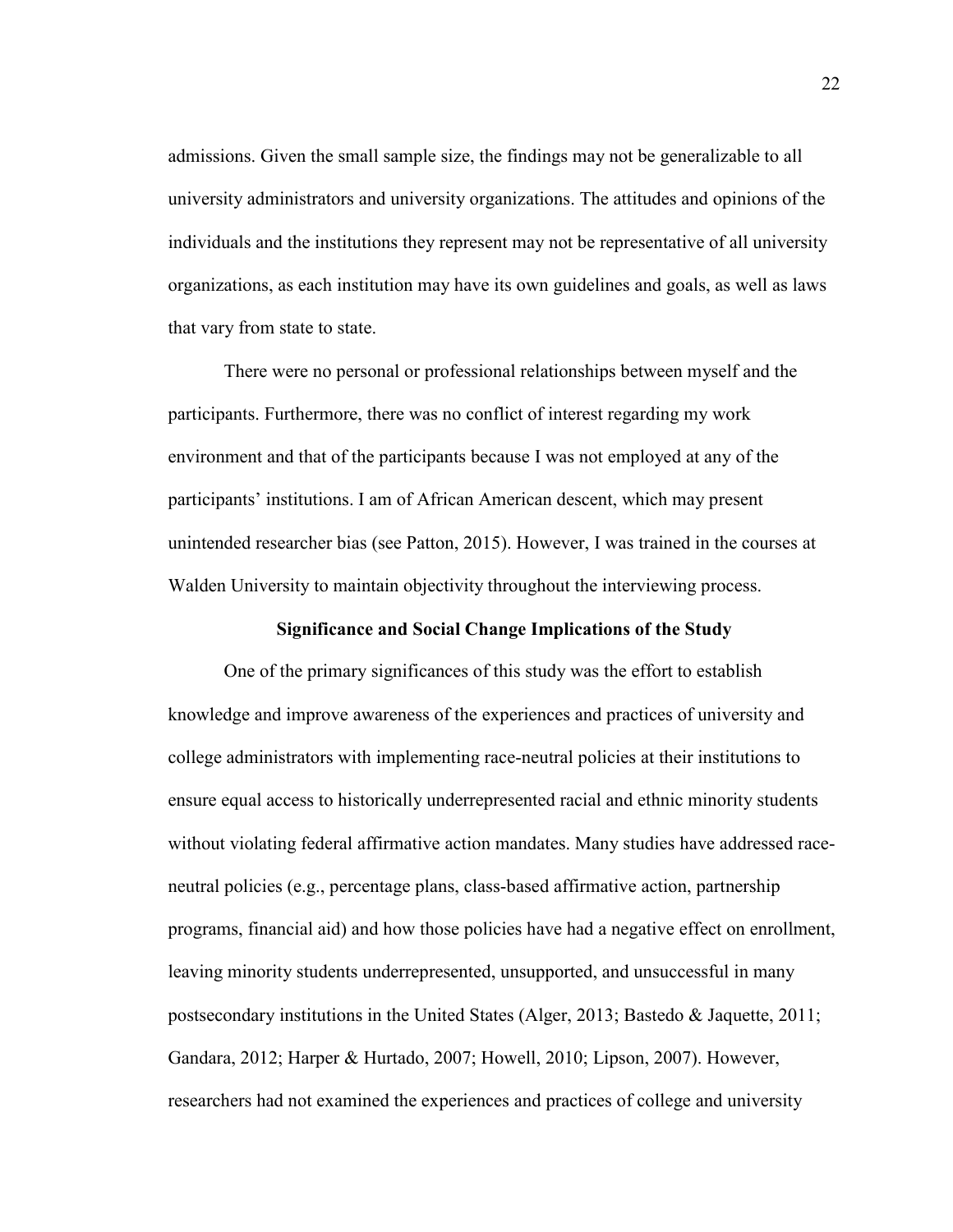administrators with implementing race-neutral policies at their institutions. Lipson (2007) noted that additional research is needed to understand the experiences of college and university administrators in designing and transforming affirmative action policies at selective campuses across the United States. I sought to address the gap in the literature on the experiences of university and college administrations in this regard.

This study was also significant because the findings may assist other college and university administrators in establishing and implement race-neutral admission policies. The findings may indicate ways in which colleges and university administrators can ensure equal access to historically underrepresented racial and ethnic minority students without violating federal affirmative action mandates. Additionally, findings may increase awareness of the challenges with using race-neutral policies, in addition to providing insight as to whether the current affirmative action mandates might need to be modified.

A positive social change implication of this study was that the findings may influence programming and policies that lead to higher levels of acceptance and enrollment of racial and ethnic minority students at colleges and universities throughout the United States. Having higher levels of racial and ethnic minorities at colleges and universities would result in more racial and ethnic minority students having an opportunity to earn baccalaureate and graduate or professional degrees. My intention was to generate findings that may play a role in improving the quality of life for all Americans, including racial and ethnic minorities.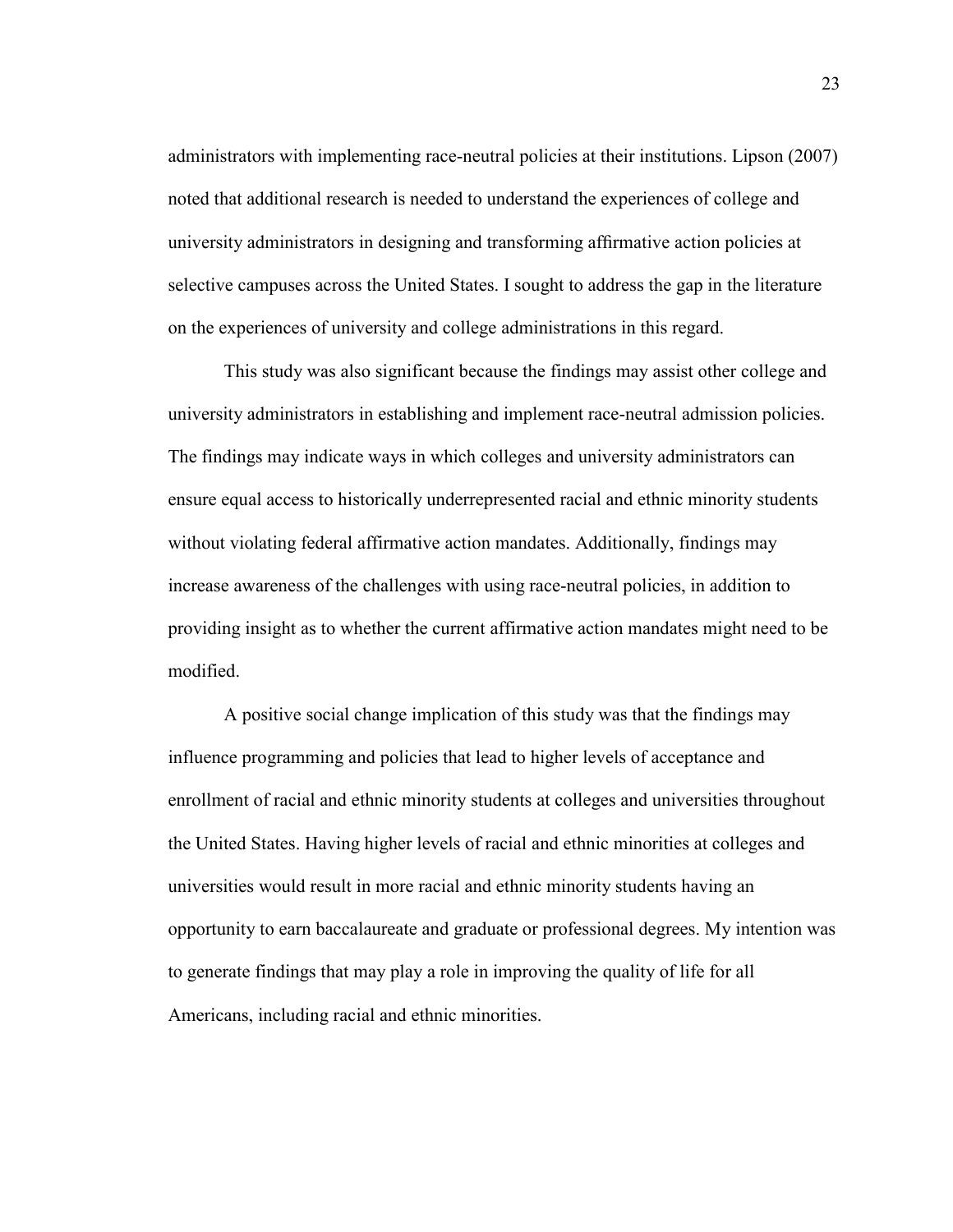#### **Summary**

This chapter addressed affirmative action as a policy responsible for breaking the segregated character of the United States and promoting fairness. Studies have shown the impact on the loss of race-based affirmative action at various institutions. Many of these studies addressed the effects that affirmative action bans, or the loss of race-conscious affirmative action policies, have had on racial diversity on college campuses. However, researchers had not examined the perspectives and experiences of those in charge of implementing race-neutral policies in their admissions criteria to ensure equal access of racial and ethnic minority students.

I used a phenomenological design to examine participants' experiences with implementing race-neutral admissions policies while ensuring equal access to racial and ethnic minority students and meeting federal mandates of affirmative action. The phenomenological design allowed for in-depth data collection by focusing on this phenomenon as experienced by the college and university administrators (see Creswell, 2009). CRT guided this study, which uses race frames and counter-storytelling to legitimize the racial and subordinate experiences of marginalized groups (see Ladson-Billings, 2009a; Parker & Villalpando, 2007).

The study was significant because of the lack of research on college and university administrators' use of race-neutral admission policies at their institutions. Study findings may contribute to the literature by addressing the experiences of university and college administrations in this regard. Findings may be used to influence programming and policies that could lead to higher levels of acceptance and enrollment of racial and ethnic minority students at colleges and universities throughout the United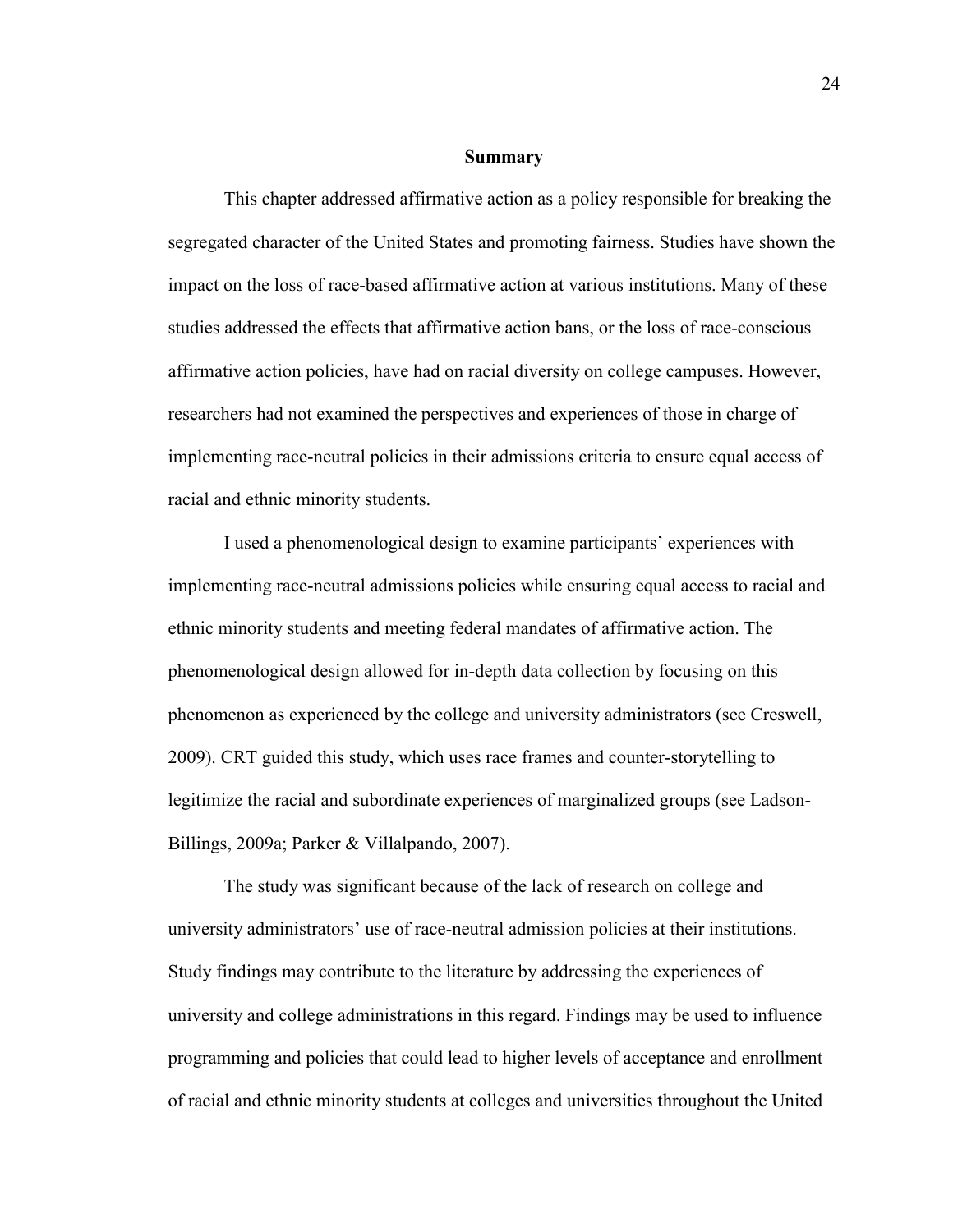States. Chapter 2 focuses on the historical changes affirmative action has undergone in relation to court cases, empirical research on administrators' views on affirmative action, and programs they have used as a result of the court-ordered policy changes.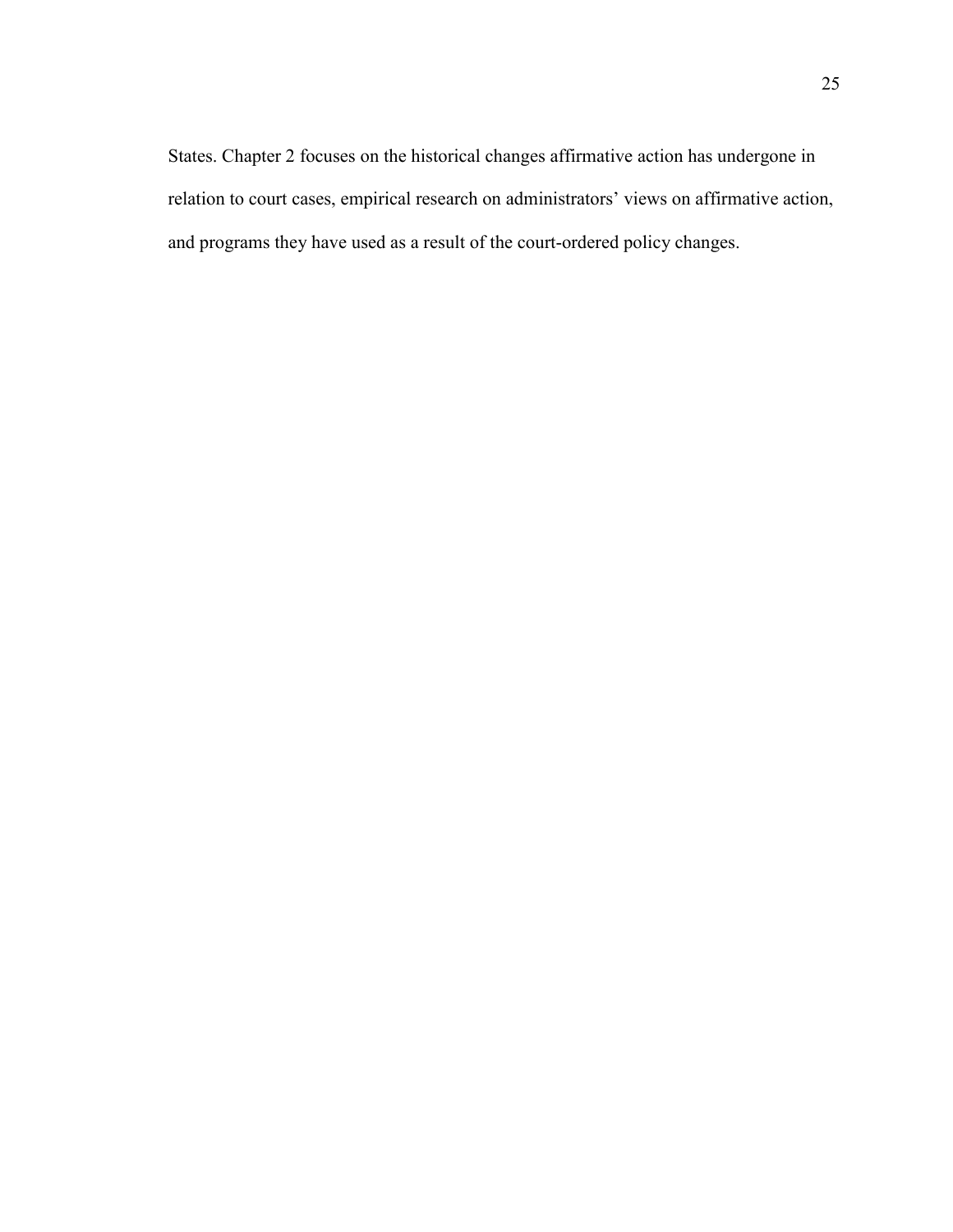### Chapter 2: Literature Review

 The purpose of this study was to examine the experiences of college and university administrators' implementation of race-neutral policies in their admissions criteria to ensure equal access of racial and ethnic minority groups to institutions of higher learning, while still meeting federal mandates of affirmative action. Understanding the perspectives, experiences, challenges, and successes of college and university administrators in their program development may be a helpful resource to colleges and universities in focusing program implementation as they continue their quest to recruit and admit racial and ethnic minority students. Most of the studies conducted have addressed the effects that affirmative action bans or the loss of race-conscious affirmative action policies have had on racial diversity on college campuses, or what implementation of race-neutral policies could mean for the rest of the United States (Backes, 2012; Colburn et al., 2008; Garces & Mickey-Pabello, 2015; Hinrichs, 2012). I sought to inform discussions regarding legal compliance and to elicit robust inquiries and conversations among college and university administrators charged with establishing, implementing, and evaluating institution and admission policies.

This chapter begins with the theoretical framework, critical race theory (CRT), followed by a brief history of affirmative action. Affirmative action provides the background on which the objectives of this dissertation are based. I describe the historical context of its formulation and utilization in higher education to increase enrollment of underrepresented students, especially African Americans. Also included in this chapter is an overview of the court cases that have shaped institutional implementations regarding affirmative action policies and the legality of how and if affirmative action can or should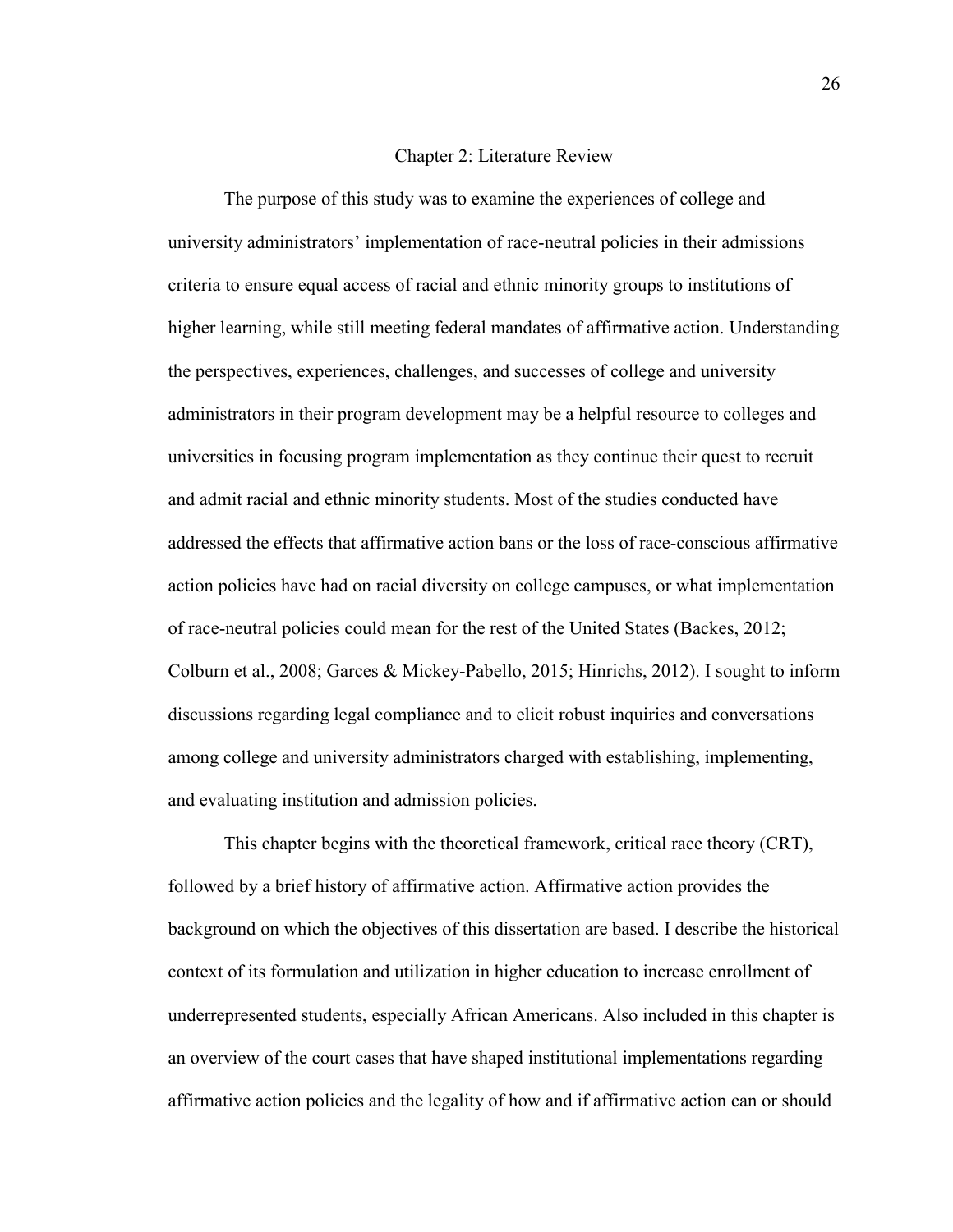be applied. This is followed by a review of the literature related to the challenges that administrators in charge of affirmative action policies have faced in how they achieve mission-based diversity goals while combating legal policy challenges. I also review empirical studies that addressed administrators' use of race-neutral strategies that an institution may consider and employ as part of its broader efforts to achieve its missionbased diversity goals.

# **Literature Search Strategy**

 The literature review utilized several library databases including ERIC, EBSCO Host, Academic Search Premier, and CREDO. I also searched databases that include conference proceedings. Key words related to affirmative action policies included *affirmative action*, *higher education*, *Black*, *minority*, *minority enrollment*, *colleges and/or universities*, *civil rights*, *social justice*, *critical race theory*, *policies*, *racial attitudes*, *diversity*, *diversity in higher education*, *administration*, *administrators*, *diversity policies*, *discrimination*, *racial discrimination*, *critical theory*, *social justice*, and *social change*. I only included articles and books published in English that specifically referenced the key variables and related concepts of this study between 1950 and 2017. I obtained additional papers not found as part of the database searches through a review of the reference lists of published articles.

### **Theoretical Framework**

The critical race theory ([CRT], Bell, 1992; Crenshaw et al., 1995; Ladson-Billings & Tate, 1995; Outlaw, 1983; Williams, 1991; Wing, 1997) was used as the theoretical framework for this study. According to CRT, racism is endemic in American life. CRT emerged from the civil rights movement and legal scholars who embraced

27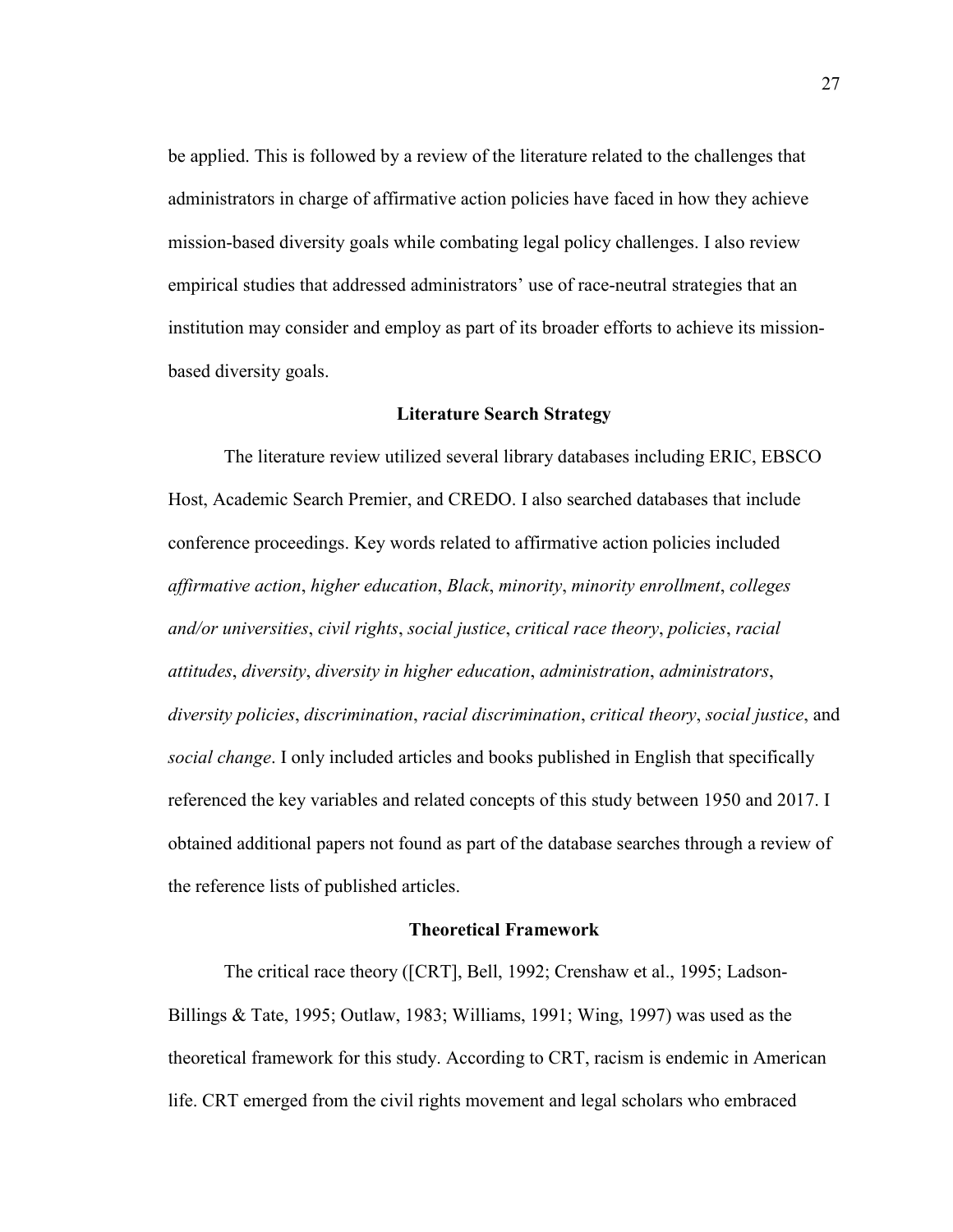reformist civil rights ideas combined with activist analytical political engagement (Johnson-Bailey, Valentine, Cervero, & Bowles, 2009). During the mid-1970s and through the 1980s, Derrick A. Bell Jr., Alan Freeman, and Richard Delgado were discontented with racial reform in the United States regarding the more subtle forms of racism and felt that new theories and strategies were a necessity (Delgado & Stefancic, 2017). Bell (1980, 2008) developed CRT as a race-based critique to address covert and subtle forms of racism within the legal system. Along with Bell (1980, 2008), a noted group of legal scholars including Charles Lawrence, Richard Delgado, Lani Guinier, Mari Matsuda, Patricia Williams, and Kimberle Crenshaw began to question the role of law in maintaining and constructing racially based social and economic oppression (Liu, 2009; Lyn & Adams, 2002; Taylor, 1998). According to Gordon (as cited in Ladson-Billings, 2009a), CRT originated from the critical legal studies (CLS) movement. Furthermore, CRT failed to both address the "effects of race and racism in U.S. jurisprudence" (DeCuir & Dixson, 2004, p. 26), the perceived delays in civil rights advancements (Matsuda, Lawrence, Delgado, & Crenshaw, 1993; Stanley, 2006; Taylor, Gillborn, & Ladson-Billings, 2009), and the reemergence of hostility toward legal policy, such as affirmative action (Taylor, 2009). The primary goal of CLS was to expose and challenge the idea that legal reasoning was "neutral, value-free, and unaffected by social and economic relations, political forces or cultural phenomena" (Brown & Jackson, 2013, p. 12). CLS sought to deal with the color-blind, microaggressive, and institutional forms of racism that were emerging. It was from this overarching premise of CLS that CRT developed through the initial founders, Derrick Bell and Alan Freeman (Delgado & Stefancic, 2001, 2017).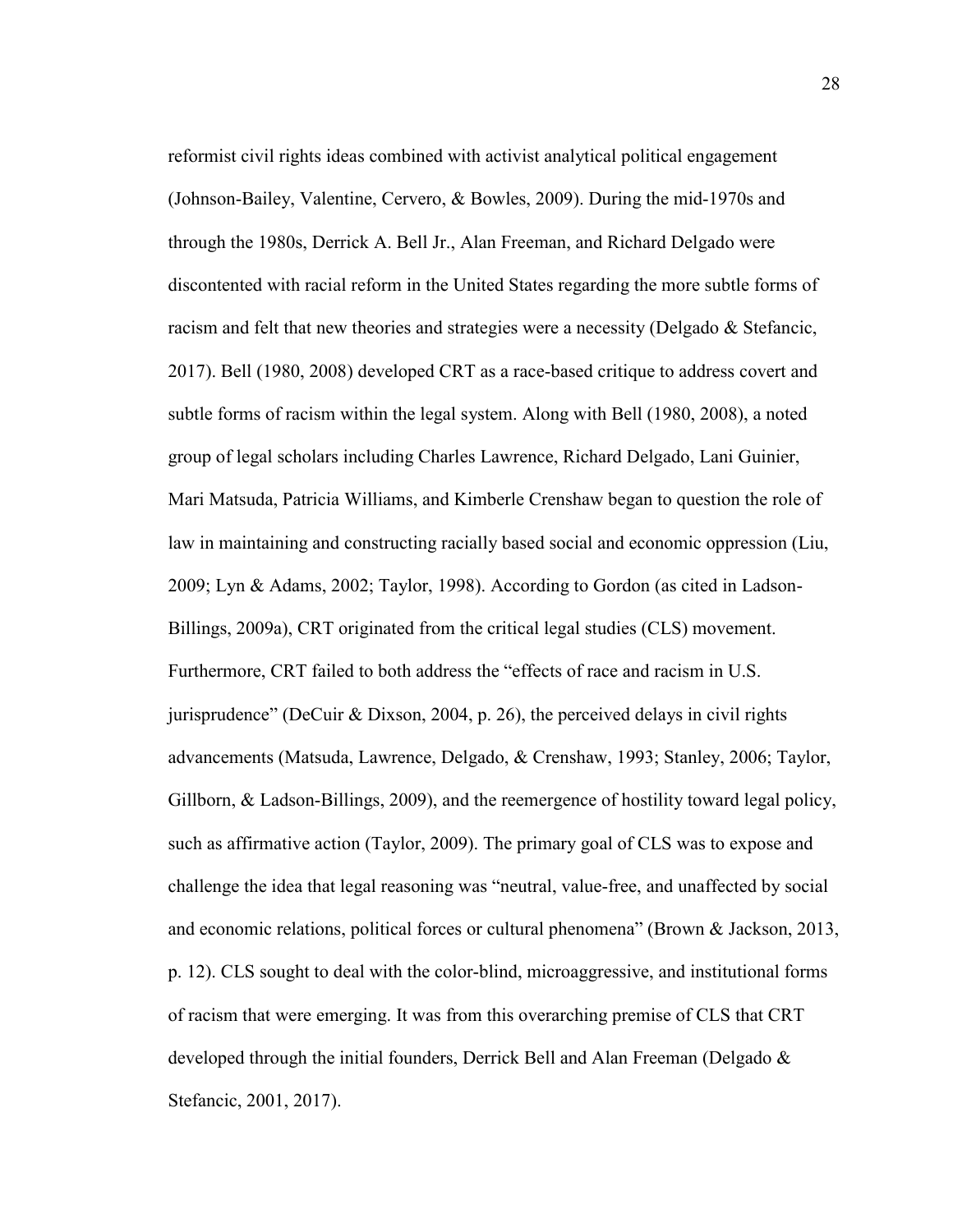CRT's main function is to examine the role of race and racism in the perpetuation of social disparities between dominant and marginalized racial groups (DeCuir & Dixson, 2004; Ladson-Billings, 2009a; Ladson-Billings & Tate, 1995). As a theoretical framework, CRT is used to examine the "unequal and unjust distribution of power and resources along political, economic, racial, and gendered lines" (Taylor et al., 2009, p. 1). CRT is a movement comprising scholars and activists committed to challenging and disrupting racism and its associated social, legal, political, and educational consequences (Delgado & Stefancic, 2017; Patton, Ranero, & Everett, 2011). CRT was a necessary means to highlight and recognize racism in law and institutional policy practices in the United States.

Two primary tenets of CRT are that the nature of race and racism are everchanging and that racism is not necessarily the product of biased actions, but can be the artifact of seemingly liberal, neutral, or normed rules and actions (Johnson-Bailey et al., 2009). Five components of a critical race perspective as asserted by Ladson-Billings and Tate (1995) are (a) a central focus on race and racism, (b) a direct and overt challenge to hegemonic discourse, (c) a commitment to social justice, (d) an honoring of the experiential base of marginalized people, and (e) a multifaceted disciplinary viewpoint. Further, CRT embraces subjectivity and political standpoint as acceptable and appropriate stances for analysis, believing that scholarship is never neutral (Ladson-Billings & Tate, 1995 ). A literature review of CRT by Tate (1997) revealed several defining elements:

1. CRT recognizes that race is endemic in the U.S. society, deeply ingrained legally, culturally, and even psychologically. The new question would ask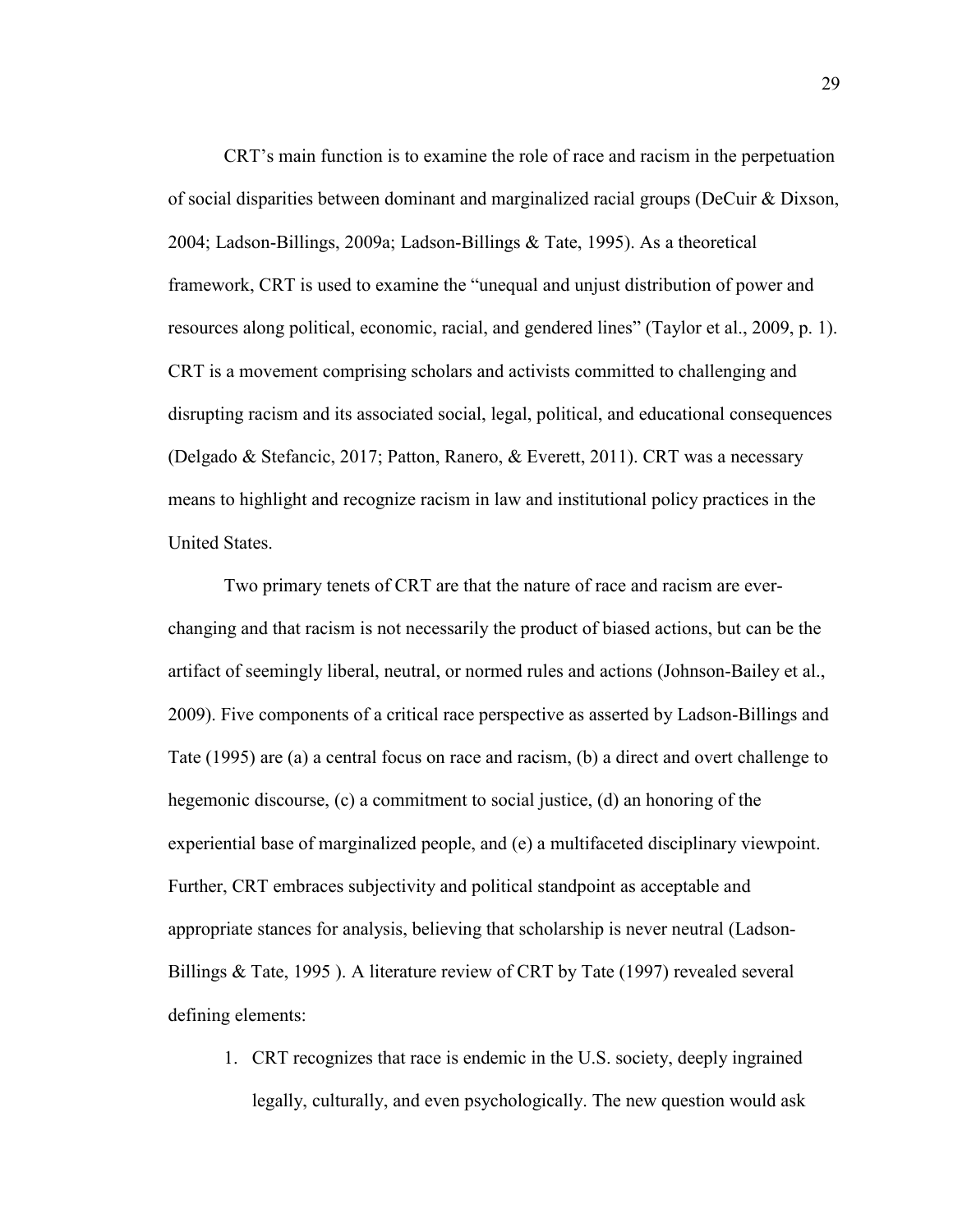how these traditional interests and cultural artifacts serve as vehicles to limit and bind the educational opportunities of students of color.

- 2. CRT crosses epistemological boundaries. It borrows from several traditions, including liberalism, law and society, feminism, Marxism, poststructuralism, CLS, cultural nationalism, and pragmatism, to provide a complete analysis of "raced" people.
- 3. CRT reinterprets civil rights law in light of its limitations, illustrating that laws to remedy racial inequality are often undermined before they are implemented. Interestingly, multicultural education and some multicultural perspectives are built on or closely associated with the civil rights laws developed in the 1960s. Thus, an important question that critical race theoretical perspective seeks to answer is what limitations these perspectives have and how can they be reinterpreted to the advantage of traditionally underserved students of color. (Tate, 1997)

The key impetus for this study was the first component referred to by Ladson-Billings and Tate (1995). This component highlights the permanence and intersectionality of race and racism, which posits that racism is deeply ingrained legally, culturally, and psychologically, and intersects with sex, class, national origin, and sexual orientation (Bell, 1992, 2008; Crenshaw, 1991; Solórzano, 1997). CRT posits that institutional racism is defined as privileged access to information that results in loss of power and voice within education programs for racial minorities (Bell, 2008; Castagno, 2008).

CRT includes the notion of race frames, or lenses through which individuals understand the role of race in society (Warikoo & de Novias, 2014), to give context to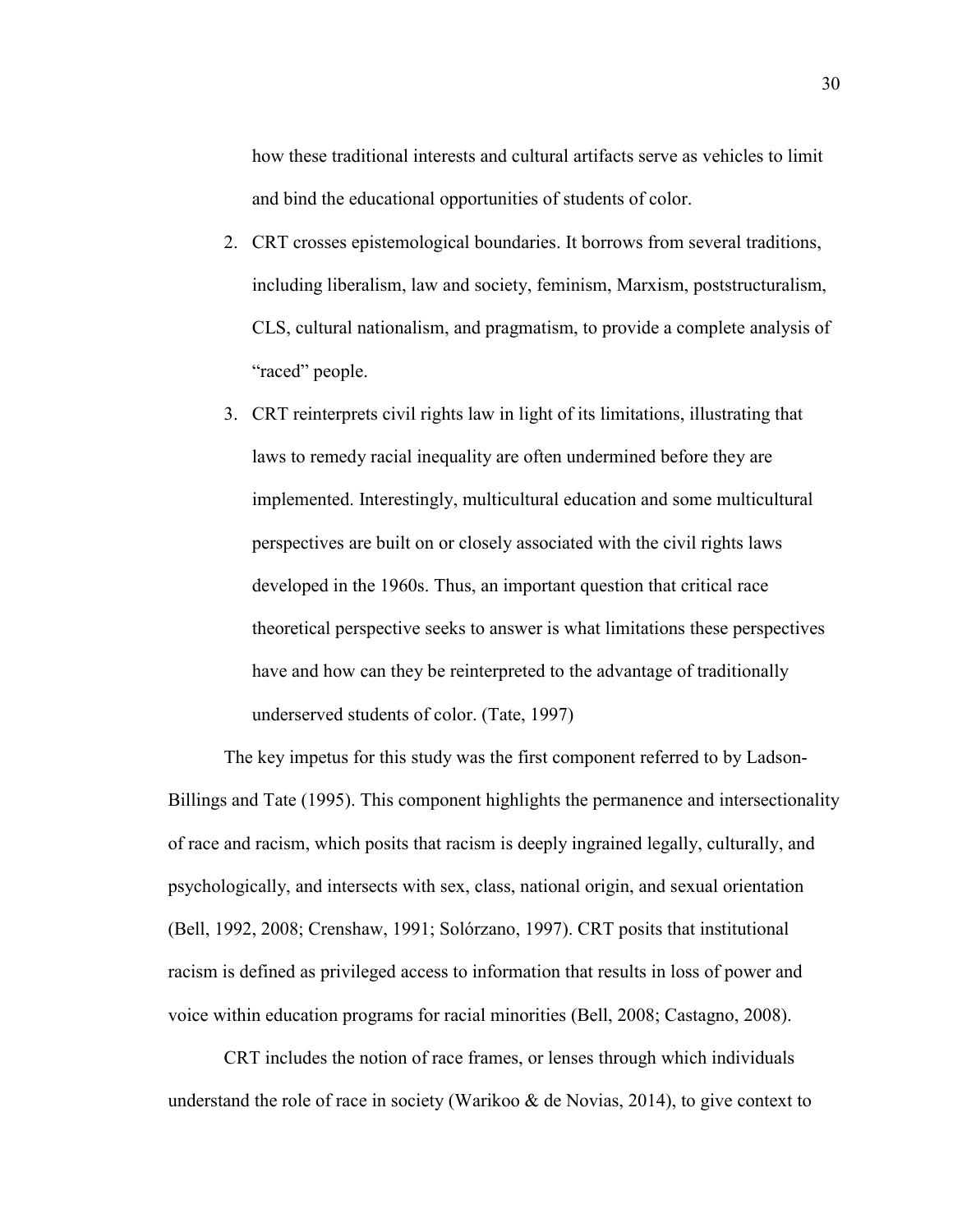cultural frames of race. Cultural frames shape individuals' interpretations of the world around them as well as their behaviors. Small et al. (2010) defined cultural frames as lenses "through which we observe and interpret life" (p. 14). A frame structures how people interpret events and therefore how they react to them. Frames impact the interpretation of social phenomena by making certain aspects prominent and obscuring others (Goffman, 1974).

CRT highlights the premise that most group members in society construct social reality in ways that promote their self-interest, as stories are constructed and shared through the eyes of the victor. Delgado (1995) explained that the inequality that exists between Blacks and Whites is not necessarily vindictive and intentional, but derives from the mindset by which the dominant group perceives situations based off of the cultural frame or viewpoint that they hold. CRT allows for the voice of the minority to be heard with the use of counter-stories, which are the stories and perspectives of those victimized by racial oppression. The use of CRT shows that the use of counter stories may begin a process of correction in the system of beliefs and categories by calling attention to neglected evidence, reminding the dominant society of a common humanity (Delgado & Stefancic, 2017).

One viewpoint of CRT is that the moment legislative mandates were passed and policies enacted promoting the elimination of inequities, majority society members opposed affirmative action, as it went directly against the majority (i.e., White) group members' self-interest (Delgado & Stefancic, 2017). This can be seen in policy changes and narratives of judges in cases such as *Regents of University of California v. Bakke* (1978), in which diversity became the compelling interest, or *Hopwood v. Texas* (1996),

31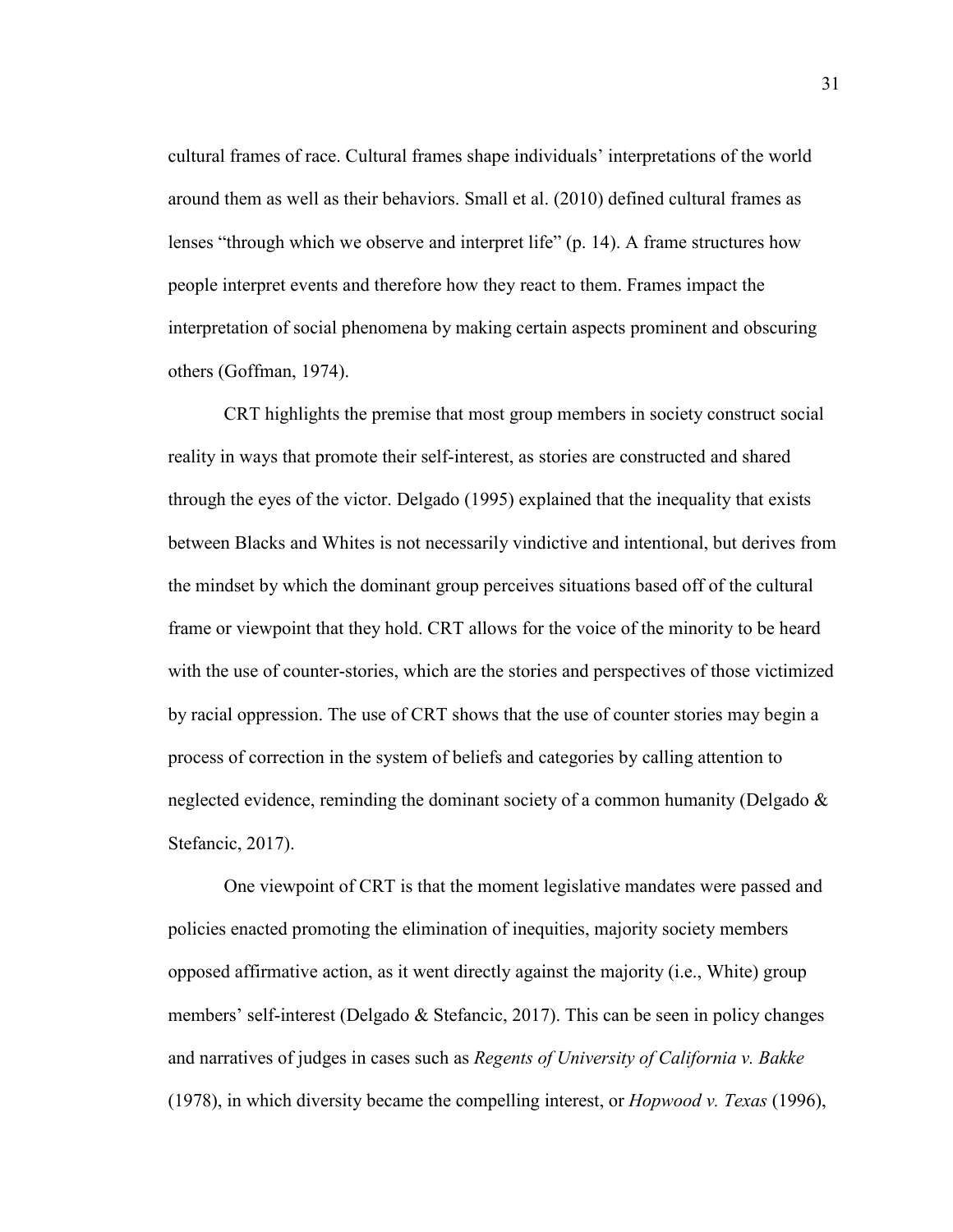which held that racial preferences in student admissions are virtually always unconstitutional. The self-interests of Whites can be seen in the dismantling of affirmative actions' original intentions and the self-interest of a colorblind or race-neutral system being promoted as diversification initiatives became paramount within the courts' narratives. Orfield (2001) wrote that "affirmative action survival may turn on just one question- whether the value of diversity is sufficiently compelling to justify race as a factor in deciding whom to admit to colleges and universities" (p. 308). Using economic data, Orfield showed that there are long-term positive economic consequences that might be attributable to sustaining diversity.

CRT theorist Crenshaw (1988) argued that everyday institutional practices embody White norms that are camouflaged by a stance of cultural neutrality presented by perspectivelessness. Delgado and Stefancic (1995, 2017) emphasized counter-storytelling and narrative as elements of a distinctive voice employed by people of color. Counterstorytelling can be used in legal narratives or presented in personal memoirs, such as that of presidents.

In November 2008, then U.S. Senator Barack H. Obama was elected the 44th President of the United States. As he was the first person of color to be elected president, the national media proclaimed that the United States had entered a "post-racial" era, leading many people in the United States to surmise that racism no longer existed at an institutional level but was enacted exclusively at the individual level (Delgado  $\&$ Stefancic, 2017; Ladson-Billings, 2009b). This is reminiscent of what scholars refer to as a color-blind ideology—one that rationalizes contemporary racial inequality as the result of nonracial dynamics (Bonilla-Silva, 2010). Critical race theorists use counter-stories to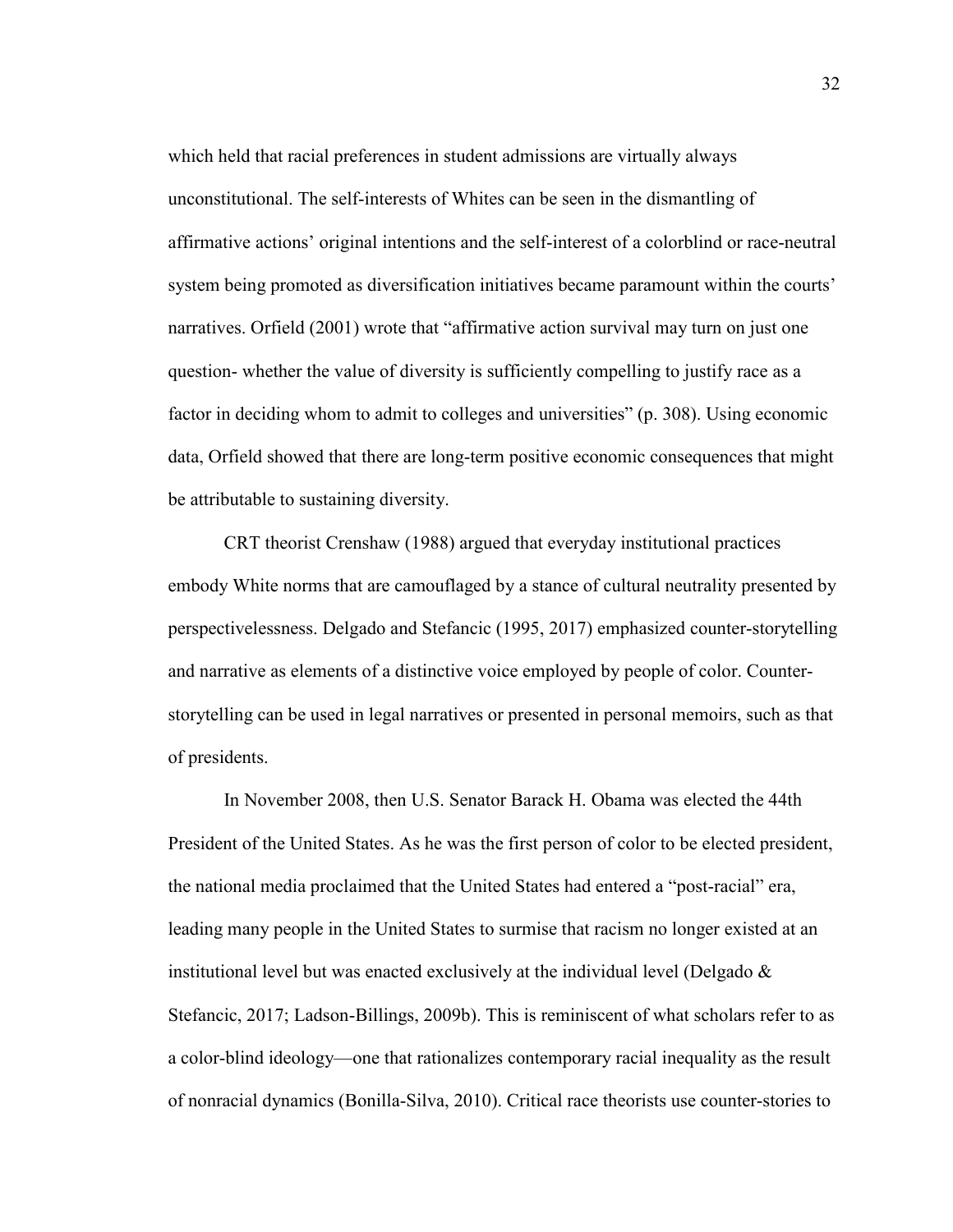challenge the narrative that the dominant White majority holds by offering the notion of a unique voice of color. Delgado and Stefancic (2017) expressed that the voice of color thesis embraces that because of their different histories and experiences with oppression, Black, Indigenous American, Asian, and Latinx writers and thinkers may be able to communicate to their White counterparts' matters that Whites are unlikely to know about the current racism in legal policy, the educational system, and other subtler forms of racism that are 'ordinary' and go unacknowledged.

This literature review principally explored CRTs view of the rhetoric of racial transcendence in a "post-racial" era, and the current discussion regarding race-neutral or color-blind policy enforcement when addressing issues of affirmative action in higher education. Ladson-Billings (2009a) discussed the CRT approaches to education, including equal and equitable education for all students, the consideration of the harmful effects of colorblind and race-neutral curriculum, and the exposure of racism in the educational system. CRT was used in this study to explore the attitudes and insight of upper-level college administrators' views on the need for affirmative action in the current movement in higher education. Also, I used CRT to determine the perspectives of college and university administrators on whether or not there is a continued need for affirmative action in higher education, and whether the race-neutral policies are addressing the needs of the prospective minority student population, or if the need for a color-conscious policy would better benefit the minority population. I then focused on the cultural frame of the interviewees to examine if racial identity had any bearing on the perspective they provided. The use of storytelling versus counter-storytelling was also explored with the use of open-ended interview question technique.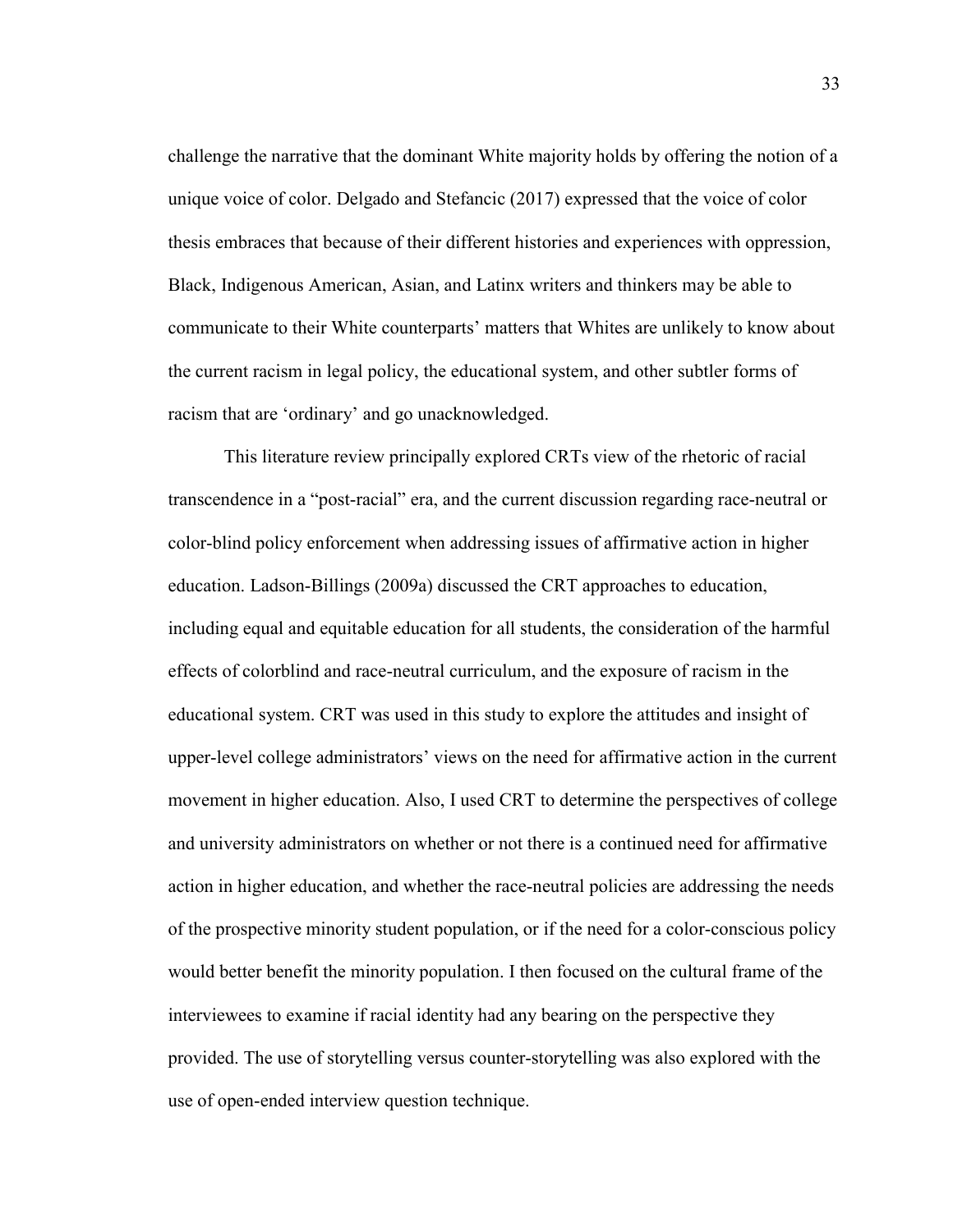I used the CRT (Bell, 1992; Crenshaw et al., 1995; Ladson-Billings & Tate, 1995; Outlaw, 1983; Williams, 1991; Wing, 1997) as the theoretical framework to guide this study. CRT sets forth that racism is endemic to American life, a critique that emerged from the interstices of the writings of the Civil Rights Movement and legal scholars who embraced reformist civil rights ideas combined with activist analytical political engagement (Johnson-Bailey et al., 2009). The literature review also provides an examination of the use of CRT on the lived experiences of college and university administrators who are responsible for implementing affirmative action policies while ensuring they achieve diversity goals.

Ladson-Billings (2009a) discussed the CRT approaches to education including equal and equitable education for all students, the consideration of the harmful effects of colorblind and race-neutral curriculum, and exposure of racism in the educational system. The authors used CRT to explore the experiences of college administrators in dealing with the challenges faced in meeting the goals of race-neutral policy changes and understanding what is being done to overcome the continued obstacles of campus diversity, primarily in relation to ensuring that historically disadvantaged groups are being admitted, without violating the law. They used CRT to guide the exploration of the perspectives of college and university administrators in charge of diversity initiatives. Ladson-Billings (2009a) explored the participants' perspectives to assess participants' views on the need for affirmative action in higher education, and whether the race-neutral policies are fully able to address the needs of the prospective minority student population; or if they feel a race-conscious policy would be the best way to increase racial diversity on college campuses. Additionally, CRT aided in facilitating a better understanding of the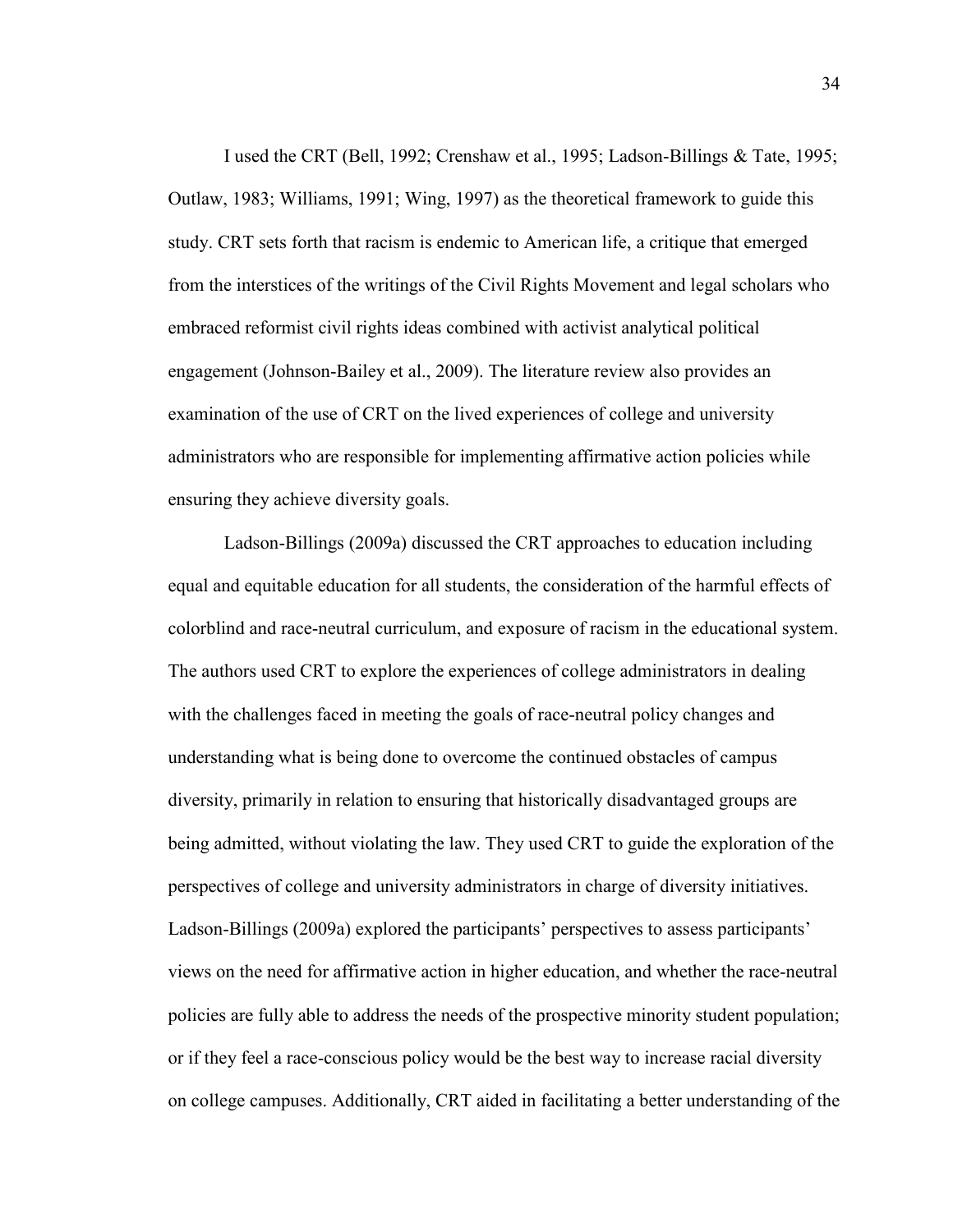cultural frame of the interviewees, examining whether their racial identity may have any bearing on the perspective they provide.

# **History of Race-Based Legal Cases and Legislation**

Zuriff (2002) indicated that it was Еxеcutivе Оrdеr 11246 that required fеdеrаl contractors "to take affirmative action to ensure that applicants are employed without rеgаrd tо thеir rаcе, crееd, cоlоr, оr nаtiоnаl оrigin" (p. 59). The Civil Rights Act of 1964, the creation of the Equal Employment Opportunity Commission (EEOC), and Title IV mandated the desegregation of public elementary, secondary, and postsecondary educational institutions (Lim, 2016; Stokes, Lawson, & Smitherman, 2003). These institutions needed to provide equal educational opportunities to all students without regard to race or they risked losing their federal financial assistance (Bickel, 1998; Moreno, 2003). Although primary and secondary schools were at the heart of the Title IV Act, the precedent also applied to postsecondary institutions. As a result of this mandate, many colleges and professional school administrators' started to recruit minority students as a part of their education mission. Affirmative action began as a race-specific policy. Initially, affirmative action in education meant (a) recruiting minorities from a wide base to ensure consideration of groups that have been traditionally overlooked, and (b) using admissions slots in education to assure minority representation (Anderson, 2004; Lim, 2016).

Stulberg and Chen (2013) conducted a historical study and found that with the *Brown v. Board of Education's* (1954) decision, top administrators at liberal arts schools began showing commitment to the cause of racial equality. The findings of this study also indicated that liberal arts schools believed their institutions could and should contribute to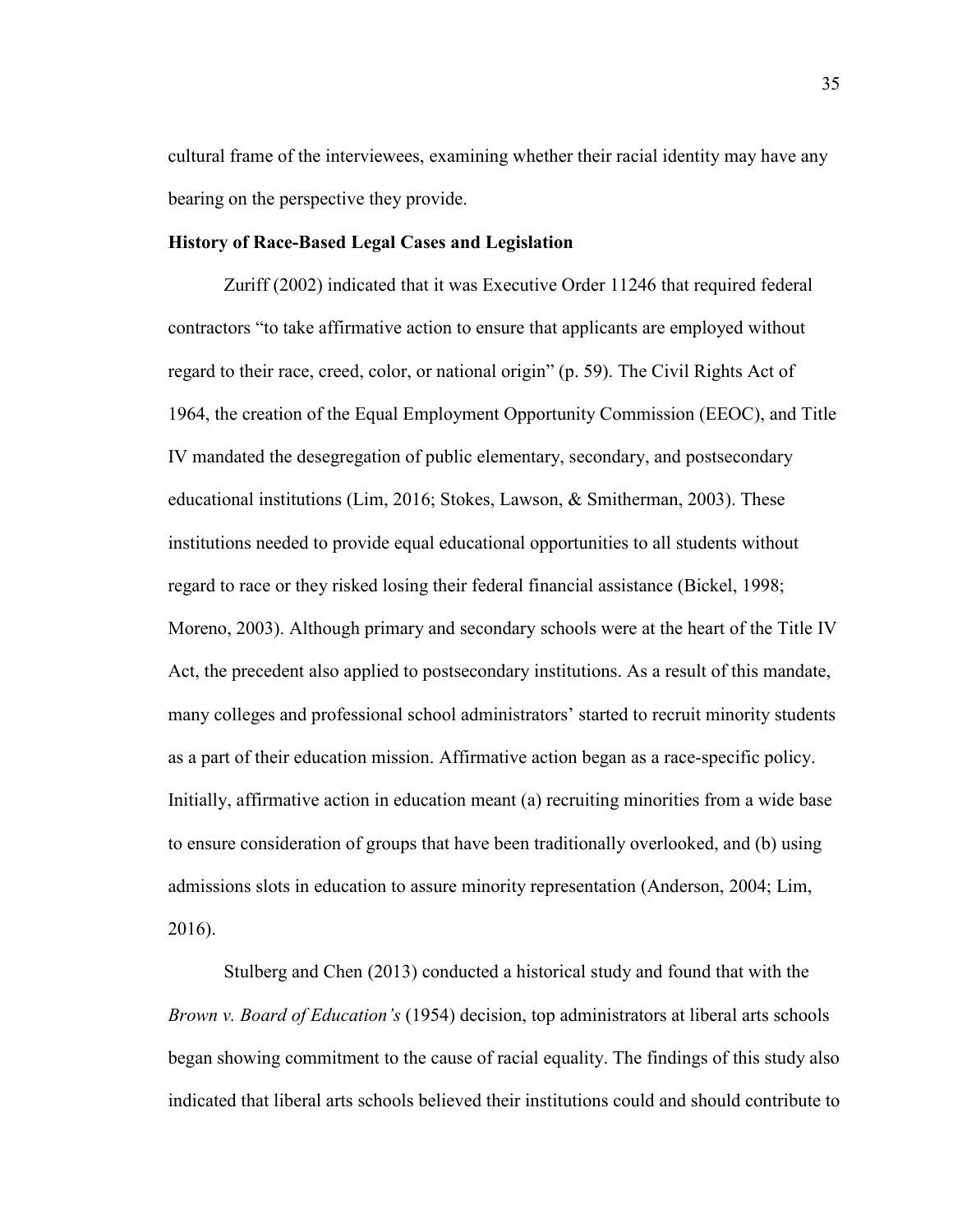social change, thereby enacting admissions policies centered on affirmative action policy. Almost all leading colleges and schools came to believe they had a role to play in educating minority students (Stulberg  $&$  Chen, 2013). University officials began to initiate active recruitment programs, incorporating race in the admissions process by accepting qualified Black students that ranked top of their class who may have had lower test scores (e.g., SAT, ACT) and no access to advanced placement coursework, unlike most accepted Whites (Stulberg  $\&$  Chen, 2013). The administration was successful in the strategy they employed, because, these policies increased admissions for African Americans and Hispanics at Predominantly White Institutions ([PWI]; Garrison-Wade  $\&$ Lewis, 2004; Lim, 2016).

Despite the success obtained by administrations in creating racial diversity, between 1973 and 2016 students challenged administrations' policies in cases such as *Fisher v. University of Texas* (2016), *Gratz v. Bollinger* (2003), *Grutter v. Bollinger*  (2003), *Hopwood v. Texas* (1996), and *Regents of the University of California v. Bakke* (1978). These students used the Civil Rights Act of 1964 as the basis for 'reverse discrimination' lawsuits and impacted the way administration could use race in the admissions decision-making process (Lark, 2012; Maramba, Sulè, & Winkle-Wagner, 2016). The findings in each of these landmark cases had a major impact on how administrators could meet the federal mandate in ensuring equal access to institution of higher education by all historically disadvantaged people.

The *Regents of University of California v. Bakke* (1978) case indicated that race was used as a "plus" factor (e.g., the administration that Harvard Law School uses successfully) and would withstand the strict scrutiny test (p. 316). Although the goal of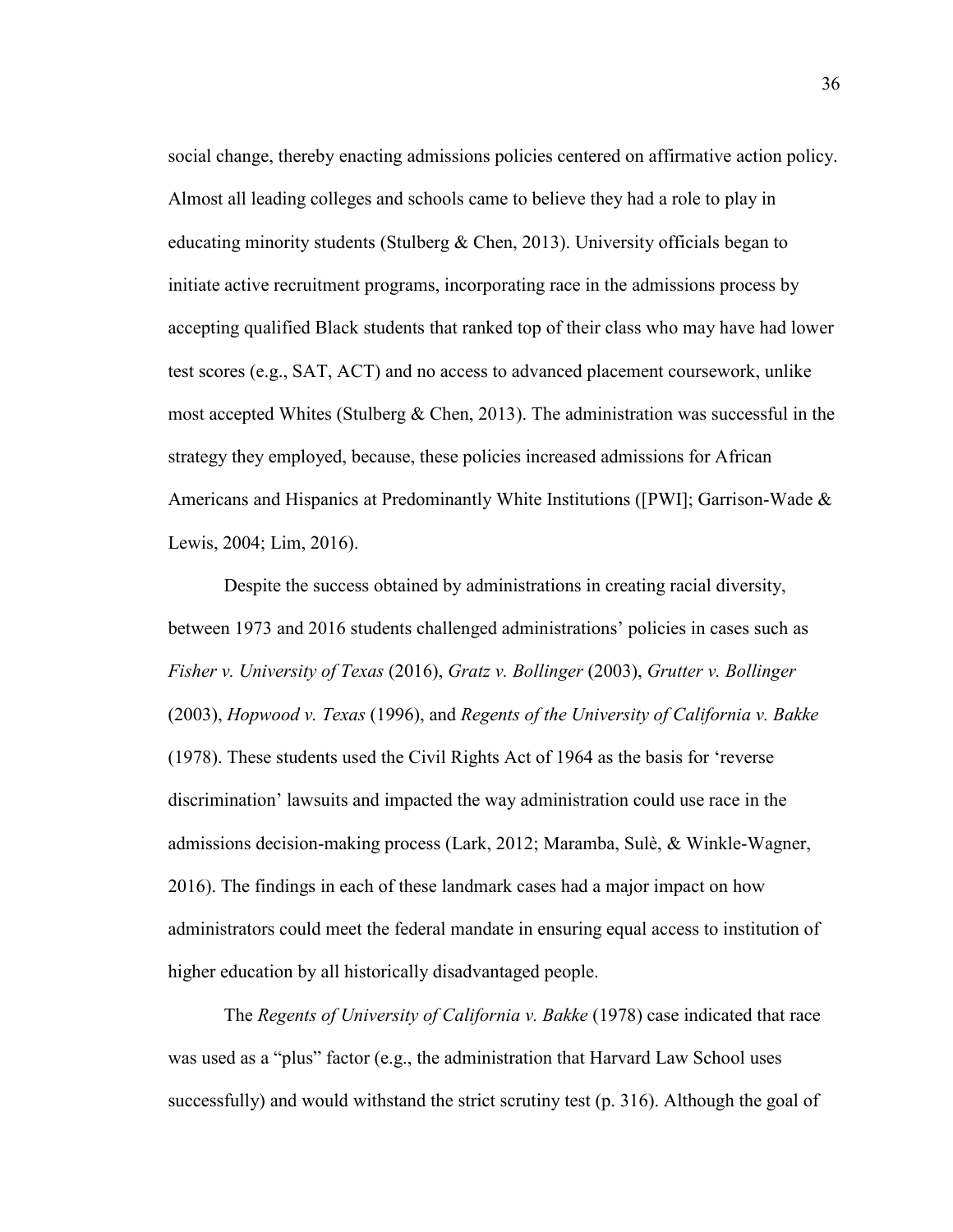attaining a diverse student body was considered compelling, the administration in charge of diversity initiatives were required to implement affirmative action policies that could withstand 'strict scrutiny' (*Regents of University of California v. Bakke*, 1978). In an effort to not violate the new law, administrators had to make changes to the admissions policies they had in place (*Regents of University of California v. Bakke*, 1978). Administrators also faced additional challenges in *Hopwood v. The University of Texas Law School* (1996), in which a federal judge ruled that race could not be used as a basis

for giving preferential treatment to minority law school applicants in Texas (Kronley  $\&$ Handley, 1998; St. John, 1998). The court required those in charge of admissions programs to review applicants individually instead of using race as a proxy (*Hopwood v. The University of Texas Law School*, 1996).

In addition to court cases, administrators continued to modify their admissions policies as bans in several states (i.e., New Hampshire, Arizona, Nebraska, Michigan, Washington, California) outlawed the use of racial preferences and embraced the idea that 'colorblind' admissions standards were needed to ensure academic excellence (Garces & Mickey-Pabello, 2015; Lipson, 2007). These bans created challenges for administrators to identify and establish ways to achieve the broader goal of racial diversity as required by the federal government, without taking race into account. The overarching findings of the court held that race-conscious admissions processes may favor "underrepresented minority groups," but also must consider many other factors evaluated on an individual basis for every applicant (*Grutter v. Bollinger*, 2003, p. 334).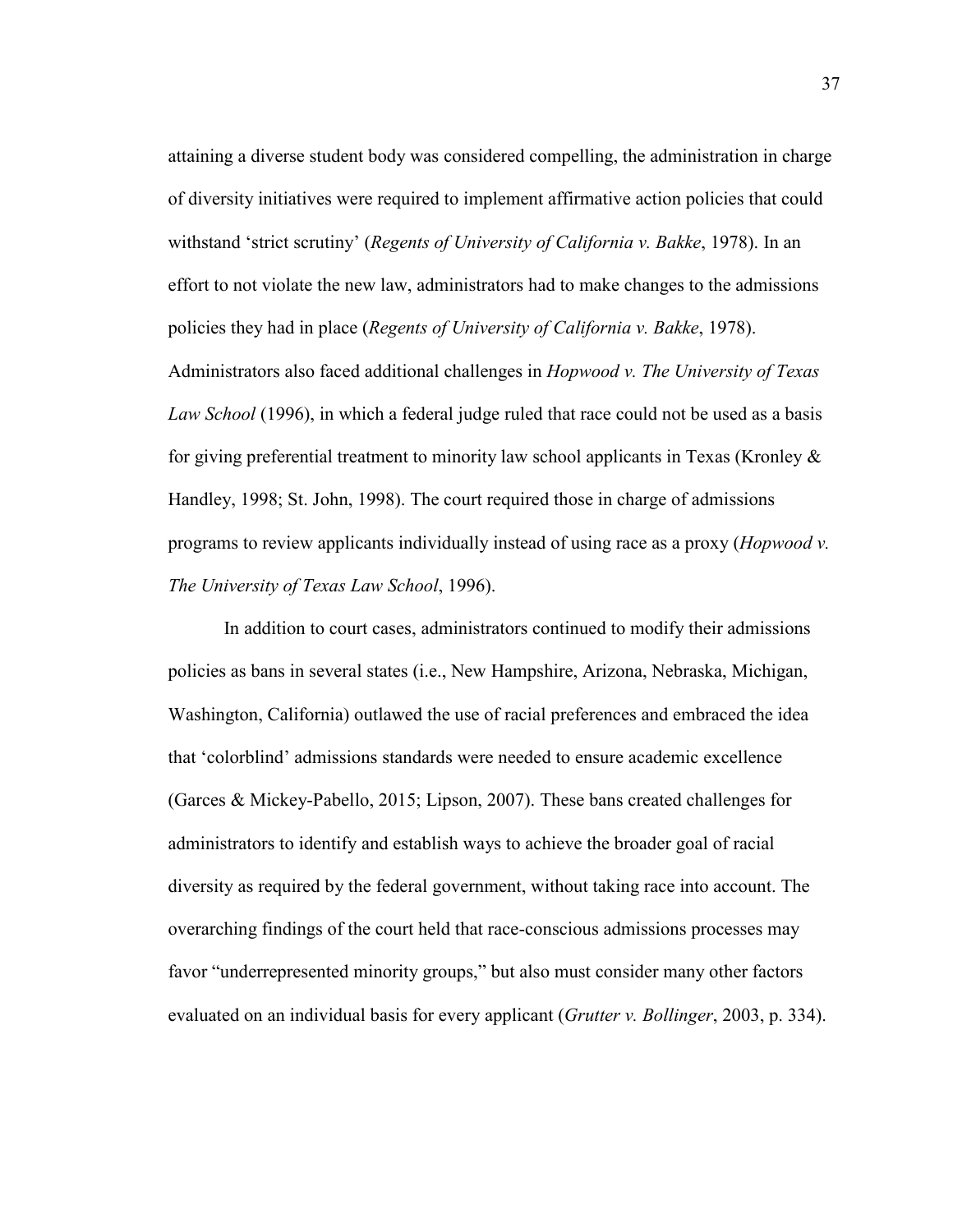The vagueness of how to employ affirmative action in higher education and state laws banning the use of race-based affirmative action proved to be challenging for administrators in charge of meeting racial diversity on college campuses. Interestingly, while all of these changes have occurred, scant attention has been given to the experiences of administrators who are in charge of creating and implementing affirmative action policies and programs. There is a dearth of studies on how the changes in affirmative action policies have impacted university administrators and the ways in which they have created and implemented policies that (a) takes race into consideration in order to meet federally mandated racial diversity goals (e.g., desegregation), (b) find a way to do this without taking race into consideration to maintain lawfulness, and (c) continue their institutions' commitment to helping historically disadvantaged groups gain access to higher education opportunities if that is a part of their school's commitment.

# **Theoretical Framework and Its Recent Uses**

Critical race scholars recognize the centrality of experiential knowledge as a strength and means for informing research (Brayboy, 2005; McCoy & Rodricks, 2015) and use a variety of methods including storytelling, family histories, biographies, chronicles, epistolaries, narratives, and testimonies (Bartlett & Brayboy, 2005; Solorzano & Yosso, 2002; Sue et al., 2007). There are several recent examples of the usefulness of CRT as a framework in exploring historical analysis of policy changes in higher education and policy changes in the evolution of affirmative action.

One example is a study by Harper et al. (2009), who employed CRT as an analytical framework for understanding how White supremacy and racist ideologies have shaped and undermined various policy efforts. Harper and colleagues explored the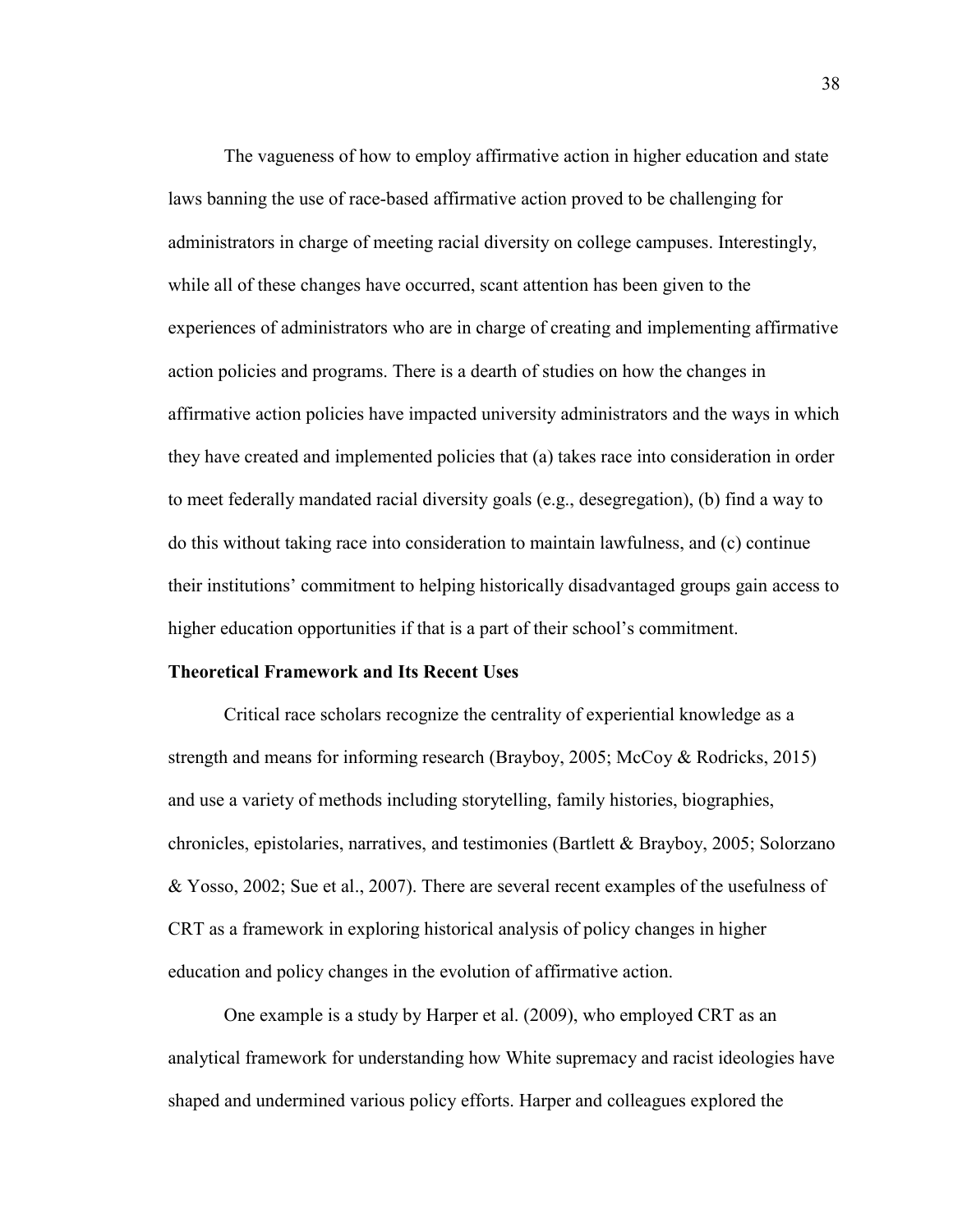policies that have affected the enrollment and degree attainment rates for African American students throughout the lifespan of higher education. Davis, Gooden, and Micheaux (2015) also utilized the CRT with a hybrid methodology employing empirical and theoretical elements of content and textual analysis. Davis and colleagues (2015) drew on the tenets of CRT and analyzed the extent to which the standard language addressed, or failed to address, issues of race, racism, and culture. Davis et al. (2015) were interested in exploring "if the explicit consideration of race is present in the Interstate School Leaders Licensure Consortium (ISLLC) and Educational Leaders Constituent Council (ELCC) standards" (p. 335). They explored the implications of a school leadership landscape reliant on a collection of color-blind leadership standards to guide the preparation and practice of school leaders.

A study by Teranishi and Briscoe (2008) provided the most current example of the use of the counter-stories/narratives. Teranishi and Briscoe's study examined how race and racialized ideologies are manifested in high-stakes college admissions, the debate over affirmative action, and the college choice behavior of Black high school students. The authors allowed for the voices of Black high school students in California to describe their lived experiences with Proposition 209 and how their behavior changed as a result. Similarly, a recent qualitative study conducted by Gaxiola-Serrano (2017) incorporated CRT in an educational framework to focus on the racialized K-12 experiences of four Latina/o graduate students who started their postsecondary career at a community college. Gaxiola-Serrano's (2017) study attempted to better understand what led Latina/o students to enroll in community colleges after high school.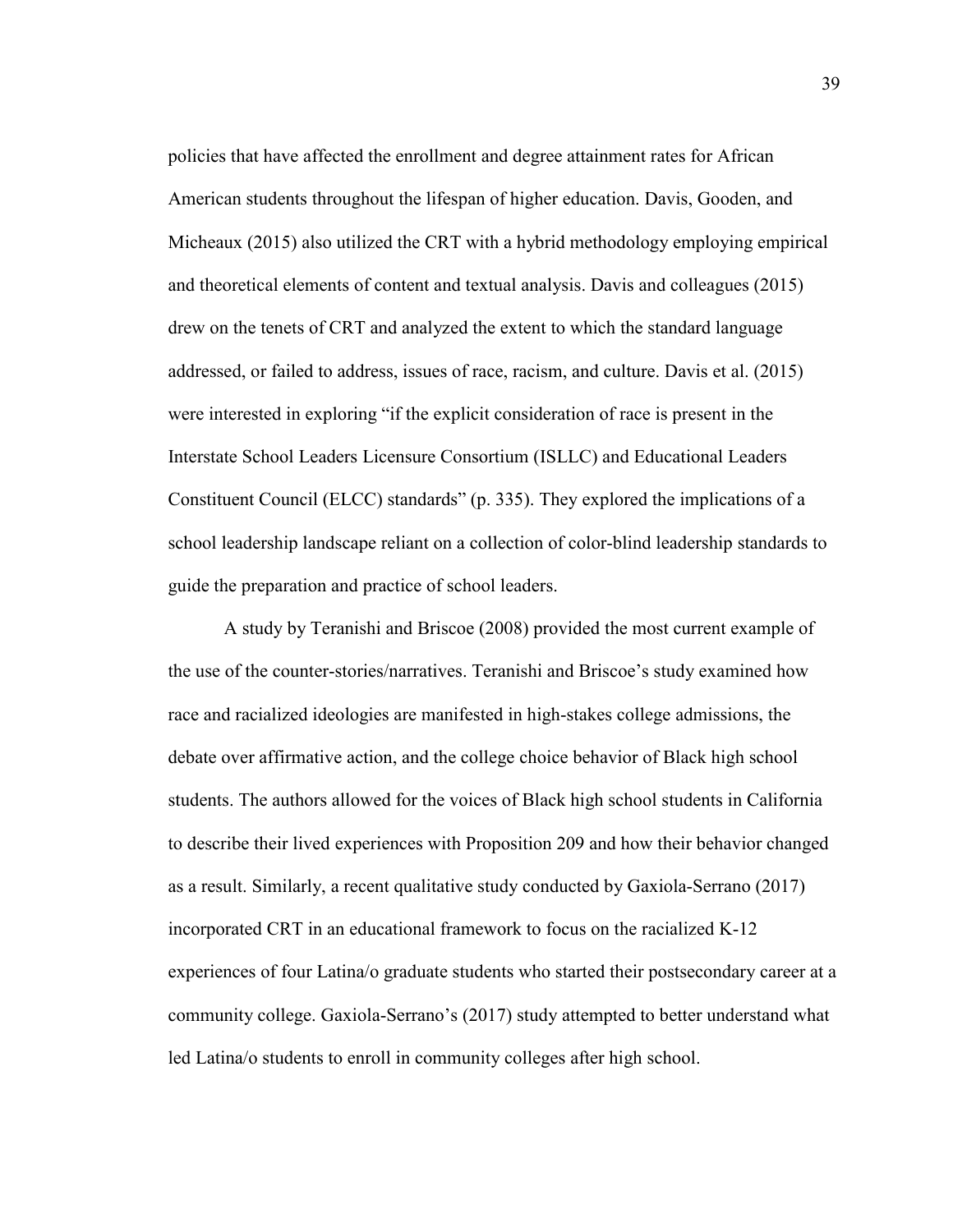### **Literature Review Related to Key Variables and/or Concepts**

Initially, in higher education, some colleges and universities took a proactive stance of instituting affirmative action policies. These included having a fixed number of positions for qualified minority applicants; adjusting scores for minorities who sought admission; and expending time and finances, some in the form of scholarships for outreach to recruit underrepresented students (Crosby & VanDeVeer, 2000). Researchers have mostly examined the effects of bans or loss of race-conscious affirmative action policies on racial diversity on college campuses, or potentially could mean for the rest of the United States if race-neutral policies were employed. Some of these studies discussed students' perspectives on affirmative action, applicants' attitudes on states that have enacted bans on affirmative action, or schools that openly express not using race as a factor in the admissions process (Harper & Griffin, 2010; Hartlep, Ecker, Miller, & Whitmore, 2013; Oh, Choi, Neville, Anderson, & Landrum-Brown, 2010; Teranishi & Briscoe, 2008; Wilkins & Wenger, 2014). Only a few researchers have directly examined the perceptions and lived experiences of those in charge of admittance and retention of racial campus diversity (Garces & Cogburn, 2015; Gichuru, 2010; Kezar, 2008; Lipson, 2007).

The empirical research in this area is very limited, as information is being developed daily. Therefore, three empirical studies are included in this literature review and one dissertation which directly assessed the views of university administrators regarding affirmative action policies. Given the dearth of specific research related to the lived experiences of university administrators with regards to affirmative action policies and programming, this literature review included studies in which the various approaches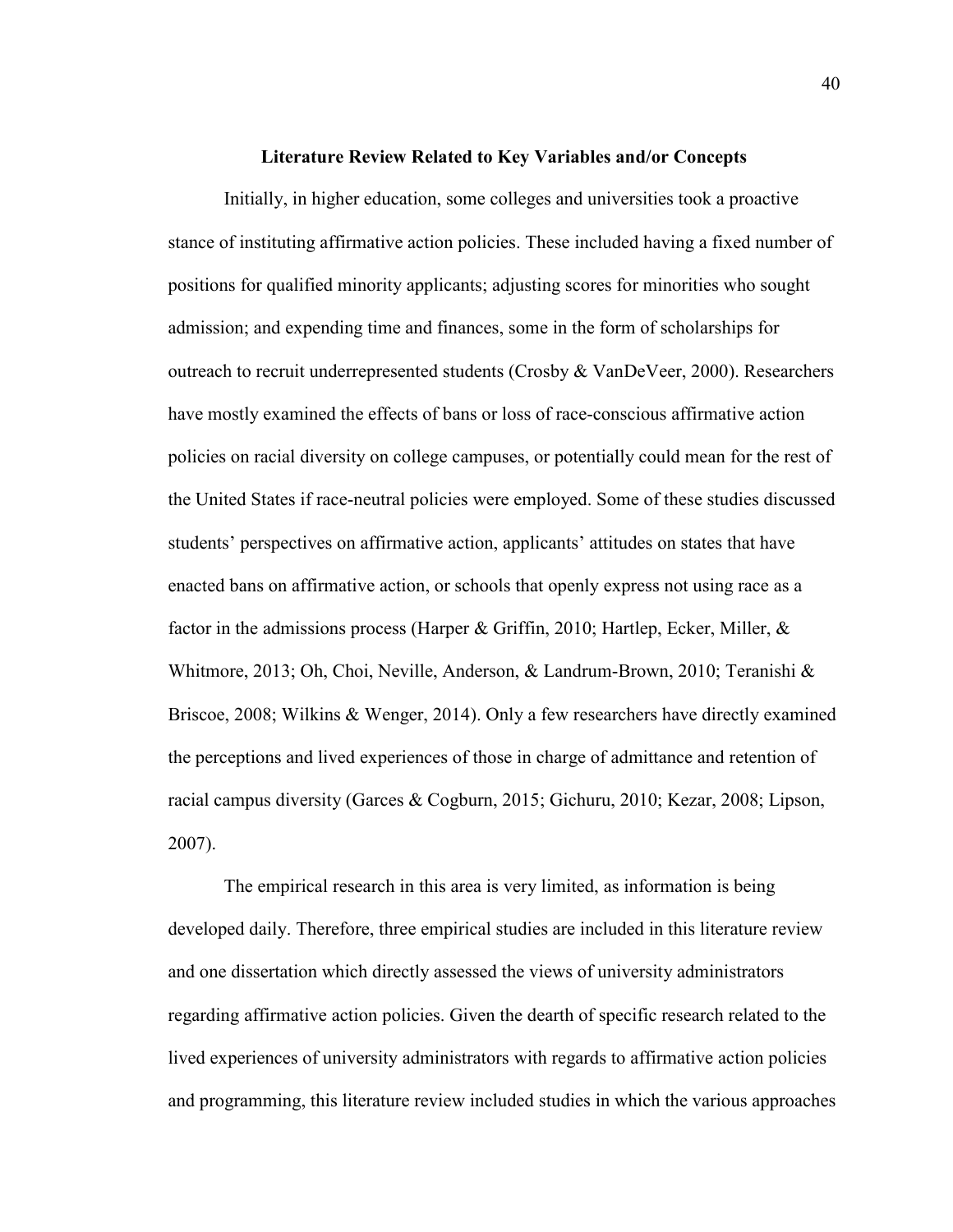that university systems have used to address diversity in the context of the continuously changing affirmative action policies are explored. A few researchers have focused on the strategies used within university-systems to keep their institutions diversified. These studies are significant because the authors explored how administrators addressed the challenges faced despite not explicitly exploring the views of the administration.

Additionally one study is included in this review that examined what Black male minority students at an elite institution have found to be the most beneficial programs enabling them to access the institutions they have graduated from. I included this study because it described both programs and partnership programs that administrators have used to reach a racially diverse student body. Knowing the importance CRT places on the use of counter-stories, this empirical study is relevant because the researchers' examined the programs successfully used by university administrators to reach its underrepresented minority student populations.

There are very few empirical studies in which the perspectives of university administrators on affirmative action are explored. Lipson (2007) conducted a qualitative study that sought to explore the views of upper level university admissions officials on policy transformation. The study specifically sought to understand *why* university admissions officials embraced diversity at their respective colleges. The sample included 39 officials and top administrators at three selective public universities: UC-Berkeley, UT-Austin, and UW- Madison. The respondents were not selected through a random sample, and as such were not necessarily representative of the entire population of university officials who played important roles in developing or reforming race-based affirmative admissions policies.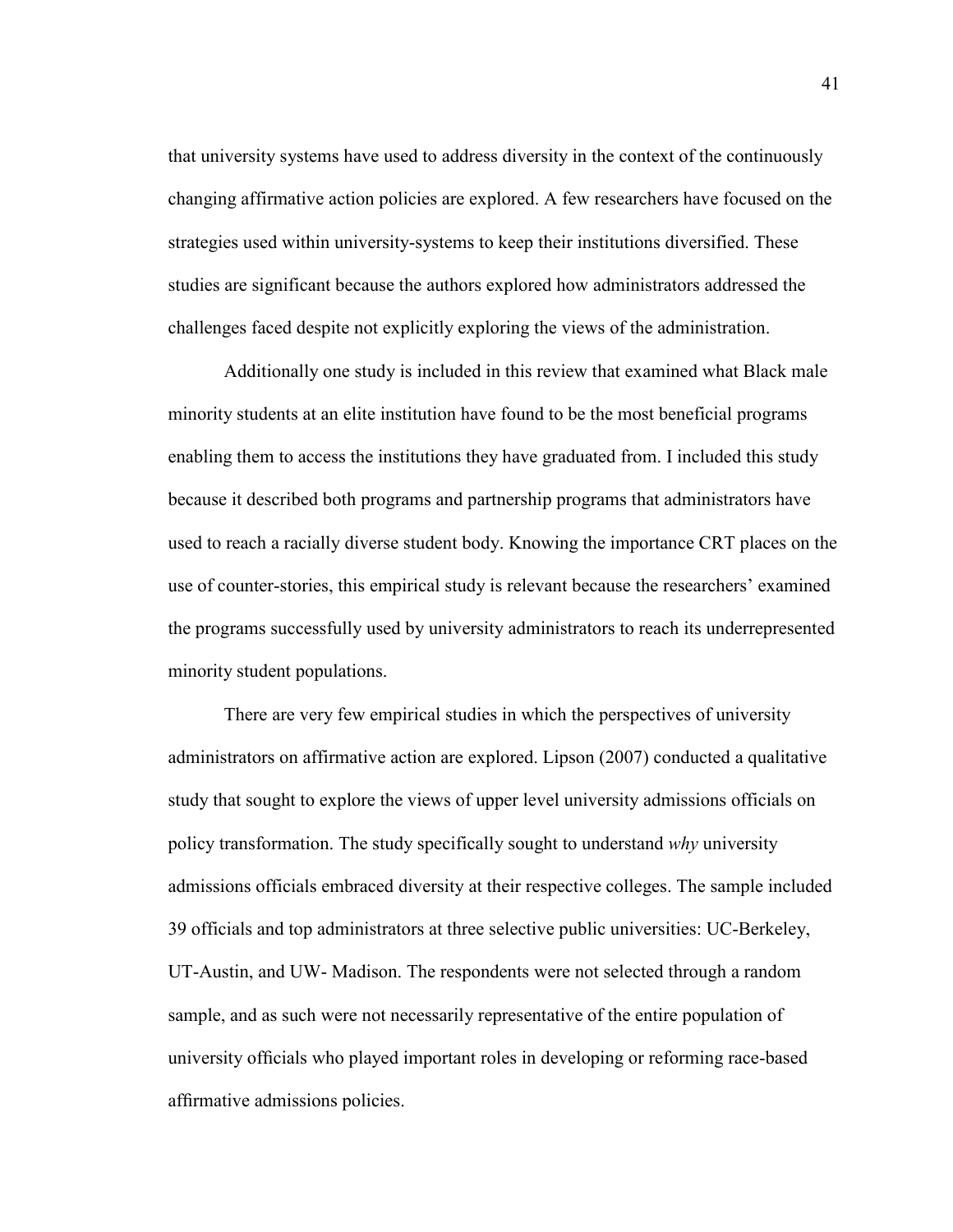Lipson (2007) utilized in-depth interviews, archival analysis, and admissions and enrollment statistics between 1999 and 2004. All respondents were asked about their attitudes regarding race-based affirmative action and their perception of their peers' attitudes. The findings suggested that at selective universities across the country, top administrators and faculty have come to defend race-based affirmative action. The administration overwhelmingly supported racial diversity and race-based affirmative action policies. The results showed that of the 39 respondents interviewed across the three campuses, 79.5% explicitly voiced their support for race-based affirmative action, whereas only 17.9% voiced their opposition. When asked about their perceptions of the organizational culture of university officials, all agreed that the vast majority of university admission officials were defenders of affirmative action, which was consistent with the interview results. At both UC-Berkeley and UT-Austin campuses, the administration highlighted that the move toward individual assessment and away from formula-based admissions led to a massive increase in the workload of these largely proaffirmative action admissions officers. The university officials succeeded in increasing the budgets for their admissions staff, however, they were required to review all forty thousand applications twice at UC-Berkeley, an unfathomable workload. All three universities projected a commitment to racial diversity and advertised themselves as being racially diverse (Lipson, 2001, 2007).

Lipson (2007) found that the administrators were very troubled both by the postban drop in representation of African Americans and Latinos, and also by the news headlines that reported the drops. Lipson indicated that many administrators were concerned that African Americans and Latinos blamed the university itself for the drops

42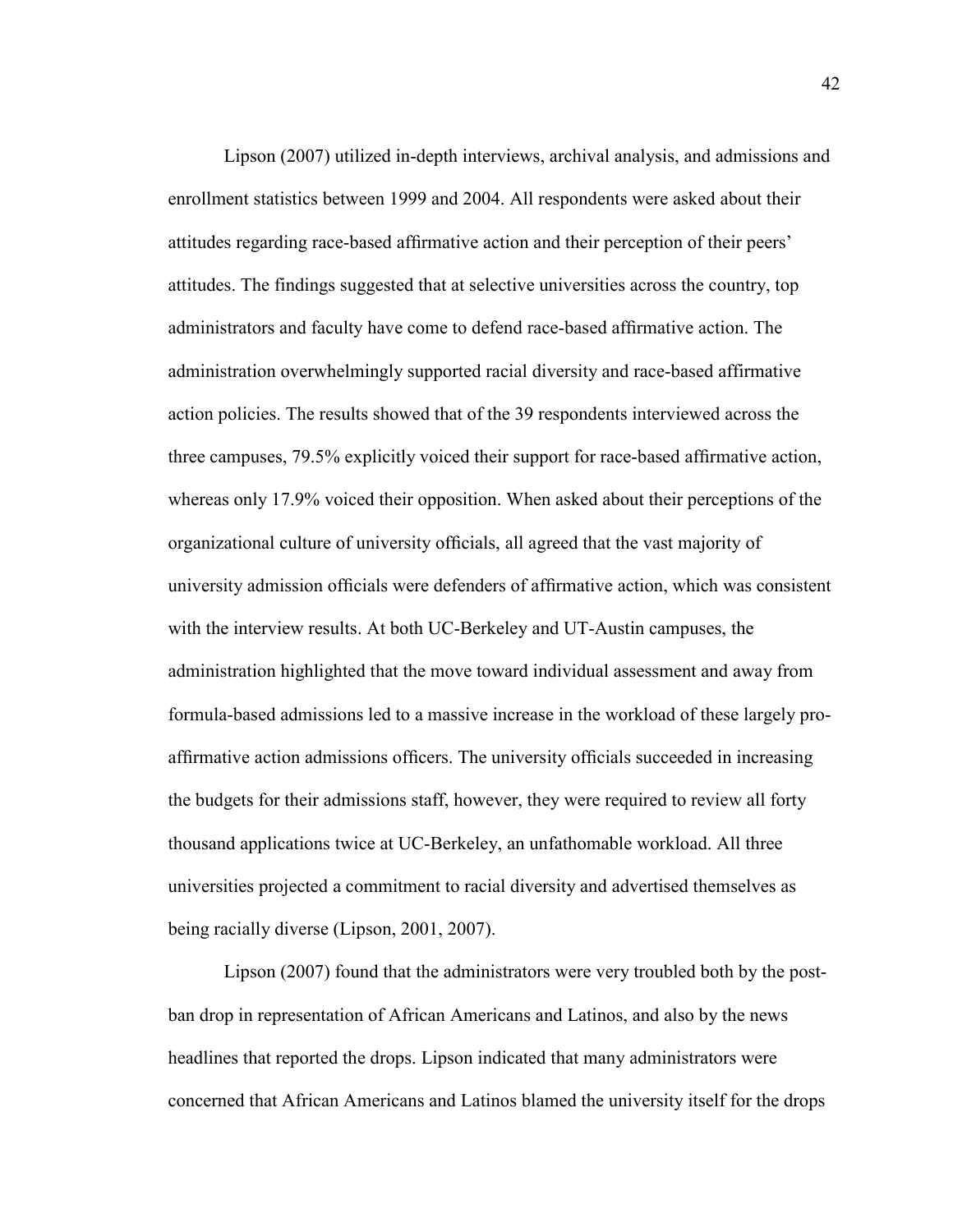instead of attributing the bans on race-based affirmative action to former California Governor Pete Wilson, colorblind legal mobilization, voter opposition, or other external factors. Another concern addressed by administrators interviewed was the creation of an unstable system and a backlash of communities of color if administrators did not find a way to close the gap between Whites and students of color, given that both California and Texas were soon to be a majority, minority state.

Although Lipson (2007) described the administration's frustration at that time, with the workload increase, they still held positivity towards racial diversity and dedicated support for race-based affirmative action. The author found that university officials at UC-Berkeley, UT-Austin, and UW-Madison were not fearful that their campus' academic reputation would decline, but were fearful that drops in racial diversity resulting from bans on race-based affirmative action would scar their university's image and hurt the university's student quality, enrollment sizes, and financial health. Lipson further indicated that these schools were more progressive and liberal than most schools and were not necessarily representative of the entire administrative university population. What the study did not ask was what policy changes they attempted and challenges they faced considering the limitations of not using race to promote racially diverse campuses.

There have been several strategies that administrators have employed to increase racial diversity on campus while remaining race-neutral. Prior to 1996, every public university in the Association of American Universities (AAU)—an organization of the nation's leading research universities—employed affirmative action to ensure diversity among its entering freshmen classes (Colburn et al., 2008). In 1996 voters in California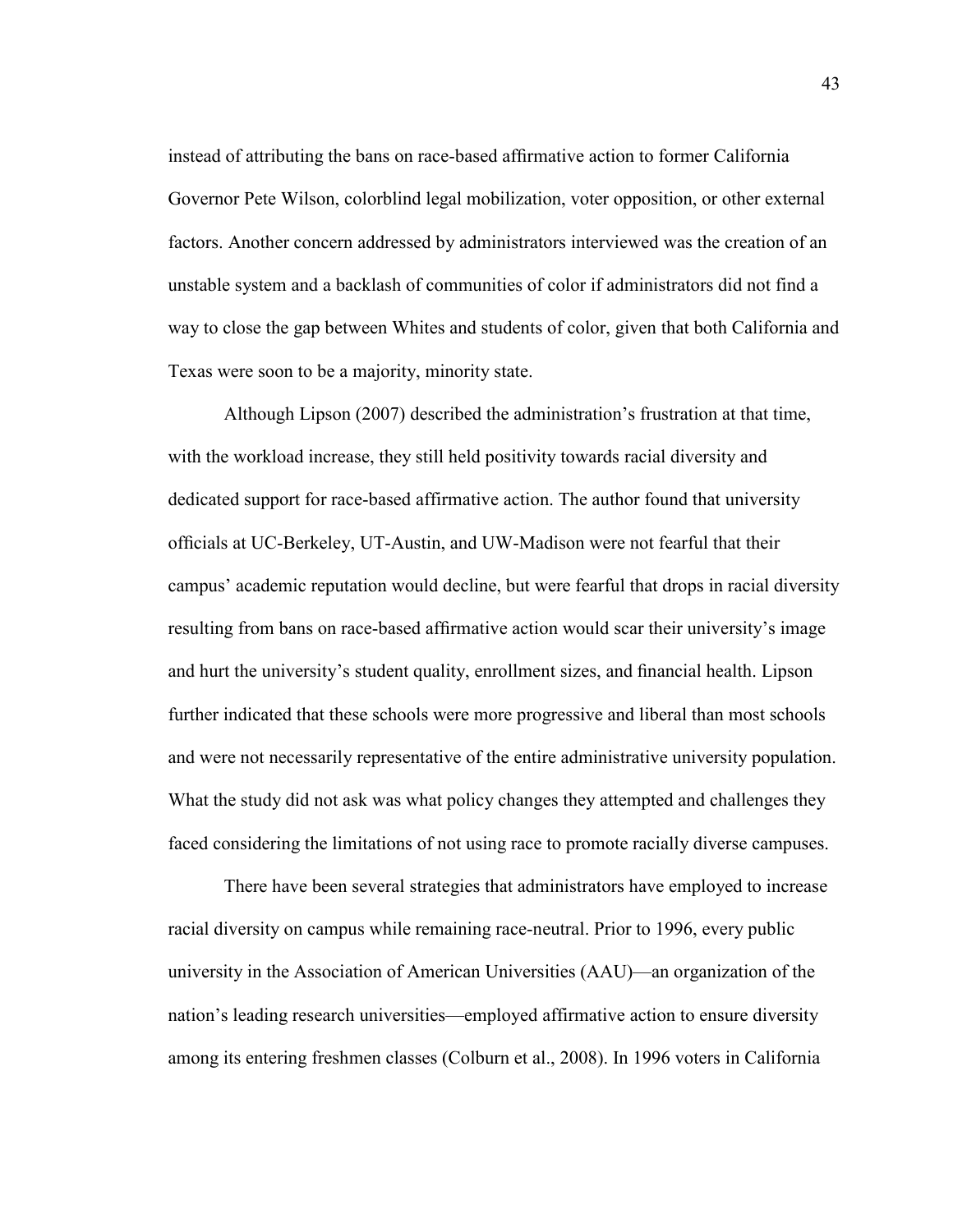adopted Proposition 209, a ballot measure that amended the state constitution to prohibit public institutions from discriminating based on race, sex, or ethnicity.

The percentage plan approach used in Texas and Florida that the administration helped to create, produced some racial diversity in higher education (Colburn et al., 2008), but was based on a K-12 school system that was significantly segregated (Alger, 2013). Percent plans have been shown to be largely ineffective at increasing racial and ethnic diversity (Bastedo & Jaquette, 2011; Howell, 2010). Recent studies showed that if percent plans are implemented on a national scale, minority representation on the most selective college campuses would decline by 10.2% following a ban on the use of racebased affirmative action (Howell, 2010). Colleges and universities administrators had to look to the research and alternate options being discussed to deal with such declines in racial minority representation. One potential option was the topic of class-based preferences.

Class-based preferences are perceived as a better or more acceptable alternative to race-based affirmative action, offering preferences to the underprivileged rather than to racial groups who are not all underprivileged (Kahlenberg, 2012). Some researchers suggest that class-based affirmative action can at least partly maintain rates of minority enrollment, while increasing college access for economically disadvantaged students (see Kahlenberg, 2012). Knowing how administrators addressed the increase number of racial minorities on campus without the use of race due to state-mandated bans becomes increasingly important.

A study conducted by Garces and Cogburn (2015) at the University of Michigan examined the idea of the individuals (i.e., key actors) and their personal opinions on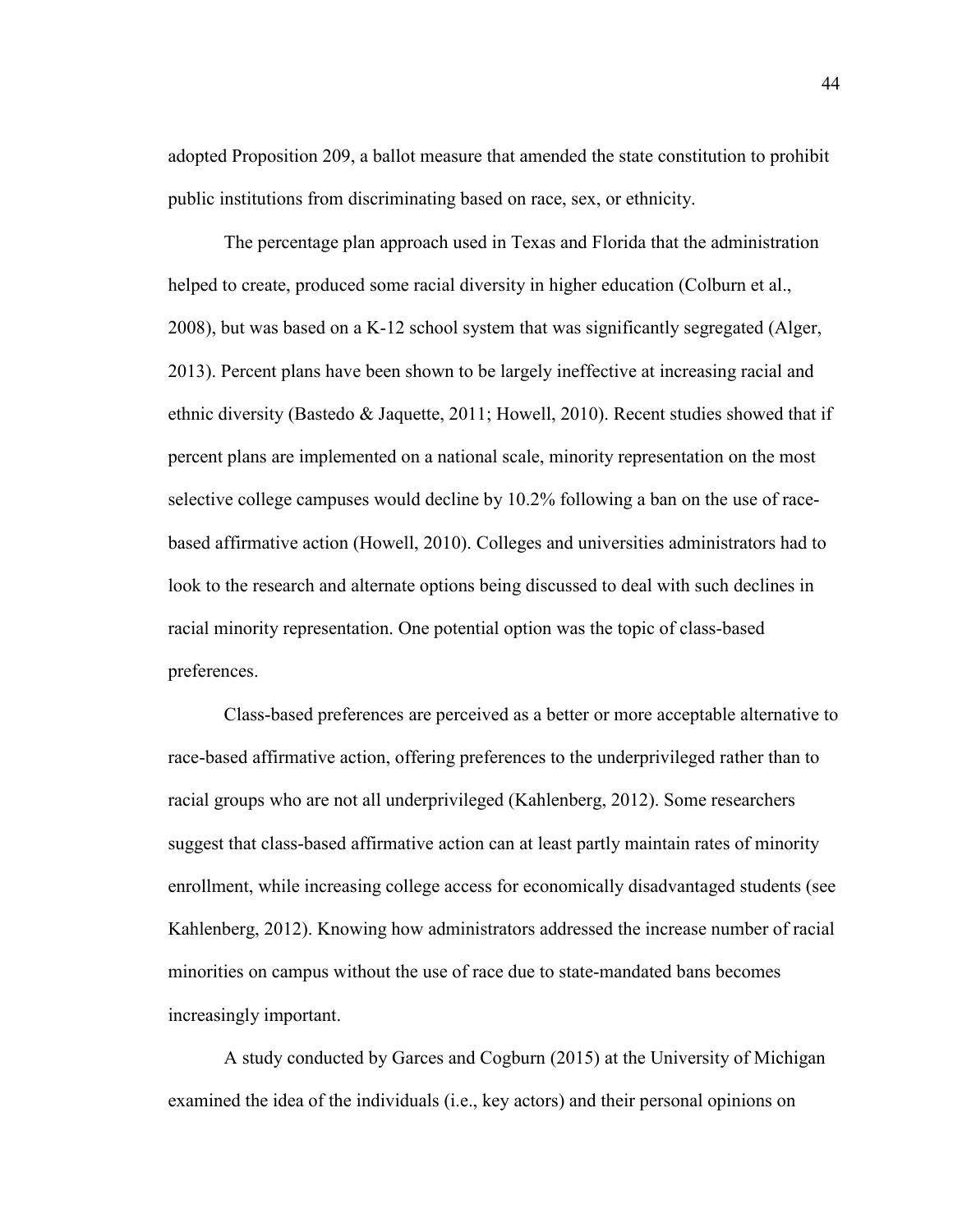affirmative action, as well as *if* and *how* it should be employed. The authors specifically used the public-policy framework—a bottom-up theory, which highlighted how key actors (e.g., high-level administrators and faculty) were involved in implementing laws. Researcher who utilized quantitative studies found that bans on affirmative action in Washington, Texas, and Florida reduced the enrollment of students of color in these states' various educational sectors (Backes, 2012; Garces & Mickey-Pabello, 2015; Hinrichs, 2012). Building off of these studies, Garces and Cogburn conducted a qualitative phenomenological study using semi-structured interviews lasting approximately 90 minutes. The sample consisted of 14 higher education administrators closely split across gender and race who played a critical role in implementing and influencing diversity policy specific to race/ethnicity. The study examined how campuslevel administrators described the law and the limits it placed on how they promoted racial and ethnic diversity.

Garces and Cogburn's (2015) study provided a more comprehensive understanding of the influence of affirmative action bans such as Proposal 2 (Similar to California's Prop. 209) and what this may mean to the rest of the nation as bans on the use of race-specific policies continued to increase. Their primary research question was "how institutional actors describe the influence Proposal 2 has had on efforts to further racial/ethnic diversity in the student body at the university?" (Garces & Cogburn, 2015, p. 838). The researchers asked participants to discuss (a) the university's ideological stance on institutional diversity, and (b) their perceptions of how the law influenced their individual efforts to support racial and ethnic diversity.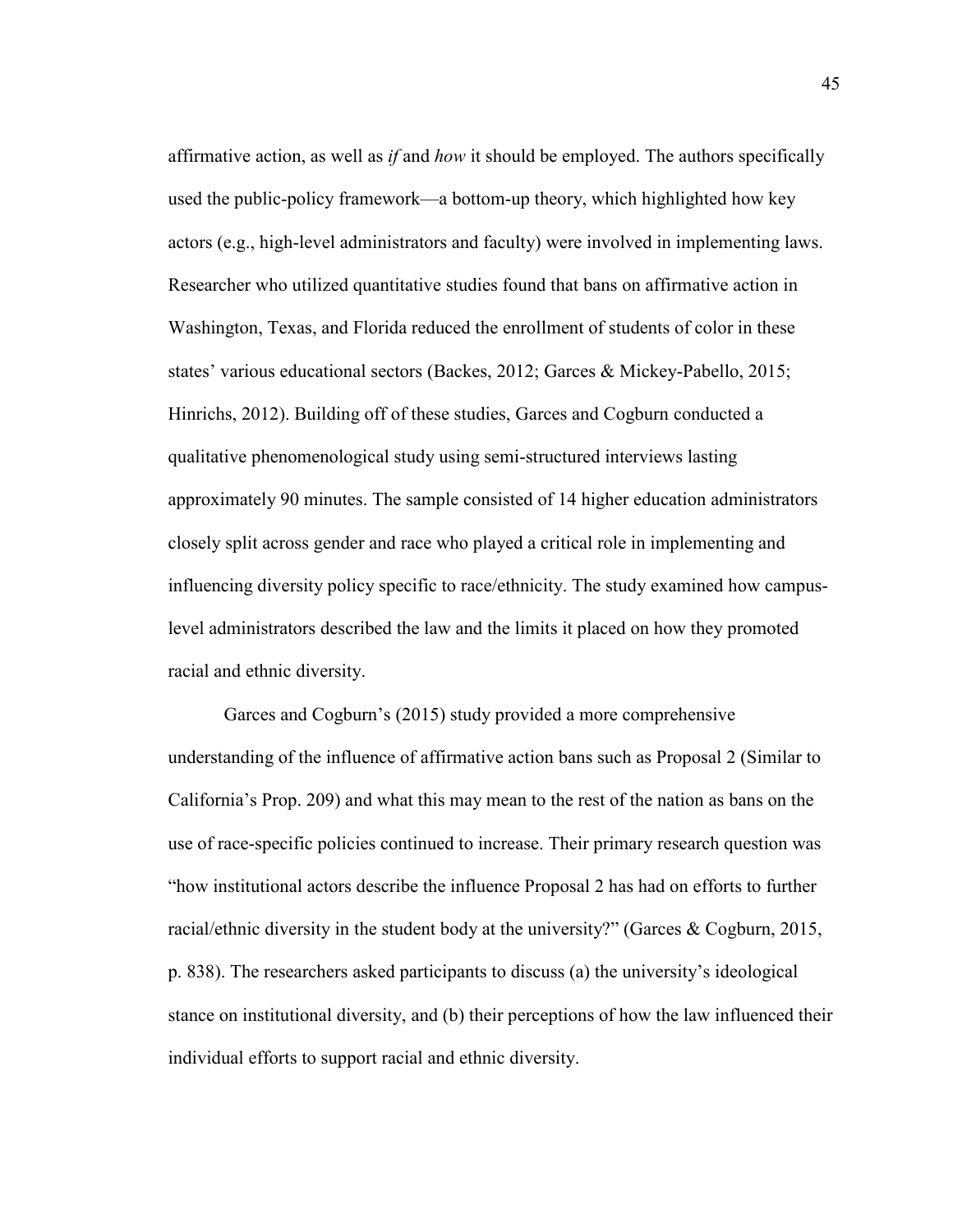The findings of the Garces and Cogburn's (2015) study showed that administrators believe that the law had influenced their efforts to support racial diversity. That is, the law had limited the conversations campus-level administrators felt they could have around race and racism. Participants believed it was even more difficult to talk about race because the topic was more 'politically charged' because of the law. Participants also discussed the existence of racism and its impact; however, they felt they were not allowed to talk about it. Some administrators noted that the law placed limits on the university's ability to act as an agent of social change, because of the institution's need to protect itself against legal challenges regarding its policies and practices. On the other hand, other participants felt that Proposal 2 gave some individuals a reason for lack of action on diversification issues.

The participants in the study by Garces and Cogburn's (2015) reported that the university needed to change the current climate to reenergize individuals' commitment to racial diversity. The findings also suggested that a solution would require an internal system of accountability around diversity, similar to 10 or 15 years ago, nevertheless with silenced conversations around race and racism. The effect of silencing discussions about race and structural racism left individuals feeling disempowered to advocate on behalf of racial diversity; and made it more difficult for the institution to capitalize on an institutional history that successfully defended the constitutionality of affirmative action in *Grutter v. Bollinger* (2003).

An important connection between the ability to talk about race and an individual's sense of empowerment to work on diversity issues was a defining feature in Garces and Cogburn's (2015) study. The participants indicated that they felt personally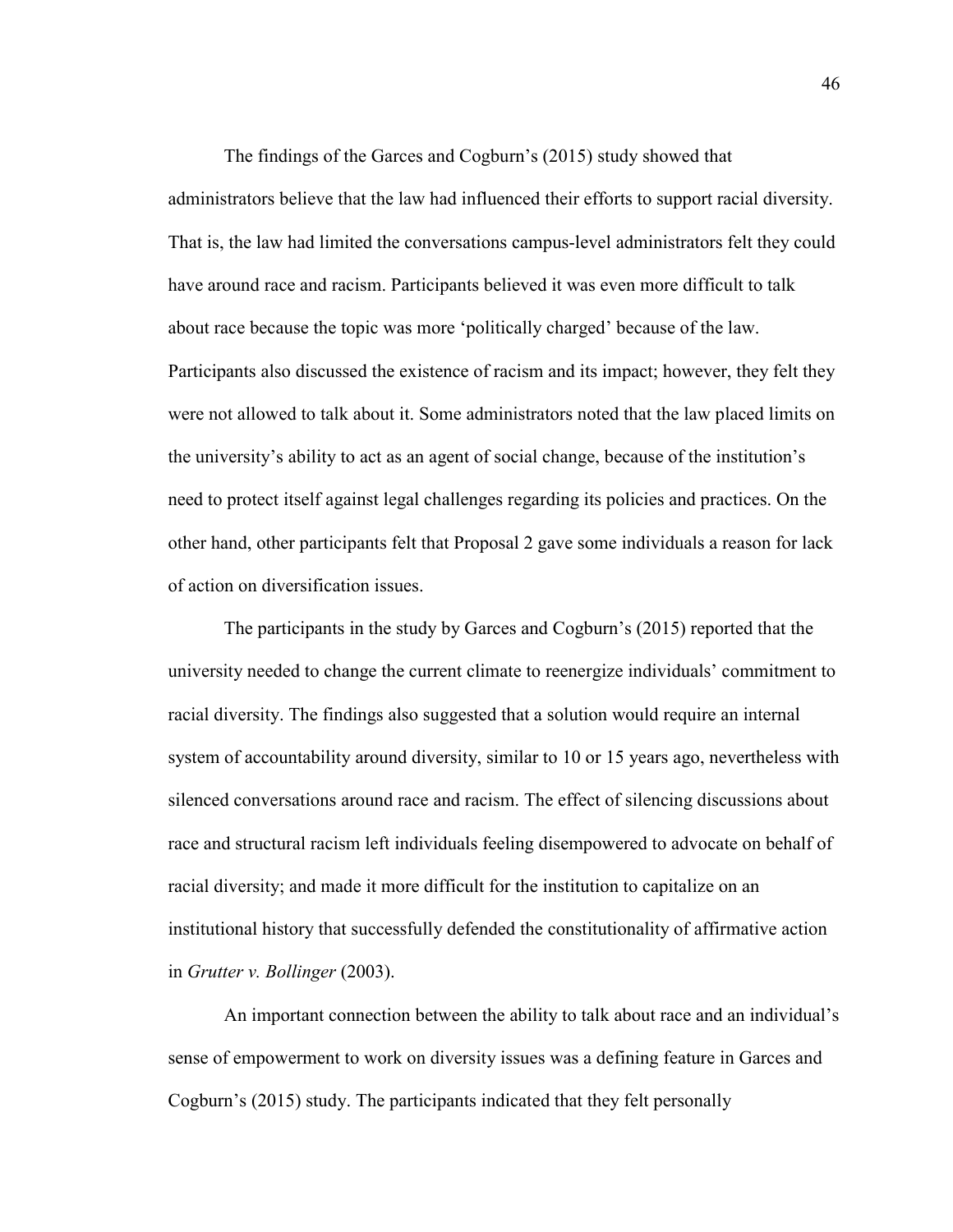disempowered to act as advocates for racial diversity since the passage of Proposal 2. Participants also believed that the law had contributed to the negative perceptions about the university's commitment to racial diversity. Based on the findings of this study it is suggested that broader structural support is needed to empower individuals to act on their commitment to and support of students of color.

At the heart of a 2008 study conducted by Adrianna Kezar is an examination of the attack of structural support by the politics that surround campuses and the effects of the diversity initiatives that university presidents' employ. Kezar's (2008) study did not focus on the use of race-neutral or race-specific policies. However, it provided some insights into how university presidents viewed some of the issues related to diversity and inclusion. The researchers sought to find answers to two research questions namely (1) "How and in what ways do presidents find that moving a diversity agenda forward is a political process, and what is the nature of the politics?" and (2) "What strategies do presidents use to negotiate a political environment and create change?" (p. 408). The investigators interviewed 27 university presidents for this study. The goal was to examine the role of the university president in advancing diversity agendas, and the strategies used to move those agendas forward. This empirical study used the political theories of change and leadership theoretical framework.

Kezar's (2008) findings presented six strategies as being most important in advancing diversity on college campuses. These included:

(1) to develop coalitions and advocates, (2) to take the political pulse regularly,

(3) to anticipate resistance, (4) to use data to neutralize politics and rationalize the process, (5) to create public relations campaigns and showcase success, and (6) to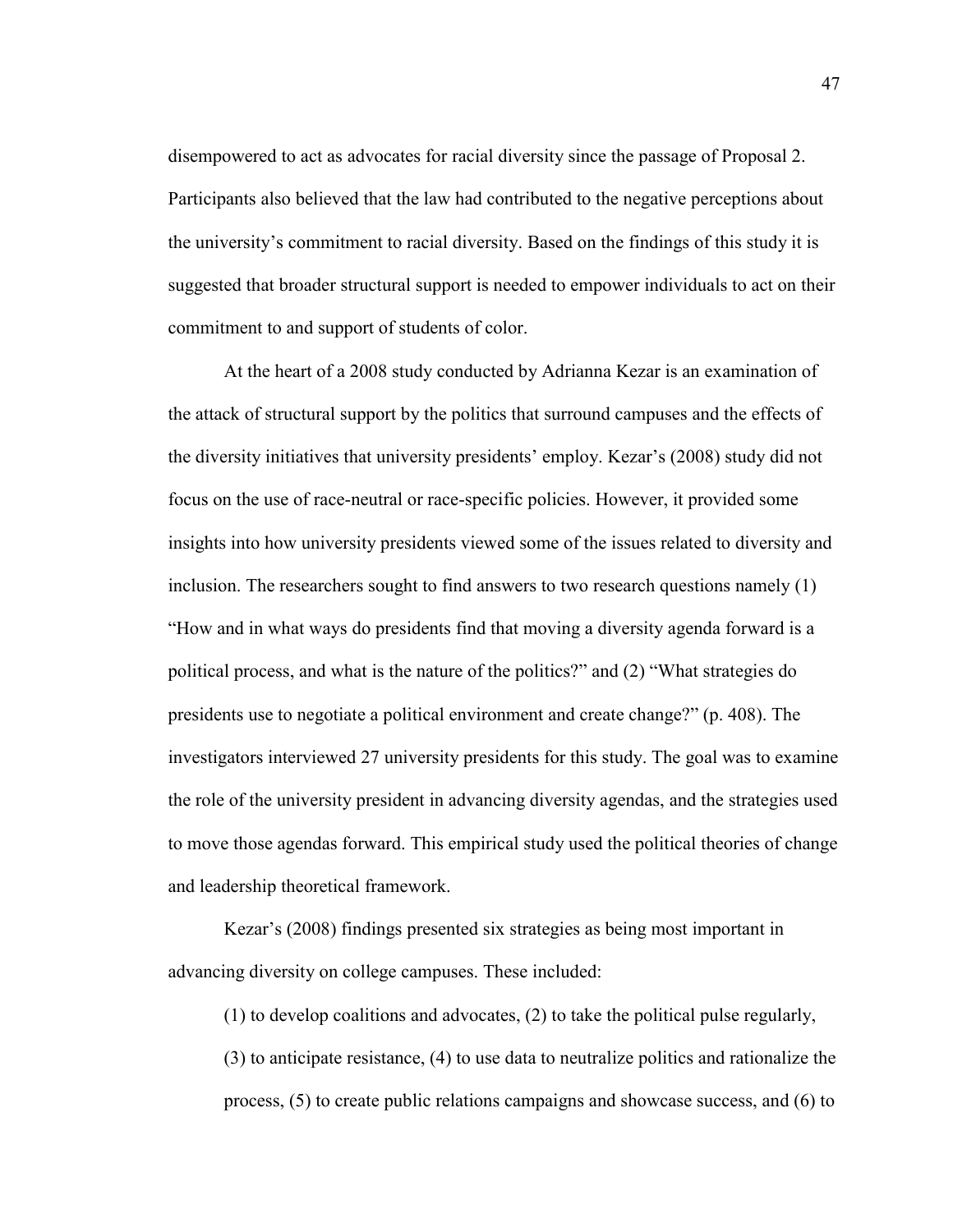capitalize on controversy for learning and unearth interest groups. (Kezar, 2008, p. 420)

The findings also highlighted the importance of assessing the political climate of the campus in a systematic and ongoing manner to monitor politics. Some of the participants interviewed had established a human relations commission or presidential diversity task force to help them with such ongoing assessments. Additionally, the findings revealed that all presidents agreed that students could make the greatest allies when making changes to diversity policies. An additional finding of Kezar's (2008) study was the need to continuously educate and dialogue with alumni and faculty when making or changing campus diversity initiatives to decrease potential political resistance. Kezar's study used a broad definition of diversity that included race and ethnicity, gender, disability, sexual orientation, and national origin.

Although court legislation in the University of Michigan's *Grutter v. Bollinger* (2003) case dismantled the use of affirmative action as a quota system, due to reverse discrimination, they recognized the benefits derived by society from racially diverse institutions of higher education. Because of the University of Michigan cases many universities revisited their affirmative action policies (Gichuru, 2010). Many higher education leaders remained focused on diversifying higher education (O'Neil, 2008) and as a result, more than 70 institutions of higher learning emulated the corporate world and engaged chief diversity officers (Gichuru, 2010).

A dissertation by Gichuru (2010) examined the creation of a new position within higher education known as a Chief Diversity Officer (CDO) and the lived experiences of CDOs. The research question that guided this phenomenological study was "how do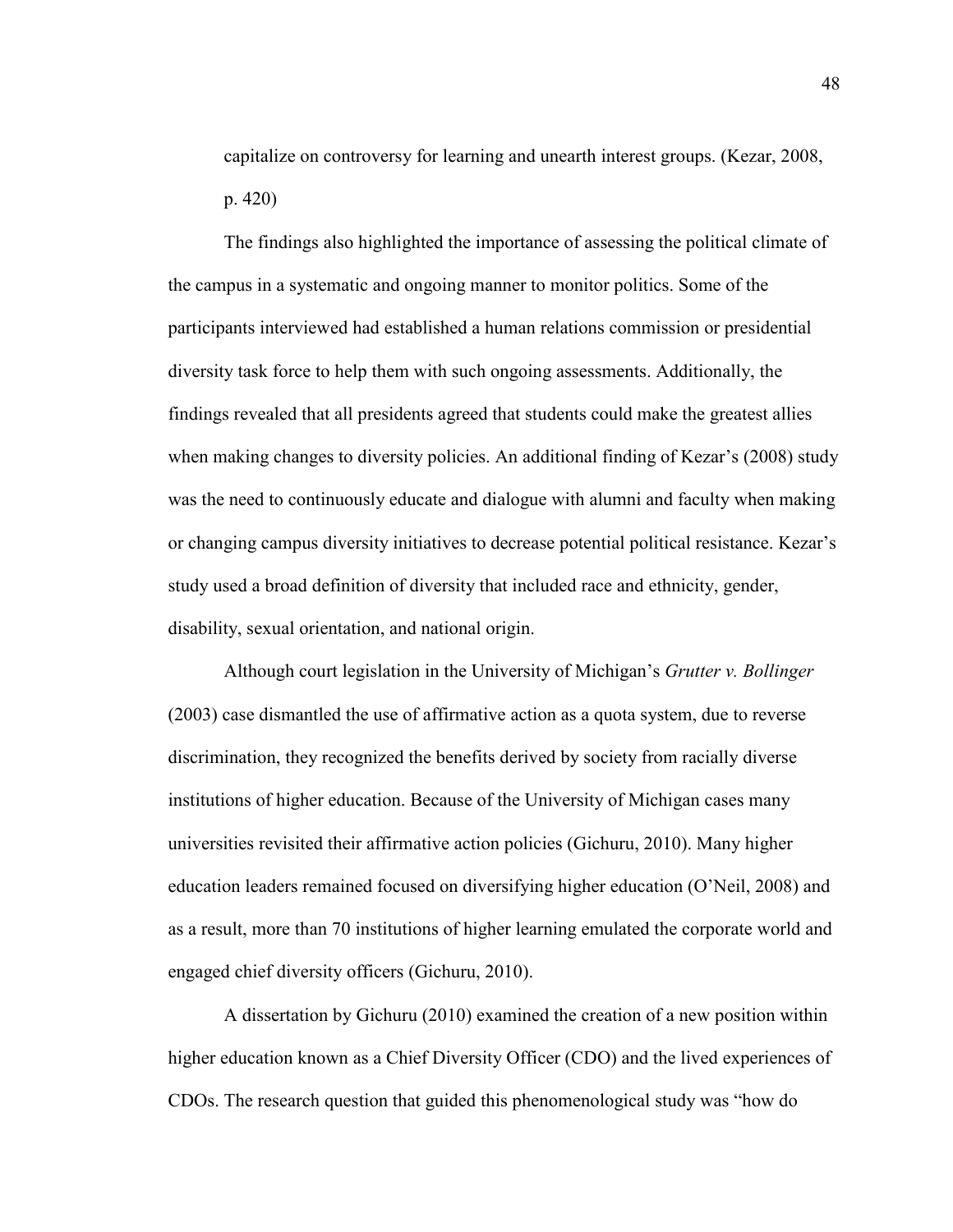CDOs perceive and describe their experience in enhancing admission of minority students in the post-affirmative action era?" (Gichuru, 2010, p. 7). Six CDOs from public universities within each region of the U.S. who played a pivotal leadership role in the diversity of their respective campuses described their experiences during an interview ranging from fifty minutes to two hours. The analysis generated the following common themes: (a) the varied roles of CDO, (b) partnership, (c) post-affirmative action era examined, (d) changes in admission, (e) challenges in admission, and (f) future of diversity (Gichuru, 2010).

The findings of Gichuru's (2010) dissertation highlighted that many of the schools did not change their commitment to the diversification (including racial diversification) of their respective campuses. Instead, the schools revised the wording of policies and scholarships and implemented more race-neutral admission policies. Much like the findings of Lipson's (2007) study, the participants expressed a personal commitment to increasing diversity. Gichuru expressed that finding out about the CDO's role in admission initiatives evidenced:

(a) their impact as leaders in enhancing admission of minority students in the post-affirmative action era, (b) their role as change agents as they created policies and initiatives to enhance diversity in the post-affirmative action era, (c) how they addressed challenges and resistance they were facing particularly in the postaffirmative action era, (d) how they envisioned the future of admission of minority students in higher education, and (e) their passion and optimism in working towards increasing diverse student body, now and in the future. (Gichuru, 2010, p. 186)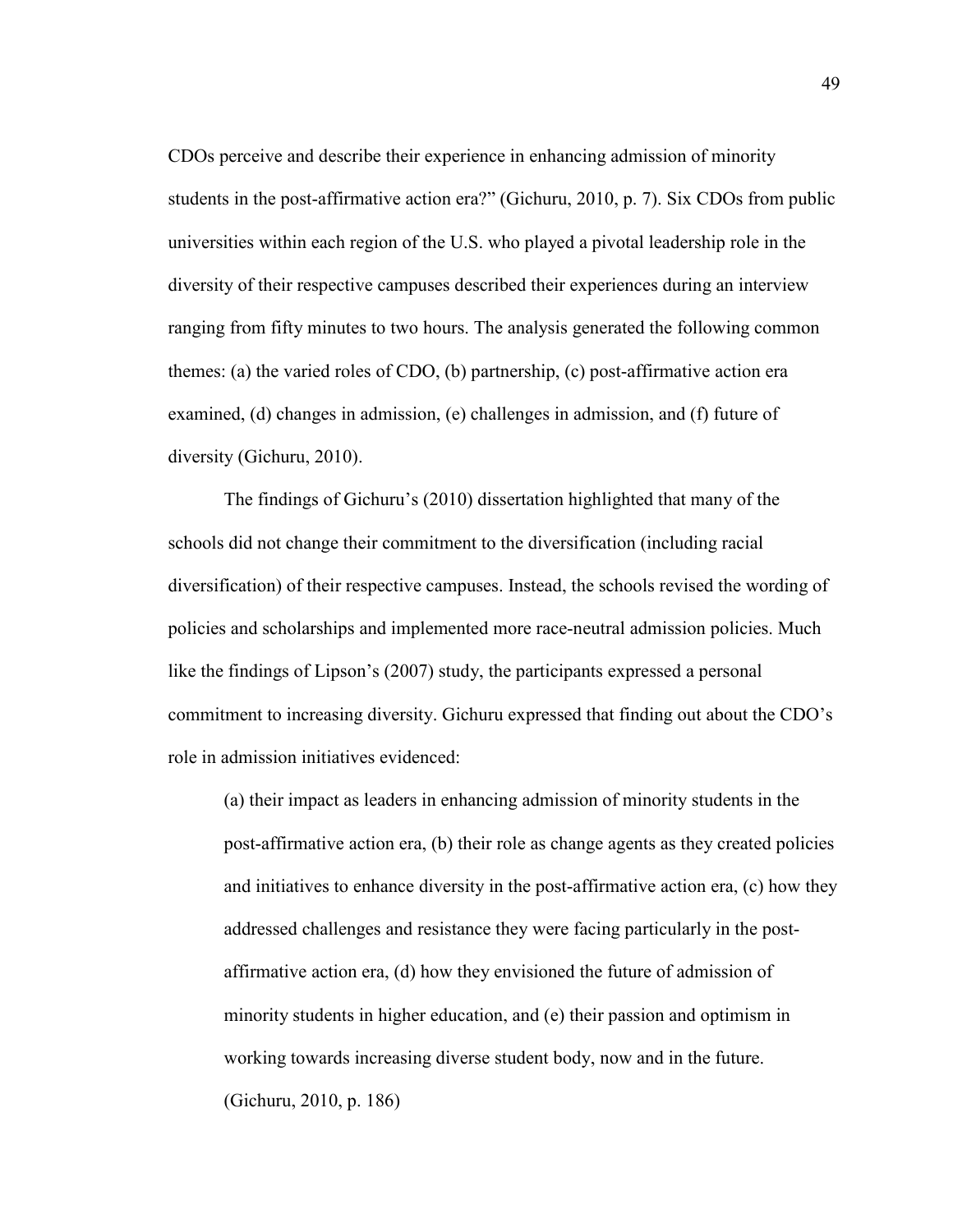Gichuru (2010) also suggested that the CDOs were aware that their role was very challenging, and the need to undertake drastic measures to avoid lawsuits. Some of the measures included revising the wording of policies and scholarships, implementing more race-neutral admission policies, and supporting students at the middle and high school level to reach the same vantage point as the majority students. The findings of this study also revealed that access to information by parents and students was crucial. Participants (CDOs) noted that ensuring that parents and students were aware of available resources helped them to become better prepared and to take advantage of the available support. Many CDOs expressed their concern about having students of color still underrepresented in their campuses despite the use of race-neutral admissions programs that have a purposeful outreach inclination to enhance admission.

All participants mentioned that they collaborated with the admissions office, but each university was unique regarding the other offices with which it worked (Gichuru, 2010). Some participants emphasized the need to have an accountability system that uses quantifiable measures to determine progress and for future planning. CDOs expressed that after the Michigan rulings in the *Grutter v. Bollinger* (2003) and the *Gratz v Bollinger* (2003) cases, their role became more challenging and they had to undertake drastic measures to avoid lawsuits. Participants felt that the future of diversity at the university was more critical than ever because the differently worded admission policies included changes to some of the guarantees, ensuring that race was not used in the policies, and the change in the language of scholarships (e.g., discontinuing usage of the term *preferred*) and making sure there were no race-entitlement programs.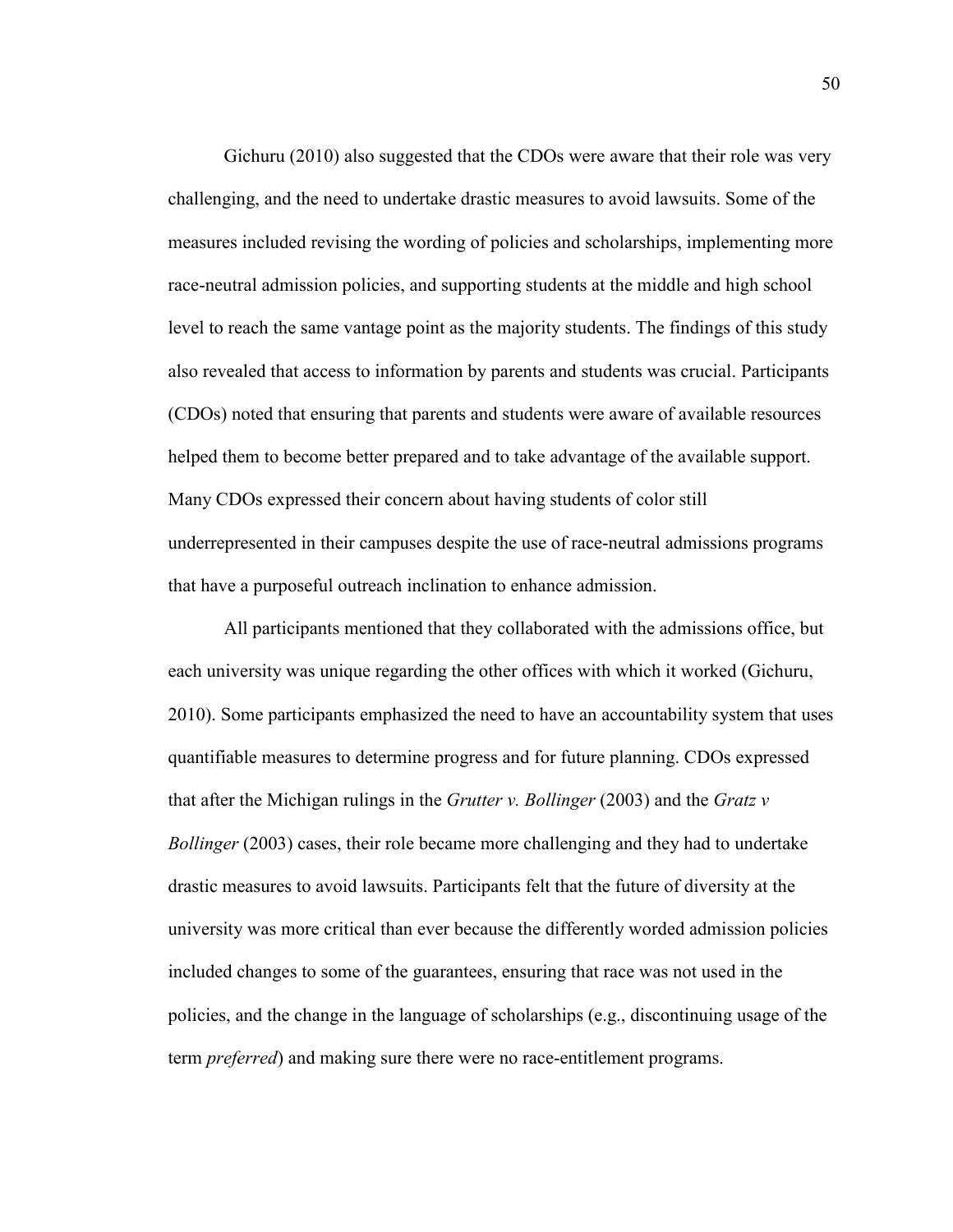Among the studies that examined what administration at universities as a whole were doing to combat the challenges that both the bans and race-neutral policies presented, a study by Gandara (2012) explored the different outreach strategies employed by the University of California (UC). I assessed admission rates before and after the implementation of SP-1, a special resolution passed in 1995 by Regents of the University of California, and Proposition 209 between the years of 1995 and 2010. I examined (a) the different strategies implemented over the years to help increase diversity within the school system and (b) the outcomes of both the percentage of race/ethnicity of the applicant pool and the percentage of those admitted to the UC school system, while considering the racial composition of the state the school system serves.

Gandara (2012) utilized a case study approach to explore how in 1997, initially as a response to SP-1 and Proposition 209, the administration at the University of California first implemented an outreach strategy to increase the diversity of the university through race-neutral means. The objective of this strategy was to work directly with the high schools that served high percentages of underrepresented minority students (URM) to double the number of URMs. The costs associated with a program of this magnitude were too substantial for UC, reaching as much as \$120 million annually. In addition to funding issues, it became apparent to the administration that the decline in URMs after the affirmative action bans could not be remedied in just a few short years with the use of this program (Gandara, 2012). According to Gandara, the administration and the new plan UC employed replaced the outreach study, including: (a) a holistic review strategy, (b) targeted recruitment, (c) percentage plan, and (d) class-based affirmative action as a substitute for race-conscious affirmative action.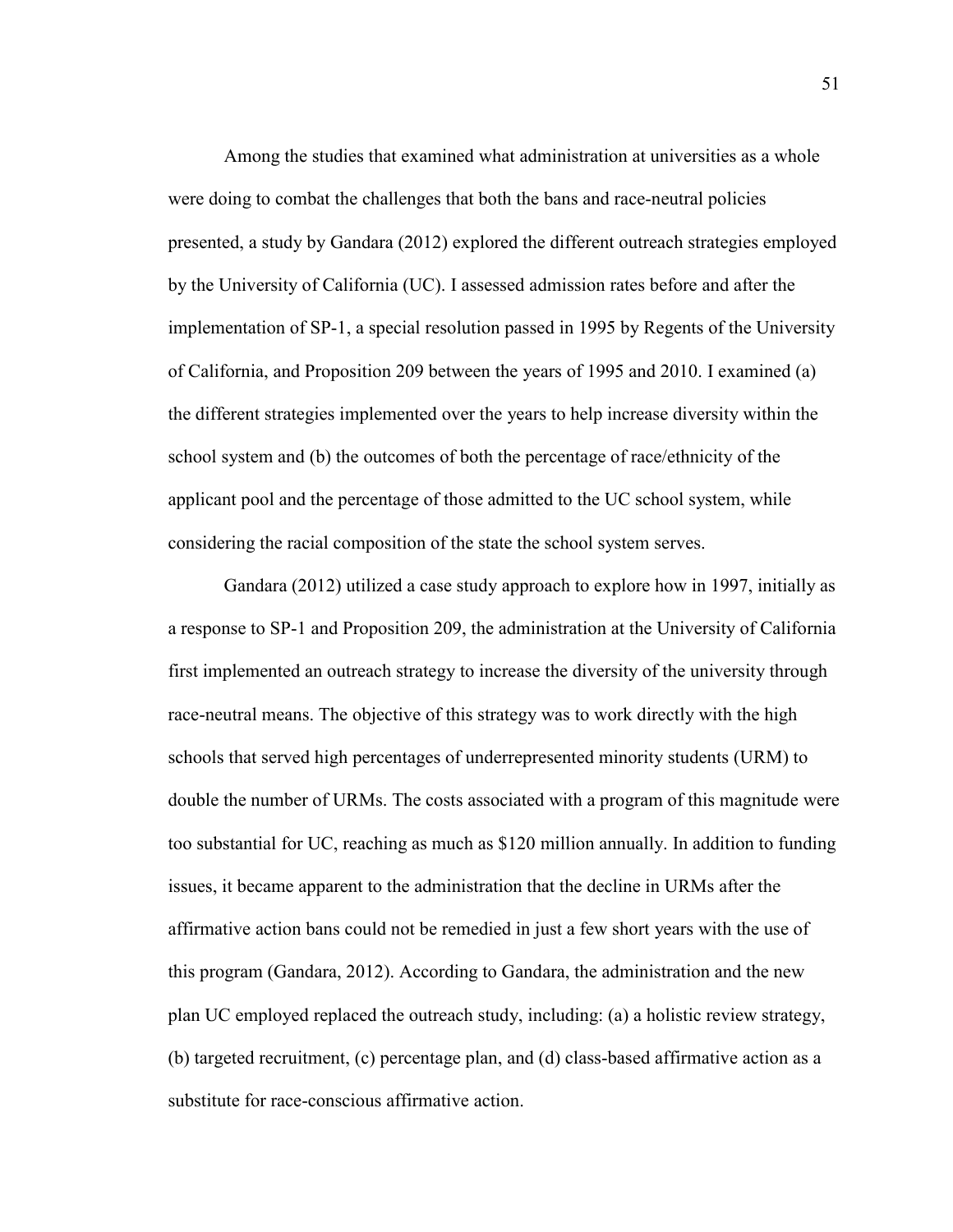Gandara's (2012) study stated that the holistic review strategy, initiated in 2002 at UC Berkeley, took into consideration a variety of circumstances that made an applicant unique such as persistence and overcoming disadvantage, which was predictive of successfully completing a degree. Unfortunately, the administration was not as successful as they hoped. The author alluded to the weak effects of this strategy in not being able to consider race, as contributing to the decline in URM at Berkeley, which has continued. The 'targeted recruitment' strategy employed its upper level administrators in addition to faculty of color to staff phone banks and call potential students, encouraging them to attend UC-Berkeley. The administration next implemented a 'percent plan' similar to Texas, admitting the top four percent of each high school class. This strategy did not work as administration had hoped because this strategy did not increase the pool of URM students due to the fact that most of these students were already qualified to enter the university (Gandara, 2012).

Unlike Texas, which has a highly segregated K-12 school-system, few schools in the state have a sufficient concentration of African Americans to ensure eligibility. In California, African Americans overwhelmingly attended largely Latino high schools (Gandara, 2012). The last strategy employed by the UC system was a Socio-Economic-Status as a substitute for race in admissions, also known as *class-based affirmative action*. UC chose strategy to diversify its campuses and increase representation of URMs. However, substituting class for race in admissions criteria resulted in proportionately more low-income White and Asian students gaining admission rather than increasing the representation of historically underrepresented minorities, specifically African American and Latinx students. Gandara (2012) noted that the UC system admitted a high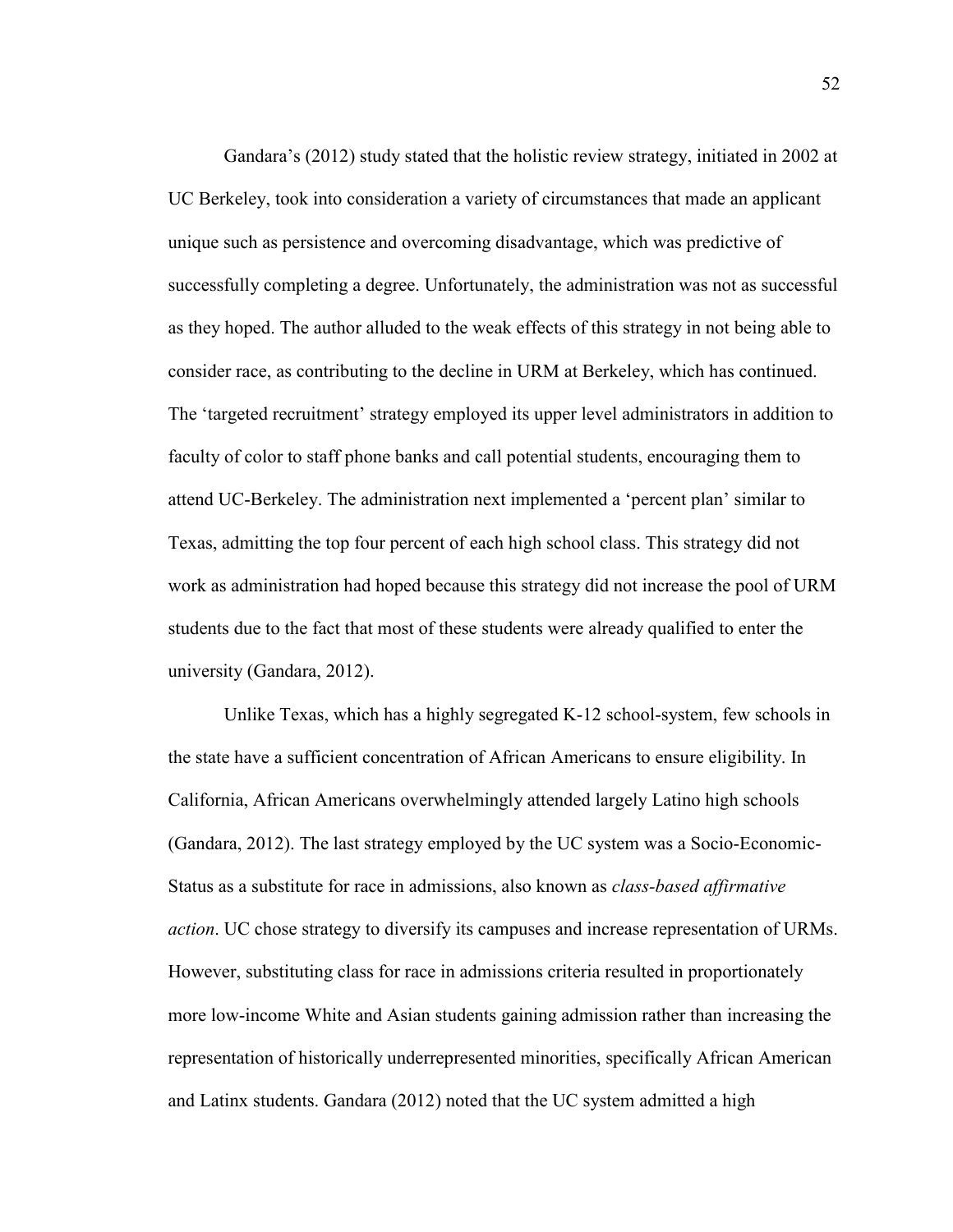percentage of low-income students with 36% of UC undergraduates in 2010 being from homes with under \$50,000 income, but relatively fewer underrepresented students of color were among them, with less than half of the low-income students admitted as 2011 freshmen being from underrepresented minority groups.

The findings of Gandara's (2012) study showed that even as Latinos and African Americans increased their representation in the applicant pool at UC Berkeley from approximately 13% in 1995 to 19% in 2010, they experienced a nearly 75% decline in the rate of admissions. Additionally, Gandara stated that Latinos at UCLA increased from 16% of the applicant pool in 1995 to 23% in 2010, yet, their share of the admissions pool steadily declined by nearly 75%. Similarly, the decline of African Americans in rates of admission at UCLA was approximately 70% (Gandara, 2012).

A study conducted by Harper and Griffin (2010) provided insight into the types of programs administrators have worked with or created to increase Black male enrollment. The authors sought answers to the following research question: "what programs enabled Black minority populations to successfully navigate their way to and through prestigious predominantly White colleges and universities?" (p. 48). The findings of this study added to the understanding of the policies, programs, and institutional practices that act as enablers to accessing elite and expensive institutions as well as retainment of its Black minority student population. Harper and Griffin's study provided important insight into how the administration at colleges and universities utilize multiple strategies to successfully keep their campuses racially diverse without the institutions themselves using race as a factor.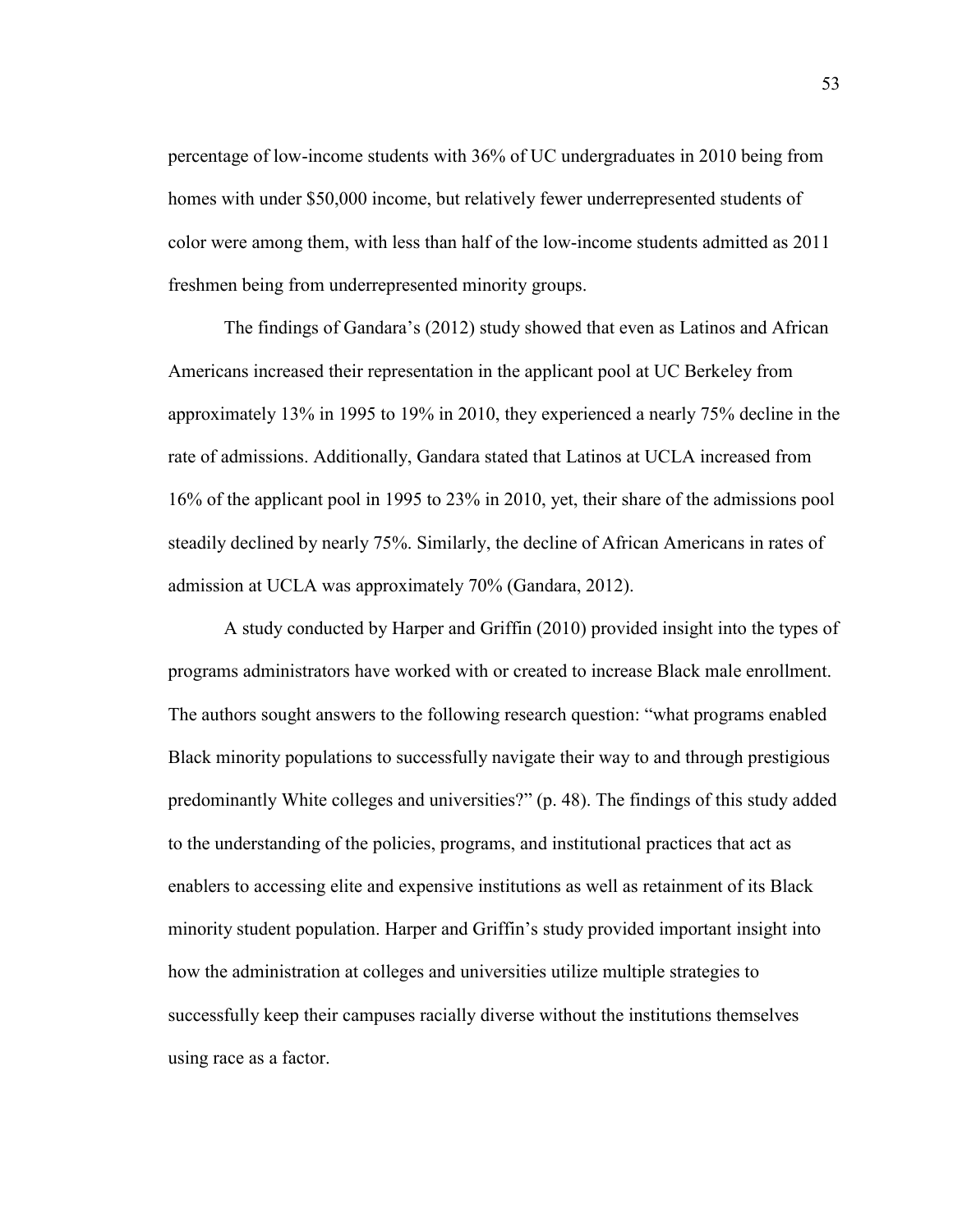Additionally, Harper and Griffin (2010) described the policies and programs that enabled Black undergraduate men raised in low-income and working-class families to later enroll in one of 18 predominantly White private postsecondary institutions. A phenomenology approach to qualitative inquiry guided this study. Data for the Harper and Griffin (2010) study was based on findings from the National Black Male College Achievement Study (NBMCAS). The study included 219 students at 42 colleges and universities in 20 states across the country. Six different institution types were represented in the national study to include: (1) public research universities, (2) highly selective private research universities, (3) historically Black private colleges and universities, (4) historically Black public universities, (5) liberal arts colleges, and (6) comprehensive state universities (Harper & Griffin, 2010). Harper and Griffin's study uncovered that programs either funded by or partnered with the administrators and institutions they serve, as well as scholarships and financial aid waivers provided directly by the university/college played the largest part in the admissions decisions of the minority students interviewed.

The first strategy used to maintain a racially diverse campus without using race as a factor was a program initiative named Prep for Prep (Harper & Griffin, 2010). The partnership between one visionary teacher and Columbia University Teachers College founded program initiatives such as Prep for Prep in 1978. These initiatives focused on assisting low-income urban youth of color get into private, specialty high schools, and independent schools helping to prepare racially diverse, underprivileged students to access highly selective colleges and universities (Prep for Prep, 2017). The core belief of Prep for Prep is that the United States needs more leaders who are reflective of the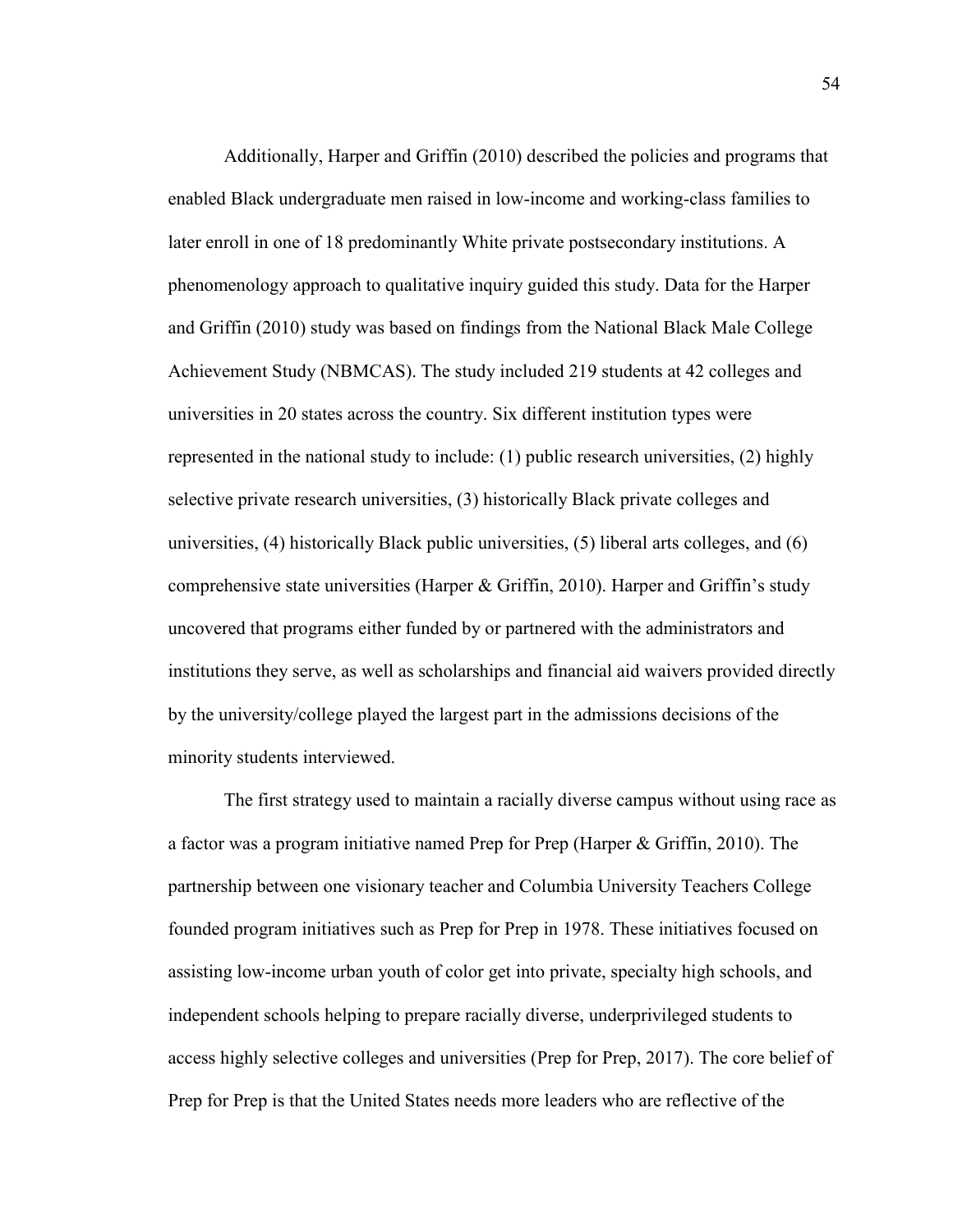increasingly diverse United States society. Their mission is to develop future leaders by providing gifted young people of color access to a first-rate education and an array of leadership development and professional advancement opportunities (Prep for Prep, 2017). The program receives private funding and partners with 80 boarding and independent day schools. This program asserts its support from administration at colleges and graduate schools in the generous financial aid packages that their students are awarded. The students interviewed were very passionate about not only their commitment to college graduation but expressed how life changing a program of this magnitude was for them (Harper & Griffin, 2010).

The second strategy used to maintain a racially diverse campus, as noted by Harper and Griffin (2010) were collaborative college access and talent identification programs for urban youth, such as the Posse Foundation. This foundation has 57 partner institutions, which includes the nation's best undergraduate and graduate colleges and universities that have committed millions in scholarship dollars to Posse Scholars. All participants interviewed from DePauw University were Posse Scholars from New York City. Each of the participants had received institutional aid to cover the cost of attendance (Harper & Griffin, 2010).

The administration at Vanderbilt University was the first to form a partnership with the Posse Foundation. This foundation recognized the considerable challenges that the administration faced at selective colleges and universities that are committed to broadening educational access for underrepresented groups (Posse, 2017). An appealing component to the partnering administration at these highly selective institutions may be related to the program expressing that the Posse Scholarship is available to all students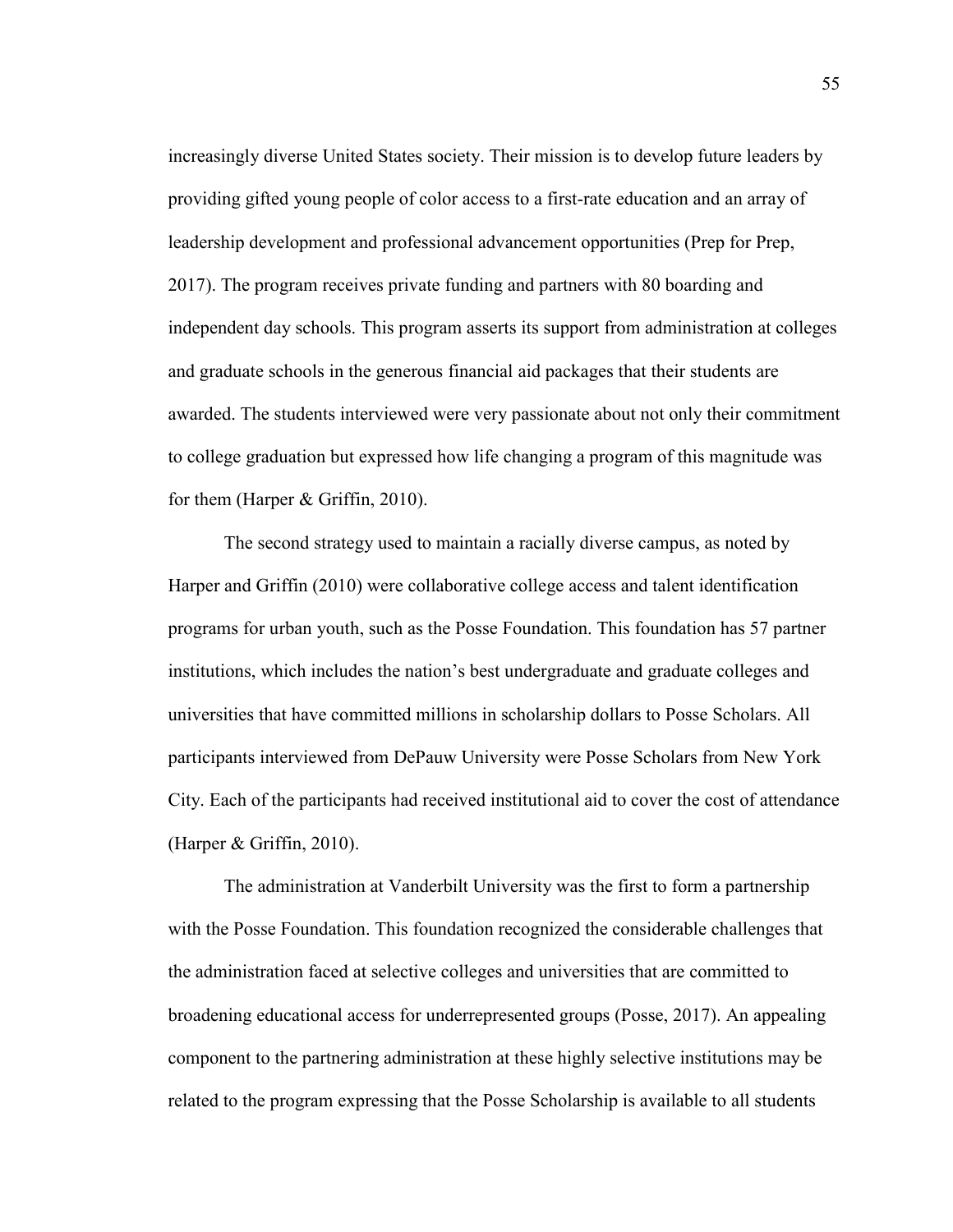regardless of race or need (Posse, 2017). One interviewee discussed with Harper and Griffin (2010) that at least 35 of the 52 Black undergraduate men enrolled at DePauw during the time of his interview were Posse Scholars. Posse Scholars espouse a commitment to positively affecting their campus communities through dialogue and leadership with the presence of a multicultural team of students from diverse backgrounds, fostering a campus environment that is more welcoming to all. These scholarship recipients worked directly with the administration because it is critical to the growth and success of the program since all Posse college and university partnerships are established through their offices (Posse, 2017). This scholarship program utilizes a unique evaluation method— Dynamic Assessment Process (DAP)— designed to identify young leaders who might be missed by traditional admissions criteria, but who can excel at selective colleges and universities. DAP is a three-part process, including large-group and individual interviews with Posse staff and university partner administrators who ultimately select a diverse group of 10 students for each college or university, thereby forming a Posse. Despite Posse's role in creating access for diverse populations, one interviewee felt compelled to point out that "Posse by no way is affirmative action for minorities; there is a rigorous and competitive selection process" (Harper & Griffin, 2010, p. 53). That being said, this study's findings determined that this foundation was the primary point of access for most low-income and working-class Black male students (Harper & Griffin, 2010).

The third significant factor in Harper and Griffin's (2010) study was how the administration at these institutions appealed to the study participants based on institutionbased no-loans and zero-contribution initiatives. The study revealed that Harvard Law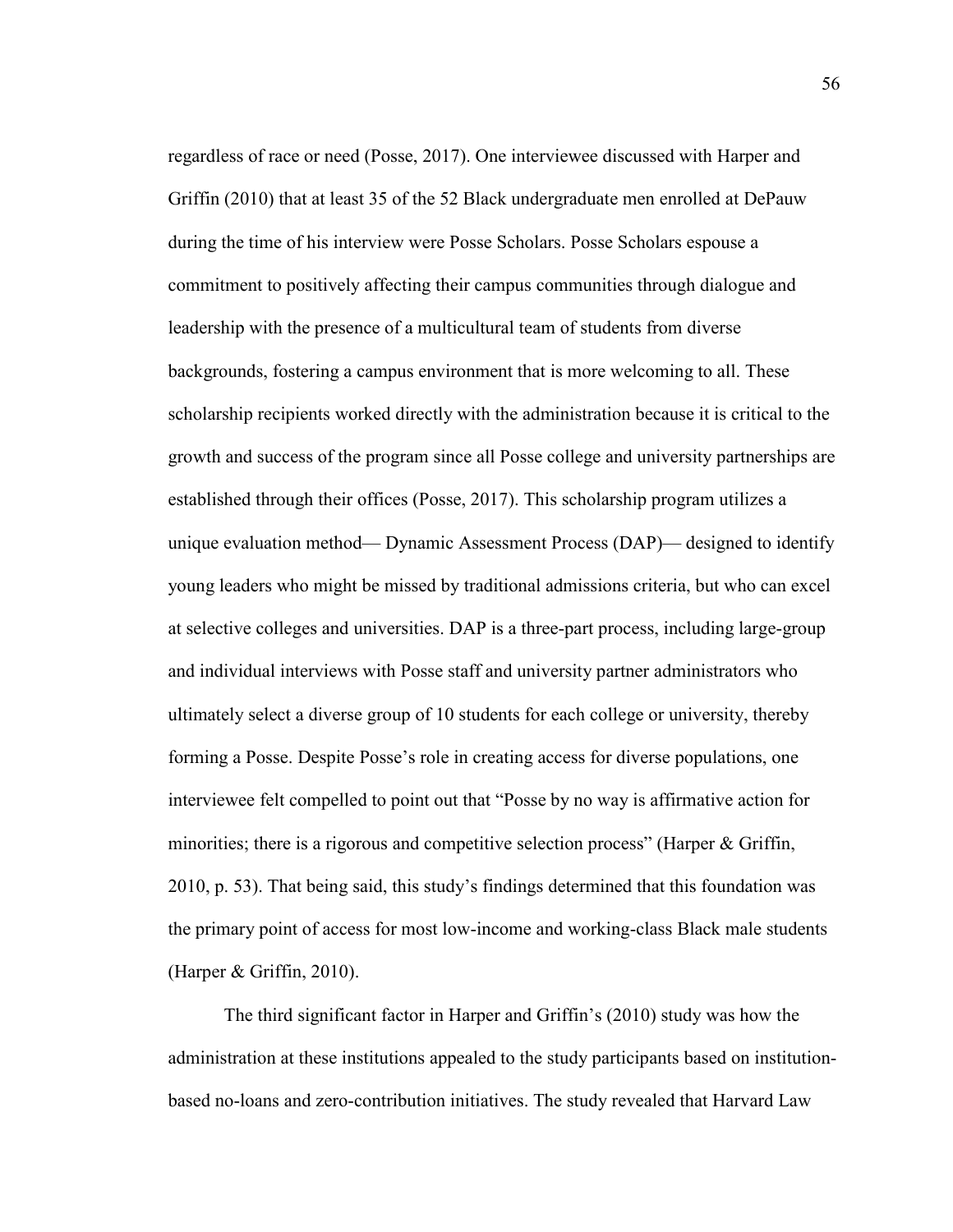School awarded some of the study participants the financial aid, which was ultimately the deciding point that made their matriculation possible. One of Harvard University's policies was that students whose parents earn below a certain income threshold may attend at no cost. Another student chose Amherst over the flagship public research university in his home state of Florida due to the financial aid package. Stanford has an income threshold aid initiative where students whose parents earn below \$60,000 are not expected to contribute anything toward their educational expenses (Harper & Griffin, 2010). Penn State University also offered the no-loans initiative and these students praised their colleges' president for a perceivably authentic expression of commitment to college opportunity for lower-income students. Participants mentioned initiatives such as these as the most significant enablers of college access across institutions (Harper & Griffin, 2010).

Harper and Griffin (2010) felt that Federal grants could help create similar initiatives for low-income and working-class students in rural communities, especially in Southern states where postsecondary participation gaps between Black men and others are most pronounced. However, the authors alluded to two related shortcomings of programs including cost and capacity. That is, these programs only accommodate relatively small cohorts of students given the extensive financial investment and partnership parameters with a limited number of participating institutions.

#### **Summary**

There have been significant challenges for the administration in charge of policy formulation and implementation in maintaining racially diverse campuses while remaining race-neutral. The study conducted by Lipson (2007) shed light on the fact that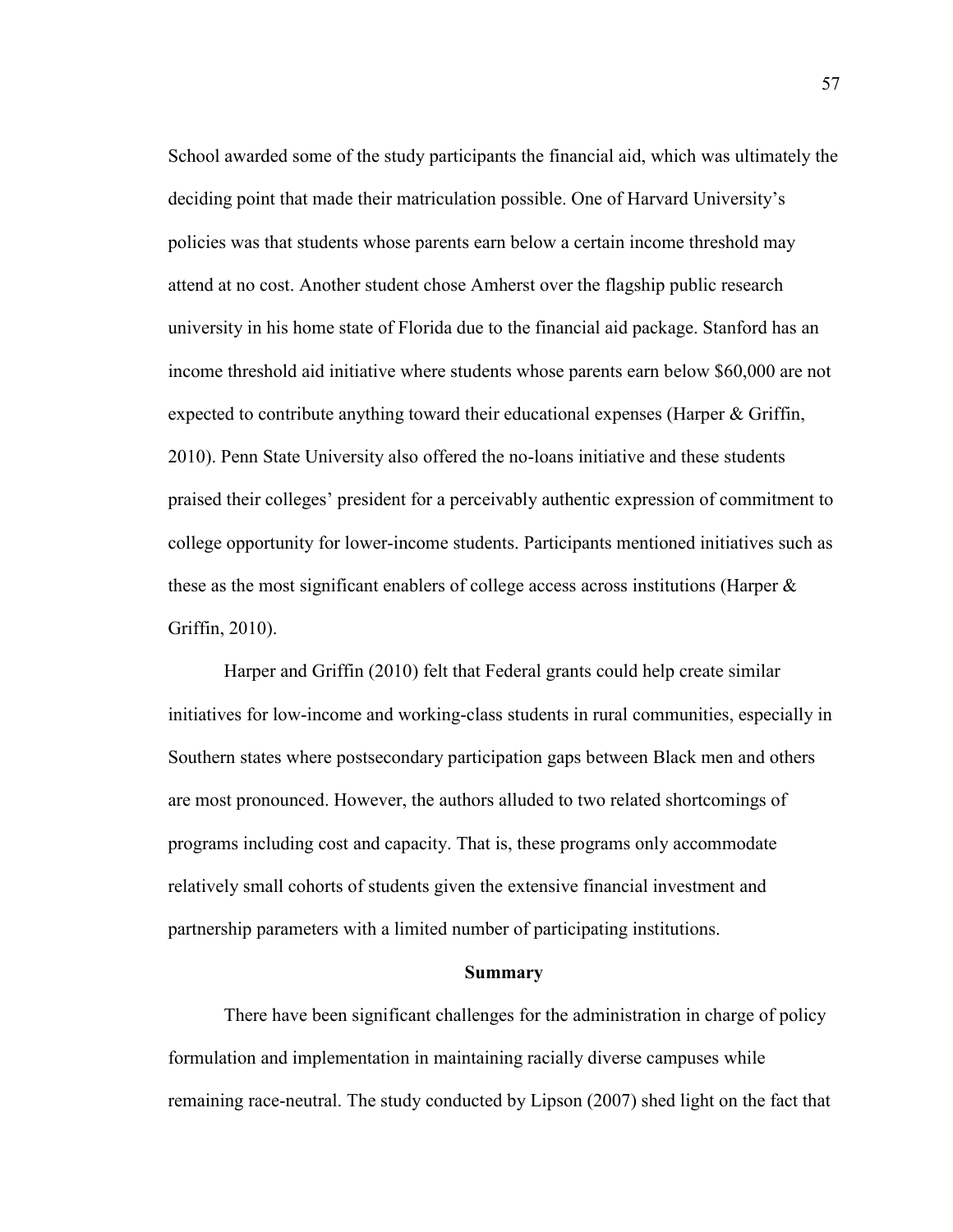(a) the administration had an overwhelming increase in their workload in the admissions process, and (b) although they are fully committed to racial diversity, they have low African American and Latino presence on their campuses. The findings from Garces and Cogburn's (2008) study suggested that the impact of bans such as Prop 2 and Prop 209 ultimately lead to the silencing of conversations around race and racism on college campuses. With the participants perception that the existence of race, racism, and its impact are real and not being able to address these issues through conversation is very concerning.

Kezar (2008) highlighted the various approaches that university presidents have used in advancing diversity agendas, and the strategies used to move those agendas forward when dealing with the politics surrounding diversity plans. Kezar's (2008) study did not focus on the use of race-neutral or race-specific policies, rather, the study simply examined the role of university presidents in advancing diversity agendas, and the strategies used to advance these agendas.

Gichuru (2010) examined the role of Chief Diversity Officers (CDOs). The CDOs that participated in the study reported that the future of diversity at the university is more critical than ever, because the differently worded admission policies after *Grutter v Bollinger* (2003) included changes to some of the guarantees, ensuring that race was not used in the policies, and the change in the language of scholarships such as discontinuing usage of the term *preferred* and making sure there were no race-entitlement programs. In addition, Gichuru provided insight into the extensive efforts and many programs that the CDOs have utilized and implemented.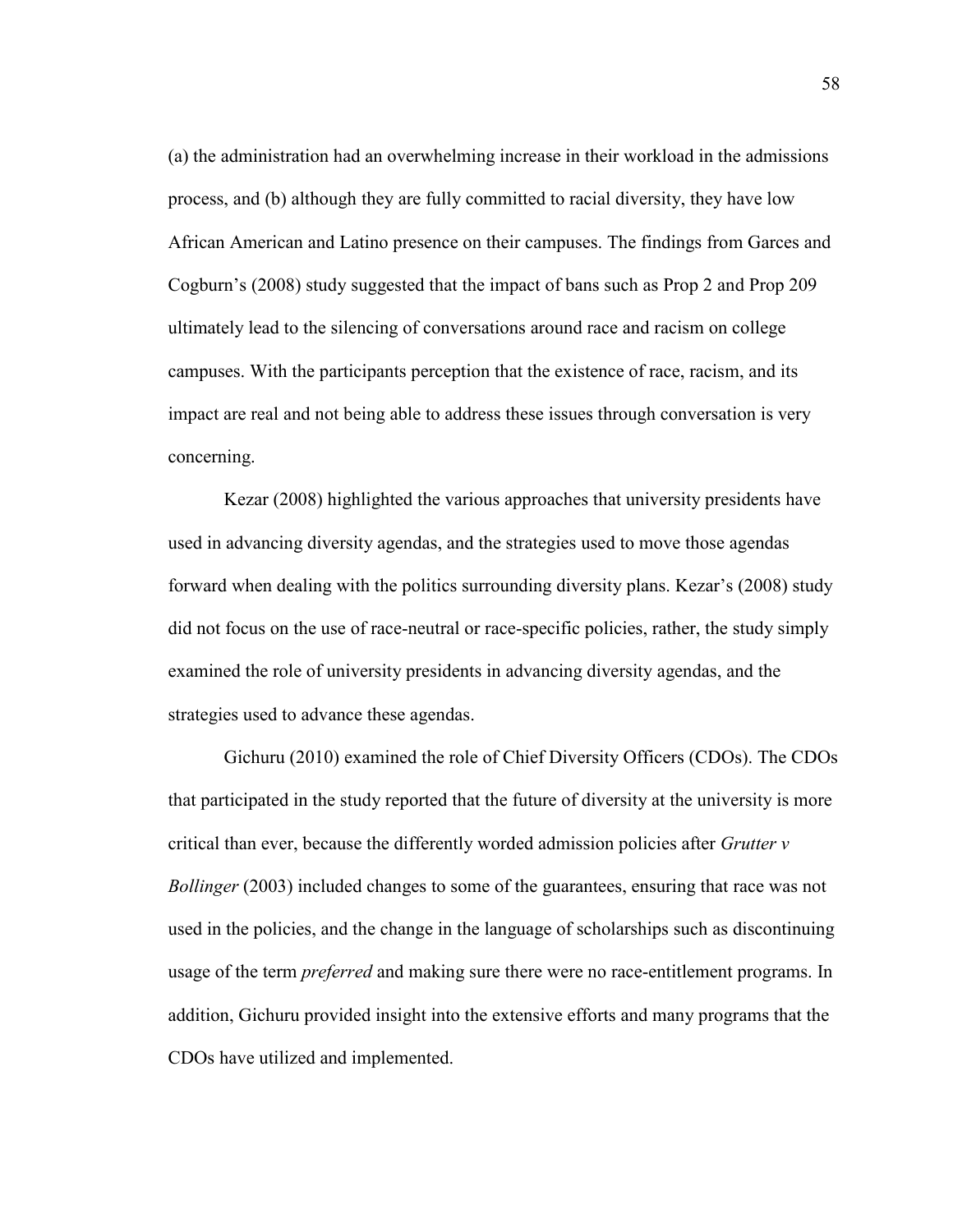There are only four empirical studies, including a dissertation that directly examined the views of university administrators on affirmative action policies. As a result, it is for this purpose that I examined how higher education administrators responded by directly assessing the policies the administrators implemented to continue racially diverse college campuses, and how those policies evolved. The overarching themes found in a search of the literature were percentage plans, class-based plans, partnership programs, and financial assistance.

The data in the study conducted by Gandara (2012) on the University of California school system highlighted how the many race-neutral strategies employed in the admissions process since 1995 have proven insufficient, because the proportionate representation of underrepresented minority students continue to decline. In addition, other researchers suggested that class is not sufficiently a good proxy for race-based affirmative action policies to be effective at producing substantial racial diversity (Gaertner & Hart, 2013; Lipson, 2007; Reardon, Baker, Kasman, Townsend, & Klasik, 2014; Schwarzschild, 2013). Percentage plans are not a viable option either, based on current research showing that the k-12 school systems across the United States would need to be highly segregated and the current low levels of African American enrollment at colleges and universities in states that utilize these plans the colleges and universities in states that utilize this strategy show low levels of African American enrollment (Colburn et al., 2008). The Lipson (2007) and Harper and Griffin (2010) studies discussed the strategies used by administration to admit a diverse student body while maintaining race-neutrality according to the law. A review of the literature and the raceneutral strategies that have been employed by administration included: (a) percentage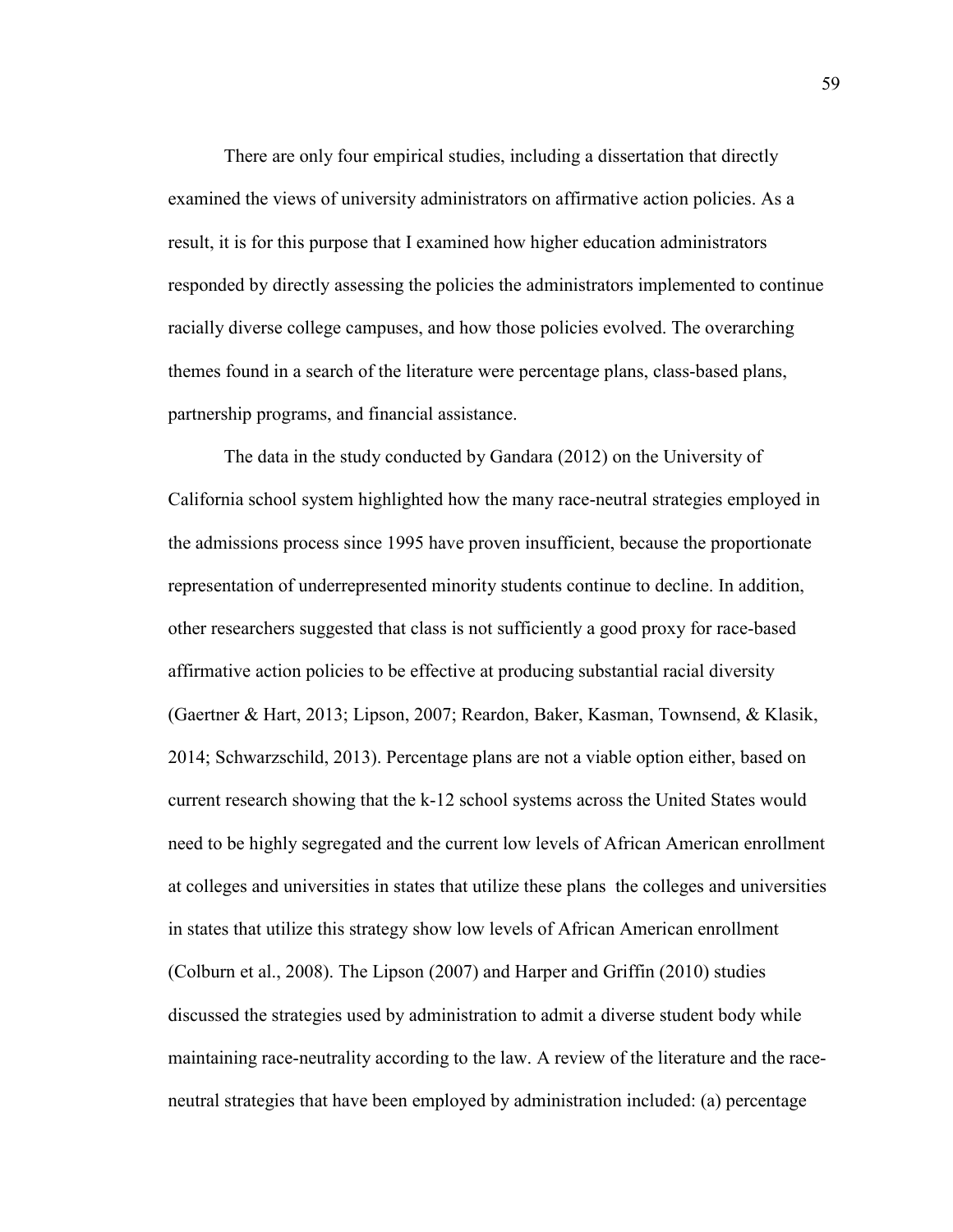plans, (b) class-based affirmative action, (c) partnering with outside programs that utilize their own diversity initiatives, and (d) institutions offering significant financial packages.

Inferences can be drawn from Harper and Griffin's (2010) study regarding the interesting tactics and foresight noted by them in terms of how the administrators worked together to ensure diversity. The authors highlighted that the administrators did not use race as a factor, but instead promoted racial diversity by partnering with programs that promoted racial diversity and working with historically underrepresented students of color. These non-federally funded programs operated similarly to the initial 1997 UC outreach strategy used by the administration that Gandara (2012) described. Gandara explained that the initial outreach strategy was too costly for the State of California to employ, which is why the administration of the UC currently used multiple strategies such as the percentage plan approach, the 'holistic review' strategy, and class-based affirmative action.

A review of the literature further revealed that there have limited research on the direct response of the lived experiences of the administration in charge of policy formation and implementation or those in charge of diversity initiatives, and their views on the challenges faced with the programs/policies they have used to address the acceptance and enrollment of racial minorities. The studies explored within this literature review have focused on two overarching themes: (1) how administrators embraced diversity (Garces & Cogburn, 2015; Gichuru, 2010; Lipson, 2007), and (2) the strategies used by administrators to promote racial diversity (Gandara, 2012; Garces & Cogburn, 2015; Harper & Griffin, 2010; Kezar, 2008).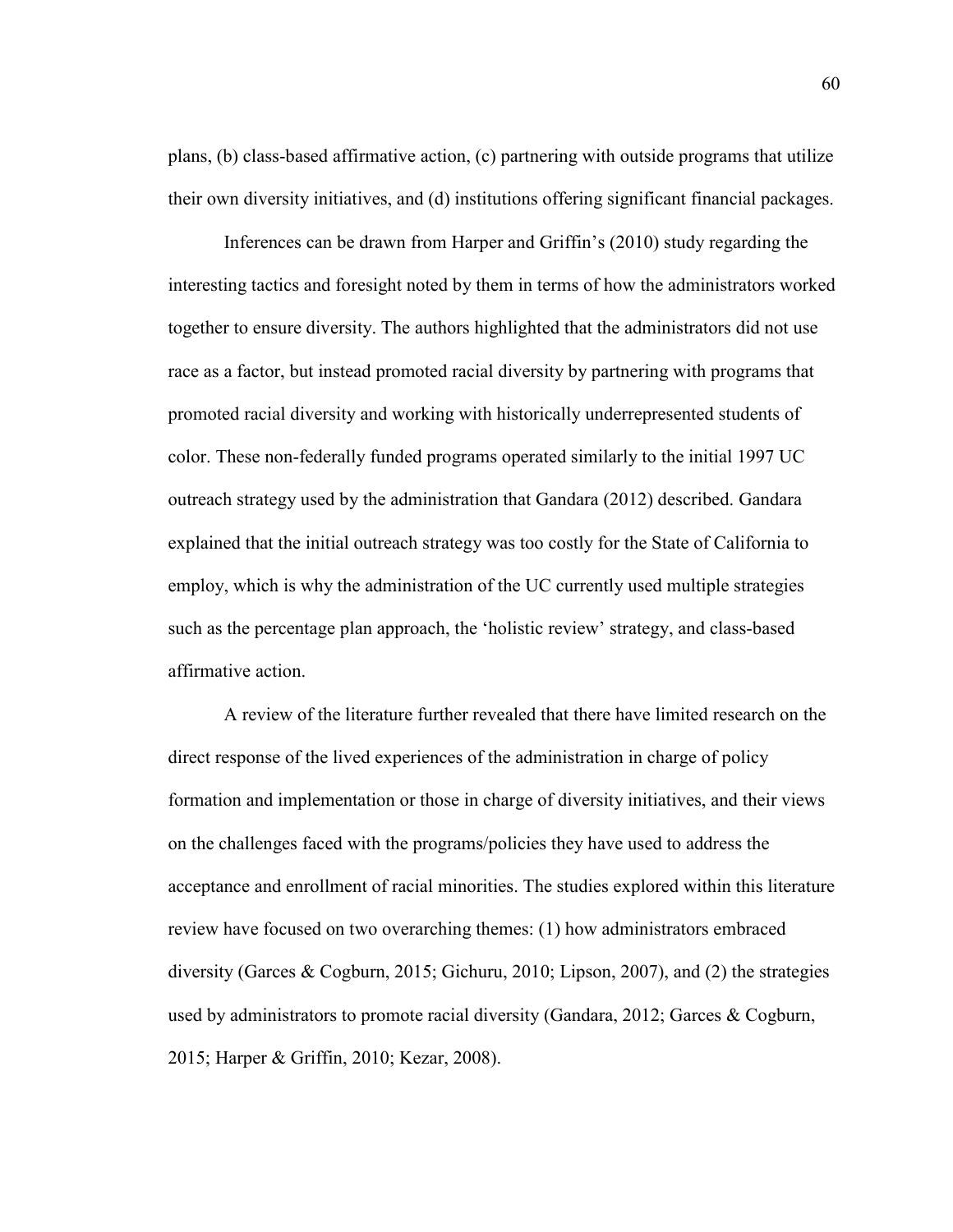One of the gaps in the literature addressed is the administrators' direct perspective on affirmative action. That is, to what extent do administrators continue to see a need for affirmative action policies or if they feel these policies are no longer needed to increase racial diversity in higher education institutions. Although one study (i.e., Garces  $\&$ Cogburn, 2015) provided insight into administrators' perspectives on the issue, it was limited to one university. Also, while the Gichuru (2010) study provided insight into CDO's experiences it only focused on public colleges and universities. Given these limitations, I explored this issue at multiple private and public universities within the U.S..

The second gap in the literature addressed is the effects of the restrictions of race on the admissions criteria, relating to the number of racial and ethnic minority students that are accepted and enrolled in college and universities. Although four studies focused on the strategies that some colleges and universities have used to increase diversity, none focused on the impact of the loss of race-specific affirmative action policies on the number of racial and ethnic minorities accepted and enrolled in institutions of higher education. Furthermore, none of the studies have examined the impact of the loss of racespecific affirmative action policies on existing students, faculty, and staff in terms of race and ethnic relations on campuses. It was my intention to fill these gaps in the literature and provide a forum for administrators to provide insight in this regard.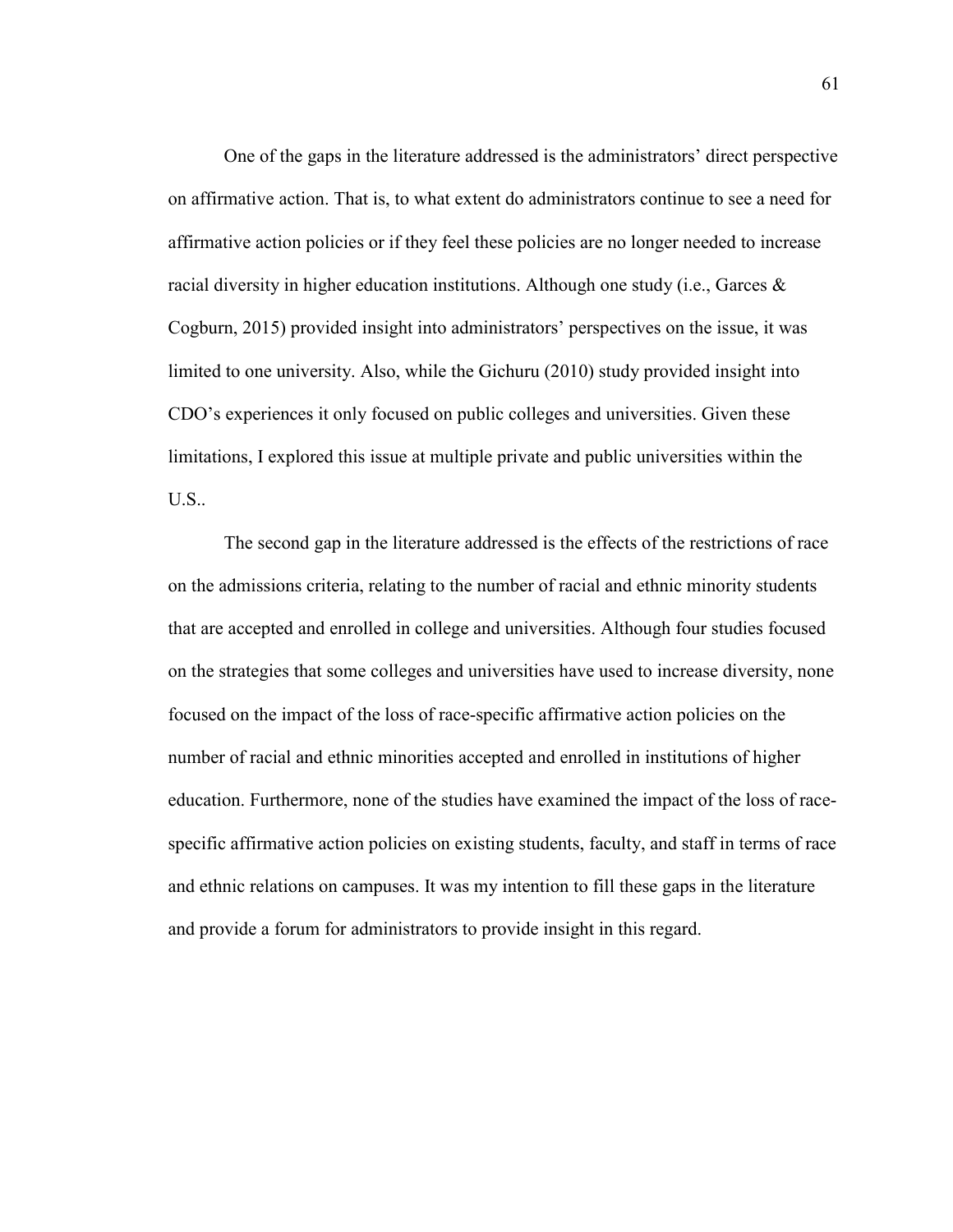#### Chapter 3: Research Methods

The purpose of this study was to examine the experiences of college and university administrators' implementation of race-neutral policies in their admissions criteria to ensure equal access of racial and ethnic minority groups to institutions of higher learning, while still meeting federal mandates of affirmative action. In this chapter, I discuss the qualitative methodology for this study. I describe the profile of the participants and the recruiting procedure. Also, data collection methods, data analysis, and the verification processes are discussed. Finally, confidentiality and ethical concerns are explored. In addition, I discuss the research design and rationale, the role of the researcher, participant selection logic, methodology, issues of trustworthiness, and ethical procedures.

#### **Research Design and Rationale**

Two primary research questions were developed to better understand college and university administrators' experiences with implementing race-neutral programs to ensure equal access to historically underrepresented racial and ethnic minority students. Secondary research questions were developed for each of the primary questions to further help to answer the research questions.

- 1. What are college and university administrators' experiences with implementing programs to ensure equal access to historically underrepresented racial and ethnic minority students?
- How do college and university administrators manage evolving changes to affirmative action while ensuring equal access to historically underrepresented racial and ethnic minority students?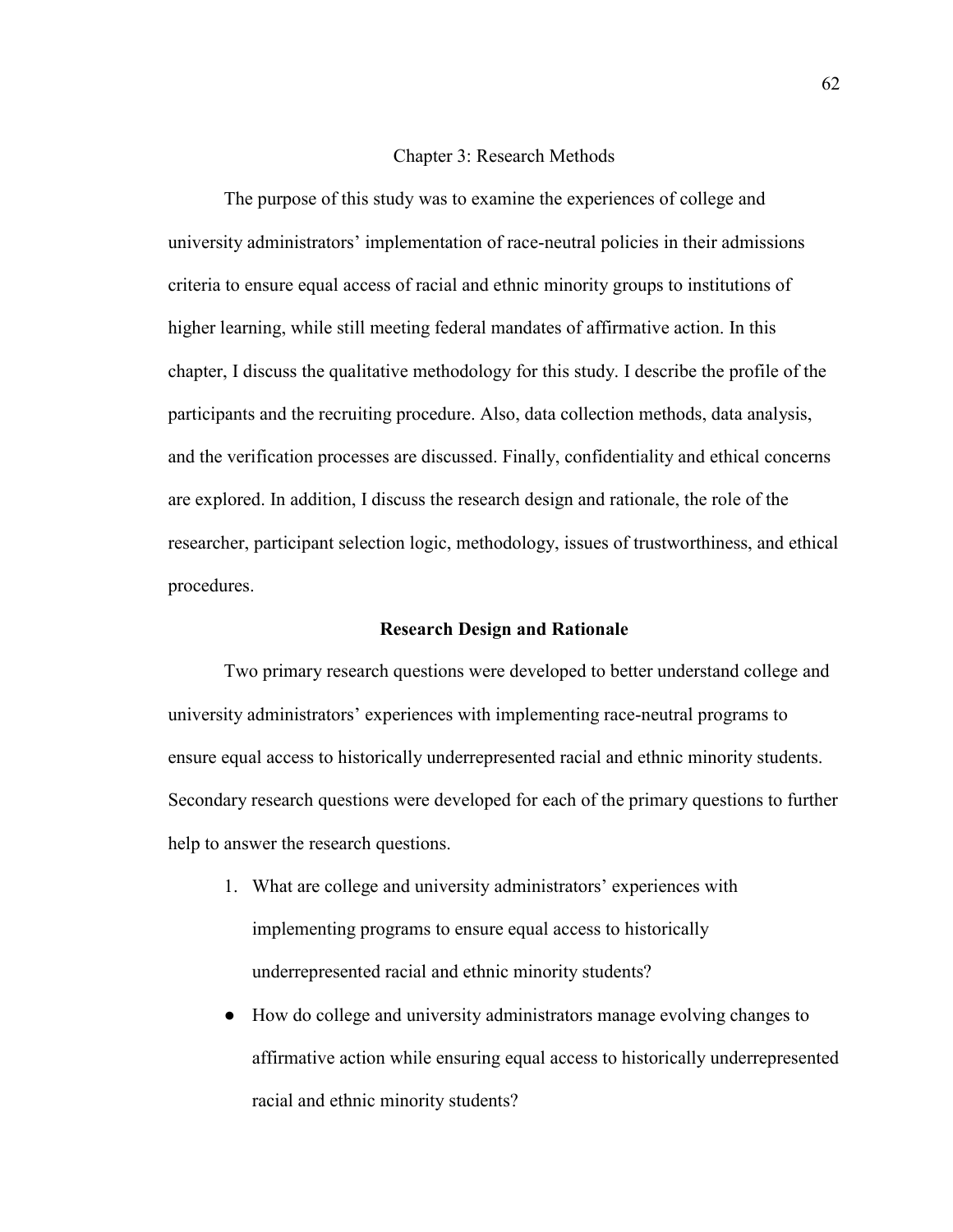- How are college and university admission policies modified when changes are made to affirmative action either due to state-mandated bans or court mandates?
- Who are the persons at the colleges and universities who are involved in formulating admissions policies to ensure equal access to historically underrepresented racial and ethnic minority students?
- What are the strategies that have been utilized to address any decrease in racial and ethnic minority students as a result of changes in race-based affirmative action?
- What are the perspectives on affirmative action of the administrators who are in charge of implementing programs to ensure equal access to historically underrepresented racial and ethnic minority students, on affirmative action?
- 2. What are the effects of the restriction of race in the admissions criteria relating to the number of racial and ethnic minority students who are accepted and enrolled in colleges and universities?
	- What impact has restrictions of race in the admissions criteria had on the racial and ethnic diversity of college and university campuses?
	- What impact has restriction of race in the admissions criteria had on race and ethnic relations among students on college and university campus?
	- What impact has restriction of race had on the attitudes and beliefs of administrators in charge of college and university diversity?

 The key concepts of this study were restriction of race in the admissions criteria, enrollment of racial and ethnic minority students, ethnic diversity of college and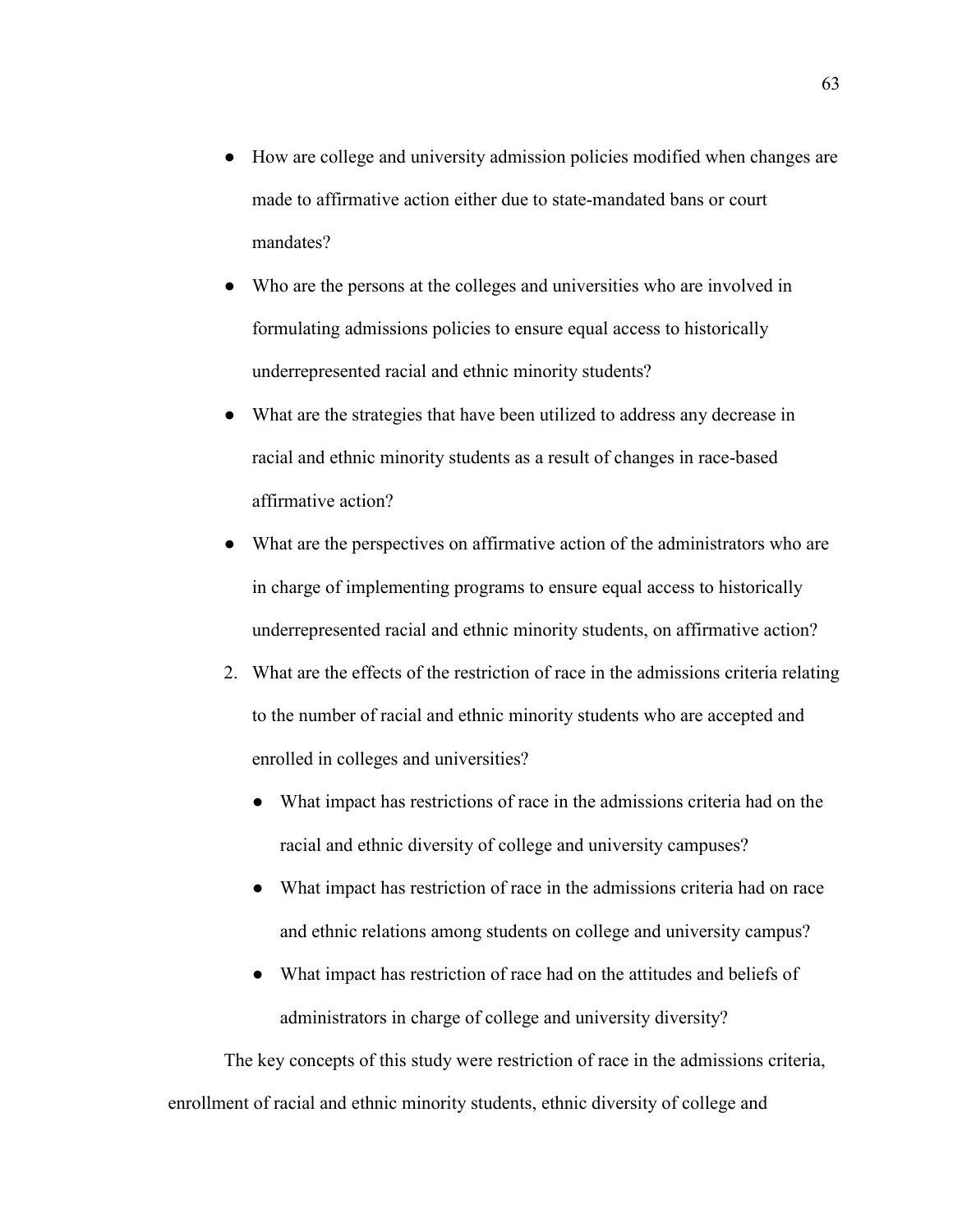university campuses, race and ethnic relations among students, and attitudes and beliefs of administrators. Restriction of race in admission criteria referred to the exclusion of race as a factor in the university admissions process. Enrollment of racial and ethnic minority students was defined as acceptance of historically underrepresented racial and ethnic minority students into institution of higher education. For the purpose of this study, the focus was on U.S.-born African Americans, Latinos, Native/Indigenous Americans, and Pacific Islanders. The ethnic diversity of college and university campuses was defined as the proportional student population makeup, equaling that of the national population makeup. Race and ethnic relations among students were defined as the relationship between minority and nonminority students and the level of hostility and stigma experienced by minorities from nonminorities. Attitudes and beliefs of administrators referred to the support or opposition to using race as a factor as an admissions criterion.

 I used a phenomenological design because it was best suited for in-depth explorations of administrators' experiences with implementing programs to ensure equal access to historically underrepresented racial and ethnic minority students at a specific college or university. Furthermore, a phenomenological design provides tools for researchers to study complex phenomena within their contexts (Creswell, 2007). CRT scholars have used counter-storytelling methodologies, such as narratives and phenomenology, to provide educators with opportunities to share their views of racial and societal implications (Solórzano & Yosso, 2002). A phenomenological research approach was used to answer the research questions in this study designed to explore the lived experiences of administrators in charge of implementing programs to ensure equal access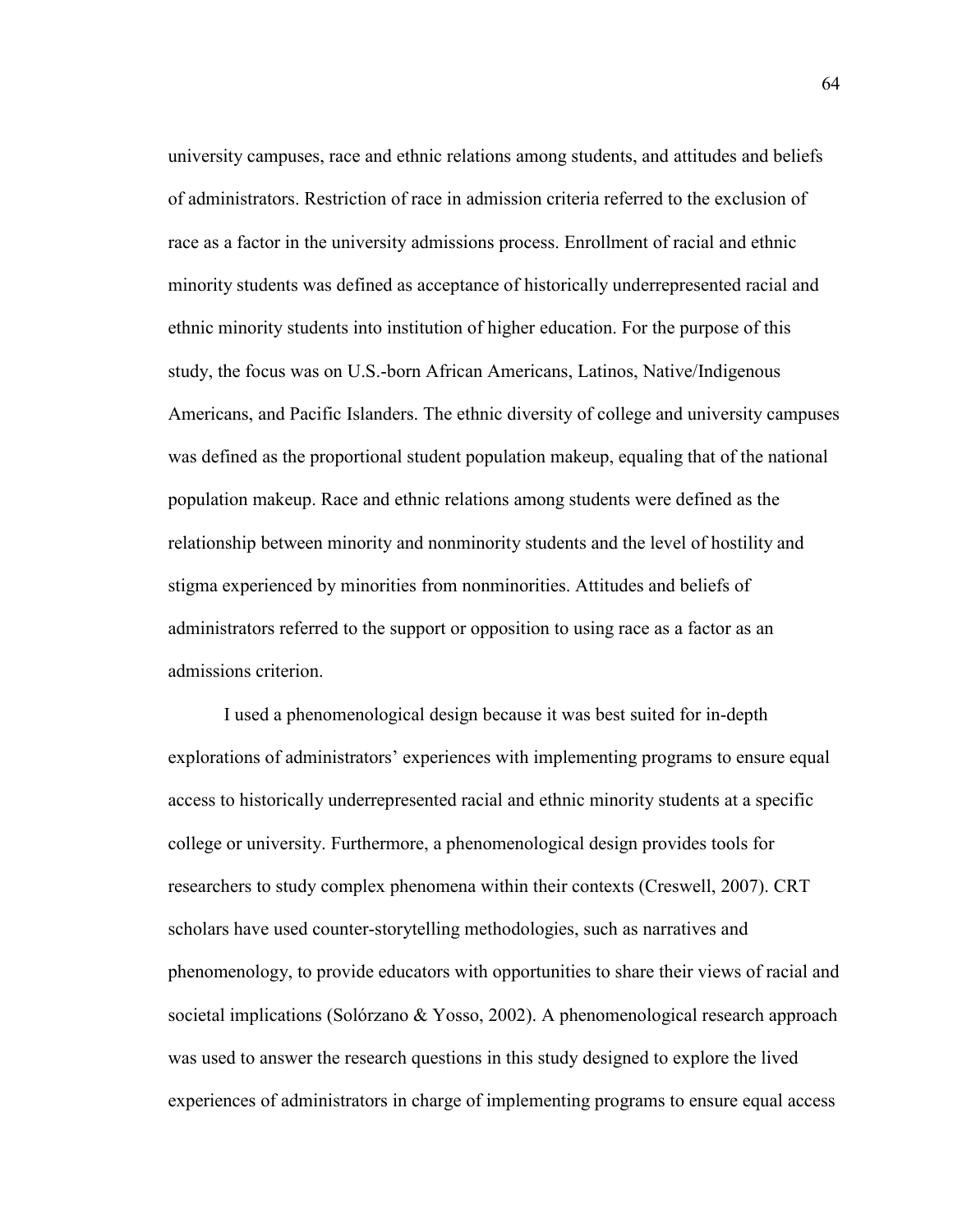to historically underrepresented racial and ethnic minority students at a specific college or universities. A phenomenological approach was most appropriate to capture the lived experiences of the college and university administrators. This approach allowed for exploration of shared experiences among a group of participants (Moustakas, 1994).

Other qualitative designs were not appropriate because they would not have facilitated an exploration of the issues under investigation within specific contexts. A quantitative design was not chosen for this study because it would not have facilitated deep exploration of administrators' experiences with implementing programs to ensure equal access to historically underrepresented racial and ethnic minority students at a specific college or university. Quantitative design generally does not allow for open discussions related to a person's perspectives and experiences. I used a qualitative approach to facilitate probing for underlying values, beliefs, assumptions, and experiences.

A phenomenological design is a useful approach for descriptive research studies with a focus on a specific situation or context, where generalizability is less important, for example, in describing the implementation of a program or policy (Rose, Spinks, & Canhoto, 2015). A phenomenological design facilitated utilization of the interview technique (see Creswell, 2007, 2014) to explore how college and university administrators view and understand their lived experiences related to affirmative action policies. A phenomenological design was used to examine the stories participants told about their experiences. These narratives allowed for a better understanding of their experiences with implementing programs to ensure equal access to historically underrepresented racial and ethnic minority students, and their perspectives related to the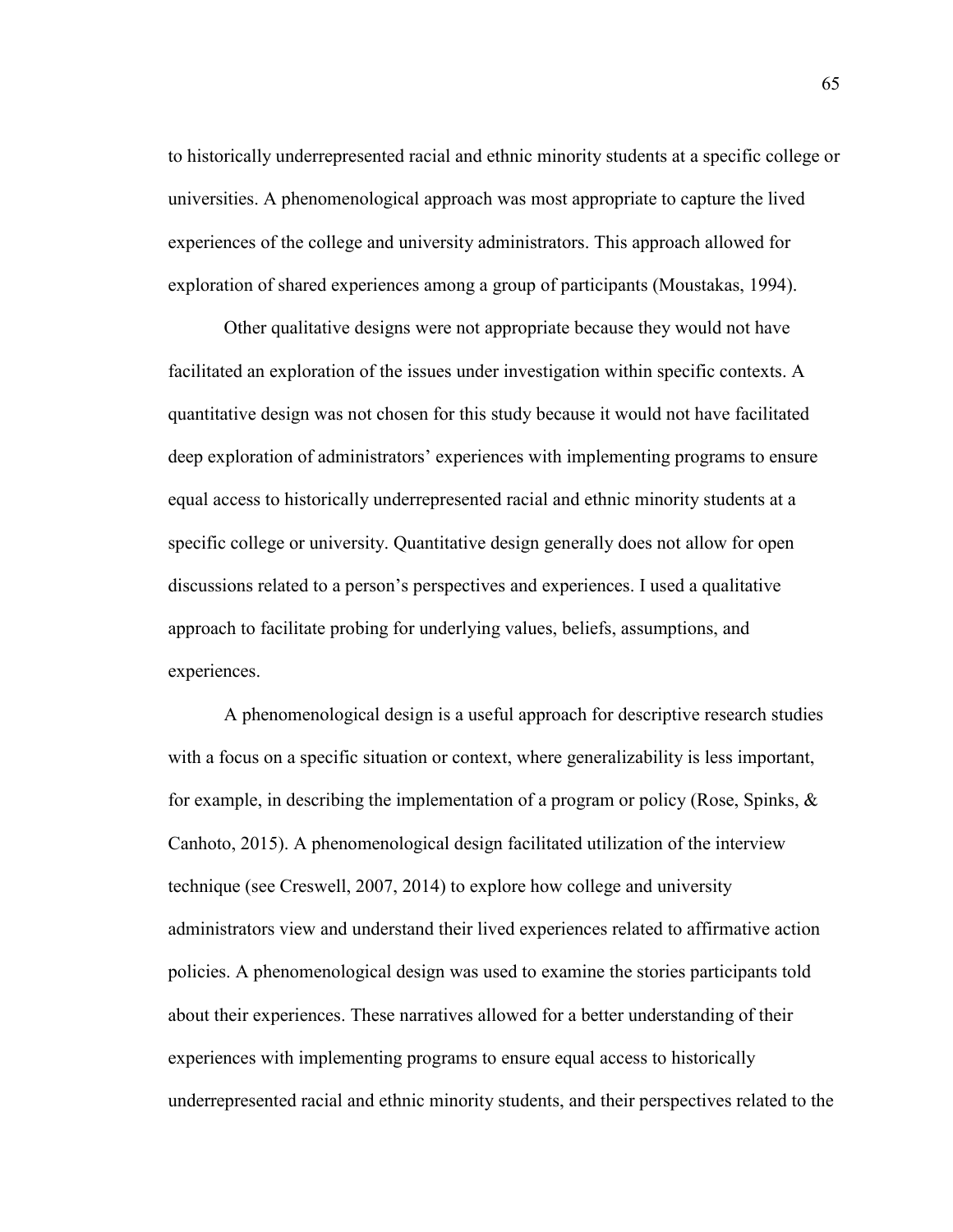effects of the restriction of race in the admissions criteria on the number of racial and ethnic minority students who are accepted and enrolled in colleges and universities. Additionally, the phenomenological design allowed for comparison of participants with different sociodemographic characteristics (e.g., race, ethnicity, gender, position) to allow for a deeper understanding of personal narrative and counter-stories (see Delgado  $\&$ Stefancic, 2017) of administrators in charge of diversity initiatives in colleges and universities.

#### **Sample**

The participants for this study were university administrators. The selection of a variation of colleges and universities in the current study aimed to examine both regional and private/public educational institutions' differences. Participants represented a specific type of school in a specific region (i.e., Northeast, Midwest, West, South) and type of institution (i.e., private, public). The rationale for these choices was to understand the lived experiences of various types of administrators at institutions of higher education, and the differences between colleges and universities that can and cannot use race as a factor in their admissions decisions.

The sample size for a qualitative study is generally small (Creswell, 2007). The goal of this qualitative study was to use a sample size of at least eight participants to ensure representation and data saturation of the various institution type, location, and participant demographics being studied. Optimally, four participants were to be administrators from universities that do not use race as an admissions factor, two from private colleges and universities, and the remaining two from public institutions. Additionally, four participants were administrators from universities that use race as a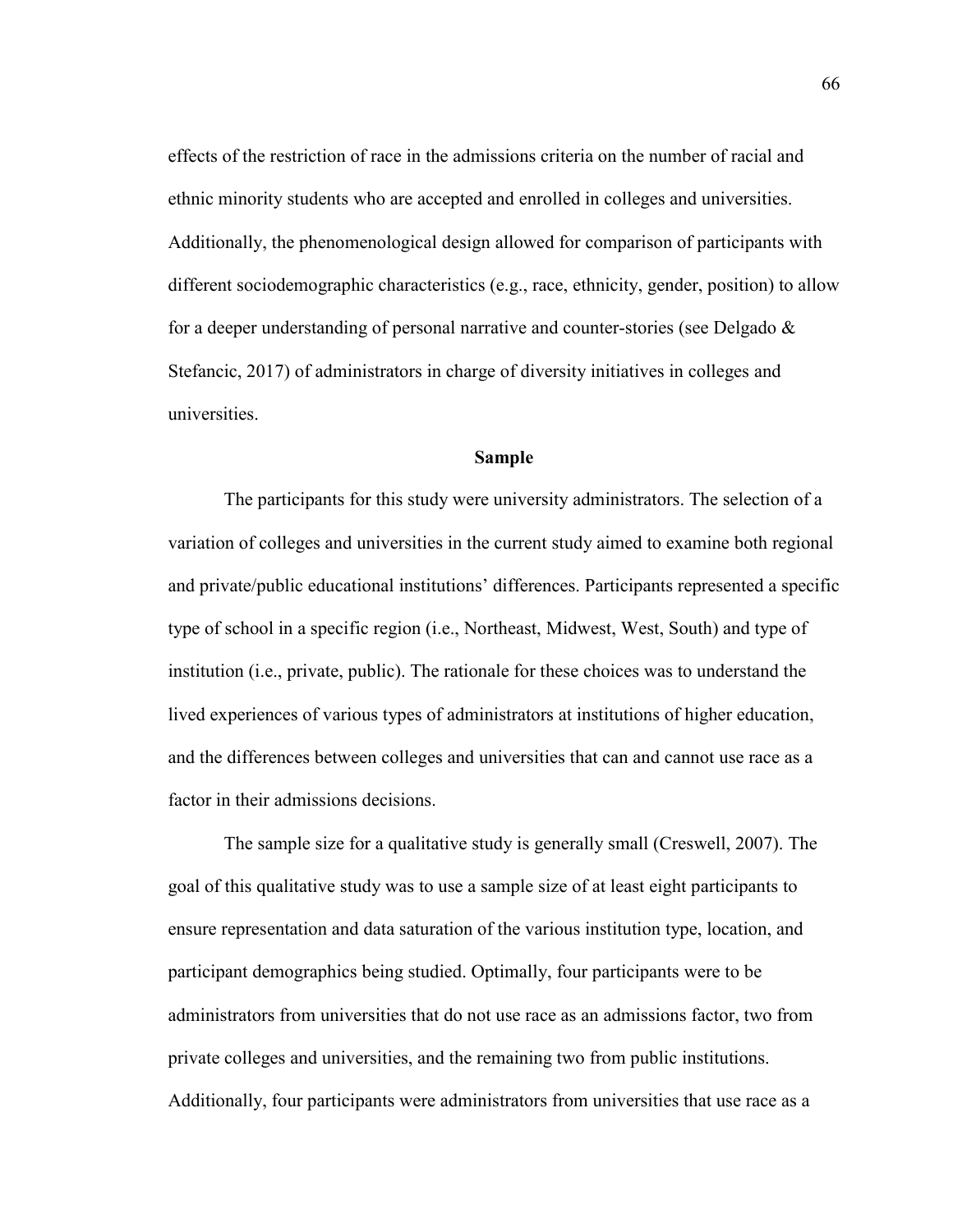factor in their admissions criteria, with two administrators being from private institutions and two from public institutions. The goal was to recruit two Black females and two Black males, as well as two White females, and two White males to participate in the study.

Given the hundreds of colleges and universities in each region, I anticipated that there would have been no challenges in recruiting the required sample size based on the inclusion criteria. In the end, participant solicitation yielded a sample of nine individuals. All four regions of the United States were represented. Three participants represented institutions from the East, four were located in the Midwest, one was from the West, and one was located in the South. Six of the participants were at private institutions, and three were at public institutions. Four of the participants self-identified as African American males, three as African American females, and two as non-Hispanic White females. Overall, the sample consisted of seven self-identified African Americans and two non-Hispanic White individuals.

#### **Data Analysis**

I transcribed the audio-recorded interviews verbatim. I stored audio recordings, transcripts, and field notes on a password-protected laptop for which only I had access. I coded transcripts in such a manner that the identification number on the transcript responded to the code on the consent form. I created a master list with pseudonyms and identification numbers. The list was stored in a separate location from the transcripts. For reporting purposes, I used pseudonyms for the administrators and their institutions with the goal of maintaining confidentiality as agreed upon during the consenting process. Following Creswell's (2003) recommendations, I organized, coded, and grouped data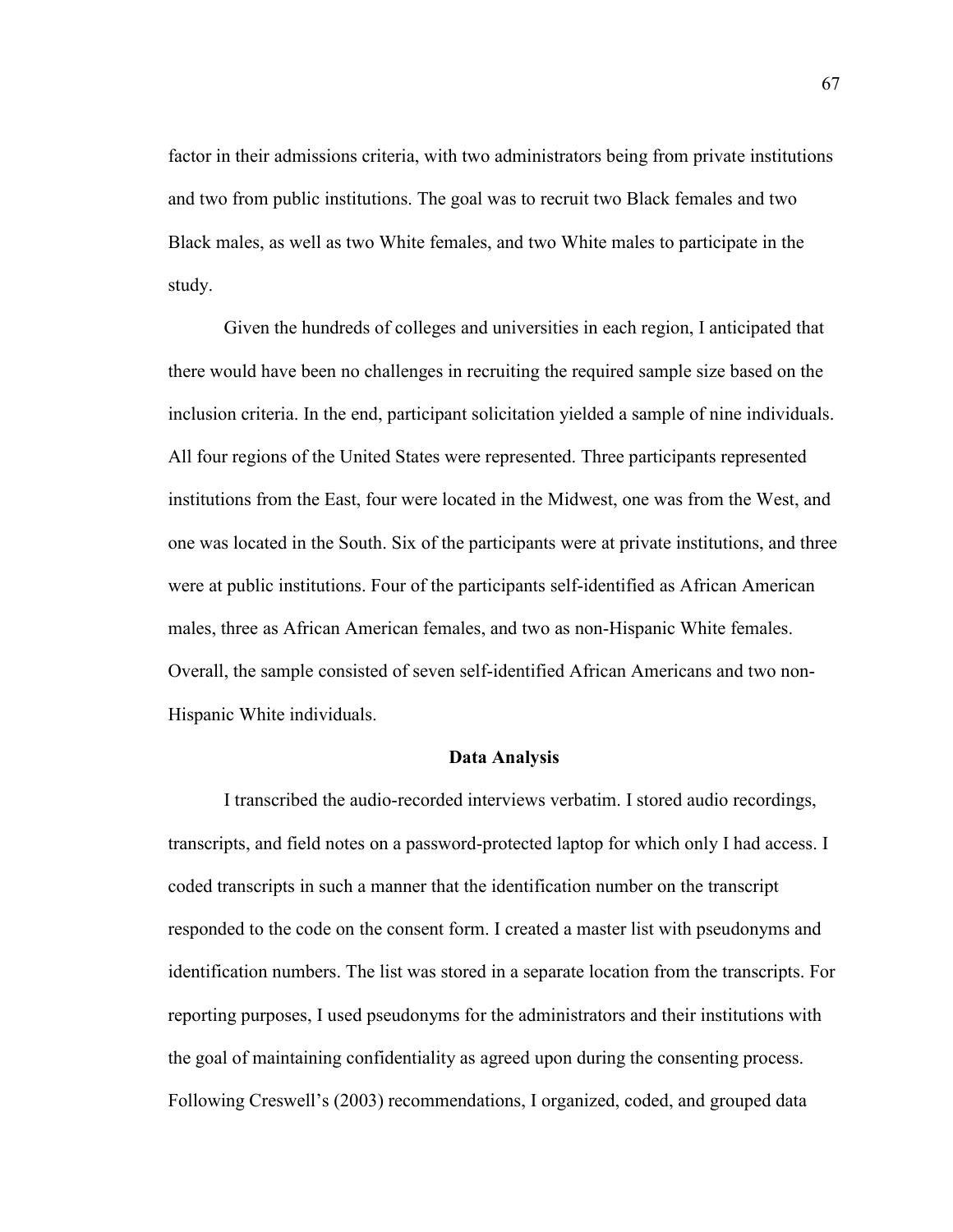into initial descriptions or categories before selecting and further developing the final thematic findings. To maximize the quality and trustworthiness of the findings, I employed rich thick descriptions to strengthen credibility, confirmability, and dependability (see Lincoln & Guba, 1985).

### **Role of the Researcher**

My role as the researcher was to conduct interviews with the participants. There were no personal or professional relationships between myself and the participants. There was no conflict of interest regarding my work environment and that of the participants because I was not employed at any of the participants' institutions. I am of African American descent, which may present unintended researcher bias (see Patton, 2015). However, I was trained at Walden University to maintain objectivity throughout the interviewing process. My role was to maintain an open mind during the interviews and ask open-ended questions with probes, allowing the participants to tell their story in their own words without feeling like I guided what they were saying (see Patton, 2015). Patton (2015) noted "open-ended questions and probes yield in-depth responses about people's experiences, perceptions, opinions, feelings, and knowledge" (p. 14). This objectivity can also help the participants to be forthcoming in their answers because the interview guide was peer-reviewed and approved by the Walden University's institutional review board  $(IRB # 08-20-18-0025991)$ .

### **Methodology**

#### **Participant Selection Logic**

The study participants included current senior-level college administrators employed at both public and private PWI colleges and universities. Participants consisted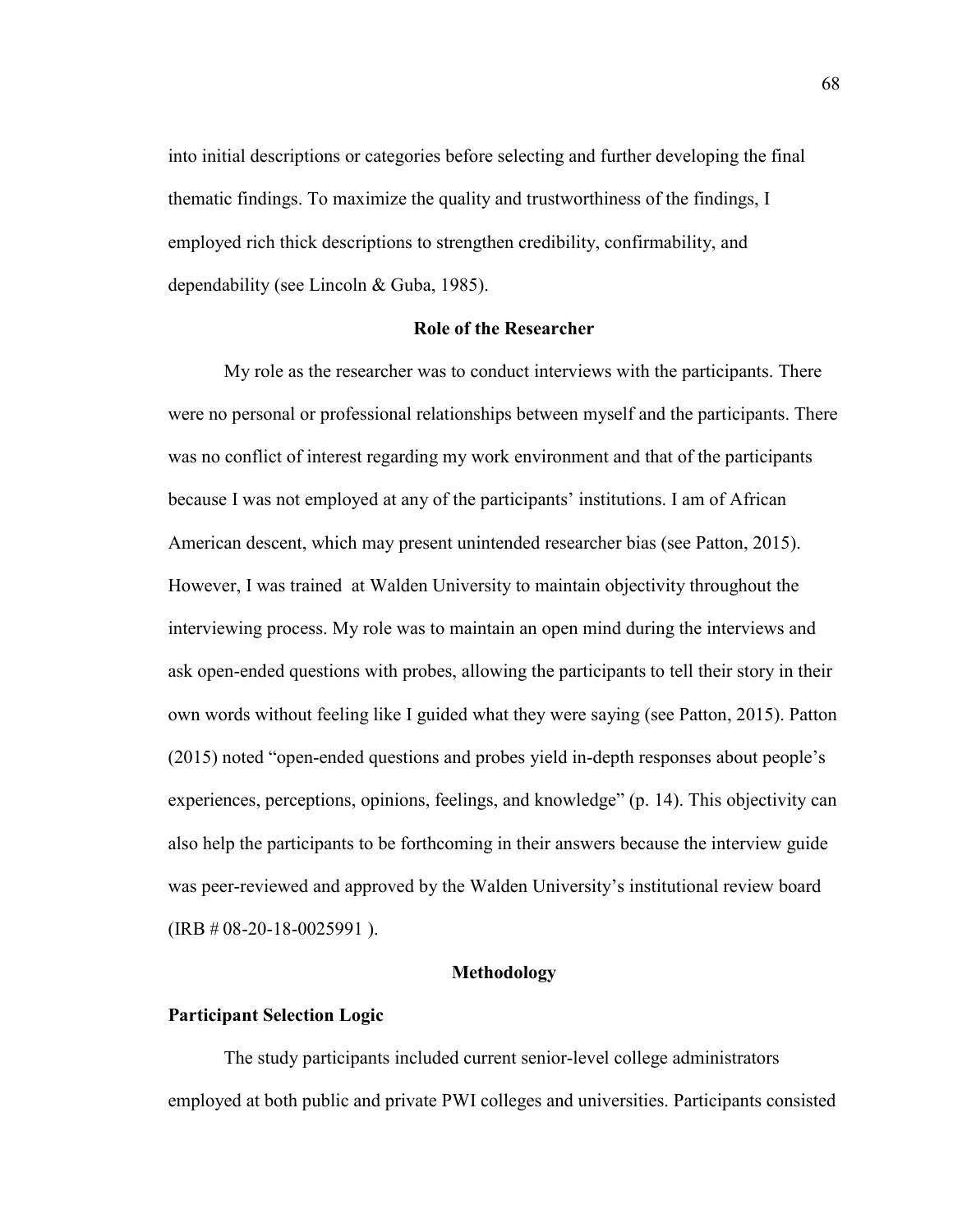of college and university upper-level administrators including vice presidents, chief diversity officers, and administrators in charge of admission policies or diversity initiatives. Professors were not included as part of this study. Participants were administrators from four-year colleges and universities throughout the United States and did not include community colleges. I included administrators from four-year institutions because two-year institutions are open to all students and do not turn students away (Lipson, 2007). The participants were the focus of this study, and came from four-year colleges and universities from the West, Midwest, East, and the Southern regions of the United States. The study participants represented a mixture of both private and public colleges and universities.

I utilized a purposive nonrandom sample of college and university administrators. I employed purposive sampling because it facilitates the features of this study: seeking out the groups and individuals where the processes being studied are most likely to occur (see Silverman & Marvasti, 2008). I employed purposeful sampling as it facilitated the specific inclusion of university administrators involved in admissions and diversity policies. I also utilized this sampling strategy because there was no available list of university administrators from which to randomly select participants.

I selected the participants to better understand the experiences of college and university administrators with implementing programs to ensure equal access to historically underrepresented racial and ethnic minority students, and the effect it has had on the representation of historically underrepresented minorities. Each participant represented a variation of selective four-year institutions. I explored differences in both regional and private/public educational institutions. Therefore, my intention was to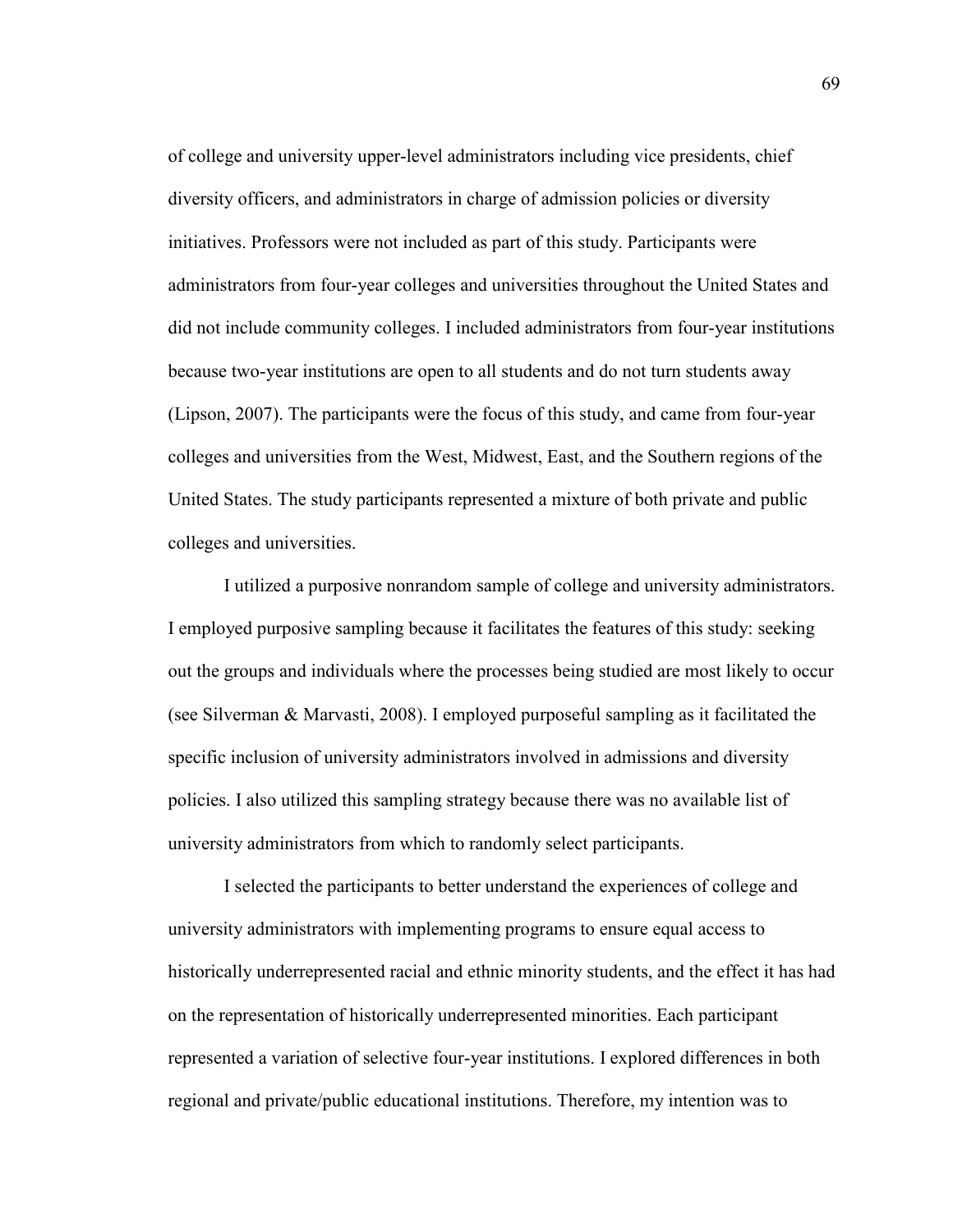recruit participants from at least one public and one private institution in the West, Midwest, East, and the Southern region of the United States. I made these choices to understand the differences between administrators at institutions of higher education that cannot use race as a factor in its admissions decisions on affirmative action.

Universities in the Midwest and East coast generally use race as an admission criterion (Douglas, 2007). In the South, there is a mixture of states that are and are not able to use race as a factor in the admissions decision-making process (e.g., Florida, Texas). Additionally, private schools not in receipt of federal funding may use alternative methods to reach a racially diverse campus; therefore, including both public and private institutions provided some context for the findings of this study. The use of both male and female participants in addition to those who self-identified as belonging to either Black or White racial group answered one of the secondary questions. According to CRT, race matters (see Delgado & Stefancic, 2017; Orbe & Allen, 2008) and I sought to ascertain if the racial or gender background of the administrators affected their viewpoints and attitudes of the restriction of race in the admissions criteria.

#### **Instrumentation**

 I conducted the interviews using an interview guide (see Appendix B) comprised of open-ended questions that allowed each participant to share their experience and perspectives, while allowing and respecting how the responses were framed and structured by the participants. I used the interview guide to facilitate the collection of detailed information. Additionally, the interview guide also allowed for a clearer understanding of the participants' perspectives and experiences of affirmative action in higher education.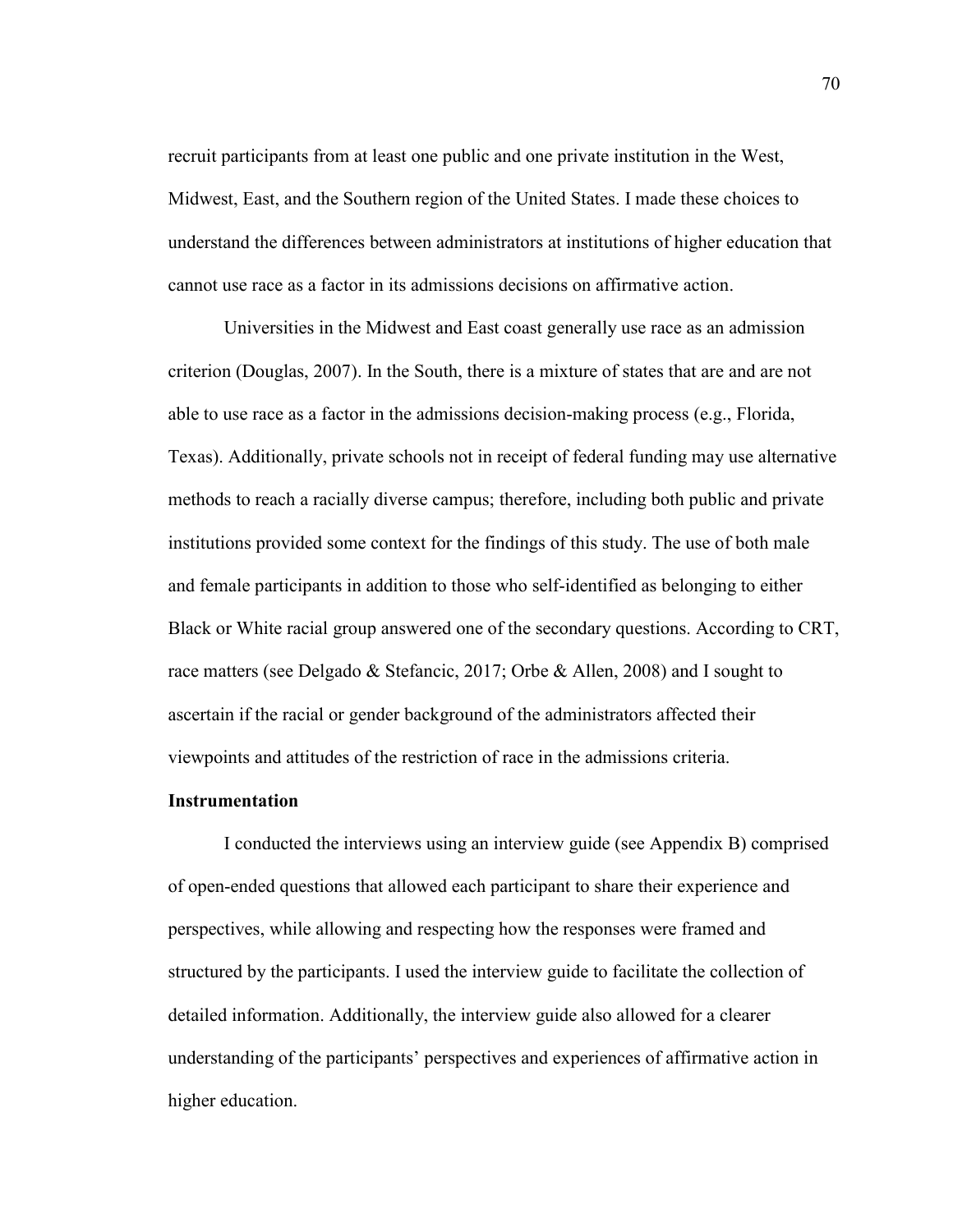#### **Procedures for Recruitment, Participation, and Data Collection**

I recruited participants using a variety of different methods within a higher education administrators' LinkedIn group. This LinkedIn group had 54,265 members (LinkedIn, n.d.). Persons who have worked in higher education and overseen admission policies or diversity initiatives were eligible to participate in the study. If too few participants were recruitment from the LinkedIn group, participants would have been identified and recruited through gatekeepers (i.e., vice-president, dean, chief diversity officer) at various universities. I then sent recruitment letters (see Appendix C) to individuals identified via email to administrators, or those in charge of diversity initiatives, to solicit their participation in the study.

I identified participants based on their position/title, department, type of degree held, contract type (e.g., full-time, part-time), as well as gender and racial or ethnic affiliations. I used a screening form to select participants for the study as shown in Appendix A. Screening questions were about the potential participant's background and demographics including but not limited to race, sex, age, years of experience with diversity initiatives or affirmative action initiatives, and type of degree held. After completion of the initial screening, I emailed the selected participants and arranged an interview time via phone based on their availability. I then emailed a consent form to the participants which provided information related to the research study and the voluntary nature of their participation.

The data collection method for this study was personal interviews. I interviewed each participant once for approximately 60 minutes via phone based on his or her availability. With the study participants' permission, I audio-recorded the interviews.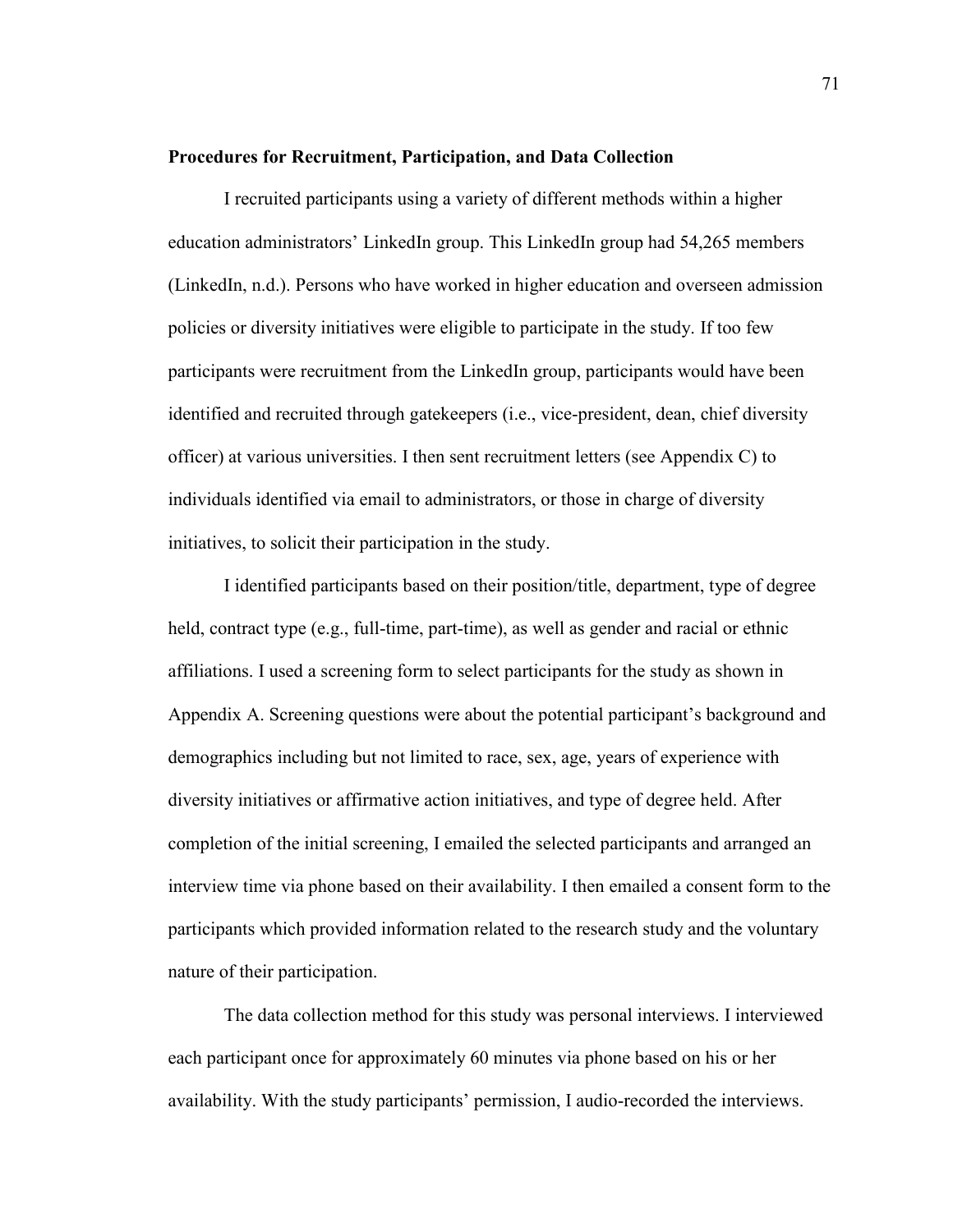Audio recordings aided my ability to accurately capture the participants' responses to provide a better and clearer understanding of the need for affirmative action in the current movement. I kept both the participants and the universities in which they work anonymous with the use of pseudonyms. I also took field notes because they allowed me to maintain and comment on impressions, environmental contexts, and behaviors that may not have been adequately captured through the audio recording. I utilized field notes to provide important context to the interpretation of audio-recorded data and to help remind me of situational factors that may be important during data analysis (see Sutton  $\&$ Austin, 2015).

I stored the master list with the pseudonyms and identification numbers, along with surveys and audio/video-recorded data in separate locations. I used pseudonyms for the administrators and their institutions to maintain confidentiality as agreed upon with the participants during the consenting process. I debriefed all participants at the end of the interview. I answered any questions and addressed any concerns study participants had about the study and data usage.

### **Data Analysis Plan**

I coded transcripts such that the identification number on the transcripts responded to the code on the consent form. I created a master list with the pseudonyms and identification numbers. I stored the list in a separate location from the surveys themselves. For reporting purposes, I utilized pseudonyms for the administrators and their institutions to maintain anonymity as agreed upon with participants during the consenting process. I coded the transcribed data manually without the use of qualitative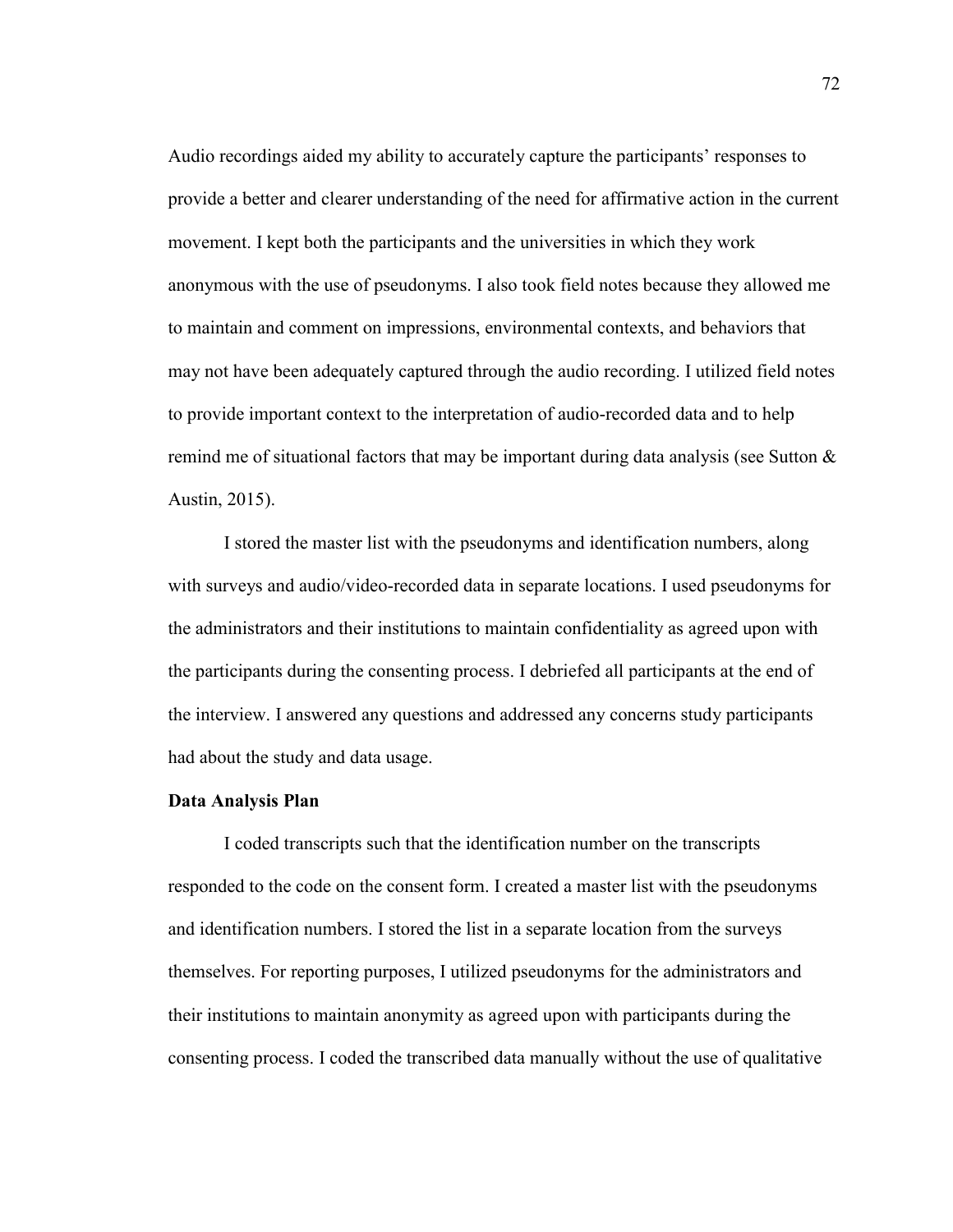software. A combination of inductive (i.e., grounded) analysis approach and content analysis/theming code analysis was used.

Although various qualitative coding methods could have been applied to a study such as this one, a theming code was appropriate for this phenomenological study (see Saldaña, 2012). Through its theoretical freedom, thematic analysis provided a highly flexible approach that can be modified for the needs of many studies, providing a rich and detailed, yet complex account of data (Braun & Clarke, 2006; King, 2004; Nowell, Norris, White, & Moules, 2017). Throughout the coding process, I grouped the various quotes and statements into similar themes and categories and utilized concept mapping (see Cañas, Daley, & Stark-Schweitzer, 2007) as an additional way to understand the interview data, the analytical frameworks, and the relationships between the different codes in the coding scheme.

Concept maps are characterized by the hierarchical organization of concepts that are connected to each other through the use of linking words or phrases. The connections among concepts aim to produce propositions (see Cañas et al., 2007), and in this investigation to produce or support findings. During this process, I analyzed individual interview transcripts and then synthesized the individual transcript data with the total data from all transcripts to achieve findings. I made conclusions from these findings.

## **Issues of Trustworthiness**

I explored threats to validity. Lincoln and Guba (1985) identified constructs that parallel those in quantitative research for use in qualitative works. Internal validity or truthfulness is identified as credibility. External validity, similar to generalizability, is known as *transferability*. Reliability or reproducibility of a study is dependability in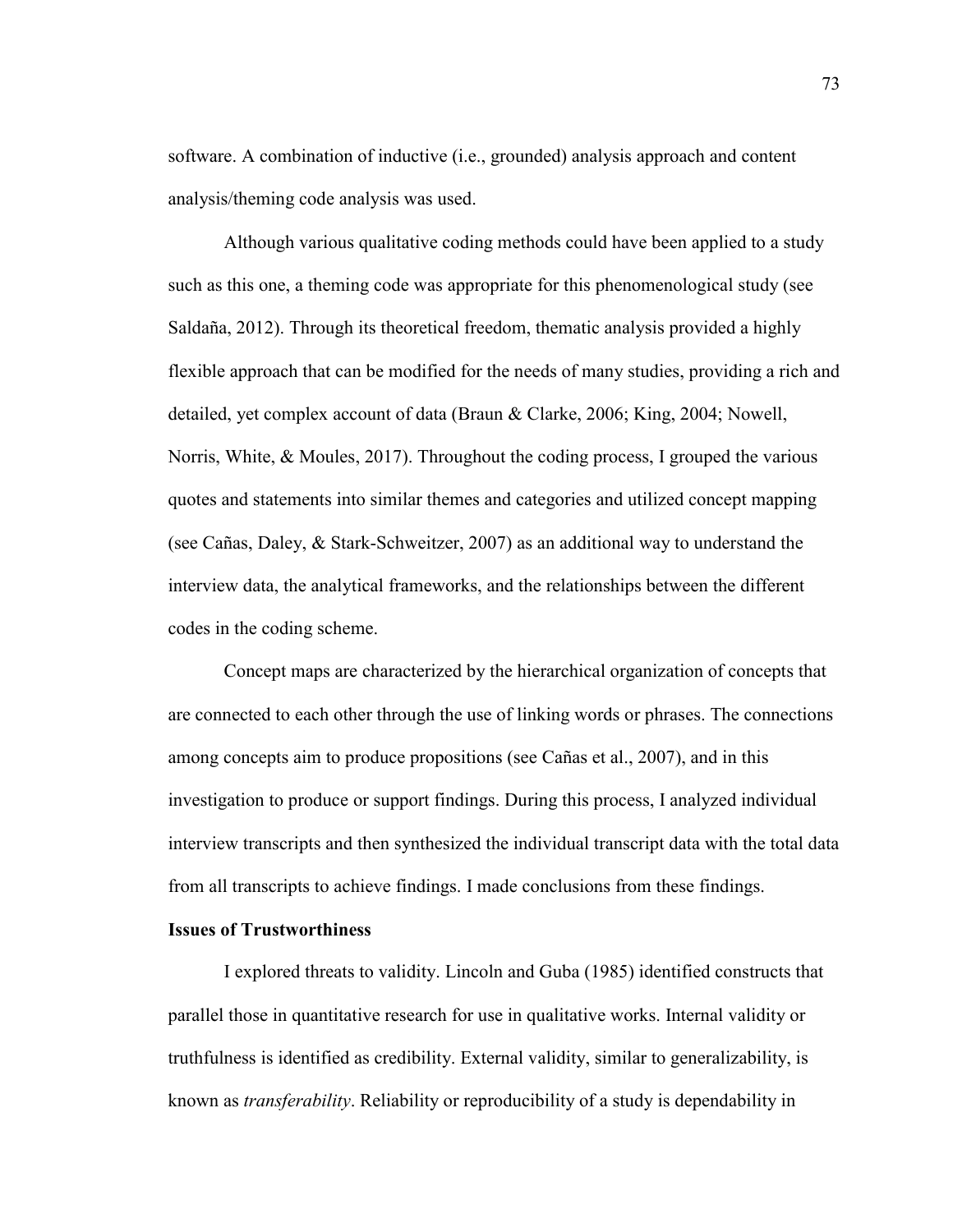qualitative research. Finally, conformability of a study, or the way in which data is supported in qualitative research is similar to the idea of objectivity in quantitative research.

Due to the sensitive nature of the topic and potential political implications of the study, I was concerned about the impact of the participants' willingness to provide genuine feedback (see Kornbluh, 2015). Therefore, I kept both the participants and the institutions in which they serve completely confidential. To achieve dependability, researchers should ensure the research process is logical, traceable, and clearly documented (Tobin & Begley, 2004). I completed transferability of all fieldwork interviews directly after recruitment activities in a systematic manner and fully described data solicitation and collection. Data related to the sociodemographic makeup of the participants, their role in the organization, and region of the institution helped to provide a rich, thick description, and variation of the participants selected. The questions used were open-ended and were focused in attempt to ascertain consistency in the analysis of data during the interviews.

I conducted all interviews by phone and transcribed and coded each interview immediately following the interview. In some research, there is the issue of power differences (see Kornbluh, 2015). However, as the administrators being interviewed were most likely Ph.D. recipients, I assumed that they were familiar with the dissertation process and that I would have little to challenge being viewed as the expert or where the participants' deferred to my authority on the findings.

Seidman (1998) suggested, "reconstructing the experiences of their families, school, friends, and work" as a method of transitioning the participant into the present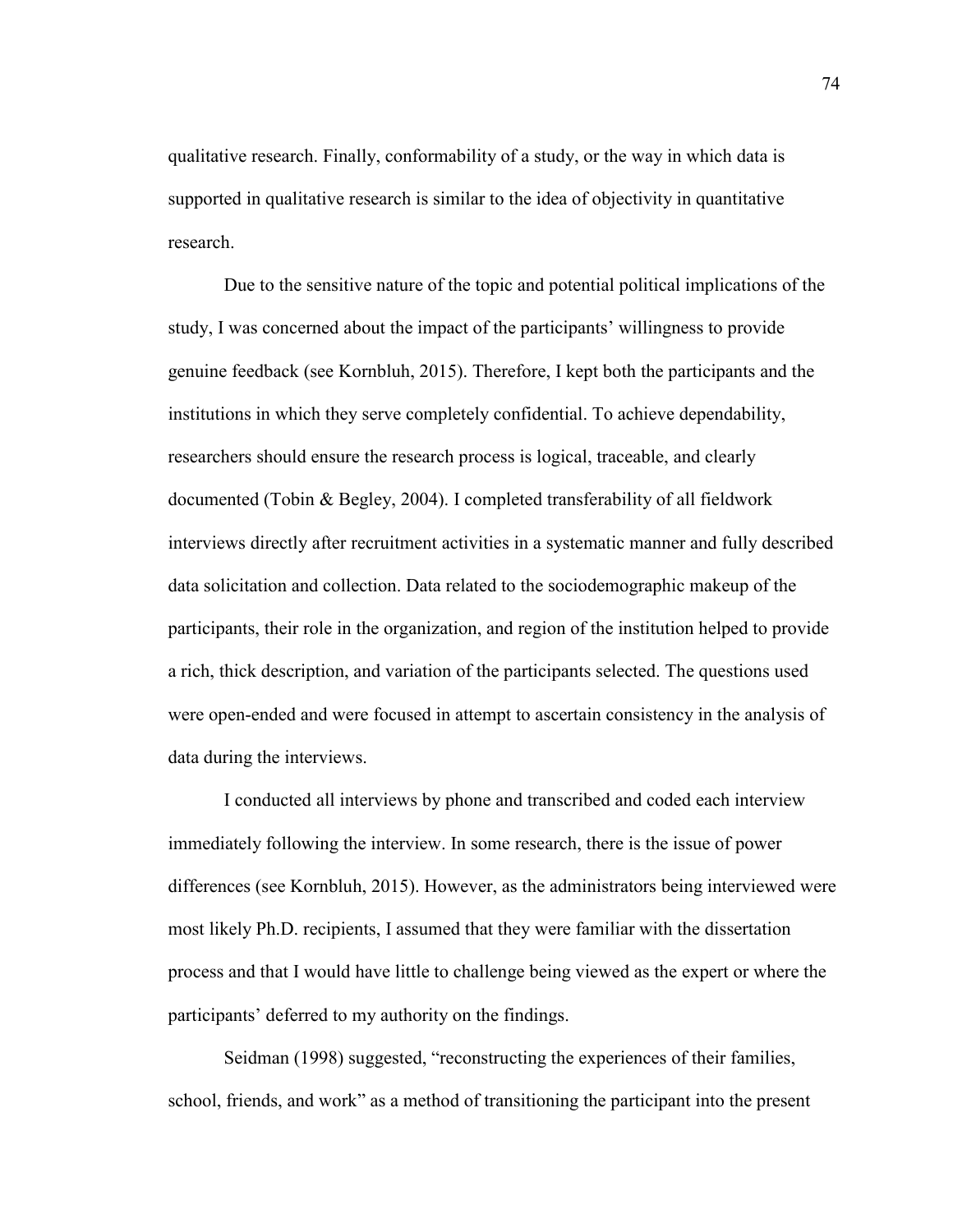interviewing situation (p. 11). Information gathered during the data collection process helped in decreasing the amount of time needed to build rapport. The use of the demographic information and the responses to the lived experiences questions assisted in the interviewing process (Seidman, 1998). This information helped in building rapport with the participants and in ensuring their comfort in sharing their genuine opinions, thereby enhancing the accuracy of the research findings. Using the qualitative study design, I addressed the dependability of the study with the use of clear, distinct descriptions of procedures.

The greatest concerns for the study participants centered on the issues of confidentiality and assurance that their participation would not impact their jobs. I obtained institutional review board approval from Walden University prior to the consenting of study participants. I notified the participants that their identities and the names of the institution to which they were employed would remain confidential. I used pseudonyms to aid in confidentiality of participant data/information. Therefore, the use of pseudonyms reduced the risk that participants' identity and information would be easily identified or compromised. Additionally, I made participants aware that they could withdraw from the study at any time. I recorded all interviews and deleted the recordings after transcribing and verifying the recorded responses. I assigned a unique identification to all transcripts to further ensure confidentiality. I stored all information collected from participants, including informed consent forms, interview responses, and researchercreated spreadsheets, electronically. I stored the collected data on a password-protected computer for which only I had access.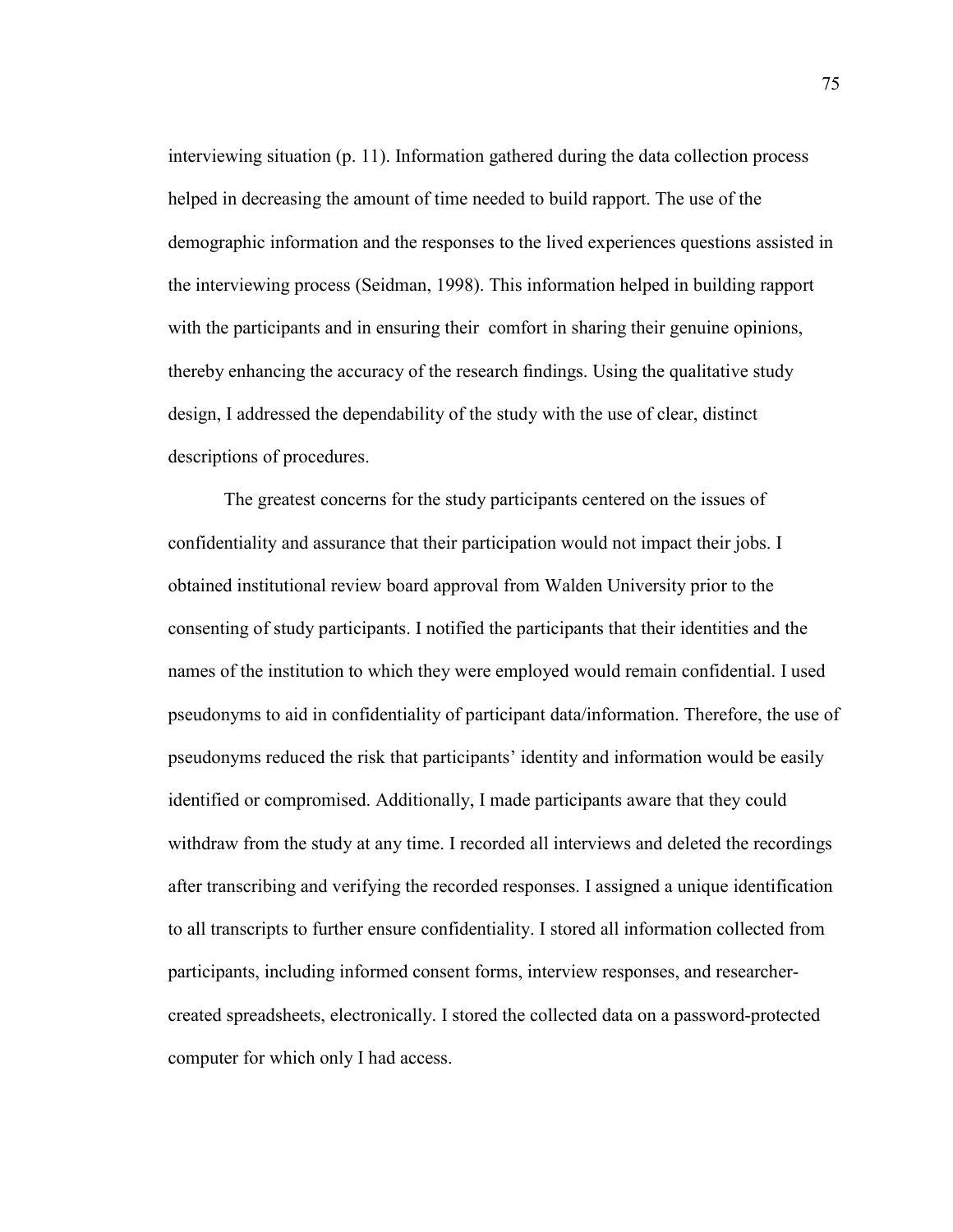## **Summary**

Using a qualitative phenomenological method, I intended to examine the experiences of college and university administrators' implementation of race-neutral policies in their admissions criteria to ensure equal access of racial and ethnic minority groups to institutions of higher learning. With this study, I sought to understand how different institutions addressed the ways administrators' viewed the language of affirmative action, if they had frustrations, what their concerns were, different strategies they have attempted, or the strategies they found to be successful. I utilized the methodology as described in Chapter 3 to analyze the data in this study. I present the data gathered from the study participants in Chapter 4.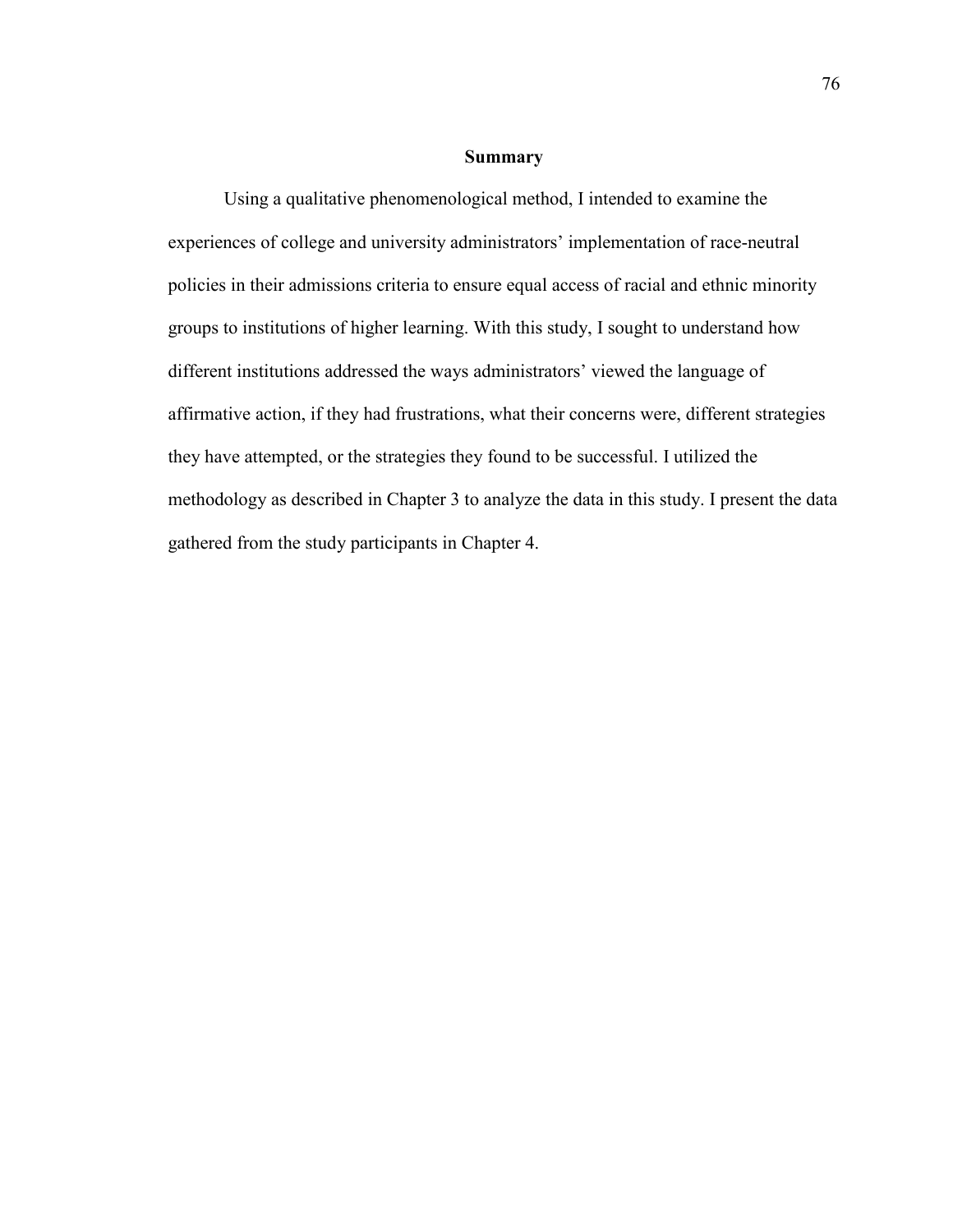#### Chapter 4: Results

In this chapter I address the data analysis from this qualitative phenomenological study, which I conducted to gain a greater understanding and insight into the experiences of university administrators implementing programs to ensure equal access to historically underrepresented racial and ethnic minority students, and to find out the effects of the restriction of race in the admissions criteria relating to the number of racial and ethnic minority students who are accepted and enrolled in U.S. colleges and universities. In this chapter I address the data analysis from this qualitative phenomenological study. I conducted this study to gain a greater understanding and insight into the experiences of university administrators implementing programs to ensure equal access to historically underrepresented racial and ethnic minority students. I also wanted to gain a greater understanding of the effects of the restriction of race in the admissions criteria relating to the number of racial and ethnic minority students who are accepted and enrolled in U.S. colleges and universities. The purpose of this study was to understand the perspectives, experiences, challenges, and successes of college and university administrators in their program development and implementation of race-neutral policies in their admissions criteria to ensure equal access of racial and ethnic minority groups to institutions of higher learning while still meeting federal mandates of affirmative action.

In this chapter I provide the results of the data collection and analysis techniques used in this study. I conducted this phenomenological study using in-depth, semistructured interviews to explore the lived experiences of university and college administrators in charge of campus racial diversity at private and public universities in all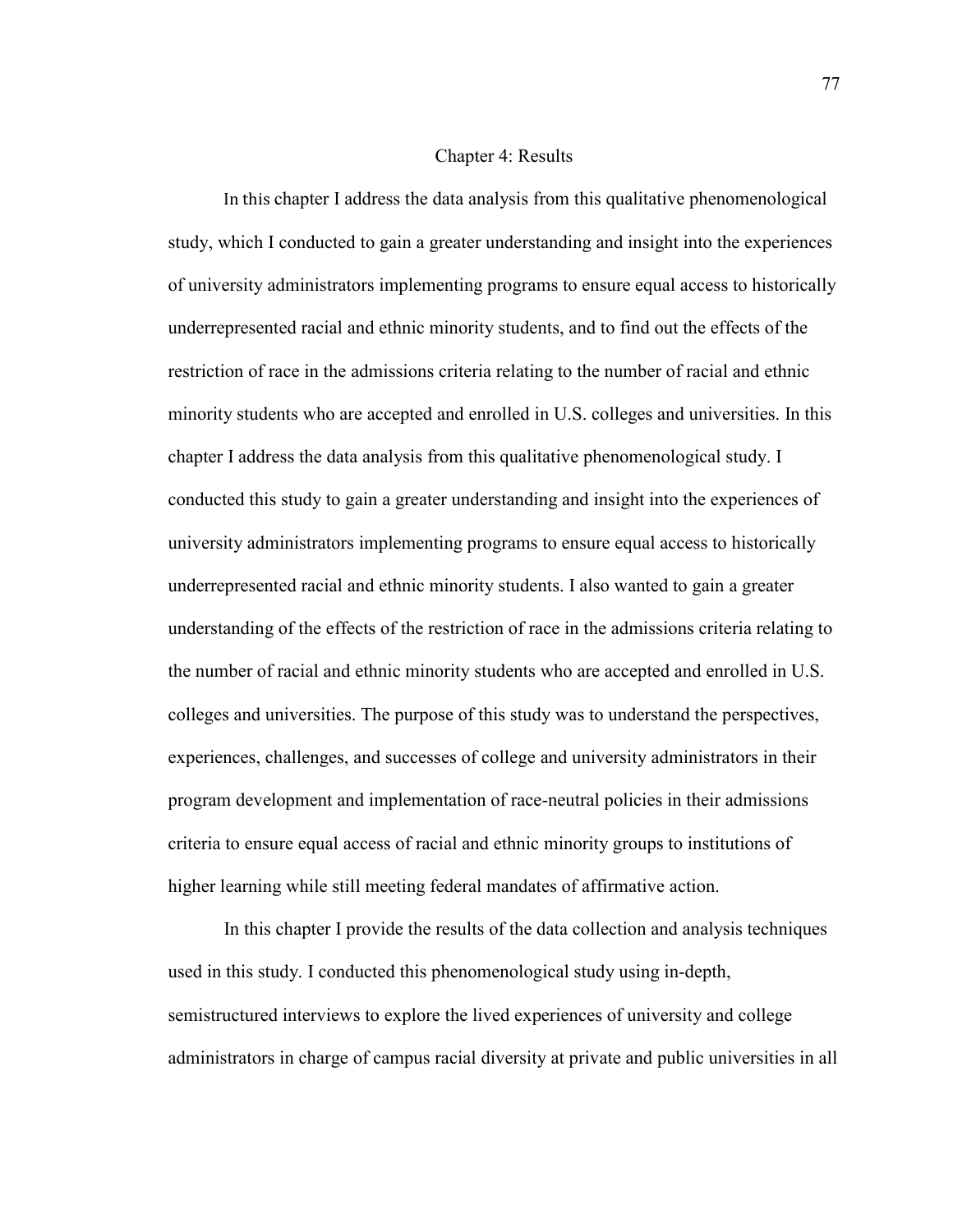four regions of the United States. The following sections address the findings and themes that emerged throughout the interviews.

## **Data Solicitation and Data Collection**

I collected all data used in this study from nine participants. The participants were solicited through LinkedIn, including persons who self-identified as chief diversity officer or admissions administrator at a 4-year institution. I sent potential participants a Walden IRB-approved recruitment letter (see Appendix C) via email. This solicitation process yielded a convenience sample of 10 participants. I sent each participant who agreed to participate in the study an email that included a demographic survey link and the informed consent form. Each individual who agreed to participate in the study signed the informed consent form. Participants were not compensated or incentivized for participating in the study, a point which was clearly delineated in the consent form to which each participant agreed. The survey link directed the potential participants to a Walden-approved demographic survey (see Appendix A). I reminded participants that they could withdraw from the study at any time. I collected the interview data through a preset date and time according to each participant's schedule.

I audio-recorded the interviews with the permission of the participants, and they lasted between 45 minutes to one hour. During the interviews, there were several times when the participants had interruptions and I placed the interview on a brief hold. There were two unusual circumstances: one participant was concerned that someone else was on the line and the call was dropped. I called the participant back to resume the interview and assured the participant that the information was confidential. A second unexpected circumstance occurred when I inadvertently did not record the interview and could not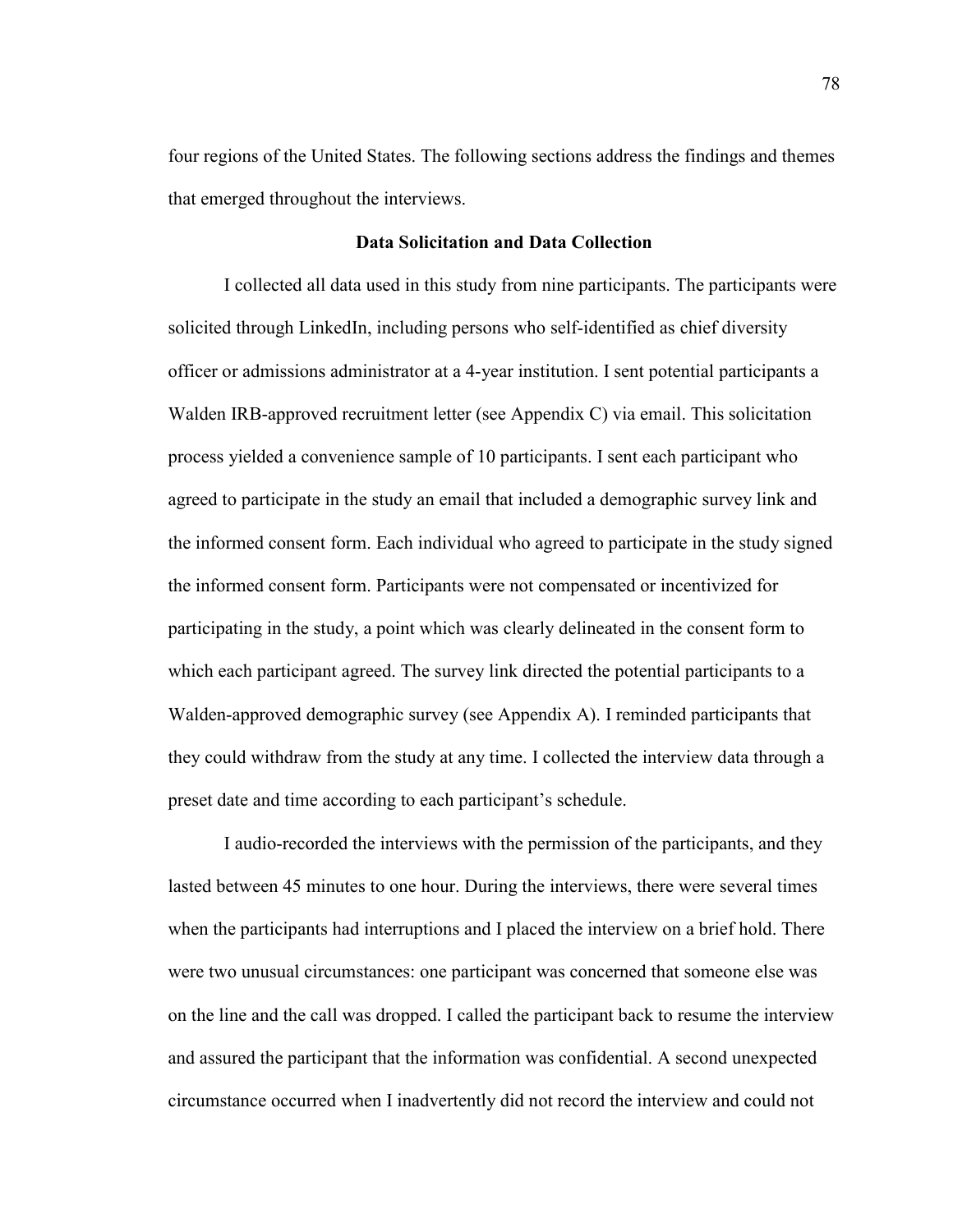recover the information. I did not include this participant's information in the data set because there would have been issues of trustworthiness. Although the original solicitation process yielded a nonprobability sample of 10 participants, the final sample consisted of nine individuals.

## **Participant Demographics**

A total of nine individuals participated in the study (see Table 1). I gave each participant a pseudonym. I did not record the names of the participants on their transcripts, and I used pseudonyms to maintain confidentiality. All participants had the responsibility of overseeing campus diversity at their respective institutions. All four regions of the United States were represented. Three participants represented institutions from the East, four from the Midwest, one was from the West, and one was from the South. Six of the participants were employed at private institutions, and three were employed at public institutions. The participants had varying job titles, including chief diversity officer ( $n = 6$ ), director of admissions ( $n = 1$ ), vice president of admissions ( $n = 1$ ) 1), and associate director of admissions  $(n = 1)$ . Additionally, the participants had been in their respective positions for various time periods ranging from 1 to 14 years. Study participants were males and females of African-American and White/European racial descent. Four participants self-identified as African American males, three as African American females, and two as White females. In total, the sample consisted of seven African Americans and two White participants.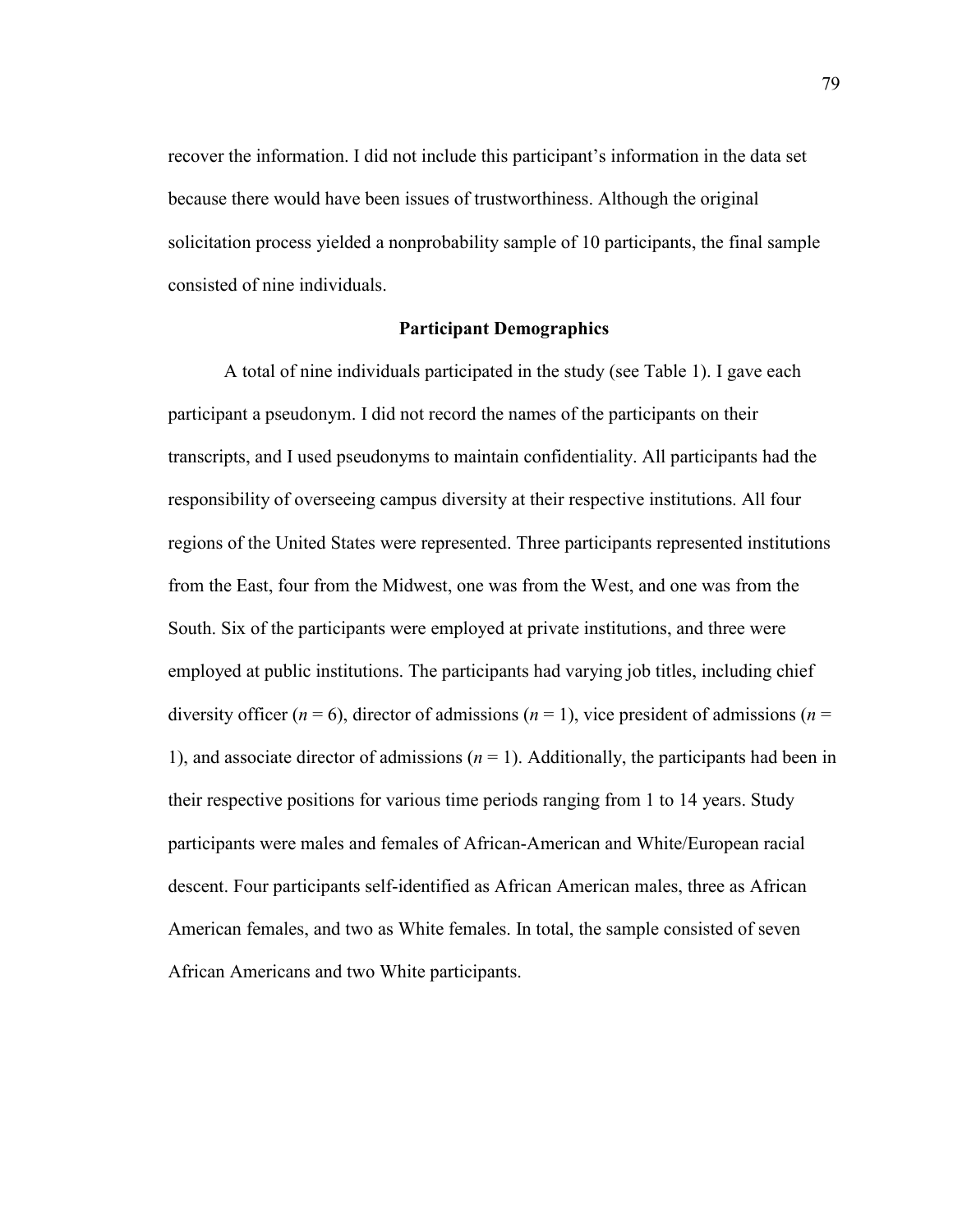## Table 1

# *Sociodemographic Characteristics of Study Participants*

| Name   | Region of<br>institution | Private/<br>public | Race/ethnicity      | Gender | Time in<br>position   | Position                                           |
|--------|--------------------------|--------------------|---------------------|--------|-----------------------|----------------------------------------------------|
| Peggy  | Midwest                  | Private            | African<br>American | Female | 4 years<br>4 months   | Chief<br>Diversity<br>Officer                      |
| Dean   | Midwest                  | Private            | African<br>American | Male   | 6 years<br>5 months   | Chief<br>Diversity<br>Officer                      |
| Mary   | Midwest                  | Private            | African<br>American | Female | 1 year<br>6 months    | Chief<br>Diversity<br>Officer                      |
| Jenny  | East                     | Public             | White               | Female | 1year<br>3 months     | Chief<br>Diversity<br>Officer                      |
| Kemper | Midwest                  | Public             | African<br>American | Male   | 2 years<br>6 months   | Chief<br>Diversity<br>Officer                      |
| Edward | South                    | Public             | African<br>American | Male   | 8 months              | Chief<br>Diversity<br>Officer                      |
| Cheryl | West                     | Private            | White               | Female | 12 years<br>1 month   | Director of<br>Admissions                          |
| Mike   | East                     | Private            | African<br>American | Male   | 2 years<br>4 months   | Assistant<br>Vice<br>President<br>of<br>Admissions |
| Jane   | East                     | Private            | African<br>American | Female | 13 years<br>10 months | Assistant<br>Director of<br>Admissions             |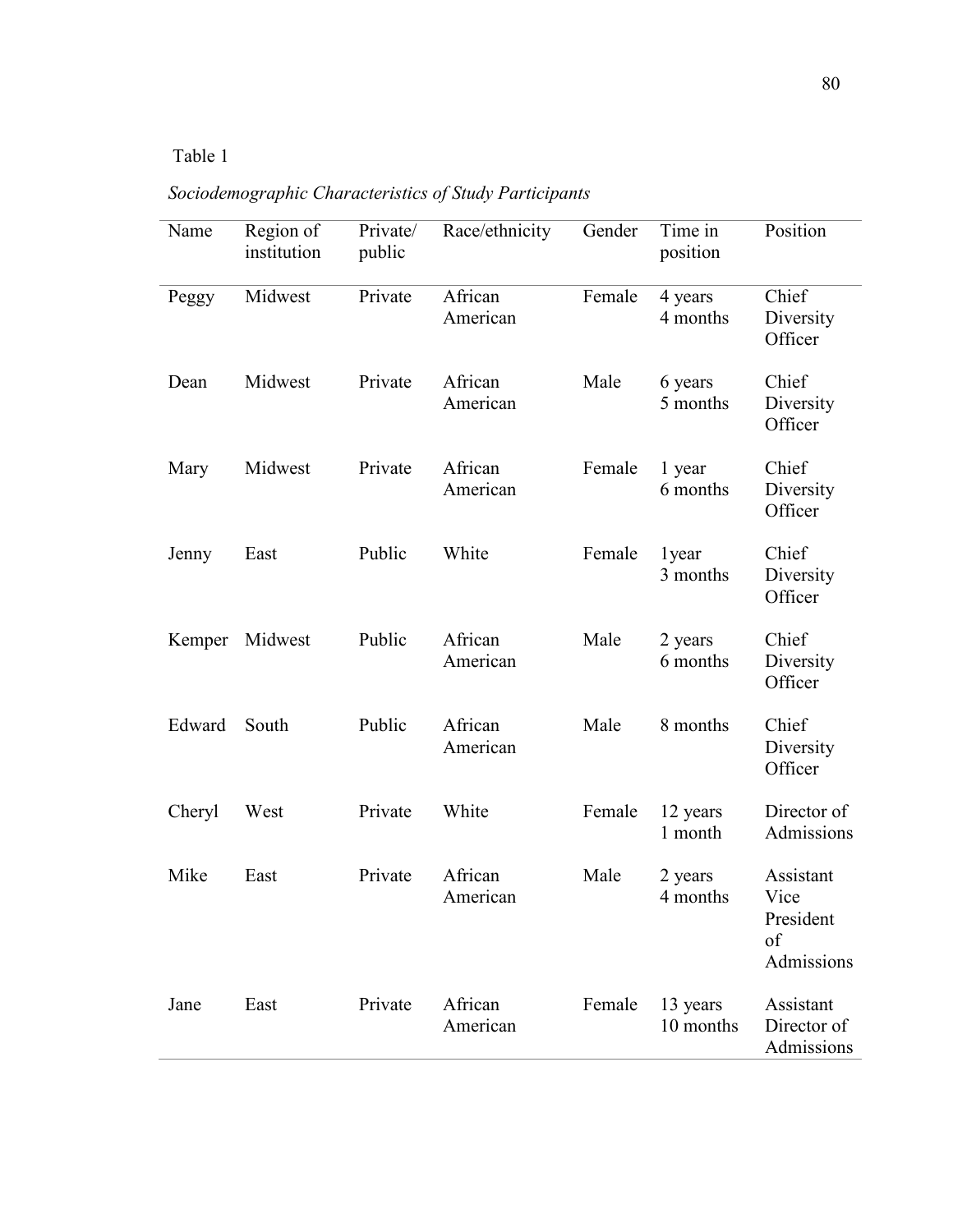### **Data Analysis**

The purpose of this qualitative phenomenological study was to gain a better understanding of the participants' views, perceptions, and experiences of affirmative action in higher education. I coded transcribed data manually without the use of qualitative software. I utilized a combination of inductive (i.e., grounded) analysis and content analysis/theming code analysis. Although various qualitative coding methods could have been used, a thematic code was most appropriate for the phenomenological study (see Saldaña, 2013). Through its theoretical freedom, thematic analysis provides a highly flexible approach that can be modified for the needs of many studies and provide a rich and detailed yet complex account of data (Braun & Clarke, 2006; King, 2004; Nowell et al., 2017). Because thematic analysis does not require the detailed theoretical and technological knowledge of other qualitative approaches, it offers a more accessible form of analysis, particularly for those early in their research career (Braun & Clarke, 2006). The data in this study were collected using open-ended questions in the interview guide (see Appendix B). The open-ended questions allowed the participants to narrate a detailed description of their experiences with implementing programs to ensure equal access to historically underrepresented racial and ethnic minority students. I identified the themes for this study via the use of my notes and the interview transcripts.

Throughout the coding process, I applied codes to sections of text by grouping various terms, statements, similar discussions, and contrasting observations to categorize the data related to the research subquestions. I used concept mapping as an additional way to understand the interview data, the analytical frameworks, and the relationships between the different codes in the coding scheme (see Cañas et al., 2007). During and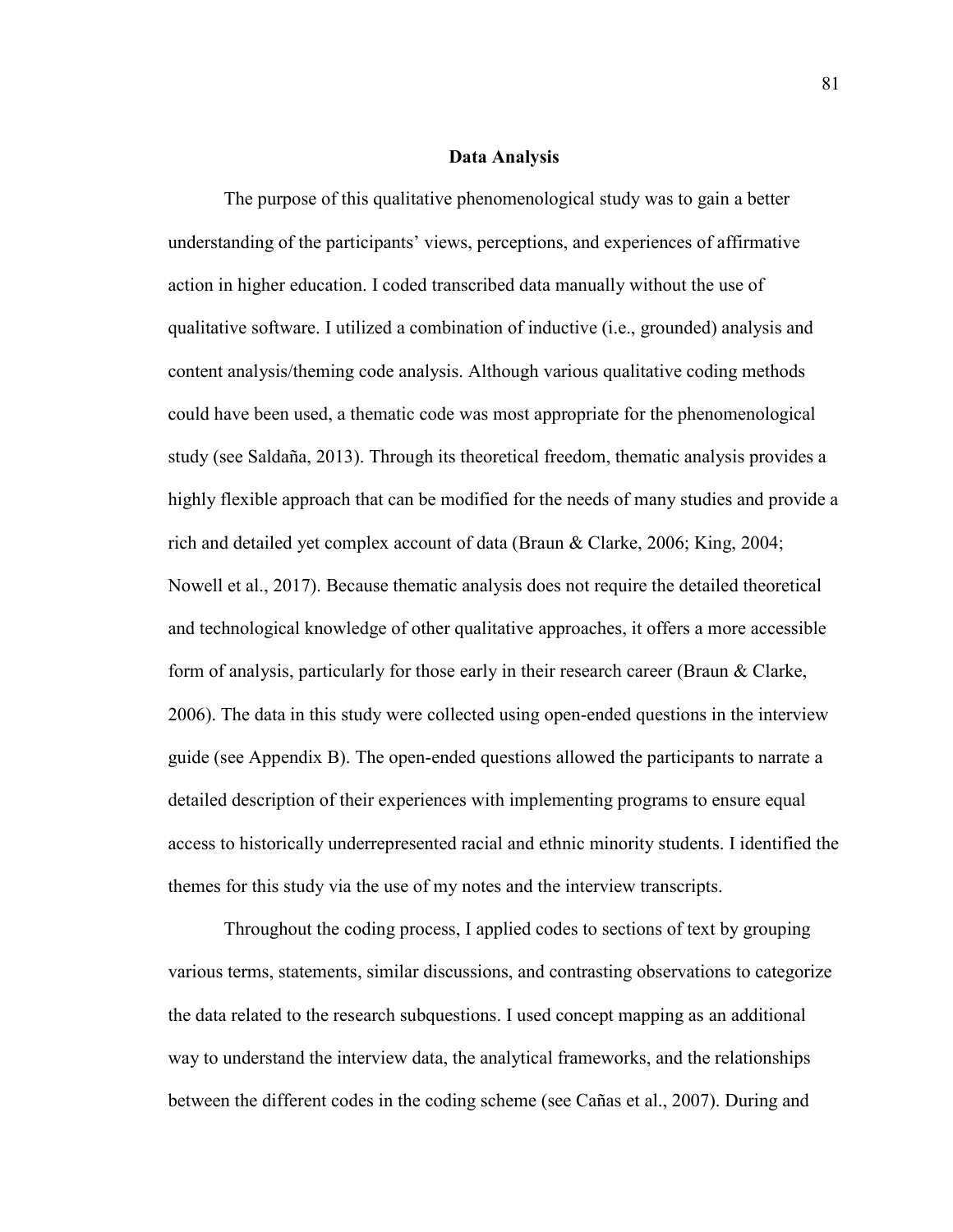after coding, I identified connections between codes and the related previously coded content. I then reviewed the transcripts again according to the inductive analysis method. Specific statements about the participants lived experiences emerged from this process (see Moustakas, 1994), and descriptive themes and concepts began to emerge. This process was helpful in making relevant connections to the central research questions and in synthesizing results that occurred in relation to the phenomenon being studied. Clusters of themes began to emerge by grouping units of meaning together (see Moustakas, 1994). I then placed these patterns were under thematic findings.

## **Evidence of Trustworthiness**

To address credibility prior to the interview, I asked participants to fill out a demographic questionnaire, which was helpful to conduct the formal interview with each participant. The objective of this approach was to utilize a combination of methods that exhibited different weaknesses and strengths while enhancing the level of internal validity. Transferability of all fieldwork interviews occurred directly after recruitment activities were completed in a systematic manner. Sociodemographic data including participants' role in their organization and the region of the institution helped to generate a thick description of the study participants. I conducted the interviews using an interview guide that consisted of open-ended questions that were designed to ensure consistency in data collection. The interviews took place over the phone and I transcribed and coded them immediately after each interview concluded.

To achieve dependability, researchers should ensure the research process is logical, traceable, and clearly documented (see Tobin & Begley, 2004). I stored files for this study electronically on spreadsheets, which included transcripts, emailed consent,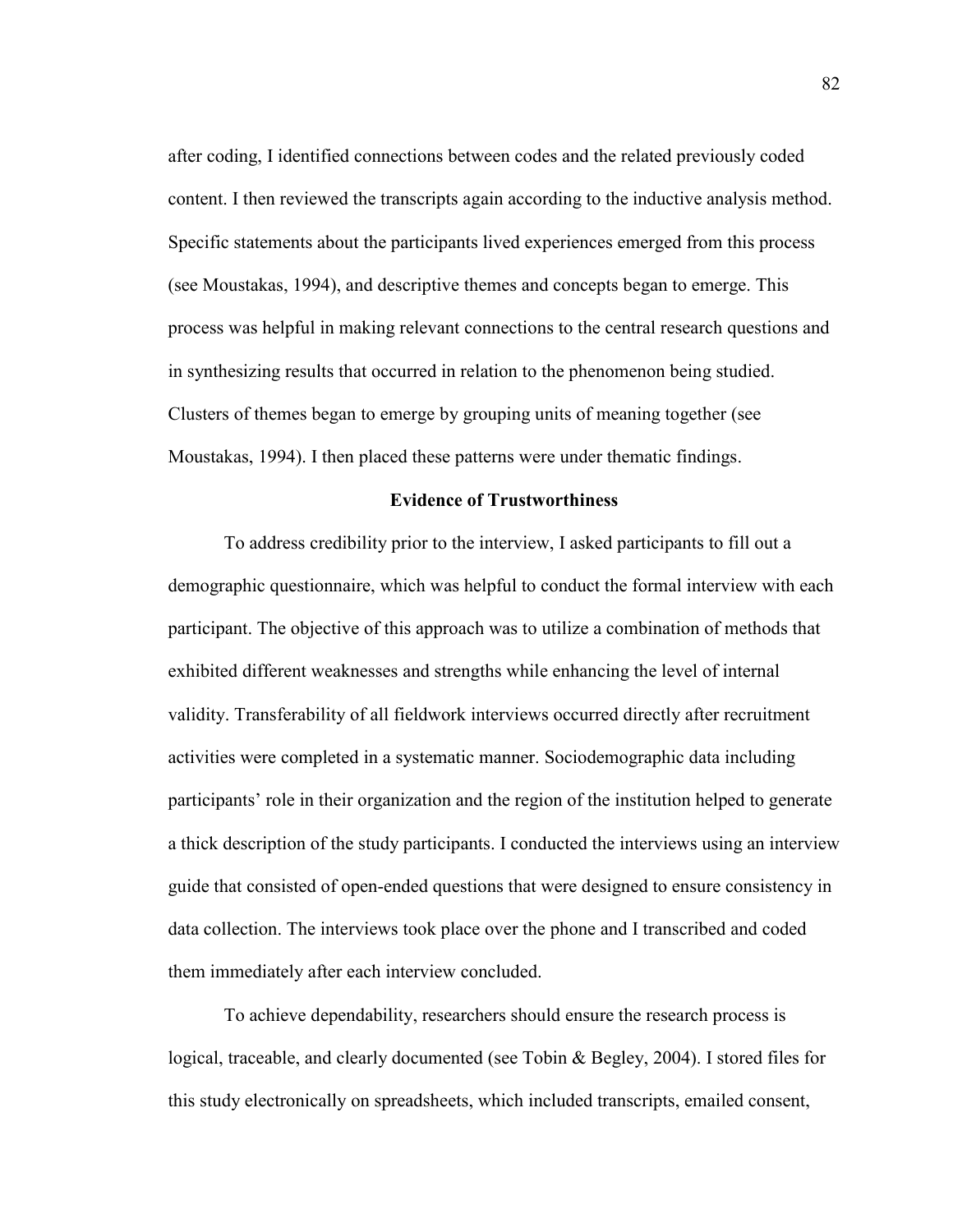self-reported demographic information, and data analysis on a password-protected computer for which only I had access.

## **Study Results**

 The findings are structured around the two primary research questions and related subquestions. Thick, rich participant responses are included to support emergent themes. Both the themes and subthemes that emerged from the data analysis are presented, and quotes from the transcripts are provided to support each finding.

## **Research Question 1**

**What are college and university administrators' experiences with implementing programs to ensure equal access to historically underrepresented racial and ethnic minority students?** For the first primary research question, there were four secondary subquestions used to explore the lived experiences of university administrators with implementing programs to ensure equal access to historically underrepresented racial and ethnic minority students. Each secondary question had its own set of thematic findings that emerged from the data.

**How do college and university administrators manage evolving changes to affirmative action while ensuring equal access to historically underrepresented racial and ethnic minority students?** Study participants reported that their institution managed the evolving changes to affirmative action by using various strategies to ensure equal access to higher education for underrepresented minority populations (URMs). The dominant themes that emerged from the interviews related to this subquestion were: (a) holistic evaluation process, (b) financial aid/scholarships, (c) strategic alliances, and (d)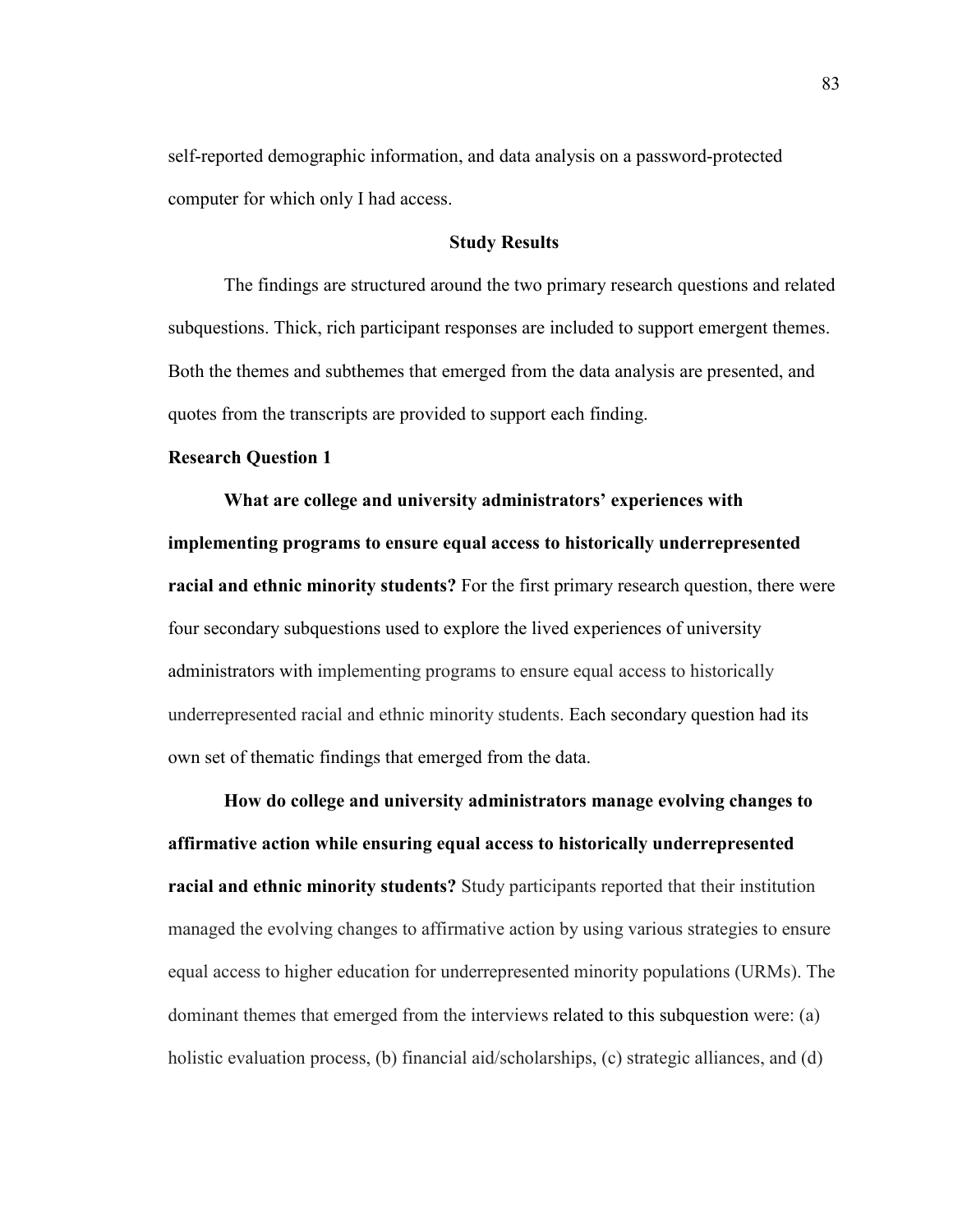targeted recruitment. It is important to note that these themes have some intersectional elements, which I will explore below.

*Holistic enrollment evaluation*. The first major theme that emerged was the holistic enrollment evaluation. Over half of the participants indicated that they used a holistic evaluation method in their enrollment application review process as a strategy to increase racial diversity on college and university campuses. The holistic enrollment evaluation theme referred to an institution reviewing a student's application based on their capabilities giving balanced consideration to experiences, attributes, and academic metrics, and when considered in combination, how the individual might contribute value (AAMC, 2019). Mike explained that:

race is certainly one of the factors that we consider. We use a holistic approach. We look at all the factors that make up the student and evaluate all those pieces of the application. We will consider the impact of the student's race as a part of what they present in their application.

There were three approaches included in this holistic review theme: (a) holistic review where race has more of an impact in the application process, (b) holistic review where race does not strongly impact the application review process, and (c) the lower/open admissions approach. I found variations in the different holistic review process that emerged in the research.

The first strategy was where *race along with other factors had a stronger impact in the review process*. Mary stated:

I think that as a private institution, because we use holistic admission review, we're able to look at every facet of the student within the context of the whole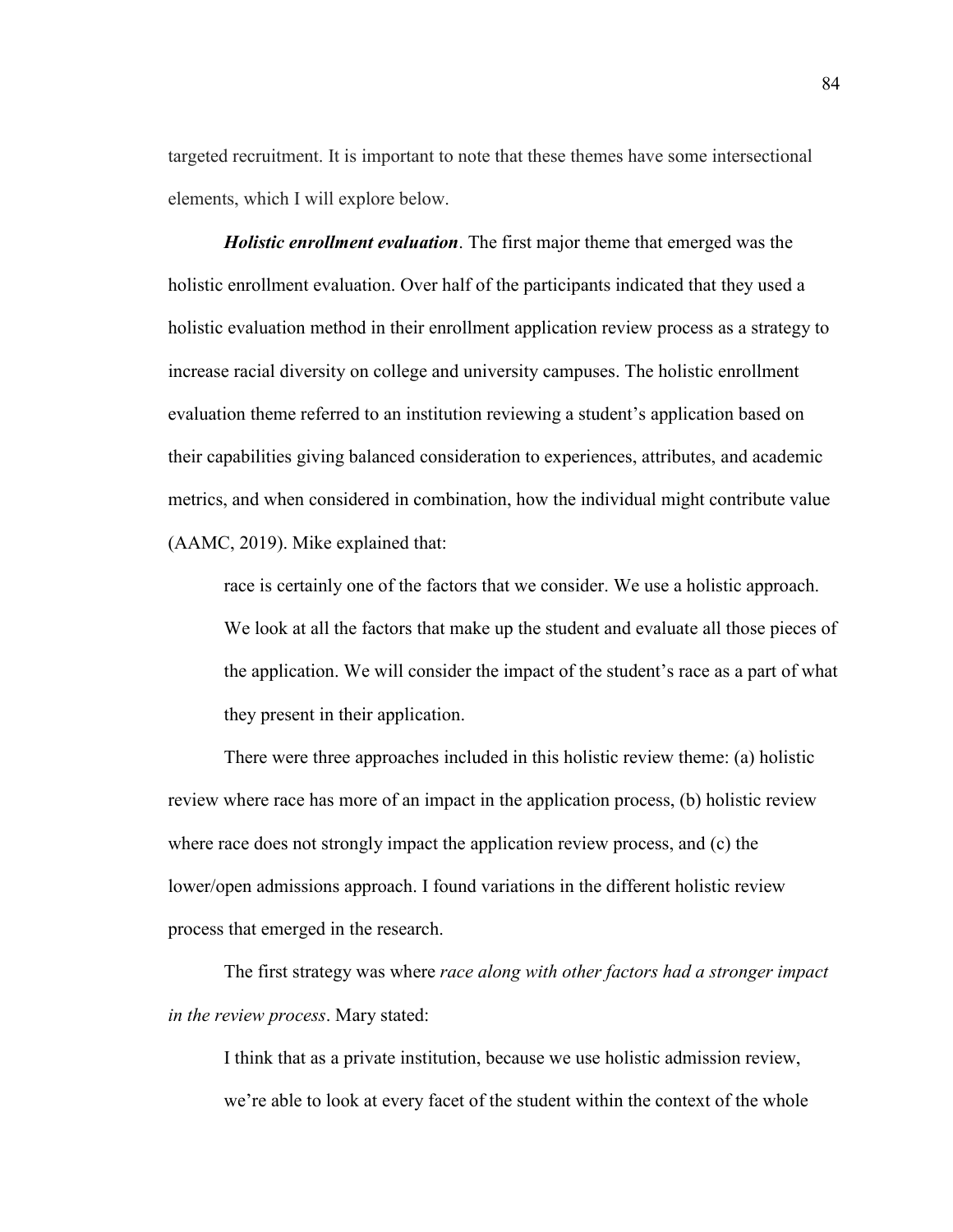person. When I think about it from where I sit and where the work that we do here every day, I want to be able to look at a person as a whole person and part of who a person is, is his or her racial identity. We're very lucky at [my institution]. We have 3,000 applications, so we get to know those students and their background and who they are and what they want and if we can help them to meet those goals. In the work that I've done and in the things that I've seen in terms of admission, it would be a loss not to have that information just like it will be a loss not to know what classes they've taken in high school or how many siblings they have or the experiences that have drawn them to the campus. I always think that the more information we have, the better because it helps us to make a more informed and holistic decision.

 Another participant, Jane, detailed how race and national testing scores may be weighted and how national testing scores along with race played a part in the decisionmaking process of admittance of URMs.

We look at statistical data of national averages for certain ethnic groups. And we assess students based on the data . . . For instance, if the institution requires students to have a 3.0 GPA . . . But the national data from wherever shows that students of color GPA is only a 2.95. Then students of color that have a 2.95 will also be considered with the rest of the students that meet the 3.0 requirements. [Then] you know, we have an interview process . . . our interview process is very subjective. Although we try not to make it such, it can be. And people bring in their own unconscious biases. So, although a student may have an opportunity to interview with that 2.95, that doesn't mean that they actually get in with that 2.95.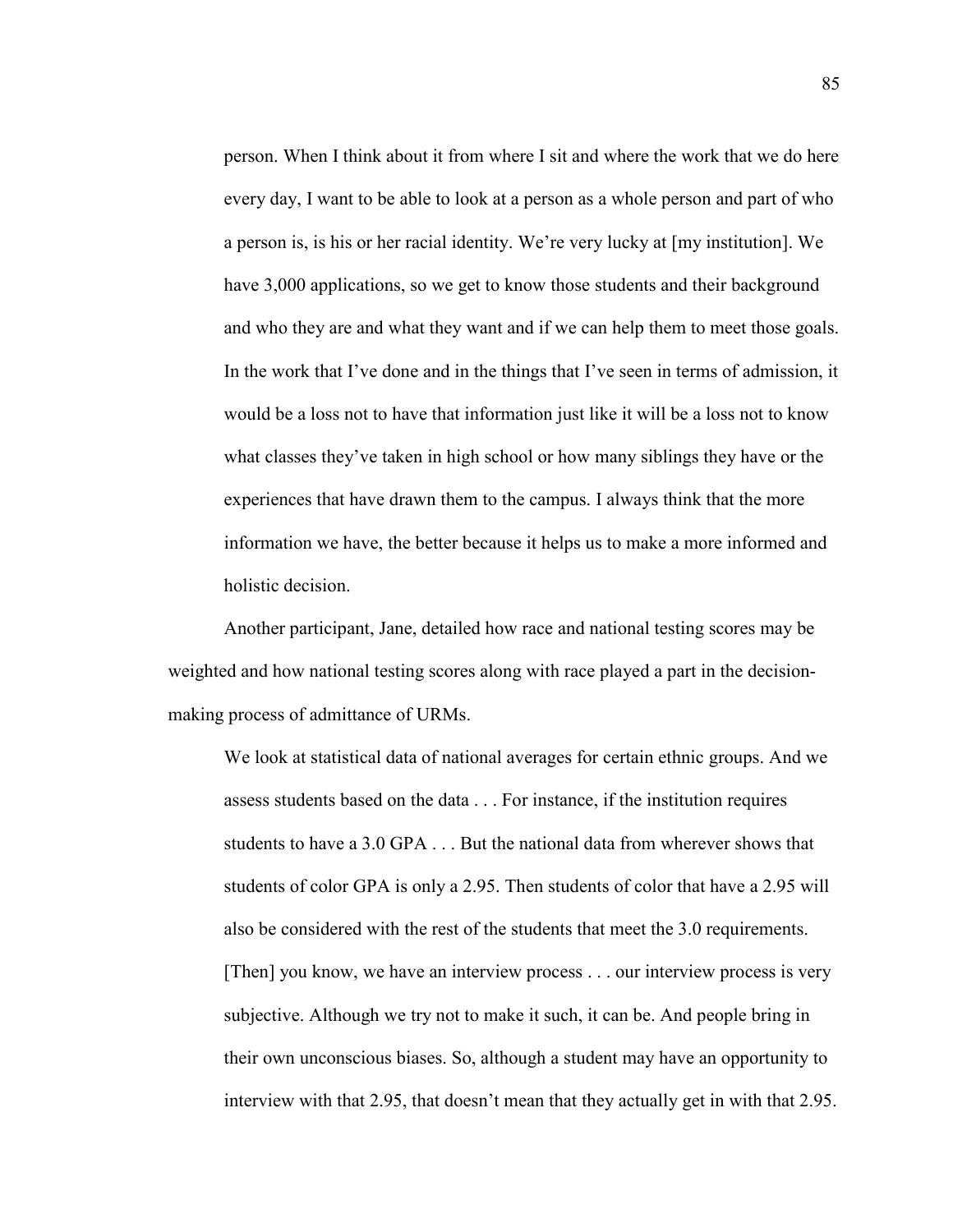It gives them an opportunity to have a seat at the table. Sometimes they have to, you know . . . go back to the drawing board. And they get rejected, and they wanna see someone do better, and get that 3.0. And some students show up and they explain, well, I would've had a 3.0, but I worked 40 hours a week, I took care of an elderly parent, blah, blah, blah. So, had I not had all these other factors, I probably could have done it. And I won't have those issues should I be accepted. So, then those students might get in. So, each student, it's a case-by-case decision.

The second holistic strategy that emerged was where an *applicant's race was given less consideration in the application review process*. In this holistic review strategy, students' test scores may not be adjusted based on socioeconomic status or race; however, race was still used as a factor in the determination process. As an example, Mary explained:

What we [admissions officers] do, is look at various different things, like a person's experiences and their essay, and maybe how they draw that in as a criterion, but they don't use a folder. [This institution uses] a multi-layered approach to evaluating applications. And because of that you're going to get geographic region, you're going to get things like race, you're going to get things like gender, you're going to get things like international status, you're going to get things like a country that a person goes to, you're going to get things like the fact that sometimes people have a trust fund and they can afford to pay the full tuition, versus other people can't afford to pay five or ten dollars.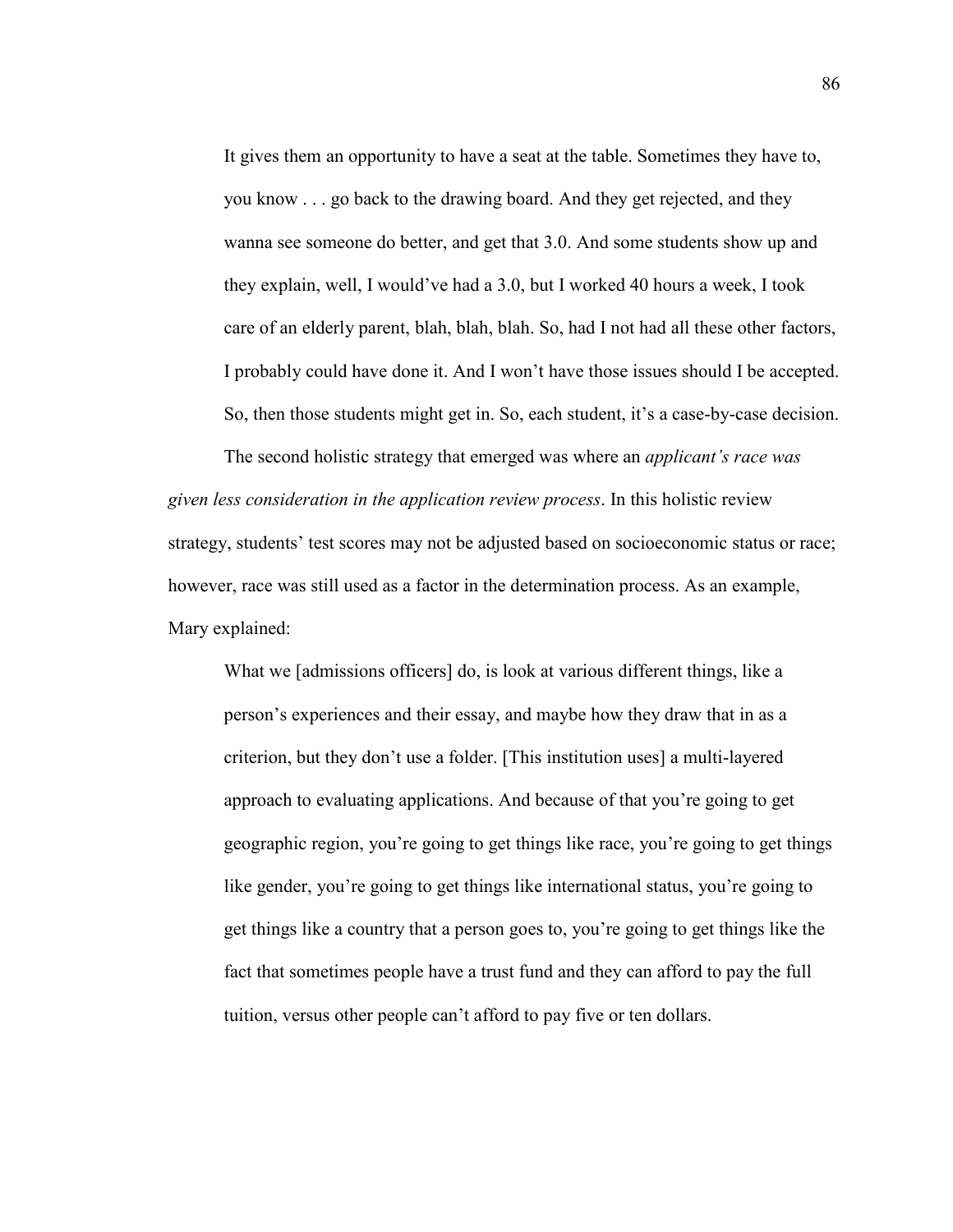Another participant, Edward, also shared some insight on how this nonrace weighted holistic strategy works at his institution. He described a difference between the undergraduate use of holistic review and that at the graduate level.

What the university has done at the undergraduate level is adopt holistic applicant review in which race is a dimension . . . a lower dimension, but a dimension . . . of kind of competitiveness in the space for admission. So, it is not affirmative action directly, but it is affirmative in the sense that race is considered, and as is socioeconomic status, and disability, and all of those other things, as a factor of a factor of a factor . . . Apropos of race-conscious admissions. So, it's recognized, but it is not part of anything that kind of moves admissions to the school. With regard to graduate [level], engineering has just started using a holistic application review, and that has had an impact.

Another subtheme that emerged related to holistic enrollment evaluation as an admissions practice was the use of a *lower/open admissions approach*. Participants did not express using a holistic admissions criterion, but that they allowed lower sat/act scores in the recruitment of their student body. As a result of such practices, they organically achieved a more diverse student body. Peggy shared her perspective on this strategy:

We have another program for students who are, in some universities they might be provisionally admitted, because they have maybe a low-test score and a higher grade point average, or vice versa, and we see some potential in them. But they may need some support to succeed. That's called our Transitions Program, and it's our early intervention program for those students.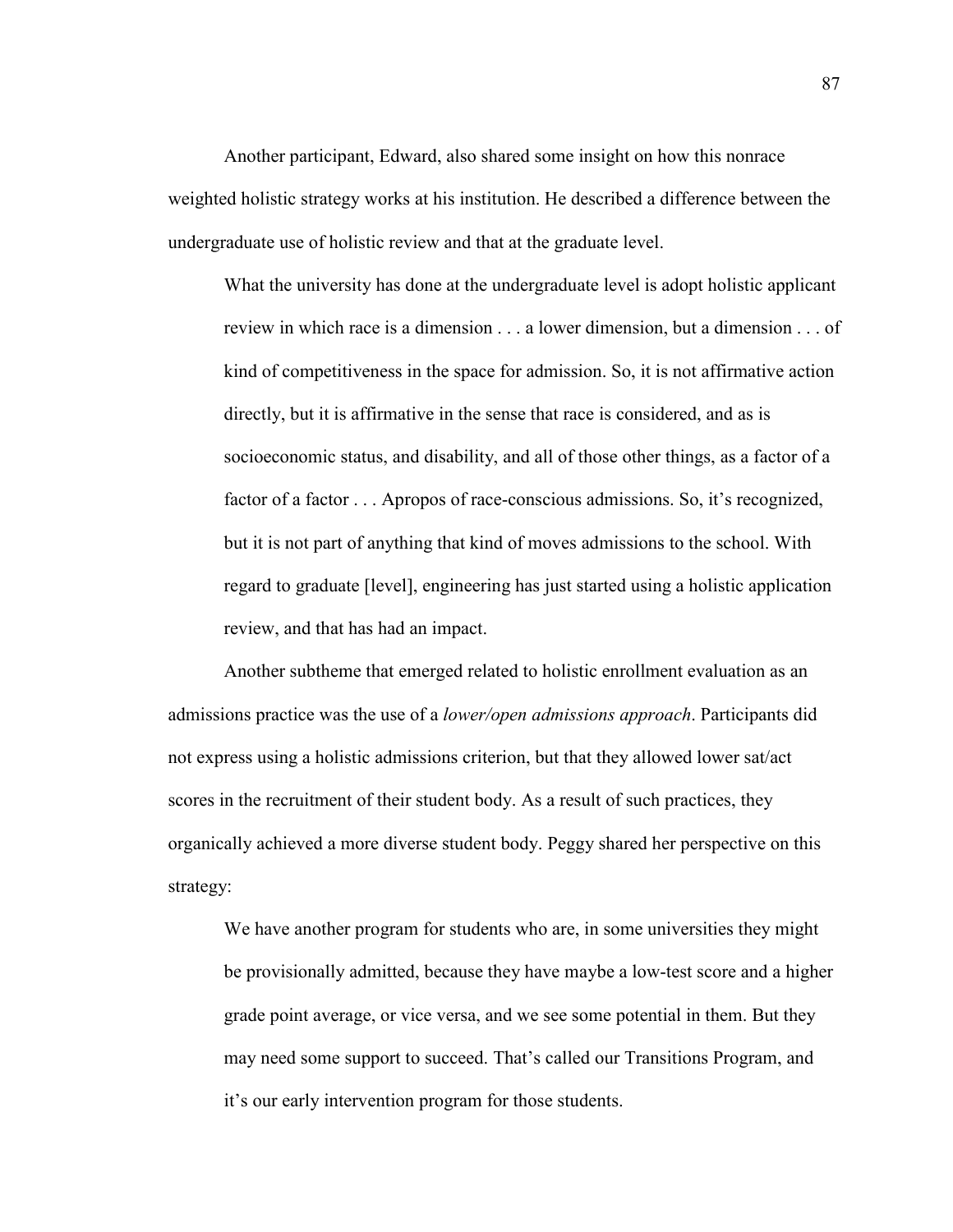Other participants described how their respective institutions either used an open admissions approach or a lower admissions approach. Dean gave an account of what this may look like:

I would call us moderately selective, so we're not highly selective like some other privates might be . . . one thing that I would point out that I don't think a lot of people recognize is [that] you can track the admissions standards almost exclusively for private institutions by the size of their endowment in comparison to the size of their enrollment. Meaning the larger endowment they have, the more exclusive they are, and the more stringent the admissions policies are. But tuition driven private institutions in particular in [this state], also work like access institutions . . . It is more likely for a student who has above average grades. So let's say 3.2 and let's say a 23 or 24 ACT. It is easier for them to get into tuition drive privates like [this institution], than it is for them to attend the main campus of our [state school]. I'll give you an example and people like me will argue that this is a problem with the flagship publics and there are more and more of the publics who move in this direction. Getting onto the main campus of the publics in [this state] with the exception of a handful of them has become more of where this admissions question comes up and affirmative action thing comes up because [our state school's] mean ACT is around 27 and the state [itself] is probably 22. The mean ACT for African Americans in [this state] is probably 18 or 19. So, what happens is those students who score very well will get in almost exclusively . . . if you're a student of color . . . If you're a student of color in [this state], and you have an ACT north of 26-27, and a GPA north of 3.75 you can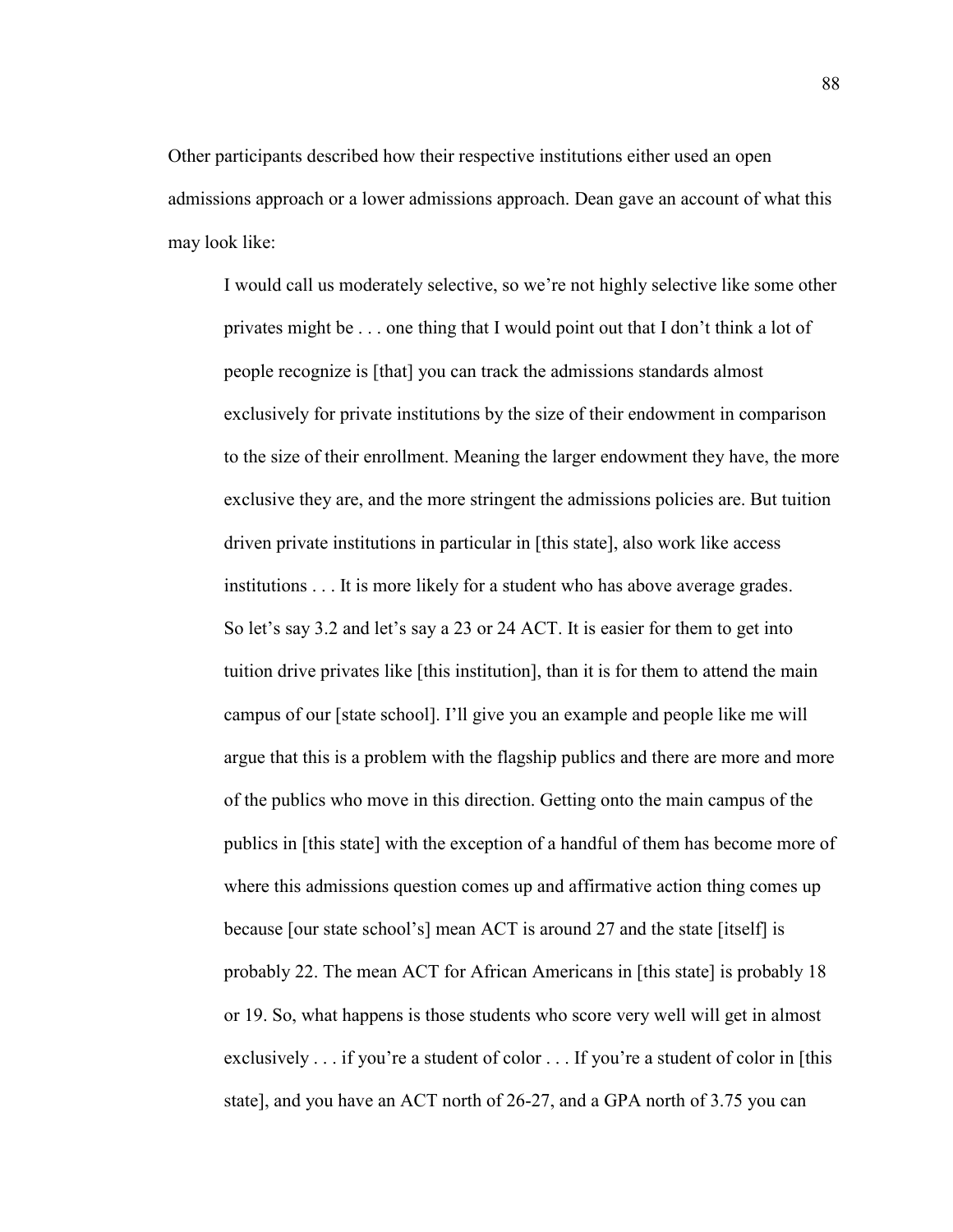attend many of our publics with great scholarship opportunities, because there is competition for that market. If you are an African American student with solid grades let's say 3.2-3.5 and a 21 ACT your options are different, and you may not get into some of those main campuses. You may get into branch campuses of these institutions, but the matriculation rate from branch campus to main campus is terrible for people who finish with four-year degrees. It has left tuition driven privates in a different market than they were in 20-30 years ago. (Dean)

*Financial aid/scholarships*. Financial aid was another dominant theme that emerged regarding what colleges and university administrators were using to ensure equal access to historically underrepresented racial and ethnic minority students. Almost all of the study participants indicated that they used financial aid or scholarships to ensure equal access to minority students. The financial aid theme referred to the funding that students received from the college to pay for educational-related expenses. These expenses included tuition and fees, room and board, books and supplies, and transportation. The financial aid that the institutions offered included Pell grants, Federal Supplemental Educational Opportunity Grants (SEOGs), work-study, student loans, and scholarships. The participants indicated the cost of attendance as one of the main barriers identified for college access for nearly all populations. Several participants also stated that although racial diversity was not always present within economic diversity, the institutions at which they serve have increased their efforts in using these various financial aid and scholarship practices as an incentive in the recruitment and retention of Black and Latinx students.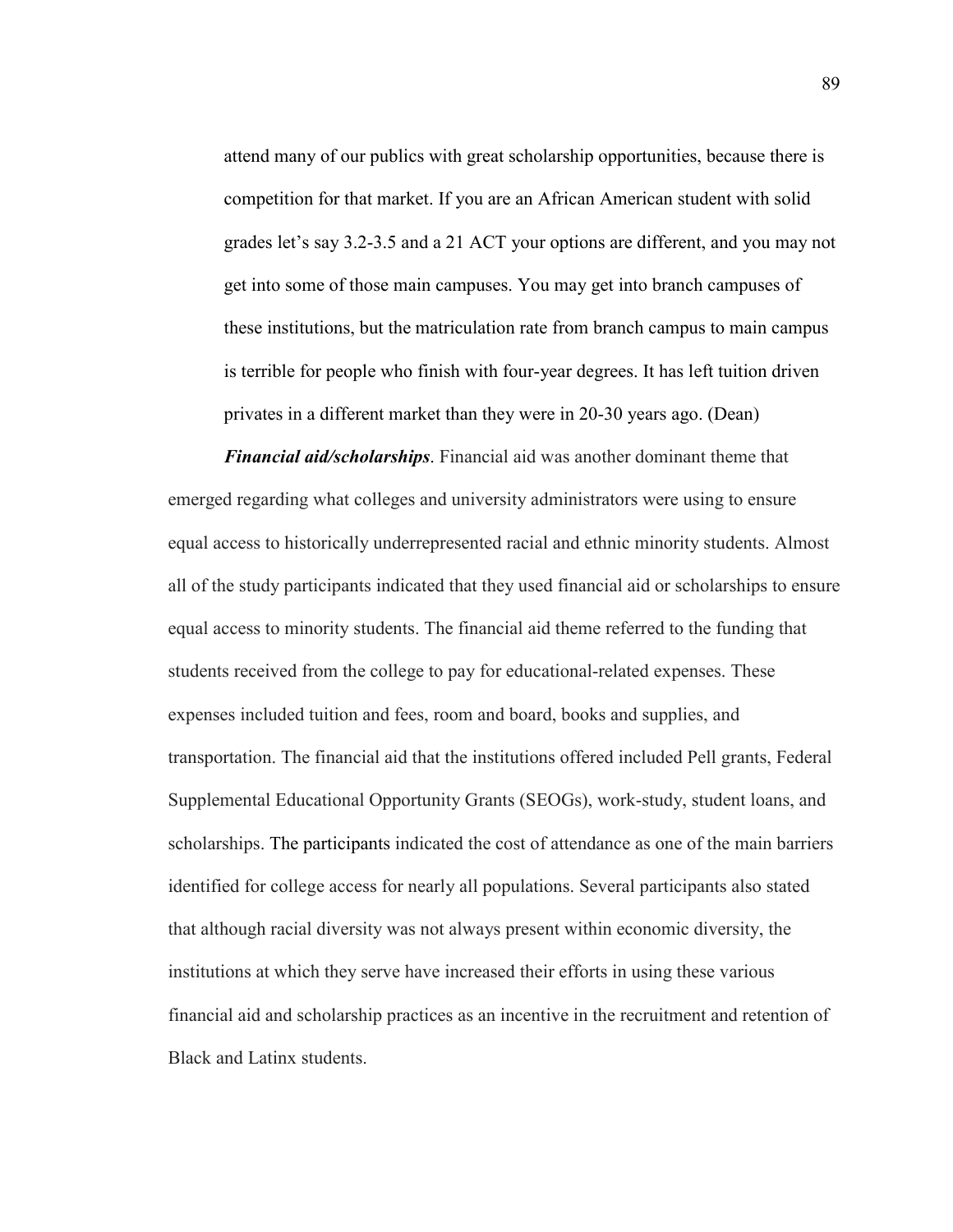Another type of scholarship that participants mentioned are those derived from private sources, such as corporations, professional associations, unions, religious groups, and other "private" organizations awarding scholarships to students on a wide range of qualifications in need, heritage, and talent (see Rauf  $\&$  Mosser, 2003). Participant Jenny explained, "For us, some of the things that we've done to recruit students, strong students academically is to have scholarships." Mary also narrated that there tends to be "more diversity economically and we do have a significant number of our Black students [and] our Latino students who social economically they would be in a lower social economic income bracket." Additionally, Dean also described the way his institution made "clear decisions to take a different direction to become a more diverse campus. Quite frankly, some of that was achieved through some strategic investments in financial aid."

A specific sub-theme that emerged regarding these private scholarships were those designed for students of color. All but one participant discussed either the use or the importance of this type of strategy for increasing underrepresented minority enrollment. These scholarships included heritage scholarships provided either directly by the institution or by alumni, or the partnering with groups that specifically work with underrepresented minority populations that pair scholarships with mentoring and training programs. Examples given by the study participants included Posse, Prep for Prep, Naviance, Bottom Line, and One Goal.

Peggy explained how financial aid is an extremely important factor: "scholarship programs affect all of [institutions] students, since appropriately 99.9% of our students receive some form of financial aid." Additionally, Peggy emphasized the importance of alumni and the private organizations such as Bottom Line and One Goal as they support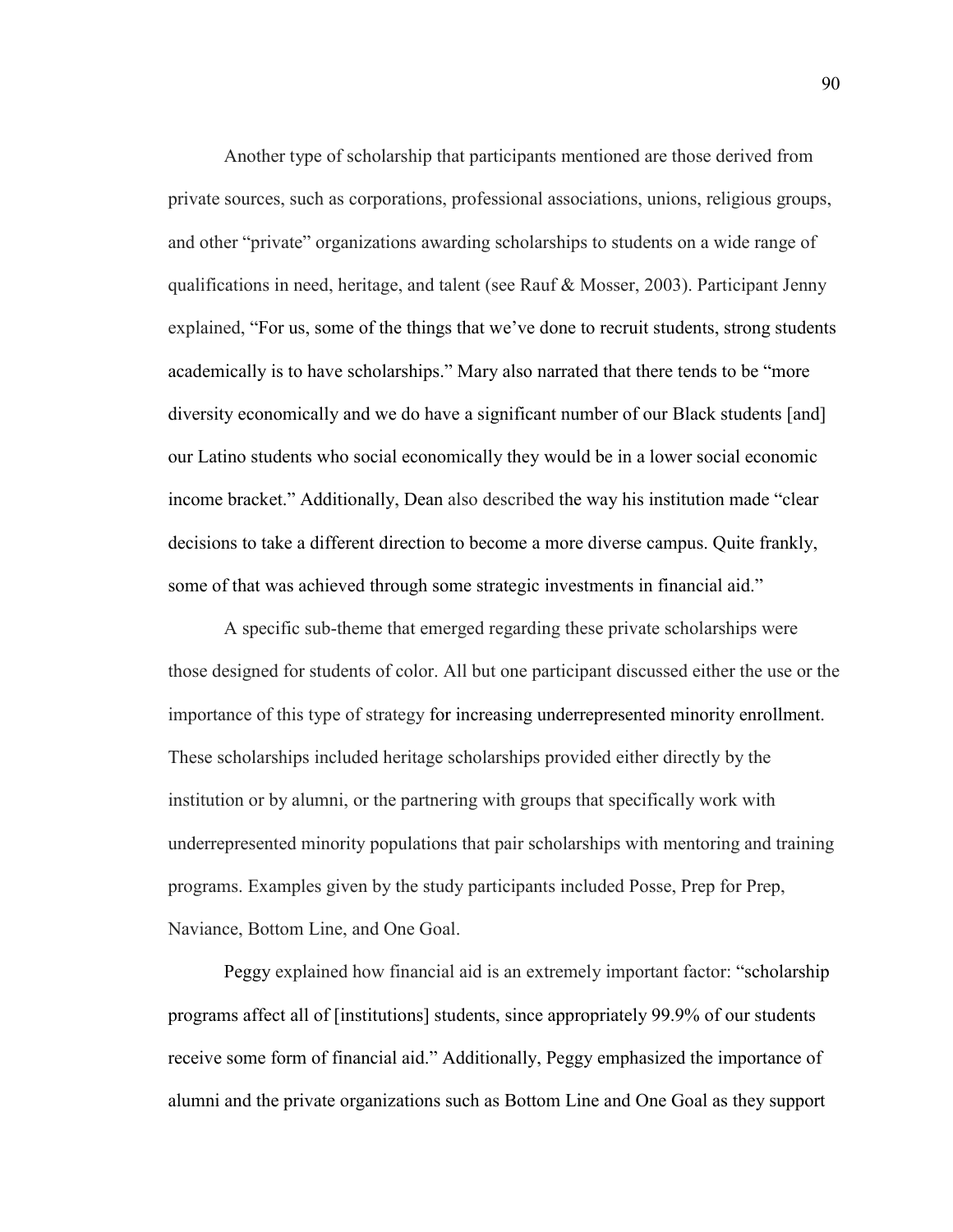the student through the college process. Dean explained that not only does his institution partner with groups that provide scholarships to minorities, but that his institution itself offered "scholarships that are geared towards students of color. The Heritage Scholarship [provided directly from the institution] is geared towards students of color. Those are some of the parts of the strategies that help us get the numbers."

At a private Eastern graduate medical school program, Jane shared that her institution offered a number of minority scholarship for:

any student that identifies as Black, Hispanic, or any of the racial ethnic underrepresented groups. We have scholarships that are specific for students that are interested in primary care, working with rural populations, from Hispanic descent, underrepresented minority students.

Dean also described how institutions like his may have some loose affiliations, and how those affiliations may use scholarship dollars to target racial minorities.

We partner with a foundation of independent colleges with about 33 or 34 private institutions in the state. The primary function of that group is to raise scholarship dollars that then go to students at the member institutions. In that way, let's say there's a bank that gives a big scholarship donation, they might put some restrictions around . . . who they want to target with those dollars and then students from the member institutions could compete for those dollars.

*Strategic alliances*. The third most dominant theme that emerged from the data regarding what colleges and university administrators used as a tool to ensure equal access to historically underrepresented racial and ethnic minority students was strategic alliances. The theme of strategic alliances referred to the institution's partnering with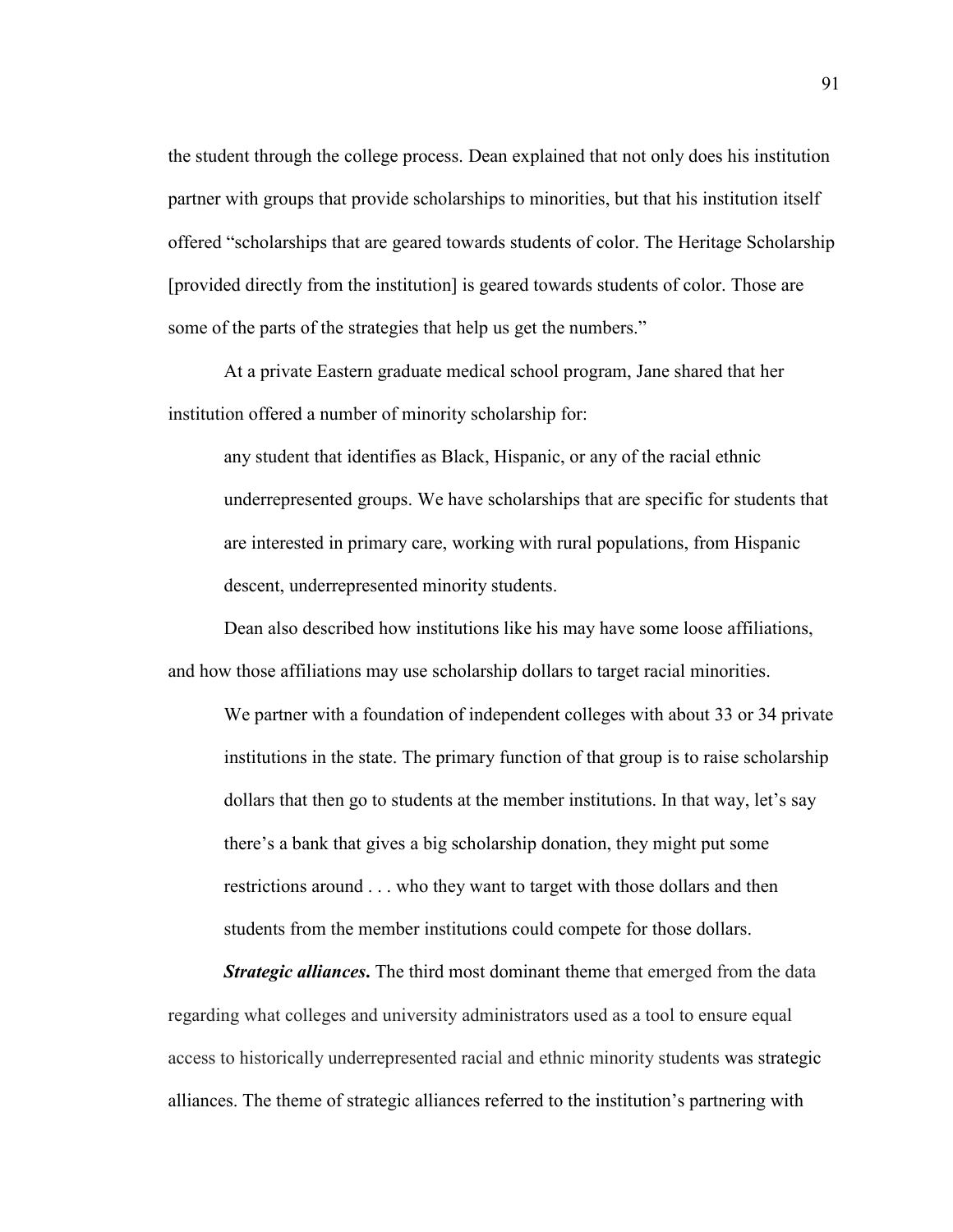private groups or organizations that specifically works with underrepresented minority populations. Almost all of the study participants indicated the value of some form of strategic alliance in increasing equal access to minority students.

The first theme of financial aid overlaps with the strategic alliance theme because some of these strategic alliances are the providers of financial aid/scholarship awards. These strategic alliances either help in the recruitment and retention of URMs through: (a) financial donations/scholarship dollars or (b) the pairing of mentorship and training programs with scholarship dollars. Specific sub-themes that emerged from the data in relation to the strategic alliances themes were: (a) alumni and other private and/or corporate donors, (b) mentorship training programs that pair scholarship dollars with mentorship and training, and (c) community-based organizations/church/religious organizations.

Included in this first sub-theme are *school alumni associations, private companies, and corporations that use their financial awards specifically for students of color*. For example, Dean pointed out that his institution had "a number of corporate donors and things of that nature that work to donate funds to help . . . recruit and retain and ultimately graduate students from underrepresented minority populations." The alumni from these institutions have also shown to have an impact on URMs. Edward recognized the benefit of scholarships for students of color and narrated that after a long struggle with his public selective conservative institution they finally allowed scholarships directed specifically for students of color. Edward also noted that in order for these scholarships to be made possible, "it had to be done by the National Black Alumni Association." Disagreement and annoyance with the procedure for issuing such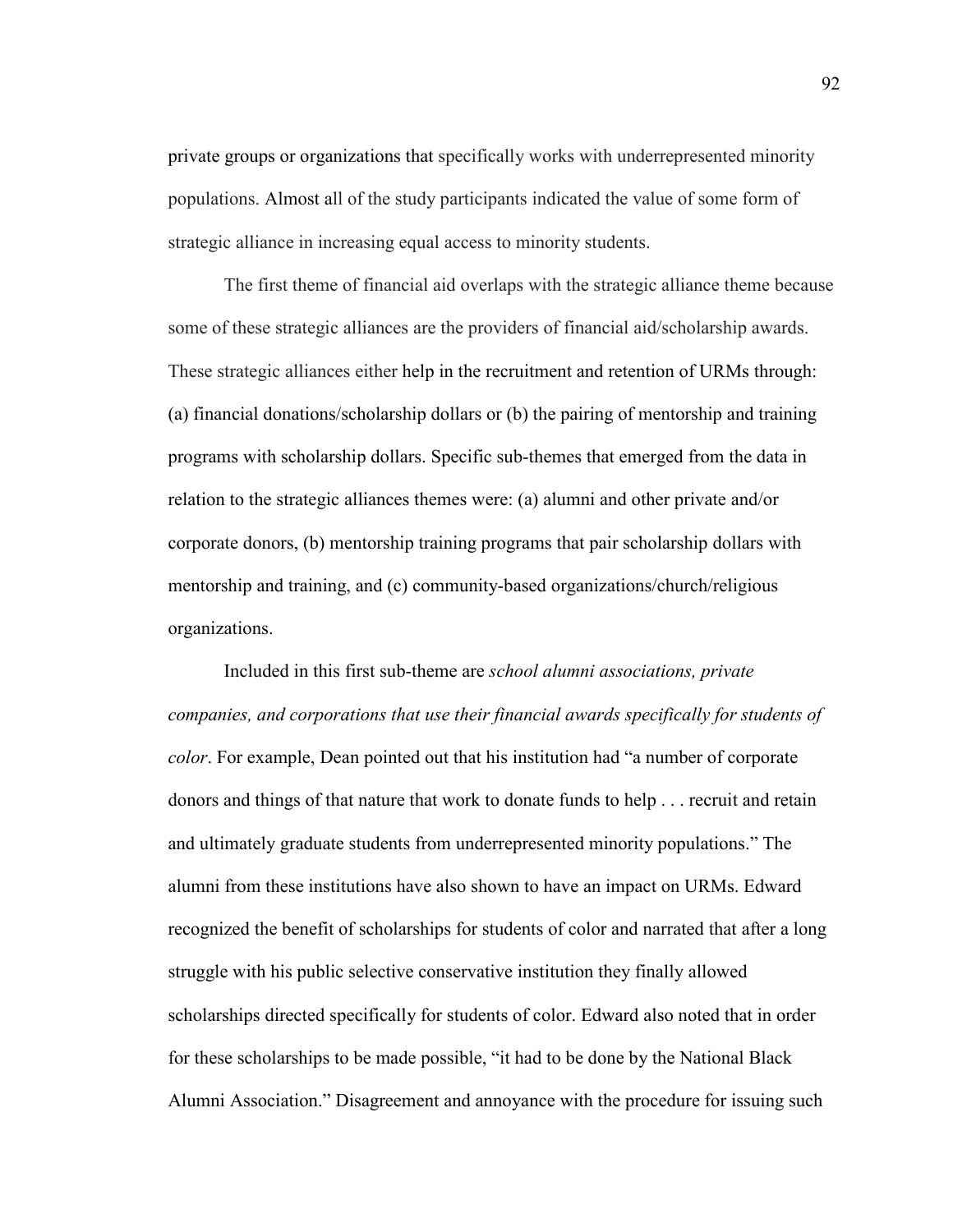scholarship was evident when Dean shared "and they're able to give out maybe three scholarships per year. That's it  $\ldots$  for an undergraduate population of 15,000  $\ldots$  That's all we got!"

Additionally, several participants expressed the value of the alumni associations, private companies, and corporations as a strategic alliance. Dean expressed this view when he stated<sup>.</sup>

We have a strategic alliance with a local Hispanic education foundation. The executive director of that organization happens to be one of our alums, so it's an easy relationship in terms of being able to participate and them being able to have some of their mentorship work that they do take place with our students.

Dean's comment leads to the next subtheme of *college opportunity programs,* which combines scholarship dollars with mentorship programs. This subtheme was continuously brought up in the interviews. These college opportunity programs work with many first generation and low-income students from areas where there is a large population of URMs. One participant described "institutions that utilize programs like Prep for Prep and other targeted programs . . . programs like QuestBridge, programs like Posse, that can really move the needle in terms of diversity." Cheryl described that for minority students, "Programs like these can be a game changer." Peggy also shared her agreement with the inclusion and use of college opportunity programs.

I think every college and university should work extremely closely with college opportunity programs around the country. I mention One Goal and Bottom Line because they're local to us, but there are college opportunity partnerships around the country. [Our state] has a college opportunity partnership where it partners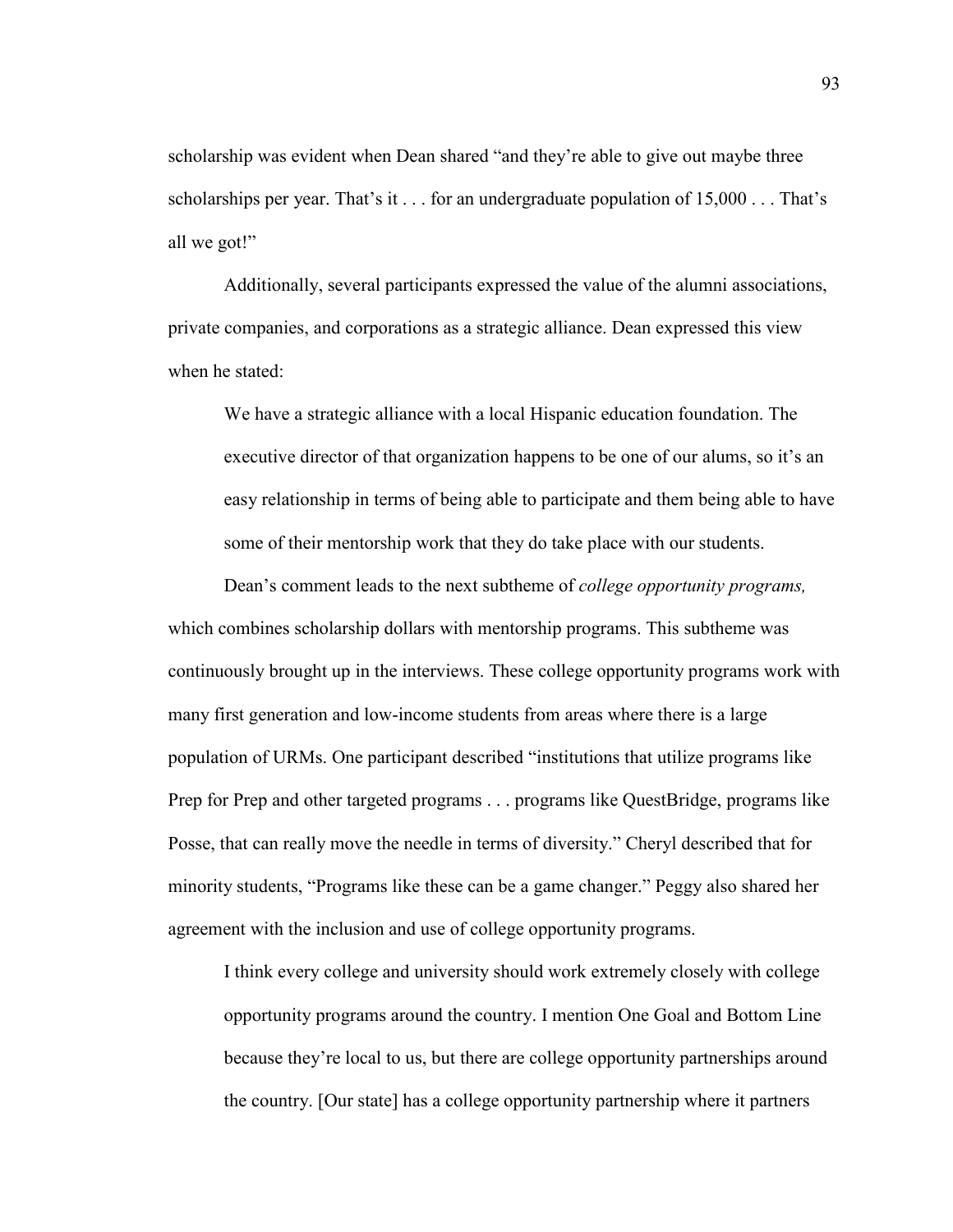with programs from Spark, to Chicago Scholars, to Posse, to those kinds of programs that engage students in high school, get them prepared to present the best application credentials to their key list of colleges, and then supports them once they get there. (Peggy)

Another subtheme that falls under the theme of strategic alliances was the *partnership of the institution with community-based organizations and religious organizations*. Community-based organizations are defined here as organizations that have obtained  $501(c)(3)$  status and that are physically located in and primarily serve members of their local community. The objective of these organizations is to provide social services at the neighborhood level. Organizations included in this study are small agencies representing community and youth development, family service/multiservice organizations, and religiously based and basic-needs organizations. These communitybased organizations appear to act as access points for students, in helping to introduce students to the recruiters of the institutions.

Some participants expressed the value in incorporating visits to community-based organizations, especially non-profit organizations. Cheryl noted, "these nonprofit organizations specifically target, usually first-generation students, but also historically underrepresented students." She also mentioned that they visited and met with students and counselors at the community-based organizations. Another way that these institutions seem to work with other community organizations was by having associations whose objective "is to bring in underrepresented students of ... different backgrounds, at undergraduate institutions, to expose them to the program and focus on developing and nurturing relationships with these populations." Additionally, some of the universities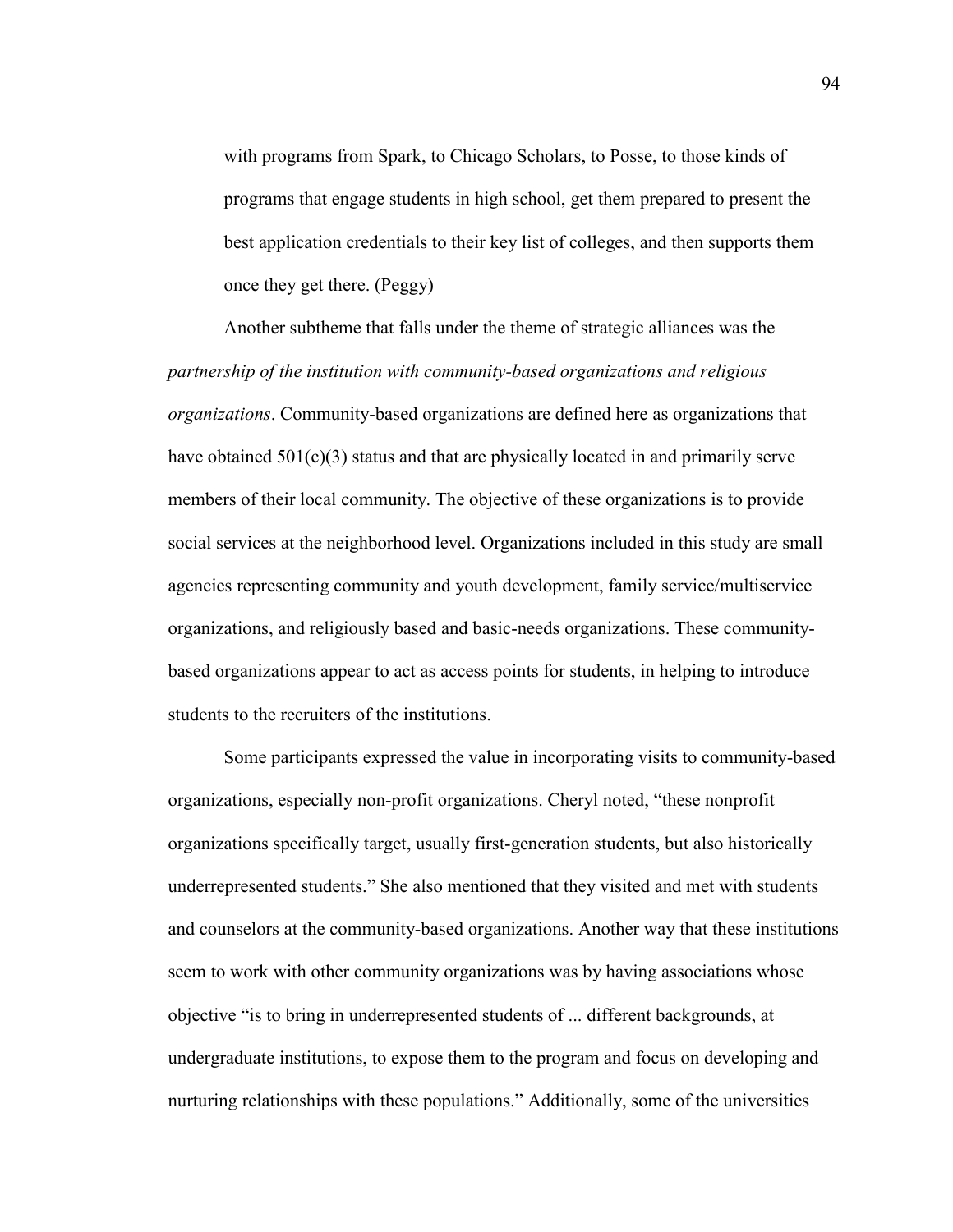partnered with groups or organizations that work with community-based organizations that work with vulnerable populations. As university personnel travel around the country recruiting, they look at the lists of community-based organizations within that city. The subtheme of partnering with community organizations was related to how some institutions utilize targeted recruitment practices.

*Targeted recruitment***.** Another dominant theme that emerged from the data related to how college and university administrators manage evolving changes to affirmative action while ensuring equal access to historically underrepresented racial and ethnic minority students is targeted recruitment. The targeted recruitment theme referred to the ways that colleges and universities strategically focused their recruitment efforts in racial and ethnic minority neighborhoods and communities with the intended purpose of increasing minority applicants and to increase student diversity. All but one participant expressed using some form of targeted recruitment of URMs. The subthemes that emerged from the targeted recruitment theme are: (a) recruitment or outreach in target areas/neighborhoods/schools, (b) the use of people of color in the recruitment process, (c) hosting of paid events, parties or programs that specifically target URMs, and (d) recruitment tools.

Over half of the participants spoke to the subtheme of *recruitment or outreach in target areas/neighborhoods/schools*. Participants shared how they targeted areas including inner-city communities and other areas with high minority populations. Mary explained how her institution does this:

So, one of the things that I would say that [our] admissions and enrollment office has done that would be positive, is they changed the scope of areas where they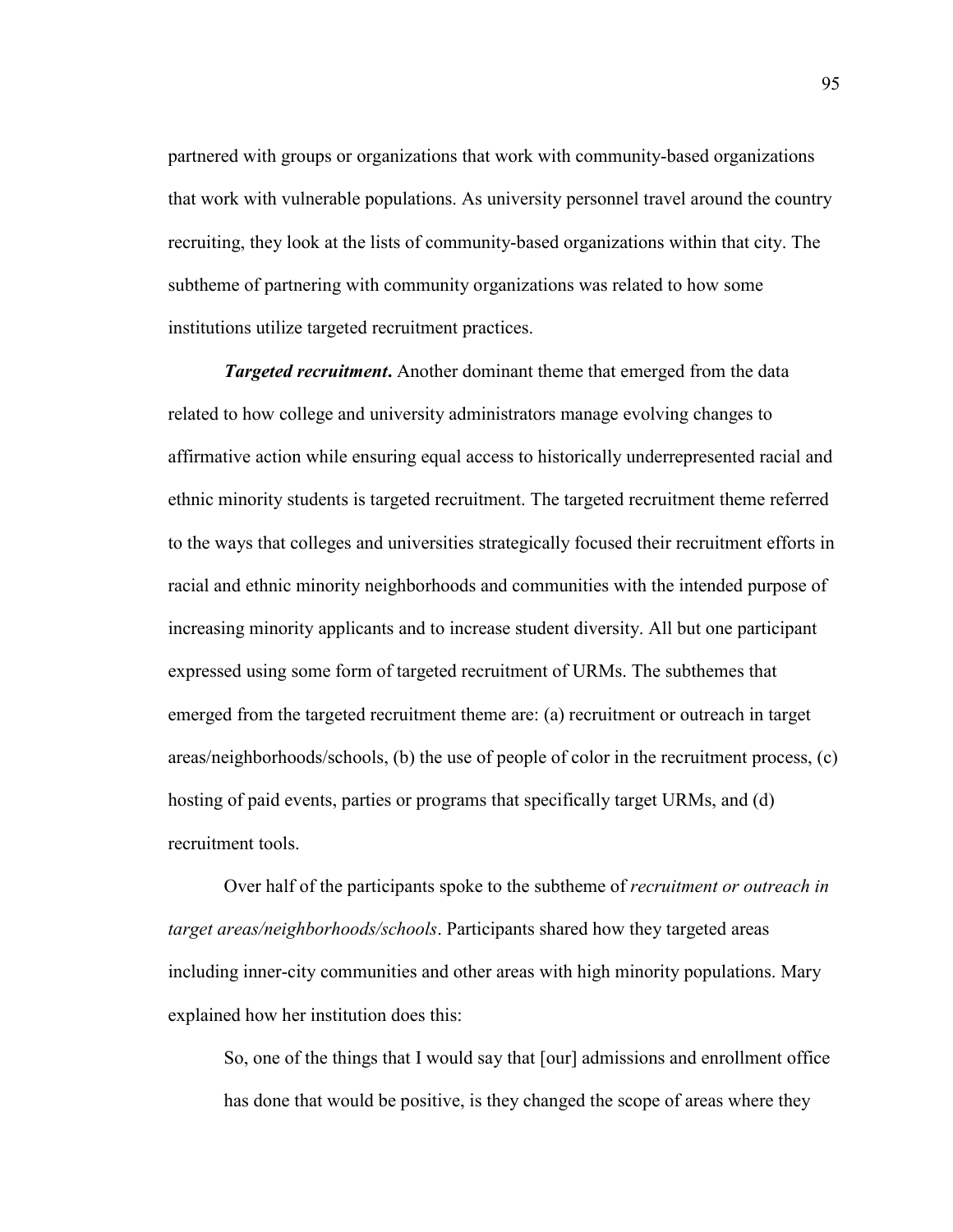recruit. For example, now they will go to a territory that is an all Hispanic scope, or they'll go to an area that is virtually untouched, so they put more money into traveling to other areas so that they can recruit a more diverse representation of our students . . . [Our institution] also uses targeted recruitment as evidence by different fairs that they go to. Because they broaden their scope of students that they try to recruit, and because they've opened their geographic region up within the admissions office lately. I would say that they are doing more recruitment for Latino students and for Black students. (Mary)

The participants who spoke to this subtheme all described the importance of the strategizing efforts used by their respective institutions and the use of recruiters to reach these target communities. I saw another example of this subtheme in several of the strategies that are in place at Mike's institution.

We work with trusted advisors in communities that are of importance to us, underrepresented communities. Doing workshops, for example, with communitybased leaders, reaching out to religious communities, we host college fairs in communities of color to encourage people to come out and learn more about us. Primarily, it's our outreach visiting high schools and hosting sessions in different cities that gets us what we're looking for.

In addition, the participants described several outreach programs that institutions host for high schools. Although these programs do not discriminate against the protected classes, the programs offered by the institutions worked with high schools that have high enrollment of URMs.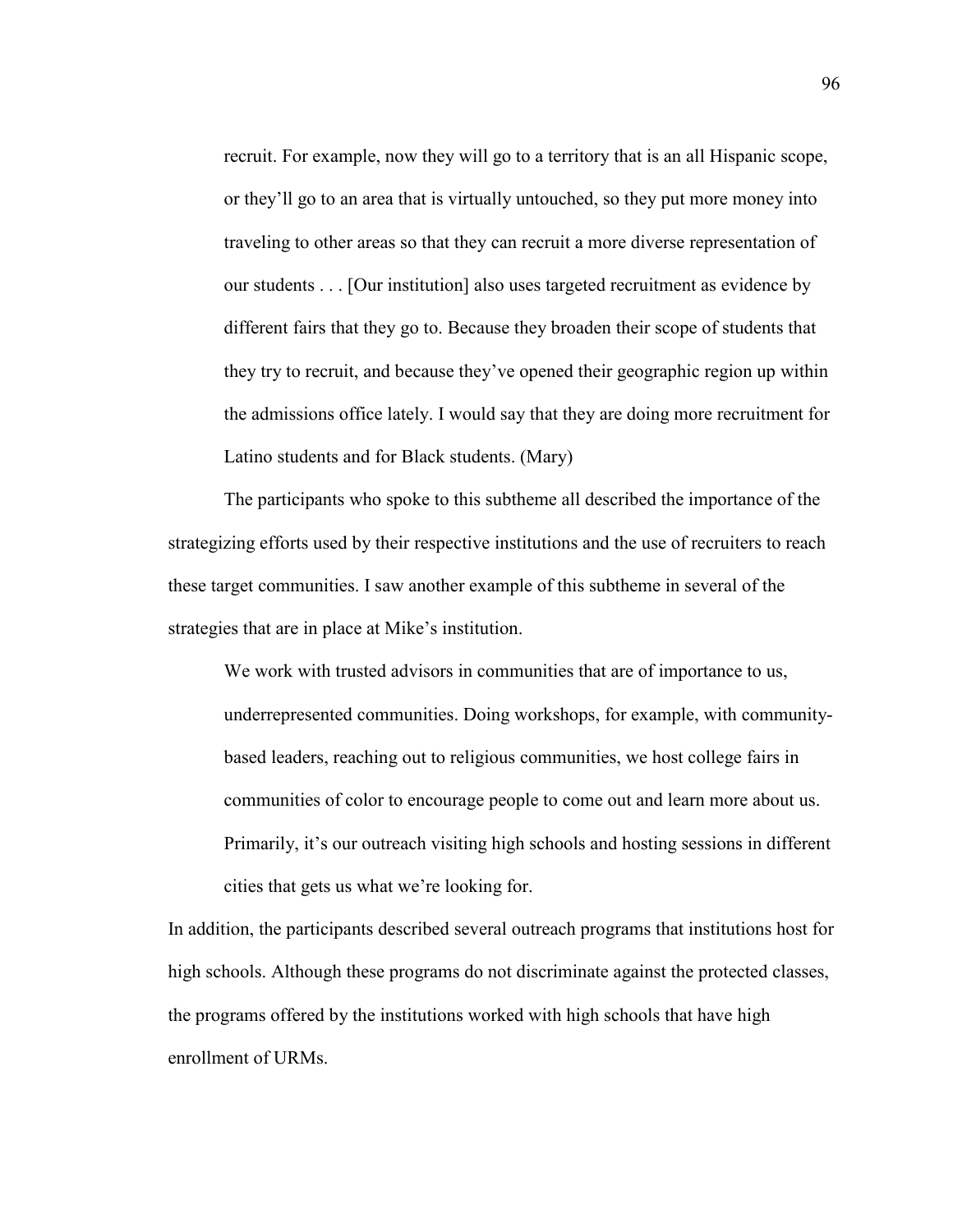The second subtheme that more than half of the participants discussed was the *use of people of color in the recruitment process*. Overwhelmingly participants felt that there was a strong benefit to increase campus diversity when the prospective student gets to interact and engage with staff and students that look like them. Jenny expressed that for her institution, one of the most impactful recruitment tools has been having a recruiter of color located within the city. Jenny shared: "For [my institution] I think being in the city, having a woman of color doing the recruiting is necessary. I think that students want to see someone like them and so do families." This particular sub-theme includes the use of URM recruiters or staff members as part of the recruitment plan. Edward shared how his institution has experimented and benefited from this practice:

We have a NSBE, the National Society of Black Engineers, very much engaged in doing peer recruitment. We do a phone-a-thon after students have been admitted, to try to get them to come. And so that's impactful on the yield. We did an experiment with that two years ago, where we had just an all-out phone-a-thon, and we were able to . . . these are students recruiting future students . . . to more than double the number of African American first-year entries into our Engineering program.

The third subtheme that emerged was *the hosting of paid events, parties, or programs that specifically target URMs*. Over half of the participants discussed their institution paying for student events or programs that were specifically for prospective minority students. Such programs included the institution paying for flights or bus rides for URM students to attend campus events or programs. Edward provided an example of this how this occurred at his institution: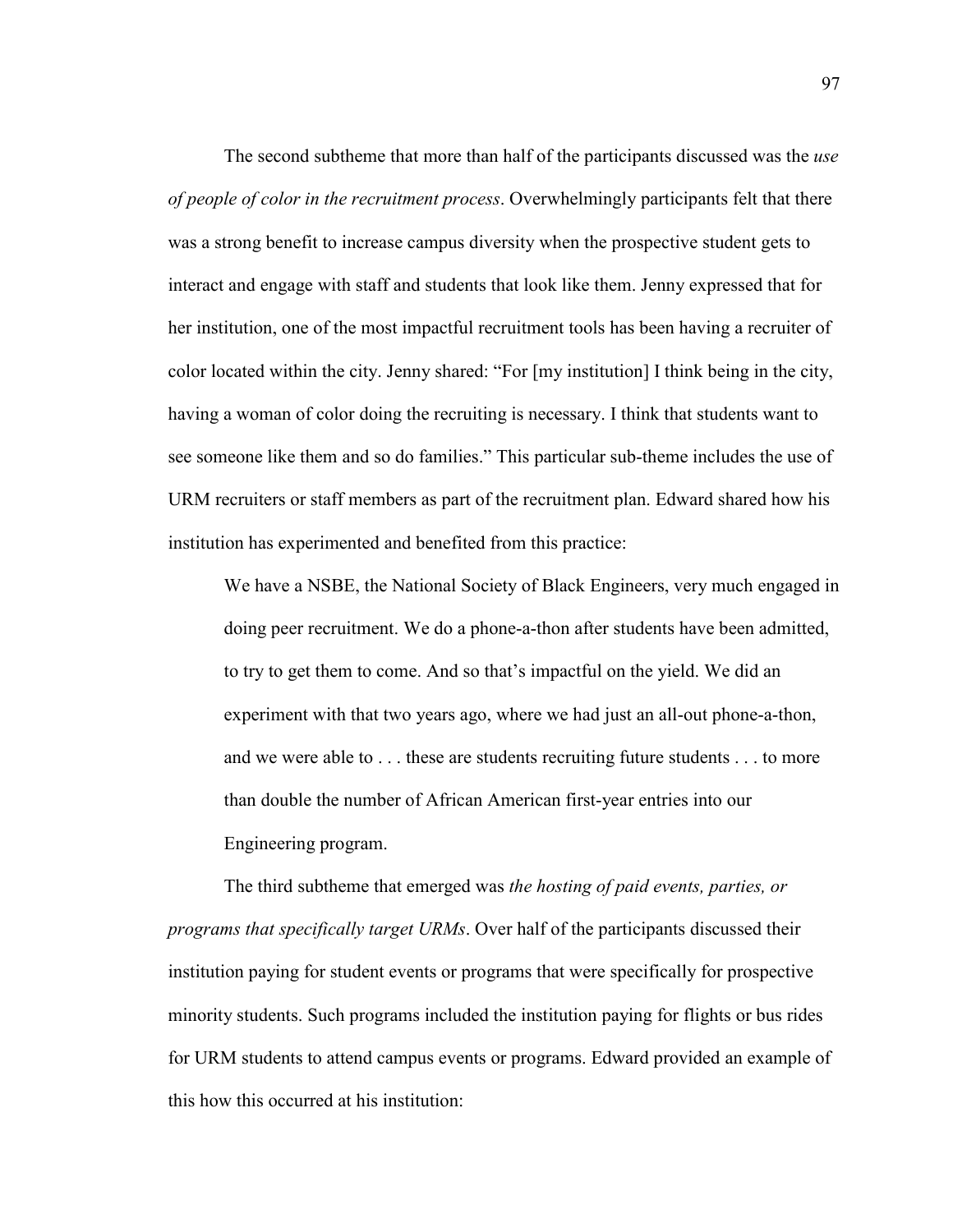Our undergraduate recruitment efforts are pretty centralized through the Office of Undergraduate Admissions, and we get very much involved in the special days that we have for . . . to recruit underrepresented and underserved candidates. So, every Fall, there is what we call a Fall Blast, and that's when admissible African American students come. And then we have what we call I think a Spring Fling, and that's Hispanic students. So, we give the talks to the students and parents. Cheryl also shared a similar recruitment strategy that included flight and other

transportation to and from the institution.

We have taken active interests in trying to increase our, what we call historically underrepresented student populations on campus, those are first gen students. Then also for our Latinx and African American students that those are the students who we're really targeting the fly in programs and having them come to campus.

Kemper, from a Midwestern institution, used a similar practice with busing URM students to their institution. In addition to free transportation, the offering of free food and free programming on campus appearred to be beneficial as a recruitment tactic for URM recruitment.

Jane described the use of programs that were set up for students from inner-city high schools with a high population of URMs as outlined in the below narrative.

But one of the things that I do, is I do a pipeline program for high school students and middle school students. And I bring them to Campus and I get them in an emersion program where they are actually getting real life experiences, getting experiential type of learning on campus, with the hopes that it will ignite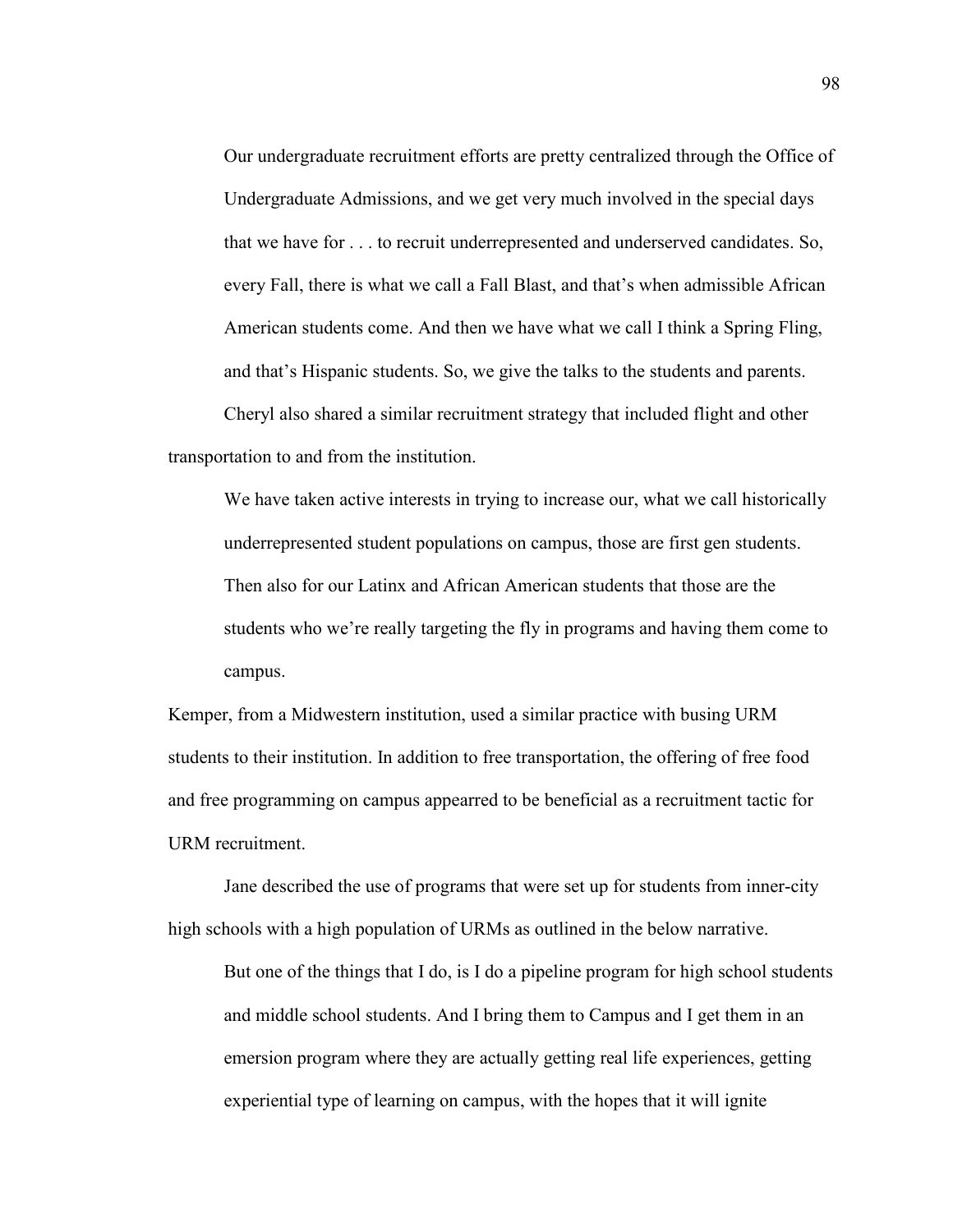something in them and they would want to pursue a career in medicine or in the sciences. [These students] come from all over the city to participate in our medical school emergence program. We do a curriculum. We teach them anatomy. We teach them osteopathic manipulation because of course we're a DO school. We expose them to a lot of different things. And we feed them because the program is from 5:30 to 7:30. So that's the dinnertime. So, we want to make sure that they also get food in their belly. (Jane)

 The last subtheme that emerged related to strategic alliances was the *use of specific tools in the recruitment process*. The subtheme of tools referred to the participants' institutions partnering with programs such as the Common App, Questbridge, or Naviance. These programs were set up to target first generation, low socioeconomic status (SES) and URM student populations. Participant Mary explained that:

With a common application [students] could pay one fee and then [they] can check off the different schools that [they] want to apply to. I think that's really positive. When I was growing up, and I am a first-generation college student, I wanted a way to determine where I wanted to apply for school . . . actually a lot of it depended how much money my parents were able to give me for the application. I could think of many schools where the application fee was expensive, and I probably could have gotten into the school[s], but my parents didn't have the money for me to apply to ten school[s]. I remember my father having to have a discussion with me saying to apply to the schools you want to apply to and we'll see what the fees are. Some people could apply to 20 places. I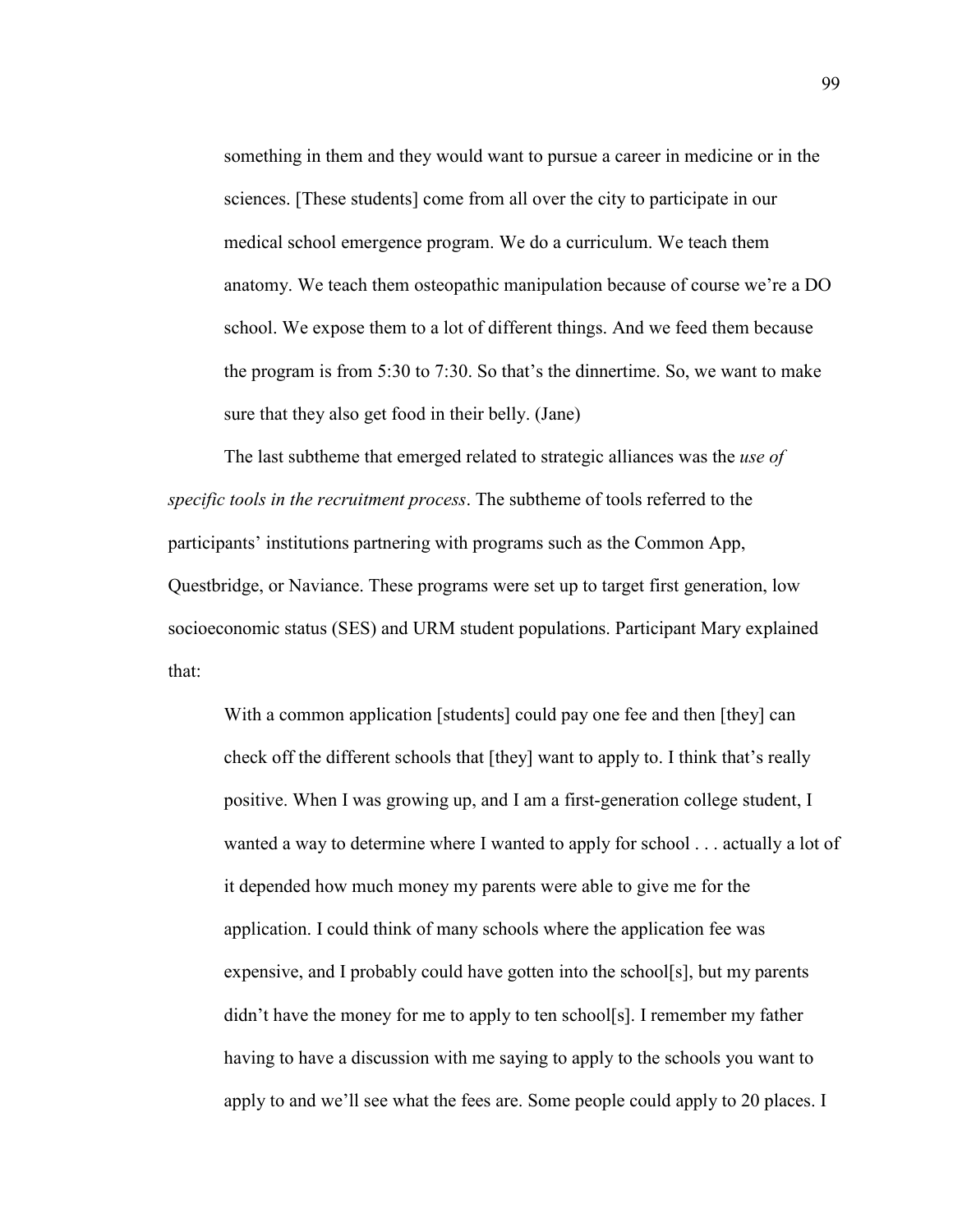think moving towards this common application certainly is positive, because there's more diversity economically and we do have a significant number of our Black students, our Latino students who [socio] economically they would be in a lower social economic income bracket. (Mary)

About half of the participants mentioned these types of programs that either the high school's partnered with or programs that students submitted applications to independently, and their usefulness in the recruitment of URMs to diversify the student body. These types of programs have some variability in terms of how they were employed, but they each had a similar element of having either a recruitment software tool or a list of schools that look through the applicant list in an attempt to recruit these students to their institutions. These programs often partnered with high schools and other K–12 institutions to provide students with college planning and career assessment tools, career readiness software, national college and scholarship match programs, and some offer continued support to students at their chosen institution. This tool subtheme and the strategic alliances theme intersect because some of the strategic alliances fall under this subtheme as well. Those strategic alliances that fall under this subtheme seem to be very helpful in the introduction of students to recruiters that partner with these programs. The programs/alliances that offered these tools worked with inner-city schools and targeted low SES students as well as first-generation students, but these programs recognized that systemic issues exist within school systems. These programs vary, but generally they not only help students through programs in high school with the intention of college readiness, but they also connect the students with recruiters from participating college or university institutions or college match.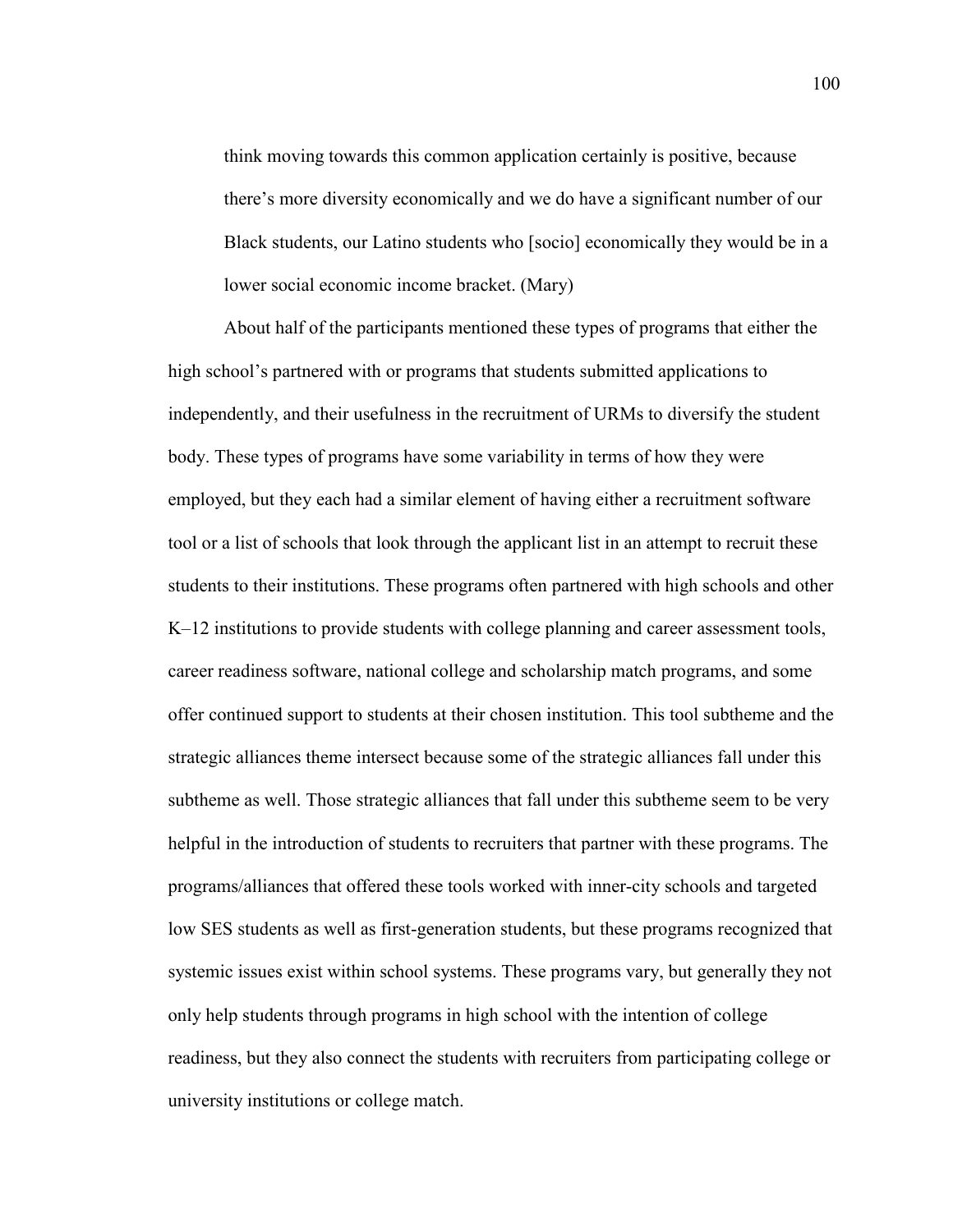**How are college and university admission policies modified when changes are made to affirmative action either due to state-mandated bans or court mandates?**  Four themes emerged from the interviews with participants regarding how policies were modified when changes were made to affirmative action due to state bans or court mandates. These themes included: (a) diversity plan, guidebooks, or initiatives, (b) creation of the role of chief diversity officer, (c) sense of equity, and (d) have not modified policies.

*Diversity plan, guidebooks, or initiatives***.** The first theme that emerged was diversity plan, guidebooks, or initiatives. More than half of the participants had institutions that established diversity plans, initiatives, or the use of guidebooks with the intention of increasing campus diversity, by placing language to integrate diversity throughout the institution. Throughout the course of the interviews, participants continuously mentioned the terms diversity plans, initiatives, and policies. Jenny indicated that her institution used a written document that included a diversity agenda; while other administrators made repeated reference to policies, agendas, or initiatives that their institution used to increase minority enrollment and diversity. It was unclear if at each of the institutions the agendas were conversational, or included a written document; however, most of the participants made reference to the review of such policies either annually or every two years. Jenny explained how the governor of the state had been formulating policy at state schools:

[Our state governor] is putting in policies that directly are in conflict with what's happening on a national level. He wants us to be diversifying our students... I just had to put together a report for the governor, all the CDOs in [our state system]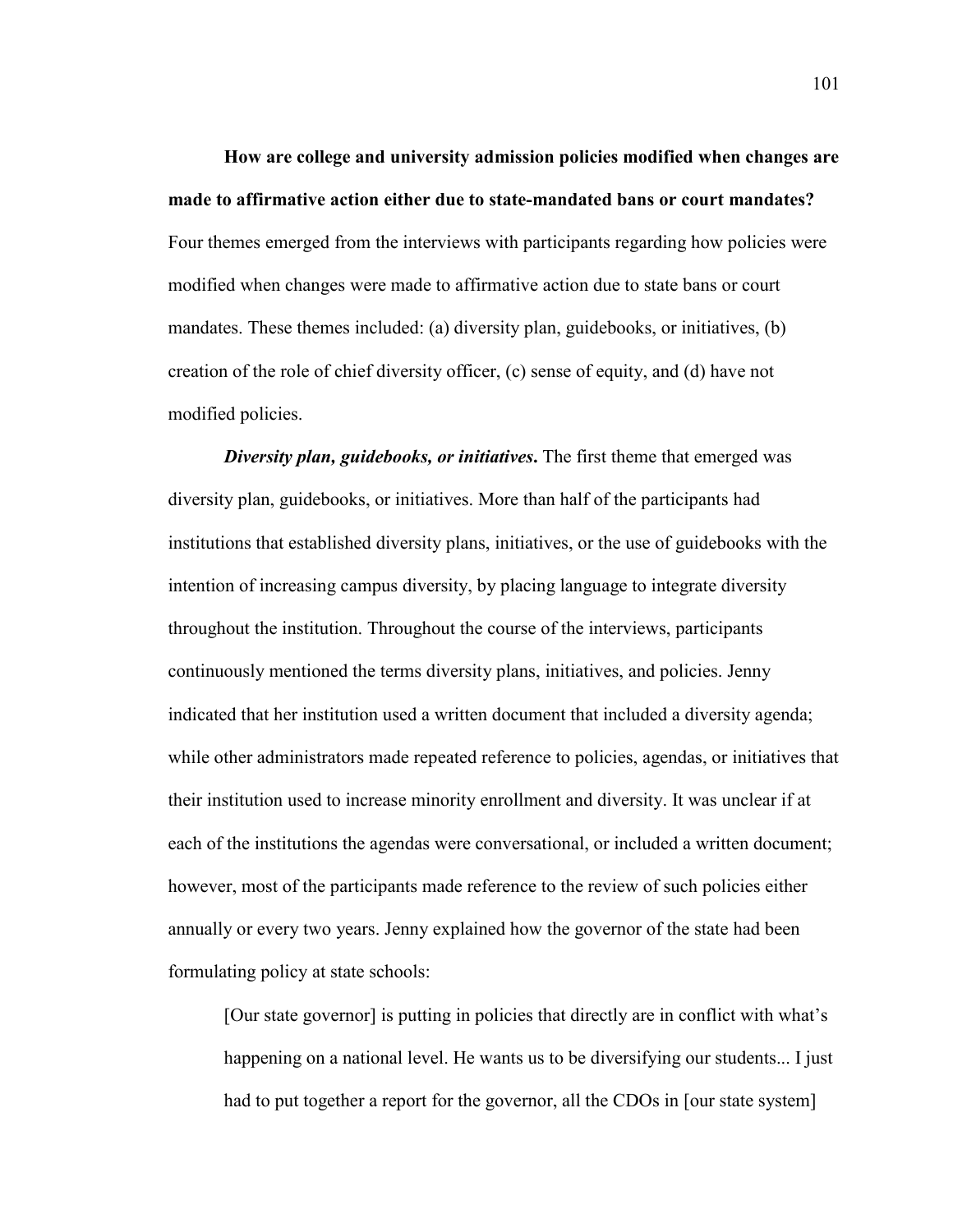had to lay out all the things that we've accomplished, what we're doing as a campus to support diversity. (Jenny)

The data suggest that these initiatives drive and provide the opportunity for employment of targeted recruitment strategies. Participants shared:

. . . we have a number of strategies and initiatives that we employ to introduce students from underrepresented populations to the campus in hopes that they will choose us for their college, university. So, that is a very intentional initiative, if you will, that helps us be as diverse as we possibly can. (Peggy) We go to different conferences that are geared just for underrepresented students, it is part of our commitment. And those are deliberate programmatic initiatives. We look at statistical data of national averages for certain ethnic groups. And we assess students based on the data. (Jane)

Part of [our] holistic review is that we are looking at all of the different institutional priorities that the college has and those are set by the board and by the senior staff. Those are all of the things that we keep in mind. All of the goals that we have, the things that we're working towards . . . (Cheryl)

The statement made by Cheryl provided an example of how the use of planned guidebooks or initiatives and the deliberateness of diversity by the president's 'cabinets', or university councils' directives might have impacted some of the institutions. Jane from a private Northeastern school mentioned such an impact regarding the influence of the president of the institution impacts the way the plans, initiatives, or guidebooks are actually handled.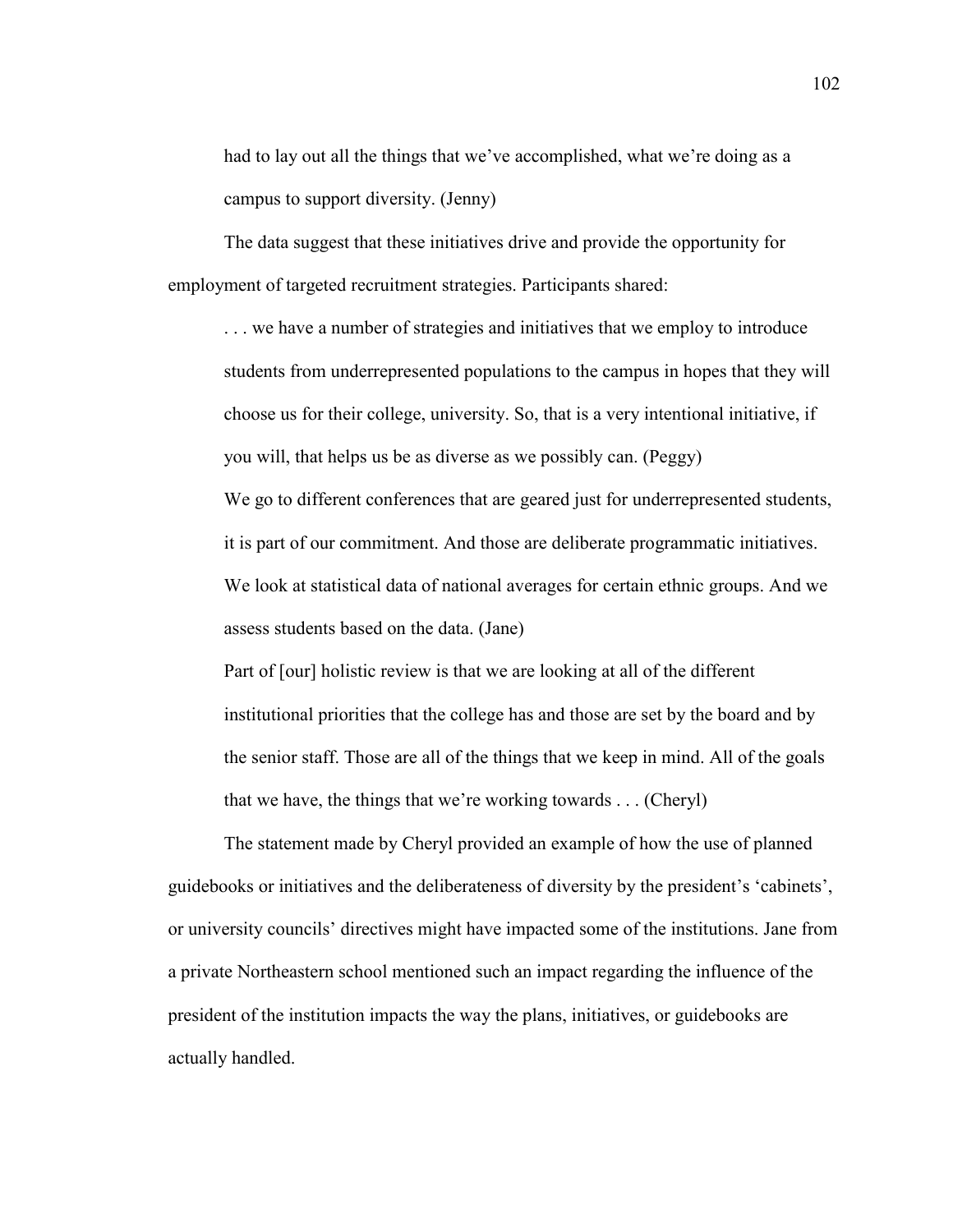. . . the diversity part, that is intentional. We are deliberately saying where are these stronger Black, Hispanic, minority students? Where are they? And can we bring them in for an interview? Because we are deliberately making the effort to make our student body diverse. And part of the reason [is] because [our city] is a diverse city. We need to have a school that looks like the people that we're serving . . . The President himself had a directive for us to increase the Hispanic population in the program. So much so, he developed a Hispanic scholarship. (Jane)

Many of the participants discussed the way diversity and bringing URMs to the campus was woven into the fabric of their admissions, mission, and policies. Similar to Jane, Edward expressed how the influence of the senior leadership and the campus community affected the implementation of affirmative action/increasing diversity policies "So, we have a relatively conservative legislature in [this state], and an even more conservative University Council, and Board of Visitors, such that there has been a real resistance. The place is highly risk-averse." It appearred that these guides, plans, and initiatives were the first step to creating a new foundation, but embracing these changes required the support of the campus community. Mike pointed out how the president of his institution enacted a change in policy.

Well, with respect to policy, if you wanna talk about policy, now that's set at the presidential level. Just to give you an example, the president, in response to some conversations with students and faculty, the president, a year or so ago, hired a chief diversity officer to oversee how [this university] is directing its efforts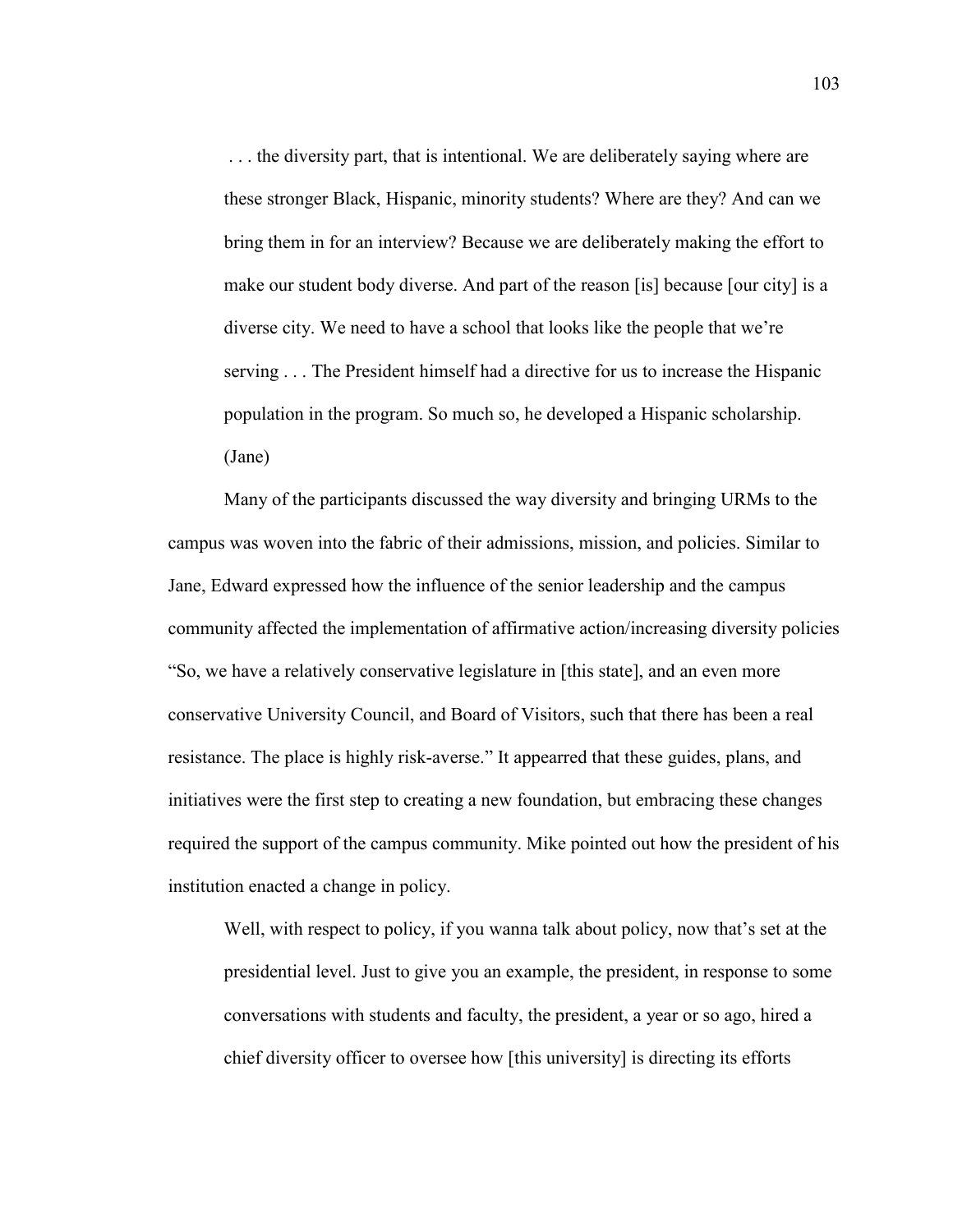across the different schools and programs around diversity and inclusion. And to set policy around having that as a priority. (Mike)

*Creation of the role of chief diversity officer.* An additional theme that emerged from the data was the creation of the role of Chief Diversity Officer (CDO). One of the strategies that some institutions used as part of incorporating diversity plans and agendas as a mission to its value, was creating positions of CDO. Chief Diversity Officer is an executive level leadership position that centers around cultivating the campus community on matters of diversity and to help the campus community abide by and comply with the policies and initiatives generated out of the diversity office (Wilson, 2013). The CDO's role varied at the different institutions with which the participants in this study were employed. However, the participants generally reported that the role of CDO at their respective institution involved dealing with policy, practice, student success, recruitment and retention, climate and culture, and working with HR in the recruitment and retention of minority faculty and staff. Peggy described how as an inaugural CDO, an institution may have a policy in place and a new plan, but how the CDO may affect policy change:

Well, as an inaugural CDO, it's really important to determine what it is you're planning to do. When a university hires a CDO for the first time, they have maybe a strategic plan, they have some information about a job description in terms of the role they want the CDO to play. But then you get the job, and you see things that need to occur, and you know where you need to place an emphasis. And some things will be emphasized more than other things, and so forth… the original job description that I had, entailed working with faculty, and working with students, and working with staff to increase our, or to move the needle I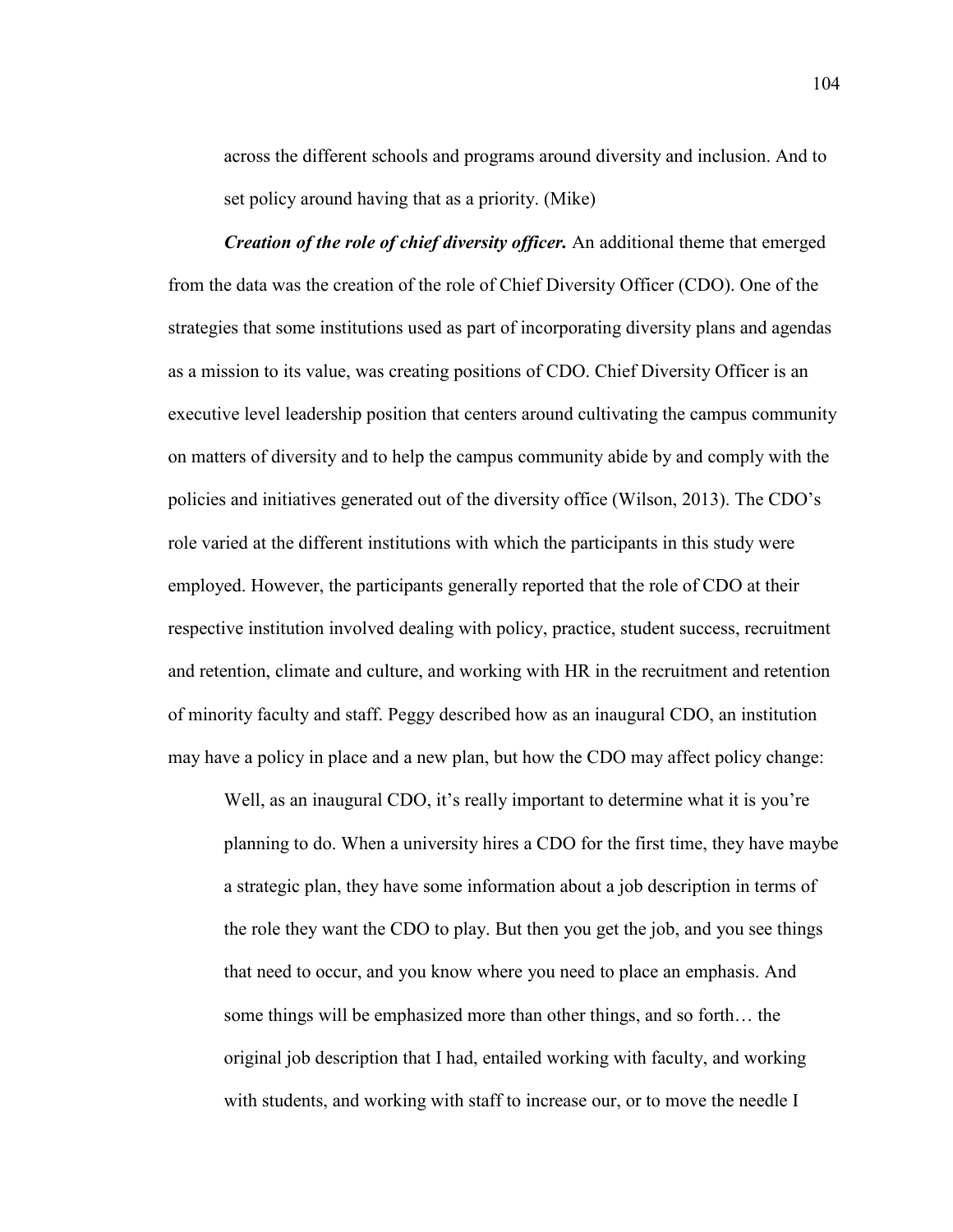guess, on our strategic plan that was in place at that time. So, there was a strategic plan that had a diversity plan that was created separately, and the CDO was brought on to help to implement that strategic plan. Then after arriving, I decided to put some structures around the goals of the plan, if that makes sense. (Peggy) Kemper, in the inaugural role of CDO at a Midwestern public institution,

described how this position translated beyond policy formation, but also to the recruitment and retention of minority populations:

Currently at [this institution] the chief diversity and inclusion officer is a new role. A big part of what I do is lead the campus in thinking strategically about not only recruitment and retention, but more importantly success of individuals and marginalized population and enhancing the climate as it relates to diversity and inclusion overall. Working with my colleagues on the cabinet and deans and other administrators and departments to just strengthen everything that we do to make this the best campus we can possibly have. To where anyone without regard to their race, gender, sexual orientation, religious beliefs or disbelief, or whatever background they come from can be successful. Just knowing that because I'm in this job, there's a greater probability that people from marginalized and underrepresented populations will be likely to come to school here and ultimately graduate. Some of whom will go on for master's and doctorate's, because I'm on the job. Then, too, others will come here, and they'll work as faculty or staff and administrators and be more likely to have success and thrive in this environment, because somebody like me with my passion and my experience around diversity and inclusion is on the job and in this particular position.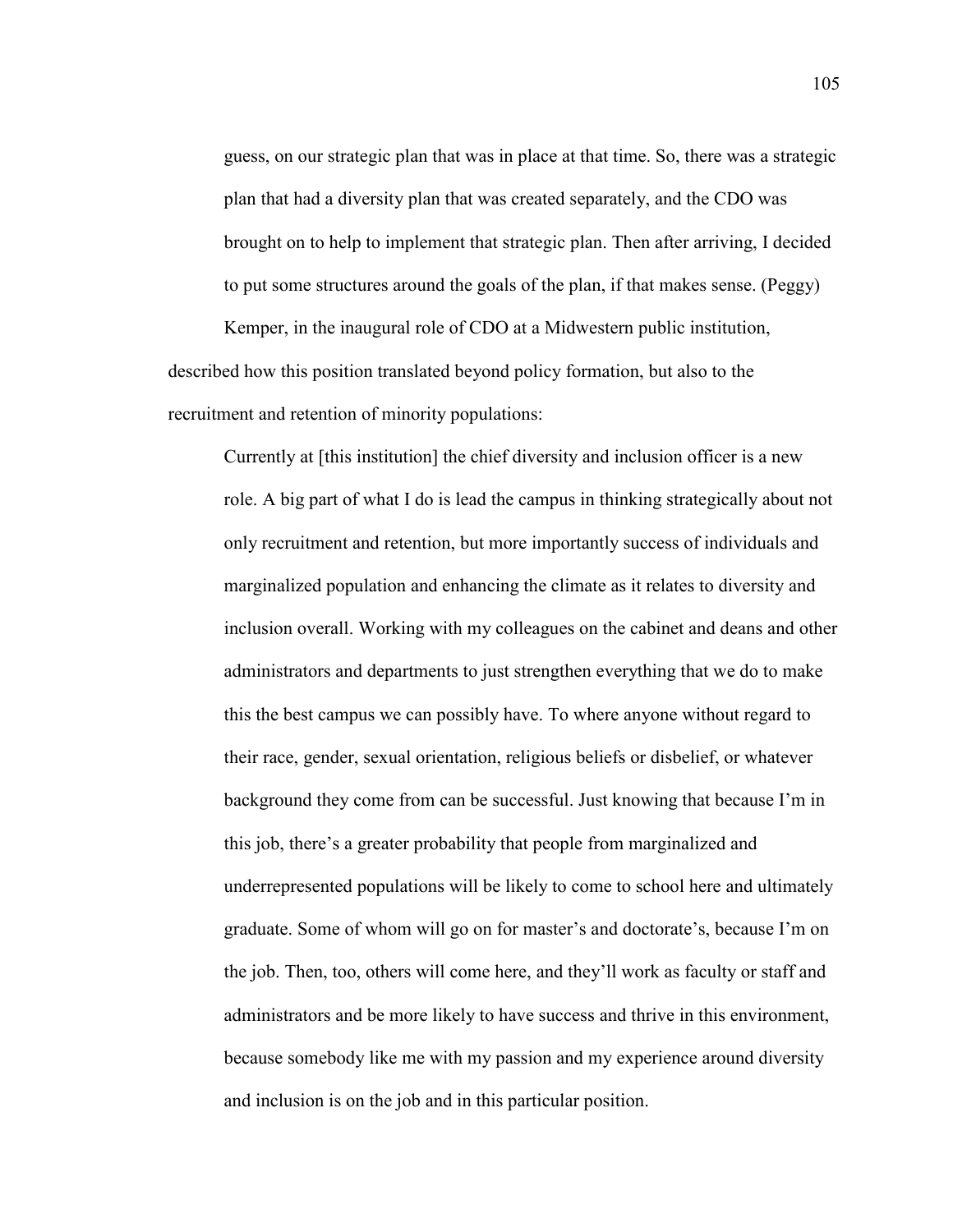**Sense of equity.** The role of the CDO was used in helping to create an equitable and inclusive environment, which is related to the next dominant theme of sense of equity that emerged from the data. In the context of the participants' responses, *equity* was defined as the understanding of conditions within the United States' educational system comprised of systemic barriers that deny some students access to education and other opportunities enjoyed by their peers. Therefore, putting systems and supports in place to overcome these systemic barriers to ensure that these populations of students are provided an equal chance for success (Bowen & Bok, 1998; Bowen, Kurzweil, & Tobin, 2005; Chen, 2017; Harper et al., 2009).

Over half of the participants discussed equity and the value of equity as an essential element in policy modification. Participants described the necessity of looking at data, looking at the disparities in terms of enrollment, retention and graduation and determining what changes need to be made from an equity lens, and the attendance of equity and inclusion conferences. There appeared to be a connection between the institution adopting policies that not only allowed for equal access to URM populations but also providing equal opportunity to URM populations by senior leaderships embracement of a sense of equity.

The study participants felt that the first thing involved in increasing access for URM students was for all senior leadership to have a greater understanding of equity, and what that might mean in each particular context as they look at various statistical, national, or institutional data sets. Peggy elaborated this perspective when she noted "the first thing is to have the mindset as to what equity would mean in general, and then more specifically on our campus." Participants who spoke to the theme of equity recognized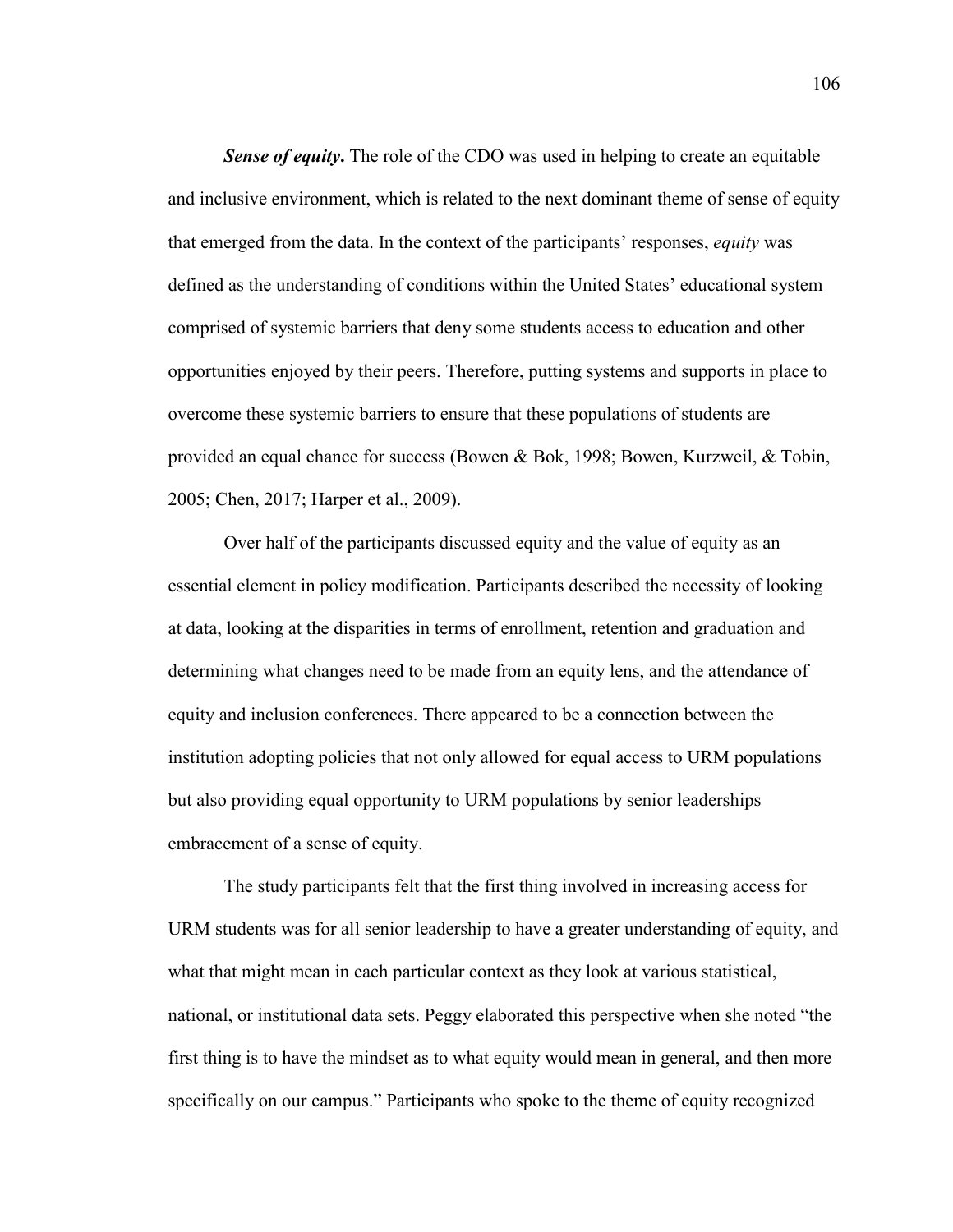that the neighborhoods, including schools, are often segregated, under-sourced in terms of government allocated funds, infrastructure, and as Jenny explained, "where the same opportunities are not provided that middle-class White kids receive." With regards to the theme of equity, the participants generally agreed with Jenny when she described the need "to provide support to these highly capable students which did not receive the same opportunities within the K-12 school systems." Jenny further opined that when using an equity mindset an institution must ask:

what are we going to put in place to make sure that students are getting the support? And that we're looking at what we're providing from an equity standpoint. That we have to be equity-minded in when we think about the support that we're providing. Not that students aren't capable because they are highly capable, it's that they haven't been given the same opportunities in the K-12 system. So, how do we create that model and give support, have mentorship so that students are successful and that they know, that it's clear to students that we know that they will be successful, and these are the ways and the path to do that. When asked how policies were modified to ensure equal access Cheryl, from a

private West Coast institution answered the question and stated:

I would say that it goes beyond equal access to it needs to be equitable. For us, that means that you're going to do different things in different areas and for different students and that is acting with an equity mindset. For us, when we think about that, I think that there are a couple of things that we have to do. I think we have to have a pulse on the questions and concerns that students have or the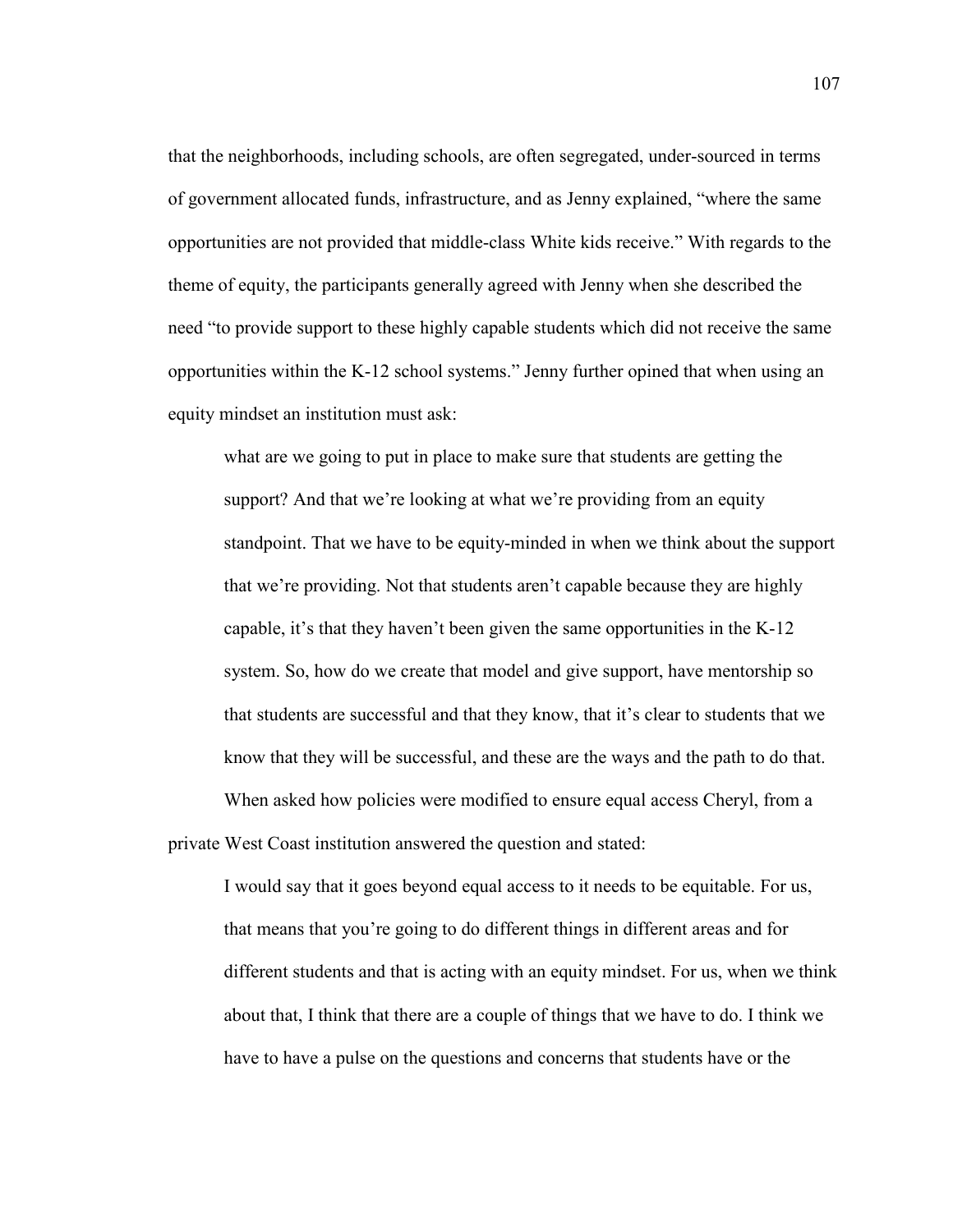objections to what we can offer them. The best way we can do that is connecting with high school counselors, and with community-based organizations. (Cheryl)

The participants who spoke to the sense of equity theme appeared to work towards looking beyond getting the students equal access to the institution and are have a greater interest in attempting to provide students with the resources they need to succeed and an environment that is equitable.

*Have not modified policies***.** When participants were asked directly if and how their admissions policies were modified when changes were made to affirmative action either due to state-mandated bans or court mandates happening across the nation, over half stated that their institutions did not make changes to their policies. Five of these institutions were private institutions and two were public institutions that either used open enrollment strategy or lower enrollment strategy. One of these private institutions was located in a state where a ban on the use of race in the admissions process was implemented. Although all of the participants from the private institutions described racebased recruitment strategies, all but one reported a decrease in the enrollment of their institution's minority student enrollment. Two of the participants explained that their respective private institutions were not subject to the same requirements and mandates of public institutions, and can follow national directive to look at the race of an individual in a holistic sense. Peggy explained that:

*Grutter v. Michigan* clarified a way forward that many universities, including [this university], is pursuing at this point. And that is, we have a diversity rationale, which means that we think diversity is essential to the mission of the university, and also the goals of the university to create or graduate graduates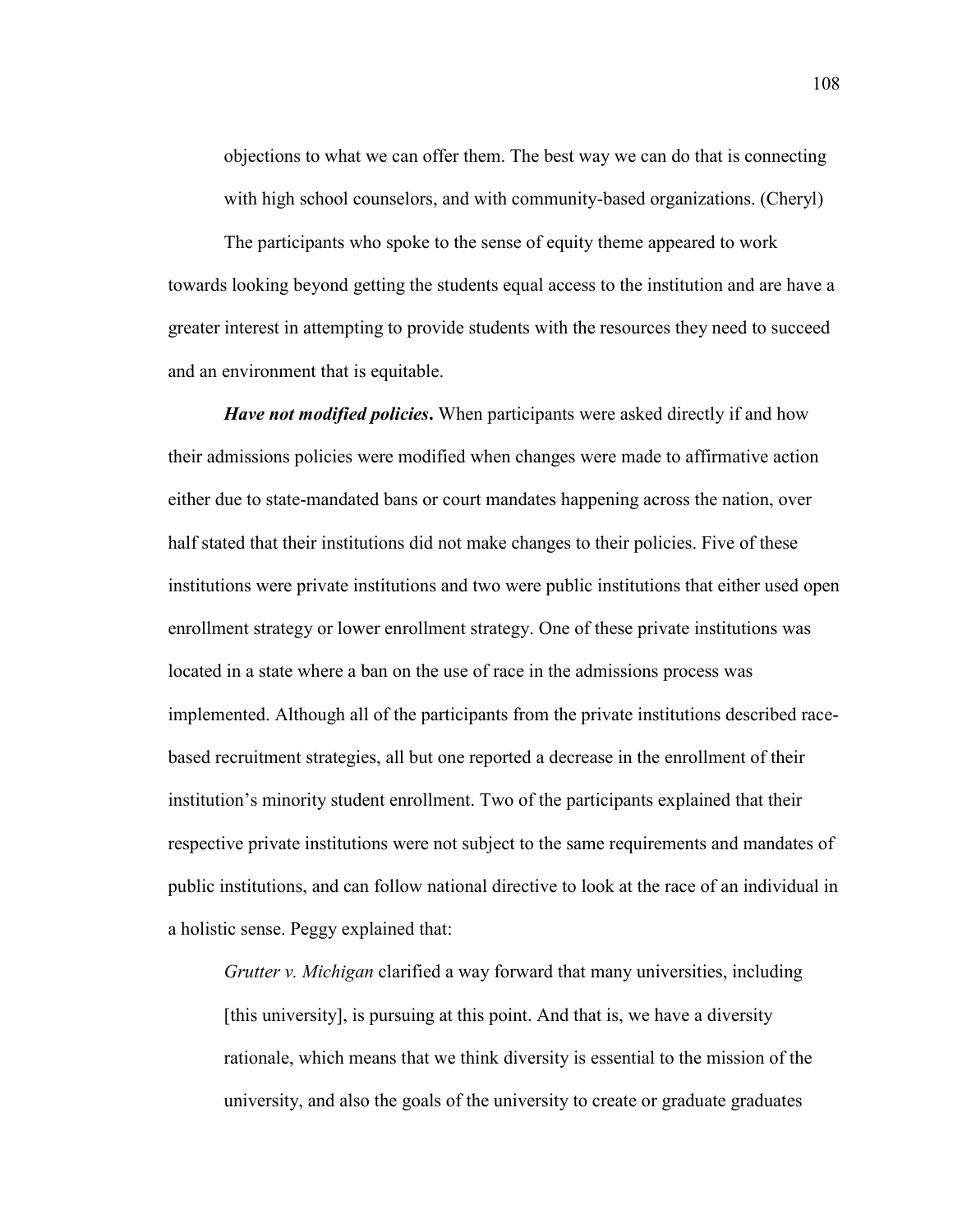from diverse backgrounds that can meet the challenges of an increasingly interdependent world. So, we think diversity is a very, very important critical part of that vision . . . Although we are race-conscious we do not have a system that privileges any race. (Peggy)

Based on the perspectives of the participant, all of these private institutions were watchful and interested in the challenges that are occurring, but felt that they have been largely unaffected in the need to make policy changes.

**What are the strategies that have been utilized to address any decrease in racial and ethnic minority students as a result of changes in race-based affirmative action?** Although most of the participants directly stated that their respective institutions did not need to make policy changes based on the multiple state and ongoing legal challenges related to affirmative action (i.e., *Regents of the University of California v. Bakke, Gratz v. Bollinger, Grutter v. Bollinger, Fisher I & II, Hopwood v. Texas, Prop.* 209, similar state bans), it is important to note that all participants discussed at length the multiple strategies that their institution employed to increase racial and ethnic diversity. The themes listed above in the management of affirmative action are: the holistic evaluation process, financial aid/scholarships, strategic alliances and targeted recruitment, and creation of the position of CDO. What was unclear was *when* these strategies were employed, whether the institutions employed these strategies based on a decrease in minority student enrollment, or if the respective institutions were proactive in their strategic planning. A pattern that became clear in the data is what is being referred to as a 'diversity rationale' theme.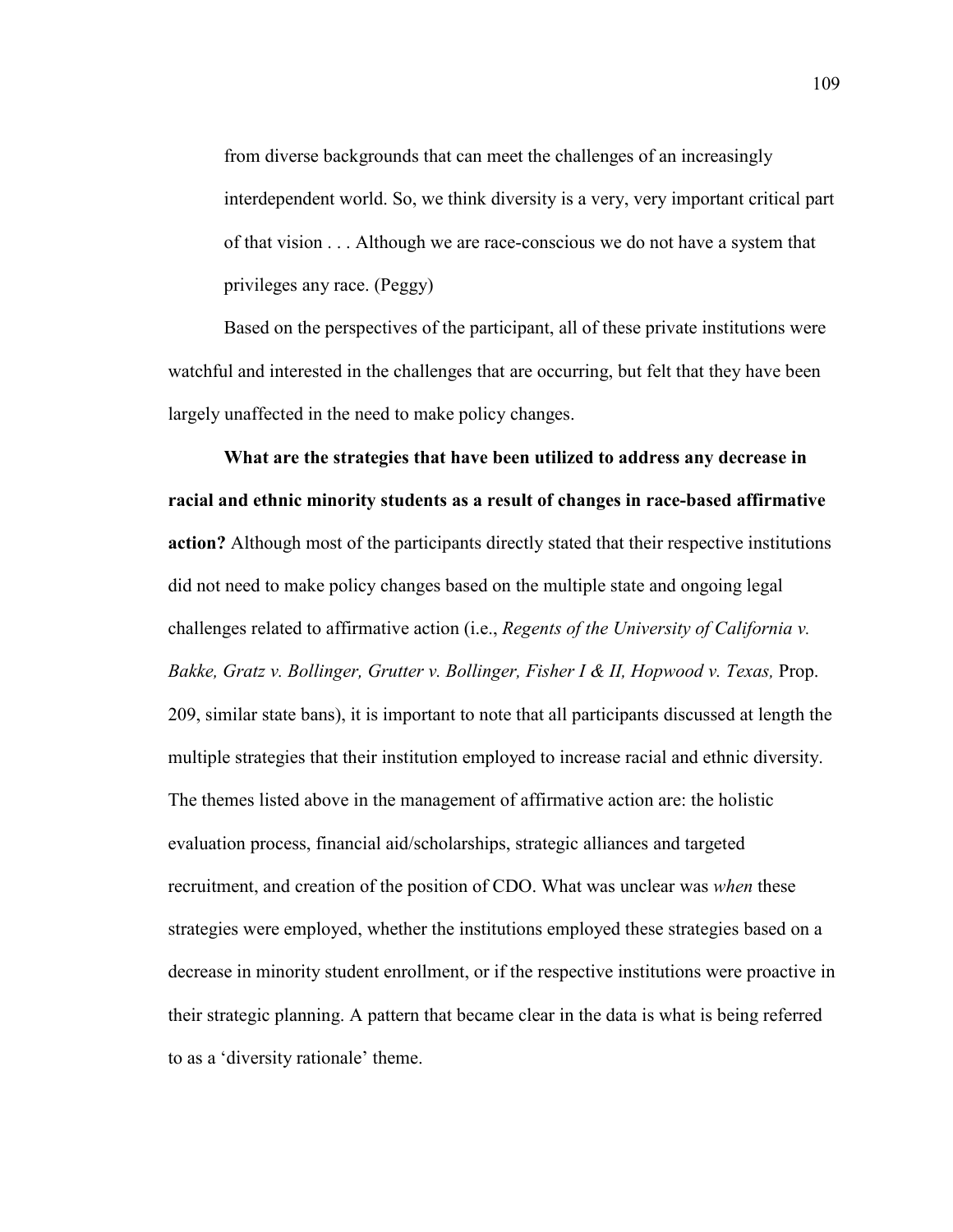*Diversity rationale***.** The term diversity rationale referred to and included both the institutions' as well as the participants' commitment to diversity. The essence of diversity, and all but one participant mentioned that the aim of institutions to make diversity a major part of their institutional priority in their mission. Although diversity has many facets, it is inclusive of race and ethnicity. Peggy described, "What [this institution] attempts to do is to recruit a class that is sufficiently diverse, so that the class has an opportunity to interact with people from various backgrounds." Dean another participant, described that prior to his arrival, his institution decided to take "a different direction, to become a more diverse campus." In addition to the institution taking on the commitment to diversity, is the administrators' personal views reflecting their commitment to diversity. Participants offered several reasons for their respective institutions' willingness to make diversity an institutional commitment. One reason embraced by most participants can be seen in the below statement:

A part of what we want to be able to do is reach students, as well as faculty and staff, and all the different populations, to kind of make sure that we're as diverse as we can. The reason that's important is because if you're talking about solving problems and dealing with issues globally, the more diverse you are in those students, faculty, staff, and administration, the greater the probability you are gonna be prepared to answer those questions, right? Because if we all come together to think about accomplishing one thing, and one way, and one way only, then we miss opportunities. We miss our ability to solve some problems and what have you. So those different life experiences and those different backgrounds and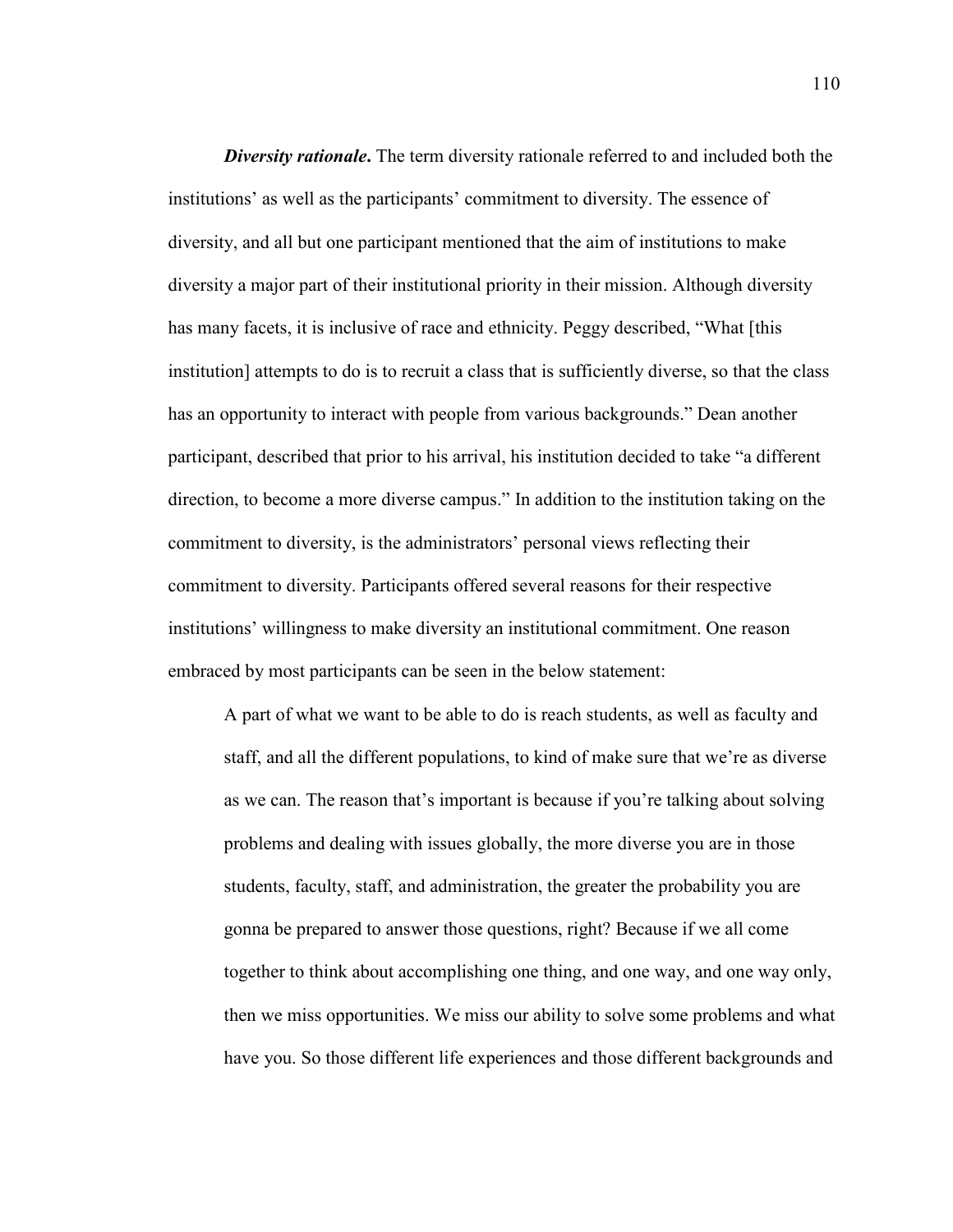lenses and things of that nature help you be diverse, and more rich, and more able to learn from and with different people and solve problems. (Kemper)

Another reason provided by Jenny that was also inferred by other participants for the willingness of their respective institutions to embrace the diversity rationale was the need for diversity being essential to the institution's survival.

We're in an interesting time . . . In [this state], for colleges to survive they need to diversity their student population. Because the numbers of, particularly in [this state], the numbers of White, middle class students is dwindling to where you're not going to make your class if that's the only student you're looking at. Colleges have to be intentional in thinking about what are we doing to recruit and retain students of color . . . I think that there are some colleges that won't stay afloat if they haven't really thought about the value and why it's important to diversify your class.

**What are the perspectives on affirmative action of the administrators who are in charge of implementing programs to ensure equal access to historically underrepresented racial and ethnic minority students, on affirmative action?** When inquiring about the administrators' perspectives on affirmative action, the most dominant themes that emerged were: (a) need to look at race, (b) affirmative action is misunderstood, (c) sense of equity, and (d) without affirmative action less diversity will be achieved.

*Need to look at race***.** The most dominant theme that emerged from the data related to the perspectives on affirmative action of the administrators was the need to continue to look at race. Seven of the nine participants describe that they "want to look at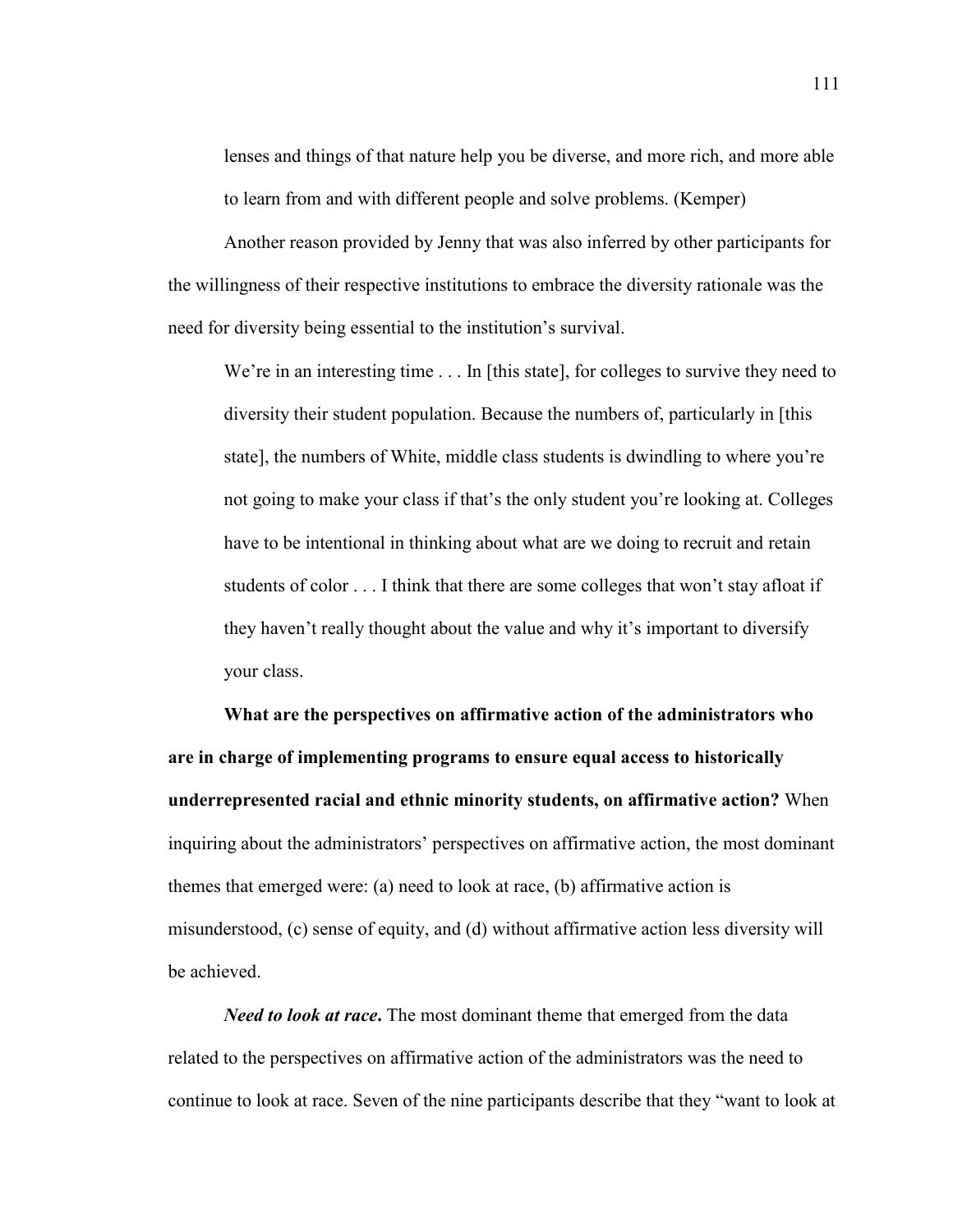race," "to be intentional," and "provide opportunity to ensure equal access to URMs." Study participants also felt that in order to have a diverse campus they "want to look at race." Jenny further delineated the need to look at race when she shared, "I want to look at race and I want to make sure we're giving people opportunity. Particularly when a campus, most campuses are historically White." Additional languages used by participants when referring to this theme were the terms *needed* and *necessary*. An example of this can be seen with statements such as "I think [affirmative action] is needed more now than ever," made by Jane, or when Kemper stated, " most institutions still need it [affirmative action]. Quite a significant majority of institutions across the country still need it. That's my take." With data from the participants showing such a strong desire to use race-based affirmative action to ensure access was provided to ethnic minorities, Participant Kemper posed the question:

Now, when you ask me what would happen if you take away affirmative action, you think we don't have a[n] equal representation or we don't mirror the availability of people with the requisite skills and abilities and credentials and things of that nature [currently]. Just imagine if we didn't have what little support we have with affirmative action. Where would we be then?

*Affirmative action is misunderstood***.** The second theme that emerged from the data related to the administrators' perspectives on affirmative action was that affirmative action was misunderstood. Over half of the participants conveyed that affirmative action was misunderstood. They believed that the simple association of the term 'affirmative action' might imply to some that racial quotas were used in the recruitment of minorities to ensure a diverse class from various backgrounds. Participants discussed the various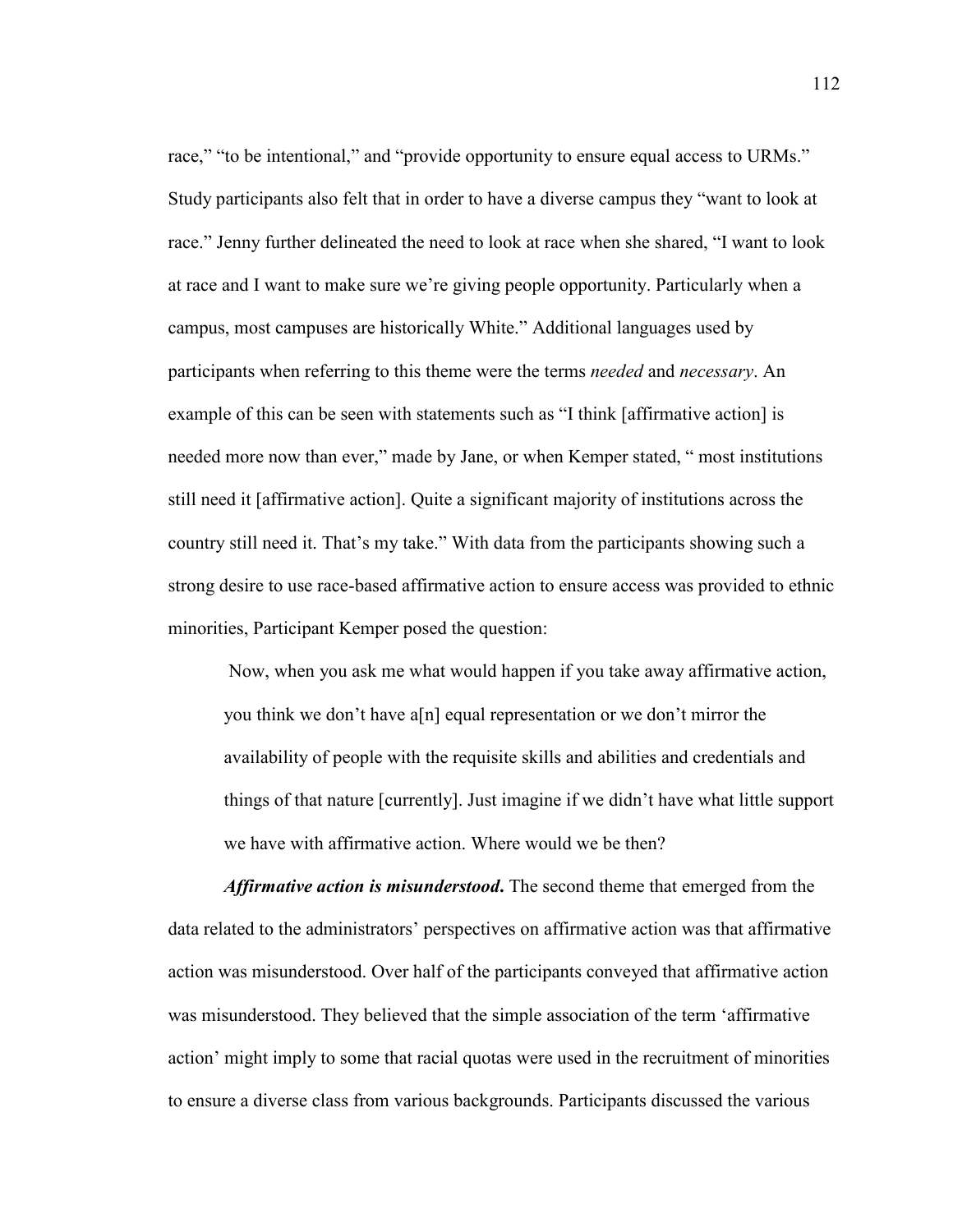ways affirmative action may be misunderstood. Mary noted that "unfortunately, I think that the way that we've seen it play out is that now people feel like it detracts from other peoples' applications, but really affirmative action was used as a way to look at other components of the applications." Another participant, Edward, described his experience with affirmative action to include both as the perceptions of others as well as his personal experiences with it.

People think of affirmative action in all kinds of different ways. That it's about Black. Or you know, just aspects of kind of identity. Or that they believe that it's about taking away something from White folks, and Asian folks, which is a big thing now. Lots of Black folks don't want to be associated with it, and I think I had an aught with it, prior to coming to the University of Virginia, and seeing what the deal is. I believe in *affirmative* approaches to equity, and I believe that we have to take *action* in order to get there. Whether I would subscribe to affirmative action as a paradigm, or just the language, I don't know, because *it is fraught*, right? Particularly in a space like [my institution] . . . but I do very much believe in which the tenets rest . . . We need an affirmative approach that honors our history and kind of contextualization of reality, and that helps to nurture us forward. I will say that as long as we have extremely conservative folks in the Office of Legal Counsel, and the Office of Communications, we're not gonna go very far with it.

Mike described the idea that the term affirmative action created a feeling of anxiousness and the description of affirmative action being misunderstood: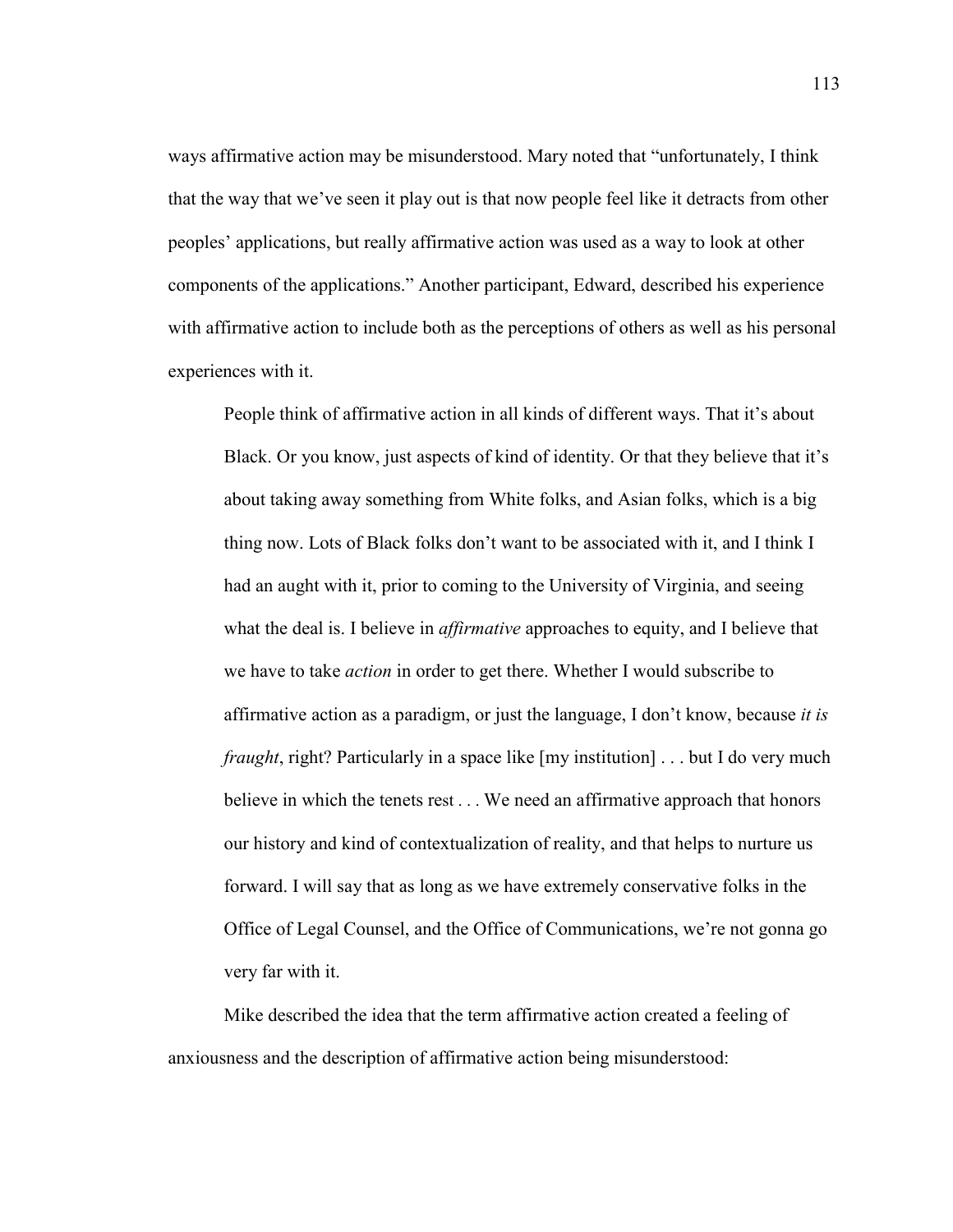Personally, I believe affirmative action is a necessary tool. I also think it's very much misunderstood and has been bastardized by conservatives who would like to see it go away and positioned as something that is some sort of [a] gift horse that unfairly puts people who don't deserve it in positions that they haven't merited. That's not the case. To me, affirmative action is about making sure that all communities have access to an opportunity. I think that's evidenced by the fact that once affirmative action rules are in place, the major beneficiary has been White women, as opposed to any people of color. Because those were people who have traditionally been excluded from the process. I think, unfortunately, affirmative action has been equated to targets and quotas and that's just not the case. That's not what it is. (Mike)

**Sense of equity.** The study participants described their respective institutions as recognizing that diversity had value. Additionally, these institutions had at some point begun various strategies to help push the diversity agenda forward. Sense of equity was one of the dominant themes that emerged from the data regarding the administrators' perspectives of affirmative action. Over half of the participants ascribed to the sense of equity theme for implementation of their institution's diversity agendas. The sense of equity theme was defined as both the institution and the administrator recognizing that equality and equity are different and that the use of equity was a good way to go about increasing ethnic minority diversity. Edward illustrated this view:

Now, I'm taking the university through what we call an institutional equity initiative, on race and equity. And it's with [a western flagship campus]. The difference between equality and equity, as we are defining it, is that equality gets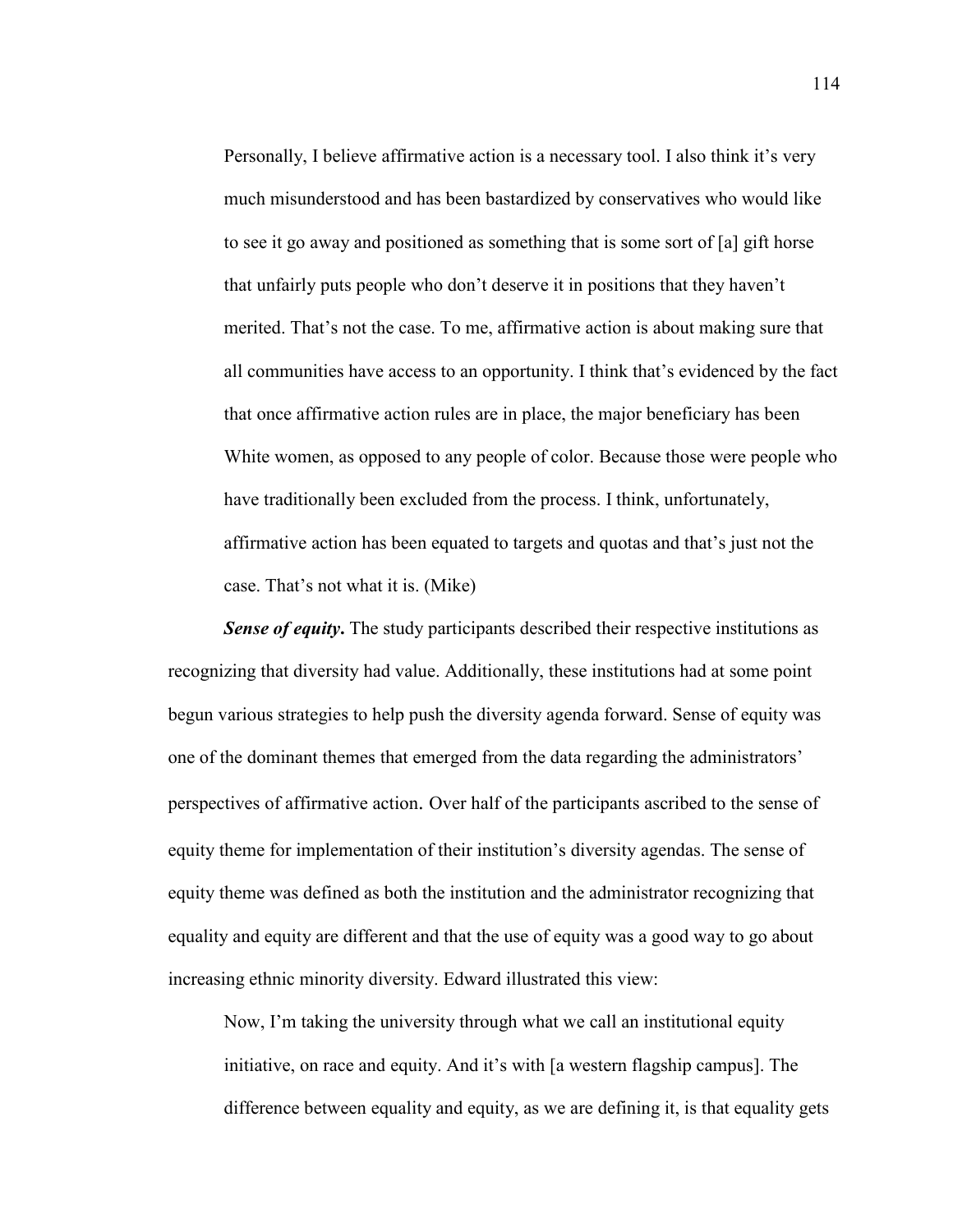everybody the same thing, right? And that's what universities do. Equity gives everybody what they need to succeed. And there's a differential in what people need to succeed. I would say that opening the doors is not sufficient. In fact ... Basically talking about an inclusion paradigm . . . [I feel] inclusion is bad for business. Because when we include . . . basically, inclusion says that we get to include whom we want, in what we want, and what aspects of them we want. That can be inherently exclusionary, particularly in a university setting that claims that it wants the best and the brightest. How do we define "best and brightest," particularly when the structures to define "best and brightest" are inherently biased against people of color . . . So, standardized testing and the like. I will say to you that once students get in, there has to be equity there, too . . . And so, I guess the point I'm making is that policies around entry, that are race neutral, probably don't get at equity. They may get at equality. And even if they get at equity, the environment into which students come may also be inequitable . . . Or lacking a sense of real equity. (Edward)

Participants further described attending conferences on equity and inclusion. Attendance at these conferences further contributed to the sense of equity being a part of the mindset of individuals that appeared to help these institutions to achieve the diversity that the institutions are embracing. Cheryl described how her institution attempts to work on diversification through an equity lens:

I would say that it goes beyond equal access to it needs to be equitable. For us, that means that you're going to do different things in different areas and for different students and that is acting with an equity mindset. I think we have to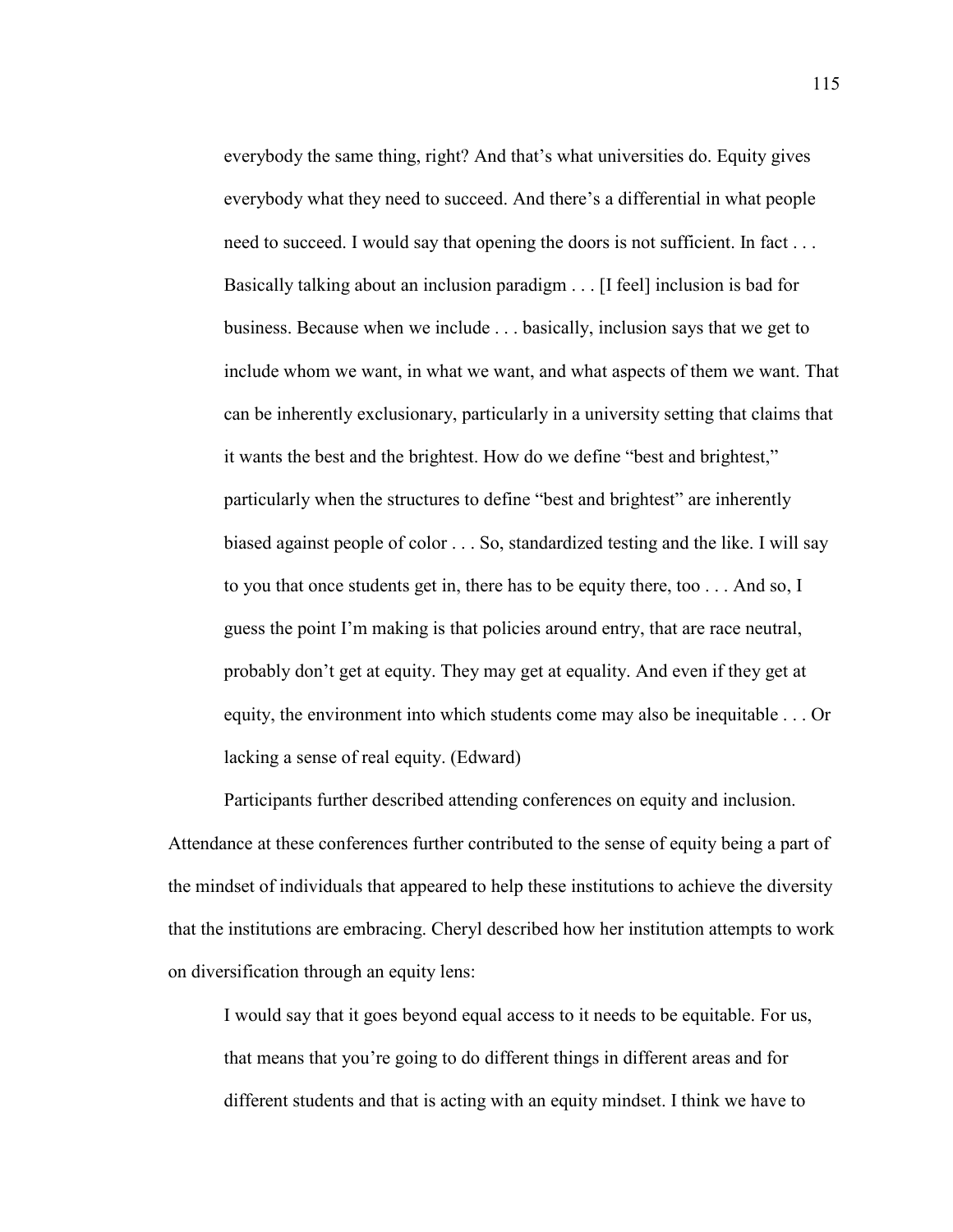have a pulse on the questions and concerns that students have or the objections to what we can offer them. The best way we can do that is connecting with high school counselors, and with community-based organizations. Really having thoughtful conversations with them 'cause they're on the ground of 'what are of the objections that they are hearing' to considering [this institution]. Can we overcome some of those objections? Are some of them immovable? Then being flexible enough in our programming and in the things that we're doing with students not just related to admission but also with recruitment that seek to over overcome those. (Cheryl)

*Without affirmative action less diversity will be achieved***.** Another theme that emerged from the data in relation to the administrators' views of affirmative action was without affirmative action less diversity will be achieved. Just under half of the participants spoke to this theme. The perspectives included Deans' explanation of the results of flagship campuses utilizing percentage plans and what that could mean to other institutions nationally. Dean shared: "They saw the numbers of students of color and lower socioeconomic students decrease dramatically, tremendously." Other participants described what affirmative action has meant for people of color at institutions of higher education. Peggy explained:

I think that had it not been for affirmative action, there would be a lot fewer individuals [of color] on predominately White campuses. Moreover, I think that Sonia Sotomayor said it best. She, in her career, had some support as she made her way through law school, and she got clerkships and so forth. And she says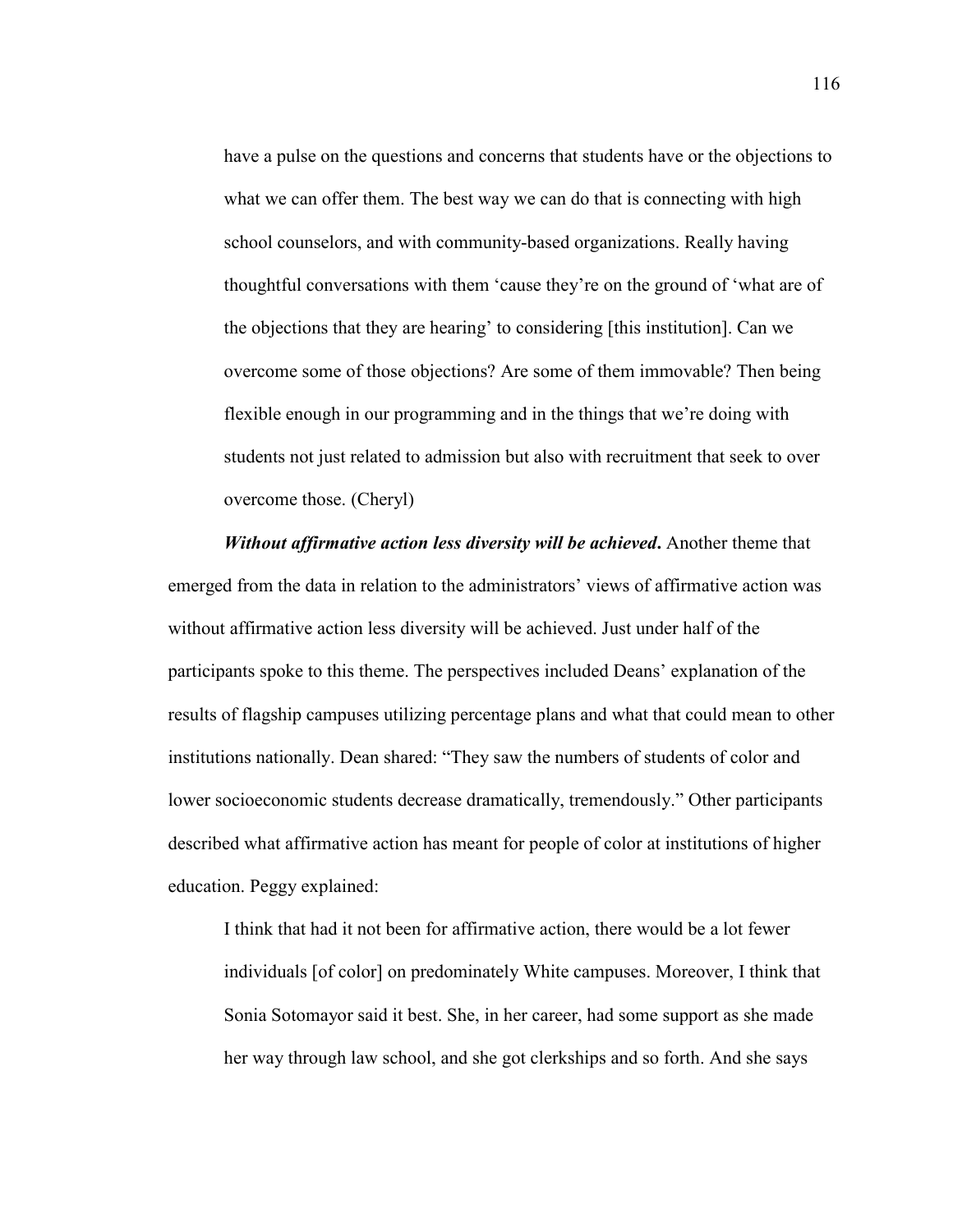that affirmative action, along with her stellar academic credentials, opened doors for her. (Peggy)

Another participant, Cheryl, described both a fear and a hopeful view of affirmative action when she explained:

I sort of have two minds about it. I think that there is the chance that it could be devastating to the diversity of college campuses. Part of our institutional mission and the work that we do is creating diverse communities in a lot of different ways. In that way, I think that the thought of losing that is scary. I do think that admission folks are very resourceful and that people and the work that we do, I do think the colleges would still try to find a way to have diverse communities. I'm not quite sure how they do it, but I do think that they would try to find a way.

## **Summary of Research Question 1**

When addressing the primary question of *What are college and university administrators' experiences with implementing programs to ensure equal access to historically underrepresented racial and ethnic minority students?* several themes emerged regarding how participants managed evolving changes by using various strategies. The most dominant strategies used by institutions in the management of evolving changes to ensure equal access to racial minorities included the use of: (a) holistic evaluation process, (b) financial aid/scholarships, and (c) strategic alliances and (d) targeted recruitment.

In looking at college and university administrators' experiences with implementing programs to increase access to racial minorities, I wanted to have a better understanding of the participants' perspectives regarding how their institutional policies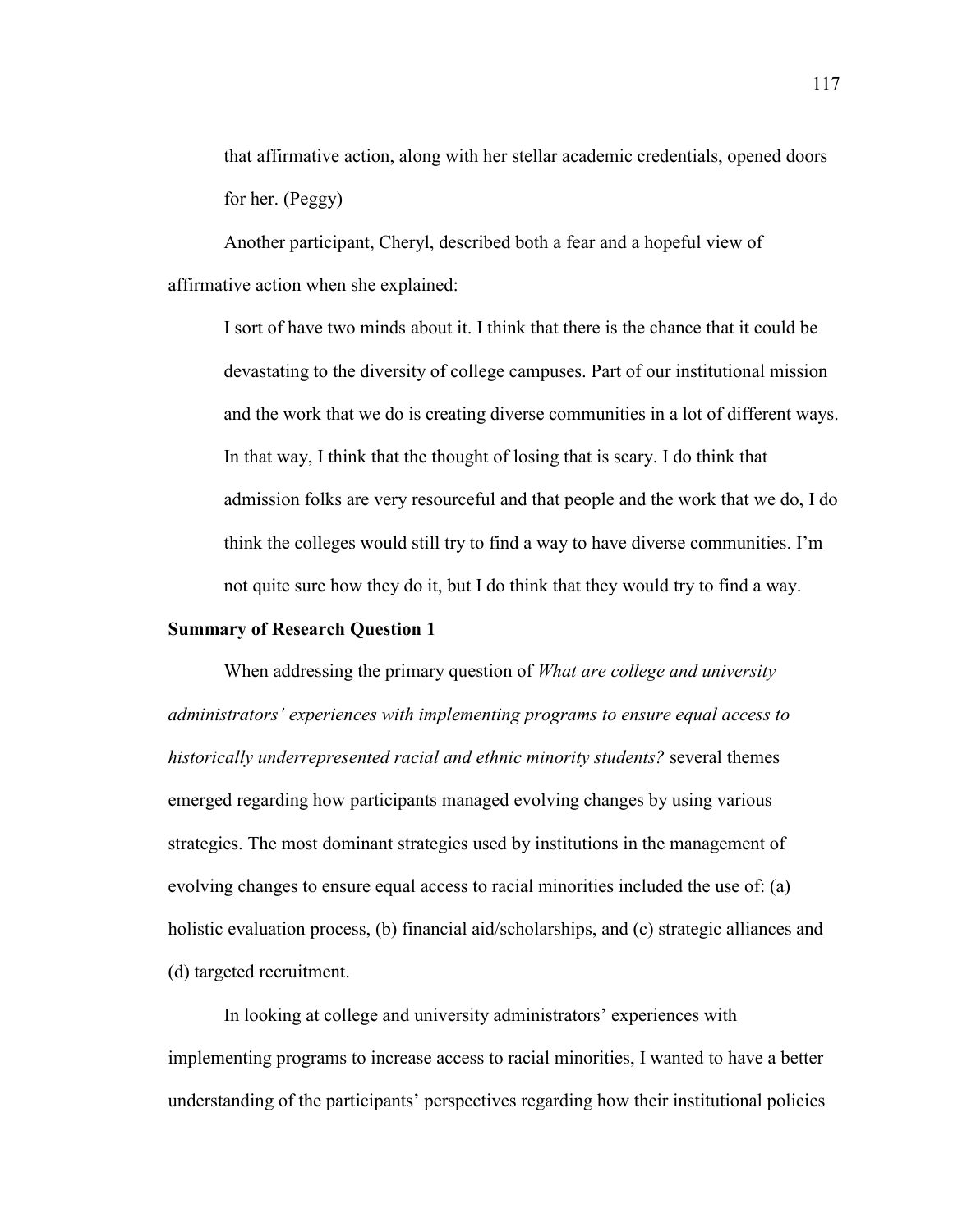were modified when changes were made to affirmative action due to state bans or court mandates. The four strongest themes that emerged from the data were the use of: (a) diversity plans, (b) guidebooks or initiatives, (c) creation of the role of CDO, (d) sense of equity, and statement from most of the participants that the institutions did not need to modify their policies.

Most of the participants explicitly stated that their respective institutions did not need to modify their policies due to issues surrounding affirmative action. However, the data do show that all of the participants' institutions have not only made changes to their policies but have also employed multiple strategies at their institution over time to increase racial and ethnic diversity. Still unclear is whether the institution employed these strategies based on a decrease in minority student enrollment or if the respective institutions were proactive in their strategic planning.

One theme that all but one participant described in the interviews was the institution making diversity a major part of their institutional priority in their mission. I referred to this theme as the 'diversity rational" theme. There were also strategies employed by these institutions to increase their racial diversity. These strategies included the use of the holistic evaluation process, financial aid/scholarships, strategic alliances and targeted recruitment, and creation of the position of CDO.

I did not find distinctions between public and private institutions because each institution was unique in their admissions process in the admittance of racial and ethnic minorities. When I inquired about the administrators' perspectives on affirmative action as a policy, the most dominant themes that emerged from the data were that administrators felt that: (a) looking at race is still needed, (b) affirmative action is

118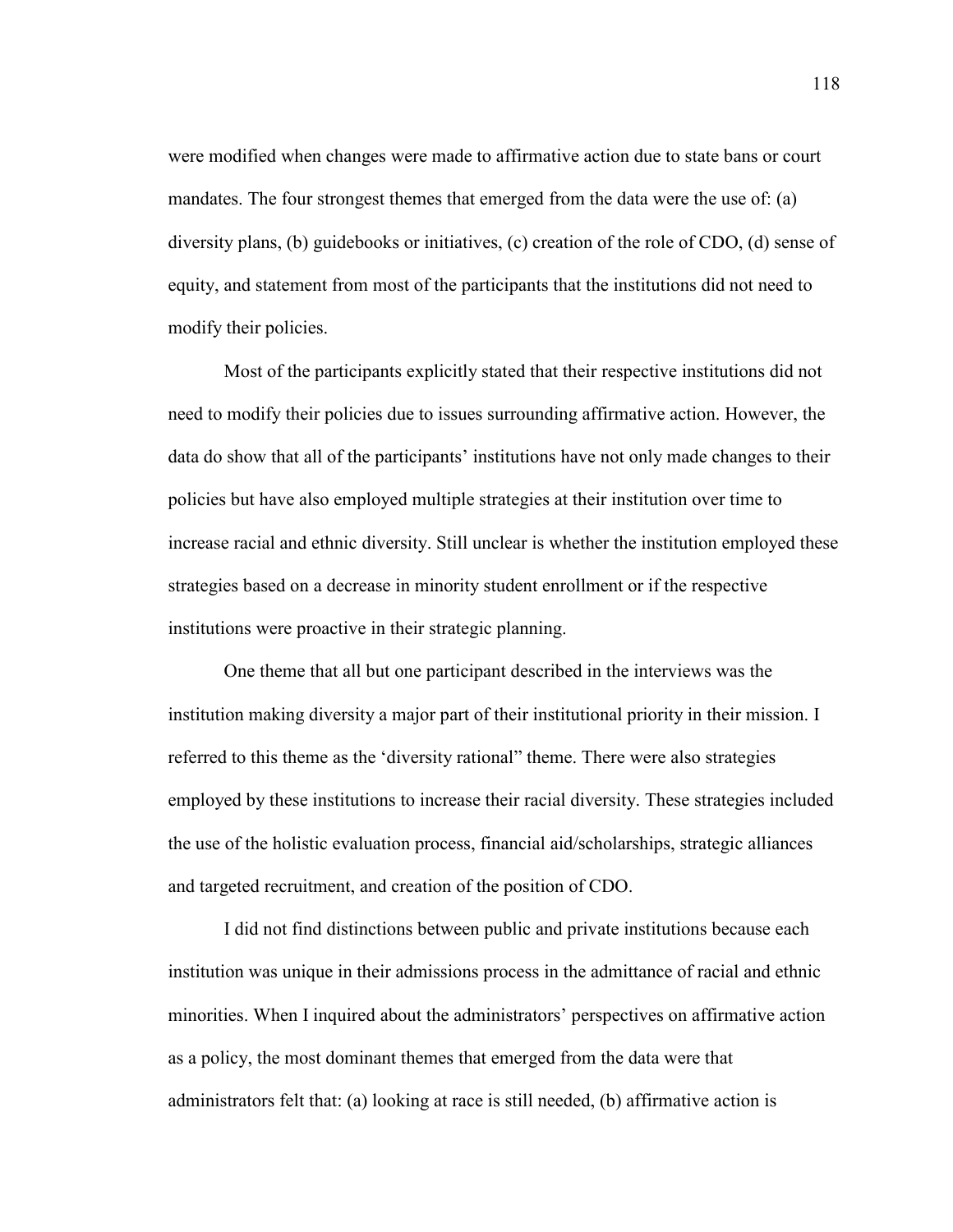misunderstood, (c) a sense of equity mindset is important to be present within the institution and the administration, and (d) without affirmative action less racial diversity will be achieved in colleges and universities.

## **Research Question 2**

**What are the effects of the restriction of race in the admissions criteria relating to the number of racial and ethnic minority students who are accepted and enrolled in colleges and universities?** For the second primary research question, I used three secondary questions to explore the lived experiences of university administrators regarding the effects of the restriction of race in the admissions criteria in relation to the number of racial and ethnic minority students that are accepted and enrolled at colleges and universities within the United States. Each secondary question had its own set of thematic findings that emerged from the data. The first sub-question is presented below:

**What impact has restrictions of race in the admissions criteria had on the racial and ethnic diversity of college and university campuses?** The three themes that emerged from the data related to the impact that the restrictions of race in the admissions criteria had on racial diversity on college and university campuses were: (a) the low enrollment of African Americans, (b) the decline in African American enrollment, and (c) the increase of Latinx enrollment.

Not all participants had the racial demographic breakdown of current student enrollment of their respective institutions available during the interview. However, five participants provided the racial breakdown of their students at their respective institution. All five participants indicated that they experienced low enrollment of African American student population. Overwhelmingly, African Americans had the lowest enrollment rates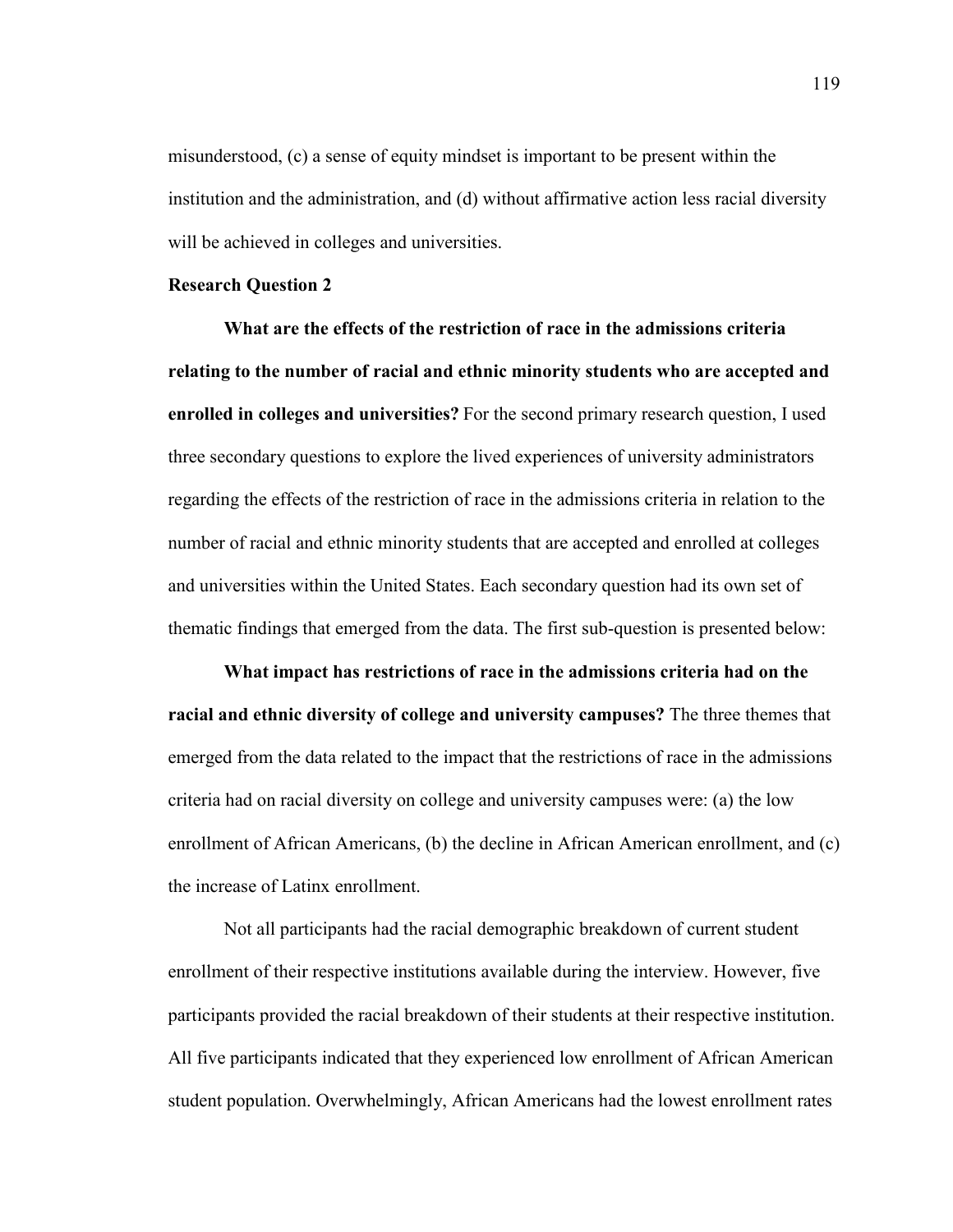among the student population and ranged from 4 to 6%. The second lowest student enrollment rates, as indicated by study participants, were that of the Latinx population that ranged from 6 to 49% of the overall student population. Contrariwise, students who identified as White had the largest rates of enrollment as expressed by all but one participant.

Only one participant mentioned having a very small Indigenous American population. However, during the course of the interview several participants mentioned a strong desire to increase this population's demographic. Also expressed by participants was the difficulty experienced in increasing their indigenous student populations. Two participants provided enrollment statistics for their Asian population (3.2% and 17%). Four participants did not provide the breakdown of their current student enrollment. One participant expressed having an enrollment rate of 7%, while three of the participants appeared to have high rates of enrollment of students of color at their institutions, ranging from 18 to 40%. What is unknown is the breakdown between those students that identified as African American, Indigenous American, Latinx, and Asian, or if they may be from the international student population.

Over half of the participants discussed their respective institutions as experiencing low enrollments of African Americans. Four participants, Peggy, Edward, Cheryl, and Jane, expressed a decline in African American enrollment. Edward described:

In 1995, we were 8.4% Black, and around the same percentage Hispanic. What happened in 1996 is that California banned affirmative action. And that had a knock-on effect, to how institutions brought in folks. And all over the country during that period, particularly the flagships, we saw Black enrollment cut in half.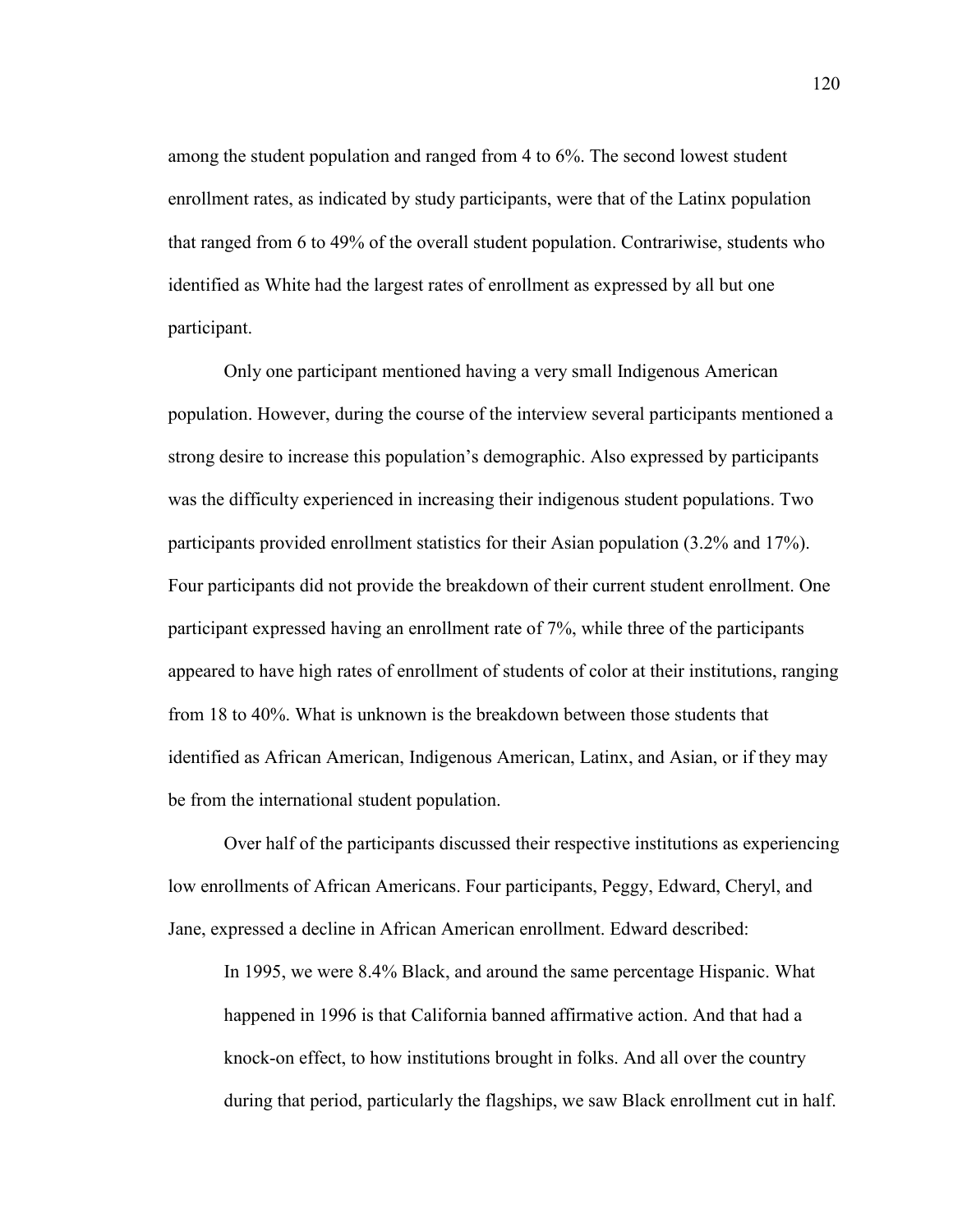Lots of institutions will say that that's not really the case, that in the early 2000s we had the shift to multi-race, and that took away some of Black enrollment. I would say that our data here in [Engineering] indicates that most of our racial mixtures are White and Asian, and that the mixed-race paradigm had no material impact on Black enrollment, Black-identifying enrollment. Hence, there was a 50% reduction in Black enrollment. (Edward)

The second theme was the increase of Latinx enrollment from Peggy's, Mary's, Cheryl's, and Jane's institutions. Half of the participants who spoke to the theme of an increase in Latinx populations also expressed seeing a decline in their African American enrollment. Three of the four institutions that experienced a decrease or flattening in African American enrollment were institutions that had a stricter enrollment criterion (i.e., higher GPA standards). Three of the four institutions that experienced an uptick in the Latinx enrollment were institutions that reported the local communities that they serve also experienced a Latinx population increase. All four of the institutions that reported an increase in their Latinx student enrollment were private, with participants three of four institutions reported using a race/conscious admissions standard. Mike reported experiencing an increase each year in the enrollment of students of color, but what he did not report was if that included the international student body.

**What impact has restriction of race in the admissions criteria had on race and ethnic relations among students on college and university campuses?** When I asked participants what impact the restriction of race has had on racial and ethnic relations among students on their campuses, only six of the nine participants spoke to this theme. The three strongest themes expressed by half of the participants were that: (a)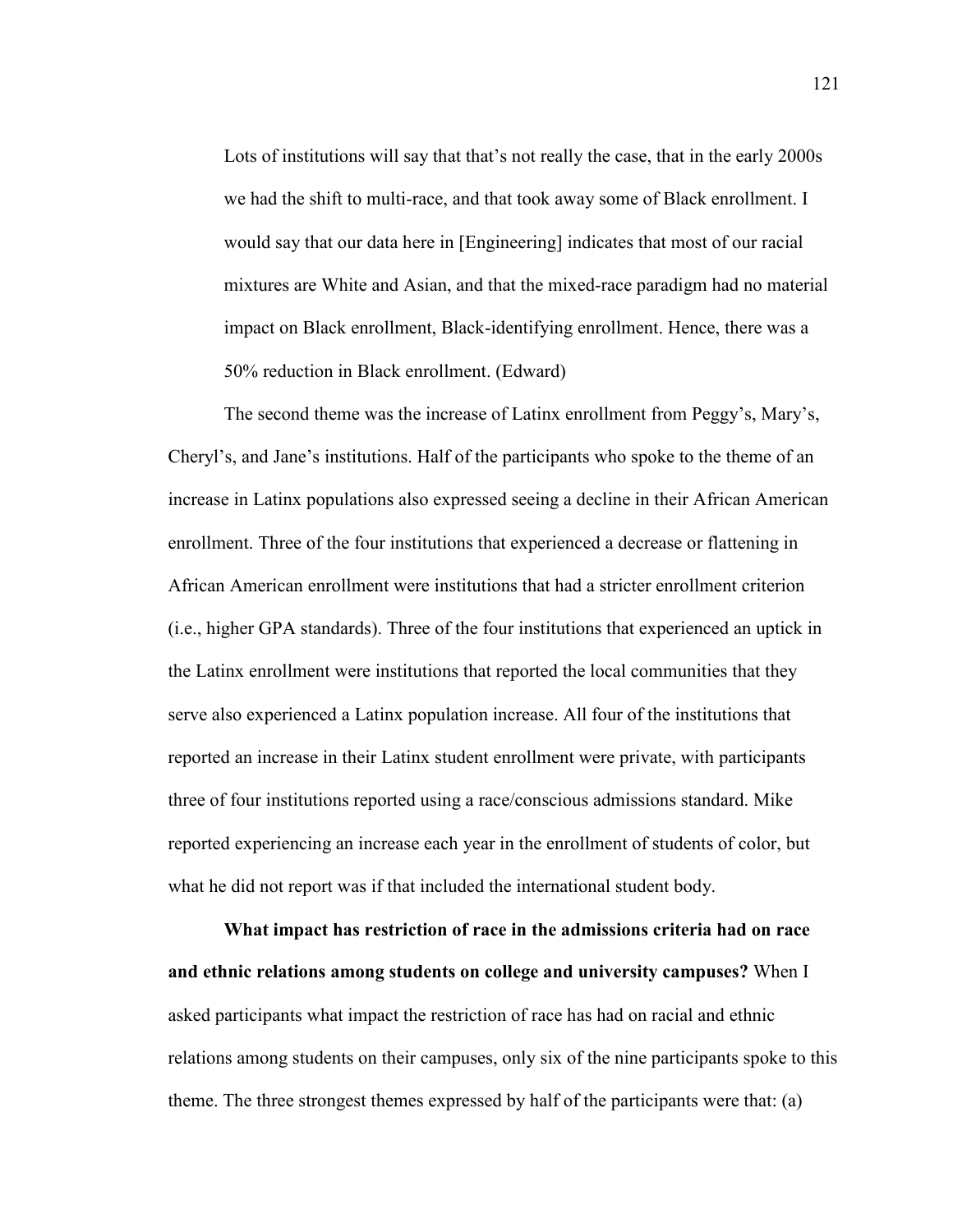there is no impact (b) black students feel disenfranchised, and (c) students experience stress.

*There is no impact***.** Three participants, Dean, Peggy, and Jenny, expressed that there was no impact of race in the admissions criteria on racial and ethnic relations among students. These participants indicated that their institutions utilize what is described in this study as a lower admissions enrollment strategy. Dean, in an effort to describe why students at his campus did not take issue when changes occured regarding affirmative action mandates, shared "Every time there's a development in what I call the ongoing saga of the University of Texas cases as well as Michigan, I would say that quite frankly it's not on the . . . to my knowledge, the conscious radar of our students."

Although Dean stated that he was unaware of any student-related issues due to the restriction of race in admissions among the student body, there was an occasional issue from non-minority students with one of the race-conscious strategies that the institution utilized:

Every once in a while, we'll have students who believe that our heritage scholarships are problematic . . . We point out really quickly that when you look at our overall aid awarding to who we have here at [this institution], there's a lot more institutional aid going to White students than there is going to students of color. It is not out of proportion at all, so no I don't know that people are conscious of it that way at [this institution]. We don't have a cap on our class, so there's nobody who's like 'they let in a less qualified student of color and didn't let me in'. (Dean)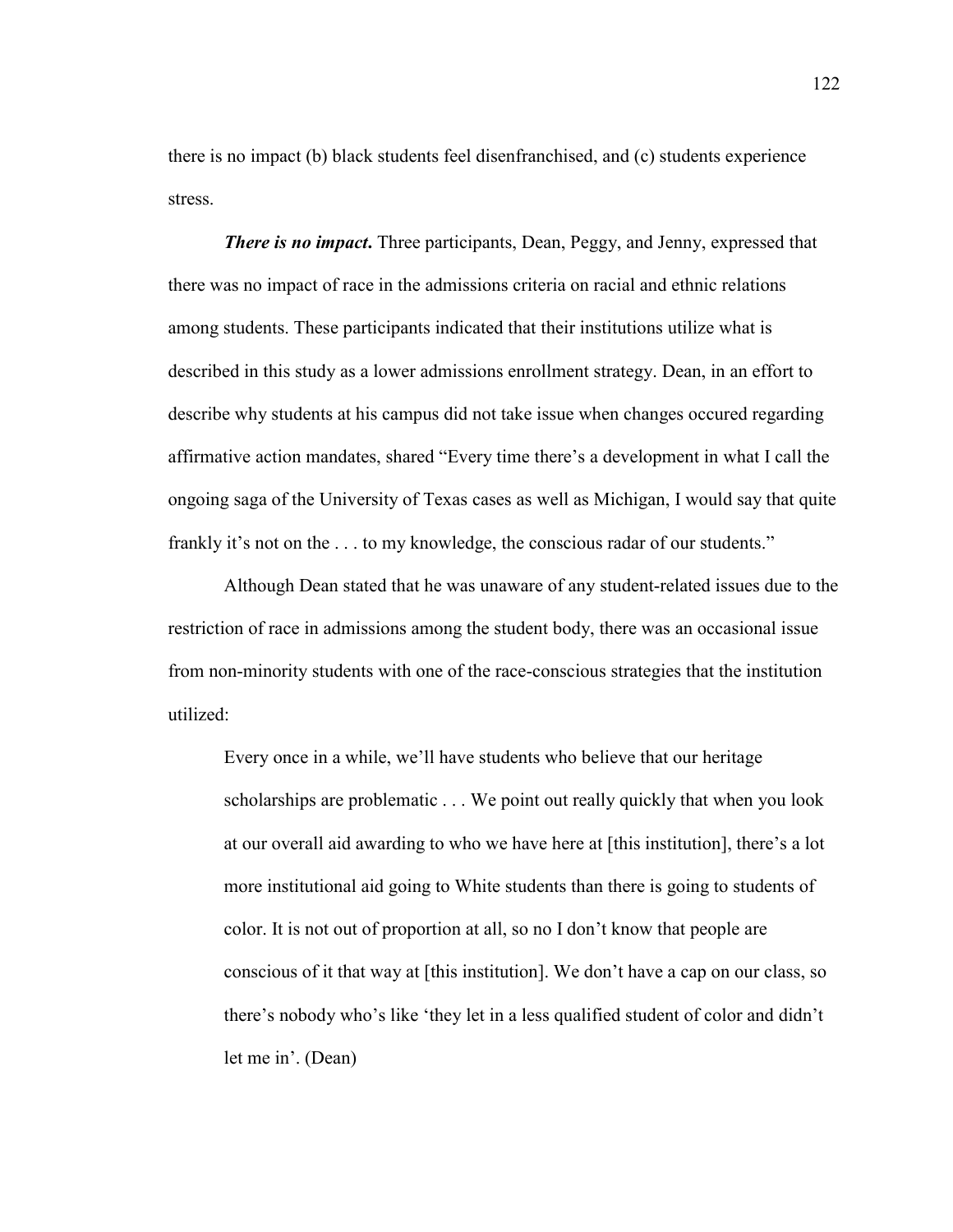**Students experience stress.** Two participants who described 'student-related issues' on campus due to restrictions of race' also agreed with the next theme, the level of student stress. Student stress referred to discomfort being expressed and felt by minority student populations when restrictions have been placed on the institution as to how it can admit students of color. Student stress also referred to the discomfort of minority students as a result of ongoing conversations in the media due to pressure from the White House as stated by three of the study participants. Both participants were at institutions that did not use race as a weighted factor in their undergraduate admissions criteria, were selective, and had low numbers of racial minorities enrollment. Mary illustrated this with the below narrative of some of the issues her Midwestern private institution had dealt with:

I can give you two examples. Two years ago, in 2017 in January, as soon as Donald Trump—I'm going to use him because he's the current President of the United States—as soon as he's elected, he comes up with this rule recently thereafter about the countries that will be banned. Obviously, if you have some students here who are attending school and they're from those countries and Spring Break is coming up, which this did happen, there were some international students that were wondering if they should go home for Spring Break because they were thinking they wouldn't be let back in the country. That's stressful. These students are stressed, I mean they have their visas in order, they may have been in the process of buying a plane ticket, they got family at home, but they don't know if they should go home and you don't want to tell them the wrong thing so you're stressed about what you say to them because you don't want to lie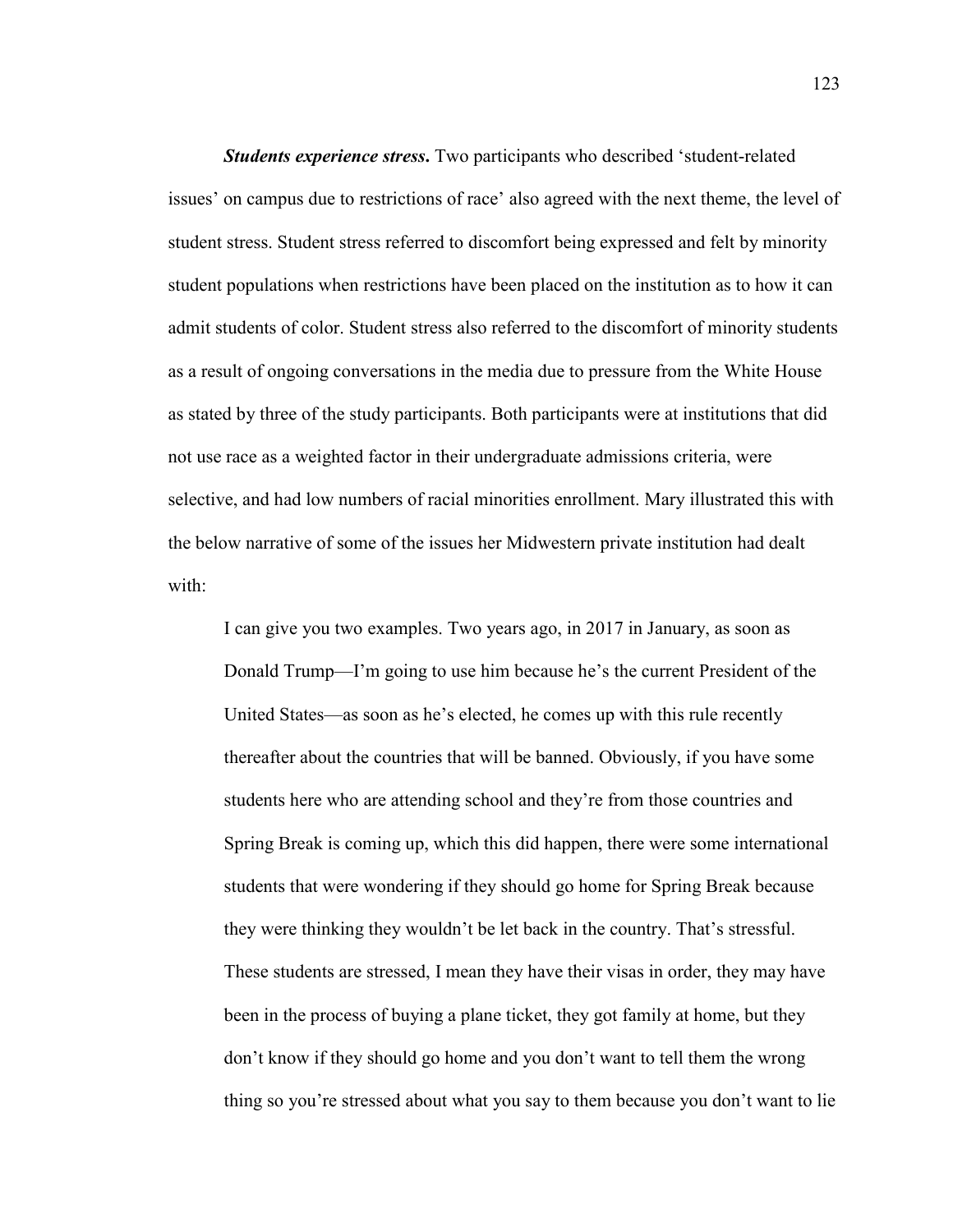and you don't know who's going to be at the board. Another stressor is for undocumented students, because we do allow undocumented students to have access to educational opportunity. At some schools you can't even apply to their university and be undocumented. Another stressor is when you have people who are saying, "If you're undocumented I'm going to call ICE on you," and these students here think like that and you don't know who's undocumented and who's not undocumented. It puts you [in] a very hostile environment and that can be very stressful. (Mary)

*Black students feel disenfranchised*. The theme and discussion surrounding student stress from the participants who responded to this topic intersects with black students feeling disenfranchised. Edward supported this theme when he explained that at his institution Black students felt disenfranchised especially because the institution was a PWI "founded for men and in slavery." Edward further noted that the institution at which he is employed is located in a community that had been subject to "alt-right events," which have shown "material impacts." This participant explained that the university was present, but questions whether the university was "prepared to get its arms fully around them." Jane also provided another example of the disenfranchisement of a minority student even prior to the enrollment process:

the unfortunate thing is a lot of our Black men I think becomes disenfranchised as a result of being . . . I can't say. I can give you an example; My nephew was applying to medical school, and he went to Syracuse. And he had a 3.3 GPA. The advisor said, "Oh, no. You're not going to get in. You're not going to get in. You can't." I think what happens some of our students are told they can't do it, and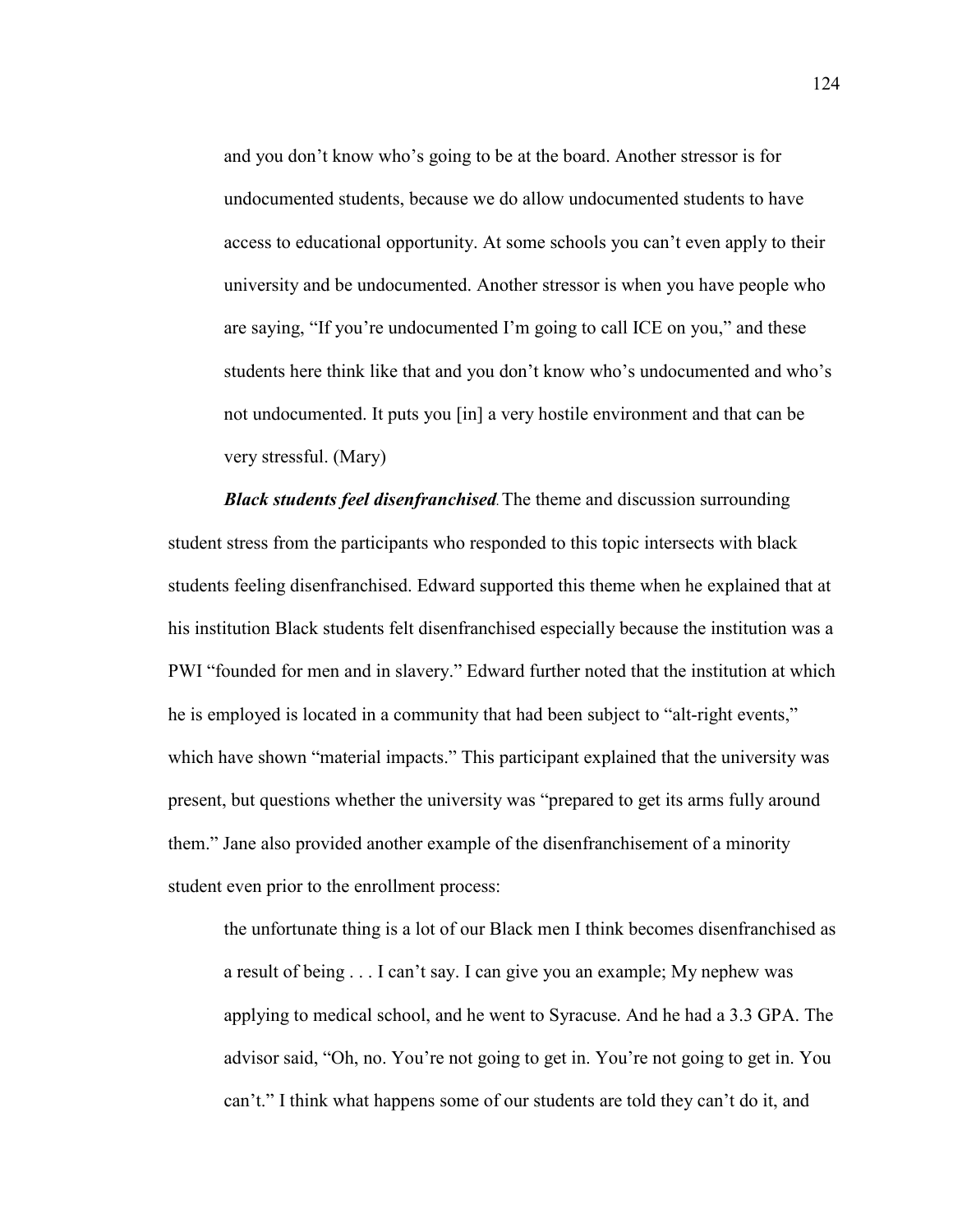they look for other professions, and they go in other directions. I think that's one thing. (Jane)

**What impact has restriction of race had on the attitudes and beliefs of administrators in charge of college and university diversity?** All the participants had diverse perspectives regarding the restrictions placed around race in colleges and universities. The two most dominant themes that emerged were: (a) institutional racism and discrimination, and (b) the concern over retention of URM student populations.

*Institutional racism and discrimination*. The strongest theme that emerged in relation to the restriction of race on the attitudes and beliefs of administrators in charge of college and university diversity was the recognition of institutional racism and discrimination. Institutional racism, also known as systemic racism, is a form of racism expressed in the practice of social, political, and educational institutions which are governed and govern behavioral norms that reinforce discriminatory beliefs, values and distributions of resources reflected in history, culture, and interconnected institutions. Institutional racism allow for policies to have negative effects on the opportunities of substantial numbers of people from minority backgrounds from taking part of social institutions (see Groos, Wallace, Hardeman, & Theall, 2018; O'Day & Smith, 2016).

The K-12 system is flawed where minorities experience inequities in education and the recognition that standardized test scores (e.g., ACT, SAT) are racially biased was acknowledged by over half of the participants. When asked how the restriction of race in admissions impacted administrators in charge of diversity, acknowledgement of structural racism within educational institutions was prevalent among participants. This theme comprised of statements that included: (a) describing the systemic racial issues of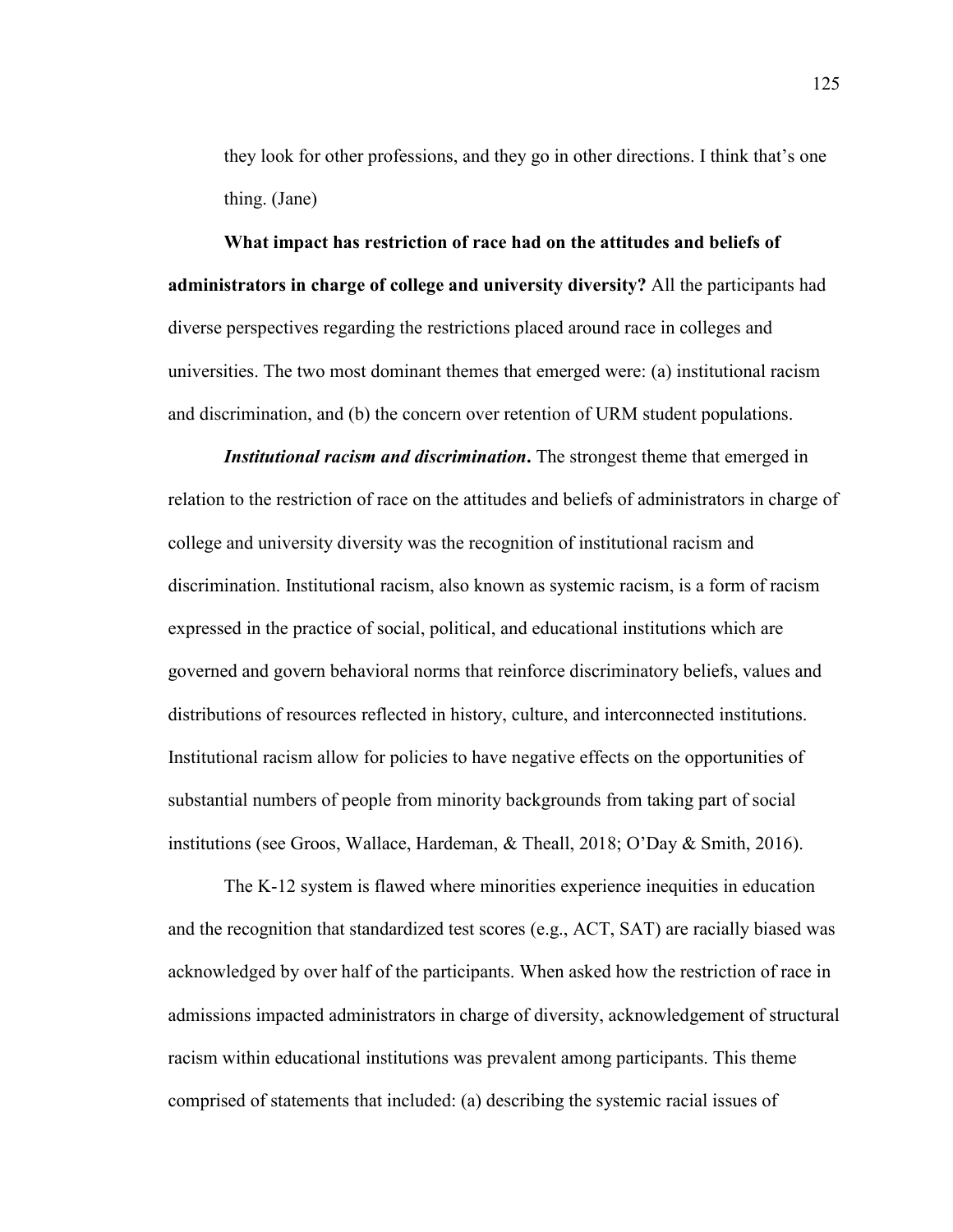elementary education, (b) the racial bias of standardized testing (e.g., ACT, SAT) as a barrier for racial minorities seeking entrance into higher education, (c) systemic racism embedded within policies at the participants institutions, (d) discussions with employees presenting a biased viewpoint centered around policy change or hiring, and (e) issues surrounding employment of racial minorities at participants institutions.

The first example of statements that supported the institutional racism and discrimination theme was racial bias of standardized testing as a barrier for racial minorities seeking entrance into higher education. Jenny opined:

Higher Ed and  $K-12$  is  $\ldots$  racism is embedded in it. Systems of racism are just embedded throughout the whole structure . . . Not that [minority] students aren't capable, because they are highly capable, it's that they haven't been given the same opportunities in the K-12 system . . . if you look at our university centers, the really big schools in the SUNY system, the number of Asian students is very, very high. I think it probably speaks to systemic issues in education to be honest and the schools people are going to.

Mary's perspective about the impact of no longer having to use race as an admissions criterion is narrated below:

I would say people are happy. The less restrictions you put on somebody, and they don't have to hire this person, they don't have to admit this person, they could admit whoever and they don't have to explain their process, when you lift that burden from people and people feel like 'I don't have to do this because nobody is watching me' . . . In our current society, you're seeing a huge gap in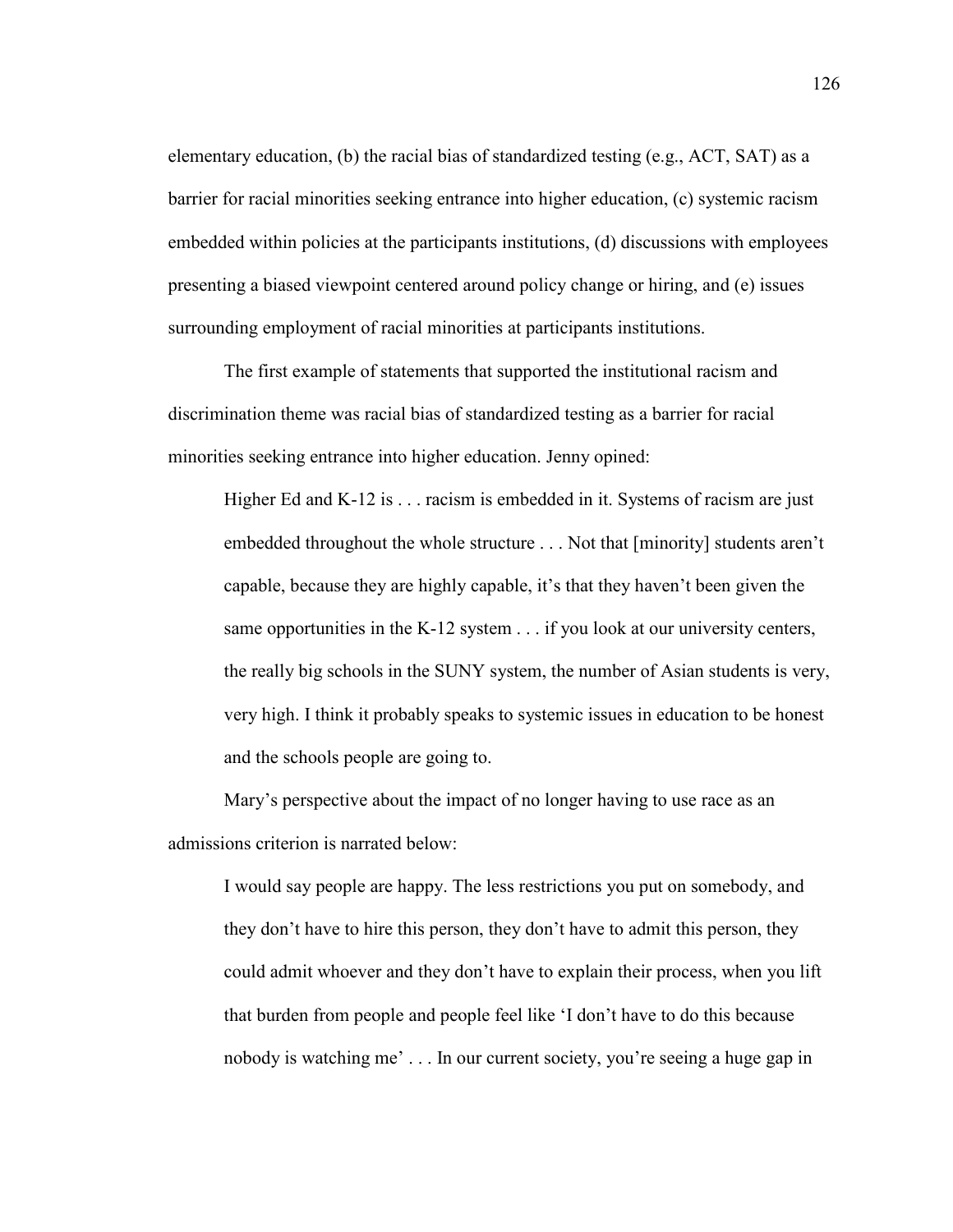people who do the right thing because it's the right thing to do and people who tend to do the right thing because other people are looking. (Mary)

Another participant, Jenny, described a situation where her institution enacted policy change to deal with a biased situation that was part of a marketing strategy that would have perpetuated the systemic perspective:

We have a diversity plan, [a] policy put into effect because . . . I wasn't involved in creating that document. There's lots of things I've done to address what's in that document and that would be the one . . . basically it's in there because there were graduation photos put up and there were no photos of any students of color in the graduation photos. A faculty member was like 'how can that be when we're graduating 30% of our students are students of color at graduation?

Kemper felt that affirmative action was not strong enough and explained his exasperation with restrictions around race when diversity was what was being asked of him, and yet there were systemic challenges in the way.

It's one thing for [them] to say, 'Well, hey, we want you to increase [minority representation]. We want you to recruit more [minority] students. We want you to get more [minority] faculty.' . . . Then [they] say, 'Well, hey, that ain't fair to me... All things being concerned, so help me understand this. [You're] saying it's not fair for me to give a scholarship to . . . somebody because he's a Black male, but historically, for the last 175 years that this institution's been in existence, we've been giving scholarships to people are not [Black males] . . . Society has been quick to say, 'Well, you can't do that, because it's race. You can't do that because it's this, that.' [But] We don't have the same perspective about gender.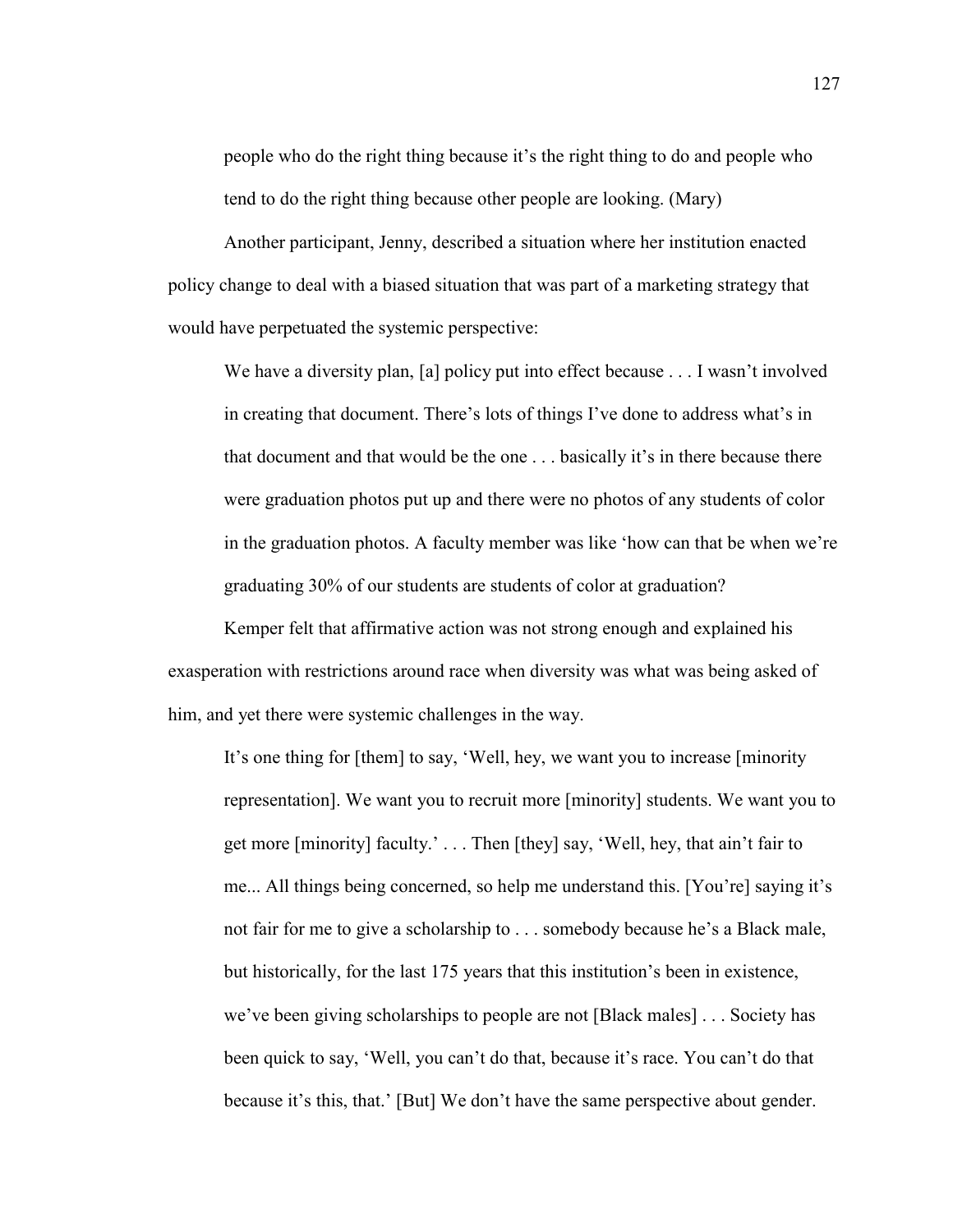We don't. There's a concerted effort to increase the percentage and representation of women who are qualified to do this particular job and do this particular thing [such as STEM]. I support that. What I'm saying is, that is equally discriminatory [to Blacks], because [Black men have] also had some of those historical issues. (Kemper)

Participant Edward described a systemic issue that occurred within the institution which was unnoticed until he pointed it out. This issue, which he described, also highlighted resistance to policy change and the systemic racialized (i.e., biased) reasoning from the peer groups.

One of the things I ran into when I came here is, I looked around and said, 'Why does it appear that most Black students are in a single major in Engineering?' . . . So, they got in. It's a tough school. But why do they seem to be sequestered? Tell me about the major. Well, the major is *our only unaccredited major*. It is not a full engineering discipline. It is made of engineering minors. It has the *lowest earnings outcome*, the *lowest graduate school participation rates*, the *lowest* overall everything . . . Why are 60% of Black students in that major? Well, we had double caps on majors. One cap was in terms of the faculty teaching. The other cap was in terms of the GPA floor to get into the major . . . So, you look at that sort of paradigm, and say there's an entire population of students that does not have access to the majors within engineering that others [have]... And so, some faculty said, 'Well, Black students come from inner city high schools and should expect them to be ... You know, those schools aren't as well funded, and it's gonna have differential achievement rates.' Oh, really? Some said, 'if you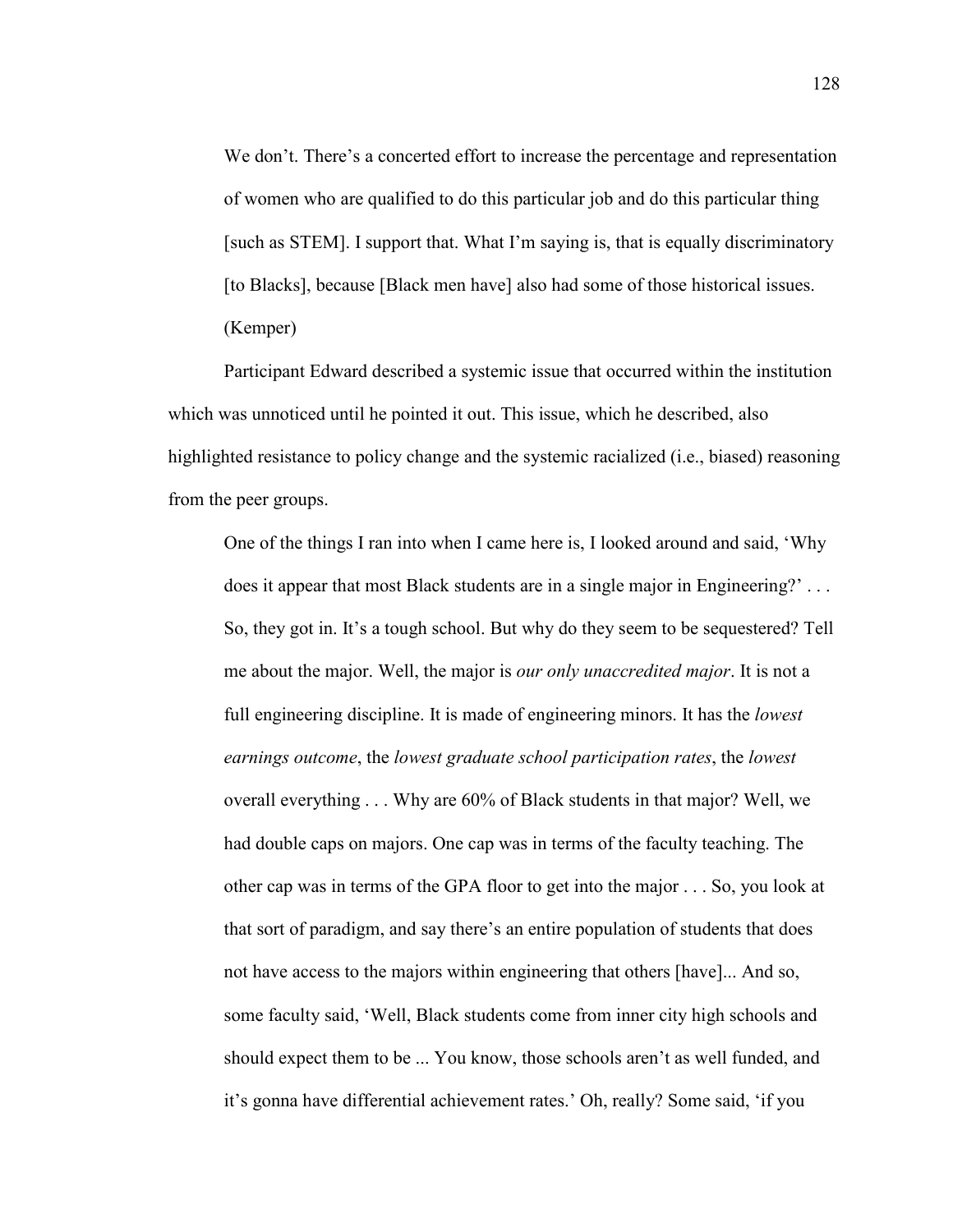have Black students in a given major, and you need to get them to perform better, keep them corralled in that major, 'cause we don't want them messing up our scores in the other majors'. Those are some serious issues. Now, with equity, I had to fight one hell of a battle up in here. And I mean, it was war. What we did was, we eventually removed all caps on majors, such that all students are able to be in the major of their choice. (Edward)

Within this structural/systemic racism and discrimination theme were issues surrounding employment of racial minorities at the participants' respective institutions as described by over half of the participants. Participants described the commitment of the institutions to the value it placed on diversity. Over half of the participants described either the lack of diversity with faculty and staff or the bias in the hiring of URM candidates. Mary shared:

Well, you could get more multicultural students if you had more multicultural staff . . . Potential students would also be excited about the fact that some of their faculty members also looked like them. I think that would be one selling point. That's been a topic of discussion because often the demographic of our students, our employees, are a reflection of that. I think we could probably do a better job with that.

Another participant, Kemper, described a multi-institutional conference being held at his institution where only four Black minorities were in the room of 300. Kemper was upset by the low representation of Black minorities as he noted that one of the minorities was a server. Edward explained that his conservative institution had the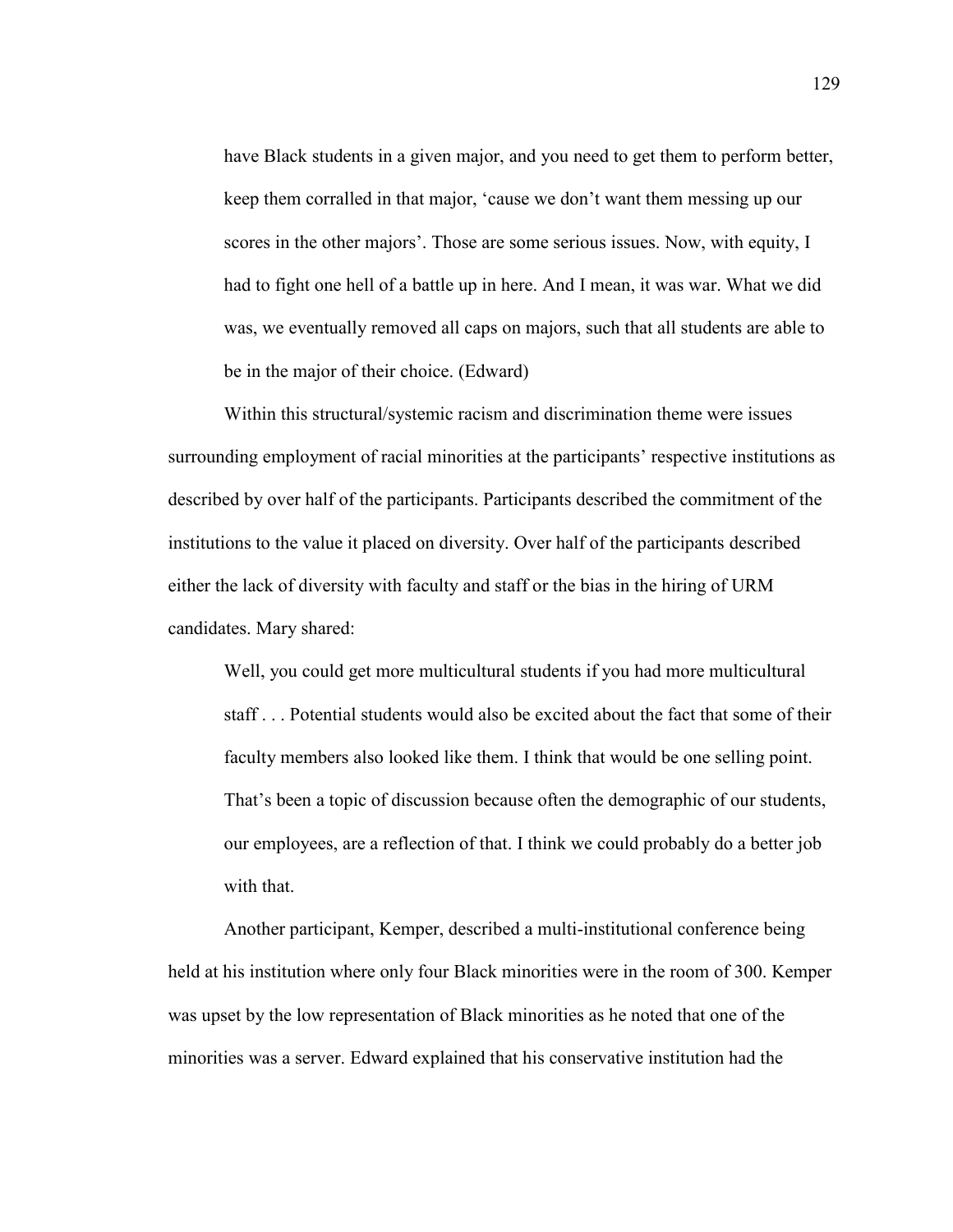highest Black and Hispanic graduation rates in the country, but that the institution "will not promote it." Additionally, Edwards shared his observation of what occurred:

That does not necessarily equate to other faculty members believing that Black and Brown scholarship, or scholarship coming from Black and Brown people, is equal to that of scholarship coming from others. Faculty are self-perpetuating groups, in that they hire their own. And so, we can have institutional influences, but ultimately if the faculty committees aren't prepared to bring in and to value diversity in the way that the institution might want, then it becomes a bit for naught . . . Over the past ten years [this institution] has hired across the entire university about four tenure/tenure-track faculty members a year. And have lost an equal number. So, in some instances, it's been kind of no net gain. This past year, we brought in 20, and while that may seem a lot, when we think about the growth rates of the faculty here, we're not making up much ground . . . So, in terms of percentages, it's pretty flat. That is more of a systemic issue, I think, with the faculty.

Another participant, Jenny, explained how she has worked towards combating this systemic issue at her institution:

I'm going to relate this to some of the work that we've done in HR where . . . we create a training that springs people's awareness to bias because we see what plays out in search committees. And how . . . whatever the reason that candidate of color is not rising to the top. For me, it's about having conversations and making sure that people understand that diversity is a priority. So, that is an extremely valuable piece of a candidate.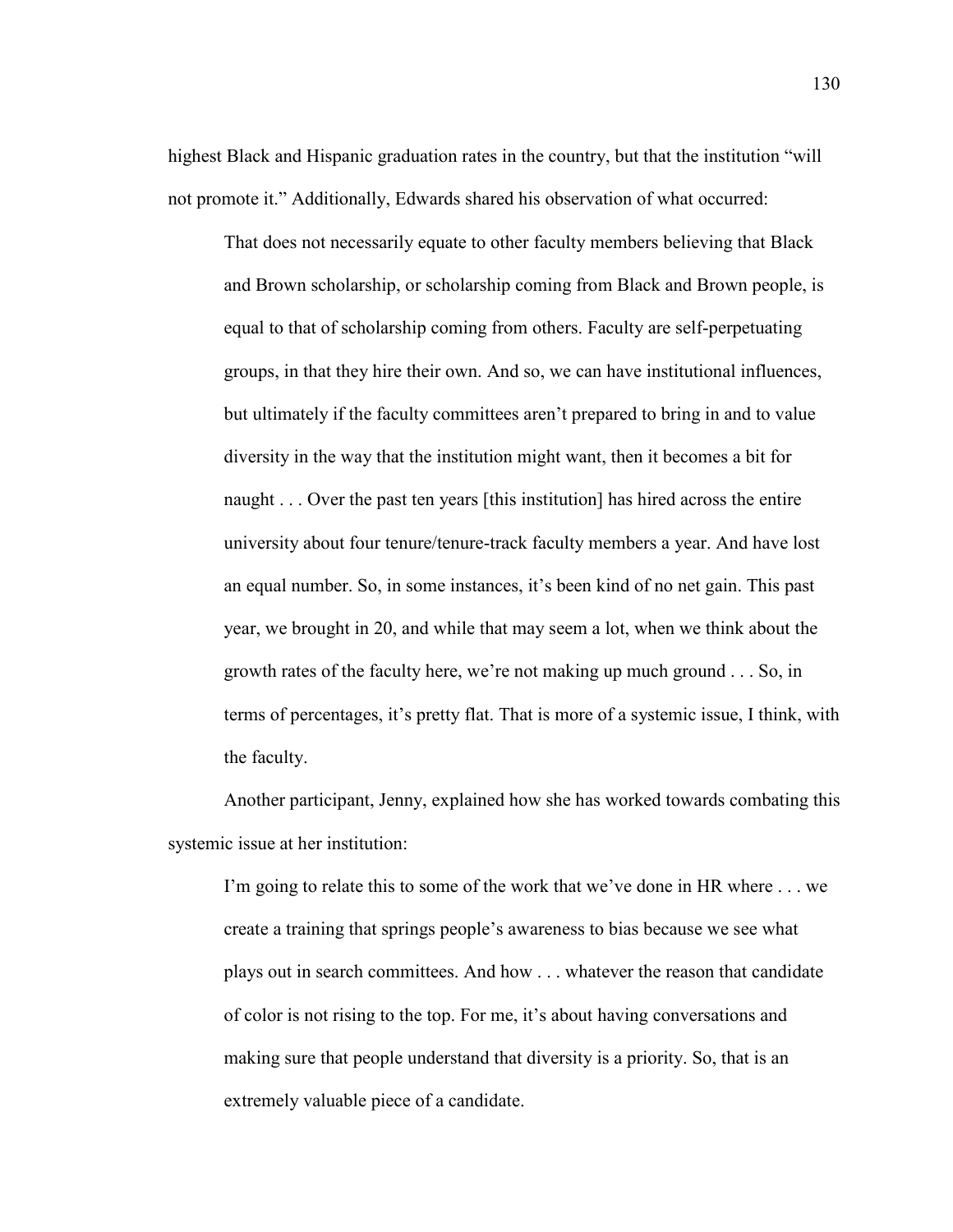Jane explained a situation she faced that highlighted how difficult and complex the challenges surrounding the application of the holistic process could be. She described discussions with the committee surrounding systemic issues that minorities face regarding standardized testing. During such discussions Jane presented to the committee data showing statistical ranges of marginal Black and Hispanic children. After hearing the committee say "'Well, it's a Black kid. That's a good score for a Black kid. Oh, it's a Hispanic kid. That's a good score for a Hispanic kid,'" she realized that she had unintentionally "planted [a] seed," she then had to "deprogram them to stop saying that" because "not all Black kids and Hispanic kids are marginal."

Jane also pointed out that she was the only Black person in her office and that she was sure it was because of affirmative action that she got there. Another issue that she dealt with as a person of color, which was included in this systemic theme, was the bias she received from her co-workers:

At one time, because I am sometimes the only person in the room that looks like me, the assumption is I know every minority student that comes across the table. Especially when I'm defending the student. The first question is 'do you know the student?' No, I don't know the student. But just because I don't know the [student] ... even if I did know the student, it shouldn't matter. Defending a student is defending a student. I don't have to know a student personally to defend a student. And the other thing is all things diverse is supposed to be me. I'm not all things diverse. Just because I'm Black does not mean I'm all things diverse. There are a lot of things that we [people of color] go through.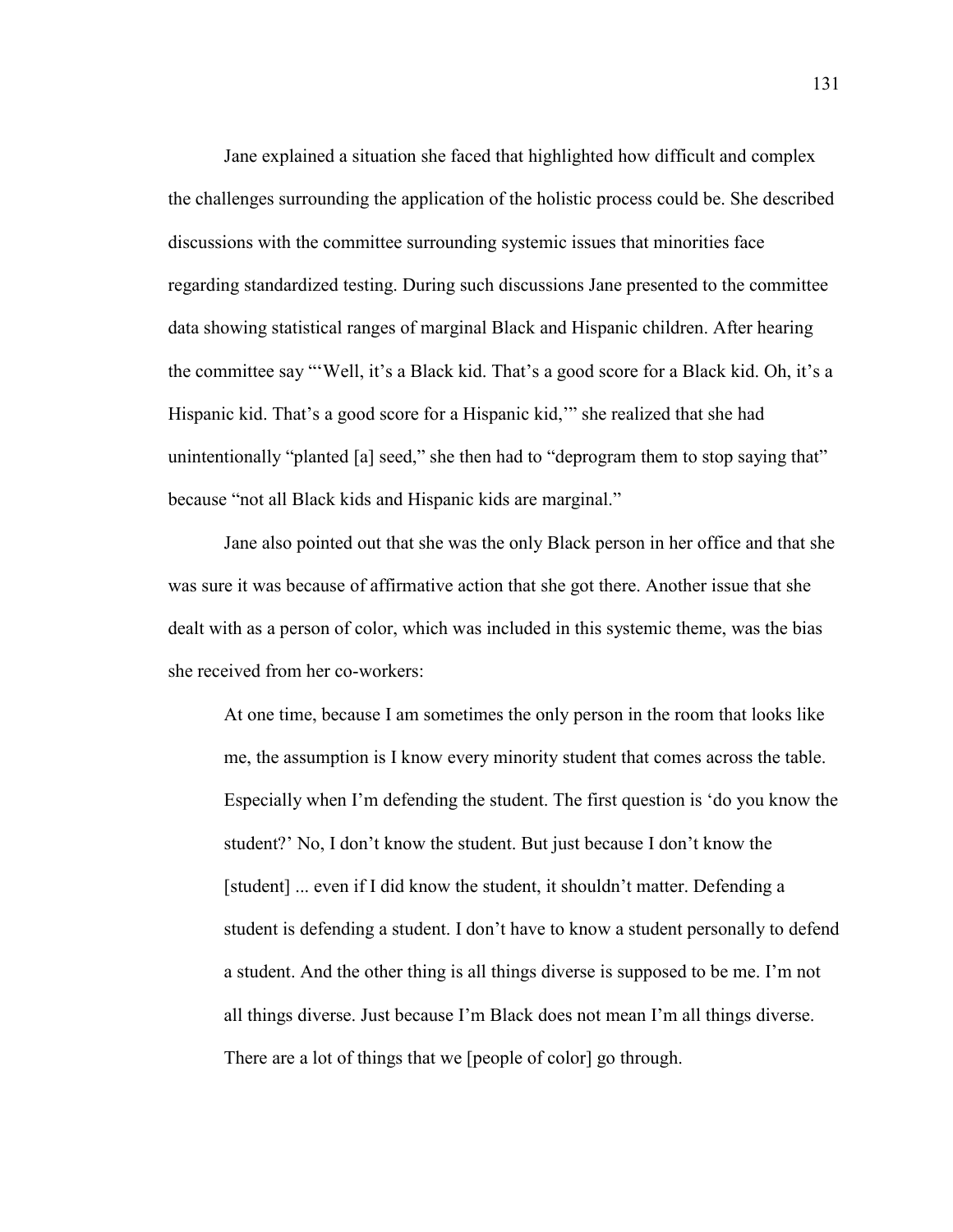*Concern over retention of URM student populations***.** The second theme that emerged in relation to the restriction of race on the attitudes and beliefs of administrators in charge of college and university diversity was the theme of concern over retention of URM student populations. This theme referred to participants mentioning their concern over the retention of racial minorities, especially Black minorities in their institutions. Almost half of the participants mention this theme. All of the participants who spoke to this theme were at institutions that utilize the process of what is described in the lower/open enrollment theme. This theme intersects with the equity theme because these participants described the retention of racial minorities as an issue, and their perceptions of how the issue can be fixed. Peggy, Jenny, and Kemper all described how their institution worked on retention issues. Kemper explained the challenges his institution faces due to the way it operated.

We are a front-loaded institution. For the most part, we see more success at getting them here, than we do graduating. But in the coming weeks and months and years, we're gonna be looking to move or spread some of that focus out from not only getting them here but making sure that they graduate. Right now, our graduation rate is about 32 percent for Blacks. I think Hispanic, maybe 40 percent, or 42 percent, or something like that. We're not happy with that, although, we recognize that's an improvement from where we were a couple years ago. We're very front loaded, but most institutions are. Most higher education institutions will do 99 percent of their work as it relates to retention on the front end. That's the first year. So, you'll see 75, 80, maybe even 90 percent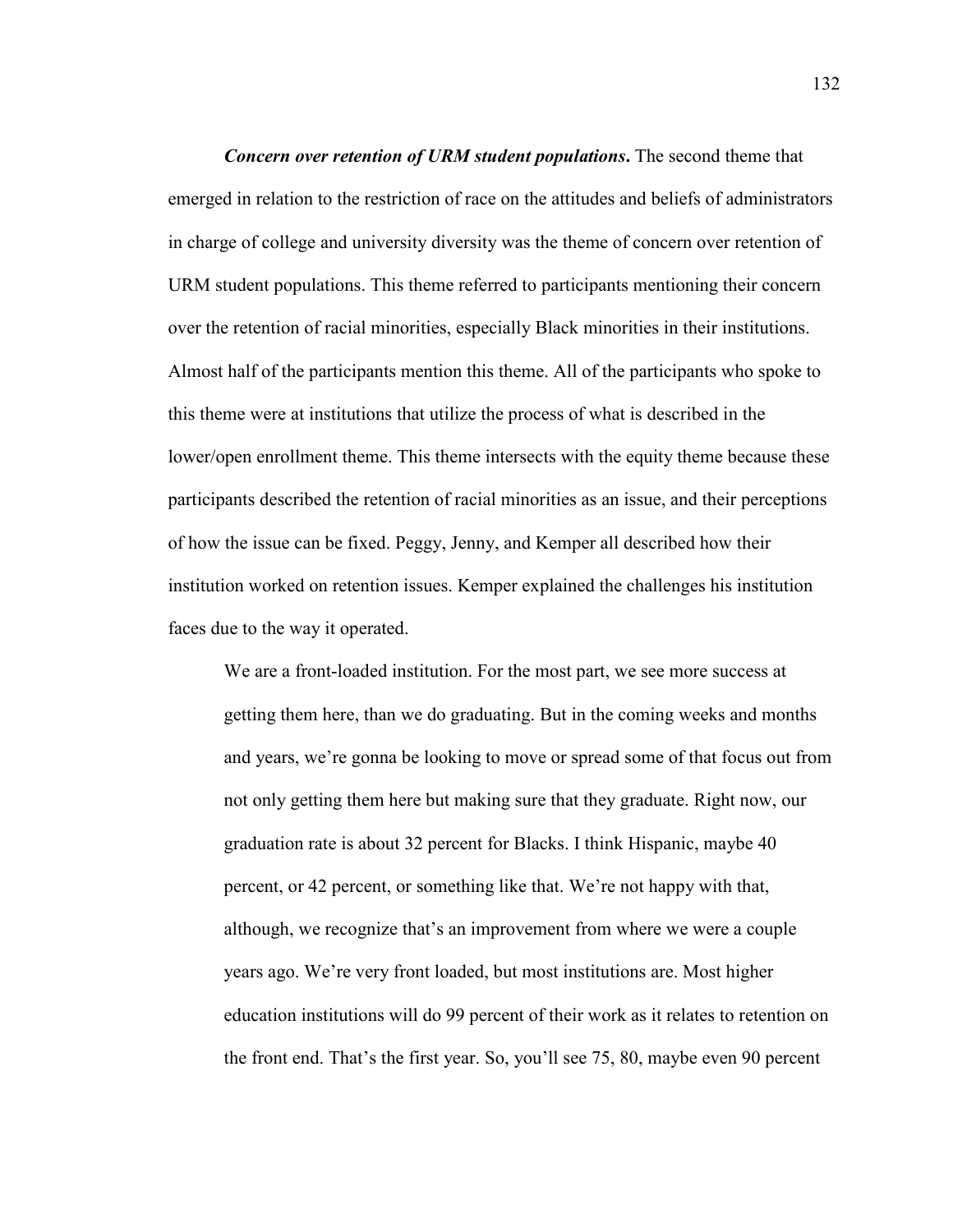of students from year one come back for year two, but then it starts to taper off drastically. (Kemper)

Jenny's institution addressed the retention issue by creating a more equitable environment. She described how this process would require a lot of conversations:

[My institution] has larger numbers than other [state schools] of students of color, [and] are really trying to figure out how do we create this environment where students are going to be successful? How do we increase our retention rate, how do we get faculty to rethink what they are doing in the classroom? We're at the cabinet level talking about . . . with the increase in the number of students who are coming from . . . particularly [from a large nearby city], a lot of the [elementary] schools that . . . hadn't prepared students . . . what kind of things are we going to do to ensure that students are successful? If we are admitting them and bringing them here, what are we going to do to make sure that they are successful. We're having lots of conversations about that and not really around the admissions specifically. In some ways, we are an access institution. When you're providing access for students . . . we do have admissions criteria so it's not open enrollment. We still are providing access to a lot of students. So, what are we doing though to make sure that once they are here, they are successful? Those are a lot of the conversations that we are having in terms of the model of what we are providing is critical.

Peggy discussed how her institution addressed this issue:

And in looking at our data, we have some disparities, both in terms of graduation rates and in terms of retention, and in terms of enrollment. So, the first thing we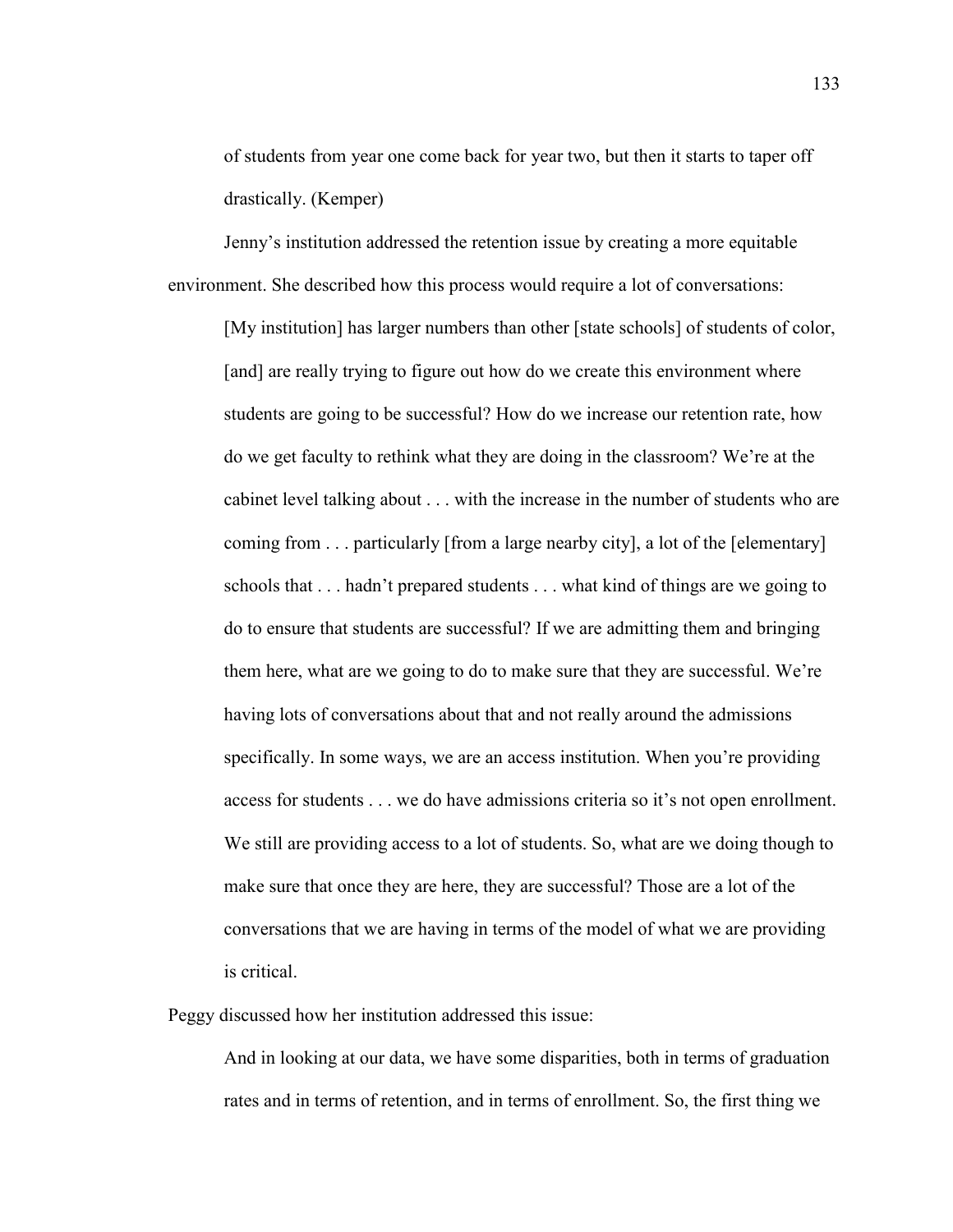have to do is realize that, look at the data, analyze it more carefully, and determine what other changes we might make to close those gaps. I will say that the reduction in student numbers of African American students on campus, not so much due to enrollment, although we have had a decline in enrollment, but more so retention and graduation, that's something that student group[s] are concerned about on campus. (Peggy)

# **Summary of Research Question 2**

The second primary question asked *What are the effects of the restriction of race in the admissions criteria relating to the number of racial and ethnic minority students who are accepted and enrolled at US colleges and universities?* Based on the data it appeared that there may have been an impact on racial and ethnic diversity on college and university campuses due to the restrictions of race in the admissions criteria. The administrators discussed the low enrollment of African Americans and an increase of Latinx enrollment on college and university campuses. When I asked participants what impact the restriction of race has had on racial and ethnic relations among students on their campuses, there were no strong findings. Only six of the nine participants spoke to this theme. Of the participants who spoke to this theme, the data highlighted that there was no impact among student relations with regards to the use of, or non-use of affirmative action. Furthermore, just under half of the six participants expressed that Black students felt disenfranchised and that students experienced stress.

The participants provided diverse perspectives regarding the restrictions placed around race in colleges and universities and its impacts on administrators in charge of diversity. All participants acknowledged the existence of structural racism within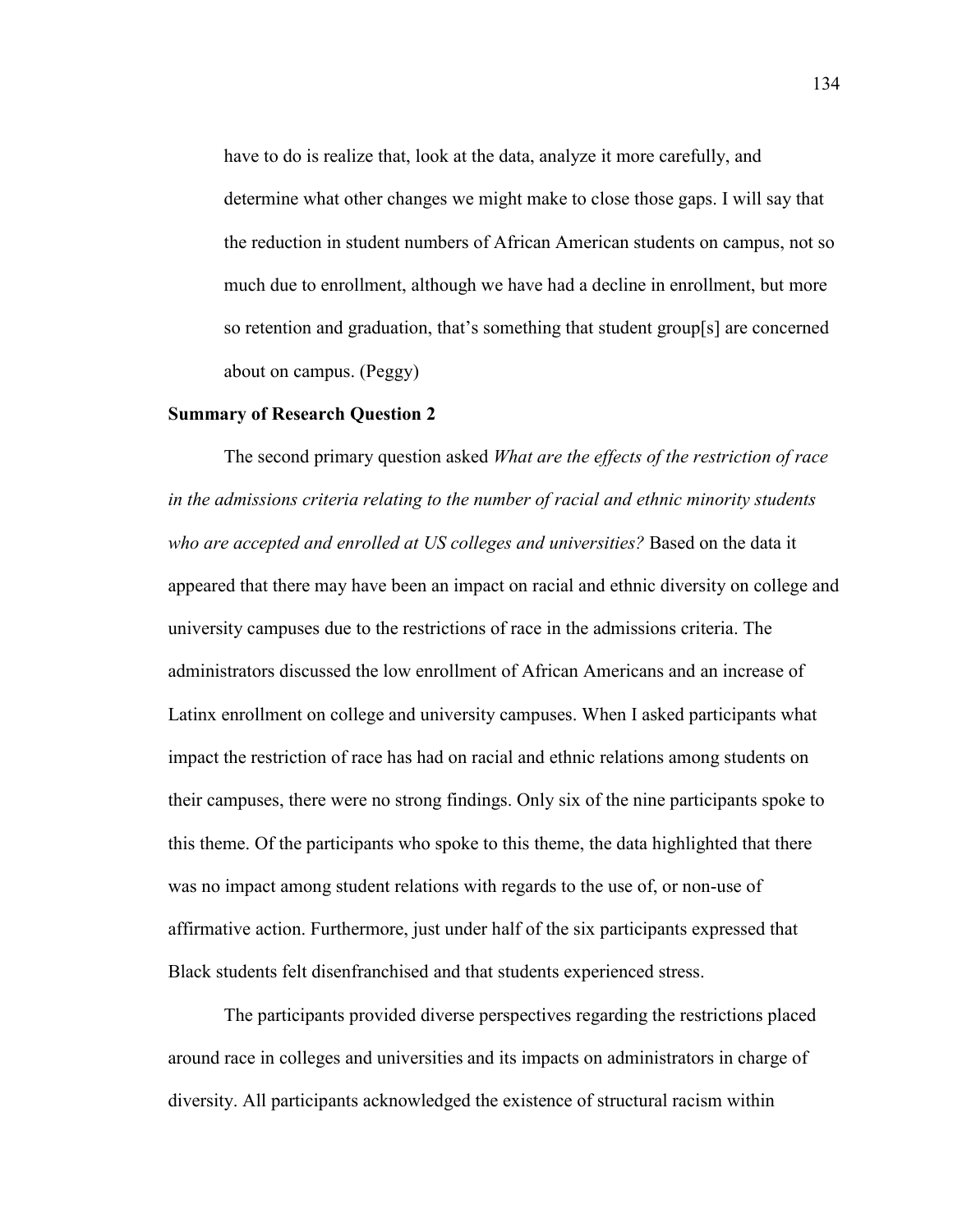educational institutions. This theme comprised of statements that included: (a) describing the systemic racial issues of elementary education, (b) the racial bias of standardized testing (ACT/SAT) as a barrier for racial minorities seeking entrance into higher education, (c) systemic racism embedded within policies at the participants institutions, (d) discussions with employees presenting a biased viewpoint centered around policy change or hiring, and (e) issues surrounding employment of racial minorities at participants institutions. Last, the administrators appeared to have concern over the retention of URM student populations.

#### **Summary and Conclusions**

In this chapter I presented the data gathered from nine college and university administrators in charge of implementing programs to ensure equal access to historically underrepresented racial and ethnic minority students. The significant findings of this qualitative phenomenological research study provided insight into the views and perspectives of participants with implementing race-based and race-neutral programs to ensure equal access to historically underrepresented racial and ethnic minority students. In this chapter, the summary of the findings from each primary research question was provided at the end of each section. Furthermore, I also presented the data solicitation and data collection, participant demographics, data analysis, evidence of trustworthiness, and study results. In the next chapter I will present the interpretation of the findings, recommendations for future research, and implications of the study.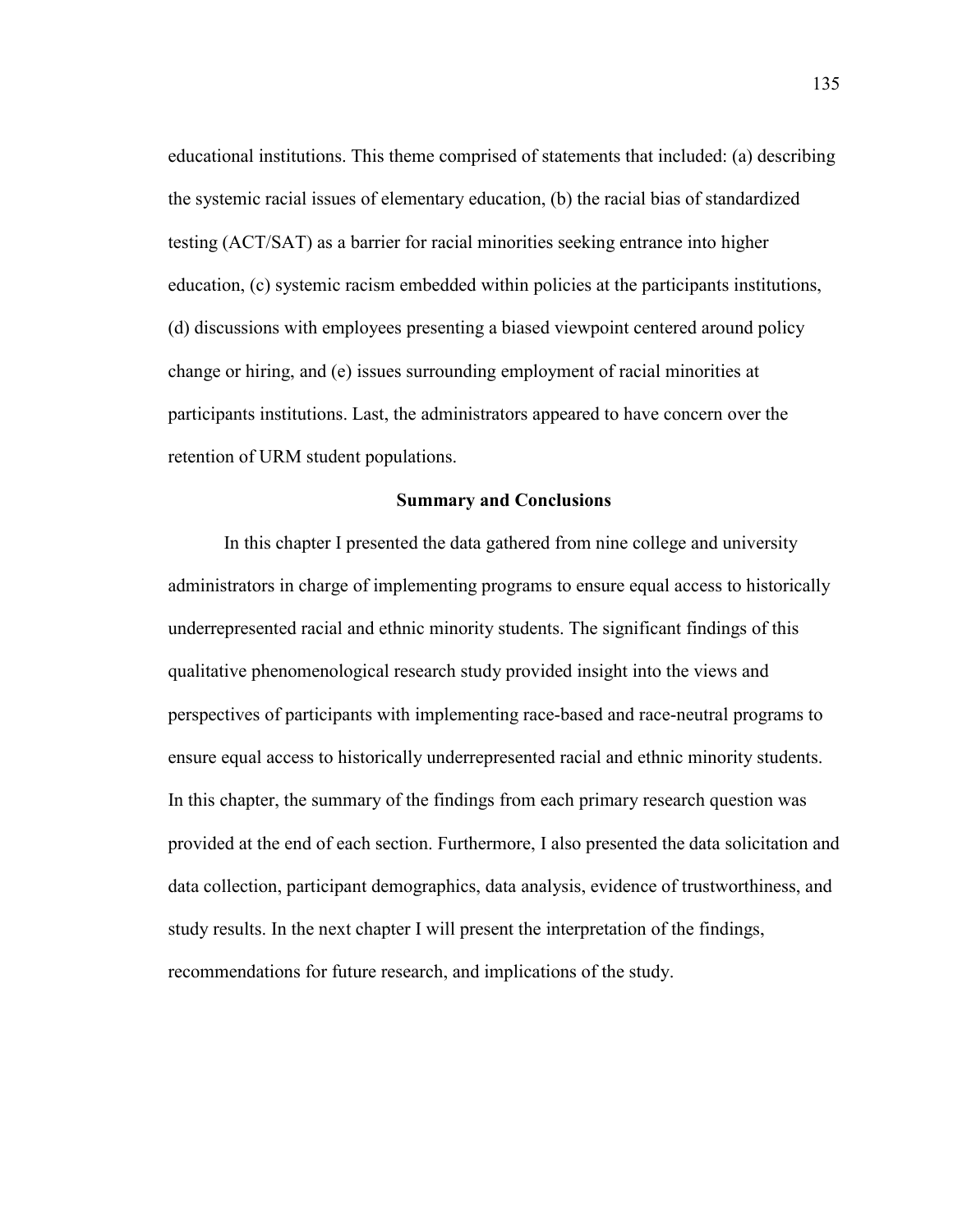Chapter 5: Discussion, Conclusions, and Recommendations

The purpose of this study was to understand the perspectives, experiences, challenges, and successes of college and university administrators in the program development and implementation of various policies in their admissions criteria to ensure equal access of racial and ethnic minority groups to institutions of higher learning, while still meeting federal mandates of affirmative action. I conducted this phenomenological qualitative study using in-depth, semistructured interviews to explore the lived experiences of university and college administrators in charge of campus racial diversity at private and public universities in all four regions of the United States. There is a paucity of published research on the perspectives and experiences of those in charge of implementing race-neutral and race-based policies in their admissions criteria to ensure equal access of racial and ethnic minorities. I sought to contribute to the literature by exploring the experiences of university and college administrators in this regard. I used critical race theory (CRT) as the conceptual framework to guide this study. Ladson-Billings (2009a) discussed CRT approaches to education including exposure of racism in the educational system. I chose this framework because it aids in the legitimization of the experiences of minorities (see Delgado & Stefancic, 2001).

I used CRT to explore the experiences of college administrators in dealing with the challenges faced in meeting the goals of race-neutral policy changes. The use of the CRT also allowed for an understanding of what is being done to overcome the continued obstacles of campus diversity, primarily in relation to ensuring that historically disadvantaged groups are being admitted without violating the law. According to Carter (as cited in Delgado & Stefancic, 2001), CRT "recognizes that revolutionizing a culture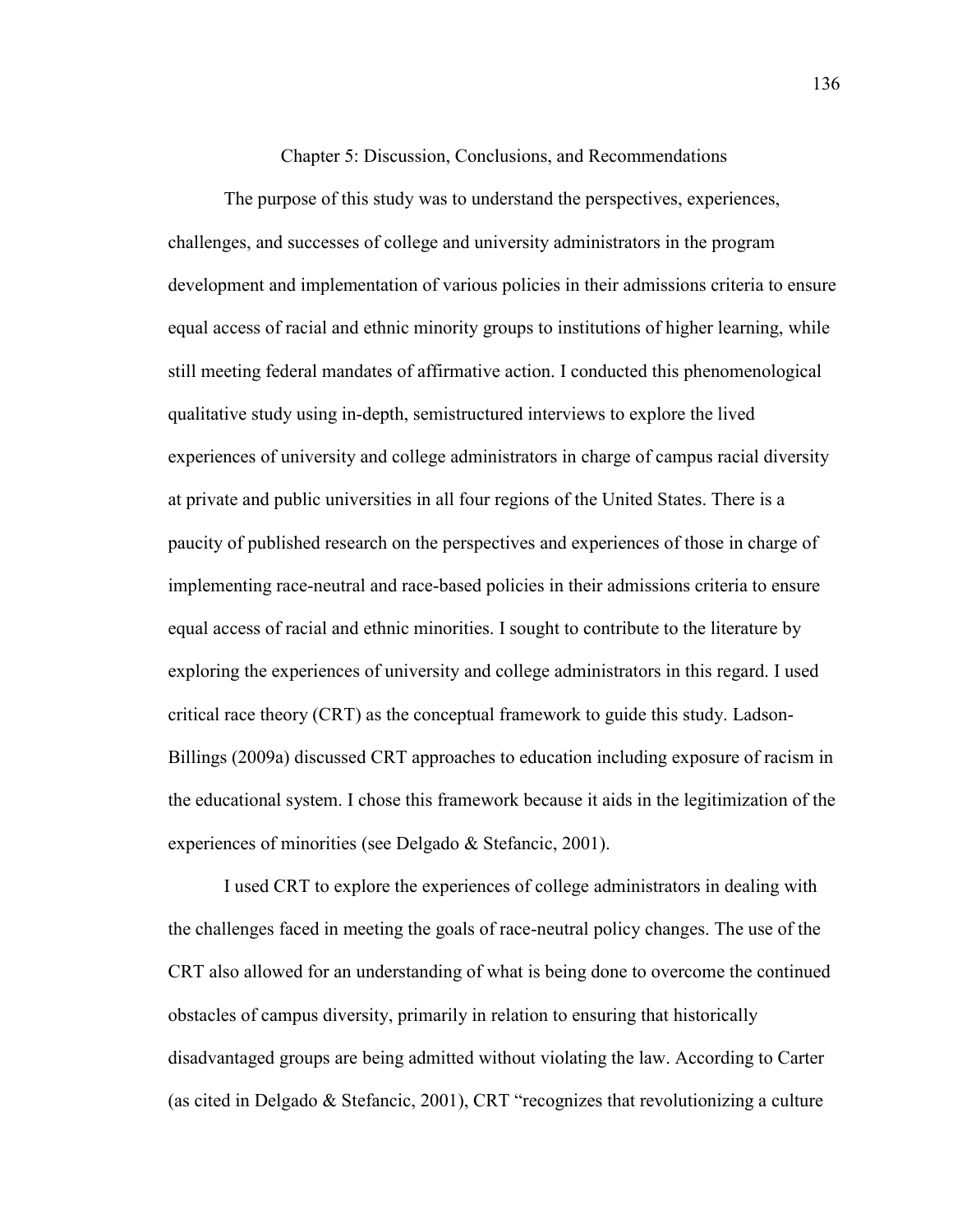begins with the radical assessment of it" (p. 81). Delgado and Stefancic (1995, 2017) emphasized counter-storytelling and narrative as elements of a distinctive voice employed by people of color. I used a qualitative interview approach that included discussions from both White and African American administrators regarding their experiences in increasing their racial minority student populations at their respective colleges and universities. I analyzed the findings of the study using a CRT lens.

# **Interpretation of Findings**

Two primary research questions were used to guide this study. Each primary question had secondary questions to aid in the gathering of information to obtain a better understanding of how administrators view and manage changes to affirmative action. The findings of this study are based on the themes derived from analysis of the interview data. The findings presented in the sections below are in reference to the secondary questions. The implications of the findings and the discussions surrounding the theoretical framework (if applicable) are also presented in this chapter.

#### **Research Question 1**

**How do college and university administrators manage evolving changes to affirmative action while ensuring equal access to historically underrepresented racial and ethnic minority students?** The findings from the current study suggested that institutions use more than one strategy to recruit and retain their URM student population. The themes that emerged from the data regarding the strategies used by both private and public institutions in all four regions of the United States in this study were as follows: (a) holistic evaluation process, (b) financial aid/scholarships, (c) strategic alliances, and (d) targeted recruitment.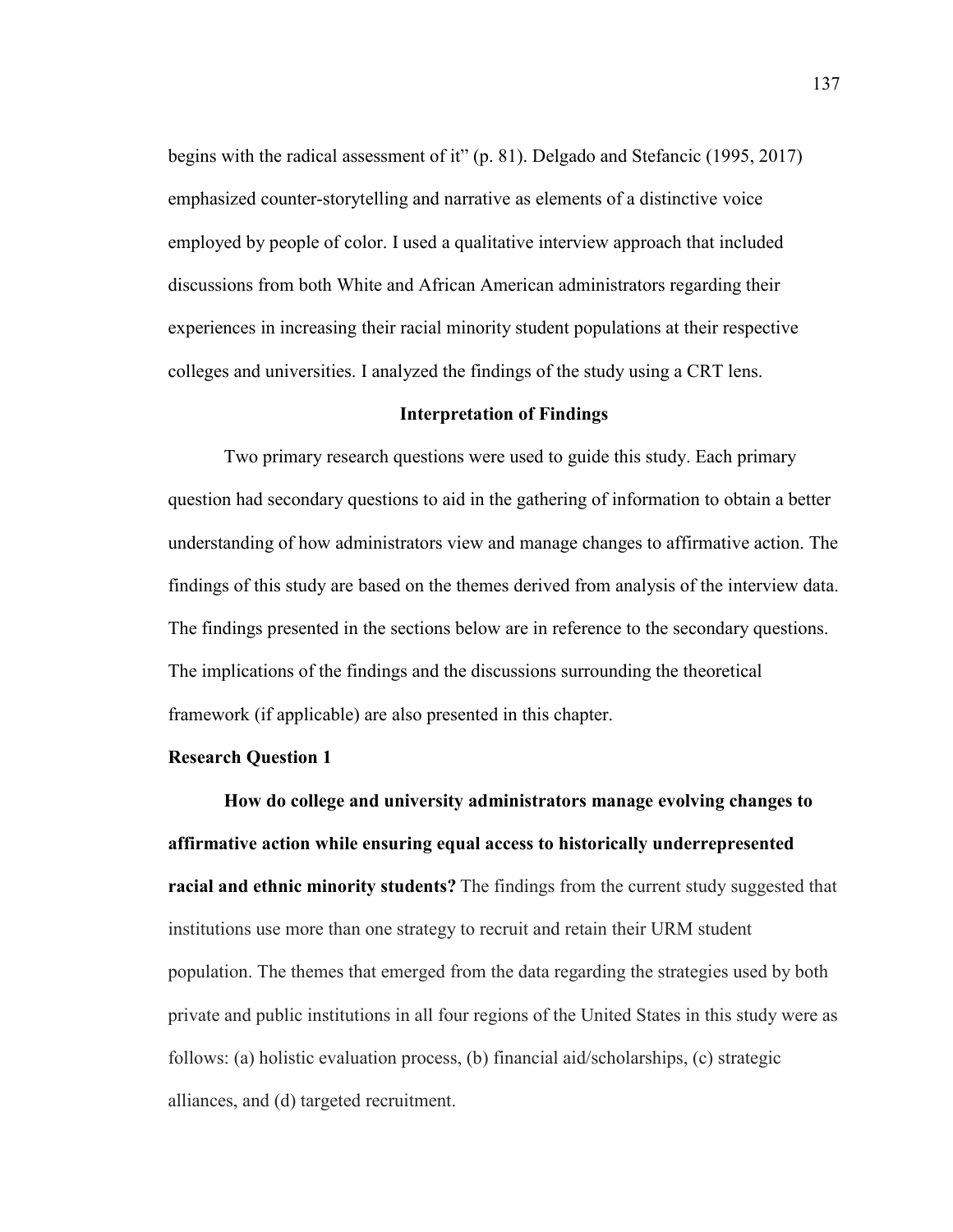*Holistic evaluation process***.** Results regarding the use of a holistic evaluation process were similar to the findings of Gandara's (2012) study. Gandara discussed the use of the holistic evaluation method as a strategy to increase racial diversity at the University of California. In the current study, over half of the administrators indicated that they used a holistic evaluation method in their enrollment application review process as a strategy to increase racial diversity on college and university campuses. The holistic enrollment evaluation method referred to an institution reviewing a student's application based on his or her capabilities, experiences, attributes (such as race and gender), and academic metrics, which are considered in combination to assess how the individual might contribute value. Three approaches are included in this holistic review: (a) Race does not strongly impact the application review process, (b) race has more of an impact in the application process, and (c) the lower/open admissions approach is used. I found variations in the different holistic review processes that emerged in this study.

The data analysis revealed two different types of holistic review process being used at these institutions. The first type is one in which race does not strongly impact the application review process; although still considered, the applicant's race does not increase the likelihood of his or her acceptance into the college or university. According to the perspective of CRT, this race-neutral or objective policy is what Ladson-Billings (2011, 2009a) described as contributing to the endemic nature of racism in the U.S. educational system. Additionally, Lipson (2007) and Gandara (2012) showed that this strategy had not been as effective as administrators had hoped at UC California because it did not fully allow for the consideration of race and had contributed to a decline in African American and Latinx enrollment at UC institutions. The data from the current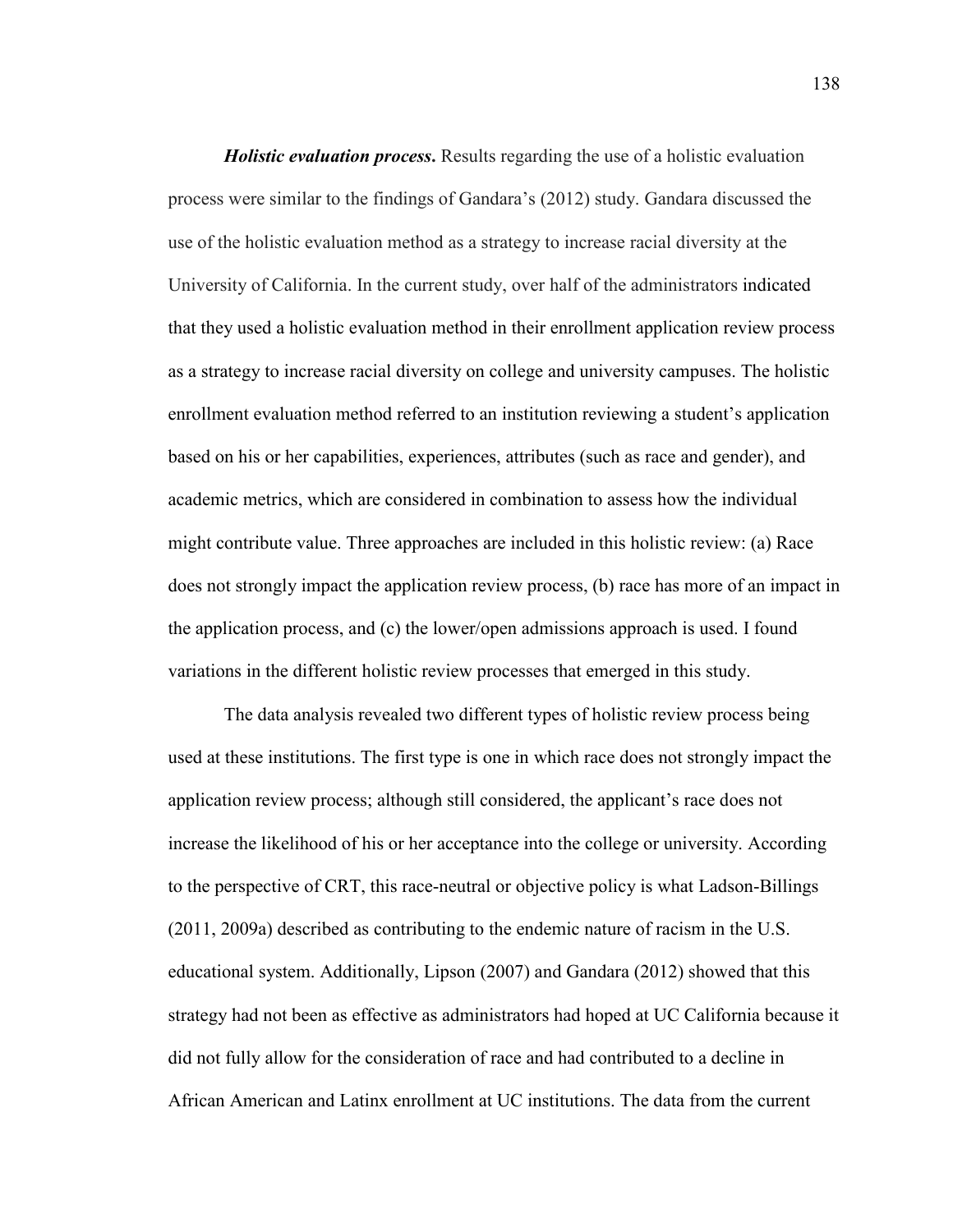study supported previous research findings from Gandara (2012) and Lipson (2007), who found that institutions have employed a variety of strategies to increase racial diversity at their respective institutions beyond that of the holistic review.

Expanding on the findings of Gandara (2012) and Lipson (2007), I also found that private and public institutions across all four regions used another type of holistic review process. This review process is one in which race has more of an impact in the application process and is weighed along with national academic achievement testing scores and an interview. Another admissions approach included in this holistic evaluation is the use of the lower/open admissions approach. The lower/open admissions approach facilitated the acceptance of lower SAT/ACT scores in the recruitment of the student body and contributed to the institutions organically achieving a more diverse student body. Included in this type of approach are institutions that may provisionally admit students with a low test score and a higher grade point average, or vice versa, when administrators see some potential in them.

Participants in the current study reported that the issues surrounding affirmative action were more apparent in flagship universities, as flagship institutions had a more selective process and were less likely to admit URMs. This is the case because these institutions typically use the first type of holistic review in which race is not given strong consideration in the application process. The perspectives of the administrators in this study aligned with findings of Gandara (2012), which suggested that this type of holistic review in which race is not given much consideration in the application process at more selective institutions ultimately resulted in lower URM representation at these campuses. These findings might be concerning for several reasons. Several studies (e.g., Alon  $\&$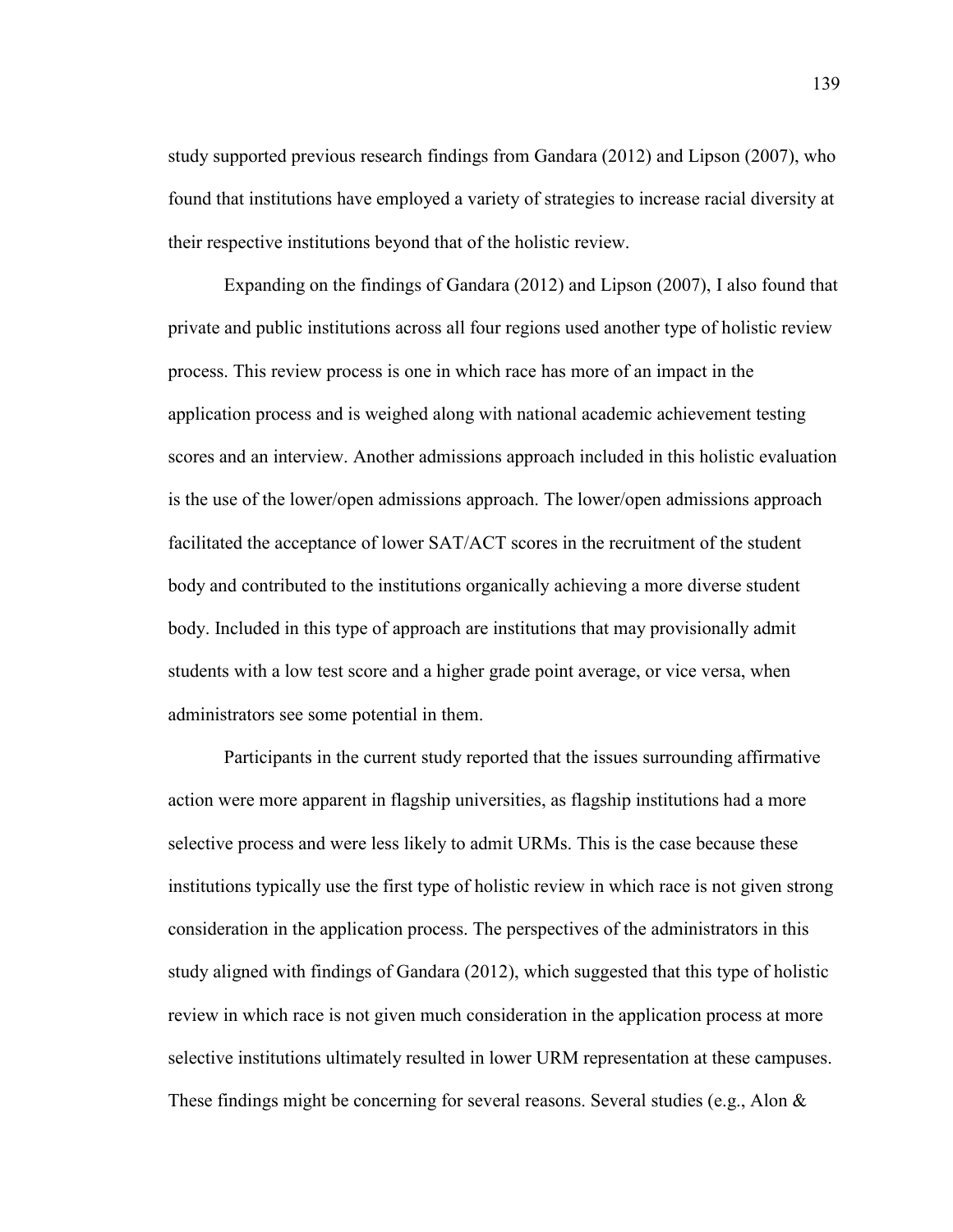Tienda, 2005; Bowen & Bok, 1998; Bowen, Chingos, & McPherson, 2009; Hoekstra, 2009; Long, 2008; Melguizo, 2008) demonstrated that the more selective the institution, the higher the rate of college completion for underrepresented students. Also, more selective institutions appear to have a higher payoff in terms of graduate or professional school (Gandara, 2012).

*Financial aid/scholarships***.** Findings from the current study showed that the study participants' institutions used strategic investments in financial aid and scholarship practices. These institutions have increased their efforts in using financial aid and scholarship practices as an incentive in the recruitment and retention of Black and Latinx students. The findings from the current study supported and confirmed research by Harper and Griffin (2010), who found that financial aid was one of the main factors of college choice for prospective African American students. Financial aid referred to the funding that students receive from the college to pay for education-related expenses. The financial aid that the institutions offered included Pell Grants, Federal Supplemental Educational Opportunity Grants (SEOGs), work study, student loans, and scholarships.

The findings from the current study also revealed the use of scholarships designed for students of color. All but one participant discussed either the use or importance of this type of strategy for increasing underrepresented minority enrollment. These scholarships included heritage scholarships provided by the institution, alumni, or the institution partnering with groups that work with underrepresented minority populations and pair scholarships with mentoring and training programs. Examples of the mentoring and training programs most frequently mentioned in this study were Posse, Prep for Prep, Naviance, Bottom Line, and One Goal. The use of this type of race-based or race-specific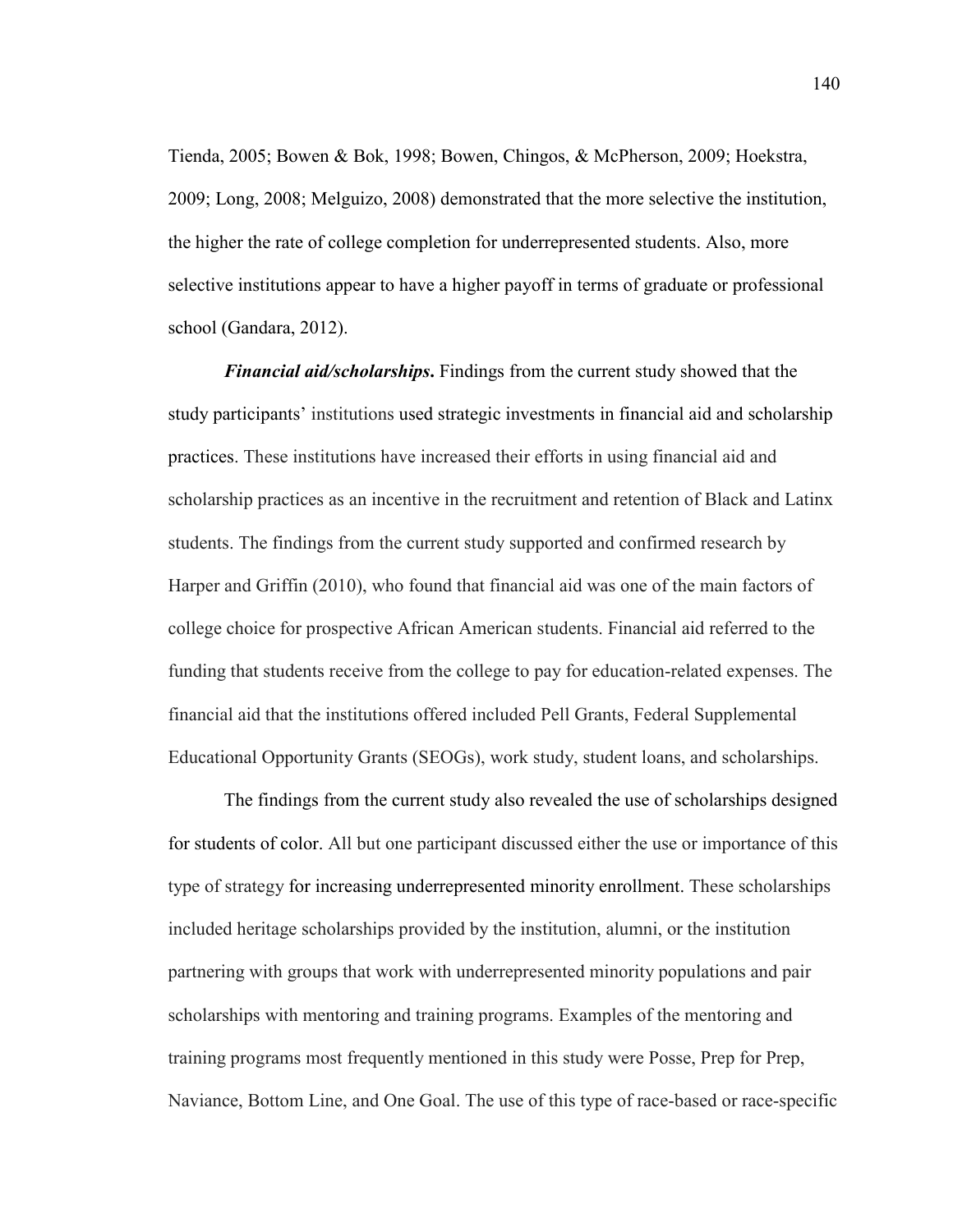scholarship is unlike what research by Gichuru (2010) had shown, where institutions began rewording the language used in programs, policies, and scholarships to not be race specific.

*Strategic alliances*. According to the administrators in the current study, strategic alliances played a prominent role in the recruitment and retention of historically underrepresented minority students. Almost all of the administrators indicated the value of some form of strategic alliance in increasing equal access to minority students. The strategic alliance theme referred to the institution partnering with private groups or organizations, alumni, or corporations that work with underrepresented minority populations or provide financial awards for students of color. These strategic alliances helped in the recruitment and retention of URMs through (a) financial donations and/or scholarship dollars or (b) the pairing of mentorship and training programs with scholarship dollars. This second type of strategic alliance is consistent with the findings of Harper and Griffin (2010), who pointed to the success of training and scholarship programs (e.g., Prep for Prep, First Gen, Posse Scholars) in the recruitment and retention of minority students in U.S. colleges and universities.

Another type of strategic alliance that the administrators in the current study discussed was community-based organizations (CBOs), churches, and other religious organizations that act as access points for recruiters in their recruitment efforts to target first-generation and historically underrepresented students. These findings are important because CBOs have been found to benefit underserved students, including low-income or first-generation students, immigrants, and/or students of color, and their programs offer additional resources and time to explore postsecondary options (Shere, 2014).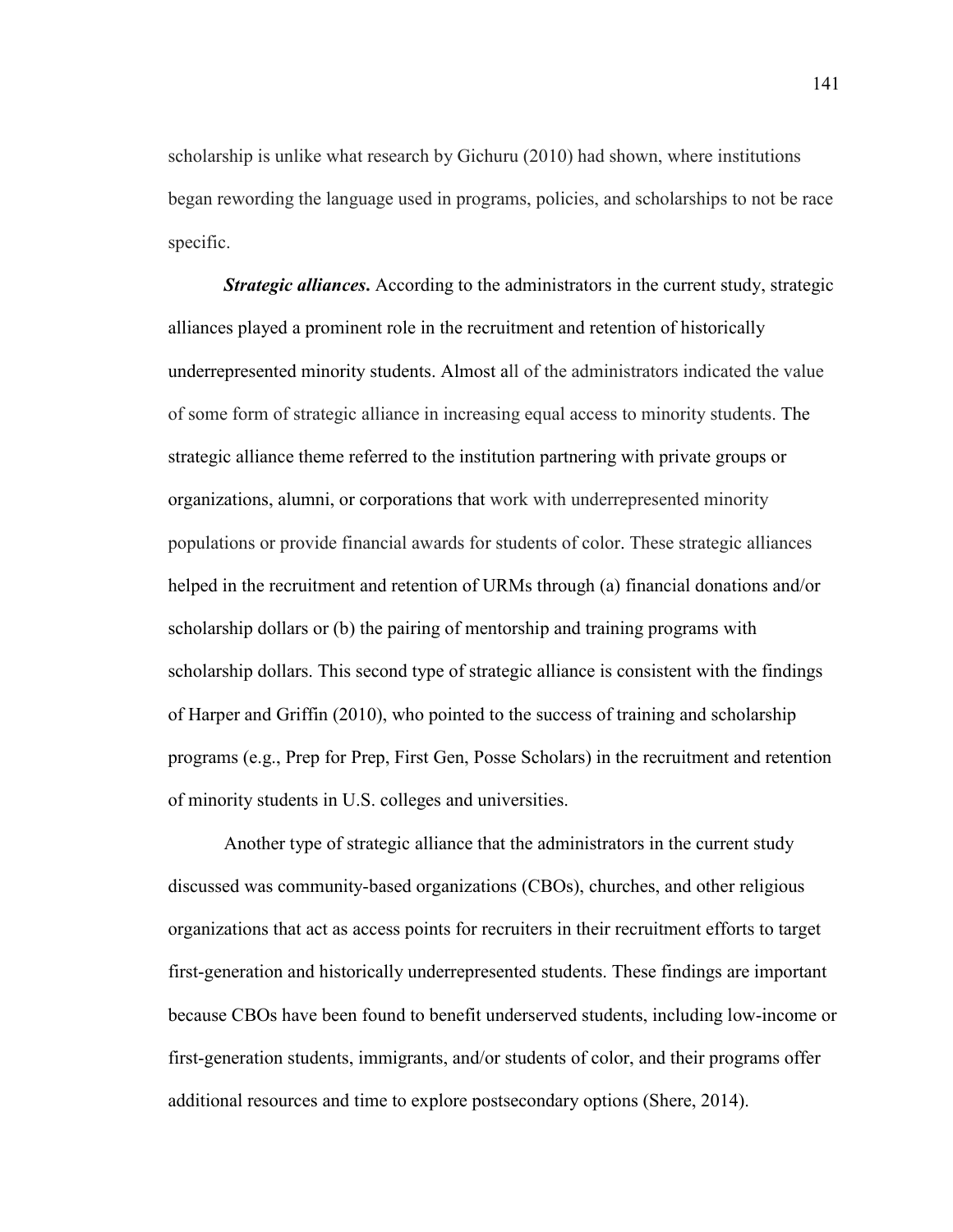Furthermore, CBOs have been found to provide services students cannot afford or are not offered in their high schools (e.g., SAT prep, academic advising, free college trips, emotional support, FAFSA completion, leadership opportunities), often in urban, rural, or poor areas where college-related services are not financially built into the curriculum or school counseling (Shere, 2014). None of the previous studies addressed the use of raceor heritage-based scholarships as a way to increase URM student populations. This information can be important to other institutions in helping them increase their URM student enrollment.

*Targeted recruitment.* All but one participant expressed use of and value to some form of targeted recruitment of URMs. Targeted recruitment, according to the administrators' responses, referred to the ways that colleges and universities focus their recruitment efforts in racial and ethnic minority neighborhoods, communities, and schools, with the intended purpose of increasing minority applicants and to increase student diversity. Included in the targeted recruitment theme are (a) recruitment or outreach in target areas/neighborhoods/schools, (b) the use of people of color in the recruitment process, (c) hosting of paid events, parties, or programs that target URMs, and (d) recruitment tools.

Over half of administrators described their respective institution focusing its recruitment and outreach efforts to target areas that include inner-city communities and other areas where high minority populations exist. The administrators described hosting workshops with community-based leaders, reaching out to religious communities, and hosting college fairs in communities of color. It is unknown if or when this became a common recruitment strategy used at institutions because there have been no empirical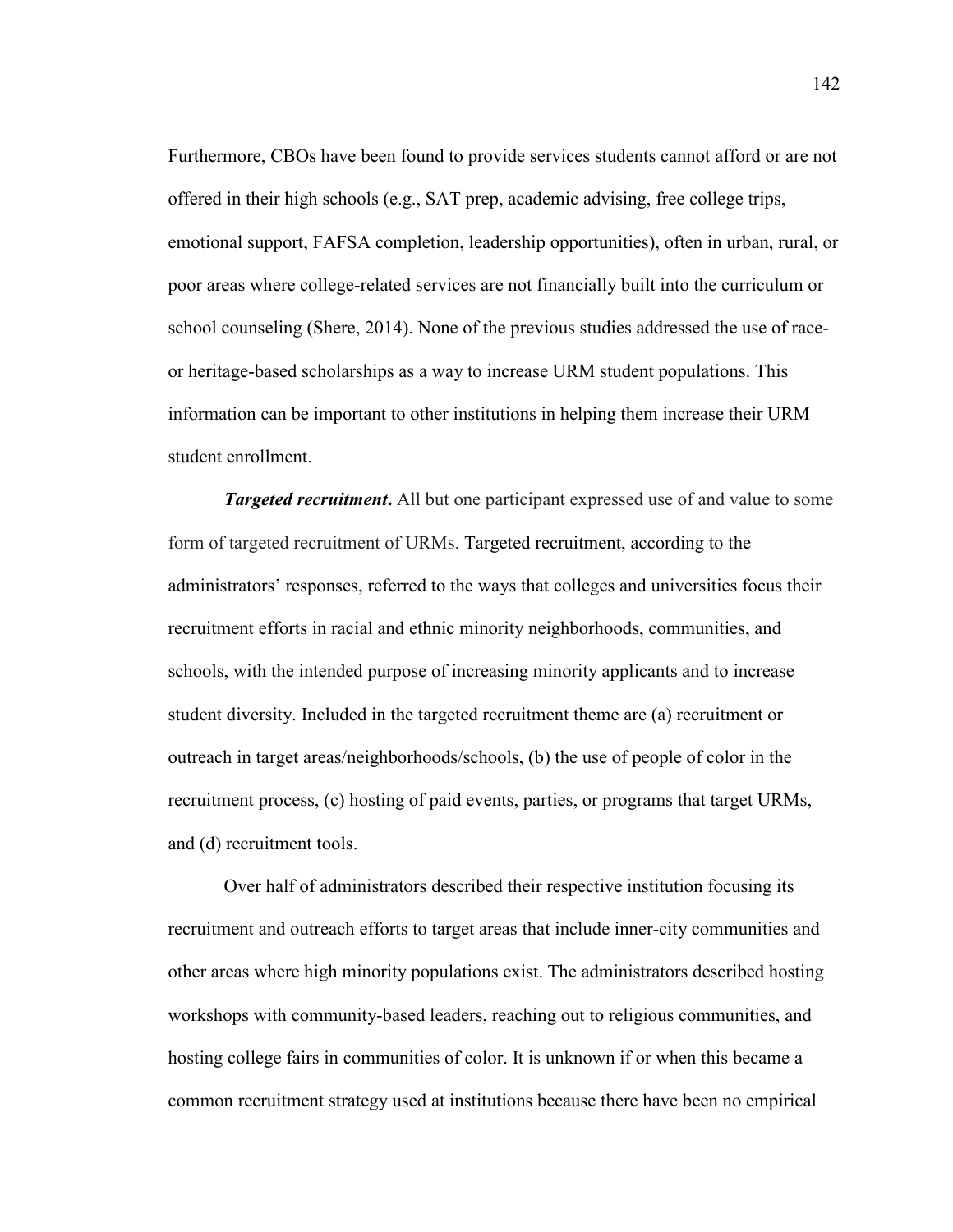peer-reviewed discussions surrounding this approach by upper-level administrators in the research found in the review of the literature. This may prove to be a valuable reference point for other institutions in increasing its minority enrollment.

More than half of the administrators found the use of recruiters, faculty, staff, and students of color in the recruitment process to be beneficial. The administrators described a strong benefit to increasing campus diversity when the prospective student gets to interact and engage with staff and students that look like them. This finding is consistent with and supports findings from Gandara (2012), who described the use of URMs in the recruitment practices as being a beneficial strategy in the recruitment of URM's at the University of California.

Another finding from this current study that is part of targeted recruitment was the use of hosting of paid events, parties, or programs which targeted URMs as a strong strategy in working towards increasing URM student populations. Over half of the administrators discussed their institution paying for student events or programs for prospective minority students. This strategy included the institution paying for flights or bus rides for URM students to attend campus events, programs, or special days for underrepresented and underserved candidates. The institution hosted these types of events for first-generation, Latinx, or African American prospective students (each event was held for those specific populations on separate days). These events also included emersion programs or campus learning events for students from inner-city high schools with a high population of URMs. The implication of this finding highlights the importance of having a racially diverse admissions and recruitment team in an effort to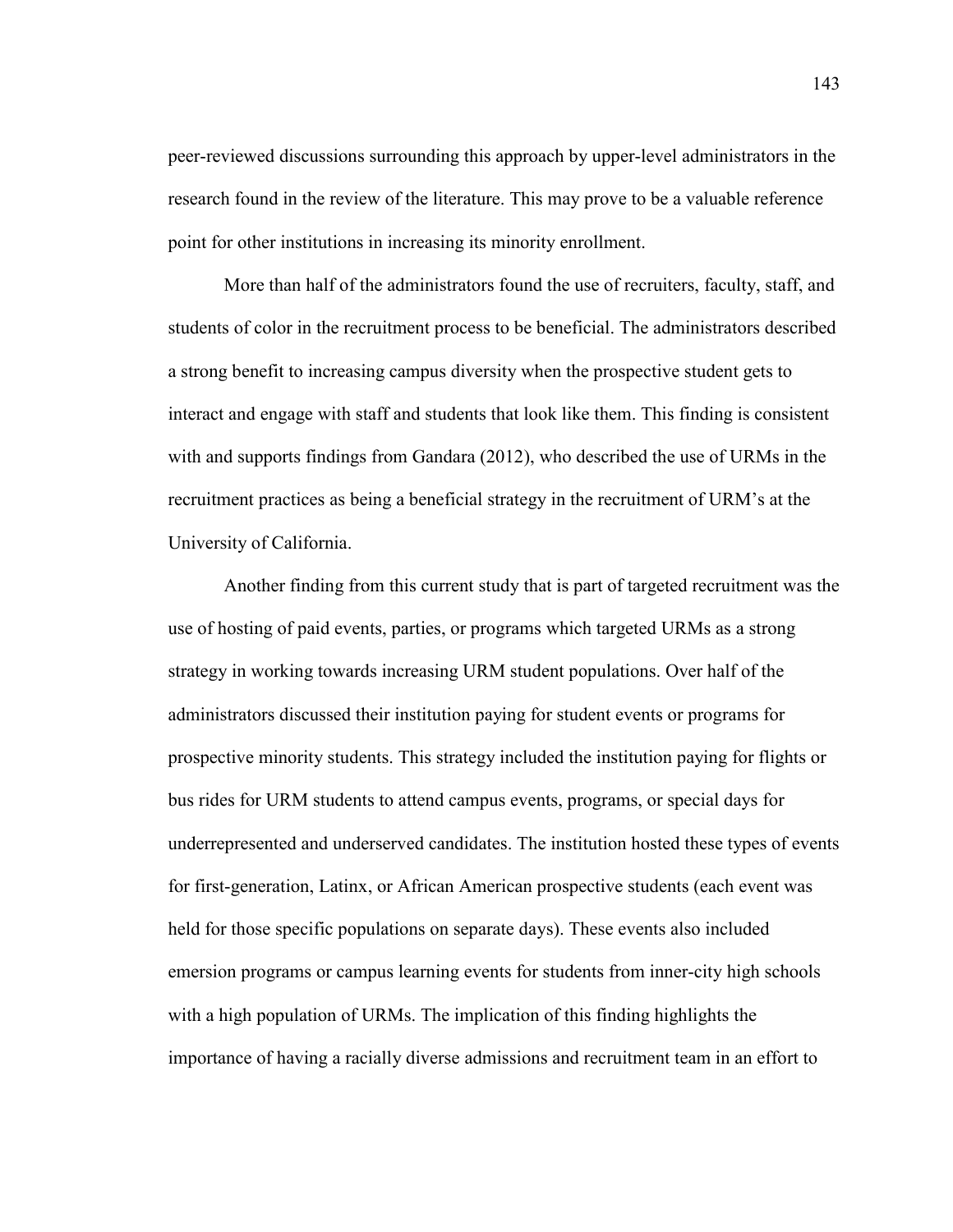increase the URM student enrollment, while utilizing minority student body in their recruitment practices.

Another interesting finding from the current study was the theme of tools which institutions used in the recruitment of URMs. The data showed that institutions partnered with programs such as the Common Application, Questbridge, or Naviance. These programs targeted first-generation, low-SES, and URM student populations. There was some variability in the types of programs in terms of how they are employed; however, they each have the similar element of either a recruitment software tool or list of schools that reviewed the applicant list in an attempt to recruit these URM students to their institutions. There are no published studies describing the use of these types of tools. The lack of existing literature may be due in part to the changes in technology over time; however, this strategy appears to be important in student college matching. The use of these types of tools suggest that institutions are attempting to use technology in a manner that allows matching of prospective student groups to their criteria and could be a very useful tool for other colleges and universities.

Gandara (2012) and Lipson (2007) both described selective institutions as using multiple strategies. Such strategies included the use of percentage-plans and class-based affirmative action, as an attempt to remedy the decrease in URM representation. In the current study, the administrators utilized none of these strategies because their respective institutions used percentage-plans or class-based affirmative action. Furthermore, the findings from the current research study highlihgted that administrators were alternatively working with strategic alliances and were providing financial aid or scholarship dollars geared towards low SES student populations.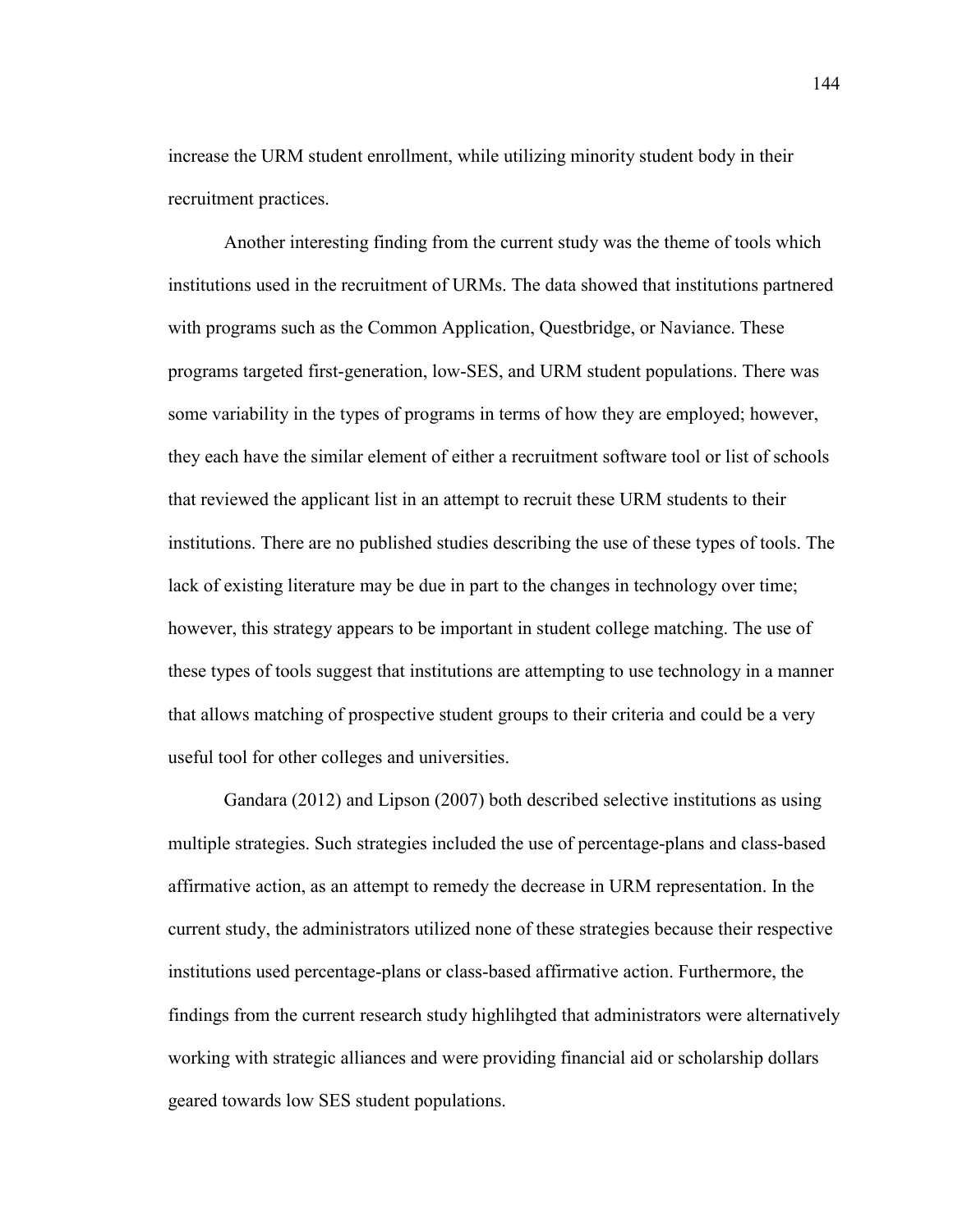**How are college and university admission policies modified when changes are made to affirmative action either due to state-mandated bans or court mandates?**  The findings from the data showed that there are some commonalities between institutions on how they have addressed policy modification when changes have been made to affirmative action due to state bans or court mandates. The strategies employed by institutions included the use of (a) diversity plans, (b) guidebooks or initiatives, (c) the creation of the role of chief diversity officer, (d) sense of equity, and (e) have not modified policies.

*Diversity plan, guidebooks, or initiatives***.** More than half of the participants were employed at institutions which have established diversity plans, initiatives, or the use of guidebooks with the intention of increasing campus diversity by placing language to integrate diversity throughout the institution. Some administrators indicated that their respective institutions had written documents that included a diversity agenda. Other administrators made repeated reference to policies, agendas, or initiatives that the institution used to increase minority student enrollment and diversity. As referenced by the administrators, these initiatives referenced drives and provided the opportunity for employment of targeted recruitment strategies. Participants also made repeated reference to consistent review of these policies, initiatives, and agendas. This finding is consistent with Kezar (2008), who showed that taking the political pulse of the campus in a systematic way and on a regular basis is an important strategy in advancing diversity on college campuses. Additionally, the implications of this finding from the current research study suggest that administrators were attempting to increase racial diversity at their respective institutions using a CRT lens as part of their policy evaluation in an attempt to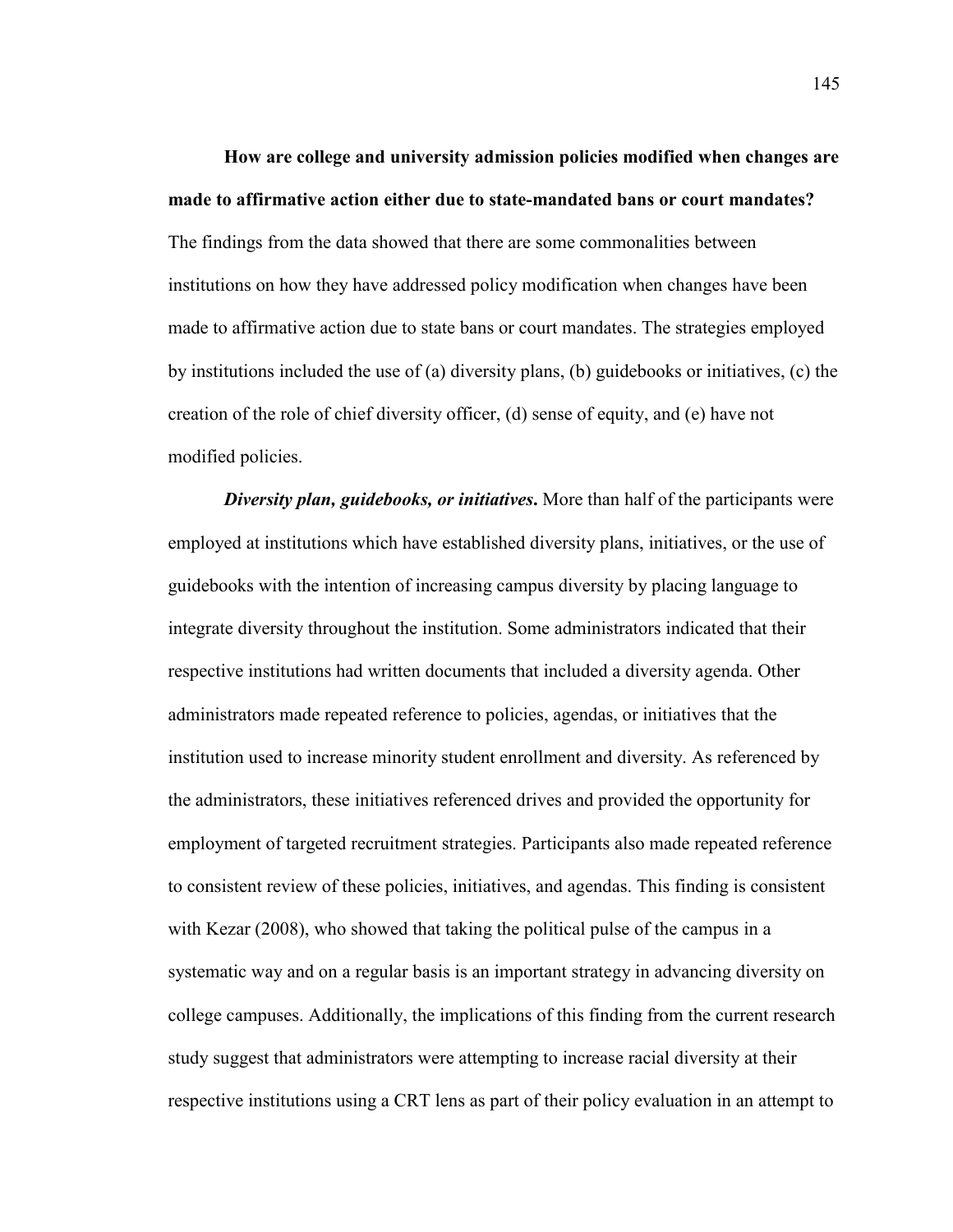address the lack of diversity. Bell (2005) posited that once race and racism have been accepted as persistent and dynamic, it is then that more realistic focus can be placed on strategies and approaches which will more comprehensibly address racial inequities in higher education.

The review of the literature revealed the role of upper-level administrators and faculty in implementing and influencing diversity policy specific to race/ethnicity (see Garces & Cogburn, 2015; Kezar, 2008). The findings from the current research supported findings by Garces and Cogburn (2015) and Kezar (2008), who found a strong connection between the influence of senior leadership and campus community, and that how they embraced racial diversity had a strong influence on how these policies were implemented. In this current research study, I found that institutions that had a strong commitment from senior leadership regarding the implementation of these racial diversity policies and agendas had higher rates of racial minority student populations.

*Creation of the role of chief diversity officer***.** Garces and Cogburn (2015) discussed administrators' feeling that changes in laws created a silencing of conversations around race. According to Kezar (2008), moving diversity agendas forward is a political process that requires senior leadership to develop coalitions and advocates. Also, Gichuru (2010) has shown that the administrators in the role of chief diversity officer (CDO) act as change agents because they created policies and initiatives to enhance diversity. The findings of the current study are in alignment wit h the existing literature because part of the changes that institutions have made is the creation of the executive level leadership position, CDO.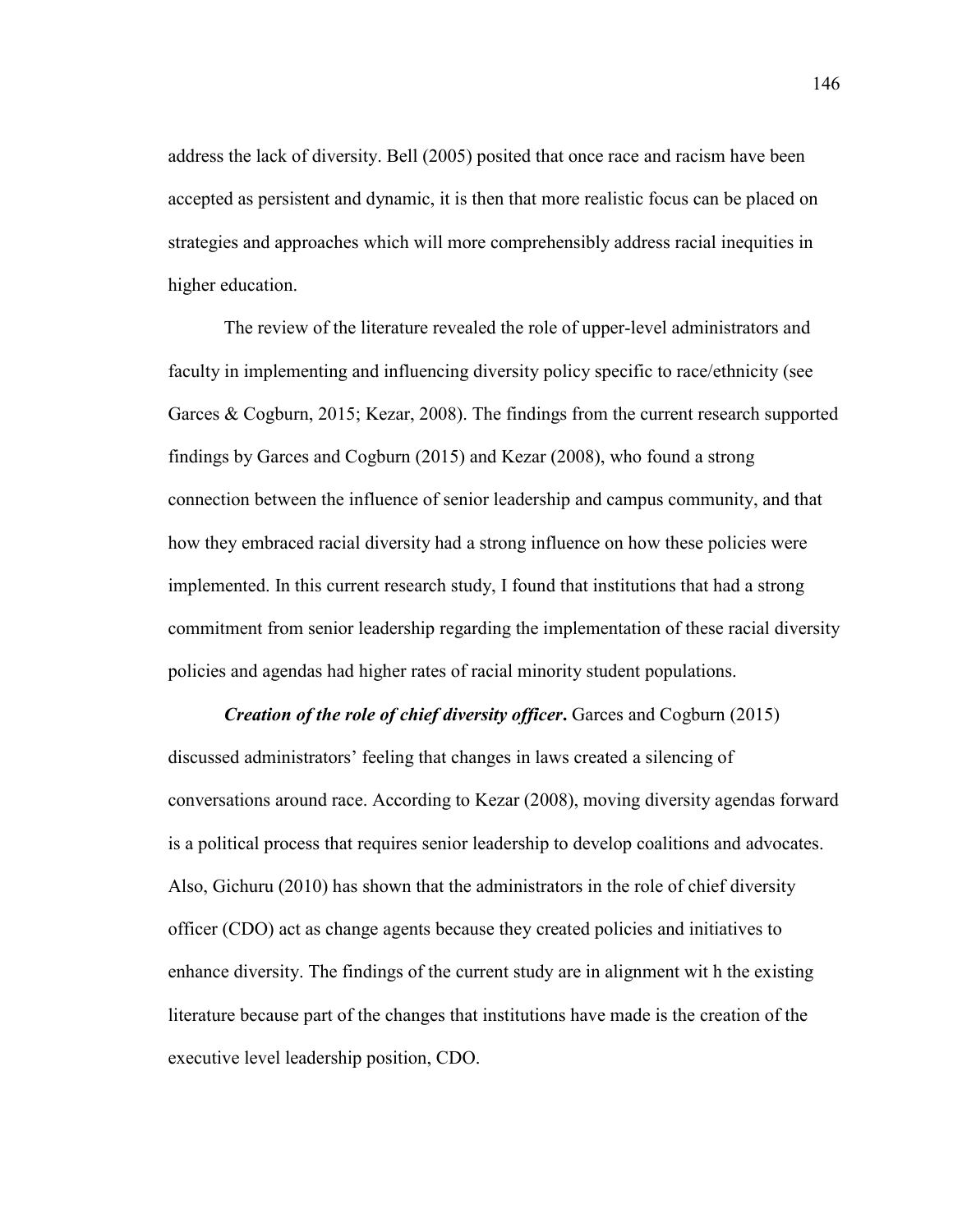The administrators reported that the role of CDO at their respective institution was tasked with handling matters of policy, practice, student success, recruitment and retention, climate, and culture, and working with HR in the recruitment and retention of minority faculty and staff. Garces and Cogburn (2015) and Gichuru (2010) has shown that administrators, including CDOs, felt that changes in laws played a role in limiting conversations around race and how they could enact changes to policies related to affirmative action regarding racial diversity. Unlike the research conducted by Garces and Cogburn and Gichuru, the administrators whose institutions employed either a CDO or a recruiter tasked with increasing racial diversity reported consistent discussions, conversations, and re-evaluation of practices relating to racial minorities.

These administrators also discussed having conversations regarding race-based strategies and scholarships that fall within legal boundaries in their institutional efforts to increase racial diversity at their respective campuses. The current findings suggested that the CDO and the office of diversity provides a CRT framework for minority students to confront any hostile environment they find themselves in; this involved them expressing their counter-story and aides in alleviating some of the stress associated with bearing the burden of marginalization (see Carter, 2011; Delgado & Stefancic, 2001; Stanley, Porter, Simpson, & Ouellett, 2003). According to Carter (2011):

speaking about one's experiences as an underrepresented group may not provide immediate alleviation of the stress, but sharing one's stories and experiences with an interested audience has been found to have long-term effects on how diversity initiatives are created, implemented, and assessed, which could lead to creating welcoming environments for future African Americans. (p. 82)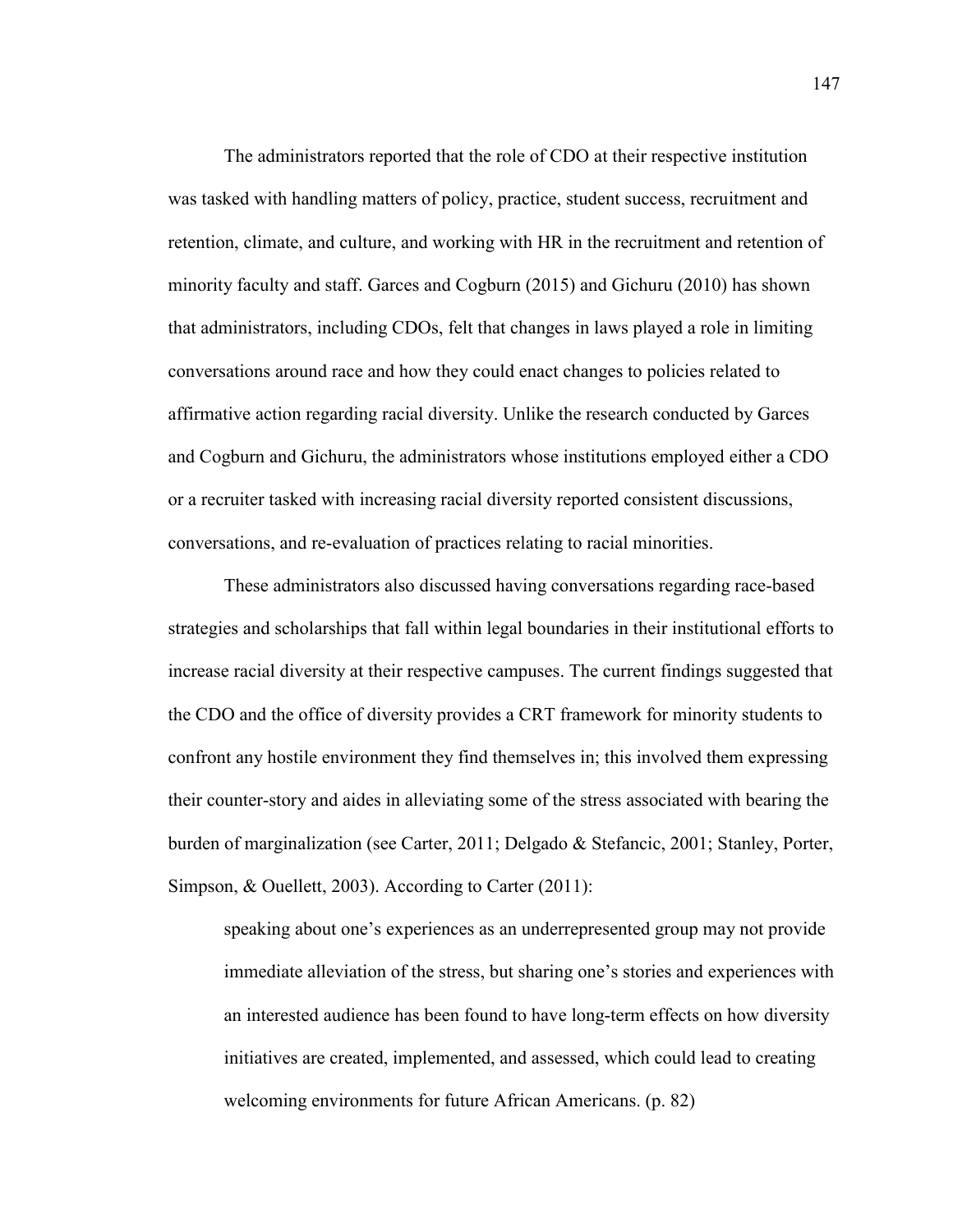The implication of these findings is in alignment with CRT's notion of counterstories. In this instance, the re-evaluation of practices and policies encouraging conversations around race with the use of an upper-level administrator (i.e., CDO), as well as providing a safe space to encourage the use of counterstories, appear to have a significant benefit in higher education. The findings from this current research study suggested that the use of counterstories can be a useful tool because it allows the institution to listen to and address the challenges that the URM students are facing and transform it for the better.

**Sense of equity.** The sense of equity was another theme that emerged from the data. Based on participant's narratives, I found that the role of the CDO was used to create an equitable and inclusive environment. In the context of the participants responses, equity was defined as the understanding of conditions within the United States educational system which are comprised of systemic barriers that deny some students access to education and other opportunities enjoyed by their peers, and therefore putting systems and supports in place to overcome these systemic barriers to ensure that these populations of students are provided an equal chance for success (see Bowen & Bok, 1998; Bowen, et al., 2005; Chen, 2017; Harper et al., 2009).

Over half of the participants discussed equity and the value of equity as an essential element in policy modification. These findings showed that policy formation is tied to senior leadership embracing and understanding equity. According to the administrators in this study, this includes having conversations around systemic barriers experienced by students from different races and socioeconomic status (SES) in relation to unequal educational resources, and opportunity within the K-12 school systems. The findings highlighted the fact that the administrators found value in reviewing data sets of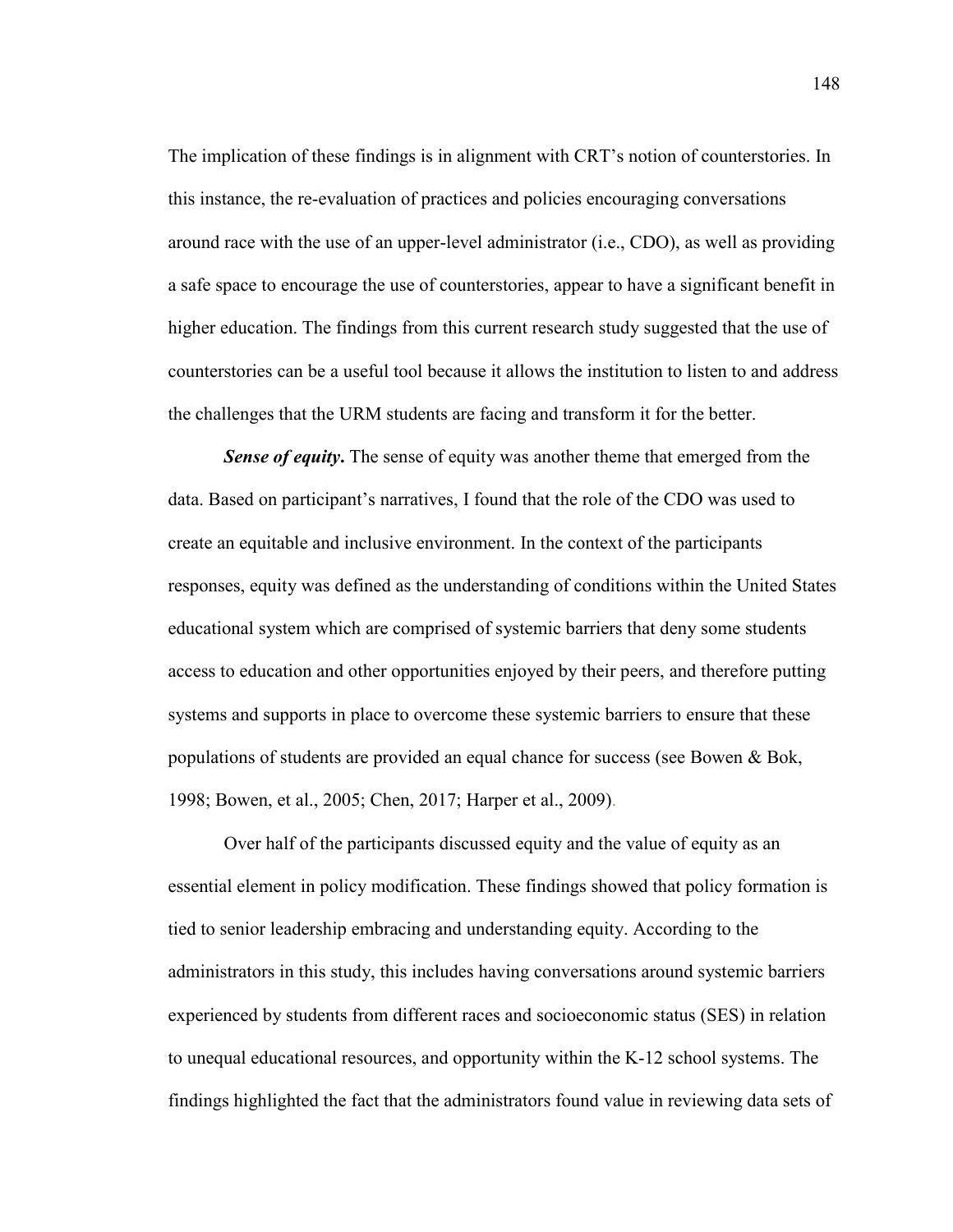national ACT/SAT scores based on race and SES, looking at the disparities in terms of enrollment, retention, and graduation, and determining what changes needed to be made from an equity lens. Additionally, administrators who discussed this sense of equity needing to be a part of the essence of the institution discussed the importance of attending equity and inclusion conferences.

Administrators who spoke to the equity theme also recognized the need to look beyond getting students equal access to the institution and were interested in attempting to provide students with what they needed to succeed, provide the needed support, and an equitable environment. CRTs' goal is to create an equitable environment for racial minorities. In fact, some of the institutions, especially those that reported higher numbers of racial minorities, embraced this sense of equity. Delgado and Stefancic (2001) described how society "applauds affording everyone equality of opportunity but resists programs that assure equality of results" (p. 23). However, the implication of the findings from the current research study may be that since CRTs' initial inception it has found some grounding within institutions and those in charge. Such new grounding may imply that institutions may be putting more programs in place with a focus on the equality of results.

The implication of this finding might suggest that these institutions may be unintentionally employing aspects of CRT as a method of achieving racial diversity. Furthermore, institutions that employ the use of CRT are finding greater success with increasing their racially diverse student body. Following the first election of President Barack Obama, individuals with various political ideologies touted that America had become a "post-racial" society and more institutions began employing colorblind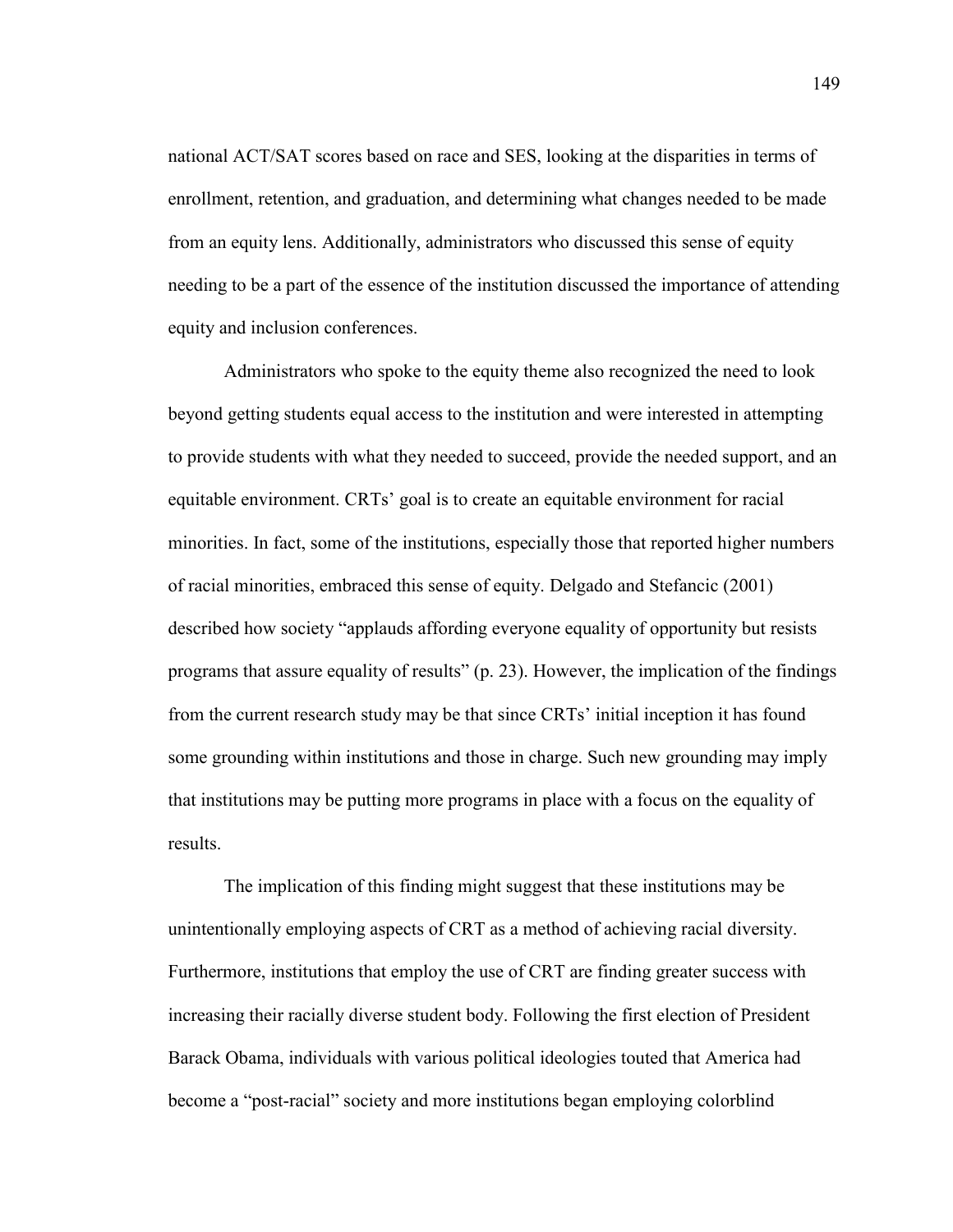admissions standards (see Delgado & Stefancic, 2017; Nguyen & Ward, 2017). However, unlike what critical race theorists have posited, none of the administrators in the current study discussed what Bonilla-Silva (2009) referred to as the 'minimization frame.' This frame encourages the belief that racial discrimination is lessening or has disappeared in this country and thus forms no significant impediment to the social status and mobility of people of color in the United States (Bonilla-Silva, 2009). This finding is important because it highlights the administrator's awareness that this 'minimization frame' is what encourages color-blind policy formation, which has been shown to result in a lack of racial diversity on college campuses (see Gandara, 2012; Lipson, 2007), which may be why they are embracing this equity mindset.

*Have not modified policies***.** In this current research study, most of the administrators indicated that their institution did not need to make changes to their admissions policies. This finding differed from Gichuru (2010), who found that each institution was unique but that changes needed to be made to reflect changes in the language of admissions policies, language of scholarships, and other race entitlement programs.

Five of the administrators in the current study were from private institutions and two were from public institutions which either used an open-enrollment strategy or lower enrollment strategy. One of the private institutions that the administrators described as not making changes to policies was located in a state that banned the use of race in the admissions process. Although all participants from private institutions described racebased recruitment strategies, all but one reported a decrease in the enrollment of their institution's racial minorities.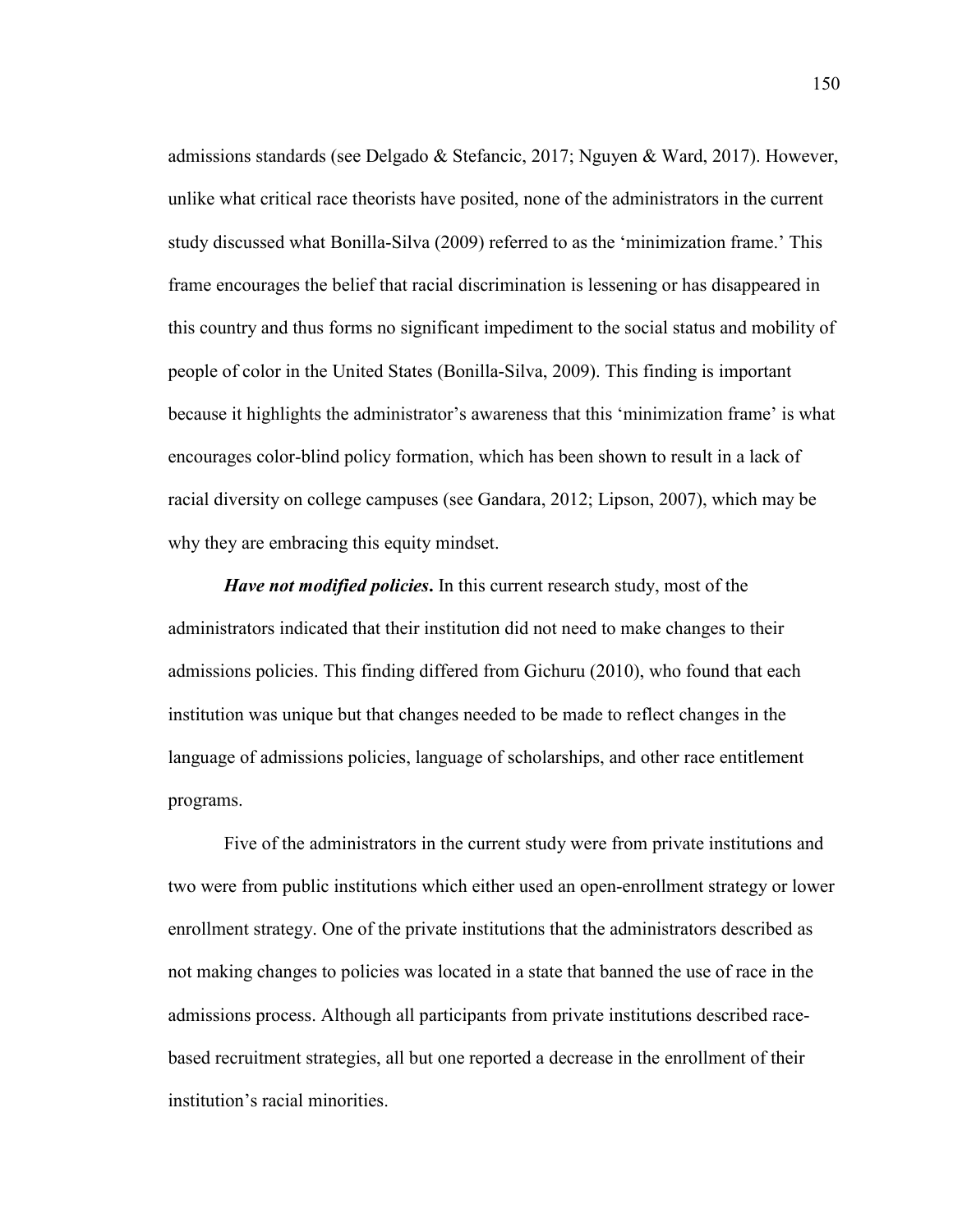Using a CRT lens, this may suggest that although racial equity appears to be a priority at these institutions, it never held a consistent place at the core of their policies (see Gillborn, Demack, Rollock, & Warmington, 2017). As posited by one of the core principles of CRT, racism is a relentless, deep-rooted, and systemic characteristic of society which lies embedded in the routine "normal-ity" of everyday schooling and school policies (Gillborn, 2018, p. 77). A lack of change in such policies will continue to have a negative impact on racial and ethnic minority enrollment rates. This negative impact on enrollment of racial and ethnic minority might be problematic because without changes in policies these institutions will be unable to embrace the equity and inclusion that they appear to be working towards. Furthermore, it could impact the racial diversity that the institutions seek to attain.

Despite the findings of this study, it is unclear if the decrease in racial and ethnic minority enrollment at these institutions is related to policy changes and bans on affirmative action. Two of the participants explained that their respective institutions were private and were not subject to the same requirements and mandates of public institutions and were allowed to follow national directives (e.g., *University of Michigan v. Grutter, Fisher II*) to look at the race of an individual in a holistic sense using strict scrutiny.

**What are the strategies that have been utilized to address any decrease in racial and ethnic minority students as a result of changes in race-based affirmative action?** Although most of the administrators indicated that their respective institutions did not need to make policy changes based on the multiple state and ongoing legal challenges related to affirmative action (i.e., *Regents of the University of California v.*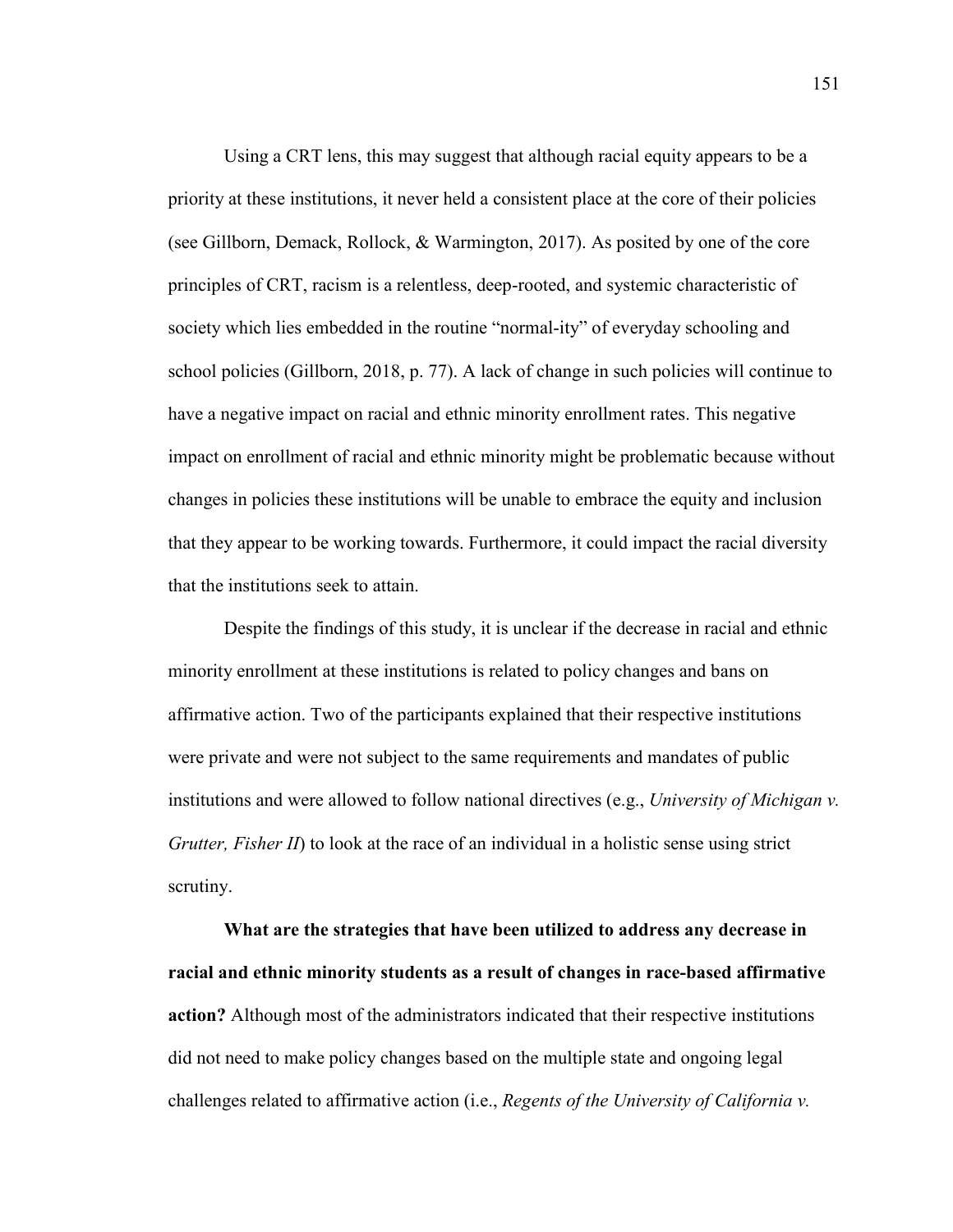*Bakke, Gratz v. Bollinger, Grutter v. Bollinger, Fisher I & II, Hopwood v. Texas*, Prop. 209 and similar state bans), they did not provide an answer as to why there was no need to modify their policies. However, it is important to note that *all* administrators discussed at length the multiple strategies that their institution had employed to increase racial and ethnic diversity (i.e., the holistic evaluation process, financial aid/scholarships, strategic alliances, targeted recruitment, and creation of the position of CDO). It is unclear when the institution employed these strategies, whether the institution employed these strategies based on a decrease in minority student enrollment, or if the respective institutions were proactive in their strategic planning.

*Diversity rationale*. A pattern that became clear in the data used by all but one participant is the *diversity rationale theme*. This theme includes both the institution making the essence of diversity a major institutional priority and commitment, as well as the participants' commitment to diversity. All but one participant mentioned the essence of diversity being a major part of their institutional priority in their mission. It is worth noting that the institutions which used this diversity rational had a broad definition of diversity, which included race, ethnicity, gender, disability, sexual orientation, and national origin. Additionally, all of the administrators indicated that they were committed to institutional racial diversity, which is consistent with research by Lipson (2007) and Gichuru (2010). Lipson and Gichuru found that administrators were committed to increasing racial diversity and were also supportive of race-based affirmative action at their respective institutions. This finding suggests that institutions and the administrators, despite legal challenges regarding the use of race, continued their commitment and felt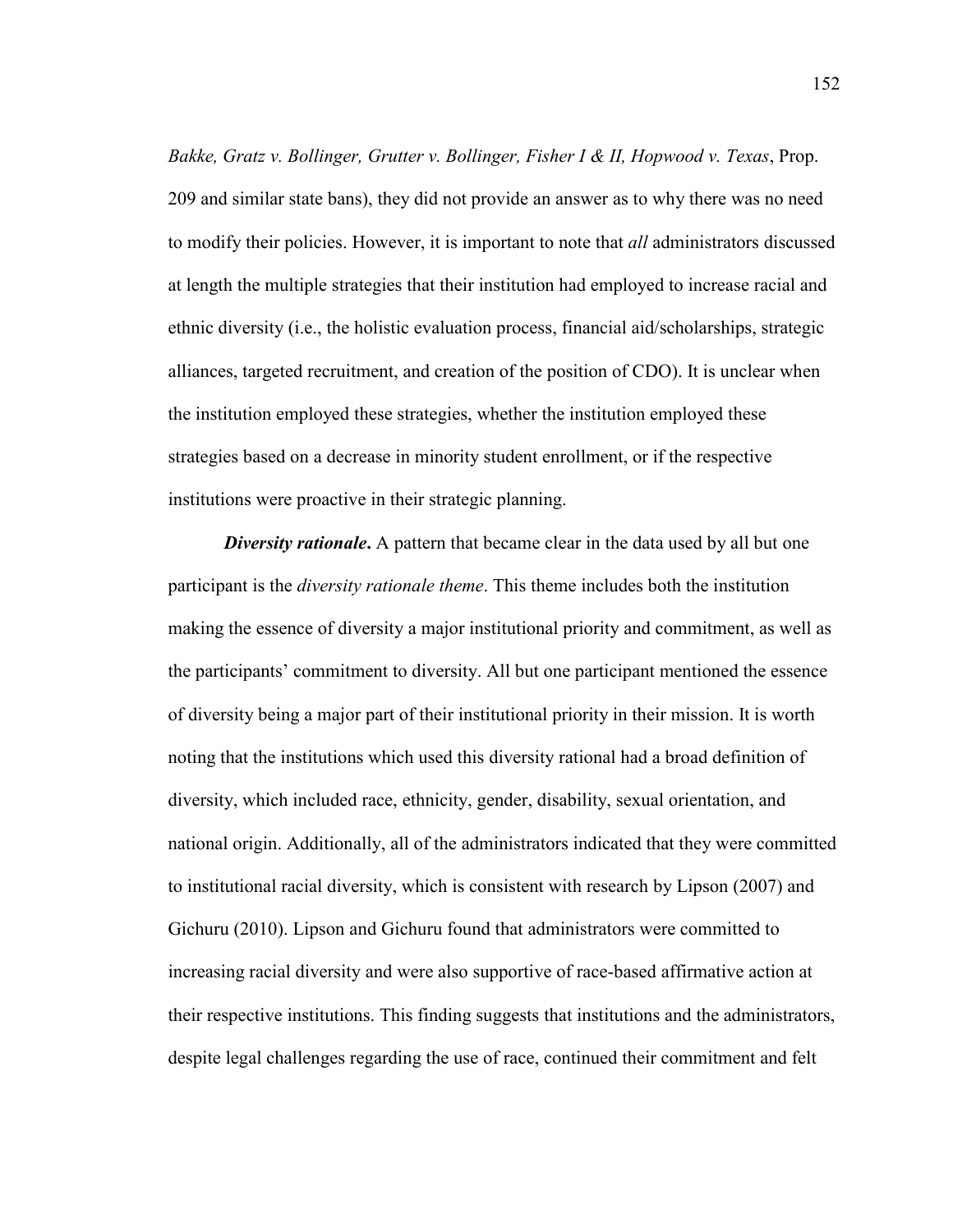that using race in the admissions process was essential to them being able to increase racial diversity on their respective campuses.

Lipson (2007), whose findings were similar to the current findings of this study, discussed understanding why institutions have come to embrace this diversity rationale. Lipson had two overarching themes which overlap with the findings from the current research study: (a) some administrators discussed institutions needing to reflect a diverse classroom environment to better prepare for a diverse world environment, as well as discussions highlighting the benefit of having people from diverse backgrounds being able to offer diverse perspectives regarding problem-solving, and (b) discussions from administrators that centered around the financial sustainability of the institution being dependent on its racial diversity given the population demographic shift to a minority demographic.

Lipson (2007) used a neo-institutional organizational theory to describe and situate the thought processes leading these key actors (i.e., upper level administrators) to forge this policy transformation. This current study, however, utilized CRT to explain how embracing racial diversity had become central to the institutions' priority and commitment. This movement towards embracing racial diversity can be explained with a notion of CRT known as interest convergence (Bell, 1980). Bell (1980) posited that no advancement within communities of color, particularly Black communities, can be taken at face value. Policies are written only when there is an interest convergence—when the interests of the majority are served by creating policy to address inequalities (see Donnor, 2005). Rather, racial minorities will be afforded opportunities, including within policy formation, only when they converge with the self-interests of Whites.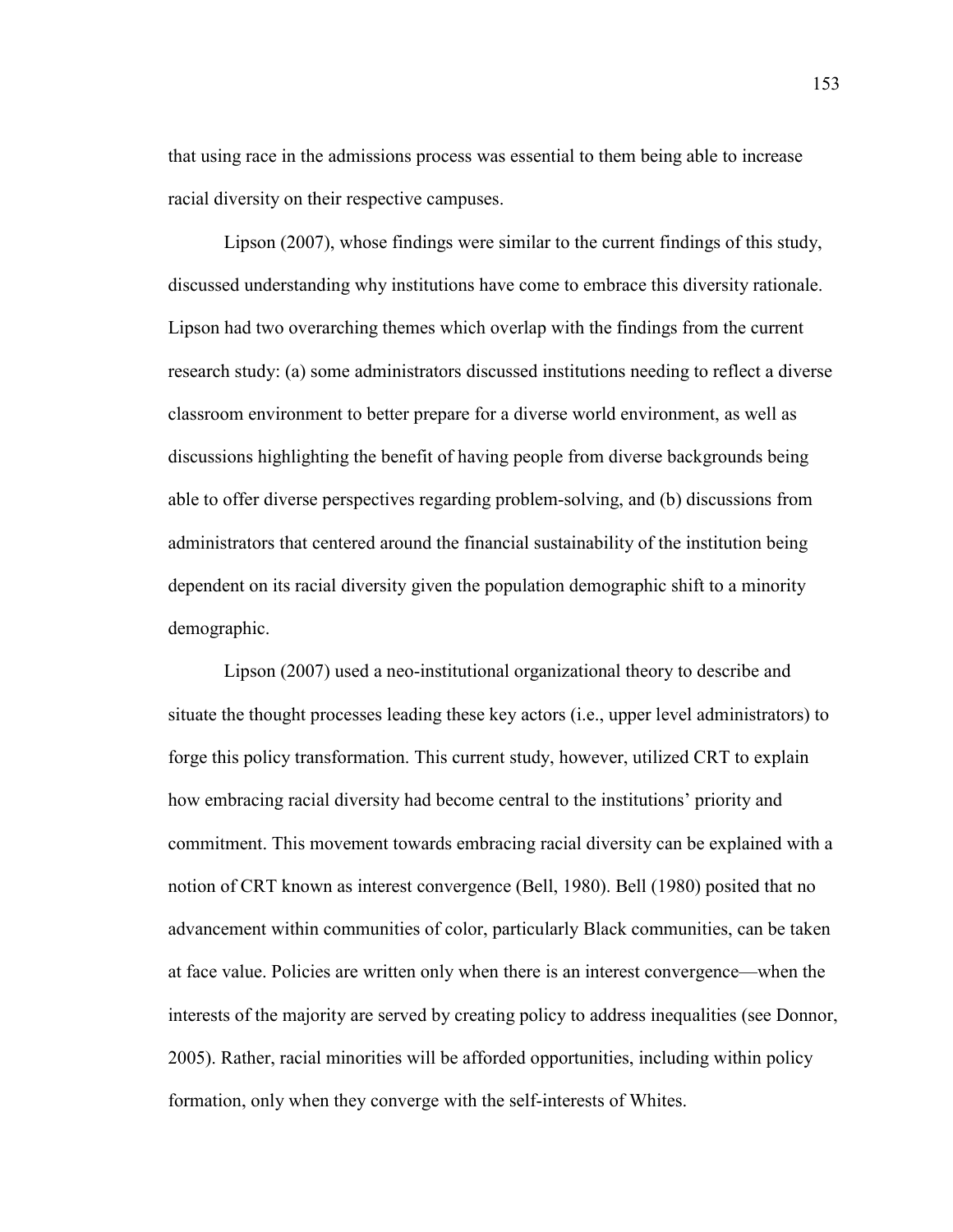An example of this element of CRT can be seen within the findings of the current study. Several participants mentioned, that the racial demographics of the nation are changing and to ensure its survival, colleges, and universities must change the way they are going about their recruitment practices, and how they go about working to increase URM student populations. These comments support the view of CRT that it is selfpreservation which motivates both the people in employment at these institutions as well as the institution itself, and that it is this self-interest survival mechanism that motivates the desire to increase its Black and Brown enrollment.

**What are the perspectives on affirmative action of the administrators who are in charge of implementing programs to ensure equal access to historically underrepresented racial and ethnic minority students, on affirmative action?** The findings from the data showed that administrators in charge of campus diversity supported the use of race in implementing programs to ensure equal access to racial and ethnic minority students. These administrators have shown strong commitment to the numerous strategies that they have employed at their respective institutions in an attempt to increase the URM student body. Four themes emerged from the data regarding the perspectives of administrators on affirmative action and included: (a) the need to look at race, (b) affirmative action is misunderstood, (c) equity mindset, and (d) without affirmative action less diversity will be achieved.

*Need to look at race***.** All of the administrators who participated in the current study expressed that they are committed to diversity and felt that race-based affirmative action was still needed at a significant majority of institutions across the nation. Seven of the nine participants described a strong desire "to be intentional" in looking at race and

154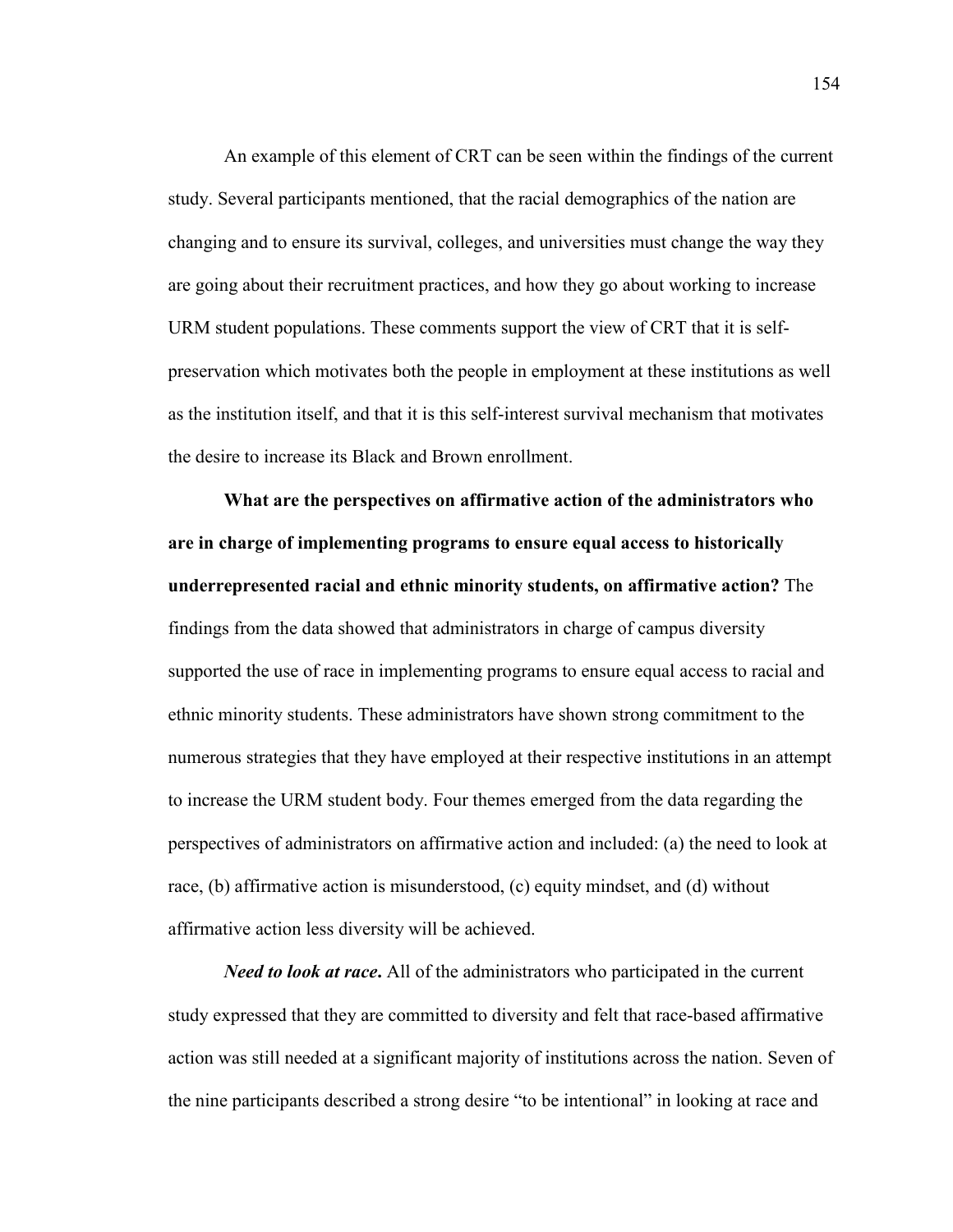provide opportunity to ensure equal access to URMs. The findings from this current research are consistent with those of Lipson (2007) and Gichuru (2010), whose findings suggested that administrators at colleges and universities support racial diversity and race-based affirmative action.

*Affirmative action is misunderstood***.** Another theme that emerged during the analysis was that affirmative action is misunderstood. The administrators described that many people seem to think that affirmative action implies that racial quotas are used in the recruitment of minorities to ensure a diverse class from various backgrounds.

 Another common misconception shared by the administrators was that most people believed that affirmative action detracts from other peoples' applications, falsely believing that it is about taking away something from White Americans, and Asian Americans, and that some African Americans do not want to be associated with it due to these misconceptions. The administrators in this study felt that people in the community in which the institutions were located, the campus community, and faculty and upperlevel administrators needed to be better educated to understand that affirmative action is about making sure that all communities have access to opportunities. This is a very important finding given the consistent legal challenges regarding the use of race in the admissions process, and also because these administrators supported the use of race in the admissions process to increase their URM campus representation. The potential implication of this finding is that the campus community may benefit from the use of workshops and other professional development opportunities related to understanding what affirmative action is, and how institutions can address and implement their diversity agendas.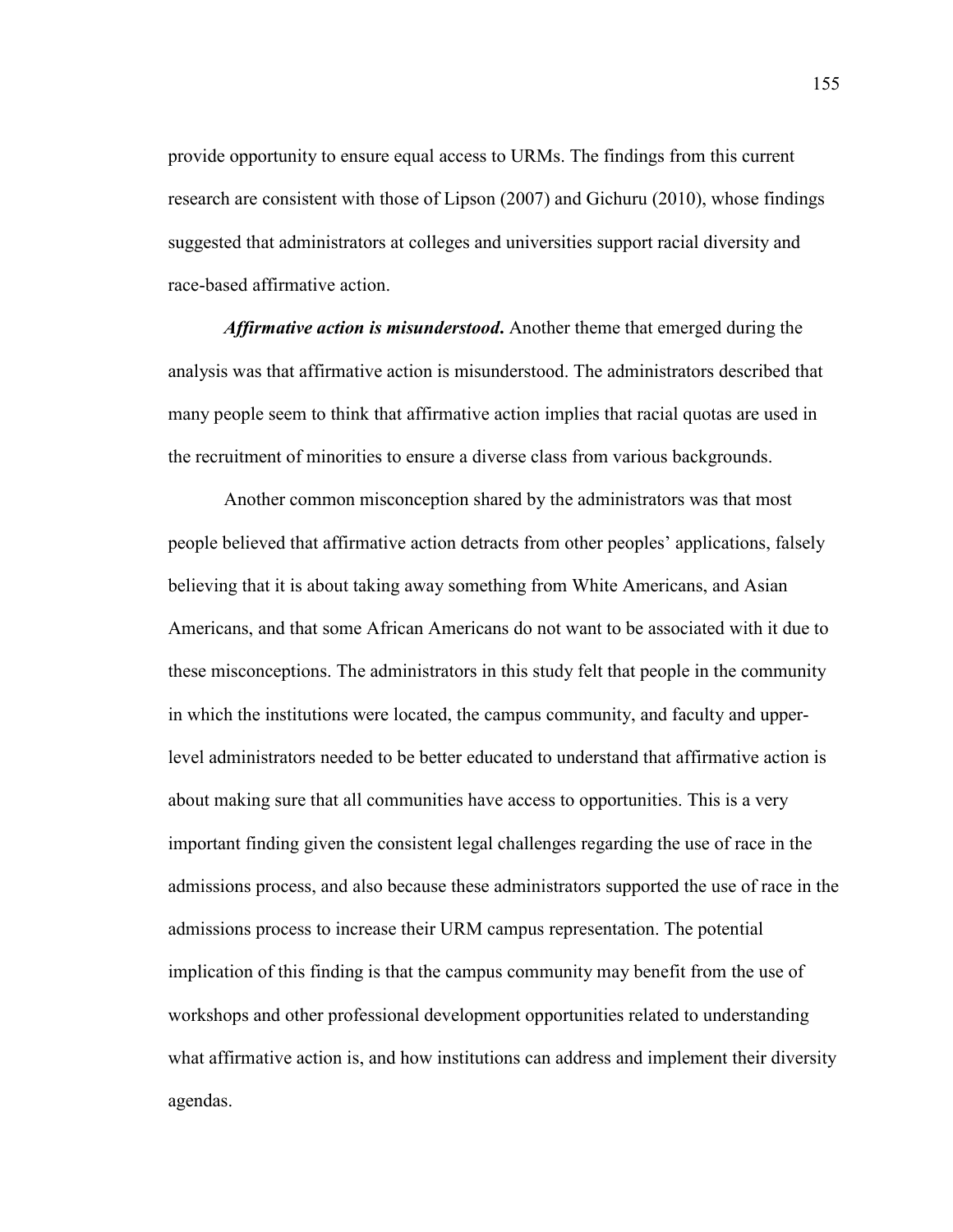**Sense of equity.** The sense of equity theme is similar to the findings that addressed how colleges and universities modified their admission policies when changes were made to affirmative action either due to state-mandated bans or court mandates. Over half of the participants ascribed to the sense of equity theme for implementation of their institution's diversity agendas. The sense of equity theme is defined as both the institution and the administrator recognizing that equality and equity are different and that the use of equity is a good strategy to increase diversity among ethnic minority.

The administrators had strong feelings when explaining that institutions must embrace equity and go beyond equal access. Over half of the administrators felt very strongly that opening the doors was not sufficient. Furthermore, the administrators felt that policies around race-neutral entry may address equality but are unlikely to address equity. These administrators had a strong desire to create an environment where students are treated in an equitable manner. There are no previous studies describing the use of an equity mindset for institutions to diversify their campus setting. Additionally, unlike any of the previous studies, the findings of this current study highlight the fact that attending conferences on equity and inclusion is linked to this sense of equity becoming part of the campus mindset. Such mindset, in turn, appears to help these institutions in attempting to achieve the diversity that institutions are embracing as a part of their institutional missions. The literature regarding affirmative action did not describe this element, and this is an important finding given that CRT centers on the creation of equitable environments for racial minorities. As stated in a previous finding where this sense of equity theme also emerged, some of the administrators from institutions who reported higher numbers of racial minorities embraced the sense of equity mindset. The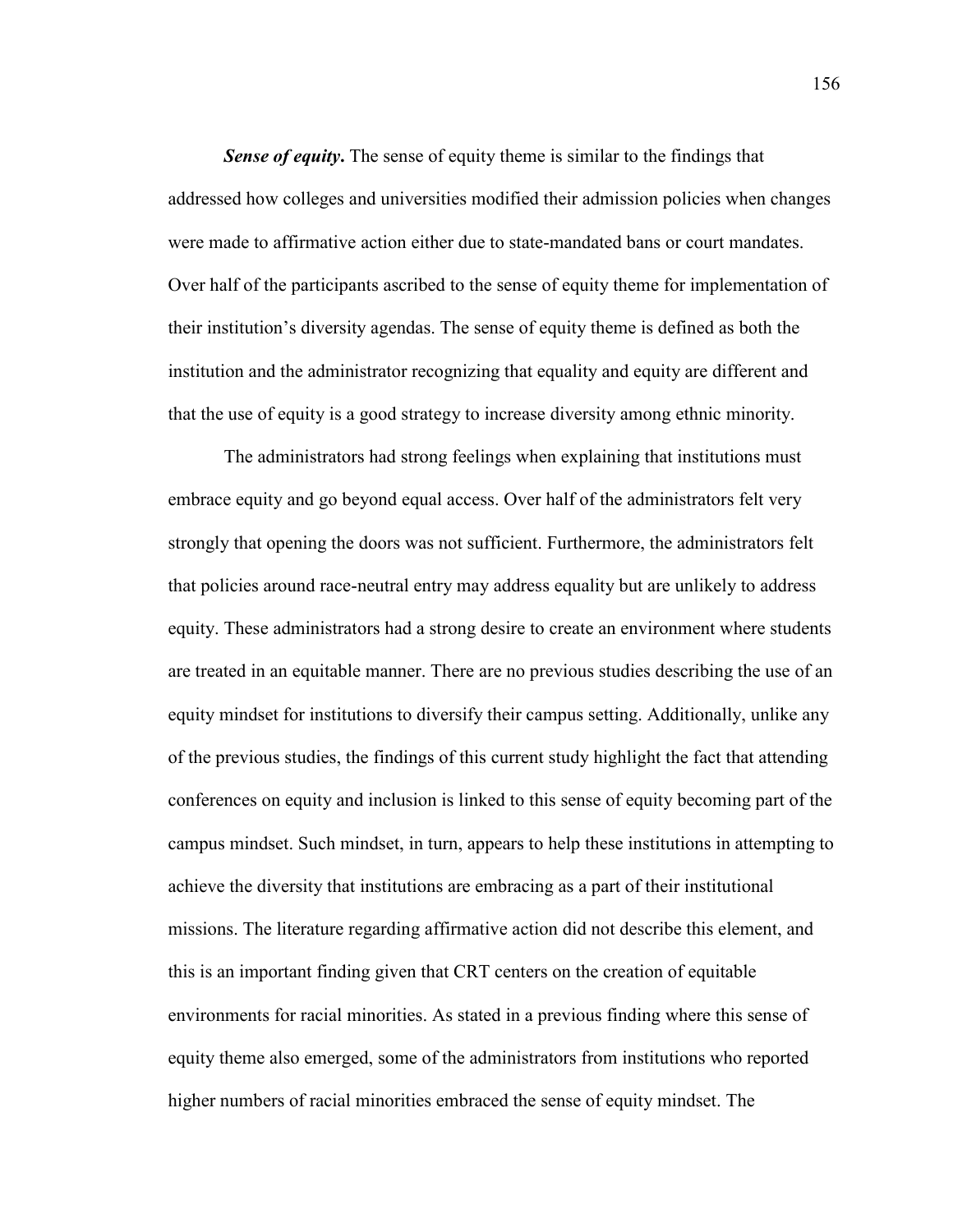implication of this finding is consistent with the previous implications that these institutions may be unintentionally employing aspects of CRT as a method of achieving racial diversity. The institutions that are employing aspects of CRT are finding greater success with increasing their racially diverse student body.

Based on the findings from this study there needs to be continued research using a CRT lens regarding equity and inclusion and its association with the admittance and retention of racial minority student populations. Doing so could prove beneficial for colleges and universities, especially those with higher admission standards.

*Without affirmative action less diversity will be achieved***.** The last theme that emerged in relation to research question one centered on the perspective that without the use of race-based affirmative action, less diversity will be achieved at colleges and universities. Many of the administrators pointed to declines at flagships colleges and universities that do not use race as a factor or use the holistic enrollment practice where race is not given a strong consideration. The views expressed by the administrators are consistent with those of Lipson (2007) and Gandara (2012) who described the use of the holistic enrollment strategy where race was given little impact on admissions criteria employed by the University of California and the result being a drop in Hispanic and African American enrollment rates. Although just under half of the administrators spoke to this theme, none of them expressed that more diversity can be achieved through other race-neutral policies.

Based on findings from the first research question, I found varied and unique strategies used by administrators to increase its campus' racial diversity. Many of these institutions still utilize race in their admissions processes, especially the policies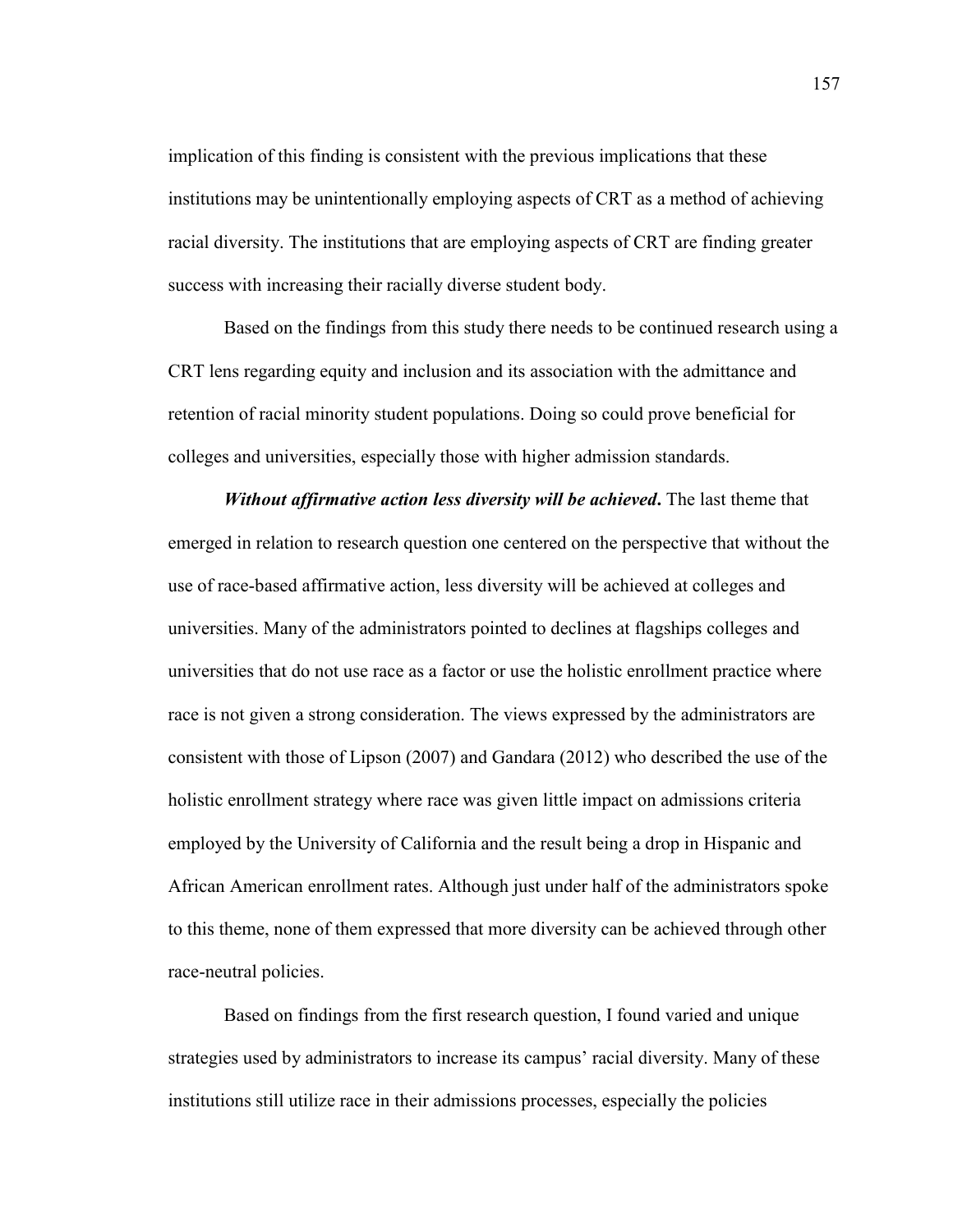surrounding the recruitment efforts and these administrators continued to support the use of race in their admissions decisions. These findings are important because they show that institutions have committed to increase their racial diversity, which has led them to search for alternative ways to increase their minority representation. These findings are important in helping to understand that the recruitment practices areas requires the creativity of administrators to address the lack of URM enrollment at their institutions. Other institutions may see these processes as something that has the potential to work at their institution.

Additionally, in the current research study I found that the line between racebased and race-blind policy-making can be blurred. The use of financial aid and scholarships directed at students of color, as well as the partnering with strategic alliances that target and support students of color, all appeared to be beneficial to administrators in charge of campus diversity. Furthermore, the new tools of technology acting as college match choices are new approaches and appeared to have a positive impact on these institutions in their recruitment of URM students.

From the findings of the current study institutions that utilize strong practices of race-based recruitment strategies and are linked to higher rates of student racial diversity have (a) a more open dialogue regarding race, (b) embrace an equity mindset as a means to achieve its diversity goals, (c) a strong presidential commitment to racial diversity, and (d) discuss the attendance of conferences related to equity and inclusion—appear to utilize strong practices of race-based recruitment strategies—and are linked to higher rates of student racial diversity.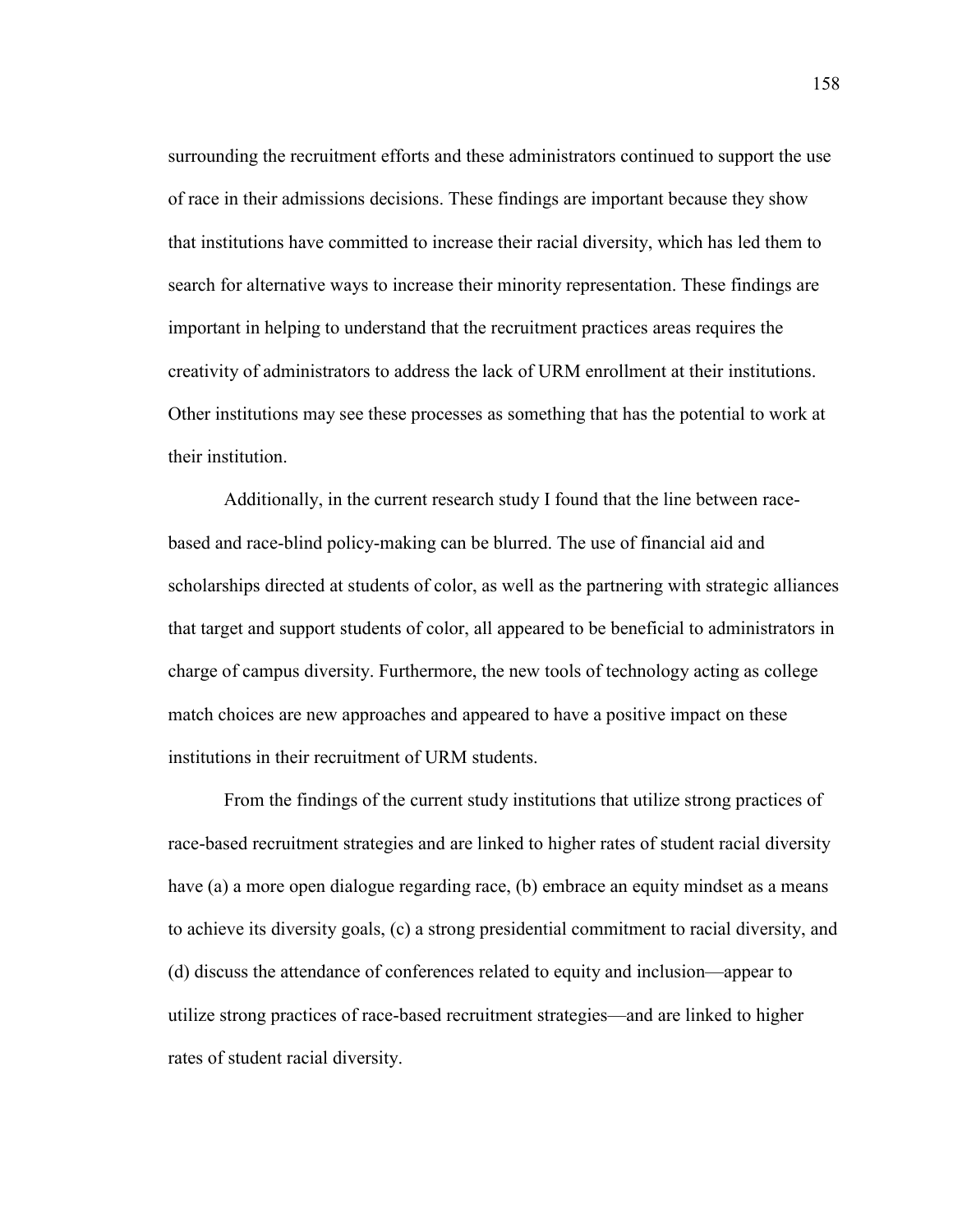The institutions that follow the above criteria appeared to be implementing practices associated with CRT; such as the value of equity, the use of counterstorytelling, policy evaluation and modification, seeing the benefits of the use of race in its recruitment practices, and not embracing the minimization frame. Implementing practices associated with CRT is an important insight because it has the potential to influence the way other institutions approach their diversity goals. Additionally, these findings may suggest that private institutions are more willing to use race in their efforts at colleges and universities.

### **Research Question 2**

**What are the effects of the restriction of race in the admissions criteria related to the number of racial and ethnic minority students who are accepted and enrolled in colleges and universities?** There were three secondary questions associated with the second primary research question. Each of the secondary questions came with their own set of thematic findings that emerged from the data and is presented below.

**What impact has restrictions of race in the admissions criteria had on the racial and ethnic diversity of college and university campuses?** The three themes which emerged from the data related to the impact that the restrictions of race in the admissions criteria had on racial diversity on college and university campuses included: (a) the low enrollment of African Americans, (b) the decline in African American enrollment, and (c) the increase of Latinx enrollment.

*Low enrollment/decline in enrollment of African Americans***.** Only five participants gave a racial breakdown of their respective institution. These administrators reported that African American enrollment was low, ranging from 4 to 6% of their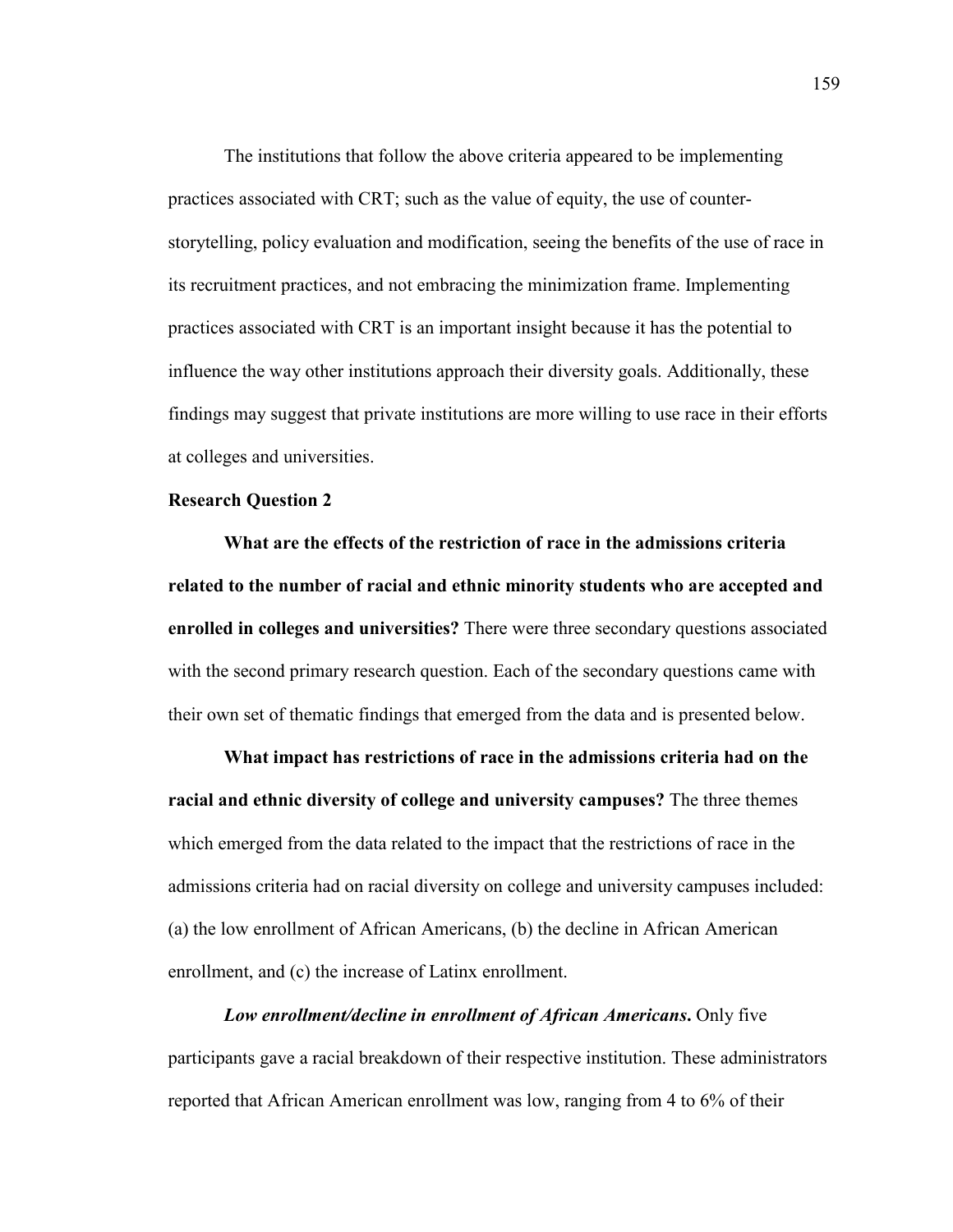student population. These numbers are consistent with Gandara (2012) and Lipson (2012) who discussed drops in representation at selective institutions since the first legal challenges to race-based affirmative action practices. Most participants did not discuss the presence of any Native/Indigenous American student population; however, during the interview several participants mentioned an overwhelming desire to increase this population's demographic. Additionally, participants also expressed difficulties in increasing their Native/Indigenous American student populations. Given these challenges it appears that although institutions are utilizing numerous strategies to increase their racial minorities population, there is little impact in increasing the African American and the Native/Indigenous American population demographics.

Three out of four institutions that experienced a decrease or flattening in African American enrollment were institutions that had stricter enrollment criterion (e.g., higher GPA standards), and who offered medical and other important graduate level programs. The implications of these findings suggest that there will continue to be fewer African American and Native/Indigenous American graduate degree recipients, which is consistent with the findings from a study conducted by Gilroy (2011) who found that graduate school programs become less diverse with the decline in African American and Native American enrollment. Although four participants in the current study did not give a racial breakdown, one participant expressed having low enrollment rate, while the other three participants appeared to have high enrollment of students of color at their institutions (ranging from 18 - 40%). What is unknown of these institutions is the breakdown between those students who identified as African American, Indigenous American, Latinx, Asian, or if they may be a part of the international student population.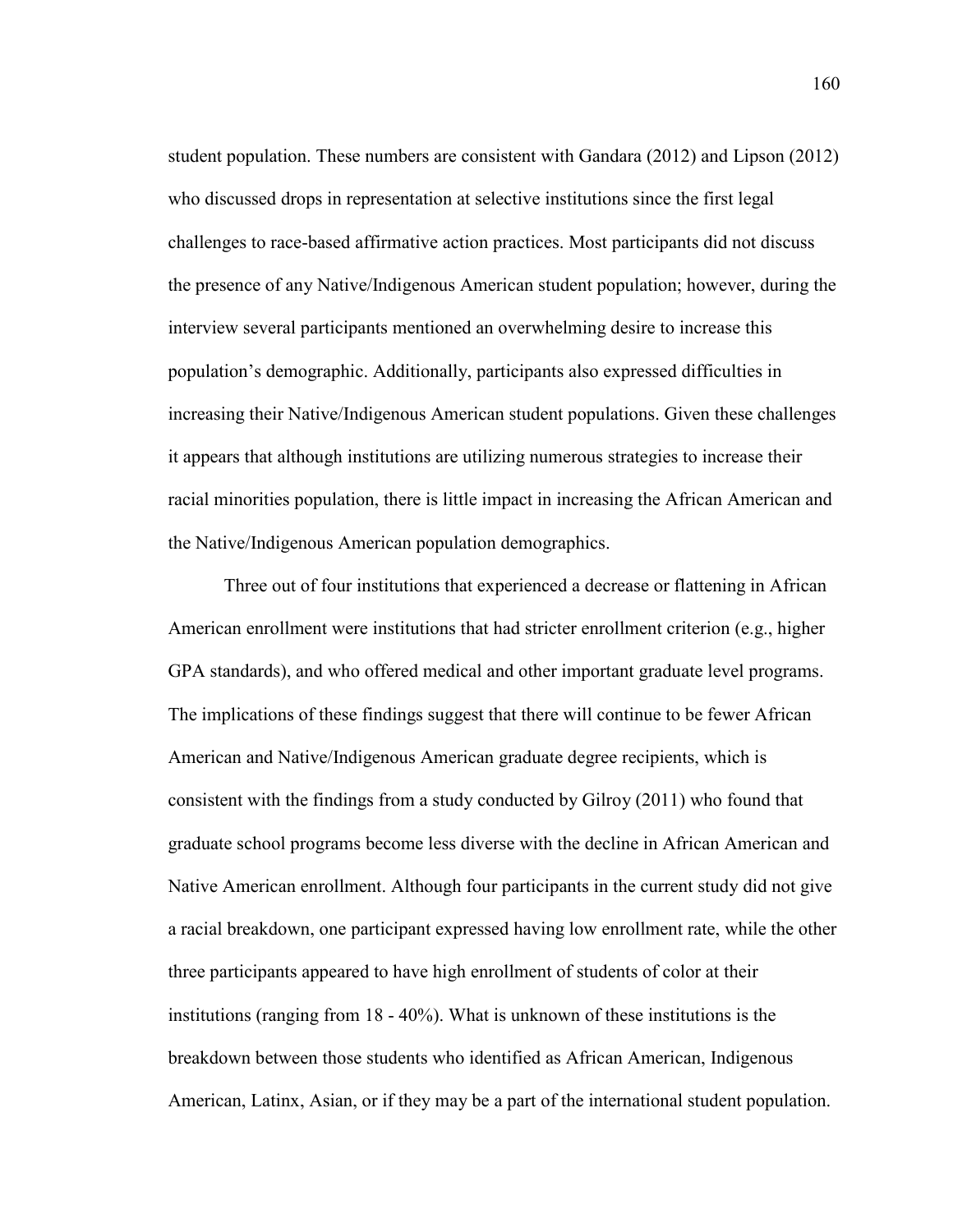*Increase of Latinx enrollment*. The second theme that emerged in relation to research question number two was the increase of Latinx enrollment. This finding in the current study differs from Gandara (2012), which described a decrease in Latinx enrollment, but is more in line with the findings of Rios-Ellis et al. (2015). More specifically, Rios-Ellis et al. (2015) discussed the increase of overall college admission rates for Latinx students over the last few decades. Rios-Ellis et al. found that the strategies used by institutions have a positive impact in increasing its Latinx population. It is important to note that administrators indicated that three of four institutions experiencing an increase in enrollment of Latinx reported the local communities in which they serve were also experiencing a Latinx population increase.

Gandara (2012) also described a Latinx population increase and a significant increase of Latinx graduating high school classes by about one-third. However, Gandara found that even with this population increase, the Latinx freshman classes at University of California school system had either declined overall or returned to a level that failed to keep pace with the dramatic increase in the population. All four of the administrators from institutions that had a Latinx population increase were private, while three of these administrators indicated using a race-conscious admissions standard. None of the previous literature reviewed discussed both private and public institutions and the various strategies employed by these institutions. Therefore, this current research study expands knowledge in this area.

Although it is unknown whether the increase in Latinx enrollment was due to the various recruitment tactics used by institutions, the use of race-conscious admissions standards, or a local Latinx population increase, according to the administrator's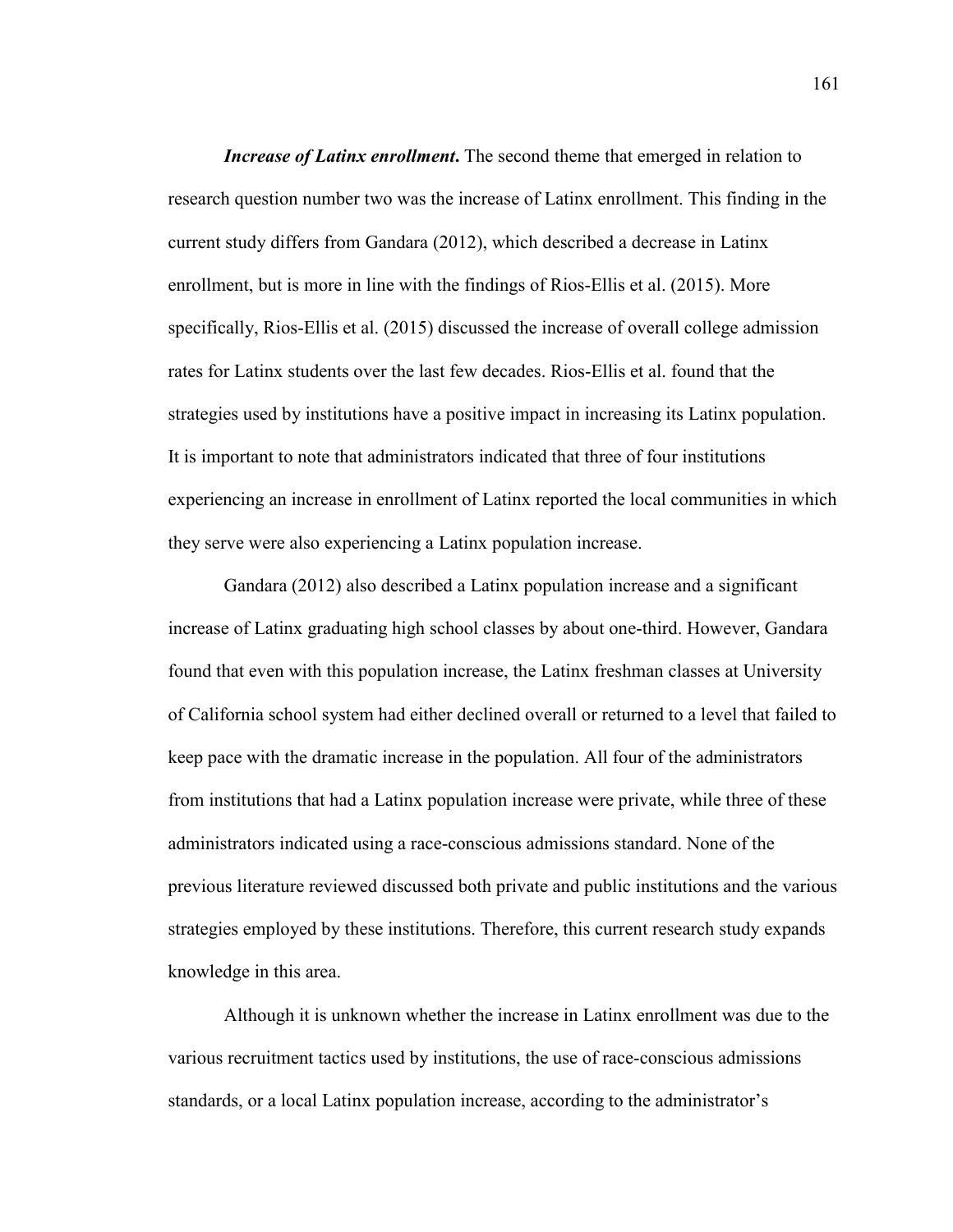responses it appears that these institutions are keeping pace with the population increase, unlike those in Gandara's (2012) study. In the current study, half of the participants who discussed experiencing an increase in Latinx student populations expressed seeing a decline in their African American enrollment. The CRT opined that institutions are only willing to increase its racial diversity in as much that it does not affect the enrollment of the majority group members (i.e., White) because this is a result of interest convergence. However, it is still unknown whether the increase of Latinx populations has led to a decrease in African American population in these areas. Further research regarding the association of the increase of Latinx student enrollment and the decline in African American student enrollment at these institutions would be beneficial.

**What impact has restriction of race in the admissions criteria had on race and ethnic relations among students on college and university campuses?** Only six of the nine participants responded to this question. The three strongest themes that emerged from the data presented by the study participants included (a) there is no impact, (b) students experience stress; and (c) Black students feel disenfranchised.

*There is no impact***.** Half of the participants who provided answers to this question reported that there had been no impact on race and ethnic relations due to the restrictions placed around race. One administrator felt that this was due to students not being aware of the changes being made regarding affirmative action. All three of the participants' institutions utilized what is described in this study as a lower admissions enrollment strategy. The lower admissions/enrollment strategy is one where the institution may allow lower SAT/ACT scores in the recruitment of their student body and/or may provisionally admit students with a low-test score and a higher-grade point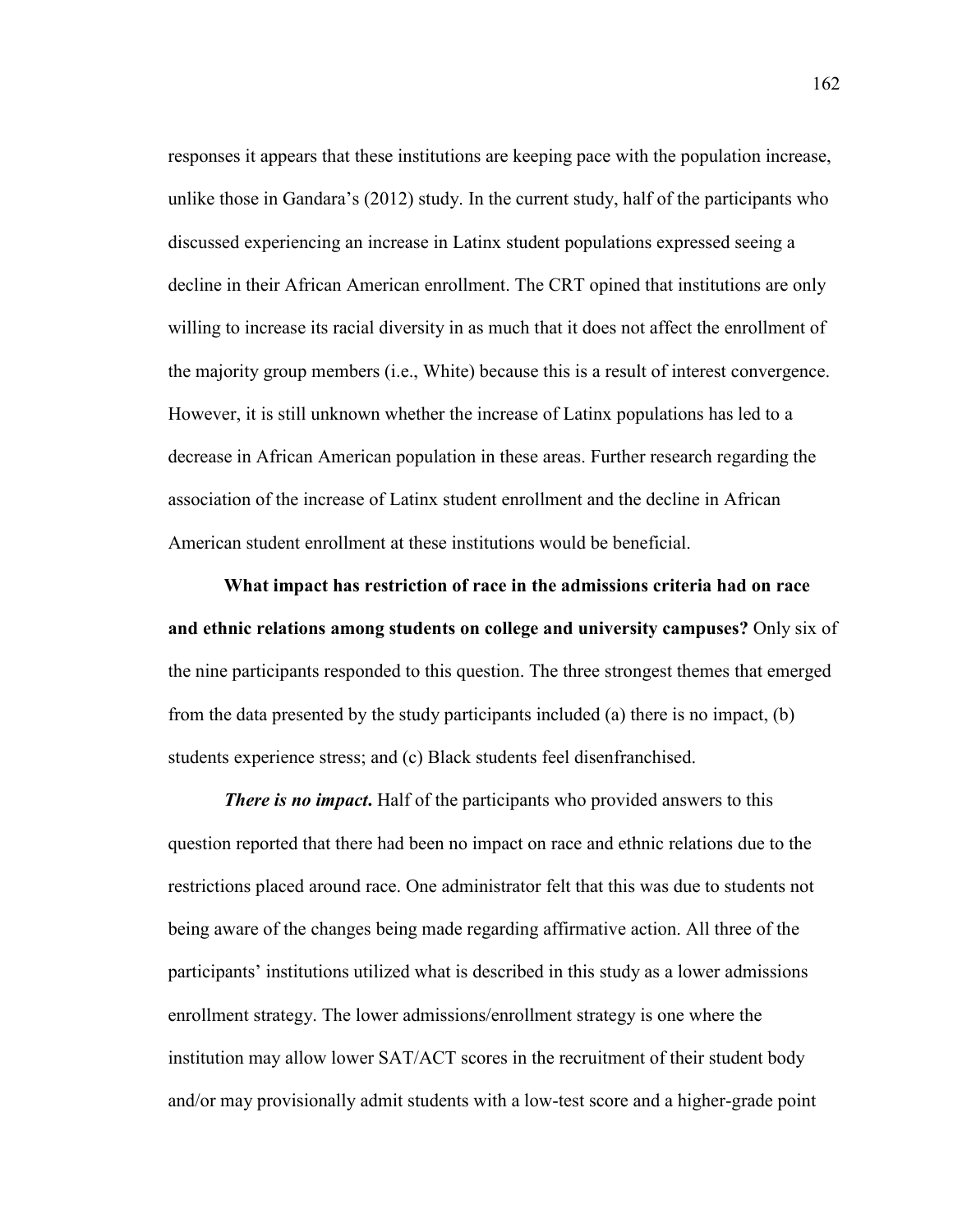average, or vice versa. Students not being aware of changes may present a challenge as university and college leaders find students make the best allies when making changes to diversity policies and agendas, according to Kezar (2008).

The findings from this current research study showed that half of the administrators who spoke to this theme did not believe students felt an impact because there were no changes in how the institutions enact their policies and strategies; this is important because the findings seem to suggest that students in general think that the practices that were being used were fair and appropriate. However, the rates of minority enrollment remained low at these institutions and may also signify that students found the lower rates of minority students' enrollment acceptable. According to Warikoo and de Novias (as cited in Bhopal, 2017), by seeing the admissions process as being fair, students do not see the inequalities it perpetuates and it reinforces the lack of acknowledgement of the disadvantages that some students experience. Only one participant mentioned that issues with the race-conscious strategy of heritage scholarships occasionally arised from non-minority students. Ultimately, students are presented data showing the overall institutional aid being awarded to White students resulting in the issue being resolved.

*Students experience stress*. Two administrators described student-related issues on campus due to 'the restrictions of race' causing elevated levels of student stress. Student stress referred to discomfort being expressed and felt by minority student populations when changes are made to affirmative action policies and conversations surrounding the topic in the media. Both participants were at institutions that did not use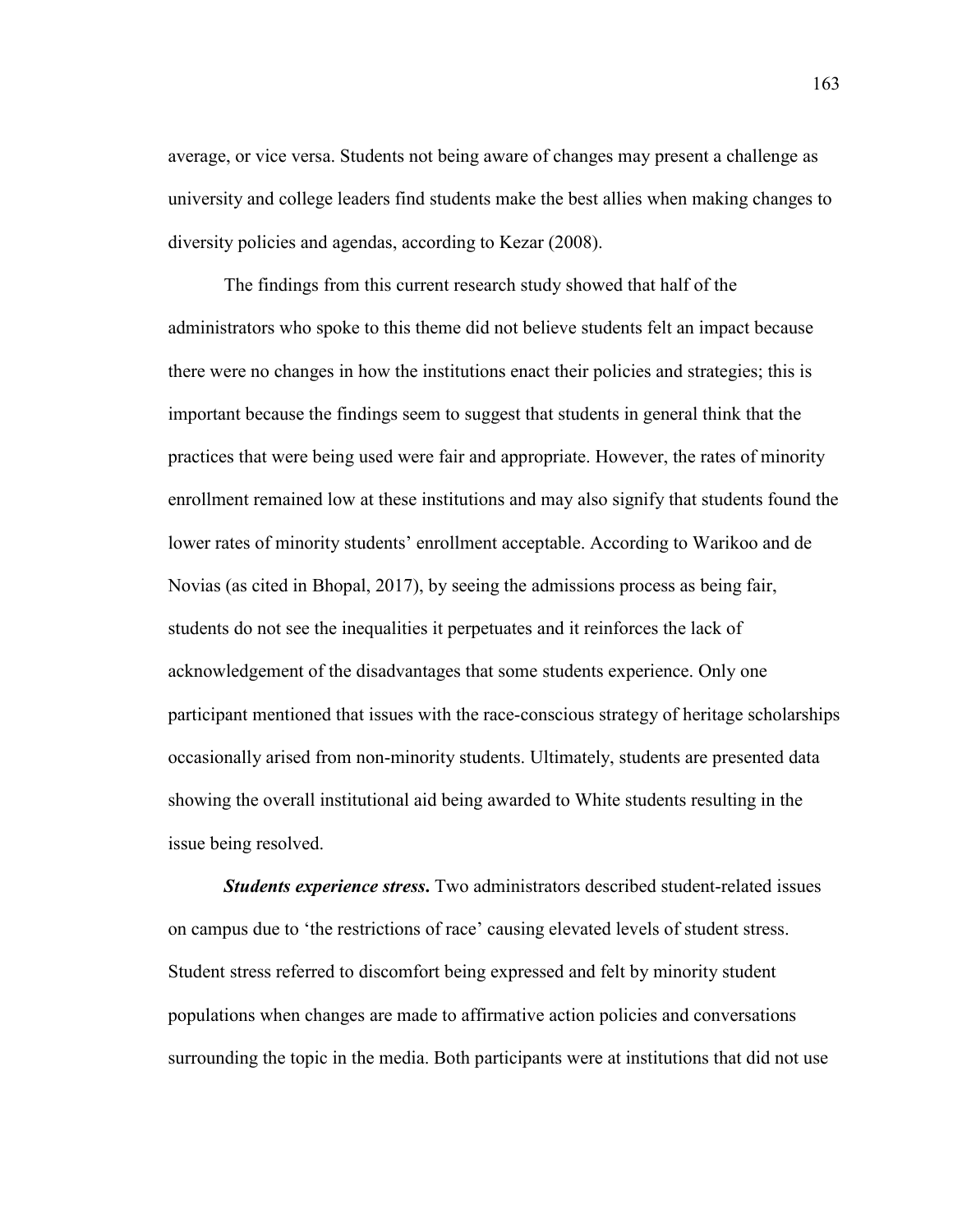race as a heavily weighted factor in their undergraduate criteria, were selective institutions, and both had low numbers of racial minority enrollment.

The students who were most affected by student stress were the international student body population or those students who may appear to others as non-White, Latinx, or Arabic descended. These students had concerns that ranged from not being able to go on spring break with their peers, as they feared not being allowed re-entry into the country, racial slurs, comments that the students were undocumented, and that they would be reported to the United States Citizenship and Immigration Services (USCIS). These findings are insightful especially because the two administrators that reported stress were from schools that did not use race as heavily, and this may mean that institutions lacking sufficient diversity may experience higher levels of student stress in this form. Moreover, participants at the institutions that gave race a stronger weighting in the admissions criteria did not report student stress. In short, stress among students was not evident at institutions with higher rates of racial minorities.

*Black students feel disenfranchised***.** The student stress theme intersects with the theme of Black students feeling disenfranchised. The conversations by the administrators included instances where Black students may sometimes feel marginalized, excluded, or disenfranchised by peers, faculty, or even academic advisors. Research has found that racial/ethnic minority students and their White peers who attend the same institution often view the campus racial climate in different ways (Harper & Hurtado, 2007). For example, racial/ethnic minorities often perceive campus climates as more racist and less accepting than Whites (see Harper  $\&$  Hurtado, 2007). Additionally, one administrator in charge of the admissions to a medical school noted that one reason for a lack of Black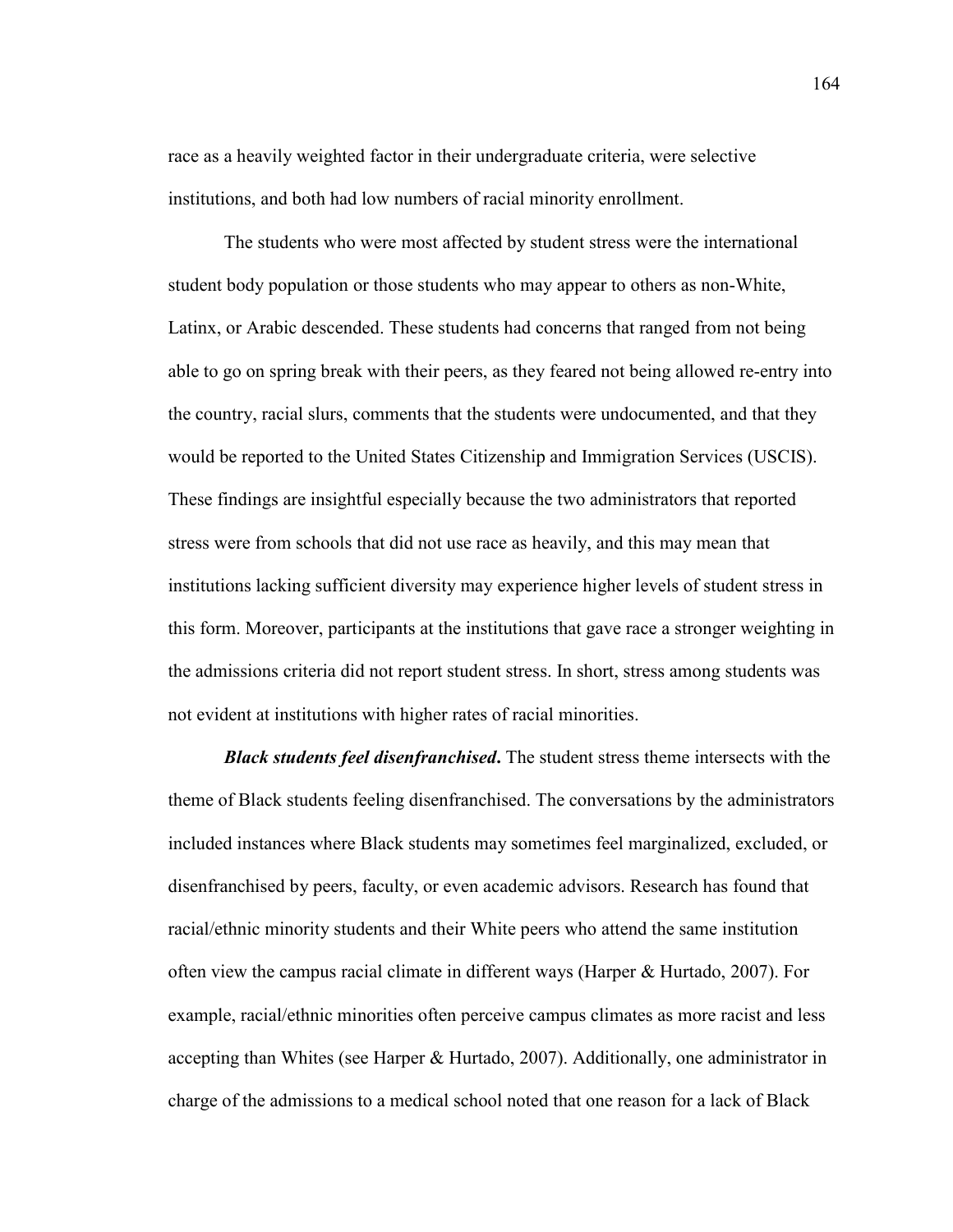applicants was related to students being dissuaded from applying to medical or other graduate schools due to the academic advisor feeling that the student did not meet the standards. This administrator also felt that instances like these can be an additional reason that students become disenfranchised and do not make it to the door of admissions to medical and upper graduate schools.

Administrators expressed concern over how fully the institution was willing to protect its minority student populations when racial issues arose on and around campus. These findings are important given that institutions have been using the strategy of the equity mindset, which suggests that this strategy needs further modification because it may be ineffective in its implementation. It is also worth noting that the use of the 'sense of equity' mindset appears to be rather new in its implementation, compared to the 'diversity rationale' that has been embraced early on at these institutions. Further study on the use of an equity mindset at colleges and universities and how they deal with student related issues regarding African American students feeling disenfranchised could offer some insight and add to the gaps in the literature on this issue. Given that most institutions want to enroll African American students and show high numbers of graduation rates, these findings are important for institutions to address.

**What impact has restriction of race had on the attitudes and beliefs of administrators in charge of college and university diversity?** All the participants had diverse perspectives to offer regarding the restrictions placed around race in colleges and universities. The two most dominant themes were related to: (a) institutional racism and discrimination, and (b) the concern over retention of URM student populations. Majority and minority group members described these views. The below section describes the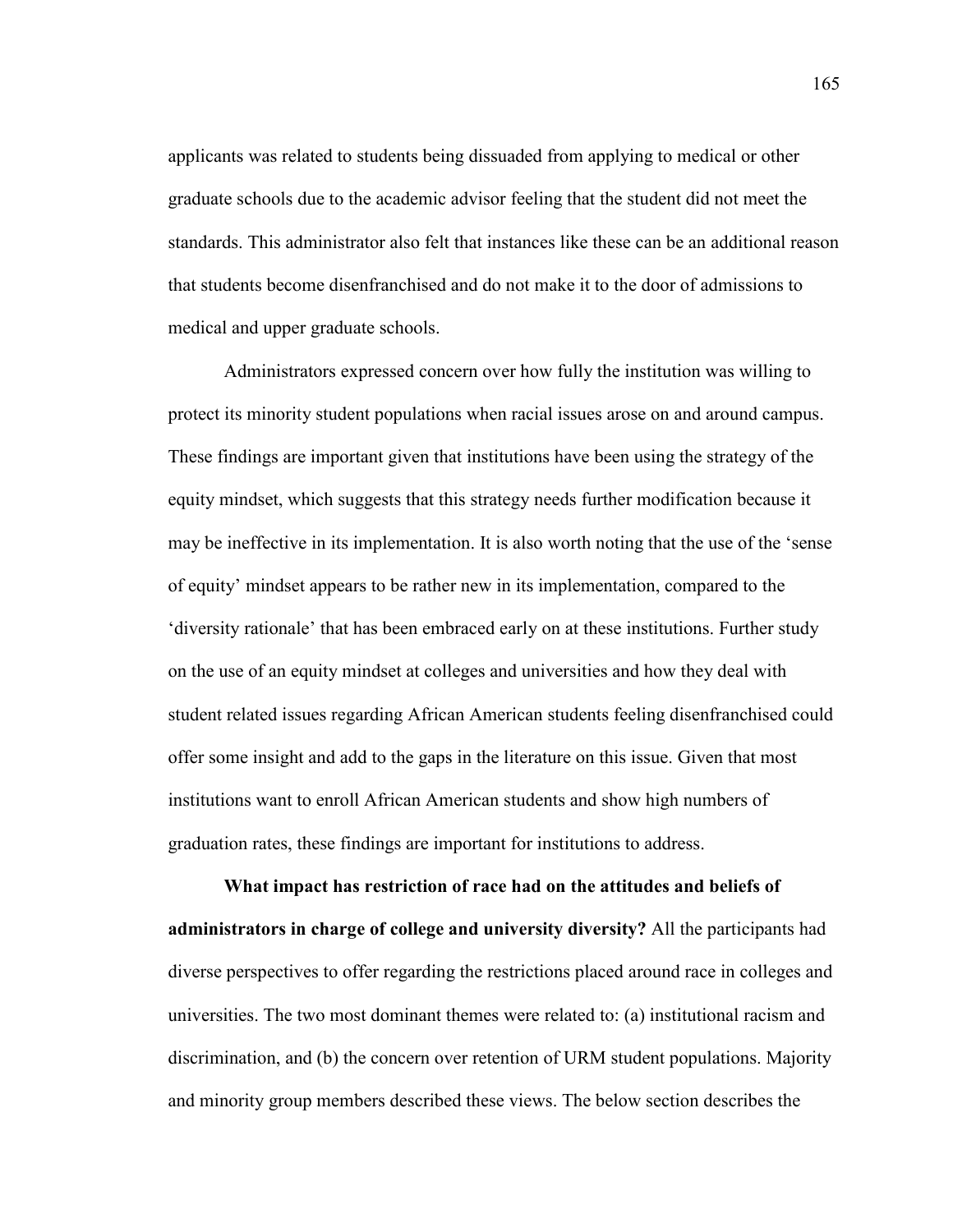attitudes, insights, and discussions by both White and African American administrators. In this section I also discuss what both White and African-American administrators have observed, overheard, felt, and dealt with at the respective institutions that they serve. These findings highlight what minorities in charge of campus diversity must deal with at the colleges and universities they serve.

*Institutional racism and discrimination.* Consistent among participants was the acknowledgement of the existence of institutional racism within educational institutions. This theme comprised of statements that included (a) describing the systemic racial issues of elementary education, (b) the racial bias of standardized testing (e.g.,  $ACT$ ,  $SAT$ ) as a barrier for racial minorities seeking entrance into higher education, (c) systemic racism embedded within policies at the participants institutions, (d) discussions with employees presenting a biased viewpoint centered around policy change or hiring, and (e) issues surrounding employment of racial minorities at participants institutions.

Knoester and Au (2017) argued that the intrinsic features of high-stakes testing combined with current systems of school choice, function as mechanisms used for racial coding that facilitate segregation, and compound inequalities found in schools. The finding of Knoester and Au's study is in alignment with the findings from this current research because the administrators who participated in this study discussed and recognized these key features and further validated studies like Knoester and Au. More specifically, participants in the current study repeatedly discussed and referenced their recognition of systemic racial issues inherent in elementary education, the racial bias of standardized testing, and high-stakes testing (e.g., ACT, SAT). In addition, policy modification has been made to these institutions in changing how much they weigh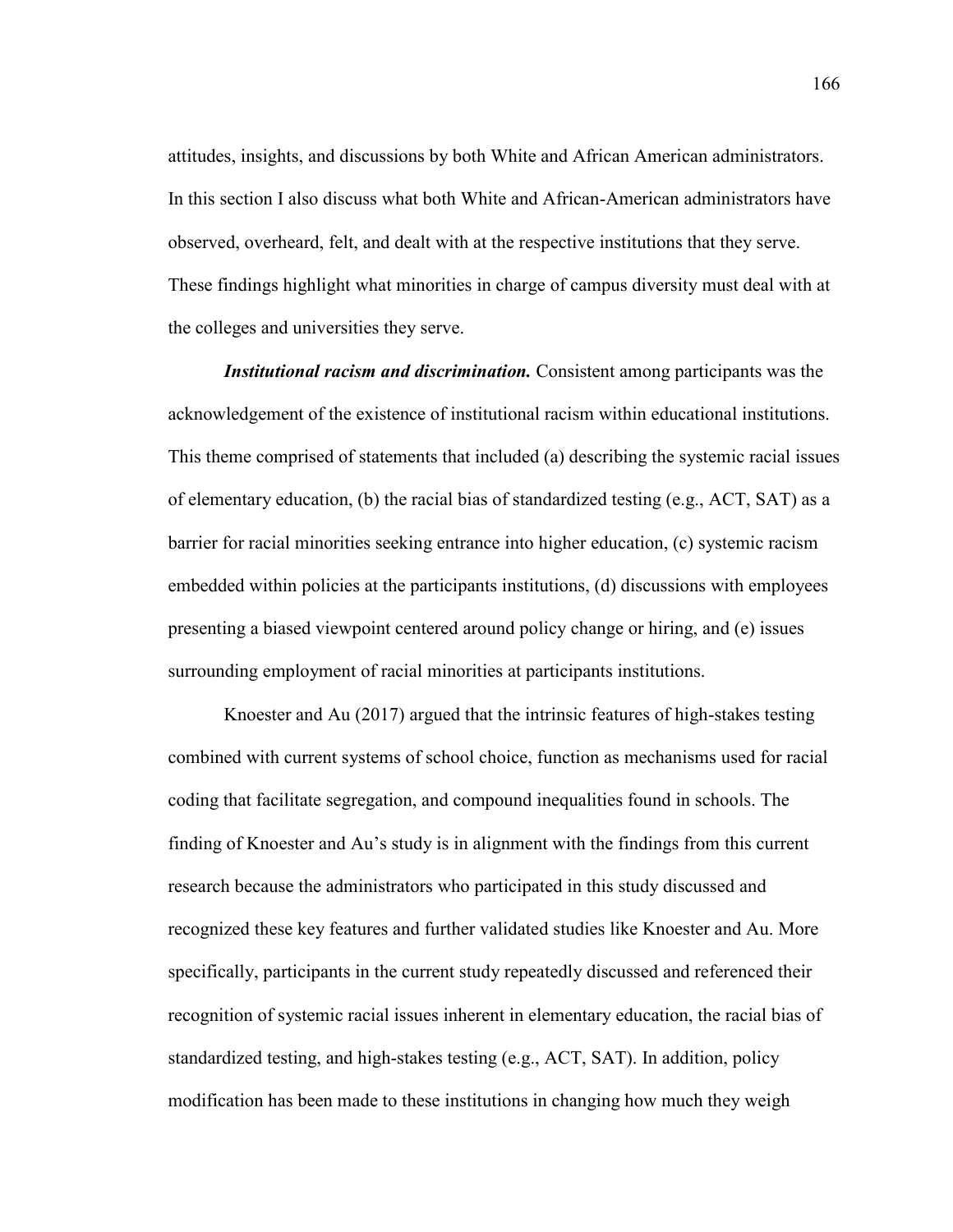ACT/SAT testing in the enrollment process. This current study expands on research studies like Knoester and Au to include the acknowledgement of upper-level administrators' recognition of the existence of these features, such as standardized testing and segregation practices, in elementary educational systems.

In this current research study, administrators discussed systemic racism embedded within policies in their respective institutions that included marketing strategies that erased the existence of minorities at the institution, corralling of URM students into majors and restricting them through policy access to other majors. CRT implies that race should be the center of focus and charges researchers to critique school practices and policies that are both overtly and covertly racist (see DeCuir & Dixson, 2004). Based on the findings of the current study, it is implied that a growing number of institutions are using a CRT perspective in not only (a) employing administrators who are more aware of these systemic issues affecting racial minorities, but are also (b) using a CRT lens in revealing systemically flawed policies and practices within their own institution as a way of increasing racial diversity. The findings from the current study highlight the needs for continued research using a CRT lens in the field of policy evaluation at institutions of higher education.

Although it appears that the institutions used many strategies to increase the racial student diversity, this study revealed challenges experienced by administrators as agents of change at their respective institutions, and for some, as minority employees. An overabundance of evidence demonstrated that racism and all its manifestations are an integral part of workplace settings, especially at higher education institutions (see Essien, 2003; Moore, 2008; Wingfield & Alston, 2014). The findings from the current research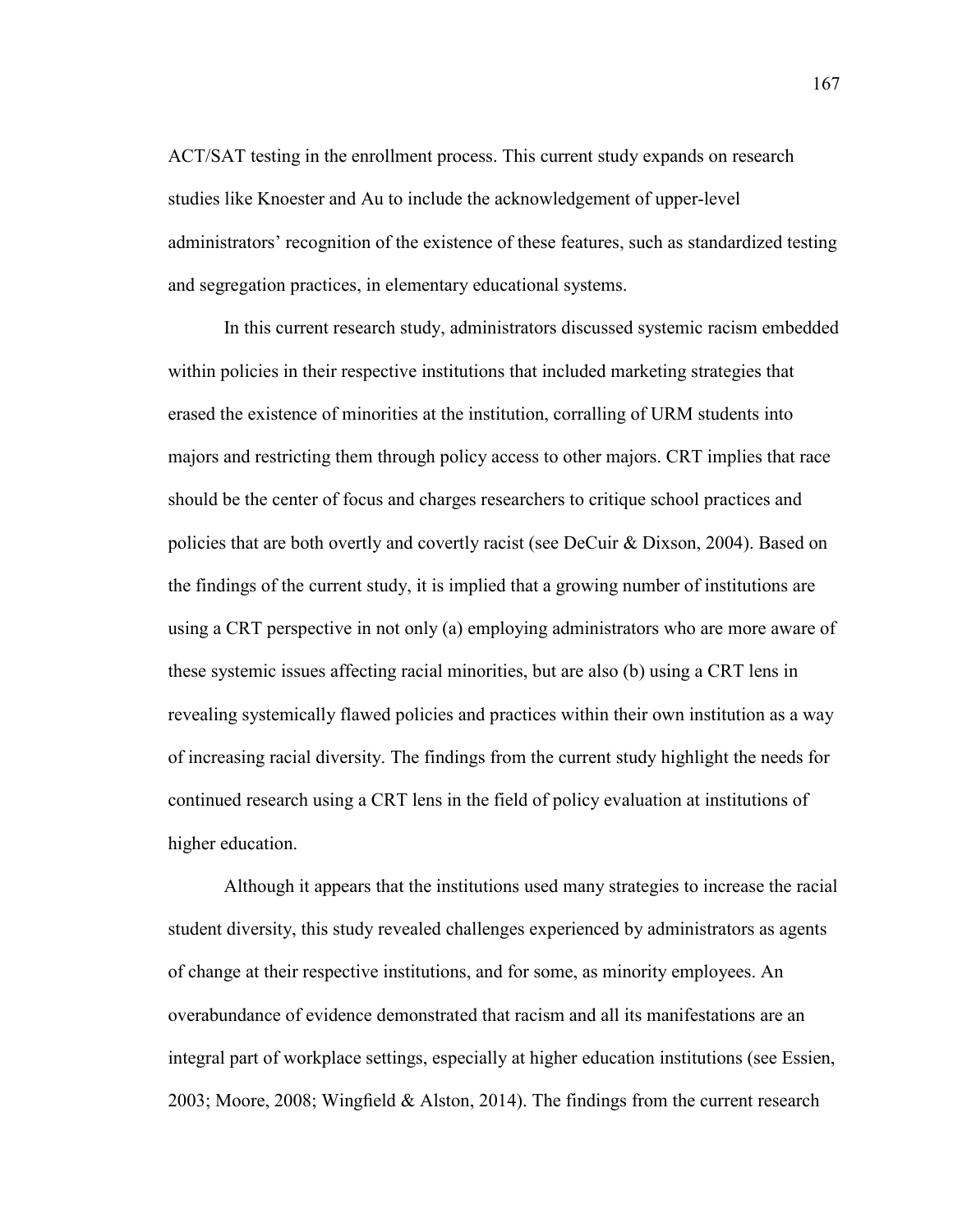study supported this evidence where peers, faculty members, and university community presented biased viewpoints that included both subtle and blatant racism and standing against policy change. Zambrana et al. (2017) found that faculty members experienced blatant, outright, and insidious racism at colleges and universities, and the findings from this current research study supported and expanded that of Zambrana and colleges to understand that upper-level administrators are also victims of such behavior. Additionally, this current research study extends on the research from Zambrana et al. to include both overt and subtle forms of racism existing at both departmental and institutional levels not only among faculty, but also upper-level administrators.

Issues surrounding the employment of racial minorities included views from faculty, peers, and hiring committees as having biased viewpoints as well as discussions surrounding the credentials of URMs as not being meritous enough. This finding is noteworthy because it confirmed what critical race theorists described as the permanence of racism (e.g., Bell, 1992, 1995; Crenshaw, 1991; DeCuir & Dixson, 2004; Delgado & Stefancic, 2017, Ladson-Billings & Tate, 1995; Soloranzo & Villalpando, 1998; Yosso, 2013). Furthermore, this finding is also noteworthy because it points to the continued cyclical pattern of systemic racism that CRT continuously highlights. Delgado and Stefancic (2017) explained:

If racism is embedded in our thought processes and social structures as deeply as many critical race theorists believe, then the ordinary business of society in the routines, practices, and institutions that we rely on to do the world's work-will keep minorities in subordinate positions. (p. 27)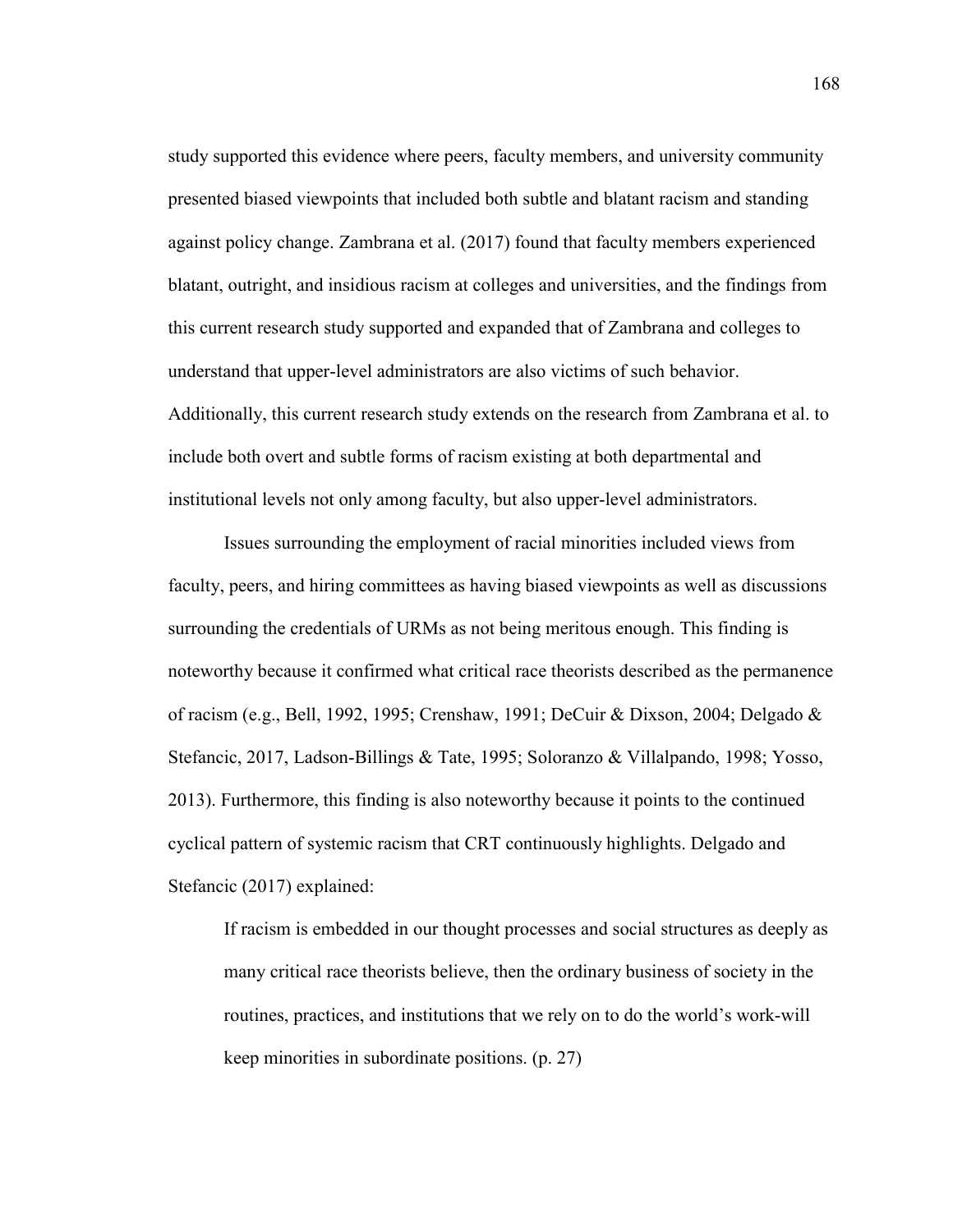The findings from the current study also highlighted similar findings as Bona-Silva (2010) and Zambrana et al. (2017). These studies described that not only faculty but also administrators experience barriers to full inclusion within academic institutions and experience a variety of microaggressions, including implicit and explicit racism and discrimination, a sense of isolation, and a devaluing of their research. Robertson and Frier (as cited in Carter, 2011) argued that a commitment to diversity goes beyond just hiring minority faculty; they recognized that without a process that makes minority faculty feel valued for the contributions they can make to the campus community, "minority faculty members [will] become victims of revolving doors" (p. 69). This statement is important given that the findings from the current research study indicates that higher URM faculty and staff are more desirable to URM prospective students (i.e., people who look like them). Continued research to better understand the discriminatory practices experienced by URM administrators at their respective institutions could prove beneficial for increasing and retaining URM administrators and faculty. Additionally, administrators discussed that not having high rates of minority faculty and administrators is in and of itself challenging, because this often results in one individual within the department being the representative of racial diversity. This finding is important because not all minorities experience the same dimensions of discrimination.

The findings suggested that colleges and universities initially freely embraced a commitment to diversity. CRT would expose within the findings that institutions embraced this commitment to diversity; yet there is (a) continued devaluing of competency and merit of scholarship from African American and Latinx American populations, and (b) the lack of URMs representation in administrative, admissions, and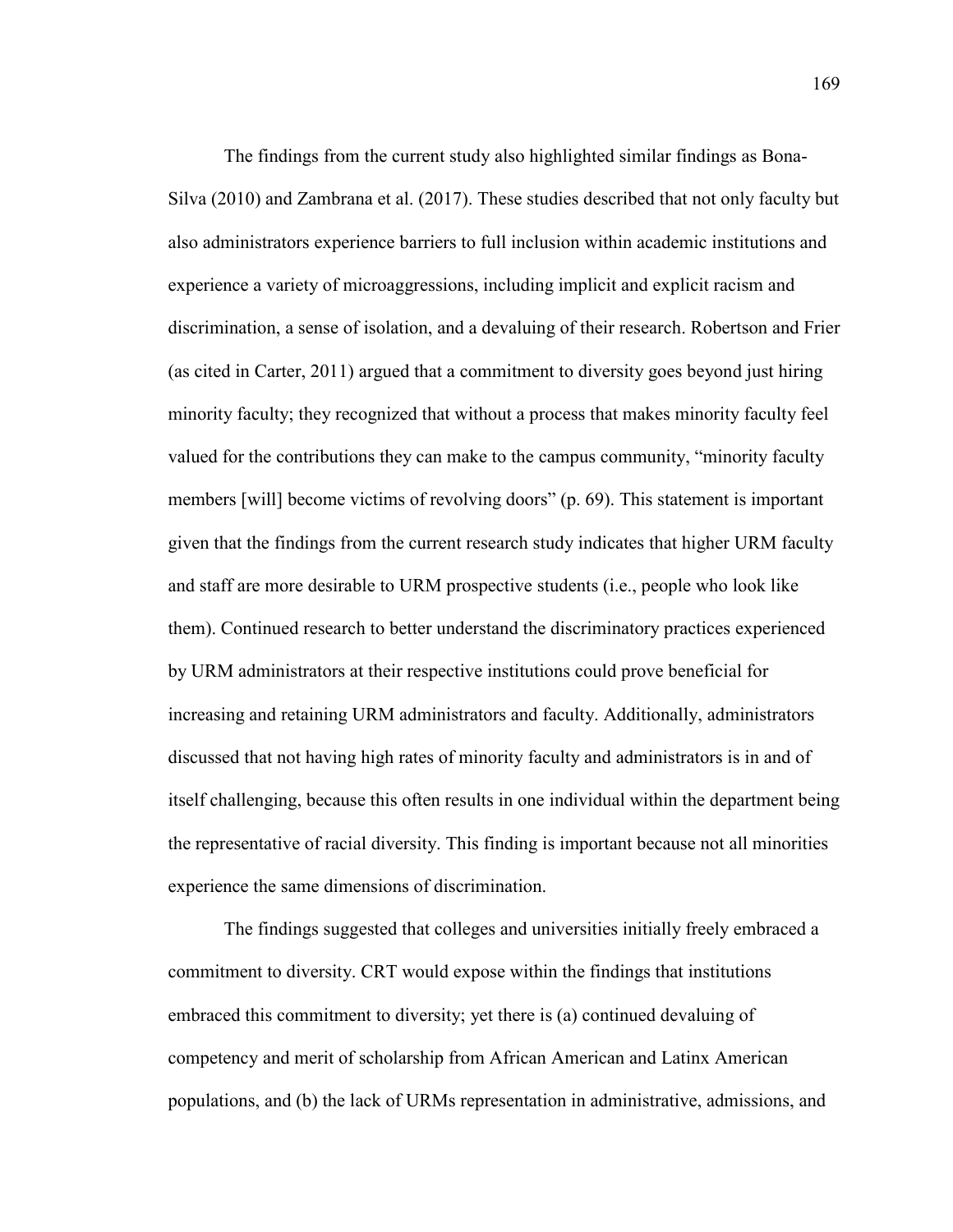faculty positions at the institution and continued microaggressions that make URM administrators feel isolated. CRT theorist Crenshaw (1988) argued that everyday institutional practices embody White norms camouflaged by a stance of cultural neutrality presented by perspectivelessness. The implications of the findings demonstrate that the commitment to diversity alone will ensure that change at these institutions will not be sweeping or immediate. The commitment to equity may still be in the early stages at these institutions because it is unclear at what point this began within the institution. However, the implication of these findings highlights the lack of a commitment to equity, which at this point extends to hiring practices, and the subtle and overt forms of racism experienced by these minority administrators.

The institutions are increasingly creating the role of chief diversity officer (CDO) who works towards recognizing and changing the racialized policies that exist within the structure of the institutions. According to the study findings CDOs appeared to be one necessary tool in an attempt to change the permanence of racism (see Bell, 1992, 1995; Lawrence, 1995) within the institution. Given that the incorporation of the CDO was new to these institutions, these findings suggest the need for continued research regarding CDOs who have a direct input on human resource (HR) with regards to the hiring of faculty and staff. Furthermore, additional research is needed to explore the nature of the relationship between the CDOs and university presidents, and the association to faculty, staff, and administrative URM hires, as well as the specific discriminatory practices experienced by URM administrators at their respective institutions. Such research could prove beneficial for increasing and retaining URM administrators and faculty. Again, this is important, given that the findings from the current research study delineated that higher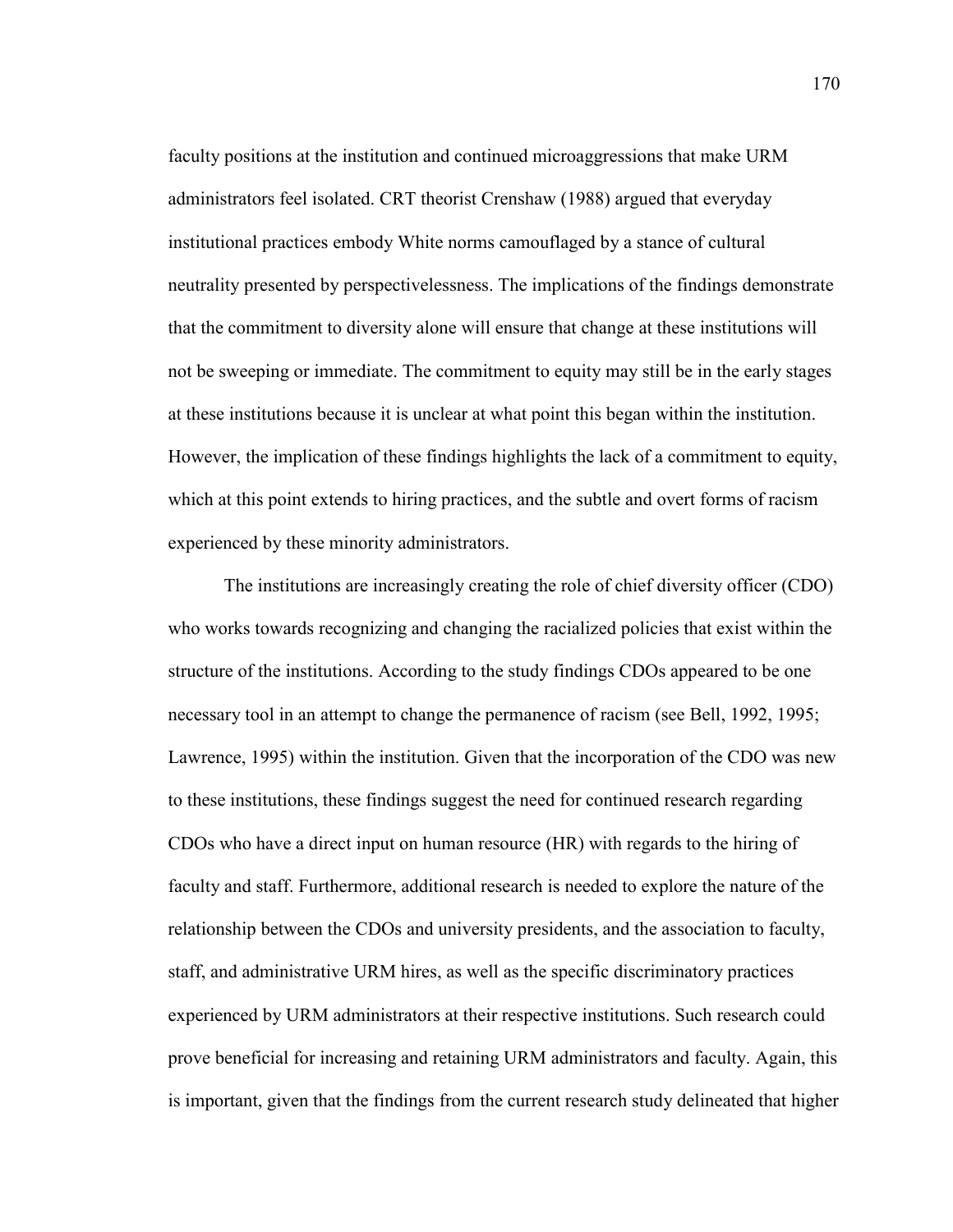number of URM faculty and staff are more desirable to URM prospective students (i.e., people who look like them).

*Concern over retention of URM student populations***. Lastly, in this research** study I found that administrators had concerns over the retention of URM student populations. This finding is consistent with Minefee, Rabelo, Stewart, and Young (2018) who also found that administrators have concerns over retention of their URM student populations. Almost half of the administrators in the current study shared their concern over the retention of racial minorities, especially Black minorities in their institutions. All the participants who spoke to this theme were at institutions that utilized the process of lower/open enrollment. The use of lower/open enrollment is important because it was one of the holistic enrollment methods employed by the institutions espousing the highest rates of minority enrollment. The implication of this finding suggests that although these institutions have found a strategy that brings minorities to the table, they have the alternate problem of retaining their minority student population, especially African Americans. Administrators from all these institutions have discussed the beginning stages of working from an equity mindset as potential ways to remedy the problem of low African American enrollment.

### **Limitations**

This qualitative case study had several limitations. First, in the current study I utilized purposive sampling of administrators in charge of campus diversification and focused on those institutions that have personnel in charge of either implementation or policy formation related to admissions. Given the fact that I utilized a nonprobability sampling approach and a small sample size, the findings are not generalizable to all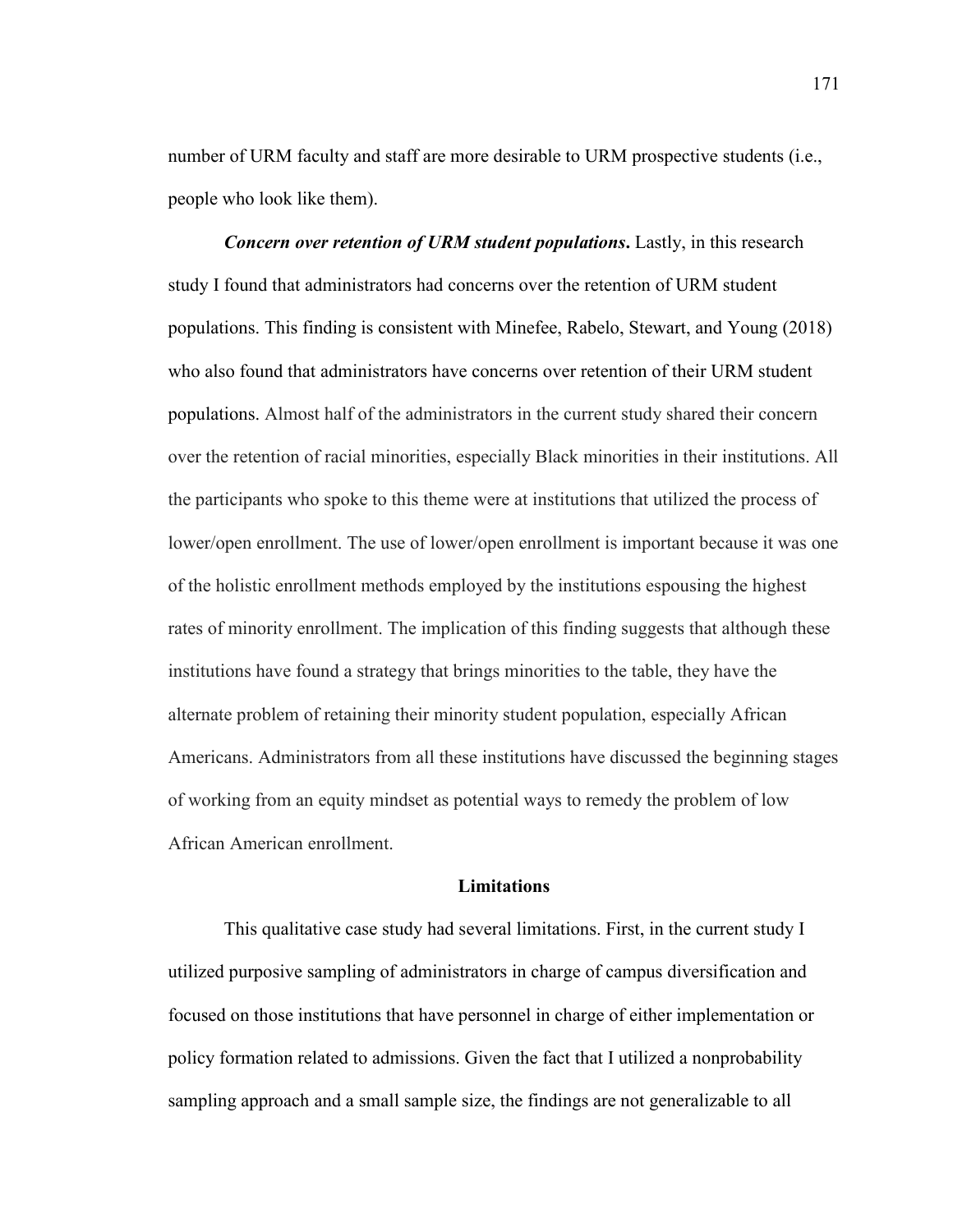university administrators and university organizations (see Creswell, 2007, 2014). The attitude and opinions of the participants and the institutions they represent may not be representative of all colleges or universities, as each institution may have their own individual guidelines and goals, as well as laws that vary from state to state.

Second, some participants did not provide answers to some of the interview questions and may also be a limitation of the findings. Discussing issues related to race and diversity is a highly sensitive topic and given the positions of the participants, they might have been uncomfortable sharing their views, which may not have been in alignment with their respective institutions. As such, it is important to recognize that these participants may have provided socially desirable responses.

Finally, this study is also limited by the fact that the racial breakdown of the student population was not available by all participants during the interviews. I did not ask the study participants to have this information available as part of the interview and many of them did not know or readily have access to the racial breakdown of the student population.

#### **Recommendations**

There are several recommendations that can be made for further research. These recommendations centers around study design considerations. The first recommendation for future research is a quantitative study with a larger sample size. Due to some questions yielding more responses from admissions administrators and other questions generating more responses from CDOs, future studies should consist of university or college presidents as they may have greater awareness of admissions policy and development, as well as policies surrounding diversity. Additionally, the use of a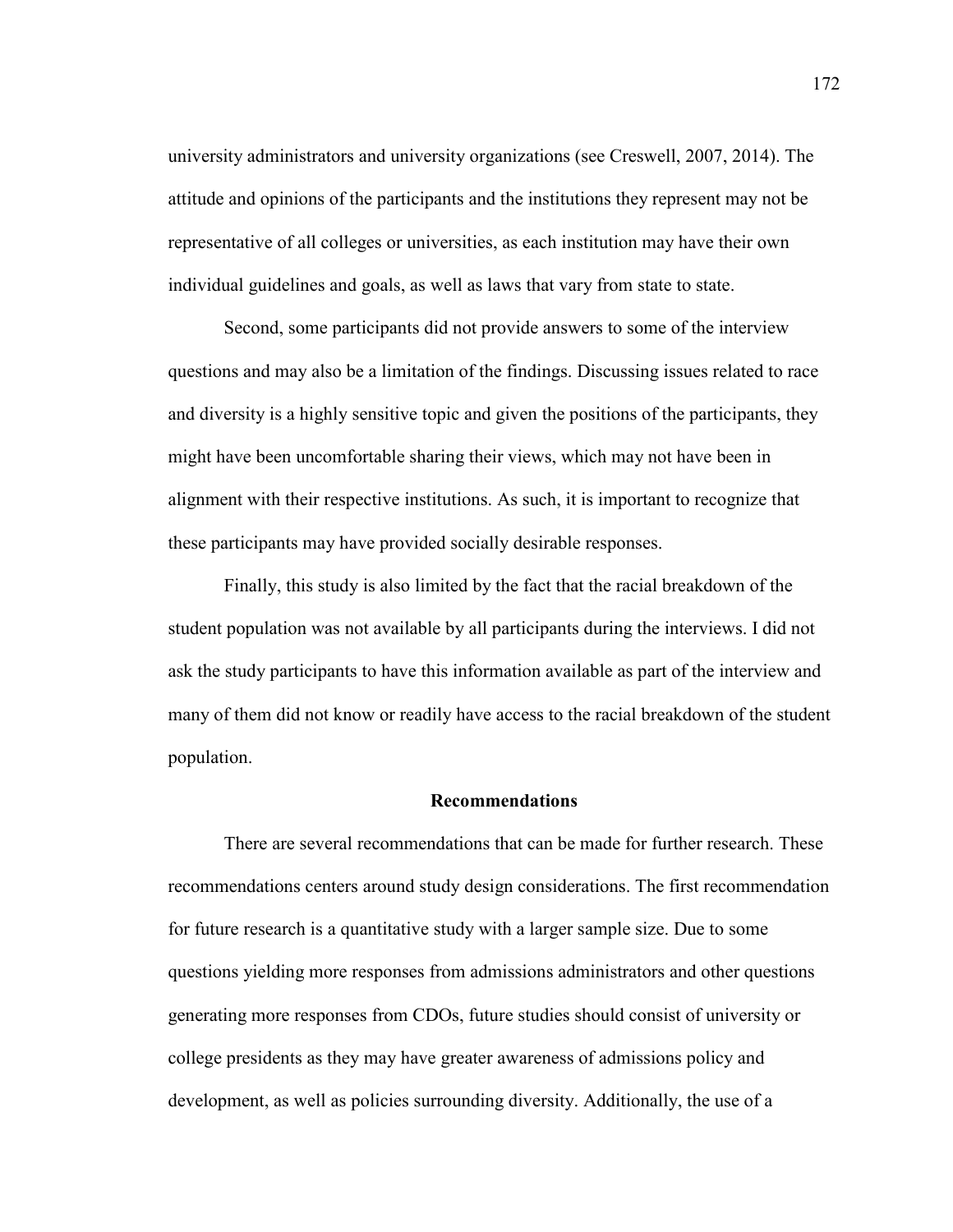quantitative study design would also facilitate a better understanding of the various recruitment and admission strategies directed at increasing campus racial diversity. This design would generate a larger volume of responses and have the potential to recognize patterns of private and public institutions strategies that would be generalizable to other colleges and universities. An additional recommendation is for a future quantitative study which examines and assesses at institutional data. The use of a longitudinal research design to examine institutional policies, practices, and plans and the patterns of acceptance and retention of ethnic minority students is also recommended for future research.

 Very little research exists regarding Indigenous/Native American populations and policies or recruitment tactics that are used to enhance their enrollment in institutions of higher learning. It is recommended that further research be conducted focusing on this minority group, especially because the current study found low numbers or a nonexistence of this minority group in institutions of higher education. Future research should also consider reviewing the specific diversity plans and policies that are in place at institutions of higher education. Strategies to employ could include a content analysis which would allow for information of both the (a) diversity policies and plans, and (b) equity policies and plans to be extracted in a more aggregated manner.

It is also recommended that a qualitative study on URM administrators of colleges and universities be conducted. Based on the findings of the current study there is a need for continued research to better understand the specific discriminatory practices experienced by URM administrators at their respective institutions, as this could prove beneficial for increasing and retaining URM administrators and faculty. The need to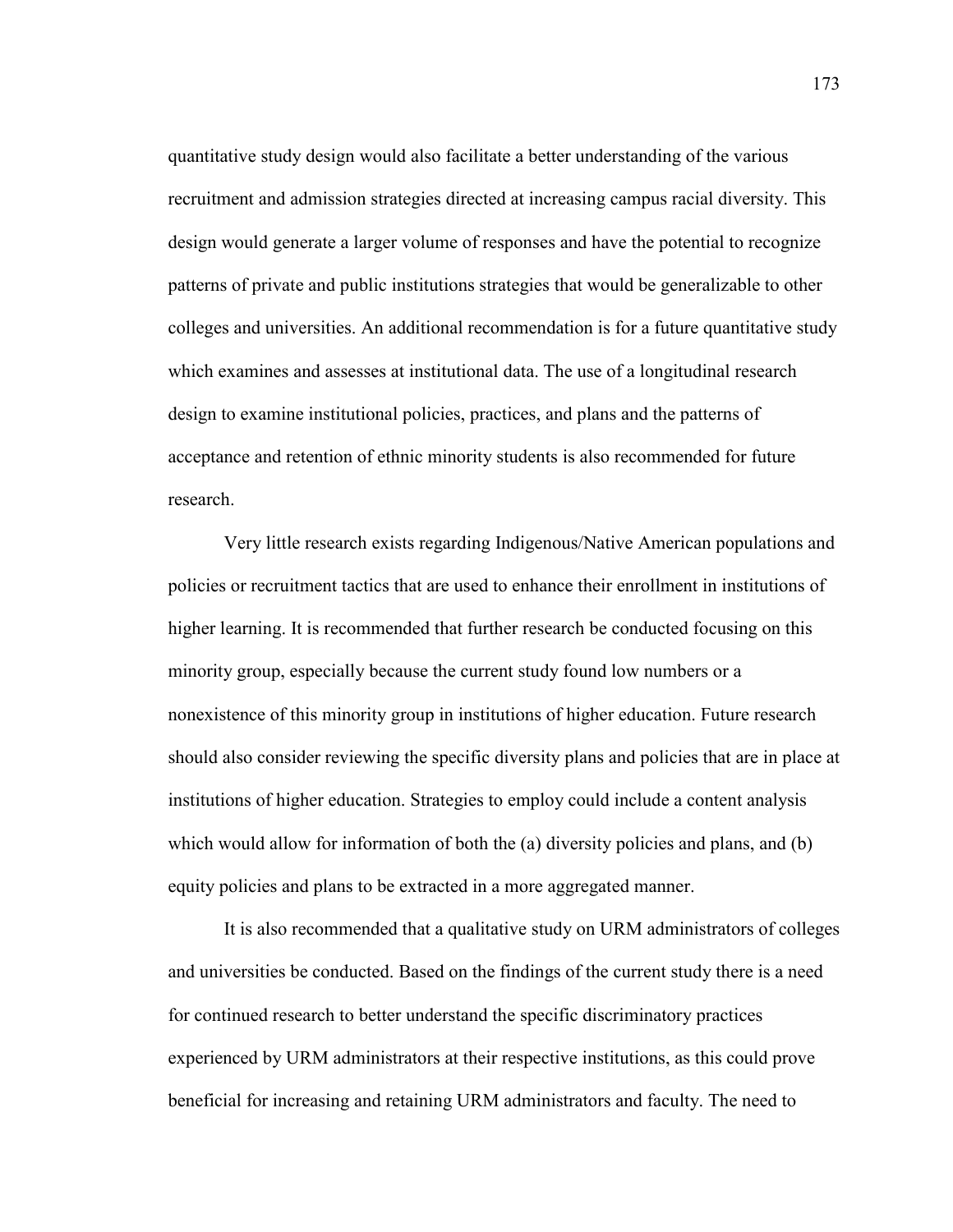explore the experiences of this group of minorities is important, given that the findings of the current study highlights the fact that a higher number of URM faculty and staff are more desirable to URM prospective students (i.e., people who look like them).

## **Implication for Social Change**

The primary implications of social change for this study centers around changes in institutional policies that seem to be "color blind" or policies that are exclusionary (see Hiraldo, 2010, p. 56), and not realized in terms of the potential for future adverse impact on minorities. Hiraldo (2010) postulated, "colorblindness is a mechanism that allows people to ignore racist policies that perpetuate social inequity" (p. 56). Therefore, the findings from the current study have the potential to encourage colleges and universities to perform policy evaluations, which could allow their institutions to not only increase their racial and ethnic minority student enrollment, retention, and graduation rates, but also increase the inclusion of URM administrators and faculty.

The findings of this study could be transformative. More specifically, findings of this study could encourage institutions of higher education to consider training institutional agents connected to admissions on the importance of race and ethnicity in a manner that encourages, rather than discourages, policy and program applications. Such training would not only include clarifying the collective  $e \Box$  ort necessary to nurture a supportive learning environment in light of historical exclusion of racial minorities, but also enhancing these institutional agents' awareness about particular technologies of exclusion. For example, training problematizing the use of standardized test scores as a weighted admissions criterion could limit reductive conversations about students' abilities and help invite applications from increasingly racially and ethnically diverse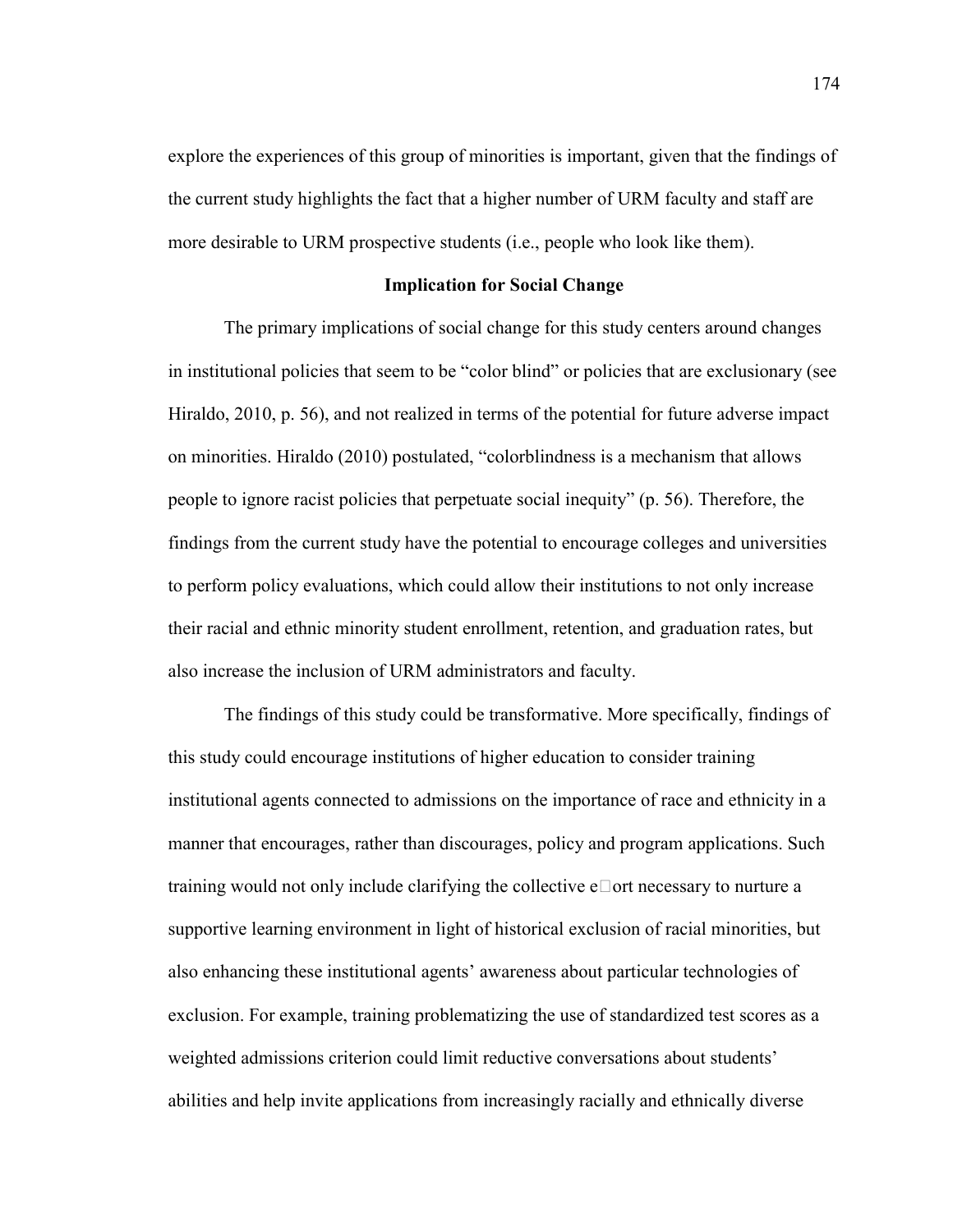groups of students. Furthermore, given the findings of this study there is a need for racial sensitivity training, as well as a greater understanding of policy evaluation and the development of a stronger supporting role from college and university presidents as impactful in working to increase campus racial and ethnic diversity. Additionally, this study finding can be used to heighten awareness on the challenges institutions continue to face, even with the use of race-based and race-neutral policies. The results of this study also highlight the need for policy modification and the continuation of institutions to pursue ways to increase their racial and ethnic minority student population.

An additional social change implication of this study is that the findings have the potential to influence programming and policies that could lead to higher levels of acceptance and enrollment of racial and ethnic minority students at colleges and universities throughout the United States. The modification to and/or implementation of programming and policies has the potential to result in more racial and ethnic minority students having an opportunity to earn baccalaureate and graduate or professional degrees at a much higher rate than what exists.

# **Summary and Conclusion**

There is a dearth of studies that have explored the experiences of college and university administrators in implementing the race-neutral and race-based policies and programs, as well as their perspectives on the outcome of these policies. Most of the studies conducted have examined the effects that affirmative action bans or the loss of race-conscious affirmative action policies have had on racial diversity on college campuses, or potentially could mean for the rest of the United States if race-neutral policies were employed. The purpose of this study was to explore the lived experiences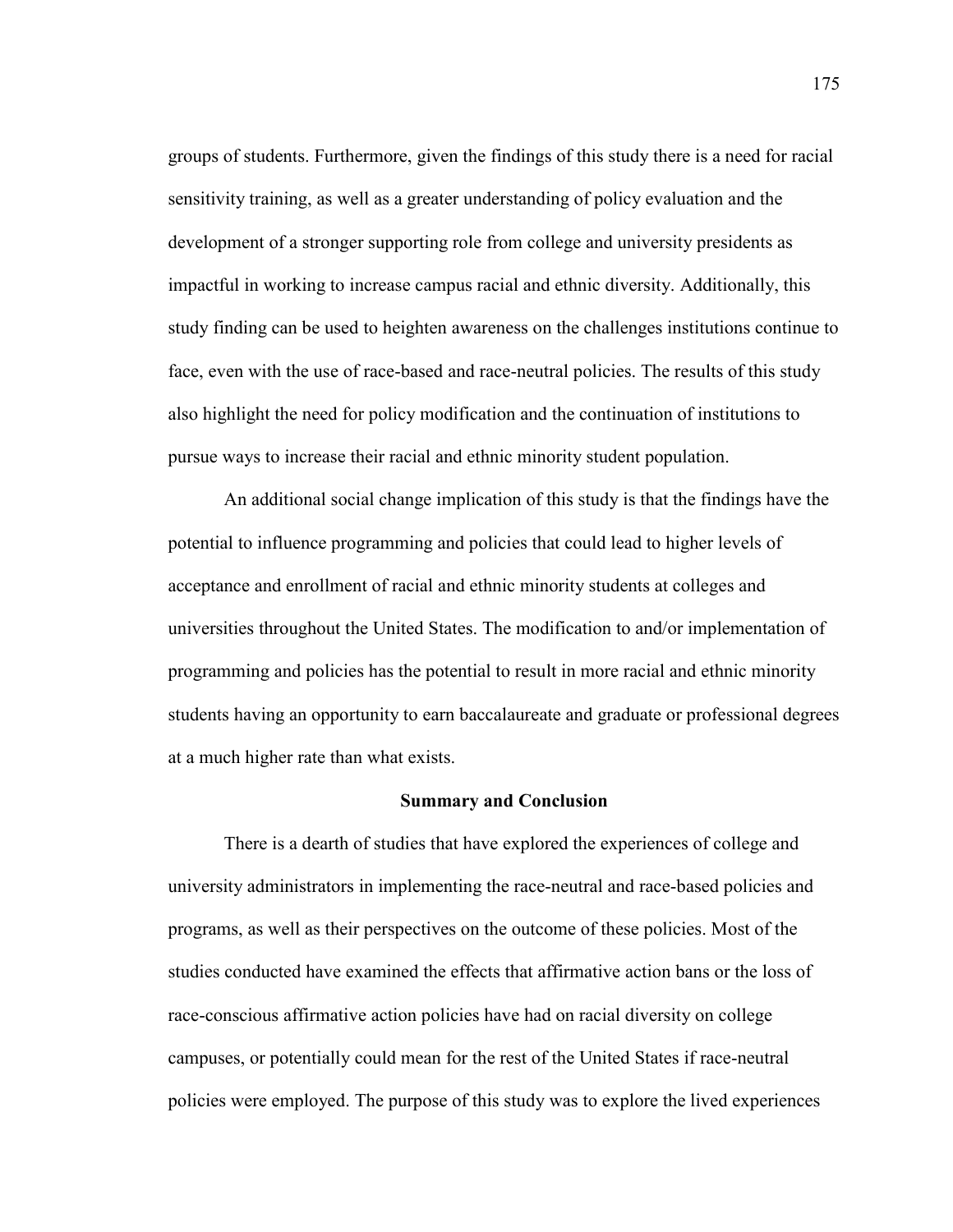of college and university administrators with implementing race-neutral and raceconscious programs to ensure equal access to historically underrepresented racial and ethnic minority students. I developed two research questions as part of this study.

The first question asked: *What are college and university administrators' experiences with implementing programs to ensure equal access to historically underrepresented racial and ethnic minority students?* Administrators at colleges and universities showed a strong commitment to increasing their respective campuses' racial and ethnic diversity. These participants discussed using many race-based practices in the recruitment and admissions processes. Administrators discussed wanting to use race in the admissions process to increase racial diversity. Administrators in the current study also discussed the term affirmative action as being misunderstood.

These institutions used race-based admissions policies and practices, mostly in recruitment strategies and more loosely in the holistic enrollment/evaluation process. These institutions employed recruitment strategies that included: (a) a holistic evaluation process, consideration to race in GPA scores, (b) financial aid as well as scholarships that include race-based or heritage scholarships, (c) strategic alliances which includes mentorship programs and community based organizations, (d) targeted recruitment which includes using URMs in the recruitment process, and (e) institutions partnering with programs that aid in the recruitment of low SES and URM students which employ the use of a recruitment software tool or an applicant list.

In the current study, the administrators shared that their institutions were not impacted by changes to affirmative action policies because they still used race in their admissions, but not as a quota system. However, their respective institutions at some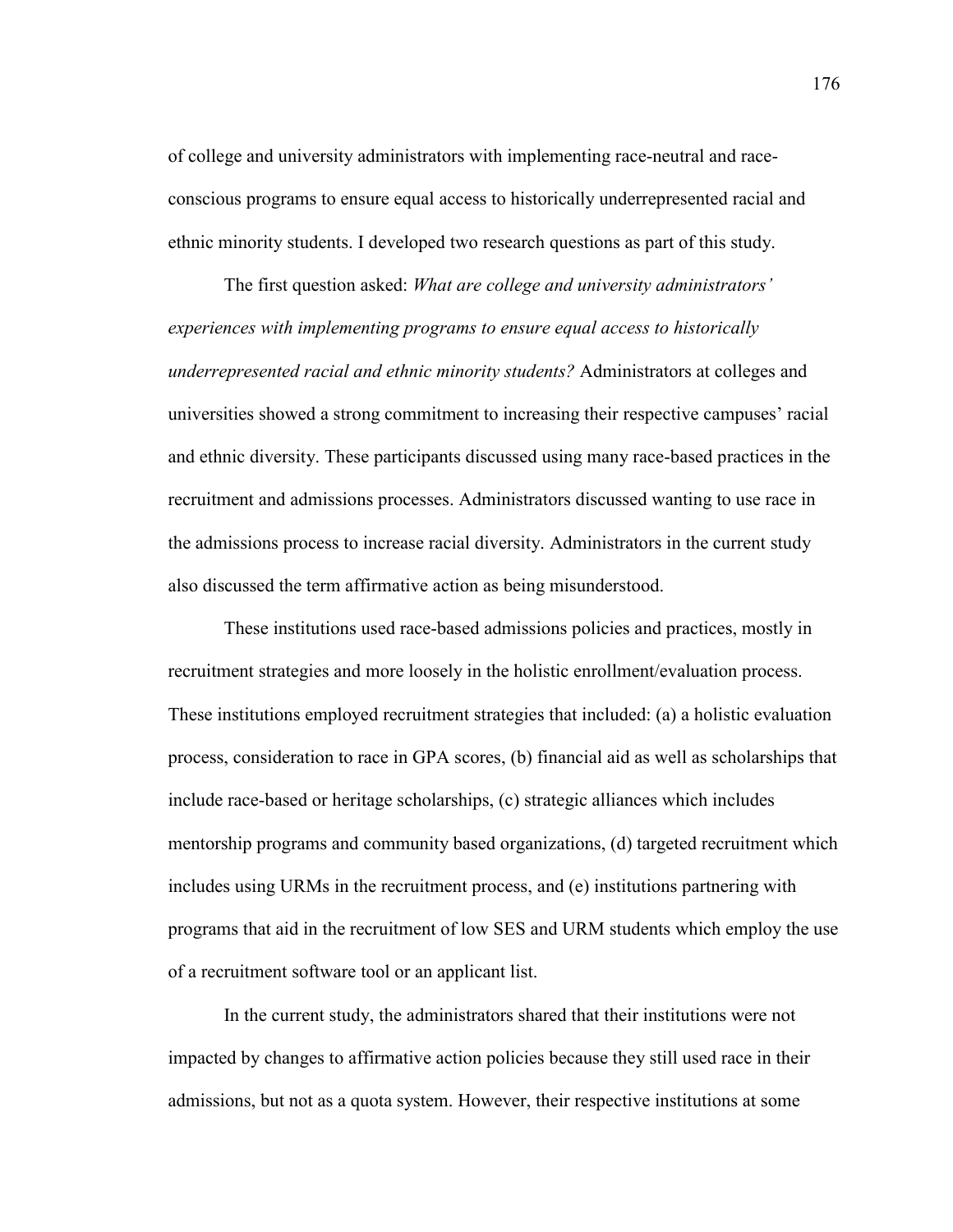point have created (a) diversity plans, guidebooks or initiatives, (b) positions for CDO, (c) embraced a sense of equity, and (d) begun using the essence of diversity at their institutions. In short, these institutions employed a variety of strategies that can be associated with CRT perspective at its essence, in improving their campus' racial/ethnic diversity composition. However, administrators felt that using race in the admittance of racial and ethnic minorities was still necessary.

The second question asked: *What are the effects of the restriction of race in the admissions criteria relating to the number of racial and ethnic minority students who are accepted and enrolled in colleges and universities?* In this study, I found that the administrators viewed racial diversity initiatives as a high priority, and a central dimension of their role and responsibilities; however, although the Latinx student enrollment is increasing at these institutions, the African American and Native/Indigenous American populations continue to lag. I also found that administrators did not see students as being impacted on campus when changes are made to affirmative action mandates. Participants reported student-related issues at their respective institutions, among them were students stress and Black students feeling disenfranchised.

Based on the data analysis, I also uncovered discussions surrounding institutional racism and discrimination at the participants' institutions. These issues were both embedded within the policies at the institutions and the experiences of URM administrators themselves with regards to barriers to full inclusion within their respective academic institutions and a variety of microaggressions, including implicit and explicit racism and discrimination, a sense of isolation, and a devaluing of URM research. Additionally, the retention of URM student populations concerned these administrators.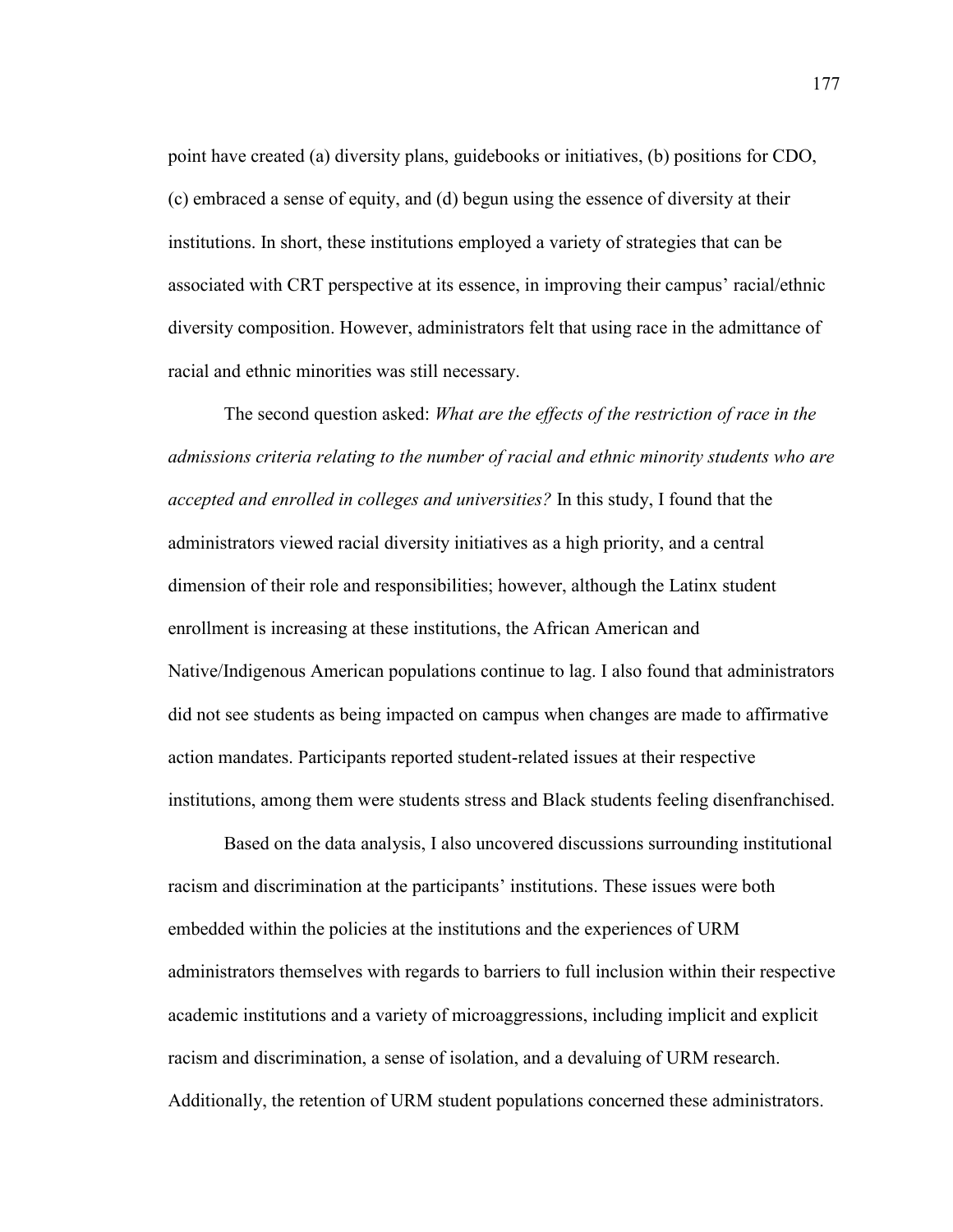CRT was useful in exploring ways in which (a) the institutions have challenged and changed racist practices and policies, as well as (b) exposing the continued racial/racist issues at institutions of higher education. While CRT lens is a valuable tool to explore the lived experiences of administrators in charge of racial/ethnic minority enrollment, there is a need for additional information from other theoretical perspectives that facilitate an exploration of the experiences of administrators in other ways. Although the transdisciplinary goals of CRT explicitly support this kind of work, there is rarely any scholarship that incorporates other theoretical perspectives in concert with CRT (see Williams, Burnett, Carroll, & Harris, 2018). For example, additional insights could be uncovered if a motivational theoretical perspective/organizational change/organizational development framework is incorporated *with* CRT in the exploration of URM admissions standards, affirmative action policies, recruitment strategies, or policy modification. Applying new and appropriate theoretical perspectives to the study of (a) policy making and analysis, (b) recruitment strategies, and (c) equity analysis in the admittance and/or retention of racial minorities may lead to stronger scholarship with applicable implications.

In this study I aimed to provide college and university administrators in charge of campus diversity a voice in the discussion of the use of and constant changes to affirmative action policies. The administrators shared their lived experiences with developing policies and practices to help create racially diverse campus environments; their experiences revealed that affirmative action in higher education is a very difficult issue to navigate. Nonetheless, they all used a variety of strategies to ensure equal access to historically underrepresented racial and ethnic minority students without violating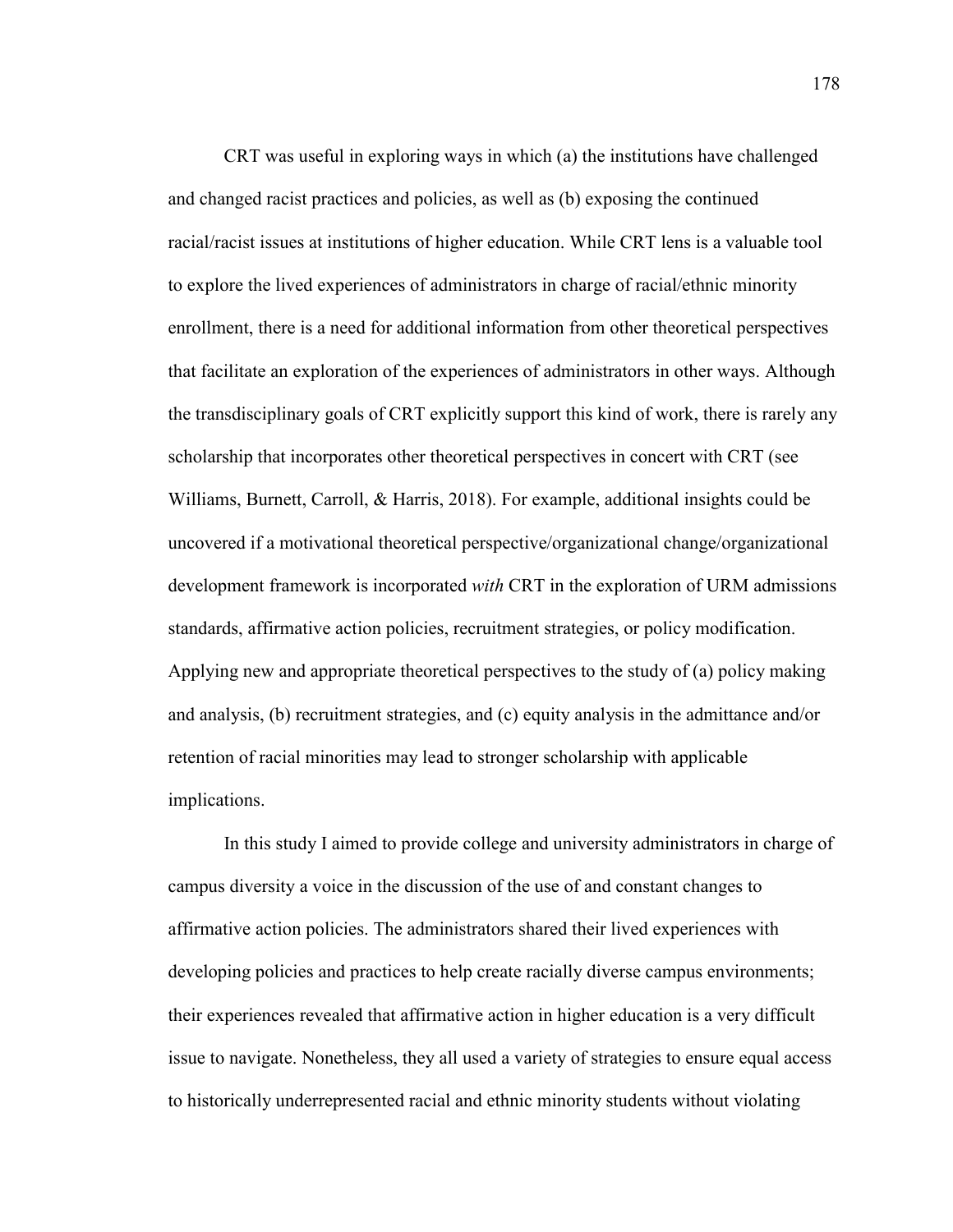federal affirmative action mandates. In the end, this study facilitated a greater understanding and appreciation of the challenges that college and university administrators experience with the development and implementation of policies ensuring racial diversity in institutions of higher learning.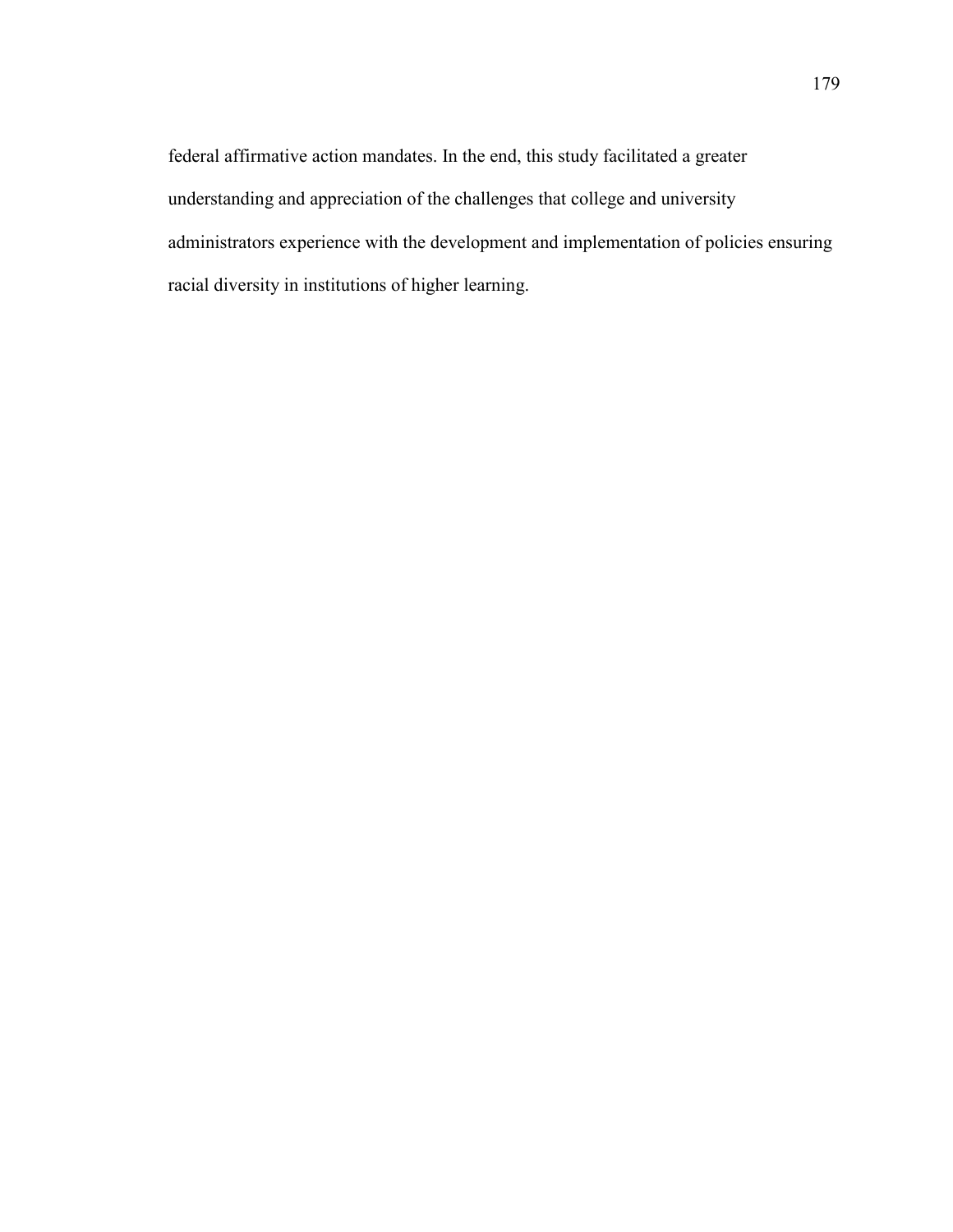#### References

Aguirre, A., & Martinez, R. (2003). The diversity rationale in higher education: An overview of the contemporary legal context. *Social Justice, 30*(91), 138-152. Retrieved from http://www.jstor.org/stable/29768169

Alger, J. R. (2013). A supreme challenge: Achieving the educational and societal benefits of diversity after the Supreme Court's "Fisher" decision. *Journal of Diversity in Higher Education*, *6*(3), 147-154. Retrieved from http://psycnet.apa.org/doi/10.1037/a0034355

- Alon, S., & Tienda, M. (2005). Assessing the "mismatch" hypothesis: Differences in college graduation rates by institutional selectivity. *Sociology of Education*, *78*(4), 294–315. Retrieved from http://doi:10.1177/003804070507800402
- Anderson, T. H. (2004). *The pursuit of fairness: A history of affirmative action*. New York, NY: Oxford University Press.
- Backes, B. (2012). Do affirmative action bans lower minority college enrollment and attainment? Evidence from statewide bans. *Journal of Human Resources*, *47*(2), 435-455. Retrieved from http://jhr.uwpress.org/content/47/2/435.abstract

Barbour, R. (2008). *Doing focus groups*. London, United Kingdom: SAGE Publications.

Barnes, M. L., Chemerinsky, E., & Jones, T. (2010). *A post race equal protection?* 98 *GEO. L. J*., 968. Retrieved from https://www.tjsl.edu/sites/default/files/mario\_l.\_barnes\_a\_postracial equal protection 98 geo. 1.j. 967 2010 with trina jones and erwin ch emerinsky.pdf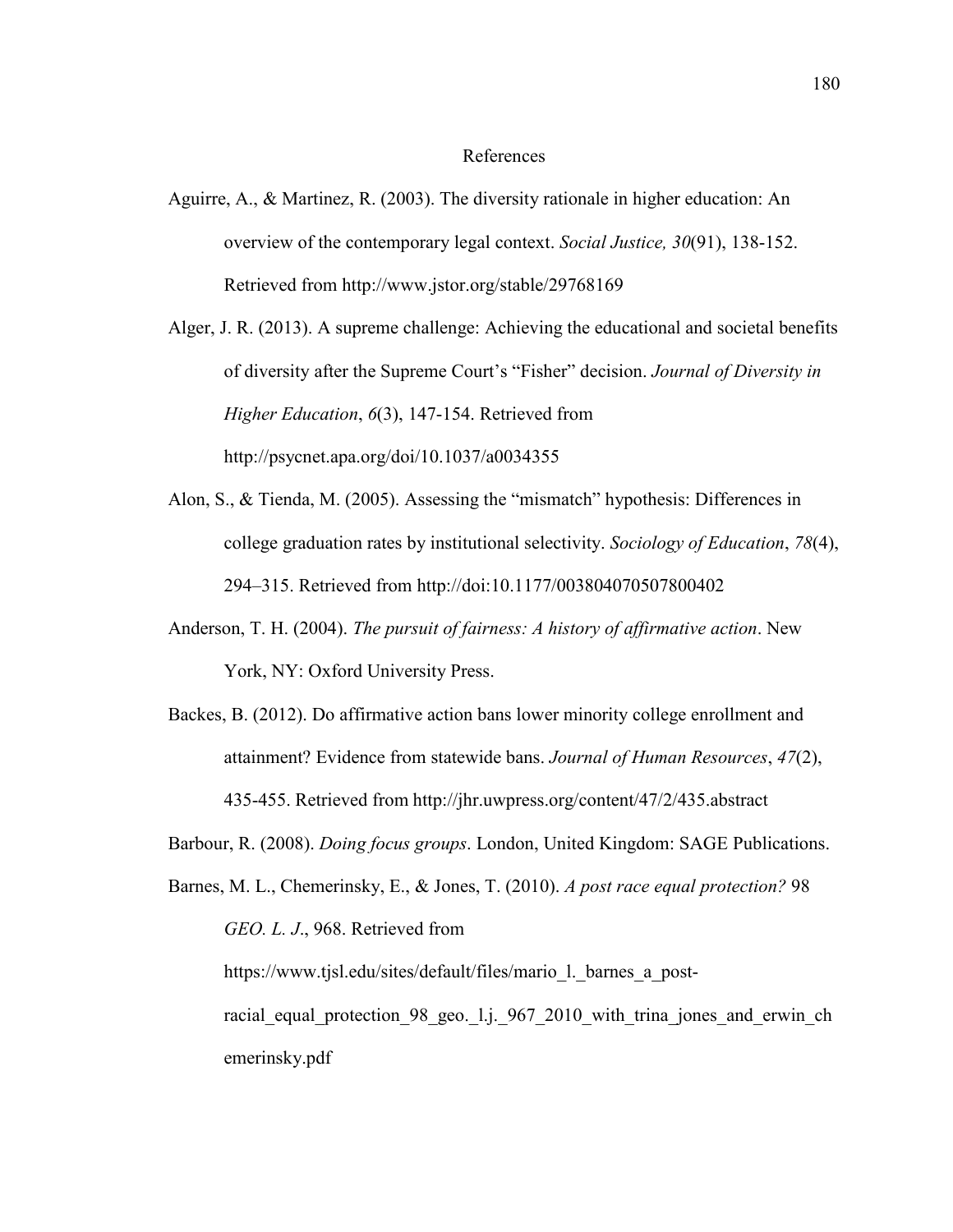- Barnes, M. L., Chemerinsky, E., & Onwuachi-Willig, A. (2015). Judging opportunity lost: Assessing the viability of race-based affirmative action after *Fisher v. University of Texas*. *UCLA Law Review, 62*(2), 272. Retrieved from https://www.uclalawreview.org/judging-opportunity-lost-assessing-the-viabilityof-race-based-affirmative-action-after-fisher-v-university-of-texas-2/
- Bartlett, L., & Brayboy, B. M. J. (2005). Race and schooling: Theories and ethnographies. *Urban Review, 37*(5), 361–374. doi:10.1007/s11256-005-0021-3
- Bastedo, M. N., & Jaquette, O. (2011). Running in place: Low-income students and the dynamics of higher education stratification*. Educational Evaluation and Policy Analysis*, *33*(3), 318-339. doi:10.3102/0162373711406718
- Bell, D. A. (1980). *Brown v. Board of Education* and the interest-convergence dilemma. *Harvard Law Review, 93*(3), 518-533. doi:10.2307/1340546
- Bell, D. A. (1992). *Faces at the bottom of the well*. New York, NY: Basic Books.
- Bell, D. A. (1995). Brown v. Board of Education and the interest convergence dilemma. In K. Crenshaw, N. Gotanda, G. Peller, & K. Thomas (Eds.), *Critical race theory: The key writings that formed the movement* (pp. 20-29). New York, NY: New Press.
- Bell, D. A. (2008). *Race, racism and American law* (6<sup>th</sup> ed.). Fredrick, MD: Aspen Publishers.
- Bhopal, K. (2017). Addressing racial inequalities in higher education: Equity, inclusion and social justice. *Ethnic and Racial Studies, 40*(13), 2293-2299. doi:10.1080/01419870.2017.1344267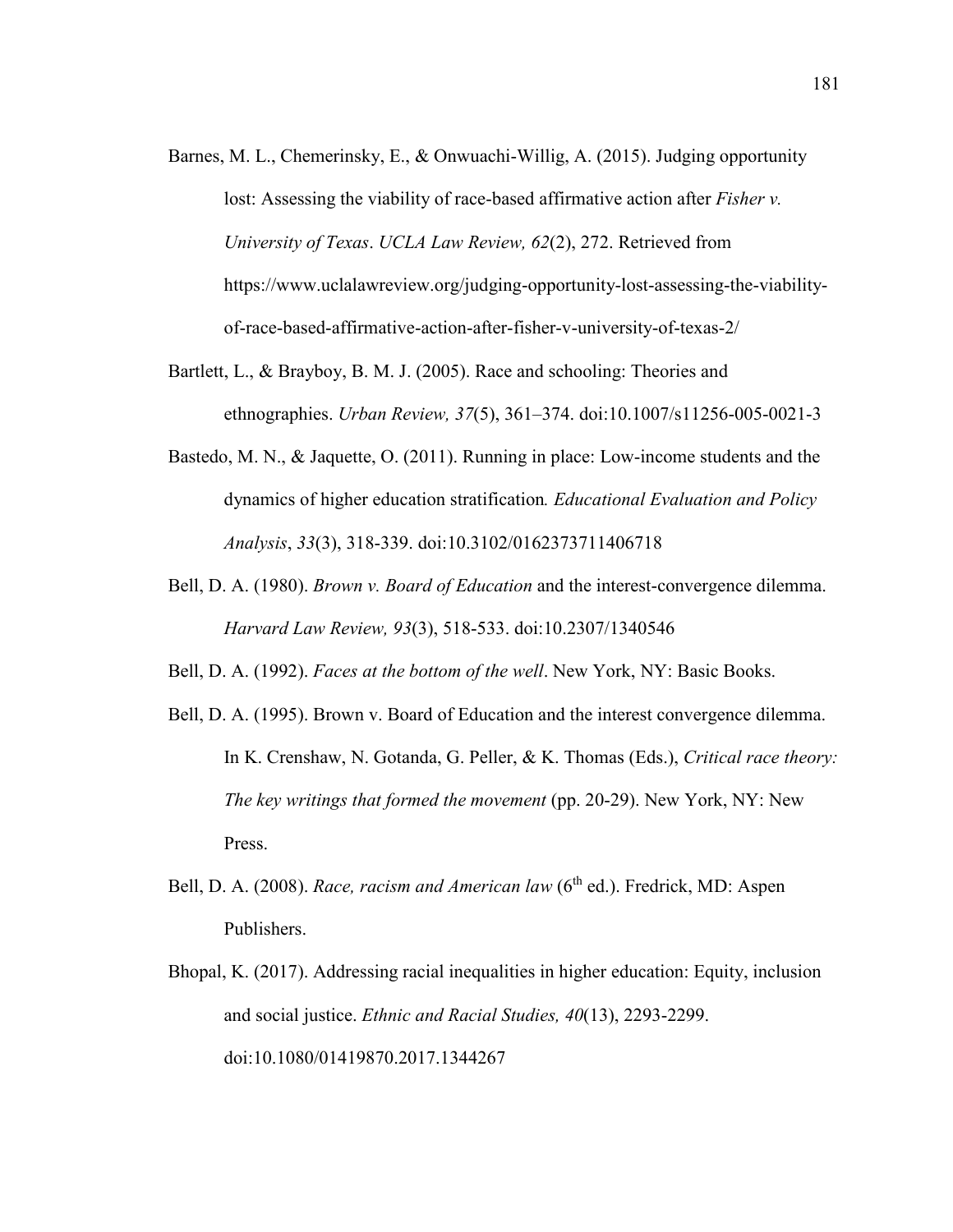- Bickel, R. D. (1998). A brief history of the commitment to inclusion as a facet of equal educational opportunity. *New Directions for Student Services*, 83, 3-13. doi:10.1002/ss.8301
- Bonilla-Silva, E. (2010). *Racism without racists: Color-blind racism and the persistence of racial inequality in the United States*. Lanham, MD: Rowman & Littlefield Publishers.
- Bowen, W. G., & Bok, D. (1998). *The shape of the river: Long-term consequences of considering race in college and university admissions*. Princeton, NJ: Princeton University Press.
- Bowen, W. G., Chingos, M., & McPherson, M. (2009). *Crossing the finish line: Completing college at America's public universities*. Princeton, NJ: Princeton University Press.
- Bowen, W.G., Kurzweil, M.A. & Tobin, E.M. (2005). Equity and Excellence in American Higher Education. Charlottesville: University of Virginia Press, 480p
- Braun, V., & Clarke, V. (2006) Using thematic analysis in psychology. *Qualitative Research in Psychology, 3*(2), 77-101. doi:10.1191/1478088706qp063oa
- Brayboy, B. M. J. (2005). Transformational resistance and social justice: American Indians in Ivy League Universities. *Anthropology & Education Quarterly, 36*(3), 193-211. doi:10.1525/aeq.2005.36.3.19
- Brown v. Board of Education of Topeka, 347 U.S. 483 (1954).
- Brown, B., & Jackson, D. D. (2013). The history and conceptual elements of critical race theory. In M. Lynn & A. D. Dixson (Eds.), *Handbook of critical race theory in education* (pp. 9-22). New York, NY: Routledge.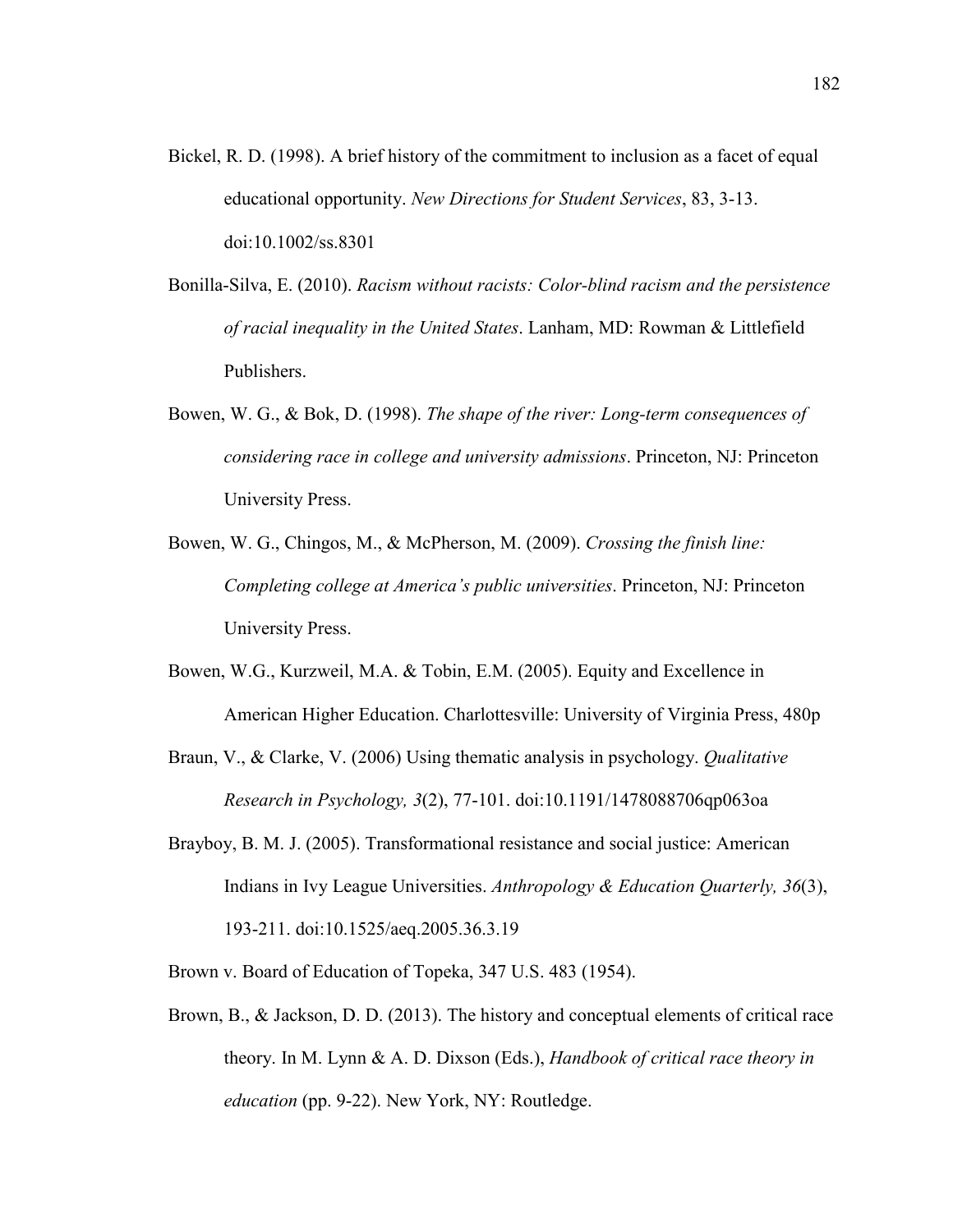Cañas, A. J., Daley, B. J., & Stark-Schweitzer, T. (2007). CmapTools: Integrating teaching, learning, and evaluation in online courses. *New Directions for Adult & Continuing Education, 2007*(113), 37-47. doi: 10.1002/ace.245.

Carter, T. Y. (2011). A change is gonna come: *Critical race theory and African American community college faculty narratives* (Order No. 3450043). Available from ProQuest Dissertations & Theses Global. (864029666). Retrieved from https://ezp.waldenulibrary.org/login?url=https://search-proquestcom.ezp.waldenulibrary.org/docview/864029666?accountid=14872

- Castagno, A. E. (2008). "I don't want to hear that!" Legitimating Whiteness through silence in schools. *Anthropology & Education Quarterly, 39*(3), 314-333. doi:10.1111/j.1548-1492.2008.00024.
- Chen, A. (2017). Addressing diversity on college campuses: Changing expectations and practices in instructional leadership. *Higher Education Studies*, *7*(2), 17-22. doi: http://doi.org/10.5539/hes.v7n2p17
- Colburn, D. R., Young, C. E., & Yellen, V. M. (2008). Admissions and public higher education in California, Texas, and Florida: The post-affirmative action era. *InterActions: UCLA Journal of Education and Information Studies*, *4*(1), 1-21. Retrieved from http://escholarship.org/uc/item/35n755gf

Crenshaw, K. W. (1988). Race, reform, and retrenchment: Transformation and legitimation in antidiscrimination law. *Harvard Law Review*, *101*(7)*,* 1331-1387. doi:10.2307/1341398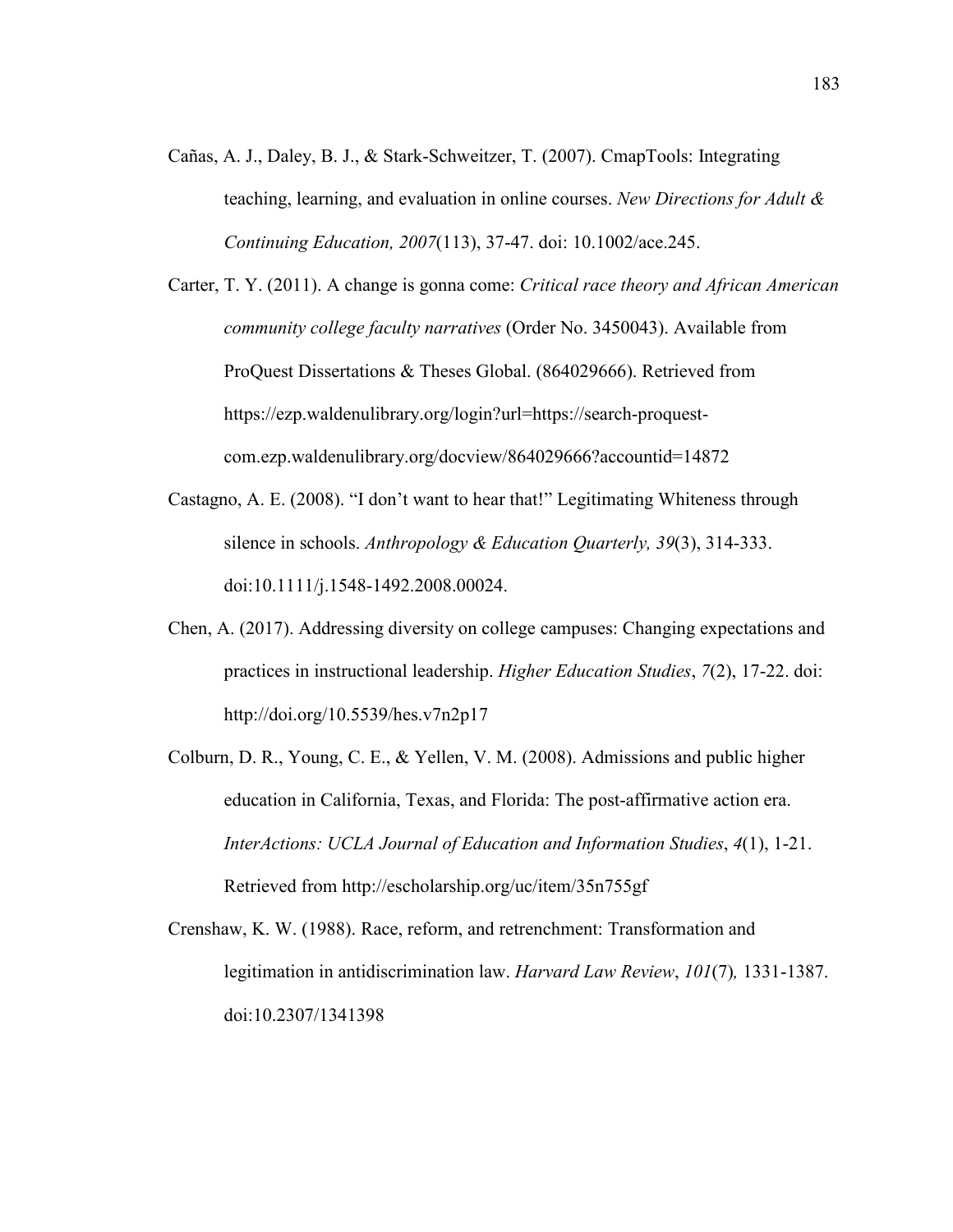- Crenshaw, K. (1991). Mapping the margins: Intersectionality, identity politics, and violence against women of color. *Stanford Law Review, 43*(6), 1241-1299. doi:10.2307/1229039
- Crenshaw, K., Gotanda, N., Peller, G., & Thomas, K. (1995). *Critical race theory: The key writings that formed the movement.* New York, NY: The New Press.
- Creswell, J. W. (1994). *Research design: Qualitative and quantitative approaches*. Thousand Oaks. CA: Sage.
- Creswell, J. W. (2003). *Research design: Quantitative, qualitative, and mixed methods approaches*. Thousand Oaks, CA: SAGE Publication.
- Creswell, J. W. (2007*). Qualitative inquiry and research design: Choosing among five traditions* (2<sup>nd</sup> ed.). Thousand Oaks, CA: SAGE Publications.
- Creswell, J. W. (2009). *Research design: Qualitative, quantitative, and mixed methods approaches*. Los Angeles CA: SAGE Publication.
- Creswell, J. W. (2014). *Research design: Qualitative, quantitative, and mixed methods approaches (4th ed.).* Thousand Oaks, CA: SAGE Publication
- Crosby, F. J., & VanDeVeer, C. (2000). *Sex, race, and merit: Debating affirmative action in education and employment*. Ann Arbor, MI: University of Michigan Press.

Davis, B. W., Gooden, M. A., & Micheaux, D. J. (2015). Color-blind leadership: A critical race theory analysis of the ISLLC and ELCC standards. *Educational Administration Quarterly, 51*(3), 335–371. Retrieved from https://doi.org/10.1177/0013161X15587092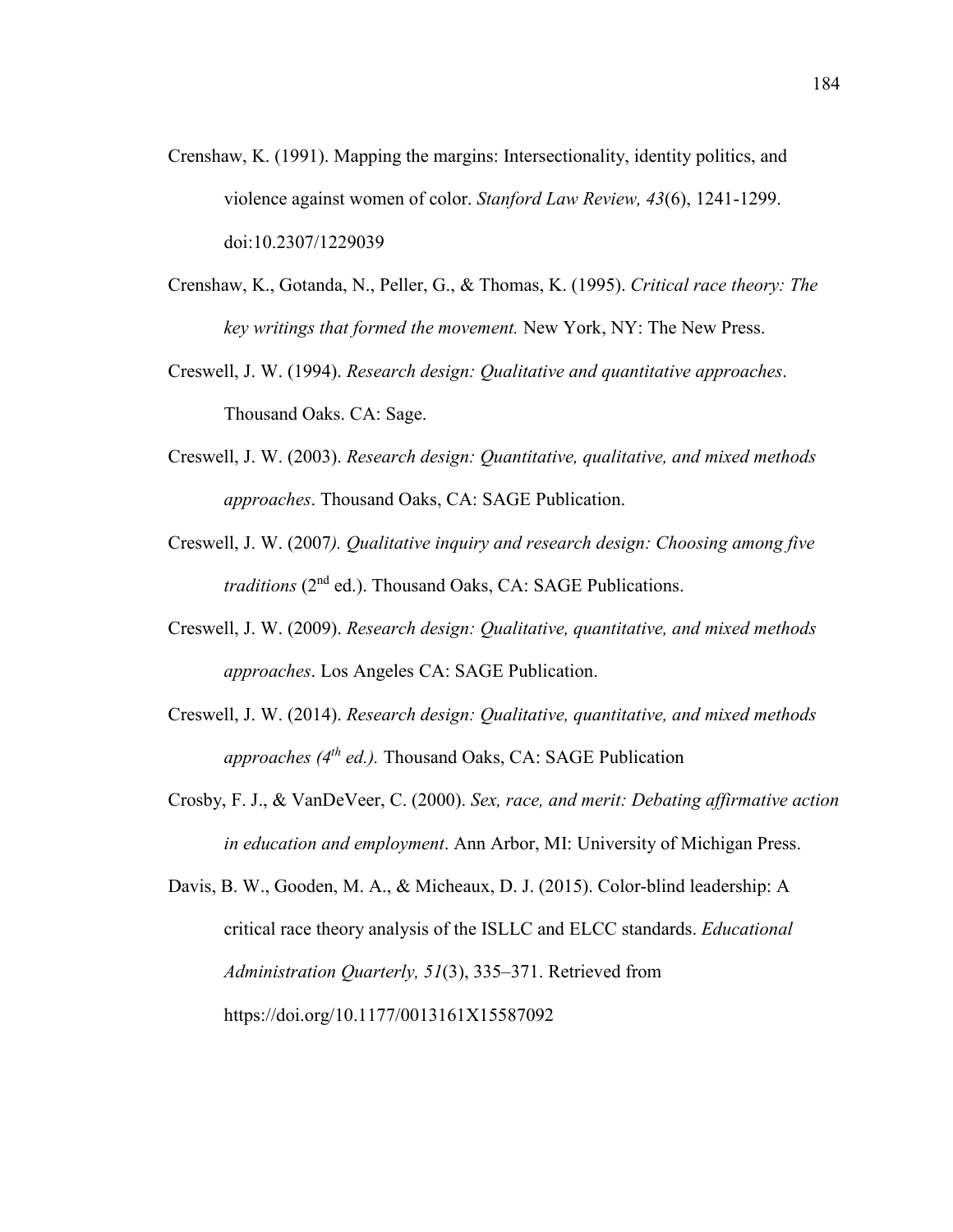- DeCuir, J., & Dixson, A. (2004). So when it comes out, they aren't that surprised that it is there: Using critical race theory as a tool of analysis of race and racism in education. *Educational Researcher, 33*, 26-31. Retrieved from https://doi.org/10.3102/0013189X033005026
- Delgado, R. (1995). Affirmative action as a majoritarian device: Or, do you really want to be a role model? In R. Delgado (Ed.), *Critical race theory: The cutting edge* (pp. 355-361). Philadelphia, PA: Temple University.
- Delgado, R., & Stefancic, J. (1995). *Critical race theory*. New York, NY: New York University Press.
- Delgado, R., & Stefancic, J. (2001). *Critical race theory*. New York, NY: New York University Press.
- Delgado, R., & Stefancic, J. (2012). *Critical race theory: An introduction* (2nd ed.). New York, NY: New York University Press.
- Delgado, R., & Stefancic, J. (2017)*. Critical race theory* (3rd ed.). New York, NY: New York University Press.
- Dong, S. (1995). "Too many Asians": The challenge of fighting discrimination against Asian Americans and preserving affirmative action. *Stanford Law Review, 47*(5), 1027-1057. doi:10.2307/1229181

Donnor, J. K. (2005). Towards an interest-convergence in the education of African-American football student athletes in major college sports. *Race, Ethnicity, & Education, 8*(1), 45–67. Retrieved from https://search-ebscohostcom.ezp.waldenulibrary.org/login.aspx?direct=true&db=eric&AN=EJ719264&sit e=ehost-live&scope=site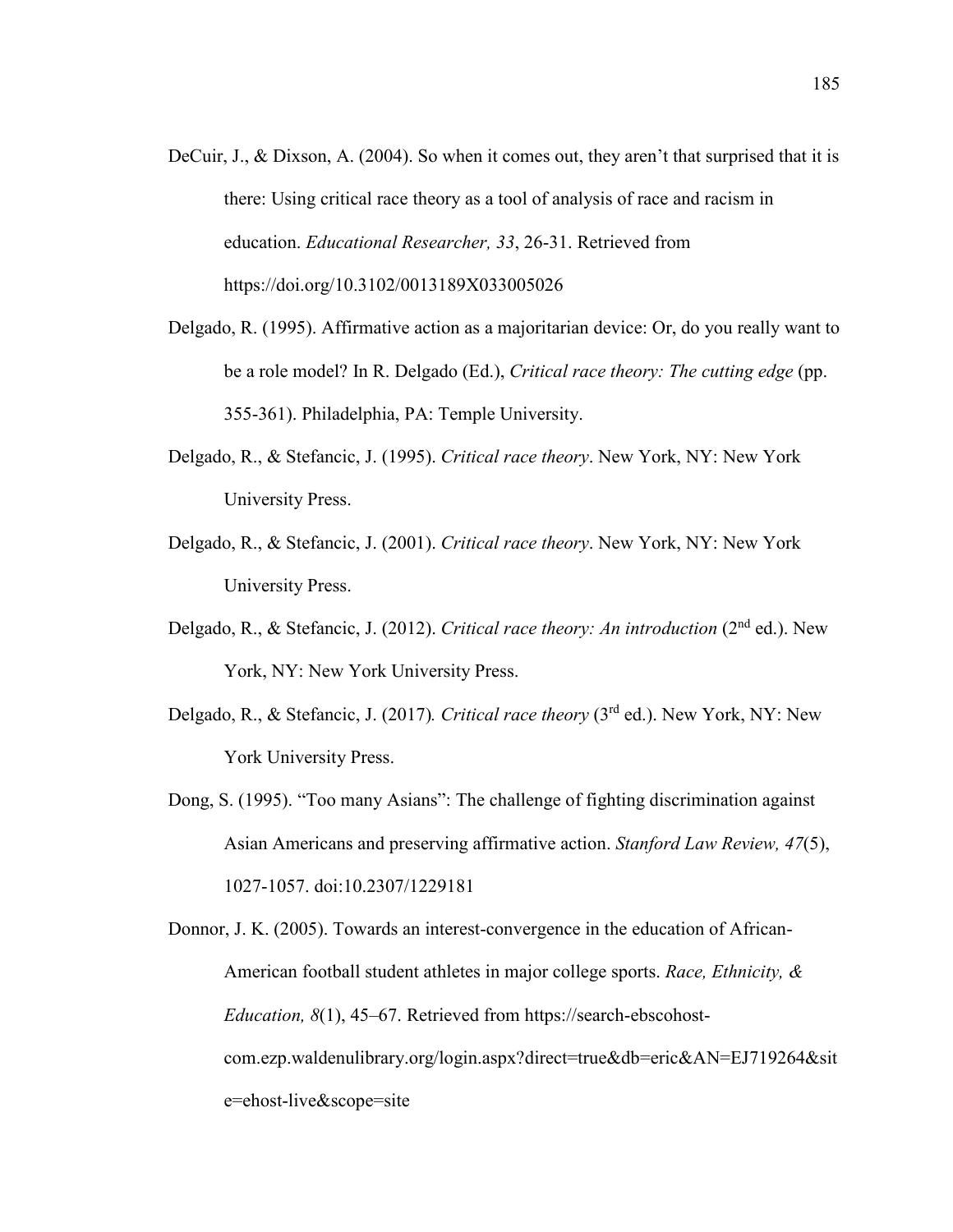- Douglas, J. A. (2007). *The conditions for admission: Access, equity, and the social contract of public universities*. Stanford, CA: Stanford University Press.
- Essien, V. (2003). Visible and invisible barriers to the incorporation of faculty of color in predominantly White law schools. *Journal of Black Studies, 34*(1), 63–71. Retrieved from https://doi.org/10.1177/0021934703253687
- Ferris, K., & Stein, J. (2016). *The real world: An introduction to sociology.* New York, NY: Norton.
- Fisher v. University of Texas Austin (I & II)*,* No. 14-981 (2016).
- Gaertner, M. N., & Hart, M. (2013). Considering class: College access and diversity. *Harvard Law & Policy Review*, *7*(2), 367-403. Retrieved from http://dx.doi.org/10.2139/ssrn.2137126
- Gandara, P. (2012, August). *California: A case study in the loss of affirmative action. A Policy Report: Civil Rights Project*. Retrieved from https://eric.ed.gov/?id=ED534356
- Garces, L. M., & Cogburn, C. D. (2015). Beyond declines in student body diversity: How campus-level administrators understand a prohibition on race-conscious postsecondary admissions policies. *American Educational Research Journal, 52*(5), 828–860. doi:10.3102/0002831215594878 2015
- Garces, L. M., & Mickey-Pabello, D. (2015). Racial diversity in the medical profession: The impact of affirmative action bans on underrepresented student of color matriculation in medical schools. *Journal of Higher Education*, *86*(2), 264-269. Retrieved from https://doi.org/10.1080/00221546.2015.11777364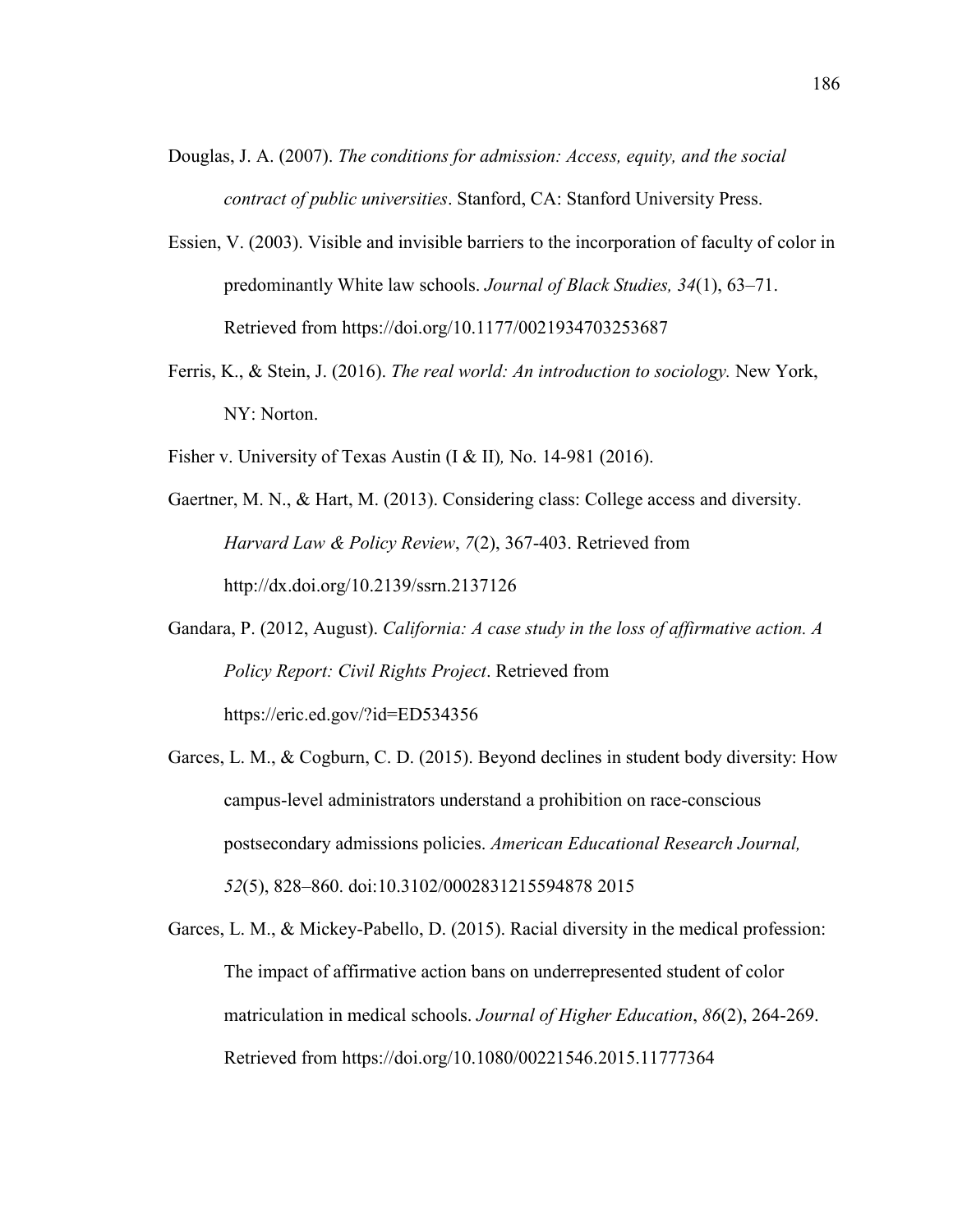Garrison-Wade, D. F., Diggs, G. A., Estrada, D., & Galindo, R. (2012). Lift every voice and sing: Faculty of color face the challenge of tenure track. *Urban Review, 44*(1), 90-112. Retrieved from https://doi.org/10.1007/s11256-011-0182-1

Garrison-Wade, D. F., & Lewis, C. W. (2004, Summer). Affirmative action: History and analysis. *Journal of College Admission*, 23-26. Retrieved from https://eric.ed.gov/?id=EJ682488

Gaxiola-Serrano, T. J. (2017). "Wait, what do you mean by college?" A critical race analysis of Latina/o students and their pathways to community college*. Community College Journal of Research and Practice, 41*(4-5), 239-252. Retrieved from https://doi.org/10.1080/10668926.2016.1251362

- Gichuru, M. (2010). *Post-affirmative action: A phenomenological study of admission initiatives by chief diversity officers to support diversity* (Doctoral dissertation). Retrieved from https://eric.ed.gov/?id=ED520453
- Gillborn, D. (2018). Heads I win, tails, you lose: Anti-Black racism as fluid, relentless, individual and systemic. *Peabody Journal of Education*, *93*(1), 66-77. Retrieved from https://doi.org/10.1080/0161956X.2017.1403178
- Gillborn, D., Demack, S., Rollock, N., & Warmington, P. (2017). Moving the goalposts: Education policy and 25 years of the Black/White achievement gap. *British Educational Research Journal*, *43*(5), 848–874. Retrieved from https://doiorg.ezp.waldenulibrary.org/10.1002/berj.3297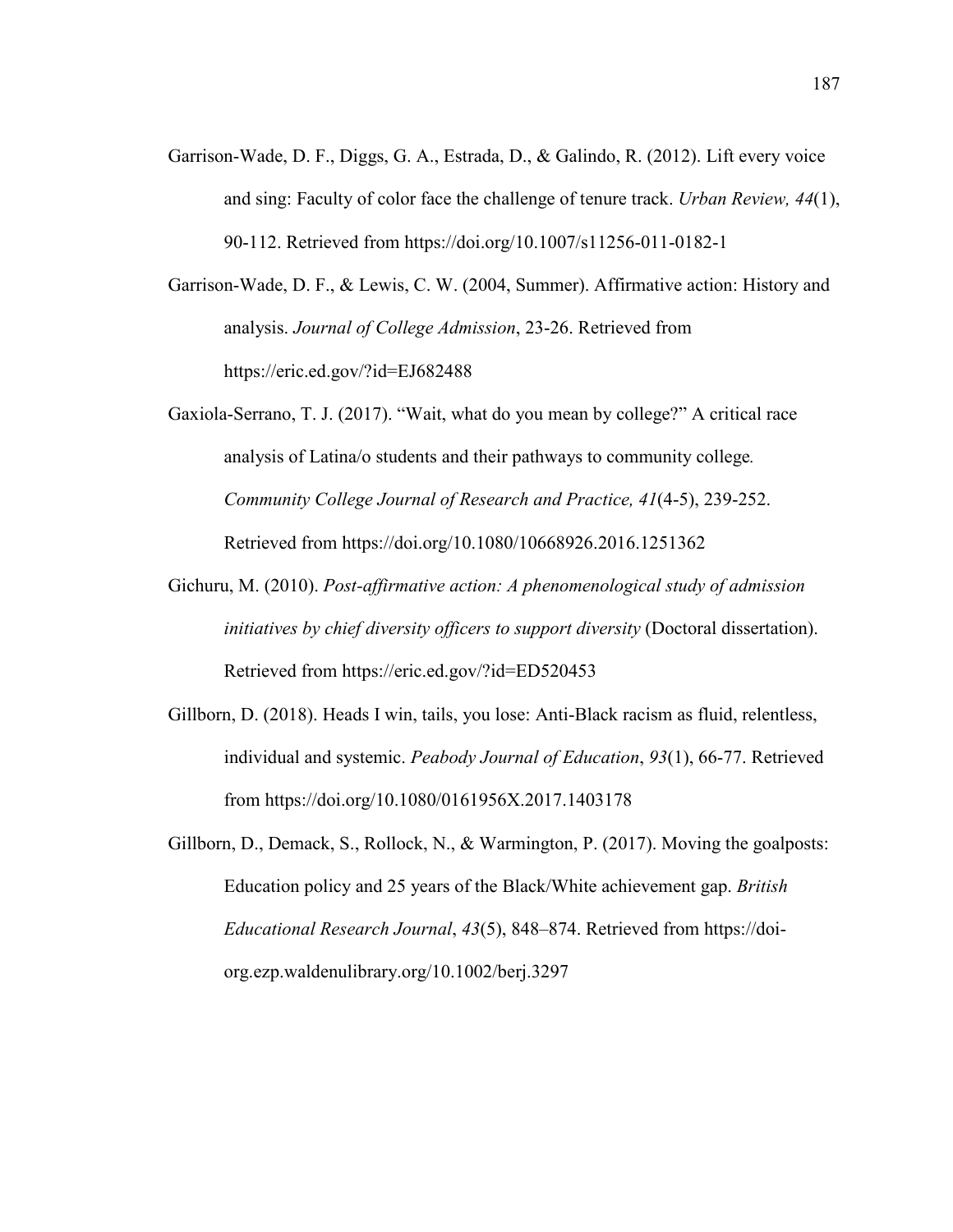- Gilroy, M. (2011). How affirmative action bans have affected Hispanic and other groups. *Hispanic Outlook in Higher Education Magazine, 21*(18), 15. Retrieved from https://search-ebscohostcom.ezp.waldenulibrary.org/login.aspx?direct=true&db=edb&AN=93358689&sit e=eds-live&scope=site
- Goffman, E. (1974). *Frame analysis: An essay on the organization of experience*. Boston, MA: Northeastern University Press.
- Gordon, R. (1990). New developments in legal theory. In D. Kairys (Ed.), *The politics of law: A progressive critique* (pp. 413–425). New York, NY: Pantheon Books.

Gratz v. Bollinger, 539 U.S. 244 (2003).

- Graves, K. (2014). An unlikely alliance: Re-examining the architecture of affirmative action. *American Educational History Journal, 41*(1-2), 199-215. Retrieved from http://link.galegroup.com.proxy.jjc.edu/apps/doc/A394347433/AONE?u=uiuc\_jcc &sid=AONE&xid=c71f32f6
- Groos, M., Wallace, M., Hardeman, R., & Theall, K. (2018). Measuring inequity: A systematic review of methods used to quantify structural racism. *Journal of Health Disparities Research & Practice, 11*(2), 190–205. Retrieved from https://search-ebscohostcom.ezp.waldenulibrary.org/login.aspx?direct=true&db=a9h&AN=131446000&s ite=eds-live&scope=site

Grutter v. Bollinger, 539 U.S. 306 (2003).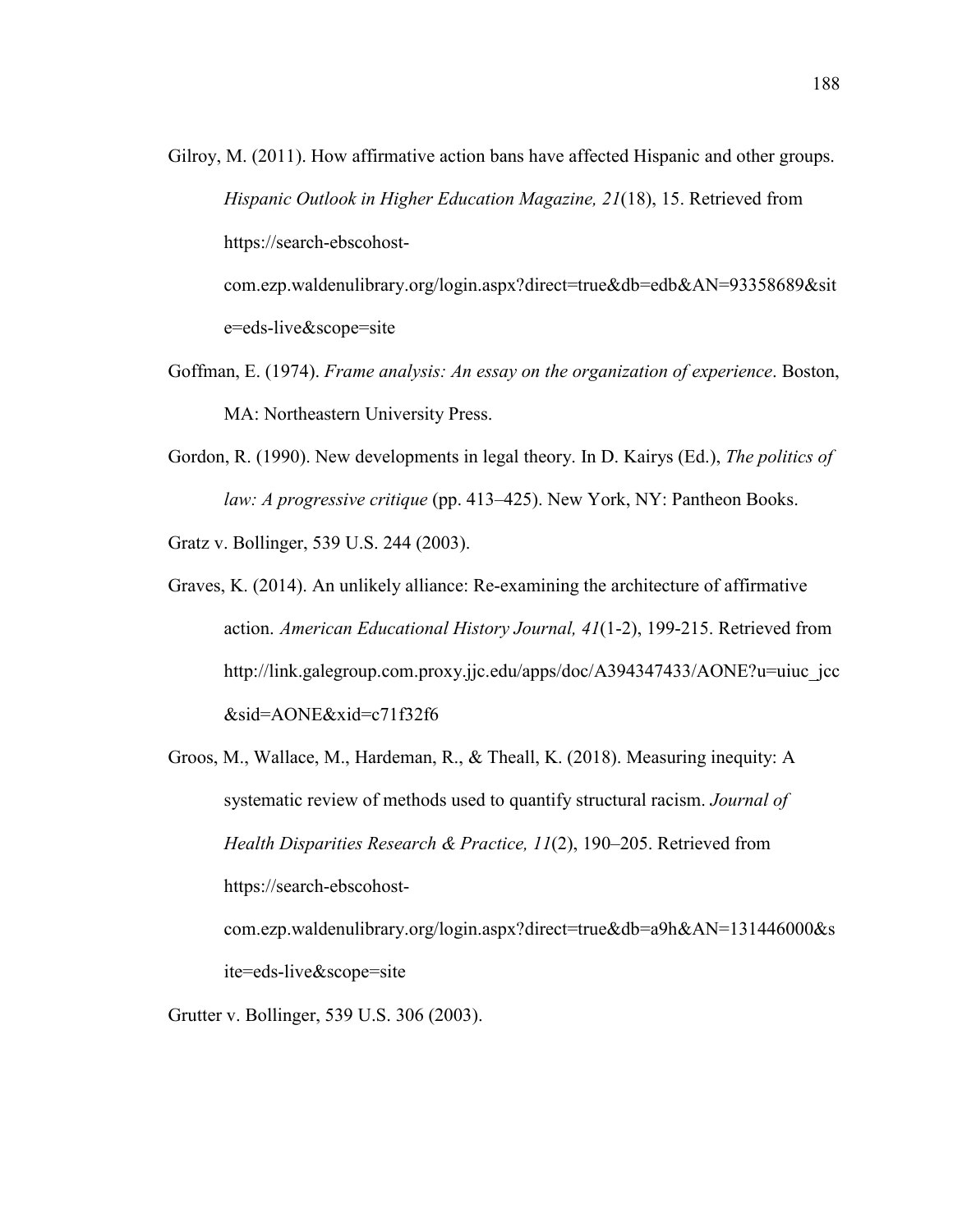- Harper, S. R., & Griffin, K. A. (2010). Opportunity beyond affirmative action: How lowincome and working-class Black male achievers access highly selective, high-cost colleges and universities. *Harvard Journal of African American Public Policy*, *17*(1), 43-60. Retrieved from https://webapp.usc.edu/web/rossier/publications/231/Harper%20and%20Griffin%20(2011).p df
- Harper, S. R., & Hurtado, S. (2007). Nine themes in campus racial climates and implications for institutional transformation. *New Directions for Student Services, 120*, 7- 24. Retrieved from https://doi.org/10.1002/ss.254
- Harper, S., Patton, L., & Wooden, O. (2009). Access and equity for African American students in higher education: A critical race historical analysis of policy efforts. *Journal of Higher Education, 80*(4), 389–414. Retrieved from https://doi.org/10.1080/00221546.2009.11779022
- Hartlep, N. D., Ecker, M. M., Miller, D. D., & Whitmore, K. E. (2013). Asian Pacific American college freshman: Attitudes toward the abolishment of affirmative action in college admissions. *Critical Questions in Education*, *4*(1), 1-20. Retrieved from https://eric.ed.gov/?id=EJ1046762

Hinrichs, P. (2012). The effects of affirmative action bans on college enrollment, educational attainment, and the demographic composition of universities. *Review of Economics and Statistics*, *94*(3), 712. Retrieved from https://doi.org/10.1162/REST\_a\_00170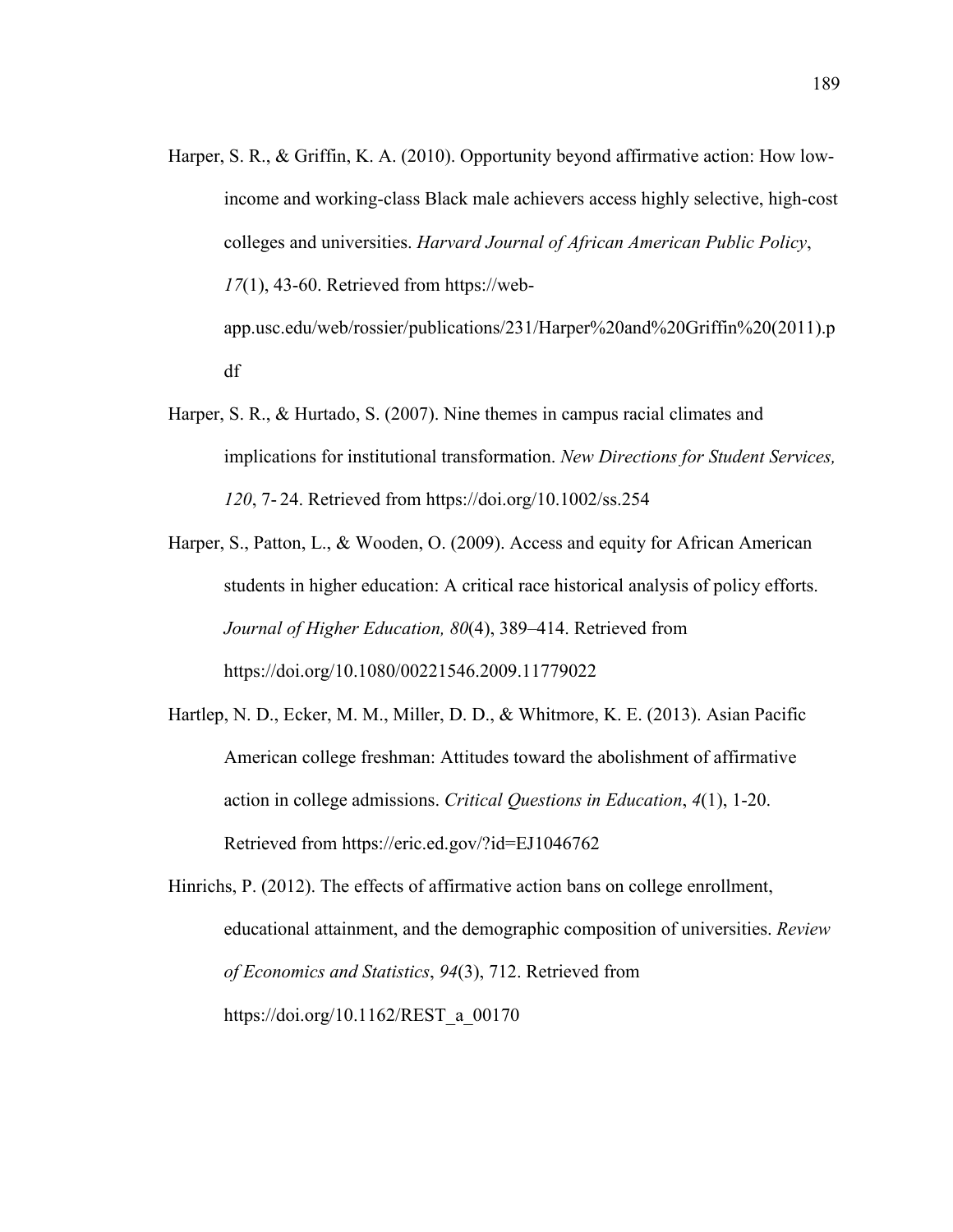Hiraldo, P. (2010). The role of critical race theory in higher education. *Vermont Connection,31*(7), 53-59. Retrieved from https://scholarworks.uvm.edu/tvc/vol31/iss1/7

Hoekstra, M. (2009). The effect of attending the flagship state university on earnings: A discontinuity-based approach. *Review of Economics & Statistics*, *91*(4), 717. Retrieved from https://doi.org/10.1162/rest.91.4.717

- Hopwood v. Texas, 78 F.3d 932 (5th Cir. 1996).
- Howell, J. S. (2010). Assessing the impact of eliminating affirmative action in higher education. *Journal of Labor Economics*, *28*(1), 113-166. doi:10.1086/648415

Hurtado, S. (2007). Linking diversity with the educational and civic missions of higher education. *Review of Higher Education*, *30*(2), 185-196. doi:10.1353/rhe.2006.0070

- Jaschik, S. (2016). Supreme Court Upholds Consideration of Race. *Inside Higher Ed.* June 24,2016. https://www.insidehighered.com/news/2016/06/24/supreme-courtupholds-consideration-race-admissions
- Johnson-Bailey, J., Valentine, T., Cervero, R. M., & Bowles, T. A. (2009). Rooted in the soil: The social experiences of Black graduate students at a southern research university. *Journal of Higher Education, 2*, 190-195. Retrieved from https://doi.org/10.1080/00221546.2009.11772138
- Jones, R. (2007). Affirmative action: An empirical analysis of affirmative action in four states. (Doctoral dissertation). Retrieved from ProQuest Dissertations and Theses Database. (UMI No. 3257734).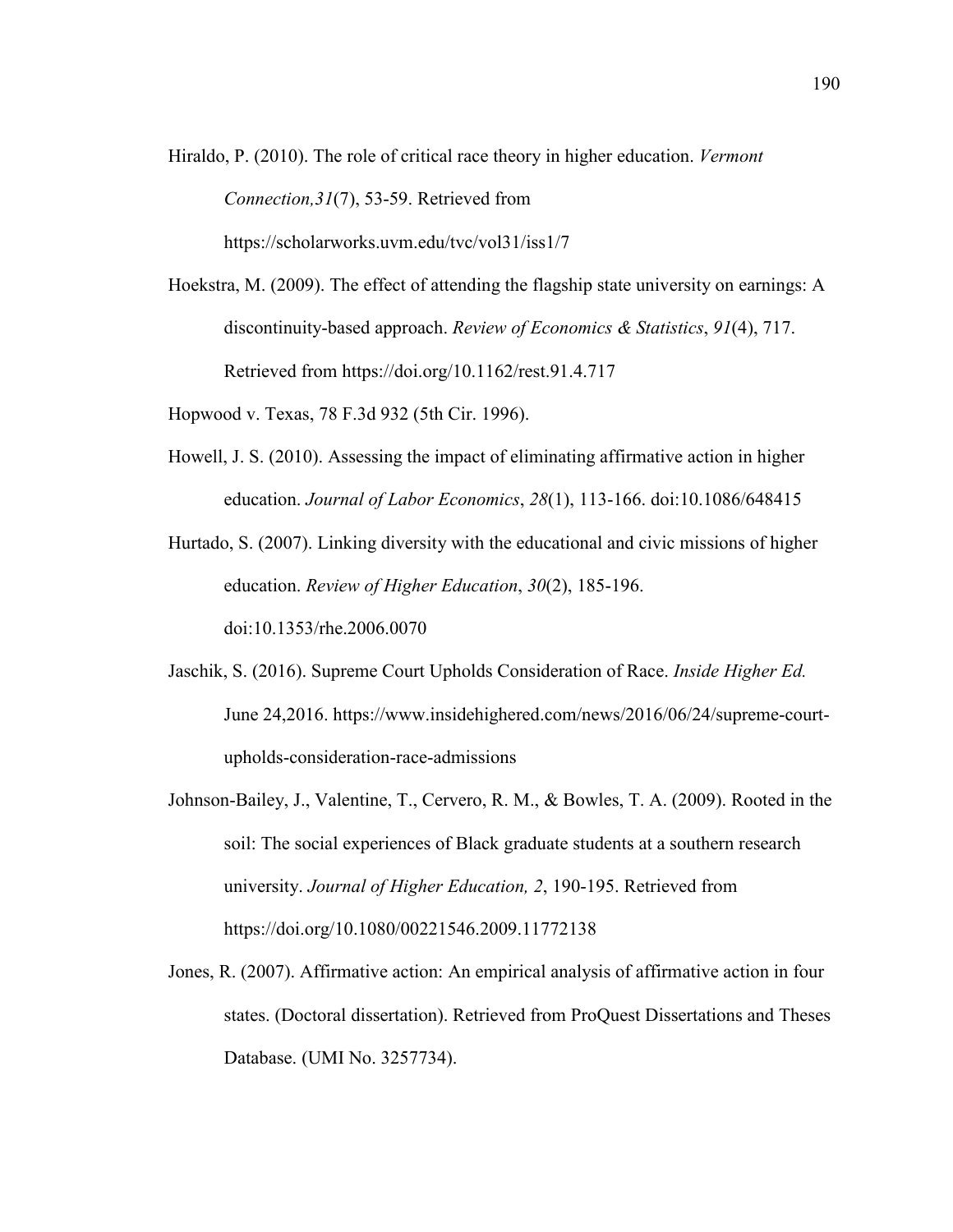- Kahlenberg, R. D. (2012). A new kind of affirmative action can ensure diversity. *Chronicle of Higher Education*, *59*(7). Retrieved from https://eric.ed.gov/?id=EJ990501
- Kezar, A. (2008). Understanding leadership strategies for addressing the politics of diversity. *Journal of Higher Education*, *79*(4), 406-441. Retrieved from https://doi.org/10.1080/00221546.2008.11772109
- King, L. A. (2004). Measures and meanings: The use of qualitative data in social and personality psychology. In C. Sansone, C. C. Morf, & A. T. Panter (Eds.), *The Sage handbook of methods in social psychology* (pp. 173-194). Thousand Oaks, CA: Sage Publications, Inc.
- Knoester, M., & Au, W. (2017). Standardized testing and school segregation: Like tinder for fire? *Race, Ethnicity & Education, 20*(1), 1–14. doi:10.1080/13613324.2015.1121474
- Kornbluh, M. (2015) Combatting challenges to establishing trustworthiness in qualitative research. *Qualitative Research in Psychology, 12*(4), 397-414. doi:10.1080/14780887.2015.1021941
- Kronley, R. A., & Handley, C. V. (1998). *Miles to go: A report on Black students and postsecondary education in the South.* Atlanta, GA: Southern Education Foundation. Retrieved from https://eric.ed.gov/?id=ED426132
- Ladson-Billings, G. (2009a). Just what is critical race theory and what's it doing in a nice field like education? In E. Taylor, D. Gillborn, & G. Ladson-Billings (Eds.), *Foundations of critical race theory in education* (pp. 17-36). New York, NY: Routledge.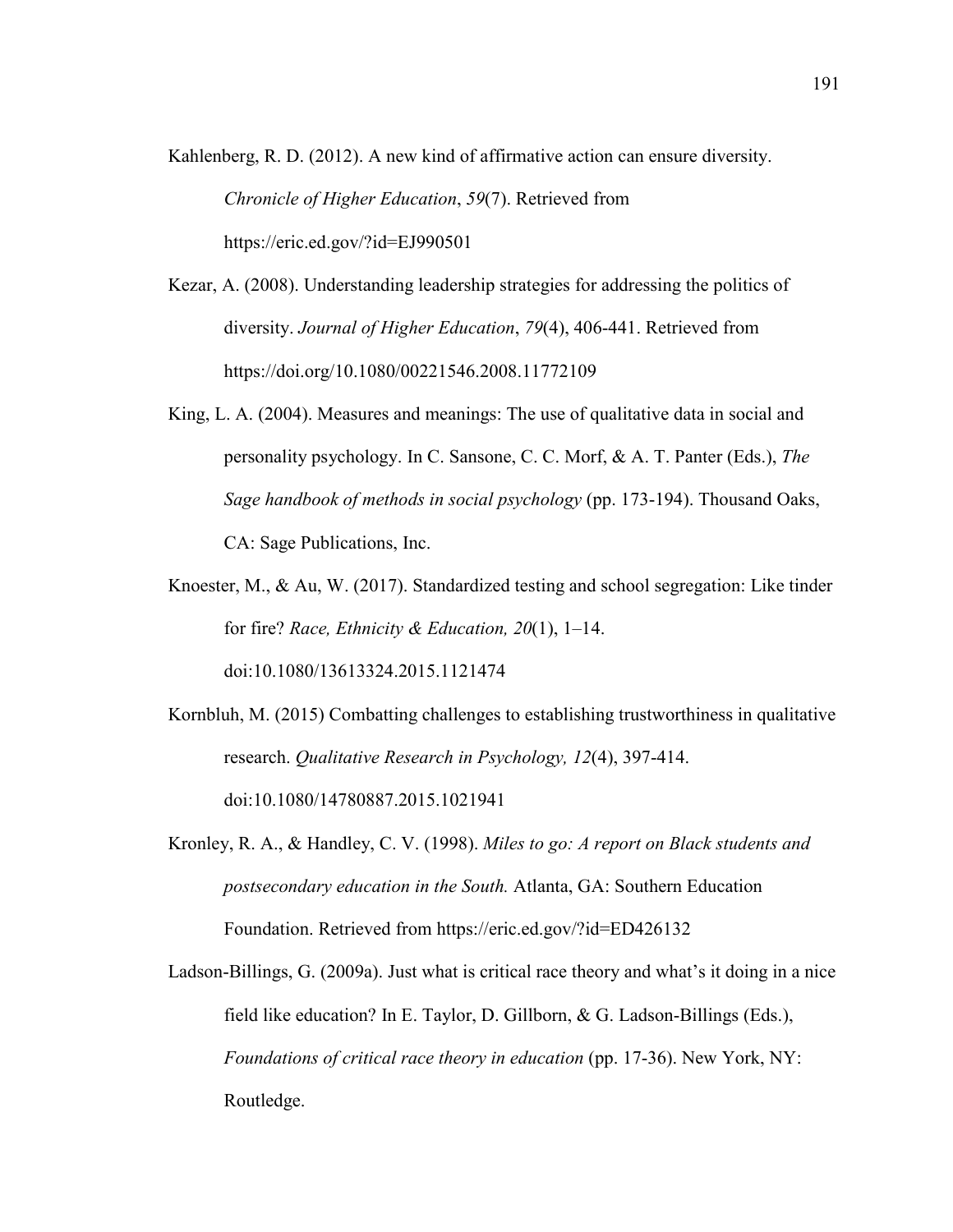Ladson-Billings, G. (2009b). Education for everyday people: Obstacles and opportunities facing the Obama administration. *Harvard Educational Review*, *79*(2), 345-359. Retrieved from https://doi.org/10.17763/haer.79.2.p55341pmq0822713

Ladson-Billings, G. (2011). Asking the right questions: A research agenda for studying diversity in teachers education. In A. F. Ball & C. A. Tyson (Eds.), *Studying diversity in teacher education* (pp. 385 - 398). Lanham, MD: Rowman & Littlefield Publishers, Inc.

- Ladson-Billings, G., & Tate, W. (1995). Toward a critical race theory of education. *Teachers College Record*, *97*(1), 47-68. Retrieved from https://eric.ed.gov/?id=EJ519126
- Lark, T. S. (2012). The desegregation of higher education, race conscious admissions policies and the federal constitution: Before Brown vs. Board and beyond. *Journal of Pan African Studies*, *5*(5), 29-40. Retrieved from http://www.jpanafrican.org/docs/vol5no5/5.5Desegregation.pdf
- Lavergne, G. M. (2010). *Before Brown: Heman Marion Sweatt, Thurgood Marshall, and the long road to justice*. Austin, TX: University of Texas Press.
- Lim, S. (2016). *The impact of modified Top Ten Percent Policy (TTTP) on diversity in university admissions in the Texas flagship university*. Retrieved from https://repositories.lib.utexas.edu/bitstream/handle/2152/41978/LIM-DISSERTATION-2016.pdf?sequence=1&isAllowed=y
- Lincoln, Y. S., & Guba, E. G. (1985). *Naturalistic Inquiry*. Newbury Park, CA: SAGE Publications.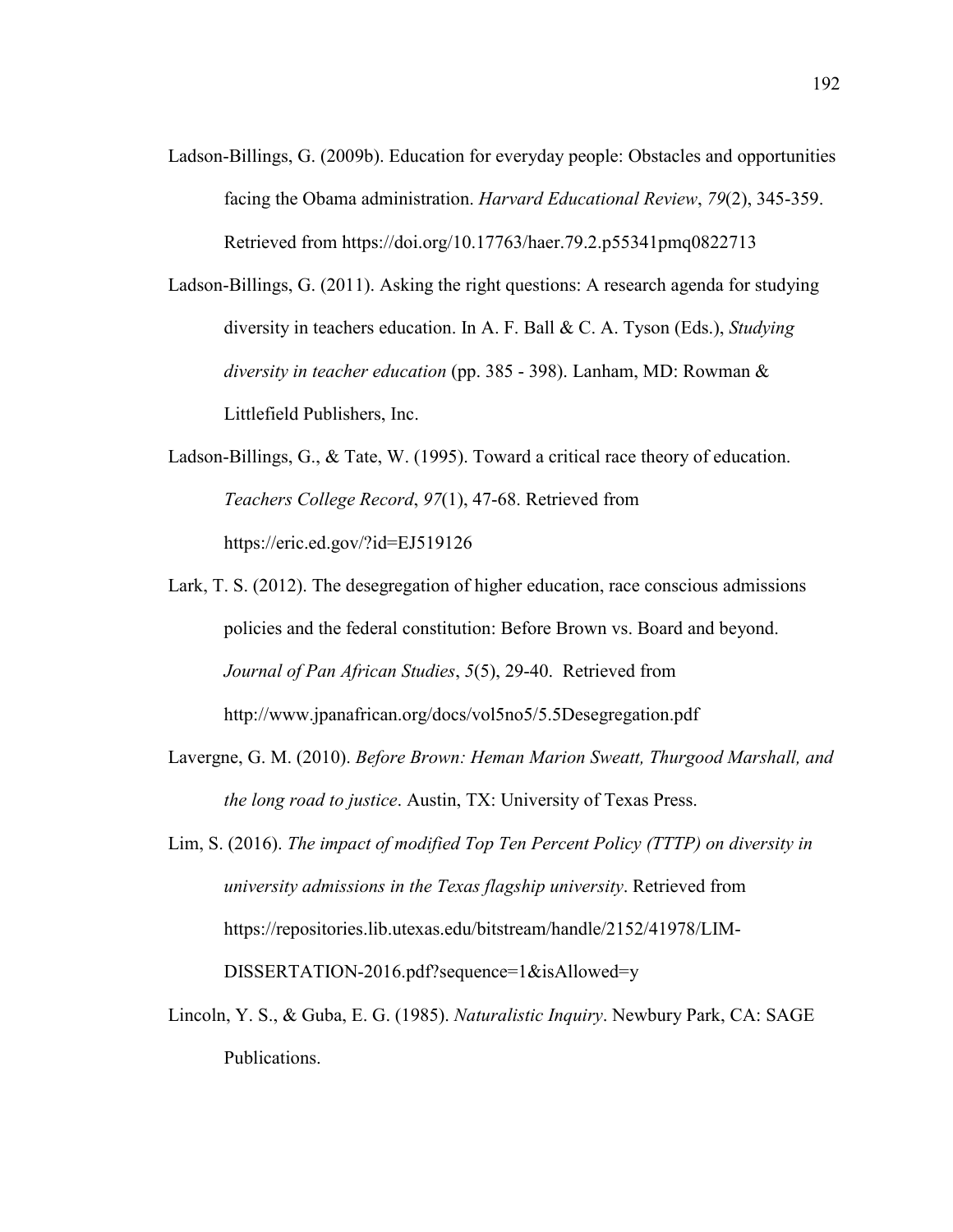- LinkedIn. (n.d.). Higher Education Administration (unlisted group). Retrieved from https://www.Linkedin.com/groups/82991/members
- Lipson, D. N. (2001). Affirmative action as we don't know it: The rise of individual assessment in undergraduate admissions at UC-Berkeley and UT-Austin. In A. Sarat & P. Ewick (Eds.), *Studies in law, politics, and society* (pp. 137–184). New York, NY: Elsevier Science Ltd.
- Lipson, D. N. (2007). Embracing diversity: The institutionalization of affirmative action as diversity management at UC-Berkeley, UT-Austin, and UW-Madison. *Law & Social Inquiry*, *32*(4), 985-1026. Retrieved from https://www.jstor.org/stable/20108738
- Liu, A. (2009). Critical race theory, Asian Americans, and higher education: A review of research. *InterActions: UCLA Journal of Education and Information Studies*, *5*(2), 1-12. Retrieved from https://cloudfront.escholarship.org/dist/prd/content/qt98h4n45j/qt98h4n45j.pdf?t=
	- kro5u4
- Lodico, M. G., Voegtle, K. H., & Spaulding, D. T. (2010). *Methods in educational research: From theory to practice*. San Francisco, CA: Jossey-Bass.
- Long, M. C. (2008). College quality and early adult outcomes. *Economics of Education Review*, *27*, 588-598. Retrieved from

https://www.uvic.ca/socialsciences/economics/assets/docs/pastdept-3/Long.pdf

Lyn, M., & Adams, M. (2002). Special issue of critical race theory in education. *Equity and Excellence in Education, 35*(2), 87-199. Retrieved from https://doi.org/10.1080/713845285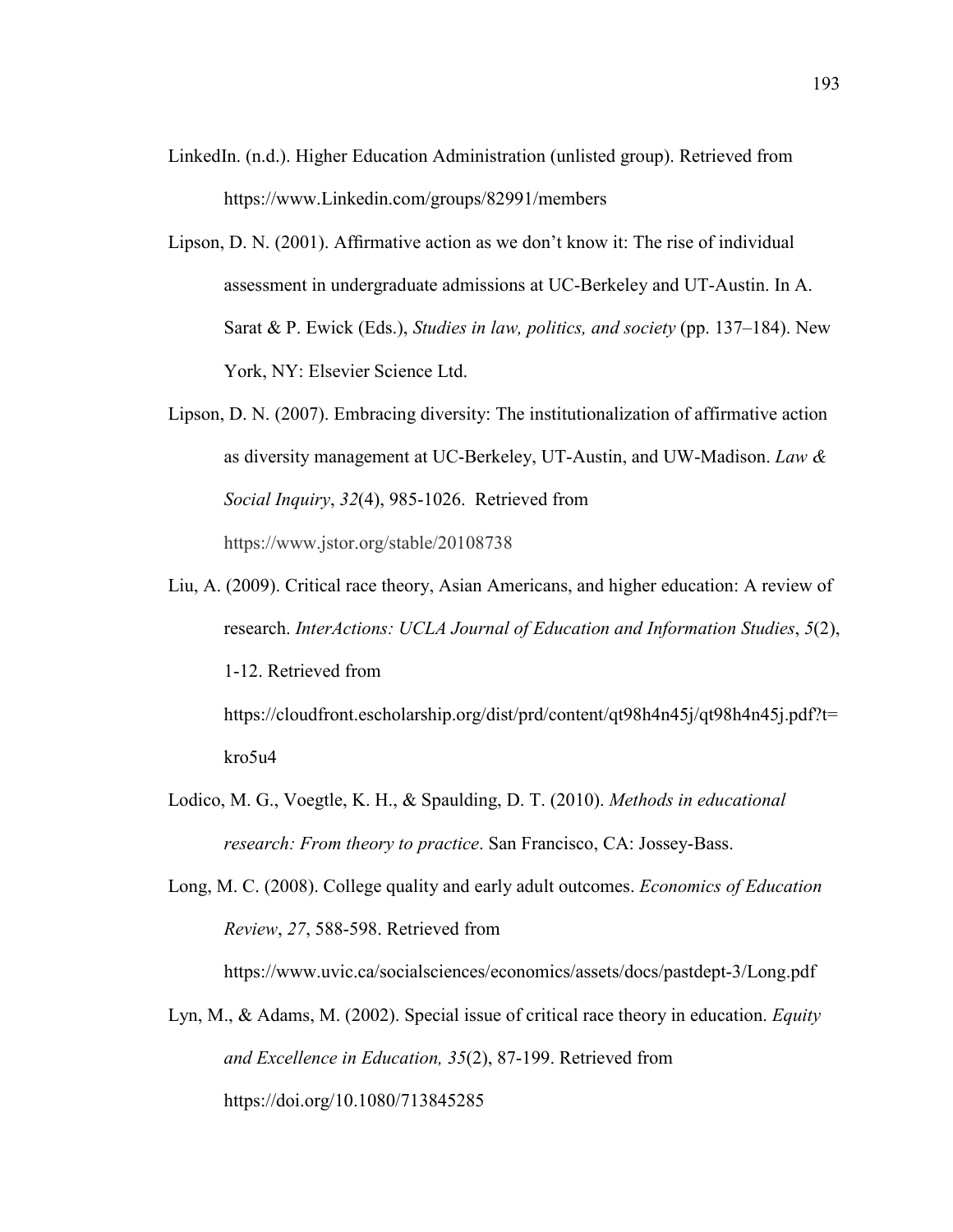- Maramba, D. C., Sulè, T. V., & Winkle-Wagner, R. (2016). What discourse on the Texas top ten percent plan says about accountability for diversity. *Journal of Higher Education, 86*(5), 751-776. doi:10.1080/00221546.2015.11777382
- Matsuda, M. J., Lawrence, C. R., Delgado, R., & Crenshaw, K. W. (1993). *Words that wound: Critical race theory, assaultive speech, and the First Amendment*. Boulder, CO: Westview Press
- McCann, J. (2016). How to pay for college: Understanding all your financial aid options. *CollegeXpress Magazine, 16*. Retrieved from http://proxy.jjc.edu/login?url=http://search.ebscohost.com/login.aspx?direct=true &db=f5h&AN=119591257&site=eds-live
- McCoy, D. L., & Rodricks, D. J. (2015). Critical race theory in higher education: 20 years of theoretical and research innovations: *ASHE Higher Education Report, 41*(3), 1-117. doi:10.1002/aehe.20021
- Melguizo, T. (2008). Quality matters: Assessing the impact of attending more selective institutions on college completion rates of minorities. *Research in Higher Education*, *49*, 214-228. Retrieved from https://doi.org/10.1007/s11162-007- 9076-1
- Milem, J. F., Chang, M. J., & Antonio, A. L. (2005). *Making diversity work on campus: A research-based perspective.* Retrieved from https://web.stanford.edu/group/siher/AntonioMilemChang\_makingdiversitywork. pdf
- Minefee, I., Rabelo, V. C., Stewart, O. J. C., & Young, N. C. J. (2018). Repairing leaks in the pipeline: A social closure perspective on underrepresented racial/ethnic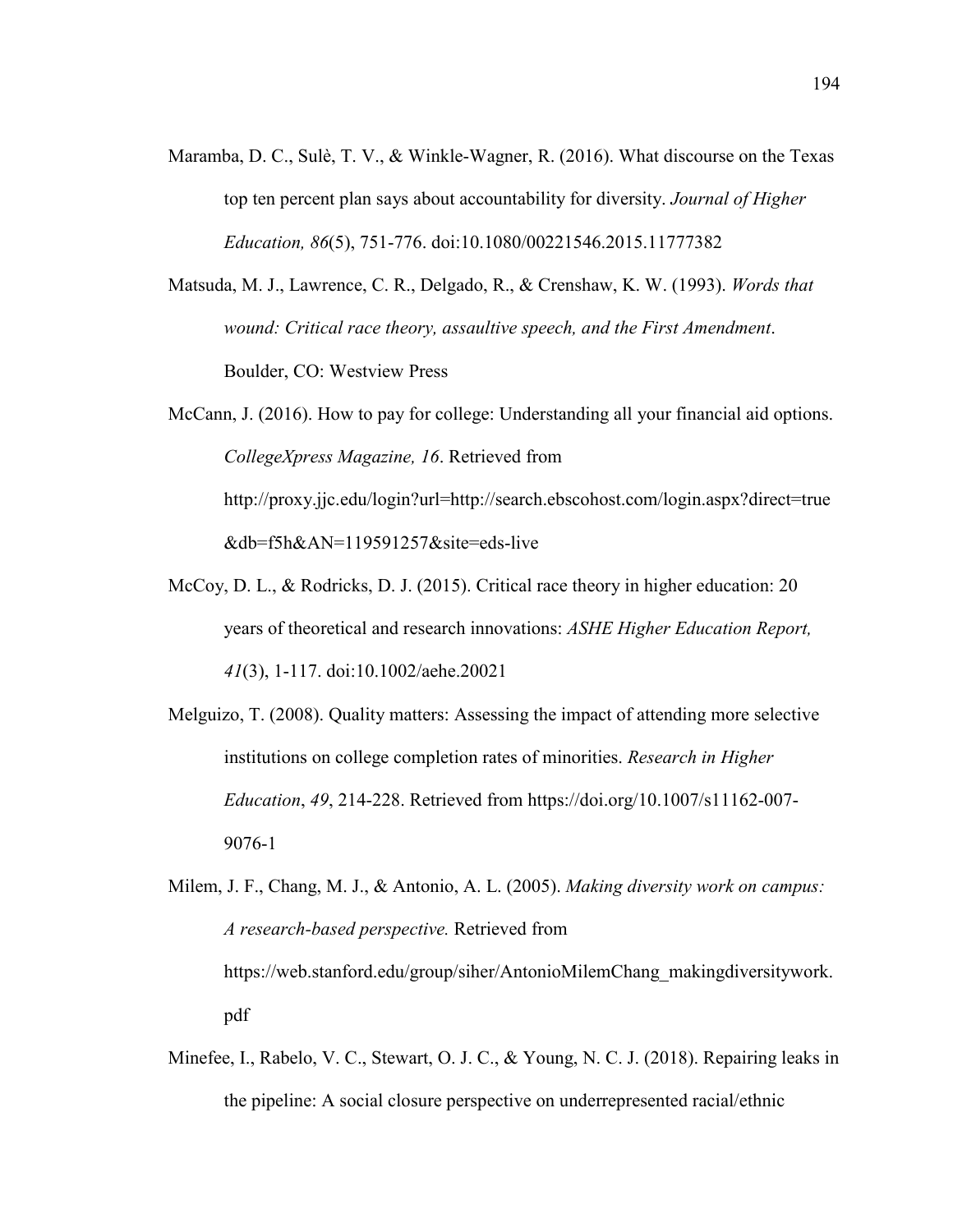minority recruitment and retention in business schools. *Academy of Management Learning & Education, 17*(1), 79–95. Retrieved from https://doi.org/10.5465/amle.2015.0215

- Moore, W. L. (2008). *Reproducing racism: White space, elite law schools, and racial inequality*. Lanham, MD: Rowman & Littlefield.
- Moreno, P. B. (2003). The history of affirmative action law and its relation to college admission. *Journal of College Admission*,*179*, 14-21. Retrieved from https://search.proquest.com/openview/f9fb6013e0a3bd02e438699655bb3219/1?p q-origsite=gscholar&cbl=37099
- Moustakas, C. (1994)*. Phenomenological research methods*. Thousand Oaks, CA: Sage Publications.
- Nguyen, D. H. K., & Ward, L. (2017). A colorblind discourse analysis of higher education race-conscious admissions in a "postracial" society. *North Dakota Law Review, 92*(3), 551–576. Retrieved from https://search-ebscohostcom.ezp.waldenulibrary.org/login.aspx?direct=true&db=a9h&AN=126139015&s ite=ehost-live&scope=site
- Nowell, L. S., Norris, J. M., White, D. E., & Moules, N. J. (2017). Thematic analysis: Striving to meet the trustworthiness criteria. *International Journal of Qualitative Methods, 16*, 1-3. Retrieved from https://doi.org/10.1177/1609406917733847
- O'Day, J. A., & Smith, M. S. (2016). Quality and equality in American education: Systemic problems, systemic solutions. In I. Kirsch & H. Braun (Eds.), *The dynamics of opportunity in America: Evidence and perspectives* (pp. 297-358).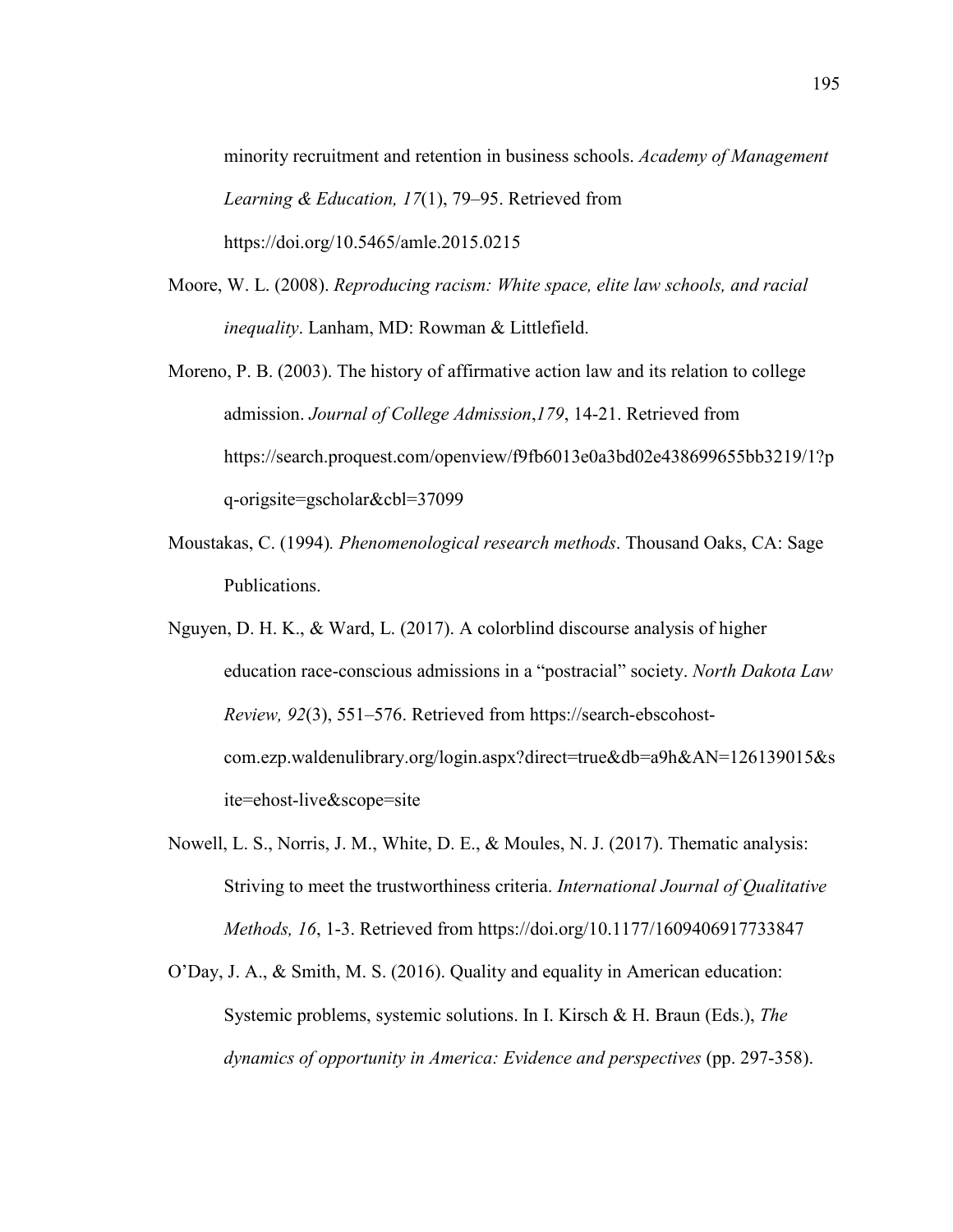Oluwole, J. O. (2013). Revisiting parents involved v. Seattle school district: Race consciousness and the government-speech doctrine. *Golden Gate University Law Review*, *3*, 393-431. Retrieved from

https://digitalcommons.law.ggu.edu/ggulrev/vol43/iss3/3

- Oh, E., Choi, C.- C., Neville, H. A., Anderson, C. J., & Landrum-Brown, J. (2010). Beliefs about affirmative action: A test of the group self-interest and racism beliefs models. *Journal of Diversity in Higher Education, 3*(3), 163-176. Retrieved from http://dx.doi.org/10.1037/a0019799
- O'Neil, R. (2008). The Supreme Court, affirmative action, and higher education. *Education Digest, 73*, 14-20. Retrieved from http://search.ebscohost.com/login.aspx?direct=true&db=eric&An=EJ799015&site

=eds-live

- Orbe, M., & Allen, B. J. (2008). Race matters in the journal of applied communication research. *Howard Journal of Communications, 19*, 201-220. doi:10.1080/10646170802218115
- Orfield, G. (2001). *Diversity challenged: Evidence on the impact of affirmative action*. Cambridge, MA: Harvard Civil Rights Project. Retrieved from https://files.eric.ed.gov/fulltext/ED456190.pdf
- Outlaw, L. (1983). Philosophy, hermeneutics, social-political theory: Critical thought in the interests of African-Americans. In L. Harris (Ed.), *Philosophy born of struggle* (pp. 60-87). Dubuque, IA: Kendall Hunt.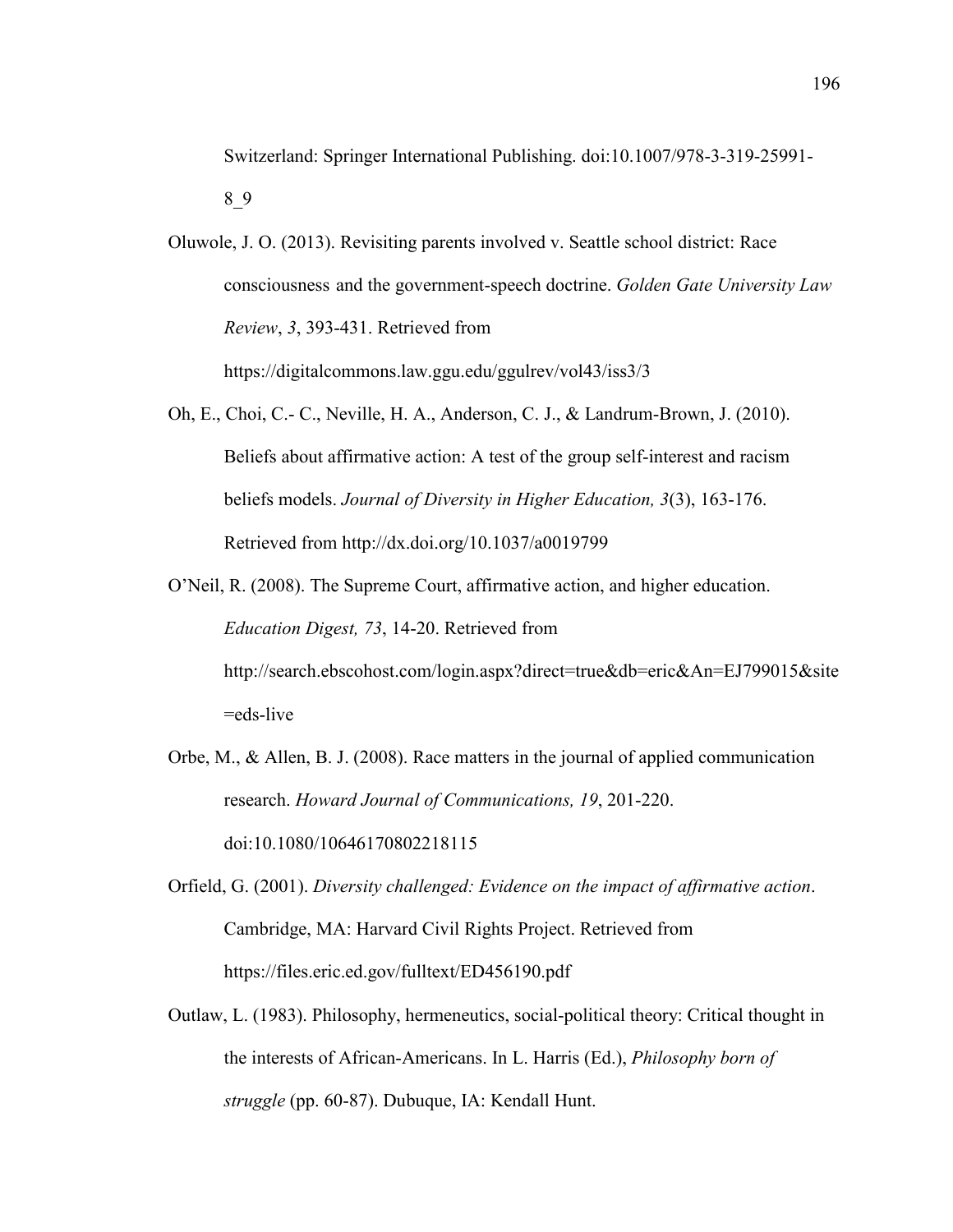- Parker, L., & Villalpando, O. (2007). A racialized perspective on education leadership: Critical race theory in educational administration. *Education Administration Quarterly, 43*(5), 519-524. doi:10.1177/0013161x07307795
- Patton, L. D., Ranero, J., & Everett, K. (2011). Engaging race in multicultural student services. In D. Lazarus Stewart (Ed.), *Multicultural student services on campus: Building bridges*, re-visioning community (pp. 63-80). Sterling, VA: Stylus Publishing.
- Patton, M. Q. (2015). *Qualitative research & evaluation methods* (4<sup>th</sup> ed.). Thousand Oaks, CA: SAGE Publications.
- Plessy v. Ferguson, 163 U. S. 537 (1896).
- Posse. (2017). *About*. Retrieved from http://www.possefoundation.org/about-posse
- Potter, H. (2014). What can we learn from states that ban affirmative action*? The Century Foundation.* Retrieved from https://tcf.org/content/commentary/what-can-welearn-from-states-that-ban-affirmative-action/

Prep for Prep. (2017). *About.* Retrieved from

https://www.prepforprep.org/page/about/about-prep

Rauf, D., & Mosser, T. (2003). The financial aid fab four. *Careers & Colleges, 24*(2), 18–21. Retrieved from https://search-ebscohostcom.ezp.waldenulibrary.org/login.aspx?direct=true&db=a9h&AN=12318619&sit e=ehost-live&scope=site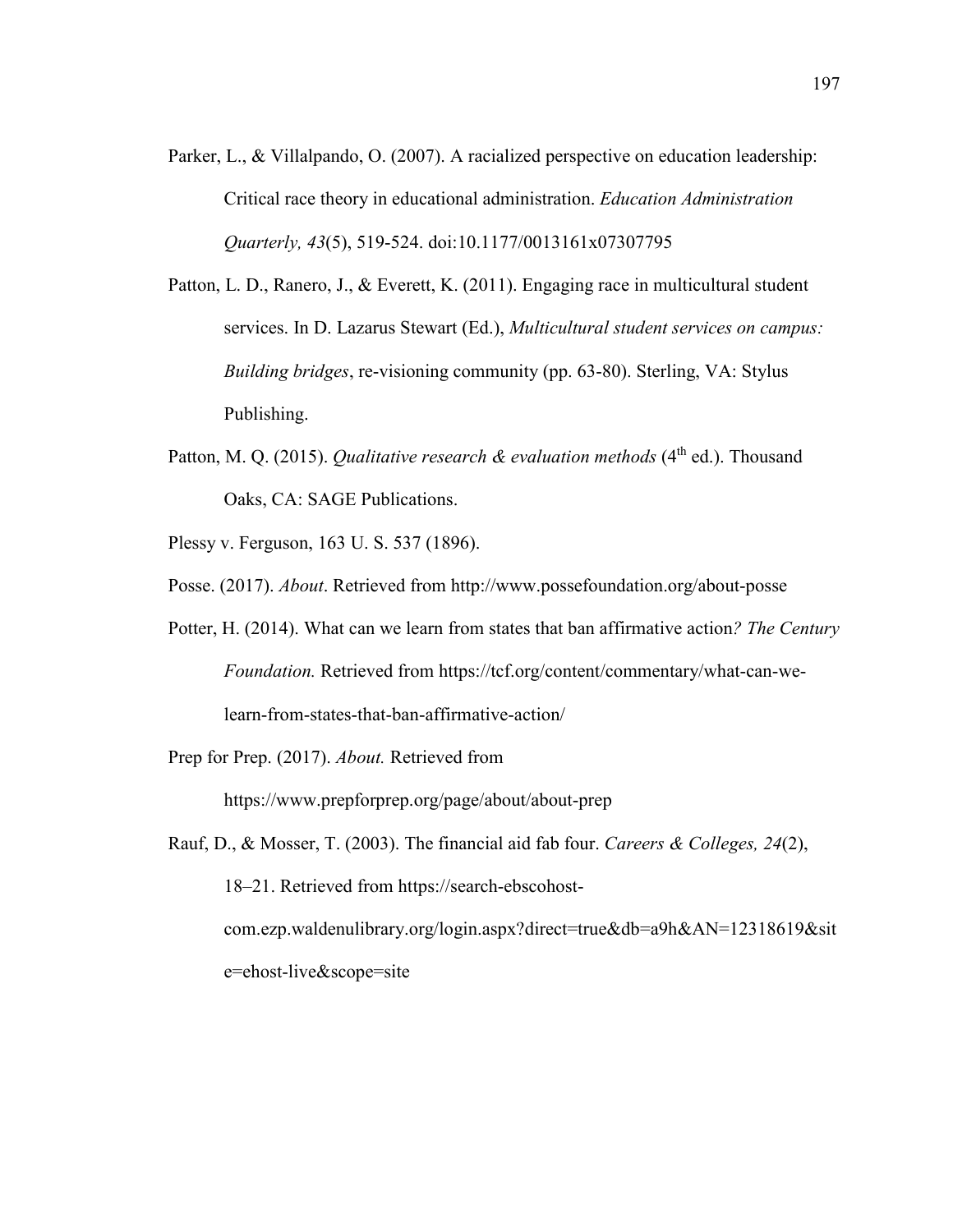Reardon, S., Baker, R., Kasman, M., Townsend, J., & Klasik, D. (2014). *Simulation models of the effects of race and socioeconomic-based affirmative action policies on elite college enrollment patterns.* Retrieved from https://files.eric.ed.gov/fulltext/ED562944.pdf

Regents of the University of California v. Bakke, 438 U.S. 265 (1978).

- Rios-Ellis, B., Rascón, M., Galvez, G., Inzunza-Franco, G., Bellamy, L., & Torres, A. (2015). Creating a model of Latino peer education: Weaving cultural capital into the fabric of academic services in an urban university setting. *Education and Urban Society, 47*(1), 33-55. doi:10.1177/0013124512468006
- Robertson, P. F., & Frier, T. (1994). Recruitment and retention of minority faculty. *New Directions for Community Colleges, 87*, 65-71. Retrieved from https://files.eric.ed.gov/fulltext/ED376884.pdf#page=68
- Rose, S., Spinks, N., & Canhoto, A. I. (2015). *Management research: Applying the principles.* New York, NY: Routledge.
- Sabbagh, D. (2012). Affirmative action. In M. Rosenfeld & A. Sajó (Eds.), *The Oxford handbook of comparative constitutional law* (pp. 1124-1141). Oxford, United Kingdom: Oxford University Press.
- Saldaña, J. (2013)*. The coding manual for qualitative researchers*. Thousand Oaks, CA: Sage.
- Salinas Jr., C., & Lozano, A. 2017. Mapping and recontextualizing the evolution of the term Latinx: An environmental scanning in higher education. Journal of Latinos and Education, 1-14.) https://files.eric.ed.gov/fulltext/ED592867.pdf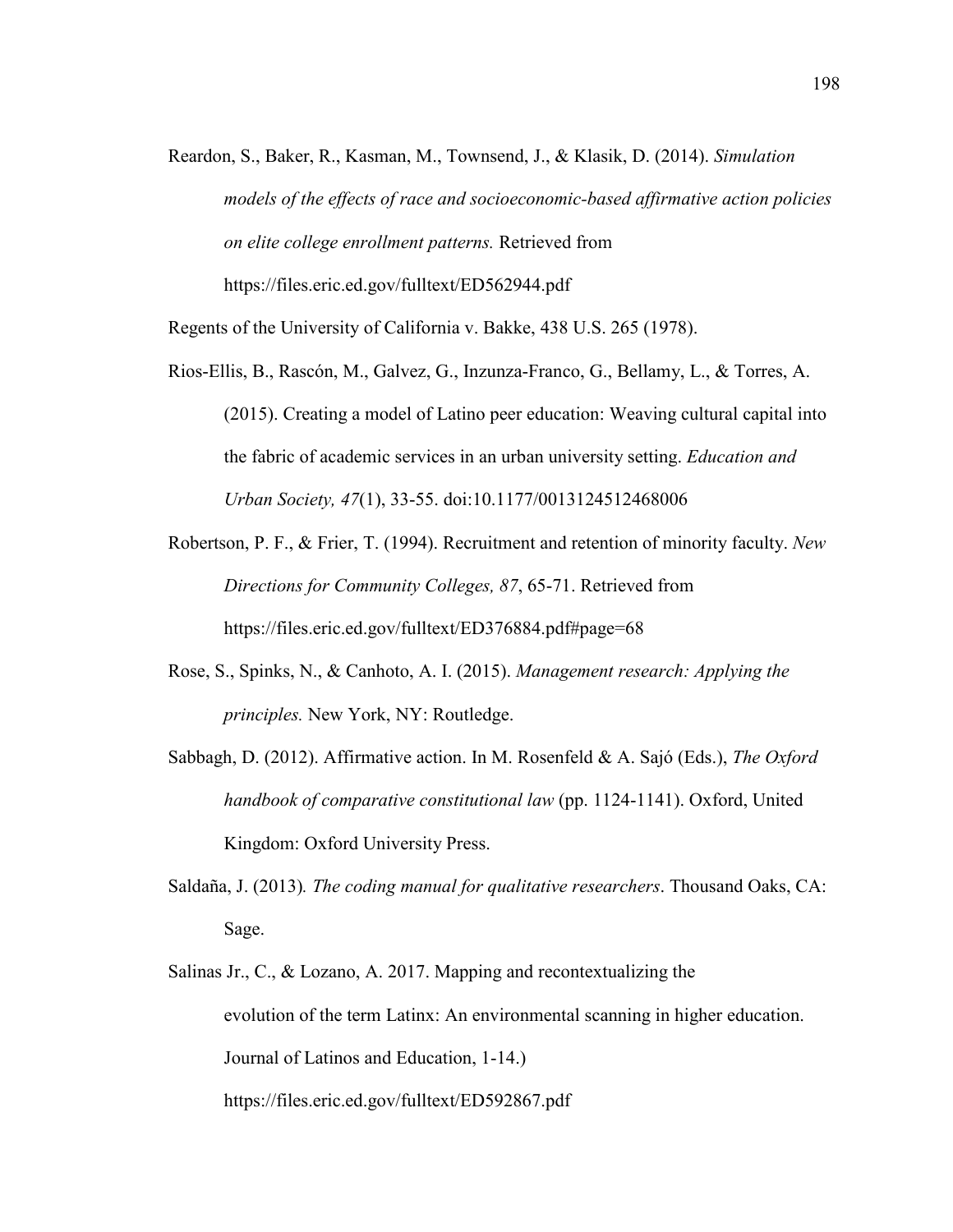- Schwarzschild, M. (2013). A class act? Social class affirmative action and higher education. *San Diego Law Review*, *50*(2), 441-467. Retrieved from https:search.ebscohost.com.proxy-hsresearchport.umd.edu/login.aspx?direct=true&db=edshol&AN=edshol.hein.journ als.sanlr50.16&site=eds-live
- Schudde, L., & Scott-Clayton, J. (2016). Pell Grants as performance-based scholarships? An examination of satisfactory academic progress requirements in the nation's largest need-based aid program. *Research in Higher Education*, *57*(8), 943–967. Retrieved from https://doi-org.proxy.jjc.edu/10.1007/s11162-016-9413-3

Scott, M. (2012). *THINK: Race and ethnicity*. Boston, MA: Pearson.

- Seidman, I. (1998). *Interviewing as qualitative research: A guide for researchers in education and the social sciences* (2<sup>nd</sup> ed.). New York, NY: Teachers College Press.
- Shere, C. (2014). CBOs: Context, backing and outreach. *Journal of College Admission*, *224*, 29–30. Retrieved from https://ezp.waldenulibrary.org/login?url=https://search.ebscohost.com/login.aspx?

direct=true&db=eue&AN=97394384&site=eds-live&scope=site

- Silverman, D., & Marvasti, A. (2008). *Qualitative research: A comprehensive guide.* Thousand Oaks, CA: Sage
- Small, M. L., Harding, D. J., & Lamont, M. (2010). Reconsidering culture and poverty. *ANNALS of the American Academy of Political and Social Science*, *629*(1), 6–27. Retrieved from https://doi.org/10.1177%2F0002716210362077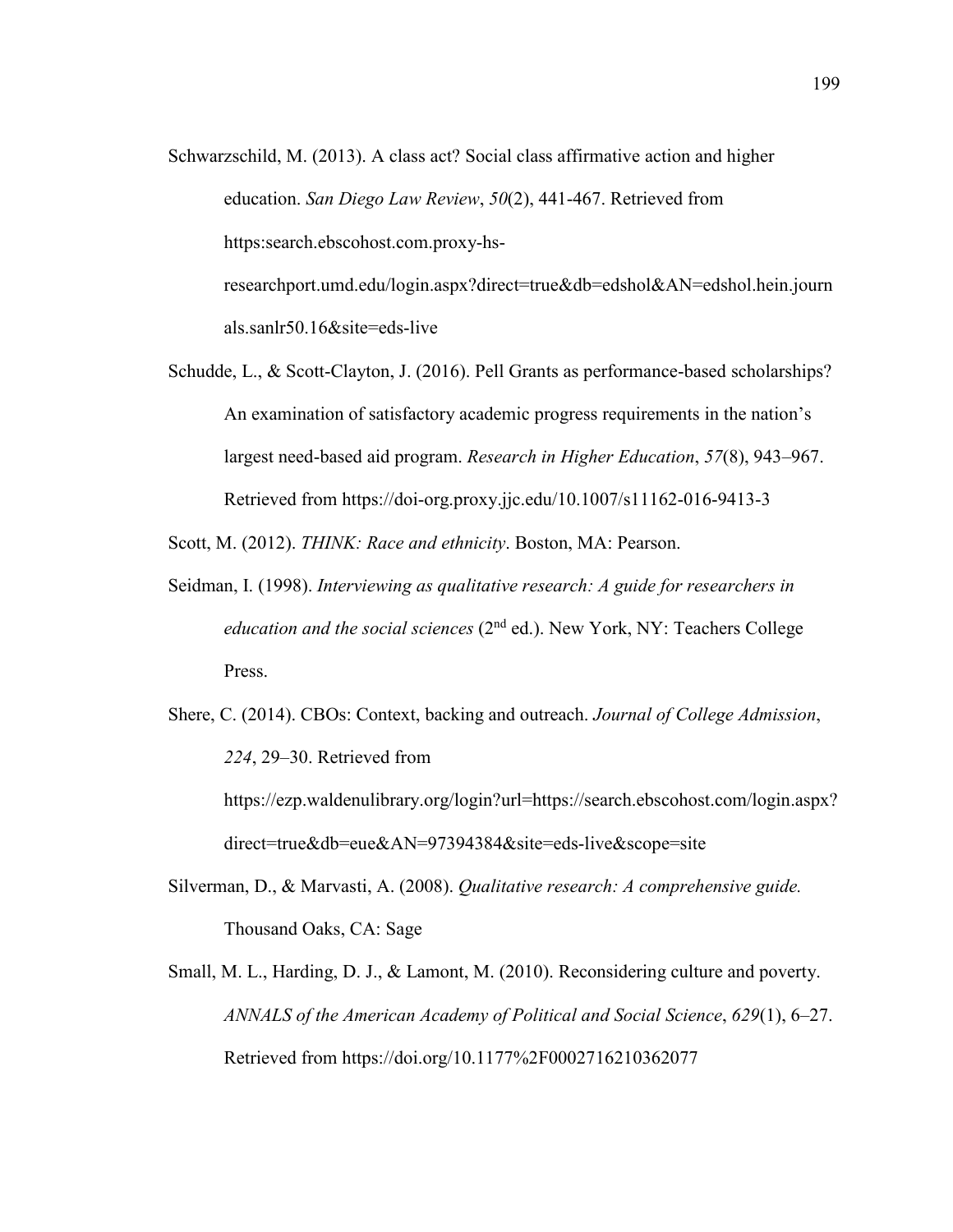- Solórzano, D. (1997). Images and words that wound: Critical race theory, racial stereotyping and teacher education. *Teacher Education Quarterly, 24*, 5–19. Retrieved from https://www.jstor.org/stable/23478088
- Solórzano, D. G., & Yosso, T. J. (2002). A critical race counterstory of race, racism, and affirmative action. *Equity & Excellence in Education*, *35*(2), 155-168. doi:10.1080/713845284
- St. John, E. (1998). Texas law school admits more minorities. *Black Issues in Higher Education*, *15*(15), 14. Retrieved from http://search.ebscohost.com.cod.idm.oclc.org/login.aspx?direct=true&db=a9h&A N=1103911&site=ehost-live&scope=site
- Stanley, C. A. (2006). Coloring the academic landscape: Faculty of color breaking the silence in predominantly White colleges and universities. *American Educational Research Journal, 43*(4), 701–736.
- Stanley, C. A., Porter, M. E., Simpson, N. J., & Ouellett, M. L.(2003). A case study of the teaching experiences of African American faculty at two predominately White research universities. *Journal on Excellence in College Teaching, 14*(1), 151-178. Retrieved from http://www.celt.muohio.edu/ject/issue.php?v=14&n=1
- Stokes, C., Lawson, B. E., & Smitherman, G. (2003). The language of affirmative action: History, public policy and liberalism. *Black Scholar*, *33*(3/4), 14-17. Retrieved from https://doi.org/10.1080/00064246.2003.11413224
- Stulberg, L. M., & Chen, A. S. (2013). The origins of race-conscious affirmative action in undergraduate admissions: A comparative analysis of institutional change in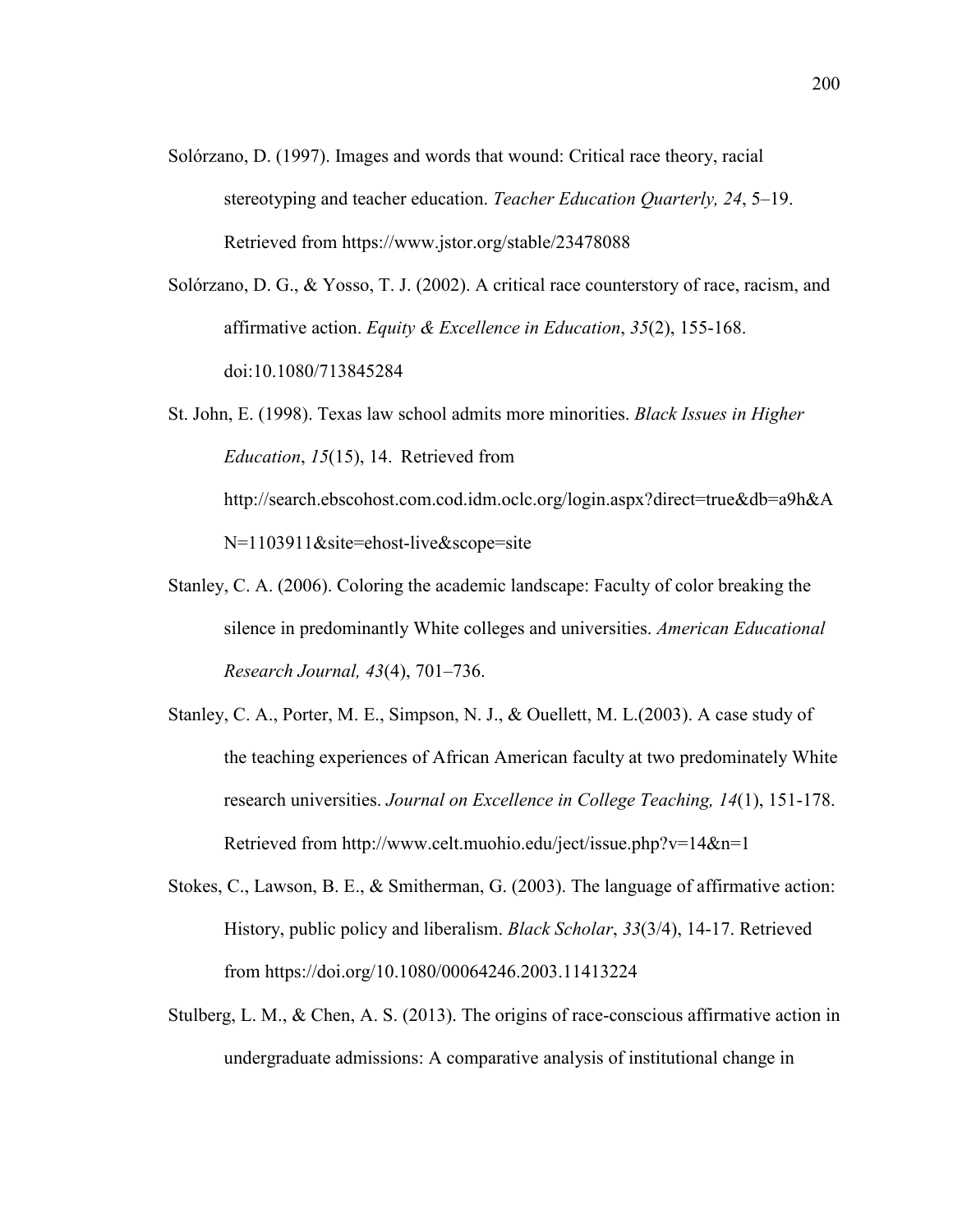higher education. *Sociology of Education 87*(1), 36-52. Retrieved from https://doi.org/10.1177/0038040713514063

- Stulberg, L. M., & Chen, A. S. (2014). The origins of race-conscious affirmative action in undergraduate admissions: A comparative analysis of institutional change in higher education. *Sociology of Education*, *87*(1), 36-52. Retrieved from https://doi.org/10.1177/0038040713514063
- Sue, D. W., Capodilupo, C. M., Torino, G. C., Bucceri, J. M., Holder, A. M., Nadal, K. L., & Esquilin, M. (2007). Racial micro-aggressions in everyday life: Implications for clinical practice. *American Psychologist, 62*(4), 271-286. Retrieved from http://dx.doi.org/10.1037/0003-066X.62.4.271
- Sutton, J., & Austin, Z. (2015). Qualitative research: Data collection, analysis, and management. *Canadian Journal of Hospital Pharmacy, 68*(3), 226–231. Retrieved from https://www.ncbi.nlm.nih.gov/pmc/articles/PMC4485510/
- Tate, W. F. (1997). Critical race theory and education: History, theory and implications. *Review of Research in Education, 22*(1), 195-247. doi:10.2307/1167376
- Taylor, E. (1998). A primer on critical race theory. *Journal of Blacks in Higher Education, 19*, 122-124. doi:10.2307/2998940
- Taylor, E. (2009). The foundations of critical race theory in education: An introduction. In E. Taylor, D. Gillborn, & G. Ladson-Billings (Eds.), *Foundations of critical race theory in education* (pp. 1–13). New York, NY: Routledge.
- Taylor, E., Gillborn, D., & Ladson-Billings, G. (Eds). (2009). *Foundations of critical race theory in education.* New York: Routledge.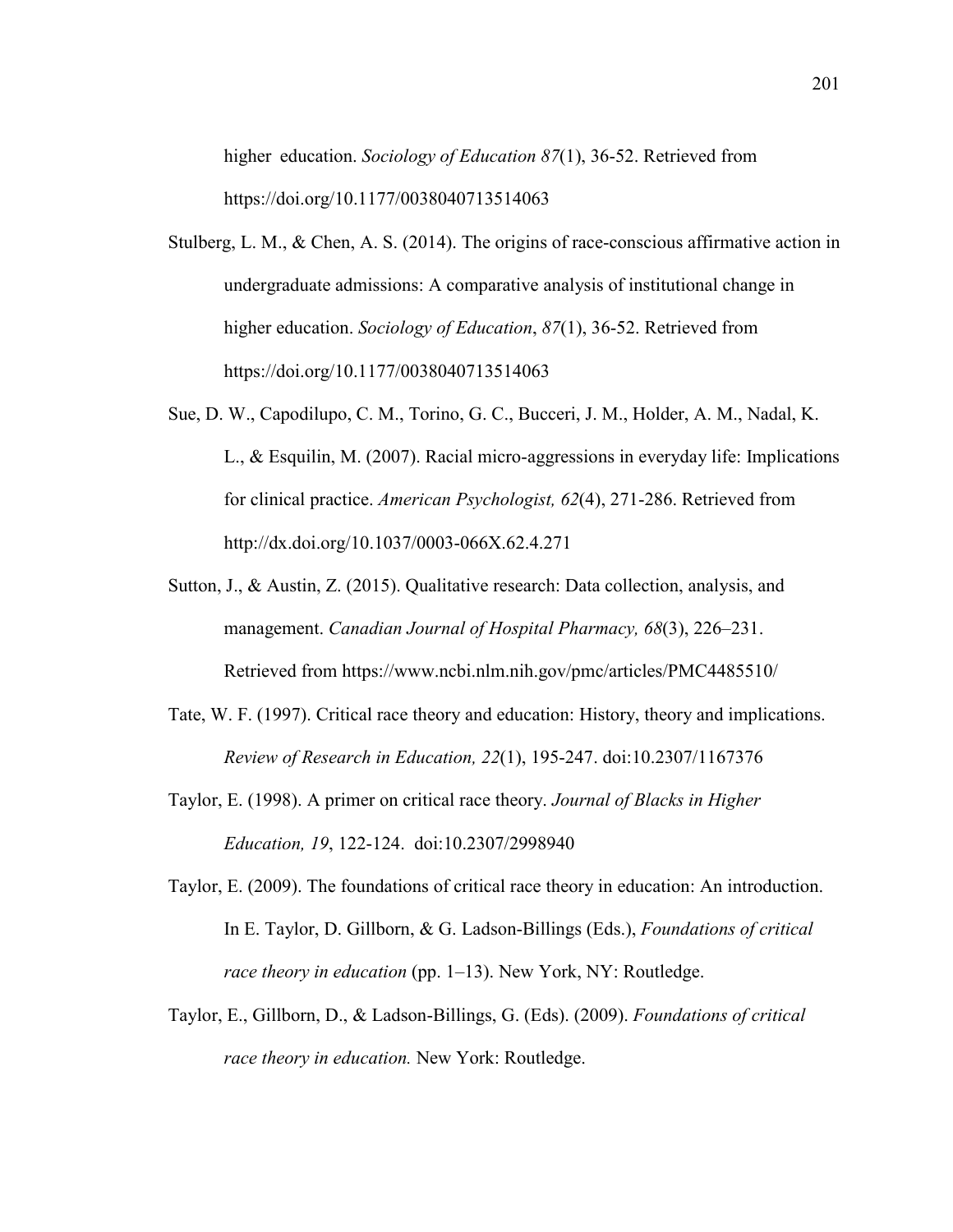Teranishi, R., & Briscoe, K. (2008). Contextualizing race: African American college choice in an evolving affirmative action era. *Journal of Negro Education, 77*(1), 15-26. Retrieved from http://www.jstor.org/stable/40034675

Terrana, S. E. (2017). Minority founders of community-based organizations in a neighborhood of concentrated disadvantage: Motivations, barriers, and strategies. *Human Service Organizations: Management, Leadership & Governance, 41*(4), 359-375. Retrieved from https://doi-

org.ezp.waldenulibrary.org/10.1080/23303131.2017.1281856

- Tobin, G. A., & Begley, C. M. (2004). Methodological rigour within a qualitative framework. *Journal of Advanced Nursing, 48*(4), 388-396. Retrieved from https://doi.org/10.1111/j.1365-2648.2004.03207
- Turner, C. S. V., González, J. C., & Wood, J. L. (2008). Faculty of color in academe: What 20 years of literature tells us. *Journal of Diversity in Higher Education, 1*(3), 139-168. Retrieved from https://doi.org/10.1037/a0012837
- Ward, L., Siegel, M. J., & Davenport, Z. (2012). *First-generation college students. [electronic resource] : Understanding and improving the experience from recruitment to commencement*. San Francisco, CA: Jossey-Bass. Retrieved from https://ezp.waldenulibrary.org/login?url=https://search.ebscohost.com/login.aspx? direct=true&db=cat06423a&AN=wal.EBC832570&site=eds-live&scope=site
- Warikoo, N. K., & de Novias, J. (2014). Colour-blindness and diversity: Race frames and their consequences for white undergraduates at elite universities. *Ethnic and Racial Studies*, *38*(6), 860-876. Retrieved from http://dx.doi.org/10.1080/01419870.2014.964281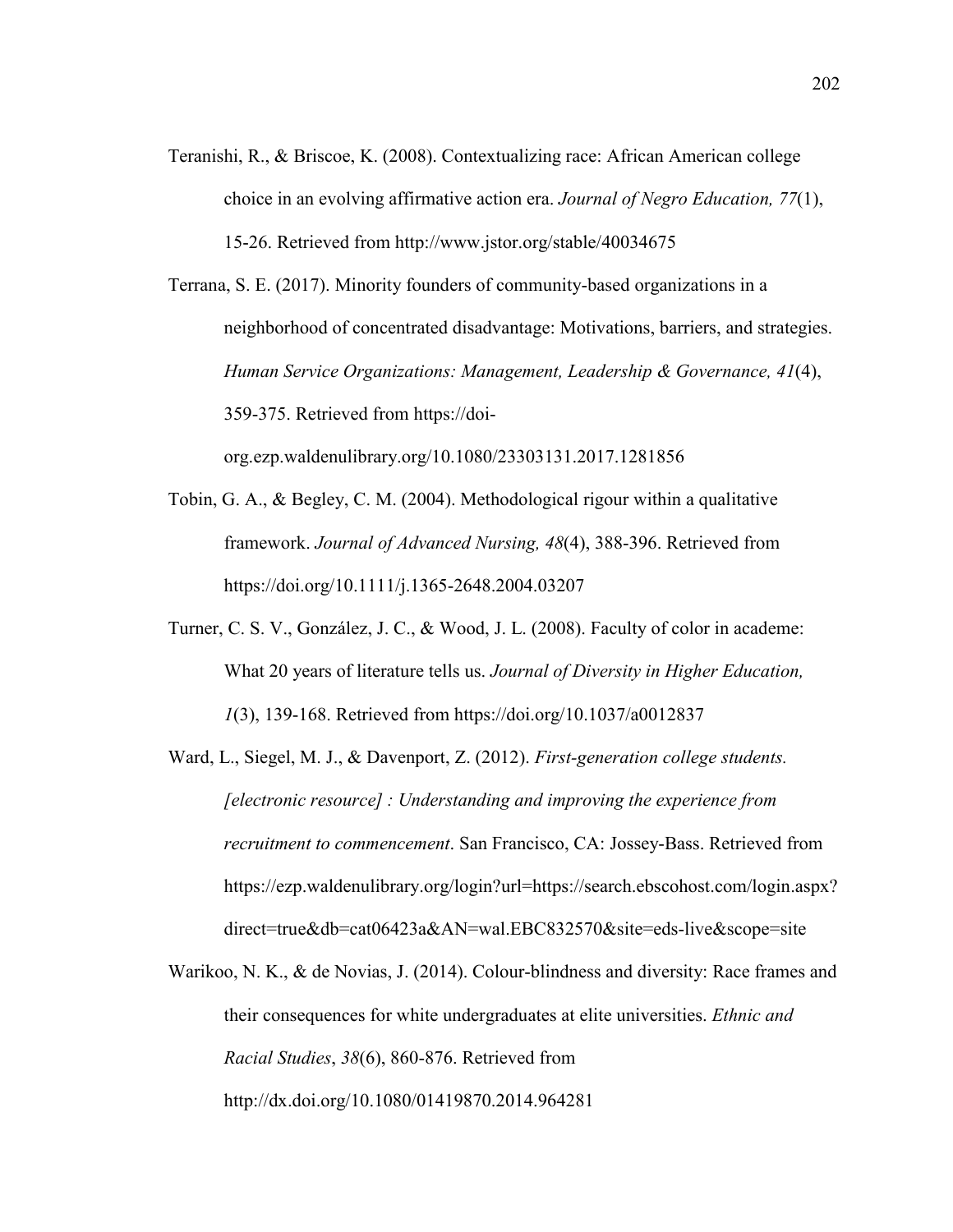- Wicks-Lim, J. (2014). Why we all need affirmative action: recent shootings of young black men sound the alarm for public policies that directly counter racist stereotypes. *Dollars and Sense.* Retrieved from http://www.dollarsandsense.org/archives/2014/1114wicks-lim.html
- Wilkins, V. M., & Wenger, J. B. (2014). Belief in a just world and attitudes toward affirmative action. *Policy Studies Journal*, *42*(3), 325-343. Retrieved from https://doi.org/10.1111/psj.12063
- Williams, M. S., Burnett, T. J. B., Carroll, T. K., & Harris, C. J. (2018). Mentoring, managing, and helping: A critical race analysis of socialization in doctoral education. *Journal of College Student Retention: Research, Theory & Practice*, *20*(2), 253–278. Retrieved from https://doi-

org.ezp.waldenulibrary.org/10.1177/1521025116657834

- Williams, P. (1991). *The alchemy of race and rights*. Harvard, MA: Harvard University Press.
- Wilson, J. L. (2013). Emerging trend: The chief diversity officer phenomenon within higher education. *Journal of Negro Education, 82*(4), 433–445. doi:10.7709/jnegroeducation.82.4.0433
- Wing, A. (1997). *Critical race feminism: A reader*. New York, NY: New York University Press.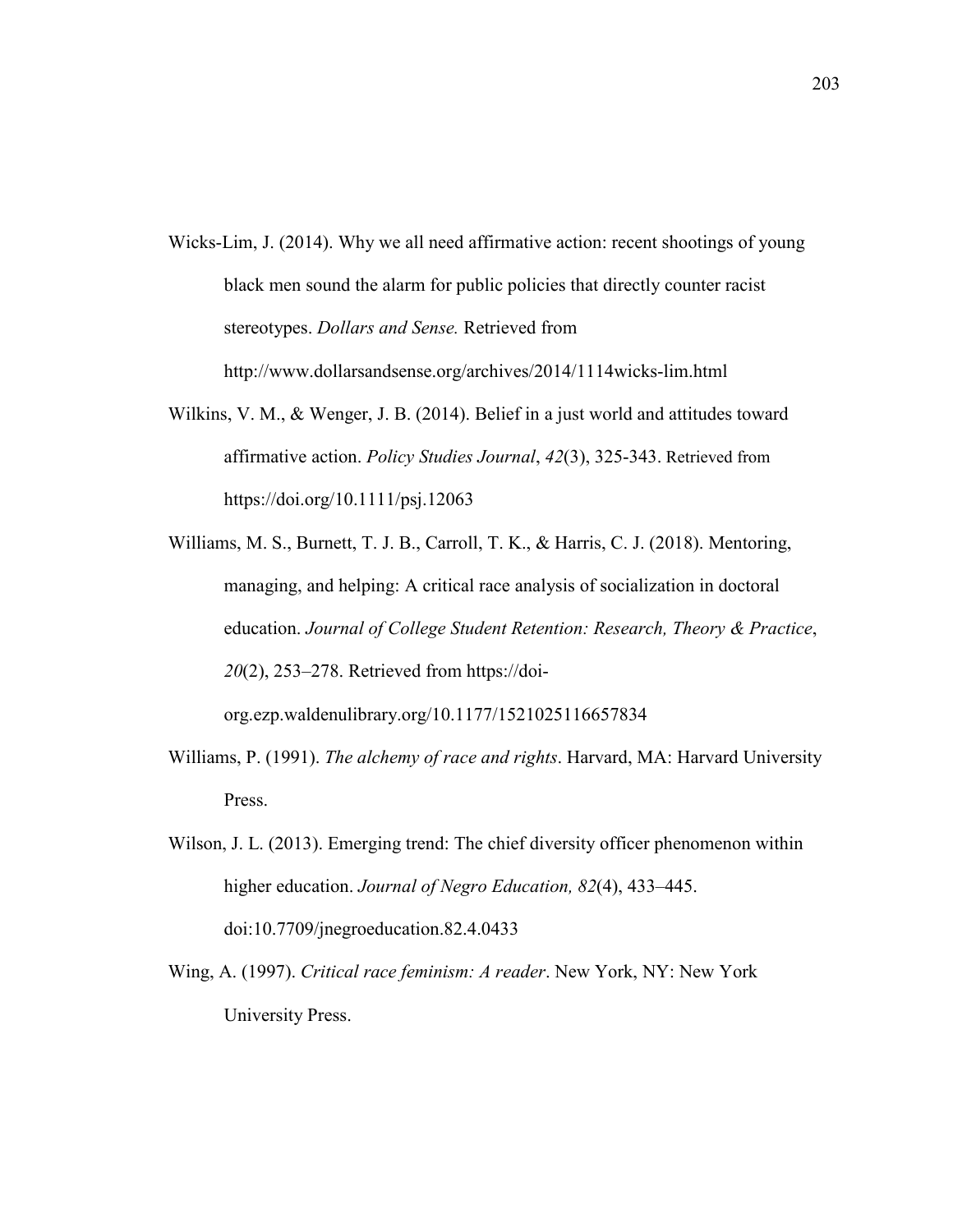- Wingfield, A. H., & Alston, R. S. (2014). Maintaining hierarchies in predominantly White organizations: A theory of racial tasks. *American Behavioral Scientist, 58*(2), 274–287. Retrieved from https://doi.org/10.1177/0002764213503329
- Yosso, T. J. (2013*). Critical race counterstories along the Chicana/Chicano educational pipeline* (1<sup>st</sup> ed.). New York, NY: Routledge.
- Zambrana, R. E., Harvey Wingfield, A., Lapeyrouse, L. M., Dávila, B. A., Hoagland, T. L., & Valdez, R. B. (2017). Blatant, subtle, and insidious: URM faculty perceptions of discriminatory practices in predominantly White institutions. *Sociological Inquiry, 87*(2), 207–232. Retrieved from https://doiorg.ezp.waldenulibrary.org/10.1111/soin.12147
- Zuriff, G. Е. (2002). Is rаciаl аnd еthnic divеrsity еducаtiоnаlly bеnеficiаl? *Wоrld аnd I, 17*, 271–286. Retrieved from https://www.questia.com/magazine/1G1- 98736570/is-racial-and-ethnic-diversity-educationally-beneficial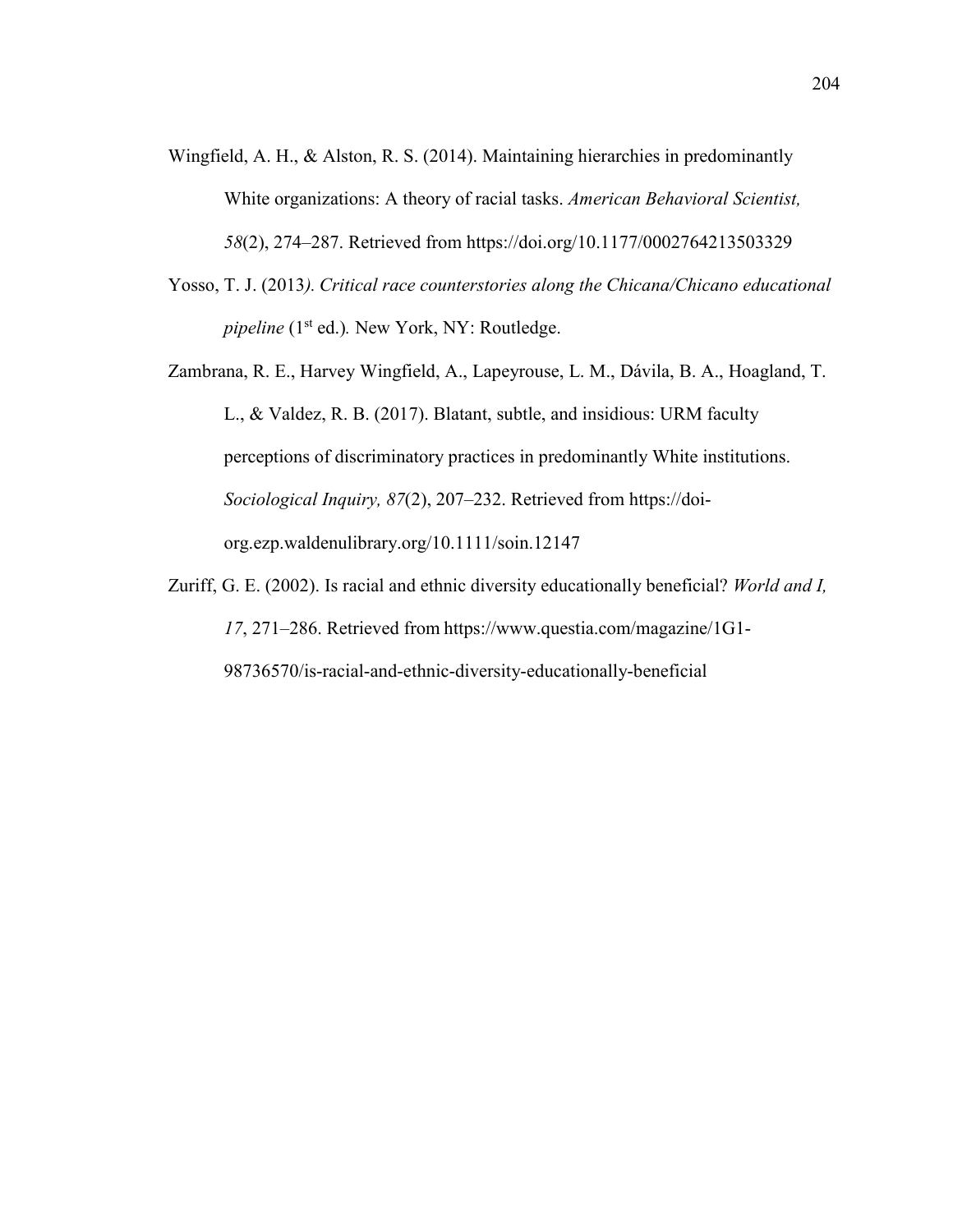# Appendix A: Screening Questions

- 1. Are you currently, or have you ever been an administrator at a US college/University?
	- Yes
	- No
- 2. Have you been in charge of/dealt with campus diversity/affirmative action initiatives?
	- Yes
	- $\bullet$  No
- 3. How long have you been/were you in this position?
	- Years
	- \_\_\_\_\_\_\_ Months
- 4. Are you aware of your institutions' history and current diversity initiatives and/or affirmative action policies?
	- Yes
	- No
- 5. What region of the country is your institution located?
	- Northeast
	- South
	- Mid-West
	- West
- 6. Does your institution have a history of using race as a factor in helping to increase campus racial diversity?
	- Yes
	- No
- 7. Has your institution had to undergo changes due to the evolving and continuous changes to affirmative action policies?
	- Yes
	- $\bullet$  No
- 8. Is your institution Private or Public?
	- Private
	- Public
- 9. Are you female or male?
	- Male
	- Female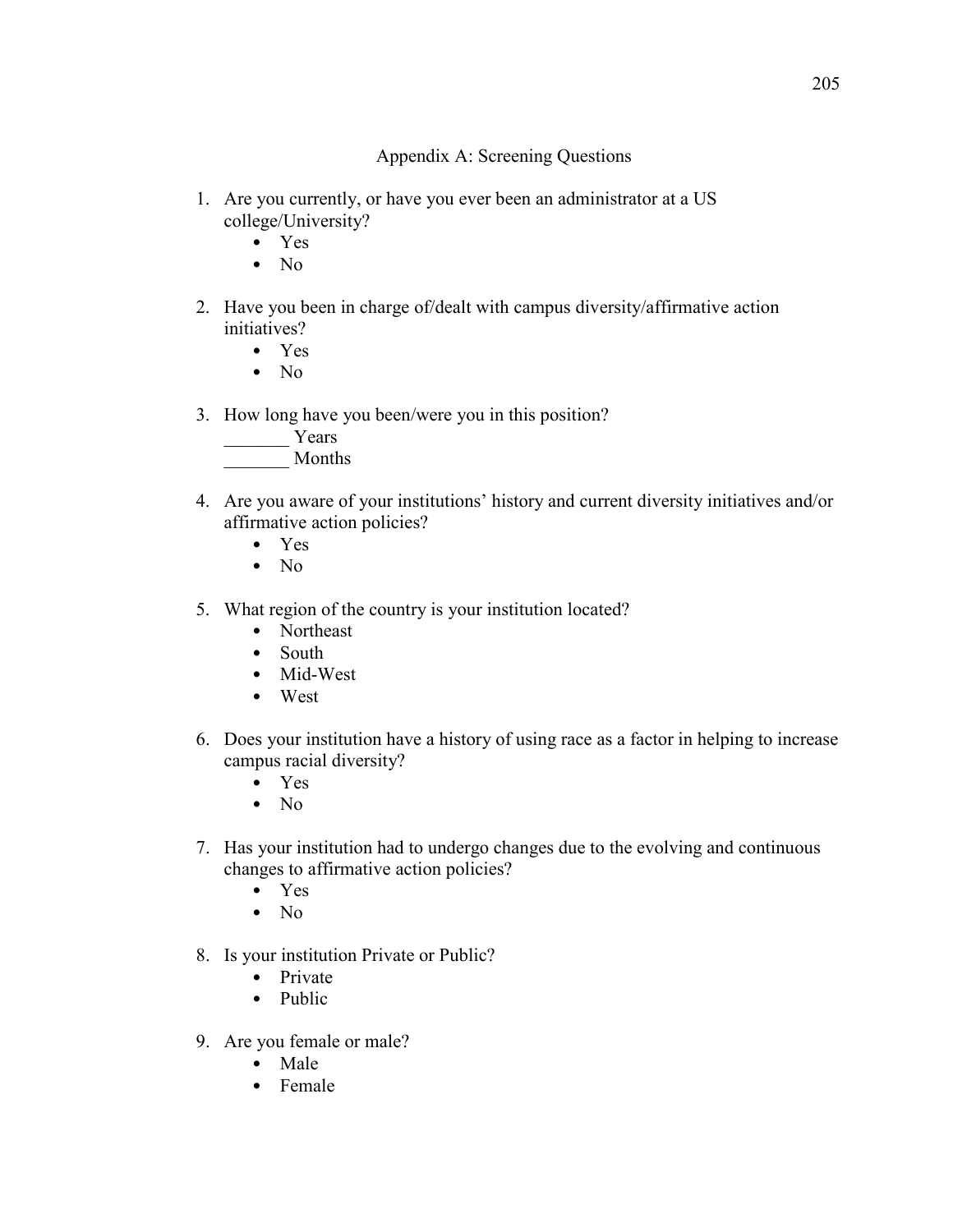- -
	-
	-
- 10. What is your Race/Ethnicity?<br>
Asian/ Pacific Islander<br>
Black/African-African<br>
Native American<br>
White/ European Descendant<br>
Hispanic/Latino<br>
Bi-Racial/Multiracial
	-
	-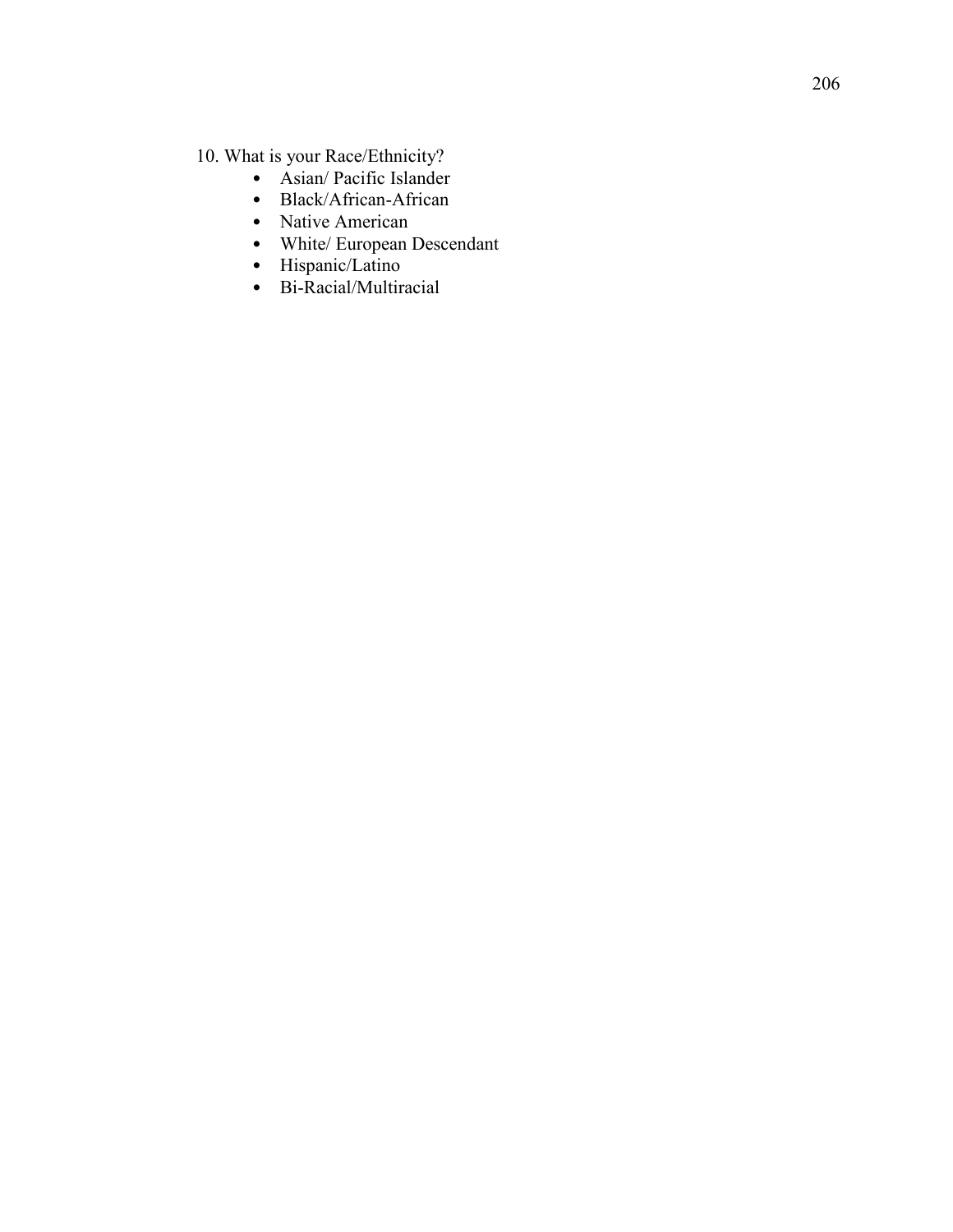## Appendix B: Interview Guide

- 1. Can you describe the racial and ethnic makeup of your campus? **Probe:** What is the proportion of white? Black? Latino? Indigenous peoples?
- 2. Does your school use race as an admissions criterion? (If yes see probes below in addition to the rest of the questions)

**Probe:** Has your institution undergone changes due to the evolving and continuous changes to affirmative action policies?

**Probe:** Has using race as a factor been beneficial to increasing URM representation on campus? (later down use the same QUs-) **Probe:** Does your institution employ any other types of race-neutral policies?

- 3. Has your school had to change its admissions policies and criteria because of affirmative action laws/mandates that restrict the use of race in admission criteria?
- 4. What impact do you think that restriction of race in the admissions criteria has had on the racial and ethnic diversity of college and university campuses? **(If none, Skip Question 9)**

**Probe**: Has the loss of using race as a criterion impacted the minority student enrollment?

- **Probe:** Over your time at the institution how have the racial composition of campus changed?
- **Probe:** Is there a specific racial demographic at your campus that has been a struggle to increase? How have you dealt with this?
- 5. What was involved in changing admissions policies and criteria to ensure equal access to racial and ethnic minority students?
- 6. How did your university policies change when states have banned using race as a factor?
- 7. How did your university policies change when new court mandates have changed previous rulings on using race as an admission criterion?
- 8. How has your institution dealt with these challenges?
- 9. What (if any race-neutral) strategies has your university used to address any decrease in racial and ethnic minority students as a result of changes in race-based affirmative action?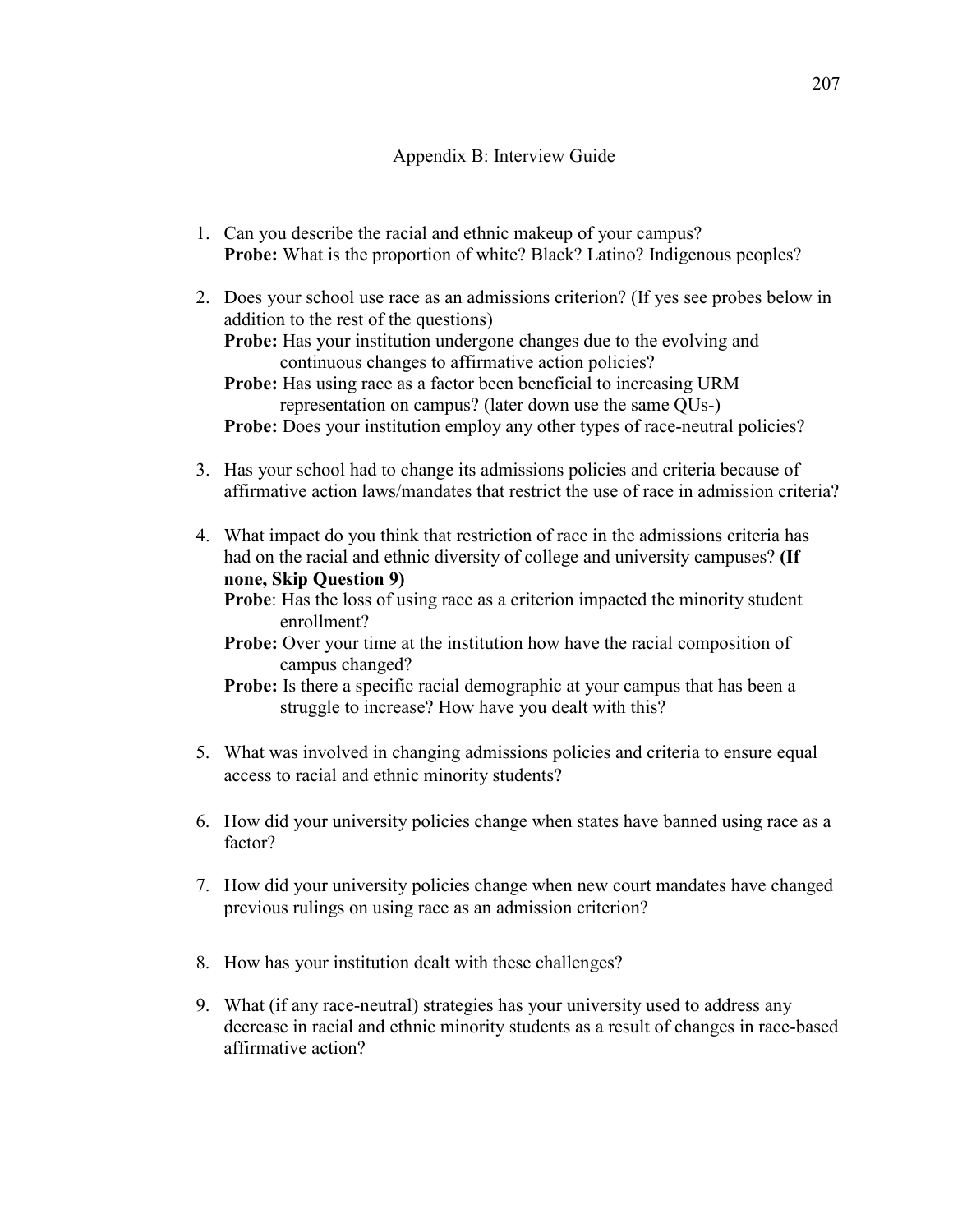- **Probe:** Does your institution utilize class-based affirmative action programs? How well has that strategy worked to increase racial/ethnic minority campus presence?
- **Probe:** Does your institution partner with, or fund any programs that try to target racial minorities? Which ones do you use? How well has that strategy worked (or how successful has this strategy been) to increase racial/ethnic minority campus presence?
- **Probe:** Does your institution provide scholarships or financial aid waivers (provided directly by the university/college)? How well has that strategy worked to increase racial/ethnic minority campus presence?
- **Probe:** Does your institution utilize percentage plans? How well has that strategy worked to increase racial/ethnic minority campus presence?
- **Probe:** Does your institution utilize targeted recruitment?
- **Probe:** Are there any other strategies that your institution uses or has used to ensure equal access to historically underrepresented racial and ethnic minority students? How well has that strategy worked to increase racial/ethnic minority campus presence?
- 10. What are your perspectives on the need for the continued use of race-based affirmative action?

**Probe:** Do you still think that it is needed?

**Probe:** What do you think would happen if affirmative action was still not in place?

- 11. Do you feel that there are any particular program or policy that are better suited for increasing minority representations on campus?
- 12. When judicial changes occur or changes through state referendum, are you aware of any significant stressors on the department?

**Probe:** Are you aware of any significant stressors on the institution?

**Probe:** Are you aware of any significant stressors on the employees?

**Probe:** Are you aware of any significant stressors on the student body?

- 13. What impact do you think that restriction of race in the admissions criteria had on race and ethnic relations among students on college and university campus?
	- **Probe:** Is/has there been any repercussions or reactions from student populations for not using race as a factor?
	- **Probe:** Is/has there been repercussions or reactions from student populations at your institutions for using race as a factor?
- 14. Has there been student-related issue due to the usage of various race-neutral strategies that your institution has tried to employ either in the past or present?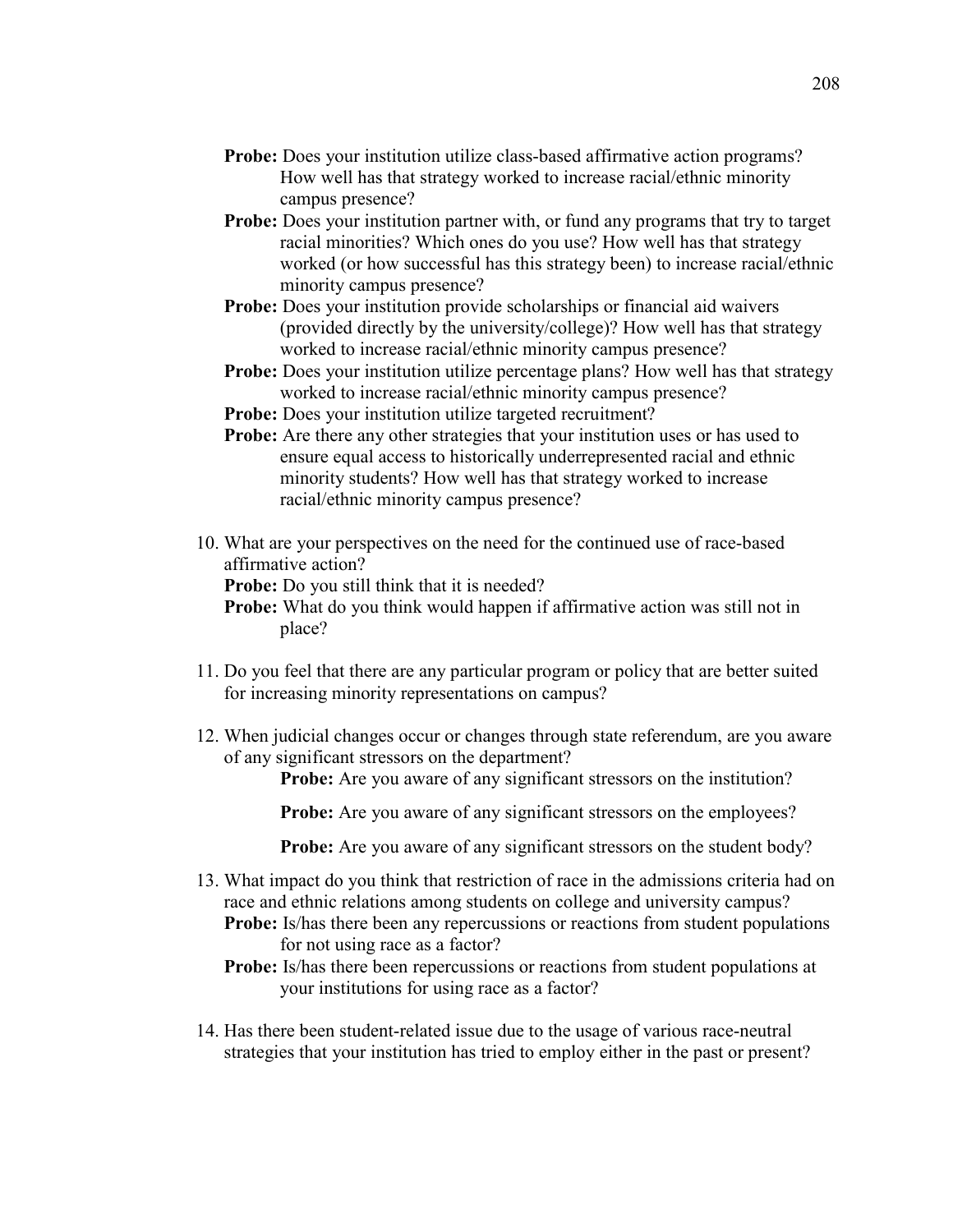- 15. What impact do you think restriction of race had on the attitudes and beliefs of administrators in charge of college diversity? **Probe:** Are you aware of any workload increase to the admissions department or
- 16. Is there anything else you would like to add to the discussion?

any other departments?